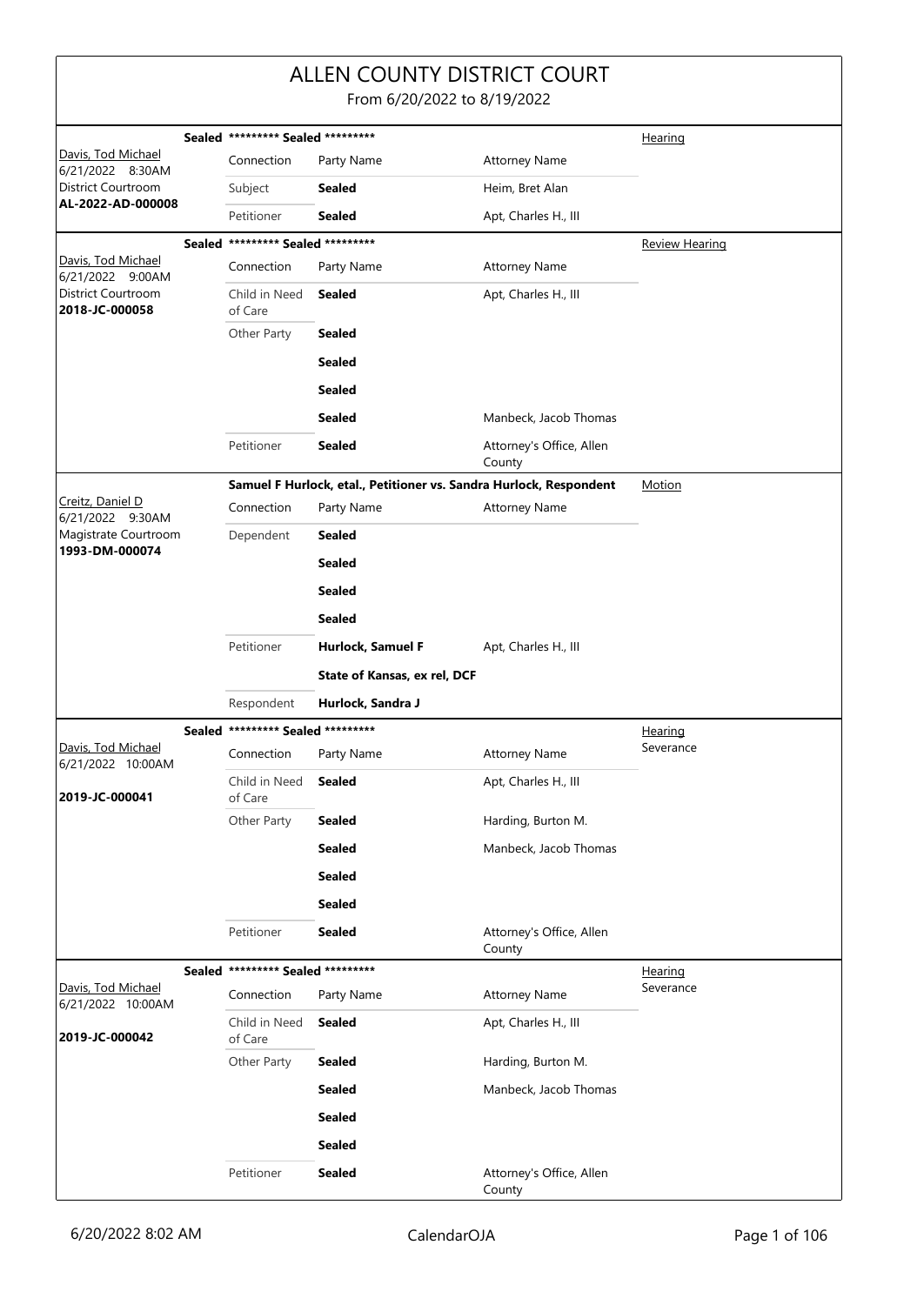|                                         |                                   | In the Matter of Benjamin Goudy       | <b>Review Hearing</b>                  |                       |
|-----------------------------------------|-----------------------------------|---------------------------------------|----------------------------------------|-----------------------|
| Davis, Tod Michael<br>6/21/2022 1:30PM  | Connection                        | Party Name                            | <b>Attorney Name</b>                   |                       |
| District Courtroom<br>2014-PR-000058    | Subject                           | Goudy, Benjamin                       |                                        |                       |
|                                         | Other Party                       | Ellis, Clara Ruth                     | Johnson, Robert Edward, II             |                       |
|                                         | Sealed ********* Sealed ********* |                                       |                                        | <b>Review Hearing</b> |
| Davis, Tod Michael<br>6/21/2022 1:30PM  | Connection                        | Party Name                            | <b>Attorney Name</b>                   |                       |
| District Courtroom<br>2018-JC-000077    | Child in Need<br>of Care          | <b>Sealed</b>                         | Bideau-Kepley, Kenna<br><b>Breanne</b> |                       |
|                                         | Other Party                       | Sealed                                | Apt, Charles H., III                   |                       |
|                                         |                                   | <b>Sealed</b>                         |                                        |                       |
|                                         | Petitioner                        | <b>Sealed</b>                         | Attorney's Office, Allen<br>County     |                       |
|                                         | Sealed ********* Sealed ********* |                                       |                                        | <u>Hearing</u>        |
| Davis, Tod Michael<br>6/21/2022 1:30PM  | Connection                        | Party Name                            | <b>Attorney Name</b>                   | Severance             |
| District Courtroom<br>2020-JC-000015    | Child in Need<br>of Care          | <b>Sealed</b>                         | Apt, Charles H., III                   |                       |
|                                         | Other Party                       | <b>Sealed</b>                         | Manbeck, Jacob Thomas                  |                       |
|                                         |                                   | <b>Sealed</b>                         | Clover, Timothy Dale                   |                       |
|                                         | Petitioner                        | <b>Sealed</b>                         | Attorney's Office, Allen<br>County     |                       |
|                                         | Sealed ********* Sealed ********* |                                       |                                        | <u>Hearing</u>        |
| Davis, Tod Michael<br>6/21/2022 1:30PM  | Connection                        | Party Name                            | <b>Attorney Name</b>                   | Severance             |
| District Courtroom<br>2020-JC-000016    | Child in Need<br>of Care          | <b>Sealed</b>                         | Apt, Charles H., III                   |                       |
|                                         | Other Party                       | Sealed                                | Manbeck, Jacob Thomas                  |                       |
|                                         |                                   | <b>Sealed</b>                         | Smith, Daniel Caleb                    |                       |
|                                         | Petitioner                        | <b>Sealed</b>                         | Attorney's Office, Allen<br>County     |                       |
|                                         | Sealed ********* Sealed ********* |                                       |                                        | <b>Review Hearing</b> |
| Davis, Tod Michael<br>6/21/2022 1:30PM  | Connection Party Name             |                                       | <b>Attorney Name</b>                   |                       |
| District Courtroom<br>AL-2021-JC-000032 | Child in Need<br>of Care          | <b>Sealed</b>                         | Apt, Charles H., III                   |                       |
|                                         | Petitioner                        | <b>Sealed</b>                         | Attorney's Office, Allen<br>County     |                       |
|                                         | Sealed ********* Sealed ********* |                                       |                                        | <b>Review Hearing</b> |
| Davis, Tod Michael<br>6/21/2022 1:30PM  | Connection                        | Party Name                            | <b>Attorney Name</b>                   |                       |
| District Courtroom<br>AL-2021-JC-000033 | Child in Need<br>of Care          | <b>Sealed</b>                         | Apt, Charles H., III                   |                       |
|                                         | Petitioner                        | <b>Sealed</b>                         | Attorney's Office, Allen<br>County     |                       |
|                                         |                                   | In the Matter of Isaac Lee McCullough |                                        | <b>Review Hearing</b> |
| Davis, Tod Michael<br>6/21/2022 1:30PM  | Connection                        | Party Name                            | <b>Attorney Name</b>                   |                       |
| District Courtroom<br>AL-2021-JV-000013 | Prosecutor                        | <b>State of Kansas</b>                | Attorney's Office, Allen<br>County     |                       |
|                                         | Juvenile<br>Offender              | McCullough, Isaac Lee                 | Smith, Daniel Caleb                    |                       |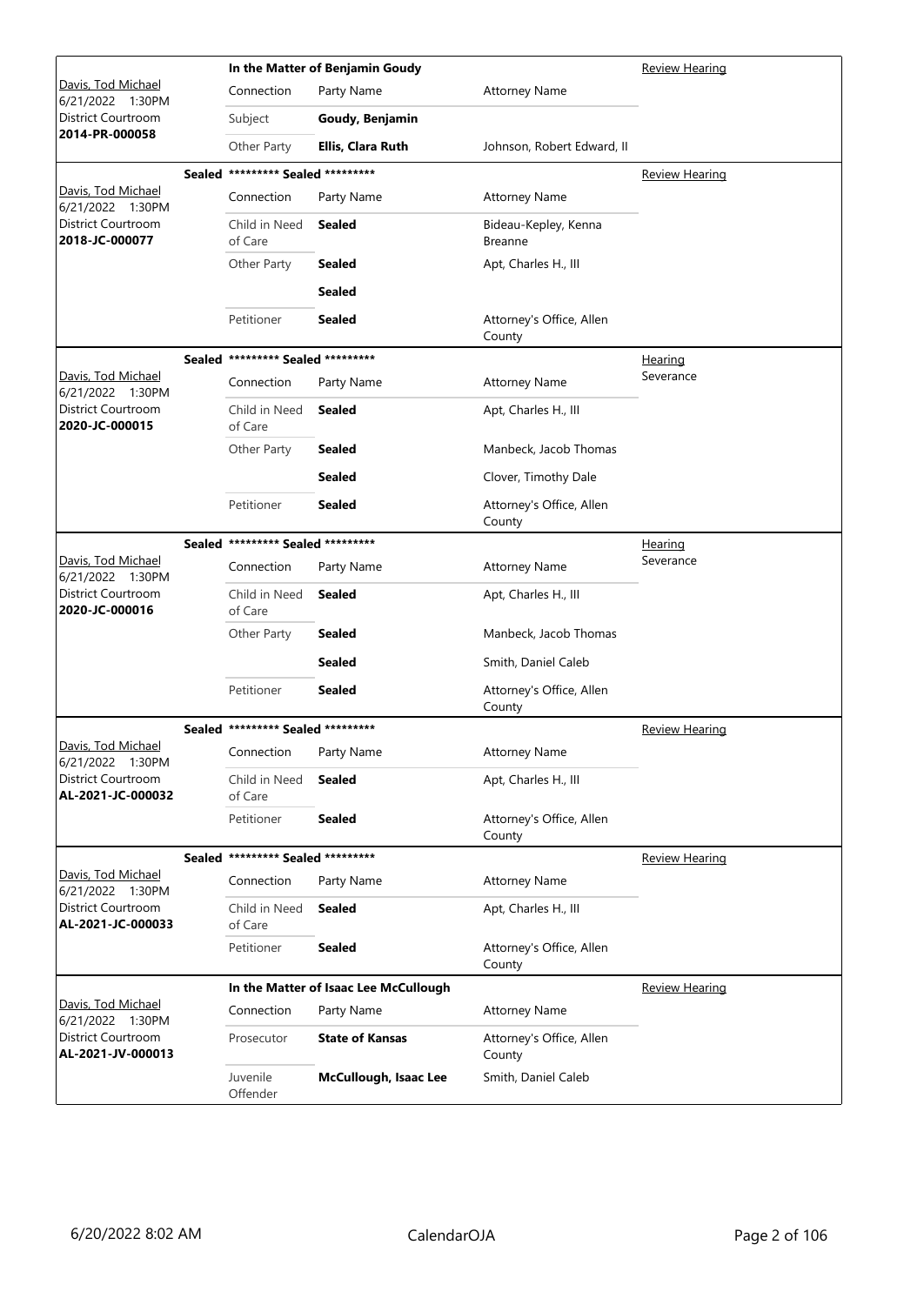|                                         |                                   | In the Matter of Brian Alexander Rojas     | Diversion - Status                     |                       |
|-----------------------------------------|-----------------------------------|--------------------------------------------|----------------------------------------|-----------------------|
| Davis, Tod Michael<br>6/21/2022 1:30PM  | Connection                        | Party Name                                 | <b>Attorney Name</b>                   |                       |
| District Courtroom<br>AL-2021-JV-000014 | Prosecutor                        | <b>State of Kansas</b>                     | Attorney's Office, Allen<br>County     |                       |
|                                         | Juvenile<br>Offender              | Rojas, Brian Alexander                     | Smith, Derrick Pierce                  |                       |
|                                         |                                   | In the Matter of Isaac Lee Wade McCullough |                                        | <b>Review Hearing</b> |
| Davis, Tod Michael<br>6/21/2022 1:30PM  | Connection                        | Party Name                                 | <b>Attorney Name</b>                   |                       |
| District Courtroom<br>AL-2021-JV-000020 | Prosecutor                        | <b>State of Kansas</b>                     | Attorney's Office, Allen<br>County     |                       |
|                                         | Juvenile<br>Offender              | McCullough, Isaac Lee<br>Wade              | Smith, Daniel Caleb                    |                       |
|                                         | Sealed ********* Sealed ********* |                                            |                                        | <b>Review Hearing</b> |
| Davis, Tod Michael<br>6/21/2022 1:30PM  | Connection                        | Party Name                                 | <b>Attorney Name</b>                   |                       |
| District Courtroom<br>AL-2022-JC-000009 | Child in Need<br>of Care          | <b>Sealed</b>                              | Smith, Daniel Caleb                    |                       |
|                                         | Petitioner                        | <b>Sealed</b>                              | Attorney's Office, Allen<br>County     |                       |
|                                         | Sealed ********* Sealed ********* |                                            |                                        | <b>Review Hearing</b> |
| Davis, Tod Michael<br>6/21/2022 1:30PM  | Connection                        | Party Name                                 | <b>Attorney Name</b>                   |                       |
| District Courtroom<br>AL-2022-JC-000020 | Child in Need<br>of Care          | <b>Sealed</b>                              | Bideau-Kepley, Kenna<br><b>Breanne</b> |                       |
|                                         | Petitioner                        | Sealed                                     | Attorney's Office, Allen<br>County     |                       |
|                                         | Sealed ********* Sealed ********* |                                            |                                        | <b>Review Hearing</b> |
| Davis, Tod Michael<br>6/21/2022 1:30PM  | Connection                        | Party Name                                 | <b>Attorney Name</b>                   |                       |
| District Courtroom<br>AL-2022-JC-000021 | Child in Need<br>of Care          | <b>Sealed</b>                              | Bideau-Kepley, Kenna<br><b>Breanne</b> |                       |
|                                         | Petitioner                        | <b>Sealed</b>                              | Attorney's Office, Allen<br>County     |                       |
|                                         | Guardian Ad<br>Litem              | <b>Sealed</b>                              |                                        |                       |
|                                         | Sealed ********* Sealed ********* |                                            |                                        | <b>Review Hearing</b> |
| Davis, Tod Michael<br>6/21/2022 1:30PM  | Connection                        | Party Name                                 | <b>Attorney Name</b>                   |                       |
| District Courtroom<br>AL-2022-JC-000024 | Child in Need<br>of Care          | <b>Sealed</b>                              | Apt, Charles H., III                   |                       |
|                                         | Petitioner                        | <b>Sealed</b>                              | Attorney's Office, Allen<br>County     |                       |
|                                         | Guardian Ad<br>Litem              | <b>Sealed</b>                              |                                        |                       |
|                                         |                                   | In the Matter of Phillip James Dyche       |                                        | <b>Review Hearing</b> |
| Davis, Tod Michael<br>6/21/2022 1:30PM  | Connection                        | Party Name                                 | <b>Attorney Name</b>                   |                       |
| District Courtroom<br>AL-2022-JV-000005 | Prosecutor                        | <b>State of Kansas</b>                     | Attorney's Office, Allen<br>County     |                       |
|                                         | Juvenile<br>Offender              | <b>Dyche, Phillip James</b>                | Smith, Daniel Caleb                    |                       |
|                                         |                                   | In the Matter of Nevin Eugene Glaze        |                                        | <b>Review Hearing</b> |
| Davis, Tod Michael<br>6/21/2022 1:30PM  | Connection                        | Party Name                                 | <b>Attorney Name</b>                   |                       |
| District Courtroom<br>AL-2022-JV-000006 | Prosecutor                        | <b>State of Kansas</b>                     | Attorney's Office, Allen<br>County     |                       |
|                                         | Juvenile<br>Offender              | <b>Glaze, Nevin Eugene</b>                 | Smith, Daniel Caleb                    |                       |
|                                         | Guardian Ad<br>Litem              | <b>Smith, Daniel Caleb</b>                 |                                        |                       |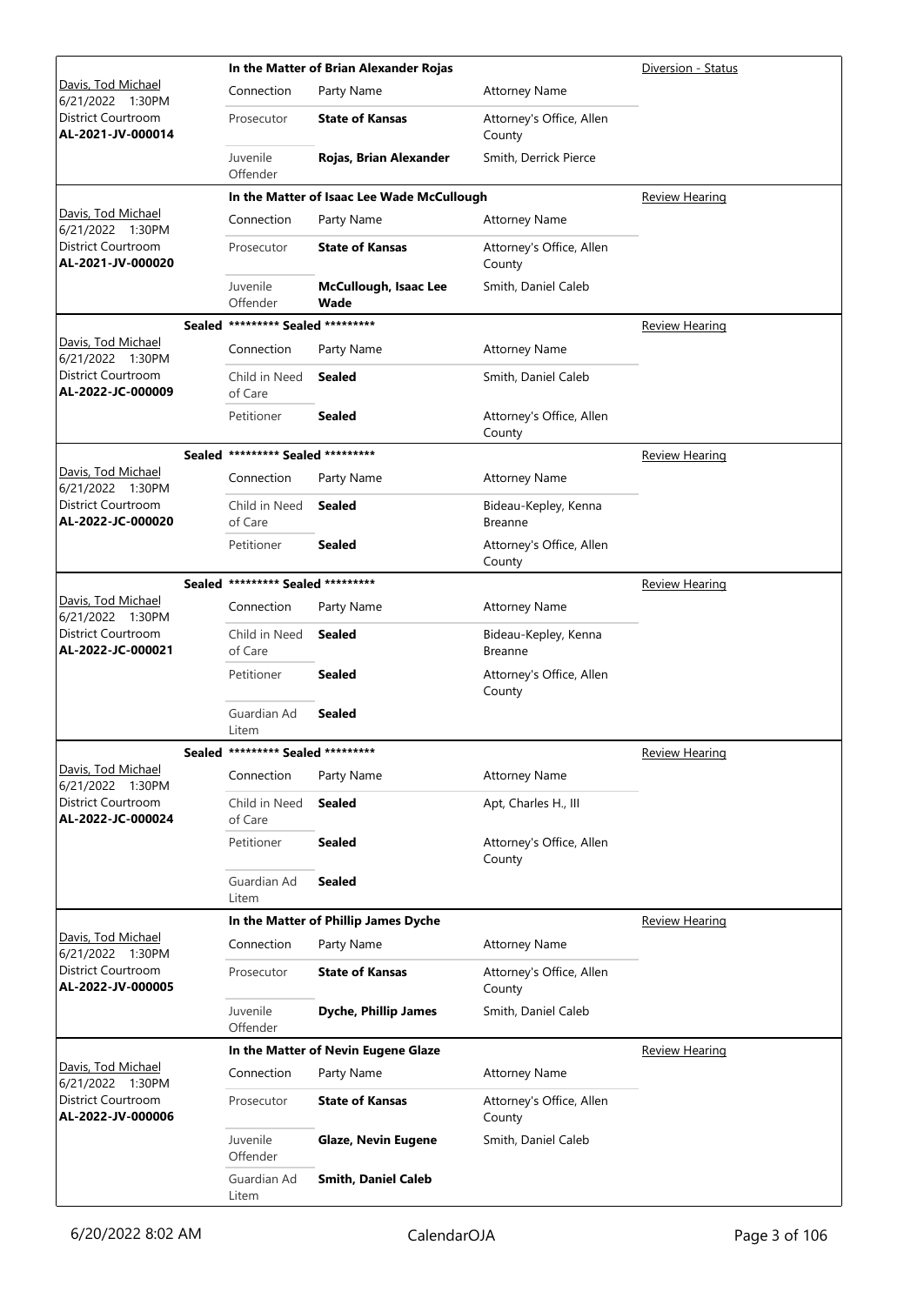|                                                |                      | In the Matter of Zoey Bernholtz                  | Review Hearing                     |                          |
|------------------------------------------------|----------------------|--------------------------------------------------|------------------------------------|--------------------------|
| Davis, Tod Michael<br>6/21/2022 1:30PM         | Connection           | Party Name                                       | <b>Attorney Name</b>               |                          |
| District Courtroom<br>AL-2022-JV-000007        | Prosecutor           | <b>State of Kansas</b>                           | Attorney's Office, Allen<br>County |                          |
|                                                | Juvenile<br>Offender | <b>Bernholtz, Zoey</b>                           | Schowengerdt, Daniel J.            |                          |
|                                                |                      | In the Matter of Cody Dale Craft                 |                                    | Diversion - Status       |
| Davis, Tod Michael<br>6/21/2022 1:30PM         | Connection           | Party Name                                       | <b>Attorney Name</b>               |                          |
| District Courtroom<br>AL-2022-JV-000008        | Prosecutor           | <b>State of Kansas</b>                           | Attorney's Office, Allen<br>County |                          |
|                                                | Juvenile<br>Offender | Craft, Cody Dale                                 | Johnson, Robert Edward, II         |                          |
|                                                |                      | <b>State of Kansas vs. Grant Lee Holman</b>      |                                    | <b>Status Conference</b> |
| Davis, Tod Michael<br>6/22/2022 9:00AM         | Connection           | Party Name                                       | <b>Attorney Name</b>               |                          |
| District Courtroom<br>2019-CR-000450           | Prosecutor           | <b>State of Kansas</b>                           | Attorney's Office, Allen<br>County |                          |
|                                                | Defendant            | Holman, Grant Lee                                | Manbeck, Jacob Thomas              |                          |
|                                                |                      | <b>State of Kansas vs. David Ray Connolly</b>    |                                    | Diversion - Status       |
| Davis, Tod Michael<br>6/22/2022 9:00AM         | Connection           | Party Name                                       | <b>Attorney Name</b>               |                          |
| District Courtroom<br>2020-CR-000162           | Prosecutor           | <b>State of Kansas</b>                           | Attorney's Office, Allen<br>County |                          |
|                                                | Defendant            | <b>Connolly, David Ray</b>                       | Smith, Daniel Caleb                |                          |
|                                                |                      | <b>State of Kansas vs. Grant Lee Holman</b>      |                                    | <b>Status Conference</b> |
| Davis, Tod Michael<br>6/22/2022 9:00AM         | Connection           | Party Name                                       | <b>Attorney Name</b>               |                          |
| <b>District Courtroom</b><br>AL-2021-CR-000035 | Prosecutor           | <b>State of Kansas</b>                           | Attorney's Office, Allen<br>County |                          |
|                                                | Defendant            | Holman, Grant Lee                                | Manbeck, Jacob Thomas              |                          |
|                                                |                      | State of Kansas vs. Michael Ray Boyd             |                                    | <b>Status Conference</b> |
| Davis, Tod Michael<br>6/22/2022 9:00AM         | Connection           | Party Name                                       | <b>Attorney Name</b>               |                          |
| District Courtroom<br>AL-2021-CR-000233        | Prosecutor           | <b>State of Kansas</b>                           | Attorney's Office, Allen<br>County |                          |
|                                                | Defendant            | <b>Boyd, Michael Ray</b>                         | Manbeck, Jacob Thomas              |                          |
|                                                |                      | State of Kansas vs. Denny` Arthur McDaniel       |                                    | <b>Status Conference</b> |
| Davis, Tod Michael<br>6/22/2022 9:00AM         | Connection           | Party Name                                       | <b>Attorney Name</b>               |                          |
| District Courtroom<br>AL-2021-CR-000275        | Prosecutor           | <b>State of Kansas</b>                           | Attorney's Office, Allen<br>County |                          |
|                                                | Defendant            | McDaniel, Denny` Arthur                          | Manbeck, Jacob Thomas              |                          |
|                                                |                      | <b>State of Kansas vs. Grant Lee Holman</b>      |                                    | <b>Status Conference</b> |
| Davis, Tod Michael<br>6/22/2022 9:00AM         | Connection           | Party Name                                       | <b>Attorney Name</b>               |                          |
| District Courtroom<br>AL-2021-CR-000296        | Prosecutor           | <b>State of Kansas</b>                           | Attorney's Office, Allen<br>County |                          |
|                                                | Defendant            | Holman, Grant Lee                                | Manbeck, Jacob Thomas              |                          |
|                                                |                      | <b>State of Kansas vs. Drake Charles Sellman</b> |                                    | Diversion - Status       |
| Davis, Tod Michael<br>6/22/2022 9:00AM         | Connection           | Party Name                                       | <b>Attorney Name</b>               |                          |
| District Courtroom<br>AL-2021-CR-000393        | Prosecutor           | <b>State of Kansas</b>                           | Attorney's Office, Allen<br>County |                          |
|                                                | Defendant            | Sellman, Drake Charles                           | Smith, Daniel Caleb                |                          |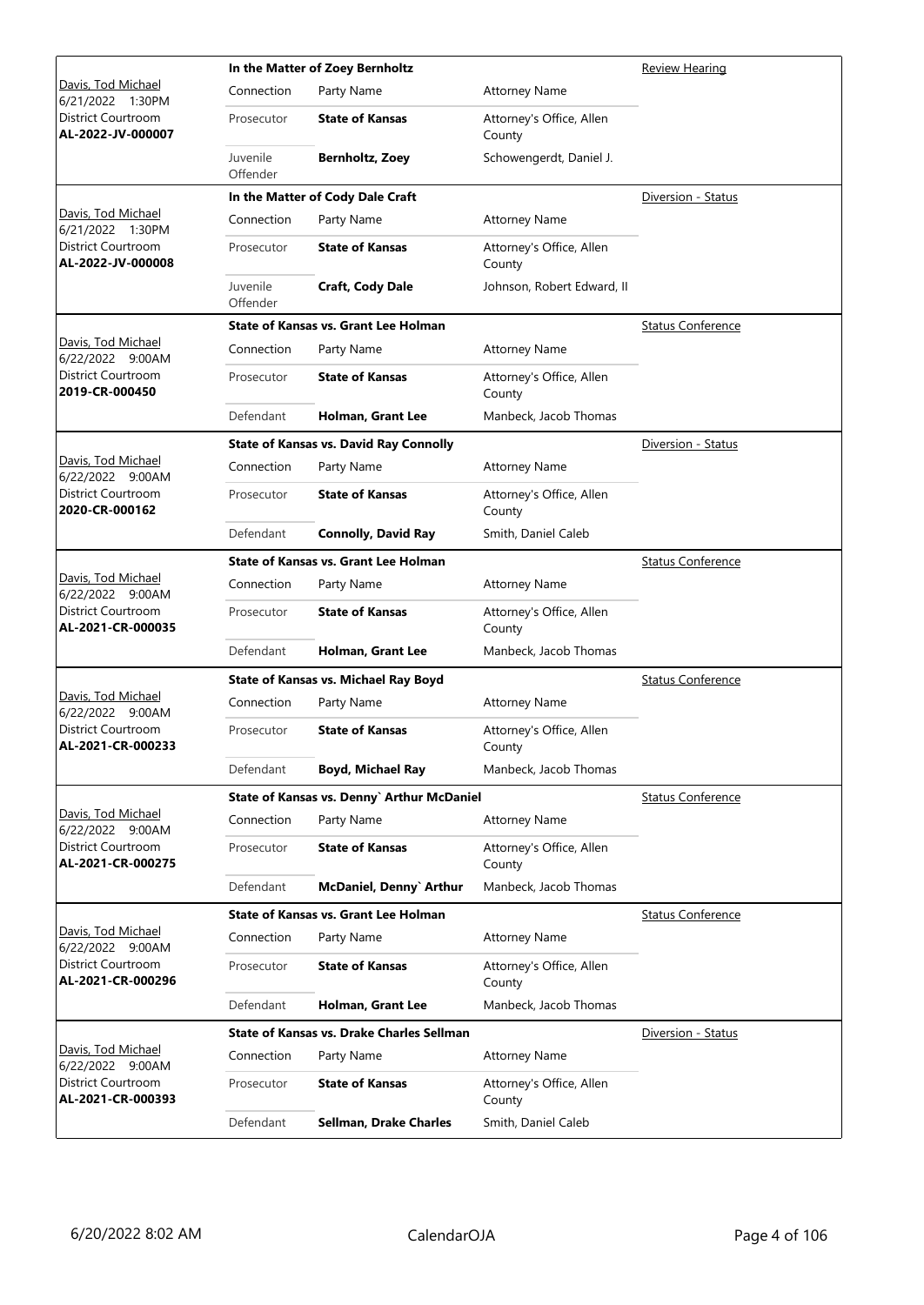|                                                |            | State of Kansas vs. Christopher Sky Dozier          | <b>Status Conference</b>           |                          |
|------------------------------------------------|------------|-----------------------------------------------------|------------------------------------|--------------------------|
| Davis, Tod Michael<br>6/22/2022 9:00AM         | Connection | Party Name                                          | <b>Attorney Name</b>               |                          |
| District Courtroom<br>AL-2021-CR-000568        | Prosecutor | <b>State of Kansas</b>                              | Attorney's Office, Allen<br>County |                          |
|                                                | Defendant  | Dozier, Christopher Sky                             | Manbeck, Jacob Thomas              |                          |
|                                                |            | State of Kansas vs. Stephen Lewis Luna              |                                    | <b>Status Conference</b> |
| Davis, Tod Michael<br>6/22/2022 9:00AM         | Connection | Party Name                                          | <b>Attorney Name</b>               |                          |
| District Courtroom<br>AL-2021-CR-000573        | Prosecutor | <b>State of Kansas</b>                              | Attorney's Office, Allen<br>County |                          |
|                                                | Defendant  | Luna, Stephen Lewis                                 | Smith, Daniel Caleb                |                          |
|                                                |            | State of Kansas vs. Tiffany L. Hennig               |                                    | <b>Status Conference</b> |
| Davis, Tod Michael<br>6/22/2022 9:00AM         | Connection | Party Name                                          | <b>Attorney Name</b>               |                          |
| <b>District Courtroom</b><br>AL-2021-CR-000574 | Prosecutor | <b>State of Kansas</b>                              | Attorney's Office, Allen<br>County |                          |
|                                                | Defendant  | Hennig, Tiffany L.                                  | Smith, Daniel Caleb                |                          |
|                                                |            | State of Kansas vs. Dakota Gibson                   |                                    | <b>Hearing</b>           |
| Davis, Tod Michael<br>6/22/2022 9:00AM         | Connection | Party Name                                          | <b>Attorney Name</b>               | <b>OTA</b>               |
| District Courtroom<br>AL-2021-TR-000719        | Prosecutor | <b>State of Kansas</b>                              | Attorney's Office, Allen<br>County |                          |
|                                                | Defendant  | Gibson, Dakota                                      | Manbeck, Jacob Thomas              |                          |
|                                                |            | State of Kansas vs. Cassidy Lee-Ann Lowell          |                                    | <b>Status Conference</b> |
| Davis, Tod Michael<br>6/22/2022 9:00AM         | Connection | Party Name                                          | <b>Attorney Name</b>               |                          |
| <b>District Courtroom</b><br>AL-2021-TR-001050 | Prosecutor | <b>State of Kansas</b>                              | Attorney's Office, Allen<br>County |                          |
|                                                | Defendant  | <b>Lowell, Cassidy Lee-Ann</b>                      | Manbeck, Jacob Thomas              |                          |
|                                                |            | State of Kansas vs. KELSEY ELIZABETH JOHNSON        |                                    | <b>Status Conference</b> |
| Davis, Tod Michael<br>6/22/2022 9:00AM         | Connection | Party Name                                          | <b>Attorney Name</b>               |                          |
| <b>District Courtroom</b><br>AL-2021-TR-001375 | Prosecutor | <b>State of Kansas</b>                              | Attorney's Office, Allen<br>County |                          |
|                                                | Defendant  | JOHNSON, KELSEY<br><b>ELIZABETH</b>                 | Manbeck, Jacob Thomas              |                          |
|                                                |            | State of Kansas vs. Drake Charles Sellman           |                                    | Diversion - Status       |
| Davis, Tod Michael<br>6/22/2022 9:00AM         | Connection | Party Name                                          | <b>Attorney Name</b>               |                          |
| District Courtroom<br>AL-2021-TR-001568        | Prosecutor | <b>State of Kansas</b>                              | Attorney's Office, Allen<br>County |                          |
|                                                | Defendant  | <b>Sellman, Drake Charles</b>                       | Smith, Daniel Caleb                |                          |
|                                                |            | <b>State of Kansas vs. Guiseppe David Mangrella</b> |                                    | Review Hearing           |
| Davis, Tod Michael<br>6/22/2022 9:00AM         | Connection | Party Name                                          | <b>Attorney Name</b>               |                          |
| District Courtroom<br>AL-2022-CR-000018        | Prosecutor | <b>State of Kansas</b>                              | Attorney's Office, Allen<br>County |                          |
|                                                | Defendant  | Mangrella, Guiseppe David Manbeck, Jacob Thomas     |                                    |                          |
|                                                |            | <b>State of Kansas vs. Tyler Jay Dobbs</b>          |                                    | <b>Status Conference</b> |
| Davis, Tod Michael<br>6/22/2022 9:00AM         | Connection | Party Name                                          | <b>Attorney Name</b>               |                          |
| District Courtroom<br>AL-2022-CR-000032        | Prosecutor | <b>State of Kansas</b>                              | Attorney's Office, Allen<br>County |                          |
|                                                | Defendant  | Dobbs, Tyler Jay                                    | Manbeck, Jacob Thomas              |                          |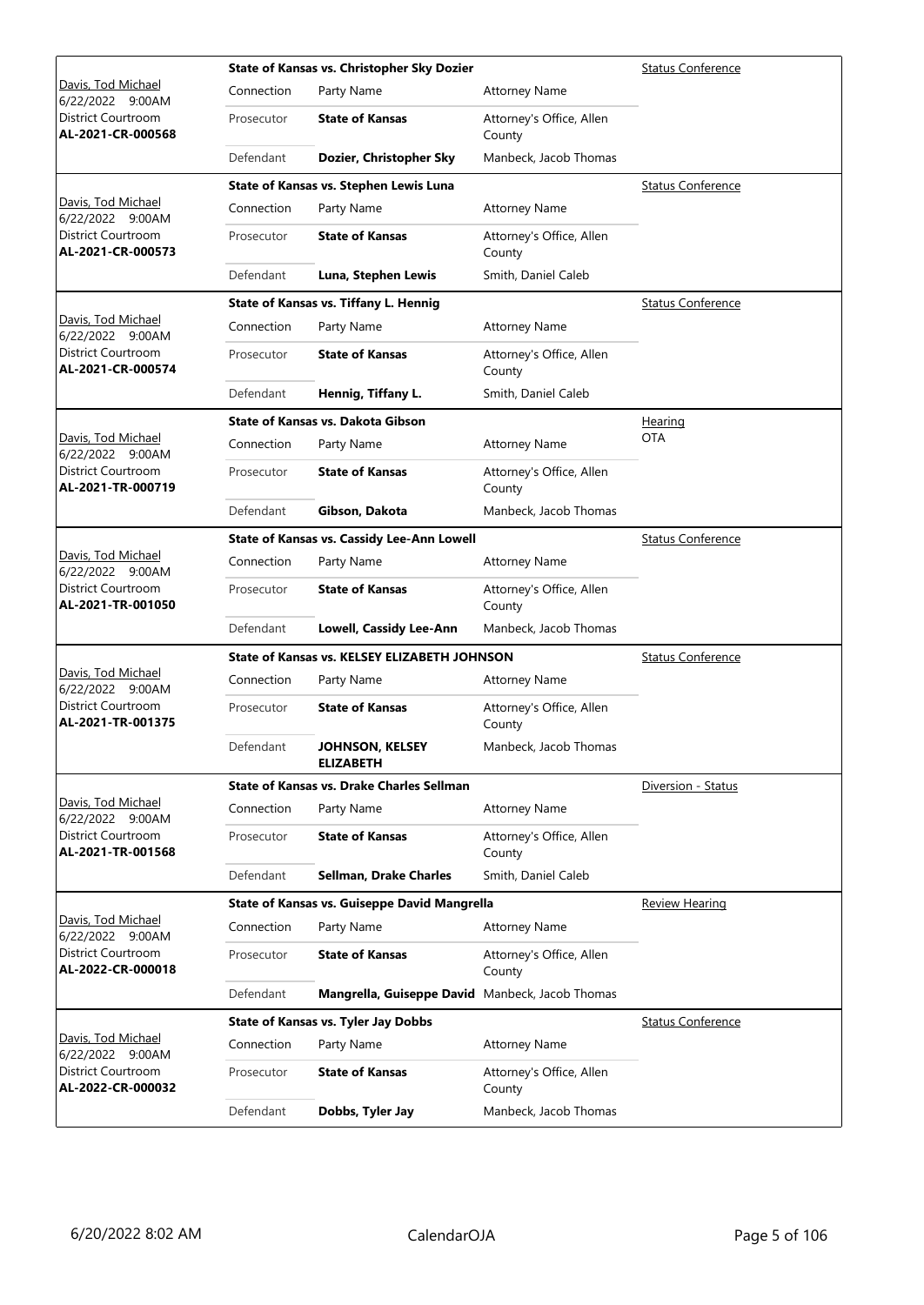|                                                |            | <b>State of Kansas vs. Denny Arthur McDaniel</b>     | <b>Status Conference</b>           |                          |
|------------------------------------------------|------------|------------------------------------------------------|------------------------------------|--------------------------|
| Davis, Tod Michael<br>6/22/2022 9:00AM         | Connection | Party Name                                           | <b>Attorney Name</b>               |                          |
| District Courtroom<br>AL-2022-CR-000113        | Prosecutor | <b>State of Kansas</b>                               | Attorney's Office, Allen<br>County |                          |
|                                                | Defendant  | <b>McDaniel, Denny Arthur</b>                        | Manbeck, Jacob Thomas              |                          |
|                                                |            | <b>State of Kansas vs. Anthony Thomas Holland</b>    |                                    | <b>Status Conference</b> |
| Davis, Tod Michael<br>6/22/2022 9:00AM         | Connection | Party Name                                           | <b>Attorney Name</b>               |                          |
| <b>District Courtroom</b><br>AL-2022-CR-000117 | Prosecutor | <b>State of Kansas</b>                               | Attorney's Office, Allen<br>County |                          |
|                                                | Defendant  | <b>Holland, Anthony Thomas</b>                       | Smith, Daniel Caleb                |                          |
|                                                |            | State of Kansas vs. Ricky Eugene Keeler              |                                    | <b>Status Conference</b> |
| Davis, Tod Michael<br>6/22/2022 9:00AM         | Connection | Party Name                                           | <b>Attorney Name</b>               |                          |
| District Courtroom<br>AL-2022-CR-000123        | Prosecutor | <b>State of Kansas</b>                               | Attorney's Office, Allen<br>County |                          |
|                                                | Defendant  | Keeler, Ricky Eugene                                 | Smith, Daniel Caleb                |                          |
|                                                |            | <b>State of Kansas vs. Wyatt Elwood Ellis</b>        |                                    | Diversion - Revocation   |
| Davis, Tod Michael<br>6/22/2022 9:00AM         | Connection | Party Name                                           | <b>Attorney Name</b>               |                          |
| <b>District Courtroom</b><br>AL-2022-TR-000118 | Prosecutor | <b>State of Kansas</b>                               | Attorney's Office, Allen<br>County |                          |
|                                                | Defendant  | <b>Ellis, Wyatt Elwood</b>                           | Schowengerdt, Daniel J.            |                          |
|                                                |            | <b>State of Kansas vs. Tyler Jay Dobbs</b>           |                                    | <b>Status Conference</b> |
| Davis, Tod Michael<br>6/22/2022 9:00AM         | Connection | Party Name                                           | <b>Attorney Name</b>               |                          |
| District Courtroom<br>AL-2022-TR-000233        | Prosecutor | <b>State of Kansas</b>                               | Attorney's Office, Allen<br>County |                          |
|                                                | Defendant  | Dobbs, Tyler Jay                                     |                                    |                          |
|                                                |            | <b>State of Kansas vs. Tyler Jay Dobbs</b>           |                                    | <b>Status Conference</b> |
| Davis, Tod Michael<br>6/22/2022 9:00AM         | Connection | Party Name                                           | <b>Attorney Name</b>               |                          |
| District Courtroom<br>AL-2022-TR-000244        | Prosecutor | <b>State of Kansas</b>                               | Attorney's Office, Allen<br>County |                          |
|                                                | Defendant  | Dobbs, Tyler Jay                                     | Manbeck, Jacob Thomas              |                          |
|                                                |            | <b>State of Kansas vs. Brent Roland Michael Otto</b> |                                    | Diversion - Status       |
| Davis, Tod Michael<br>6/22/2022 9:00AM         | Connection | Party Name                                           | <b>Attorney Name</b>               |                          |
| District Courtroom<br>AL-2022-TR-000276        | Prosecutor | <b>State of Kansas</b>                               | Attorney's Office, Allen<br>County |                          |
|                                                | Defendant  | Otto, Brent Roland Michael Schowengerdt, Daniel J.   |                                    |                          |
|                                                |            | State of Kansas vs. Jesse Dewayne Bellora            |                                    | <b>Status Conference</b> |
| Davis, Tod Michael<br>6/22/2022 9:00AM         | Connection | Party Name                                           | <b>Attorney Name</b>               |                          |
| District Courtroom<br>AL-2022-TR-000298        | Prosecutor | <b>State of Kansas</b>                               | Attorney's Office, Allen<br>County |                          |
|                                                | Defendant  | <b>Bellora, Jesse Dewayne</b>                        | Manbeck, Jacob Thomas              |                          |
|                                                |            | State of Kansas vs. Ricky Eugene Keeler              |                                    | <b>Status Conference</b> |
| Davis, Tod Michael<br>6/22/2022 9:00AM         | Connection | Party Name                                           | <b>Attorney Name</b>               |                          |
| District Courtroom<br>AL-2022-TR-000359        | Prosecutor | <b>State of Kansas</b>                               | Attorney's Office, Allen<br>County |                          |
|                                                | Defendant  | Keeler, Ricky Eugene                                 | Smith, Daniel Caleb                |                          |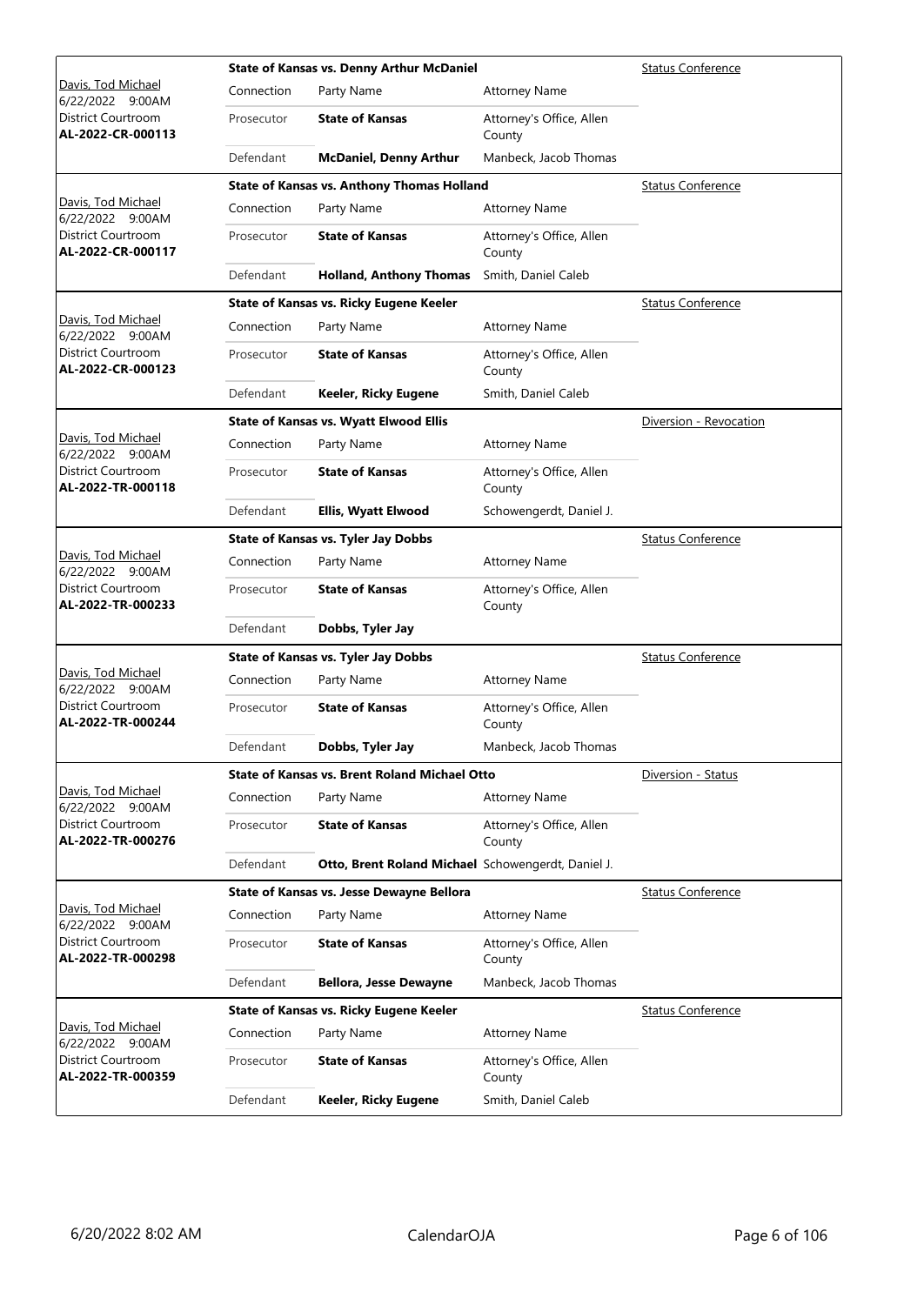|                                                |            | State of Kansas vs. Dakota L Gibson                               | Status Conference                  |                                                         |
|------------------------------------------------|------------|-------------------------------------------------------------------|------------------------------------|---------------------------------------------------------|
| Davis, Tod Michael<br>6/22/2022 9:00AM         | Connection | Party Name                                                        | <b>Attorney Name</b>               |                                                         |
| District Courtroom<br>AL-2022-TR-000414        | Prosecutor | <b>State of Kansas</b>                                            | Attorney's Office, Allen<br>County |                                                         |
|                                                | Defendant  | Gibson, Dakota L                                                  | Manbeck, Jacob Thomas              |                                                         |
| Creitz, Daniel D                               | Fritch     | In the Matter of the Marriage of Nicholas L Fritch vs. Christie J |                                    | <b>Status Conference</b><br>Williams to appear via Zoom |
| 6/22/2022 9:30AM<br>Magistrate Courtroom       | Connection | Party Name                                                        | <b>Attorney Name</b>               |                                                         |
| AL-2021-DM-000126                              | Petitioner | Fritch, Nicholas L                                                | Williams, Brian Lynn               |                                                         |
|                                                | Respondent | Fritch, Christie J                                                | Apt, Charles H., III               |                                                         |
|                                                |            | <b>State of Kansas vs. Sondra Fay Malloy</b>                      |                                    | Bench Trial                                             |
| Davis, Tod Michael<br>6/22/2022 10:00AM        | Connection | Party Name                                                        | <b>Attorney Name</b>               |                                                         |
| District Courtroom<br>AL-2021-CR-000400        | Prosecutor | <b>State of Kansas</b>                                            | Attorney's Office, Allen<br>County |                                                         |
|                                                | Defendant  | <b>Malloy, Sondra Fay</b>                                         | Manbeck, Jacob Thomas              |                                                         |
|                                                |            | State of Kansas vs. Stanley Earl Hartman                          |                                    | <b>Bench Trial</b>                                      |
| Davis, Tod Michael<br>6/22/2022 10:00AM        | Connection | Party Name                                                        | <b>Attorney Name</b>               |                                                         |
| District Courtroom<br>AL-2021-TR-001340        | Prosecutor | <b>State of Kansas</b>                                            | Attorney's Office, Allen<br>County |                                                         |
|                                                | Defendant  | Hartman, Stanley Earl                                             | Manbeck, Jacob Thomas              |                                                         |
|                                                |            | State of Kansas vs. Bryan Christopher Smith                       |                                    | <b>First Appearance</b>                                 |
| Davis, Tod Michael<br>6/22/2022 11:00AM        | Connection | Party Name                                                        | <b>Attorney Name</b>               |                                                         |
| <b>District Courtroom</b><br>AL-2022-CR-000124 | Prosecutor | <b>State of Kansas</b>                                            | Attorney's Office, Allen<br>County |                                                         |
|                                                | Defendant  | Smith, Bryan Christopher                                          |                                    |                                                         |
|                                                |            | State of Kansas vs. Anissa Yvonne Nixon                           |                                    | <b>First Appearance</b>                                 |
| Davis, Tod Michael<br>6/22/2022 11:00AM        | Connection | Party Name                                                        | <b>Attorney Name</b>               |                                                         |
| <b>District Courtroom</b><br>AL-2022-CR-000133 | Prosecutor | <b>State of Kansas</b>                                            | Attorney's Office, Allen<br>County |                                                         |
|                                                | Defendant  | Nixon, Anissa Yvonne                                              |                                    |                                                         |
|                                                |            | <b>State of Kansas vs. Kordell Leon Harding</b>                   |                                    | First Appearance                                        |
| Davis, Tod Michael<br>6/22/2022 11:00AM        | Connection | Party Name                                                        | <b>Attorney Name</b>               |                                                         |
| <b>District Courtroom</b><br>AL-2022-CR-000134 | Prosecutor | <b>State of Kansas</b>                                            | Attorney's Office, Allen<br>County |                                                         |
|                                                | Defendant  | Harding, Kordell Leon                                             |                                    |                                                         |
|                                                |            | <b>State of Kansas vs. Devan Cruise Sharp</b>                     |                                    | <b>Bond - Appearance</b>                                |
| Davis, Tod Michael<br>6/22/2022 11:00AM        | Connection | Party Name                                                        | <b>Attorney Name</b>               |                                                         |
| District Courtroom<br>AL-2022-TR-000209        | Prosecutor | <b>State of Kansas</b>                                            | Attorney's Office, Allen<br>County |                                                         |
|                                                | Defendant  | <b>Sharp, Devan Cruise</b>                                        | Green, Charles Robert              |                                                         |
|                                                |            | State of Kansas vs. Jordan Ann Browning                           |                                    | First Appearance                                        |
| Davis, Tod Michael<br>6/22/2022 11:00AM        | Connection | Party Name                                                        | <b>Attorney Name</b>               |                                                         |
| District Courtroom<br>AL-2022-TR-000404        | Prosecutor | <b>State of Kansas</b>                                            | Attorney's Office, Allen<br>County |                                                         |
|                                                | Defendant  | <b>Browning, Jordan Ann</b>                                       |                                    |                                                         |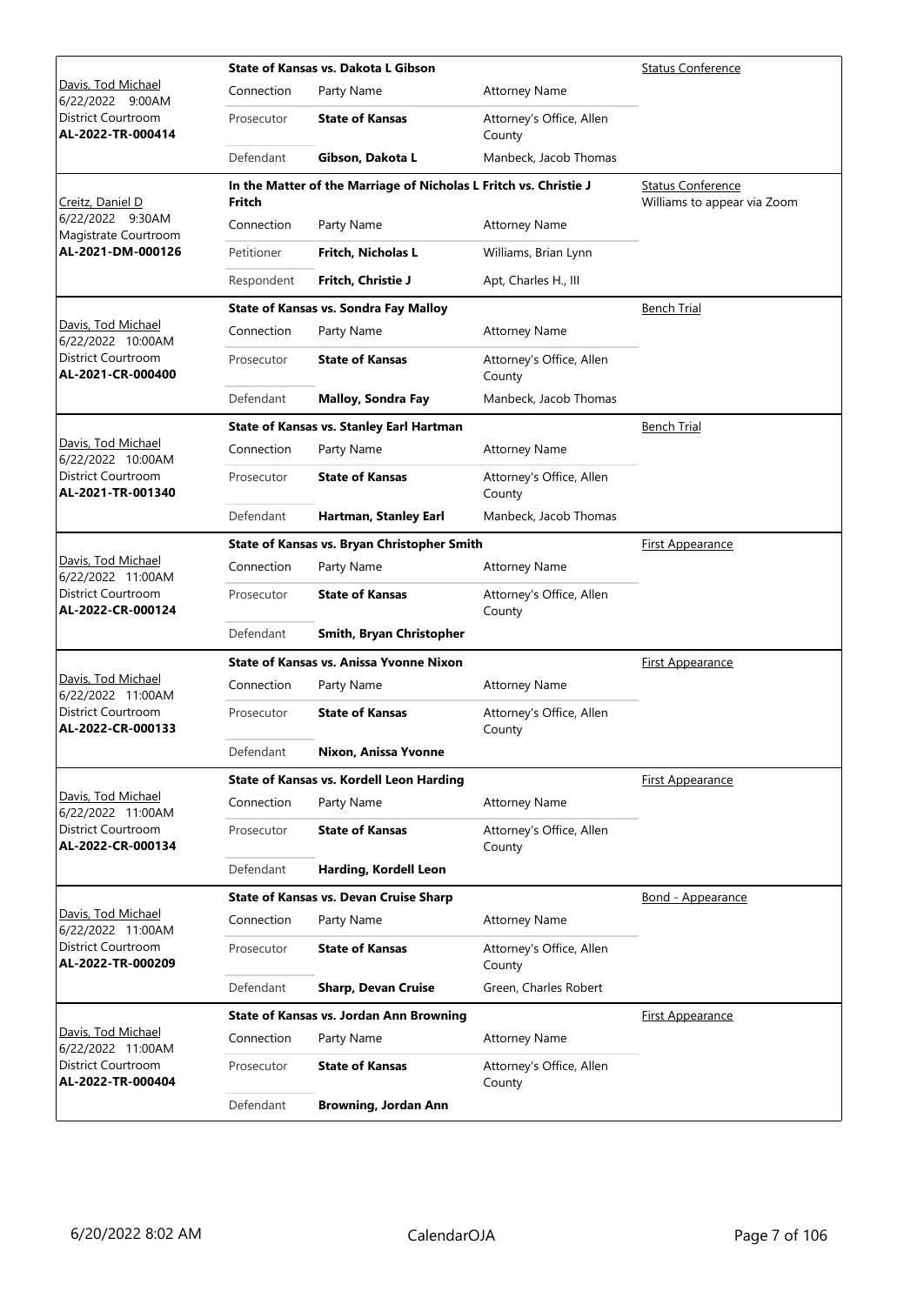|                                                |                    | <b>State of Kansas vs. JACE HOLDEN FREEMAN</b>       | <u>First Appearance</u>            |                          |
|------------------------------------------------|--------------------|------------------------------------------------------|------------------------------------|--------------------------|
| Davis, Tod Michael<br>6/22/2022 11:00AM        | Connection         | Party Name                                           | <b>Attorney Name</b>               |                          |
| <b>District Courtroom</b><br>AL-2022-TR-000436 | Prosecutor         | <b>State of Kansas</b>                               | Attorney's Office, Allen<br>County |                          |
|                                                | Defendant          | <b>FREEMAN, JACE HOLDEN</b>                          |                                    |                          |
|                                                |                    | State of Kansas vs. Gregory Bo Ard                   |                                    | <b>Status Conference</b> |
| Davis, Tod Michael<br>6/22/2022 1:30PM         | Connection         | Party Name                                           | <b>Attorney Name</b>               |                          |
| District Courtroom<br>2016-CR-000344           | Other Party        | <b>Collection Bureau of</b><br>Kansas                | Mc Vay, Kendall Moran              |                          |
|                                                | Prosecutor         | <b>State of Kansas</b>                               | Attorney's Office, Allen<br>County |                          |
|                                                | Defendant          | Ard, Gregory B                                       | Manbeck, Jacob Thomas              |                          |
|                                                |                    | <b>State of Kansas vs. Christopher Cash Bewley</b>   |                                    | <b>Status Conference</b> |
| Davis, Tod Michael<br>6/22/2022 1:30PM         | Connection         | Party Name                                           | <b>Attorney Name</b>               |                          |
| <b>District Courtroom</b><br>2017-CR-000043    | Other Party        | <b>Collection Bureau of</b><br><b>Kansas</b>         | Mc Vay, Kendall Moran              |                          |
|                                                | Prosecutor         | <b>State of Kansas</b>                               | Attorney's Office, Allen<br>County |                          |
|                                                | Defendant          | <b>Bewley, Christopher Cash</b>                      | Griebat, Jeb Cameron               |                          |
|                                                | Public<br>Defender | <b>Chard, Jill Elaine</b>                            |                                    |                          |
|                                                |                    | <b>State of Kansas vs. Clarence Alexander Garber</b> |                                    | <b>Review Hearing</b>    |
| Davis, Tod Michael<br>6/22/2022 1:30PM         | Connection         | Party Name                                           | <b>Attorney Name</b>               |                          |
| District Courtroom<br>2017-CR-000367           | Other Party        | <b>Collection Bureau of</b><br><b>Kansas</b>         | Mc Vay, Kendall Moran              |                          |
|                                                | Prosecutor         | <b>State of Kansas</b>                               | Attorney's Office, Allen<br>County |                          |
|                                                | Defendant          | Garber, Clarence Alexander Manbeck, Jacob Thomas     |                                    |                          |
|                                                |                    | <b>State of Kansas vs. Randall James Kuns</b>        |                                    | Sentencing               |
| Davis, Tod Michael<br>6/22/2022 1:30PM         | Connection         | Party Name                                           | <b>Attorney Name</b>               |                          |
| District Courtroom<br>2017-CR-000422           | Prosecutor         | <b>State of Kansas</b>                               | Attorney's Office, Allen<br>County |                          |
|                                                | Defendant          | <b>Kuns, Randall James</b>                           | De Voe, Sue E.                     |                          |
|                                                |                    | State of Kansas vs. Clarence Alexander Garber        |                                    | <b>Review Hearing</b>    |
| Davis, Tod Michael<br>6/22/2022 1:30PM         | Connection         | Party Name                                           | <b>Attorney Name</b>               |                          |
| District Courtroom<br>2018-CR-000070           | Other Party        | <b>Collection Bureau of</b><br>Kansas                | Mc Vay, Kendall Moran              |                          |
|                                                | Prosecutor         | <b>State of Kansas</b>                               | Attorney's Office, Allen<br>County |                          |
|                                                | Defendant          | Garber, Clarence Alexander Manbeck, Jacob Thomas     |                                    |                          |
|                                                |                    | State of Kansas vs. Clarence Alexander Garber        |                                    | <u>Review Hearing</u>    |
| Davis, Tod Michael<br>6/22/2022 1:30PM         | Connection         | Party Name                                           | <b>Attorney Name</b>               |                          |
| District Courtroom<br>2019-CR-000342           | Prosecutor         | <b>State of Kansas</b>                               | Attorney's Office, Allen<br>County |                          |
|                                                | Defendant          | Garber, Clarence Alexander Manbeck, Jacob Thomas     |                                    |                          |
|                                                |                    | State of Kansas vs. Gregory Bo Ard                   |                                    | <b>Status Conference</b> |
| Davis, Tod Michael<br>6/22/2022 1:30PM         | Connection         | Party Name                                           | <b>Attorney Name</b>               |                          |
| District Courtroom<br>2019-TR-001487           | Prosecutor         | <b>State of Kansas</b>                               | Attorney's Office, Allen<br>County |                          |
|                                                | Defendant          | Ard, Gregory B                                       | Manbeck, Jacob Thomas              |                          |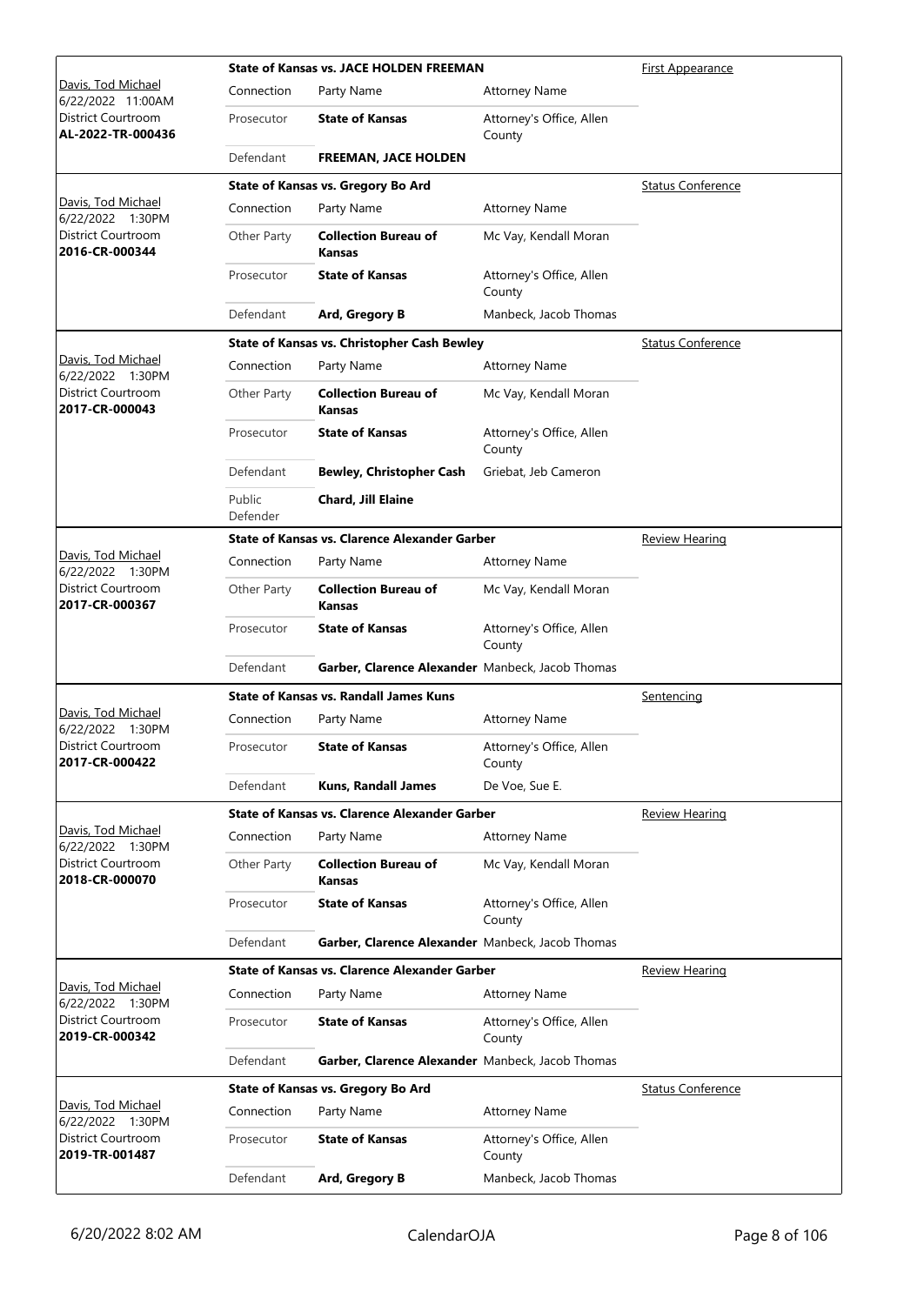|                                                |                                   | State of Kansas vs. Christopher William Hibbs       | Review Hearing                     |                          |
|------------------------------------------------|-----------------------------------|-----------------------------------------------------|------------------------------------|--------------------------|
| Davis, Tod Michael<br>6/22/2022 1:30PM         | Connection                        | Party Name                                          | <b>Attorney Name</b>               |                          |
| <b>District Courtroom</b><br>2020-CR-000068    | Prosecutor                        | <b>State of Kansas</b>                              | Attorney's Office, Allen<br>County |                          |
|                                                | Defendant                         | Hibbs, Christopher William De Voe, Sue E.           |                                    |                          |
|                                                |                                   | <b>State of Kansas vs. Chyanne Larize Nibert</b>    |                                    | <b>Status Conference</b> |
| Davis, Tod Michael<br>6/22/2022 1:30PM         | Connection                        | Party Name                                          | <b>Attorney Name</b>               |                          |
| District Courtroom<br>2020-CR-000127           | Prosecutor                        | <b>State of Kansas</b>                              | Attorney's Office, Allen<br>County |                          |
|                                                | Defendant                         | Nibert, Chyanne Larize                              | Manbeck, Jacob Thomas              |                          |
|                                                |                                   | <b>State of Kansas vs. Tacey L Womelsdorf</b>       |                                    | <b>Status Conference</b> |
| Davis, Tod Michael<br>6/22/2022 1:30PM         | Connection                        | Party Name                                          | <b>Attorney Name</b>               |                          |
| District Courtroom<br>2020-CR-000128           | Prosecutor                        | <b>State of Kansas</b>                              | Attorney's Office, Allen<br>County |                          |
|                                                | Defendant                         | <b>Womelsdorf, Tacey L</b>                          | Manbeck, Jacob Thomas              |                          |
|                                                |                                   | <b>State of Kansas vs. Christopher Cash Bewley</b>  |                                    | <b>Status Conference</b> |
| Davis, Tod Michael<br>6/22/2022 1:30PM         | Connection                        | Party Name                                          | <b>Attorney Name</b>               |                          |
| <b>District Courtroom</b><br>2020-CR-000137    | Prosecutor                        | <b>State of Kansas</b>                              | Attorney's Office, Allen<br>County |                          |
|                                                | Defendant                         | <b>Bewley, Christopher Cash</b>                     | Griebat, Jeb Cameron               |                          |
|                                                | Sealed ********* Sealed ********* |                                                     |                                    | Motion                   |
| Davis, Tod Michael<br>6/22/2022 1:30PM         | Connection                        | Party Name                                          | <b>Attorney Name</b>               | Motion To Set Aside      |
| District Courtroom<br>2020-CR-000332           | Prosecutor                        | Sealed                                              | Attorney's Office, Allen<br>County |                          |
|                                                | Defendant                         | Sealed                                              | De Voe, Sue E.                     |                          |
|                                                |                                   | State of Kansas vs. Vonda May Acuna                 |                                    | <u>Review Hearing</u>    |
| Davis, Tod Michael<br>6/22/2022 1:30PM         | Connection                        | Party Name                                          | <b>Attorney Name</b>               |                          |
| <b>District Courtroom</b><br>2020-TR-001313    | Prosecutor                        | <b>State of Kansas</b>                              | Attorney's Office, Allen<br>County |                          |
|                                                | Defendant                         | Acuna, Vonda May                                    | Manbeck, Jacob Thomas              |                          |
|                                                |                                   | State of Kansas vs. Austin EarnHardt Bradley        |                                    | <b>Status Conference</b> |
| Davis, Tod Michael<br>6/22/2022 1:30PM         | Connection                        | Party Name                                          | <b>Attorney Name</b>               |                          |
| District Courtroom<br>2020-TR-001494           | Prosecutor                        | <b>State of Kansas</b>                              | Attorney's Office, Allen<br>County |                          |
|                                                | Defendant                         | <b>Bradley, Austin EarnHardt</b>                    | De Voe, Sue E.                     |                          |
|                                                |                                   | <b>State of Kansas vs. Austin EarnHardt Bradley</b> |                                    | <b>Status Conference</b> |
| Davis, Tod Michael<br>6/22/2022 1:30PM         | Connection                        | Party Name                                          | <b>Attorney Name</b>               |                          |
| District Courtroom<br>AL-2020-CR-000409        | Prosecutor                        | <b>State of Kansas</b>                              | Attorney's Office, Allen<br>County |                          |
|                                                | Defendant                         | <b>Bradley, Austin EarnHardt</b>                    | De Voe, Sue E.                     |                          |
|                                                |                                   | State of Kansas vs. Tacey Lynn Womelsdorf           |                                    | <b>Status Conference</b> |
| <u> Davis, Tod Michael</u><br>6/22/2022 1:30PM | Connection                        | Party Name                                          | <b>Attorney Name</b>               |                          |
| District Courtroom<br>AL-2020-CR-000440        | Prosecutor                        | <b>State of Kansas</b>                              | Attorney's Office, Allen<br>County |                          |
|                                                | Defendant                         | <b>Womelsdorf, Tacey Lynn</b>                       | Manbeck, Jacob Thomas              |                          |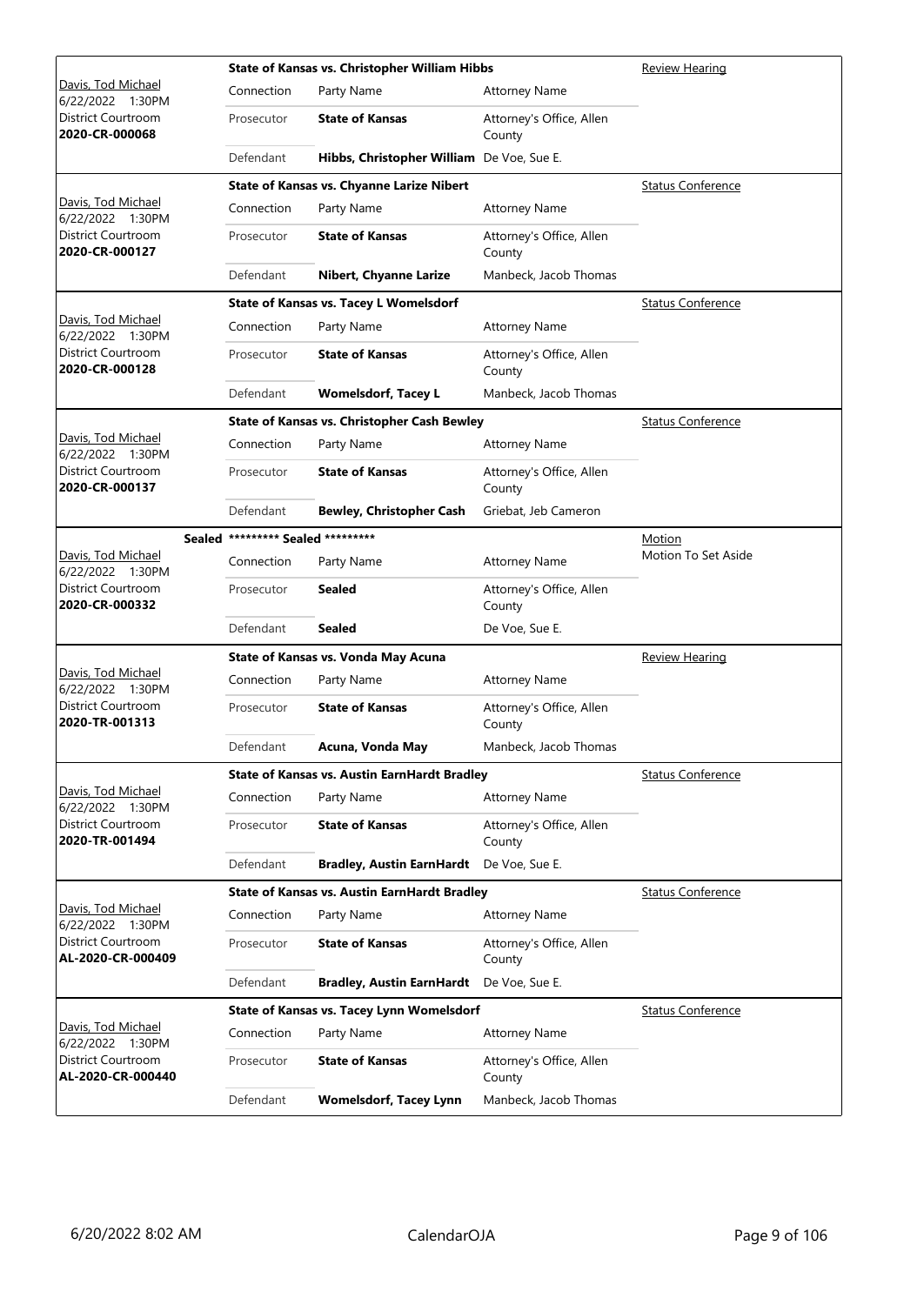|                                                |            | State of Kansas vs. Tacey Lynn Womelsdorf            | Status Conference                  |                          |
|------------------------------------------------|------------|------------------------------------------------------|------------------------------------|--------------------------|
| Davis, Tod Michael<br>6/22/2022 1:30PM         | Connection | Party Name                                           | <b>Attorney Name</b>               |                          |
| District Courtroom<br>AL-2021-CR-000056        | Prosecutor | <b>State of Kansas</b>                               | Attorney's Office, Allen<br>County |                          |
|                                                | Defendant  | <b>Womelsdorf, Tacey Lynn</b>                        | Manbeck, Jacob Thomas              |                          |
|                                                |            | <b>State of Kansas vs. Clarence Alexander Garber</b> |                                    | <b>Review Hearing</b>    |
| Davis, Tod Michael<br>6/22/2022 1:30PM         | Connection | Party Name                                           | <b>Attorney Name</b>               |                          |
| District Courtroom<br>AL-2021-CR-000069        | Prosecutor | <b>State of Kansas</b>                               | Attorney's Office, Allen<br>County |                          |
|                                                | Defendant  | Garber, Clarence Alexander Manbeck, Jacob Thomas     |                                    |                          |
|                                                |            | <b>State of Kansas vs. Randall James Kuns</b>        |                                    | <u>Sentencing</u>        |
| Davis, Tod Michael<br>6/22/2022 1:30PM         | Connection | Party Name                                           | <b>Attorney Name</b>               |                          |
| District Courtroom<br>AL-2021-CR-000099        | Prosecutor | <b>State of Kansas</b>                               | Attorney's Office, Allen<br>County |                          |
|                                                | Defendant  | <b>Kuns, Randall James</b>                           | De Voe, Sue E.                     |                          |
|                                                |            | State of Kansas vs. Tacey Lynn Womelsdorf            |                                    | <b>Status Conference</b> |
| Davis, Tod Michael<br>6/22/2022 1:30PM         | Connection | Party Name                                           | <b>Attorney Name</b>               |                          |
| District Courtroom<br>AL-2021-CR-000102        | Prosecutor | <b>State of Kansas</b>                               | Attorney's Office, Allen<br>County |                          |
|                                                | Defendant  | <b>Womelsdorf, Tacey Lynn</b>                        | Manbeck, Jacob Thomas              |                          |
|                                                |            | State of Kansas vs. Tacey Lynn Womelsdorf            |                                    | <b>Status Conference</b> |
| Davis, Tod Michael<br>6/22/2022 1:30PM         | Connection | Party Name                                           | <b>Attorney Name</b>               |                          |
| District Courtroom<br>AL-2021-CR-000131        | Prosecutor | <b>State of Kansas</b>                               | Attorney's Office, Allen<br>County |                          |
|                                                | Defendant  | <b>Womelsdorf, Tacey Lynn</b>                        | Manbeck, Jacob Thomas              |                          |
|                                                |            | State of Kansas vs. Tacey Lynn Womelsdorf            |                                    | <b>Status Conference</b> |
| Davis, Tod Michael<br>6/22/2022 1:30PM         | Connection | Party Name                                           | <b>Attorney Name</b>               |                          |
| <b>District Courtroom</b><br>AL-2021-CR-000132 | Prosecutor | <b>State of Kansas</b>                               | Attorney's Office, Allen<br>County |                          |
|                                                | Defendant  | <b>Womelsdorf, Tacey Lynn</b>                        | Manbeck, Jacob Thomas              |                          |
|                                                |            | <b>State of Kansas vs. Shane L. Coons</b>            |                                    | <b>Status Conference</b> |
| Davis, Tod Michael<br>6/22/2022 1:30PM         | Connection | Party Name                                           | <b>Attorney Name</b>               |                          |
| District Courtroom<br>AL-2021-CR-000210        | Prosecutor | <b>State of Kansas</b>                               | Attorney's Office, Allen<br>County |                          |
|                                                | Defendant  | Coons, Shane L.                                      | Meier, Frederick Lee, II           |                          |
|                                                |            | State of Kansas vs. Tacey Lynn Womelsdorf            |                                    | <b>Status Conference</b> |
| Davis, Tod Michael<br>6/22/2022 1:30PM         | Connection | Party Name                                           | <b>Attorney Name</b>               |                          |
| District Courtroom<br>AL-2021-CR-000270        | Prosecutor | <b>State of Kansas</b>                               | Attorney's Office, Allen<br>County |                          |
|                                                | Defendant  | <b>Womelsdorf, Tacey Lynn</b>                        | Manbeck, Jacob Thomas              |                          |
|                                                |            | <b>State of Kansas vs. Drew Alan Sirota</b>          |                                    | <b>Status Conference</b> |
| Davis, Tod Michael<br>6/22/2022 1:30PM         | Connection | Party Name                                           | <b>Attorney Name</b>               |                          |
| District Courtroom<br>AL-2021-CR-000280        | Prosecutor | <b>State of Kansas</b>                               | Attorney's Office, Allen<br>County |                          |
|                                                | Defendant  | Sirota, Drew Alan                                    | De Voe, Sue E.                     |                          |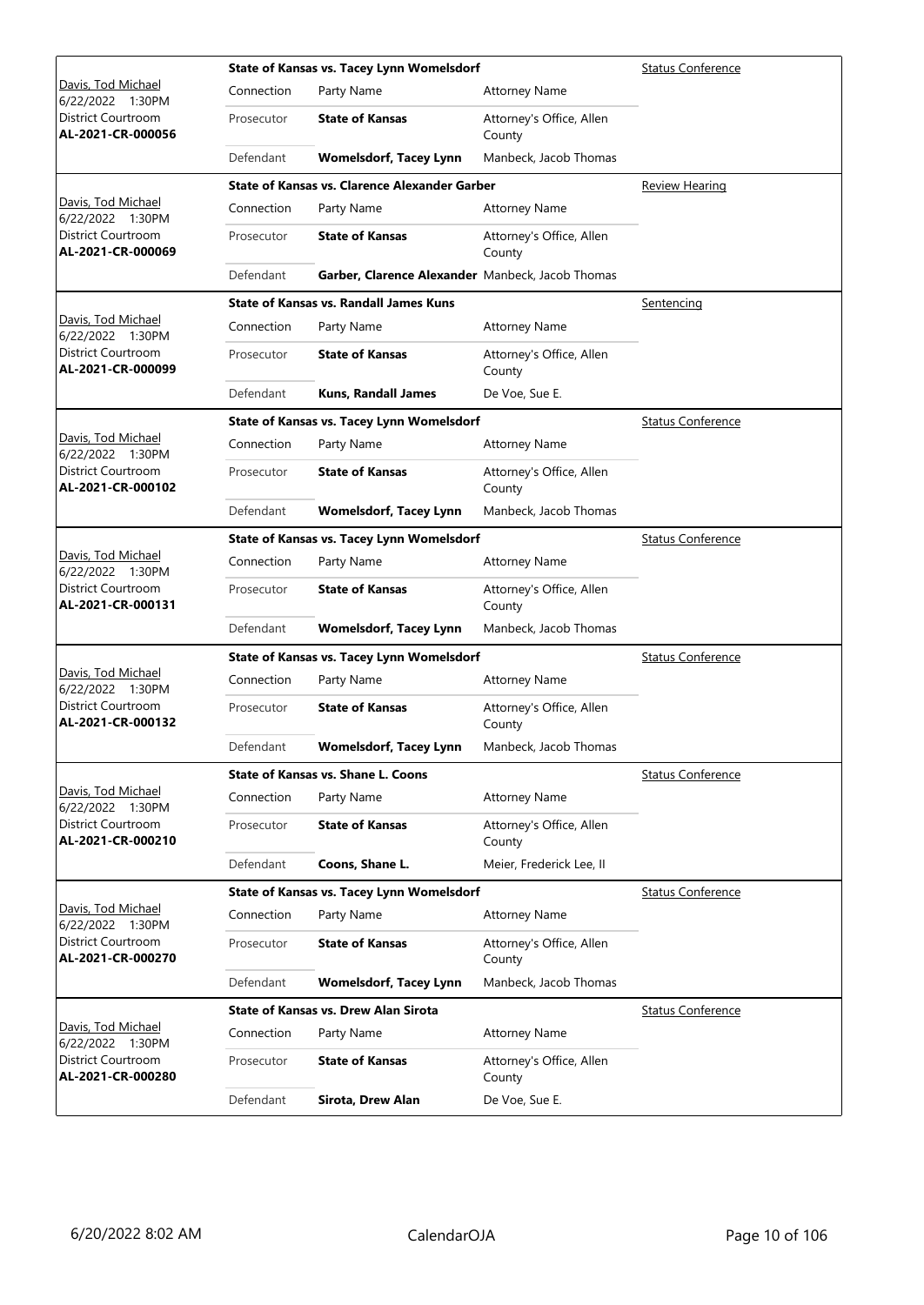|                                                |            | <b>State of Kansas vs. William John Thomas</b>      | Review Hearing                     |                          |
|------------------------------------------------|------------|-----------------------------------------------------|------------------------------------|--------------------------|
| Davis, Tod Michael<br>6/22/2022 1:30PM         | Connection | Party Name                                          | <b>Attorney Name</b>               |                          |
| District Courtroom<br>AL-2021-CR-000287        | Prosecutor | <b>State of Kansas</b>                              | Attorney's Office, Allen<br>County |                          |
|                                                | Defendant  | Thomas, William John                                | Manbeck, Jacob Thomas              |                          |
|                                                |            | <b>State of Kansas vs. Hollis Frank Grewing</b>     |                                    | <b>Review Hearing</b>    |
| Davis, Tod Michael<br>6/22/2022 1:30PM         | Connection | Party Name                                          | <b>Attorney Name</b>               |                          |
| District Courtroom<br>AL-2021-CR-000292        | Prosecutor | <b>State of Kansas</b>                              | Attorney's Office, Allen<br>County |                          |
|                                                | Defendant  | <b>Grewing, Hollis Frank</b>                        | Manbeck, Jacob Thomas              |                          |
|                                                |            | State of Kansas vs. Michael Wayne Jensen            |                                    | Preliminary Hearing (CR) |
| Davis, Tod Michael<br>6/22/2022 1:30PM         | Connection | Party Name                                          | <b>Attorney Name</b>               |                          |
| District Courtroom<br>AL-2021-CR-000308        | Prosecutor | <b>State of Kansas</b>                              | Attorney's Office, Allen<br>County |                          |
|                                                | Defendant  | Jensen, Michael Wayne                               | Manbeck, Jacob Thomas              |                          |
|                                                |            | <b>State of Kansas vs. Austin EarnHardt Bradley</b> |                                    | <b>Status Conference</b> |
| Davis, Tod Michael<br>6/22/2022 1:30PM         | Connection | Party Name                                          | <b>Attorney Name</b>               |                          |
| District Courtroom<br>AL-2021-CR-000348        | Prosecutor | <b>State of Kansas</b>                              | Attorney's Office, Allen<br>County |                          |
|                                                | Defendant  | <b>Bradley, Austin EarnHardt</b>                    | De Voe, Sue E.                     |                          |
|                                                |            | State of Kansas vs. Cassandra Lynn Campbell         |                                    | <b>Status Conference</b> |
| Davis, Tod Michael<br>6/22/2022 1:30PM         | Connection | Party Name                                          | <b>Attorney Name</b>               |                          |
| District Courtroom<br>AL-2021-CR-000352        | Prosecutor | <b>State of Kansas</b>                              | Attorney's Office, Allen<br>County |                          |
|                                                | Defendant  | Campbell, Cassandra Lynn                            | Manbeck, Jacob Thomas              |                          |
|                                                |            | <b>State of Kansas vs. Drew Alan Sirota</b>         |                                    | <b>Status Conference</b> |
| Davis, Tod Michael<br>6/22/2022 1:30PM         | Connection | Party Name                                          | <b>Attorney Name</b>               |                          |
| <b>District Courtroom</b><br>AL-2021-CR-000394 | Prosecutor | <b>State of Kansas</b>                              | Attorney's Office, Allen<br>County |                          |
|                                                | Defendant  | Sirota, Drew Alan                                   | De Voe, Sue E.                     |                          |
|                                                |            | <b>State of Kansas vs. Hollis Frank Grewing</b>     |                                    | <b>Review Hearing</b>    |
| Davis, Tod Michael<br>6/22/2022 1:30PM         | Connection | Party Name                                          | <b>Attorney Name</b>               |                          |
| District Courtroom<br>AL-2021-CR-000398        | Prosecutor | <b>State of Kansas</b>                              | Attorney's Office, Allen<br>County |                          |
|                                                | Defendant  | <b>Grewing, Hollis Frank</b>                        | Manbeck, Jacob Thomas              |                          |
|                                                |            | <b>State of Kansas vs. Dusty Lee Trusdale</b>       |                                    | <b>Review Hearing</b>    |
| Davis, Tod Michael<br>6/22/2022 1:30PM         | Connection | Party Name                                          | <b>Attorney Name</b>               |                          |
| District Courtroom<br>AL-2021-CR-000399        | Prosecutor | <b>State of Kansas</b>                              | Attorney's Office, Allen<br>County |                          |
|                                                | Defendant  | <b>Trusdale, Dusty Lee</b>                          | Manbeck, Jacob Thomas              |                          |
|                                                |            | State of Kansas vs. Lennin Antonio Herrera          |                                    | <b>Status Conference</b> |
| Davis, Tod Michael<br>6/22/2022 1:30PM         | Connection | Party Name                                          | <b>Attorney Name</b>               |                          |
| District Courtroom<br>AL-2021-CR-000404        | Prosecutor | <b>State of Kansas</b>                              | Attorney's Office, Allen<br>County |                          |
|                                                | Defendant  | Herrera, Lennin Antonio                             | Clark, David Anthony               |                          |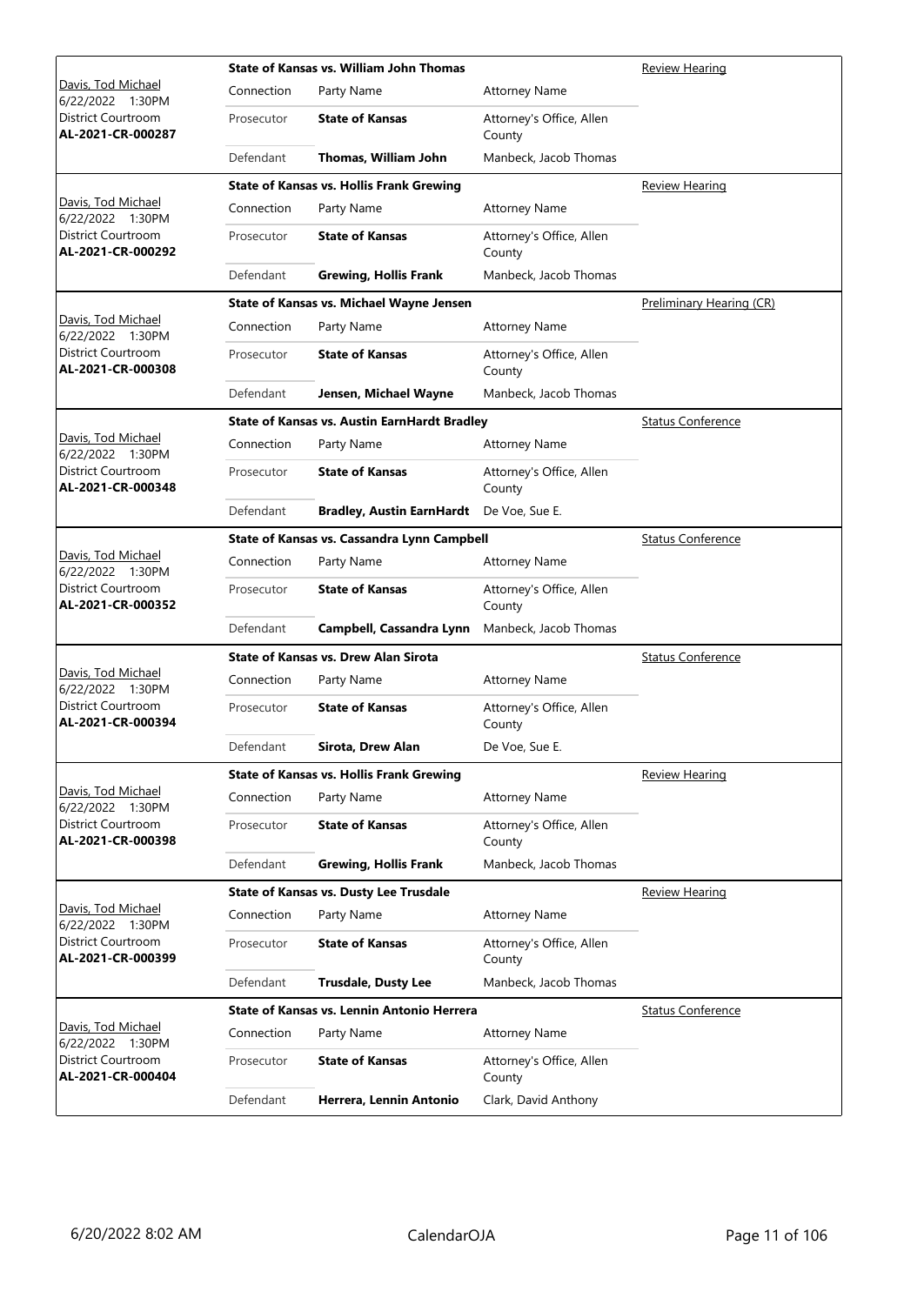|                                                |            | <b>State of Kansas vs. ANDREA DAWN KING</b>         | <b>Status Conference</b>           |                          |
|------------------------------------------------|------------|-----------------------------------------------------|------------------------------------|--------------------------|
| Davis, Tod Michael<br>6/22/2022 1:30PM         | Connection | Party Name                                          | <b>Attorney Name</b>               |                          |
| District Courtroom<br>AL-2021-CR-000410        | Prosecutor | <b>State of Kansas</b>                              | Attorney's Office, Allen<br>County |                          |
|                                                | Defendant  | <b>KING, ANDREA DAWN</b>                            | De Voe, Sue E.                     |                          |
|                                                |            | State of Kansas vs. Gregory Bo Ard                  |                                    | <b>Status Conference</b> |
| Davis, Tod Michael<br>6/22/2022 1:30PM         | Connection | Party Name                                          | <b>Attorney Name</b>               |                          |
| <b>District Courtroom</b><br>AL-2021-CR-000440 | Prosecutor | <b>State of Kansas</b>                              | Attorney's Office, Allen<br>County |                          |
|                                                | Defendant  | Ard, Gregory Bo                                     | Manbeck, Jacob Thomas              |                          |
|                                                |            | <b>State of Kansas vs. Dakotah Star Cox</b>         |                                    | <b>Status Conference</b> |
| Davis, Tod Michael<br>6/22/2022 1:30PM         | Connection | Party Name                                          | <b>Attorney Name</b>               |                          |
| District Courtroom<br>AL-2021-CR-000445        | Prosecutor | <b>State of Kansas</b>                              | Attorney's Office, Allen<br>County |                          |
|                                                | Defendant  | Cox, Dakotah Star                                   | Manbeck, Jacob Thomas              |                          |
|                                                |            | <b>State of Kansas vs. Austin EarnHardt Bradley</b> |                                    | <b>Status Conference</b> |
| Davis, Tod Michael<br>6/22/2022 1:30PM         | Connection | Party Name                                          | <b>Attorney Name</b>               |                          |
| District Courtroom<br>AL-2021-CR-000461        | Prosecutor | <b>State of Kansas</b>                              | Attorney's Office, Allen<br>County |                          |
|                                                | Defendant  | <b>Bradley, Austin EarnHardt</b>                    | De Voe, Sue E.                     |                          |
|                                                |            | <b>State of Kansas vs. Stacy Lea Dietrich</b>       |                                    | <b>Status Conference</b> |
| Davis, Tod Michael<br>6/22/2022 1:30PM         | Connection | Party Name                                          | <b>Attorney Name</b>               | Final                    |
| <b>District Courtroom</b><br>AL-2021-CR-000464 | Prosecutor | <b>State of Kansas</b>                              | Attorney's Office, Allen<br>County |                          |
|                                                | Defendant  | Dietrich, Stacy Lea                                 | Griebat, Jeb Cameron               |                          |
|                                                |            | State of Kansas vs. Christopher William Hibbs       | <b>Review Hearing</b>              |                          |
| Davis, Tod Michael<br>6/22/2022 1:30PM         | Connection | Party Name                                          | <b>Attorney Name</b>               |                          |
| <b>District Courtroom</b><br>AL-2021-CR-000467 | Prosecutor | <b>State of Kansas</b>                              | Attorney's Office, Allen<br>County |                          |
|                                                | Defendant  | Hibbs, Christopher William De Voe, Sue E.           |                                    |                          |
|                                                |            | State of Kansas vs. Gregory Bo Ard                  |                                    | <b>Status Conference</b> |
| Davis, Tod Michael<br>6/22/2022 1:30PM         | Connection | Party Name                                          | <b>Attorney Name</b>               |                          |
| District Courtroom<br>AL-2021-CR-000471        | Prosecutor | <b>State of Kansas</b>                              | Attorney's Office, Allen<br>County |                          |
|                                                | Defendant  | Ard, Gregory Bo                                     | Manbeck, Jacob Thomas              |                          |
|                                                |            | <b>State of Kansas vs. Frank Robert Hannum</b>      |                                    | <b>Status Conference</b> |
| Davis, Tod Michael<br>6/22/2022 1:30PM         | Connection | Party Name                                          | <b>Attorney Name</b>               |                          |
| District Courtroom<br>AL-2021-CR-000477        | Prosecutor | <b>State of Kansas</b>                              | Attorney's Office, Allen<br>County |                          |
|                                                | Defendant  | Hannum, Frank Robert                                | De Voe, Sue E.                     |                          |
|                                                |            | State of Kansas vs. Randall Don Lowry               |                                    | Motion                   |
| Davis, Tod Michael<br>6/22/2022 1:30PM         | Connection | Party Name                                          | <b>Attorney Name</b>               |                          |
| District Courtroom<br>AL-2021-CR-000479        | Prosecutor | <b>State of Kansas</b>                              | Attorney's Office, Allen<br>County |                          |
|                                                | Defendant  | Lowry, Randall Don                                  | Clark, David Anthony               |                          |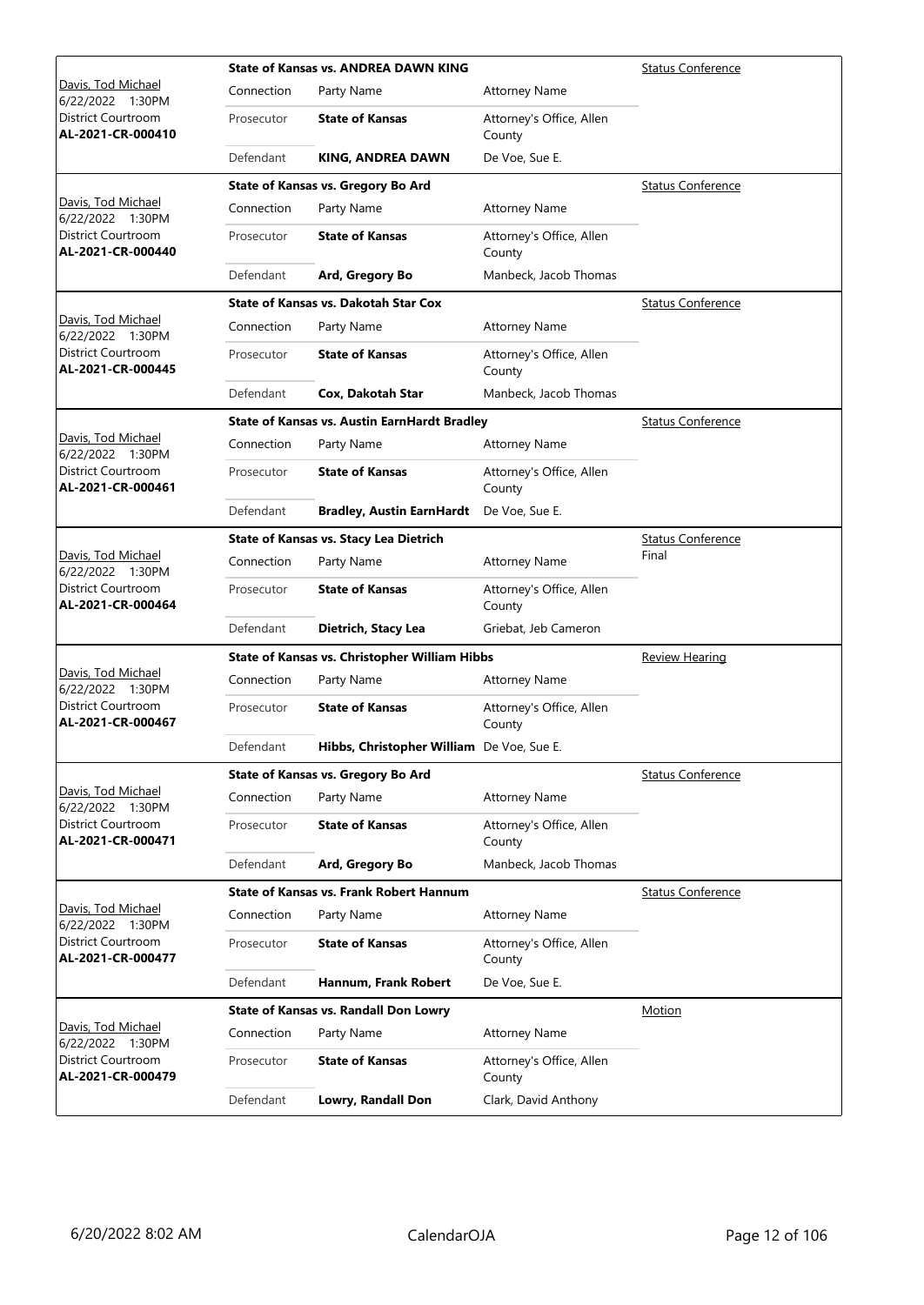|                                                |            | State of Kansas vs. Tacey Lynn Womelsdorf         | <b>Status Conference</b>           |                          |
|------------------------------------------------|------------|---------------------------------------------------|------------------------------------|--------------------------|
| Davis, Tod Michael<br>6/22/2022 1:30PM         | Connection | Party Name                                        | <b>Attorney Name</b>               |                          |
| District Courtroom<br>AL-2021-CR-000482        | Prosecutor | <b>State of Kansas</b>                            | Attorney's Office, Allen<br>County |                          |
|                                                | Defendant  | <b>Womelsdorf, Tacey Lynn</b>                     | Manbeck, Jacob Thomas              |                          |
|                                                |            | <b>State of Kansas vs. Cory Lee Matlock</b>       |                                    | <b>Status Conference</b> |
| Davis, Tod Michael<br>6/22/2022 1:30PM         | Connection | Party Name                                        | <b>Attorney Name</b>               |                          |
| <b>District Courtroom</b><br>AL-2021-CR-000484 | Prosecutor | <b>State of Kansas</b>                            | Attorney's Office, Allen<br>County |                          |
|                                                | Defendant  | <b>Matlock, Cory Lee</b>                          | Manbeck, Jacob Thomas              |                          |
|                                                |            | State of Kansas vs. Christopher Lee Slater        |                                    | <b>Status Conference</b> |
| Davis, Tod Michael<br>6/22/2022 1:30PM         | Connection | Party Name                                        | <b>Attorney Name</b>               |                          |
| District Courtroom<br>AL-2021-CR-000498        | Prosecutor | <b>State of Kansas</b>                            | Attorney's Office, Allen<br>County |                          |
|                                                | Defendant  | Slater, Christopher Lee                           | Witt, Jay Dee                      |                          |
|                                                |            | State of Kansas vs. Christopher Lee Slater        |                                    | <b>Status Conference</b> |
| Davis, Tod Michael<br>6/22/2022 1:30PM         | Connection | Party Name                                        | <b>Attorney Name</b>               |                          |
| District Courtroom<br>AL-2021-CR-000504        | Prosecutor | <b>State of Kansas</b>                            | Attorney's Office, Allen<br>County |                          |
|                                                | Defendant  | Slater, Christopher Lee                           | Witt, Jay Dee                      |                          |
|                                                |            | State of Kansas vs. Lennin Antonio Herrera        |                                    | <b>Status Conference</b> |
| Davis, Tod Michael<br>6/22/2022 1:30PM         | Connection | Party Name                                        | <b>Attorney Name</b>               |                          |
| District Courtroom<br>AL-2021-CR-000521        | Prosecutor | <b>State of Kansas</b>                            | Attorney's Office, Allen<br>County |                          |
|                                                | Defendant  | Herrera, Lennin Antonio                           | Clark, David Anthony               |                          |
|                                                |            | <b>State of Kansas vs. Drew Alan Sirota</b>       |                                    | <b>Status Conference</b> |
| Davis, Tod Michael<br>6/22/2022 1:30PM         | Connection | Party Name                                        | <b>Attorney Name</b>               |                          |
| <b>District Courtroom</b><br>AL-2021-CR-000522 | Prosecutor | <b>State of Kansas</b>                            | Attorney's Office, Allen<br>County |                          |
|                                                | Defendant  | Sirota, Drew Alan                                 | De Voe, Sue E.                     |                          |
|                                                |            | <b>State of Kansas vs. Melissa Sueanne Spease</b> |                                    | <b>Status Conference</b> |
| Davis, Tod Michael<br>6/22/2022 1:30PM         | Connection | Party Name                                        | <b>Attorney Name</b>               |                          |
| <b>District Courtroom</b><br>AL-2021-CR-000528 | Prosecutor | <b>State of Kansas</b>                            | Attorney's Office, Allen<br>County |                          |
|                                                | Defendant  | Spease, Melissa Sueanne                           | Staker, Steven Charles             |                          |
|                                                |            | <b>State of Kansas vs. Jon Patrick Bockover</b>   |                                    | <b>Status Conference</b> |
| Davis, Tod Michael<br>6/22/2022 1:30PM         | Connection | Party Name                                        | <b>Attorney Name</b>               |                          |
| District Courtroom<br>AL-2021-CR-000532        | Prosecutor | <b>State of Kansas</b>                            | Attorney's Office, Allen<br>County |                          |
|                                                | Defendant  | <b>Bockover, Jon Patrick</b>                      | Manbeck, Jacob Thomas              |                          |
|                                                |            | <b>State of Kansas vs. Heather Faye Morrison</b>  |                                    | Preliminary Hearing (CR) |
| Davis, Tod Michael<br>6/22/2022 1:30PM         | Connection | Party Name                                        | <b>Attorney Name</b>               |                          |
| District Courtroom<br>AL-2021-CR-000536        | Prosecutor | <b>State of Kansas</b>                            | Attorney's Office, Allen<br>County |                          |
|                                                | Defendant  | <b>Morrison, Heather Faye</b>                     | Manbeck, Jacob Thomas              |                          |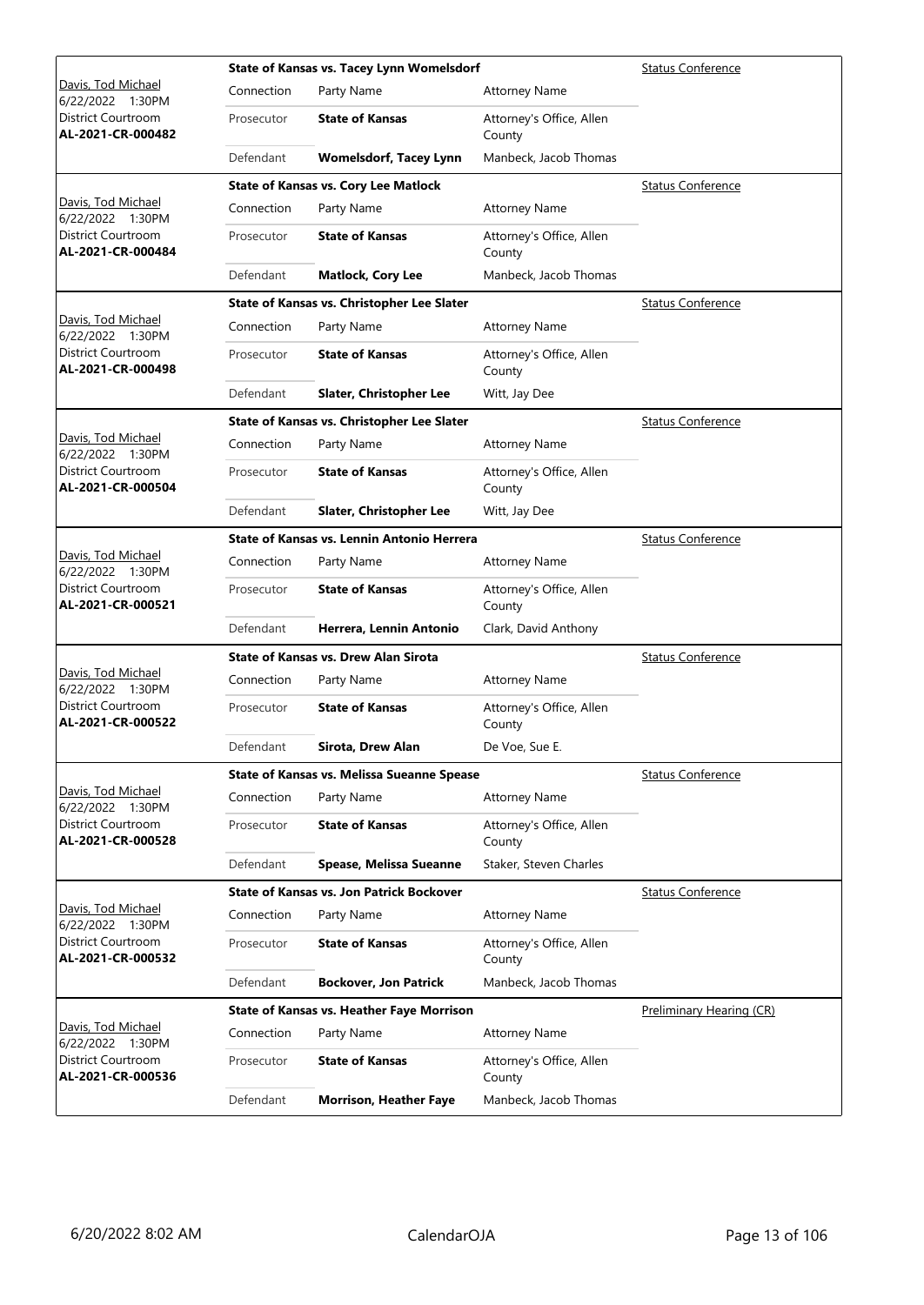|                                         |            | <b>State of Kansas vs. ANDREA DAWN KING</b>     | <b>Status Conference</b>           |                                |
|-----------------------------------------|------------|-------------------------------------------------|------------------------------------|--------------------------------|
| Davis, Tod Michael<br>6/22/2022 1:30PM  | Connection | Party Name                                      | <b>Attorney Name</b>               |                                |
| District Courtroom<br>AL-2021-CR-000541 | Prosecutor | <b>State of Kansas</b>                          | Attorney's Office, Allen<br>County |                                |
|                                         | Defendant  | KING, ANDREA DAWN                               | De Voe, Sue E.                     |                                |
|                                         |            | <b>State of Kansas vs. Cory Lee Matlock</b>     |                                    | <b>Status Conference</b>       |
| Davis, Tod Michael<br>6/22/2022 1:30PM  | Connection | Party Name                                      | <b>Attorney Name</b>               |                                |
| District Courtroom<br>AL-2021-CR-000542 | Prosecutor | <b>State of Kansas</b>                          | Attorney's Office, Allen<br>County |                                |
|                                         | Defendant  | <b>Matlock, Cory Lee</b>                        | Manbeck, Jacob Thomas              |                                |
|                                         |            | <b>State of Kansas vs. Jason Lee Outlan</b>     |                                    | <b>Status Conference</b>       |
| Davis, Tod Michael<br>6/22/2022 1:30PM  | Connection | Party Name                                      | <b>Attorney Name</b>               |                                |
| District Courtroom<br>AL-2021-CR-000576 | Prosecutor | <b>State of Kansas</b>                          | Attorney's Office, Allen<br>County |                                |
|                                         | Defendant  | Outlan, Jason Lee                               | Manbeck, Jacob Thomas              |                                |
|                                         |            | <b>State of Kansas vs. Jon Patrick Bockover</b> |                                    | Status Conference              |
| Davis, Tod Michael<br>6/22/2022 1:30PM  | Connection | Party Name                                      | <b>Attorney Name</b>               |                                |
| District Courtroom<br>AL-2021-CR-000580 | Prosecutor | <b>State of Kansas</b>                          | Attorney's Office, Allen<br>County |                                |
|                                         | Defendant  | <b>Bockover, Jon Patrick</b>                    | Manbeck, Jacob Thomas              |                                |
|                                         |            | <b>State of Kansas vs. Marcus Lamarr Hahn</b>   |                                    | <b>Status Conference</b>       |
| Davis, Tod Michael<br>6/22/2022 1:30PM  | Connection | Party Name                                      | <b>Attorney Name</b>               |                                |
| District Courtroom<br>AL-2021-CR-000598 | Prosecutor | <b>State of Kansas</b>                          | Attorney's Office, Allen<br>County |                                |
|                                         | Defendant  | Hahn, Marcus Lamarr                             | Clark, David Anthony               |                                |
|                                         |            | State of Kansas vs. John Joseph Sigg            |                                    | <b>Preliminary Examination</b> |
| Davis, Tod Michael<br>6/22/2022 1:30PM  | Connection | Party Name                                      | <b>Attorney Name</b>               |                                |
| District Courtroom<br>AL-2021-TR-000771 | Prosecutor | <b>State of Kansas</b>                          | Attorney's Office, Allen<br>County |                                |
|                                         | Defendant  | Sigg, John Joseph                               | Thuston, Linus Augustus            |                                |
|                                         |            | State of Kansas vs. John Joseph Sigg            |                                    | Preliminary Examination        |
| Davis, Tod Michael<br>6/22/2022 1:30PM  | Connection | Party Name                                      | <b>Attorney Name</b>               |                                |
| District Courtroom<br>AL-2021-TR-000775 | Prosecutor | <b>State of Kansas</b>                          | Attorney's Office, Allen<br>County |                                |
|                                         | Defendant  | Sigg, John Joseph                               | Thuston, Linus Augustus            |                                |
|                                         |            | State of Kansas vs. Billy B. Caudell, Jr        |                                    | <b>Review Hearing</b>          |
| Davis, Tod Michael<br>6/22/2022 1:30PM  | Connection | Party Name                                      | <b>Attorney Name</b>               |                                |
| District Courtroom<br>AL-2021-TR-001258 | Prosecutor | <b>State of Kansas</b>                          | Attorney's Office, Allen<br>County |                                |
|                                         | Defendant  | Caudell, Billy B., Jr                           | De Voe, Sue E.                     |                                |
|                                         |            | <b>State of Kansas vs. Cory Lee Matlock</b>     |                                    | <b>Status Conference</b>       |
| Davis, Tod Michael<br>6/22/2022 1:30PM  | Connection | Party Name                                      | <b>Attorney Name</b>               |                                |
| District Courtroom<br>AL-2021-TR-001498 | Prosecutor | <b>State of Kansas</b>                          | Attorney's Office, Allen<br>County |                                |
|                                         | Defendant  | <b>Matlock, Cory Lee</b>                        | Manbeck, Jacob Thomas              |                                |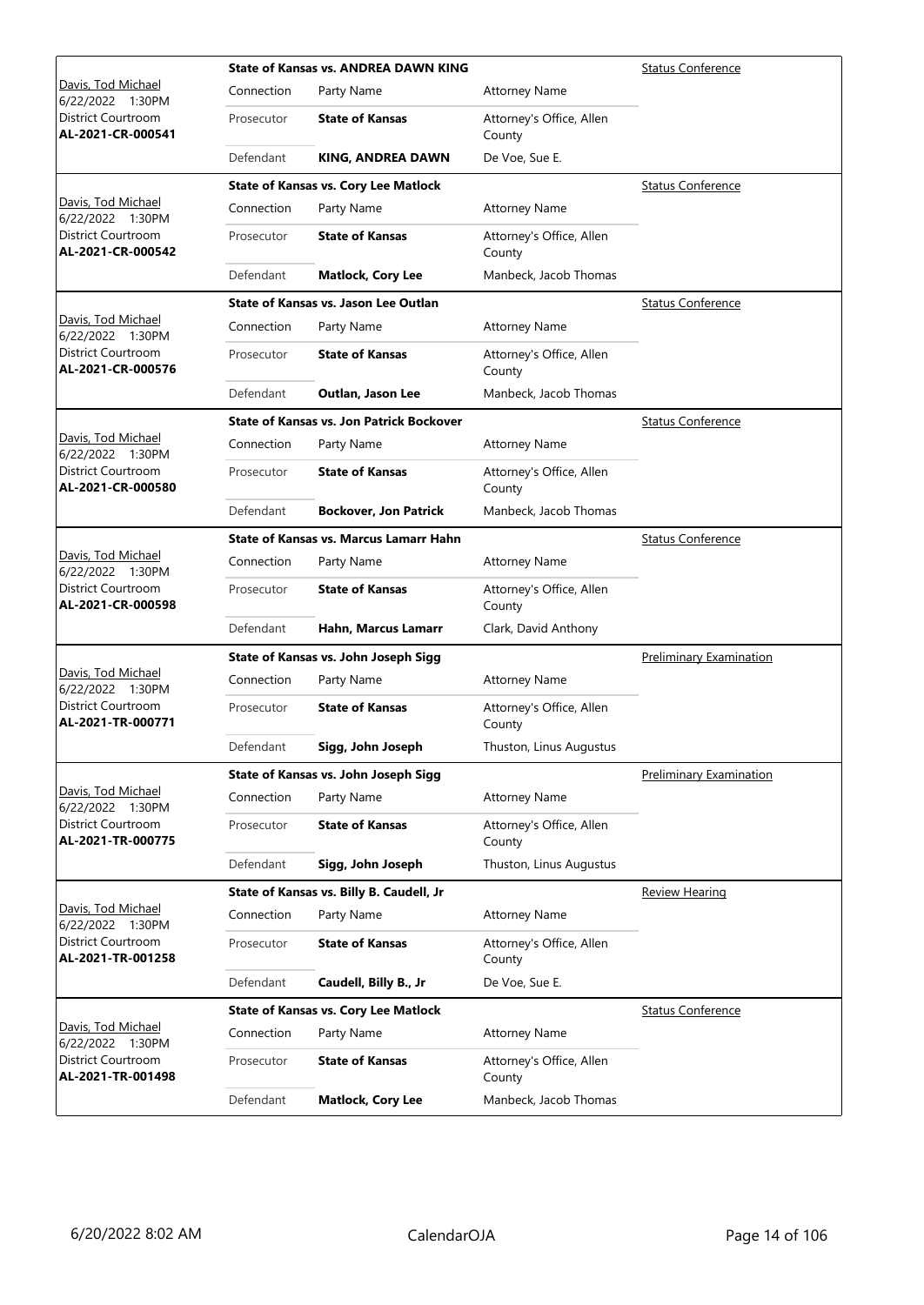|                                                |                    | State of Kansas vs. Roger Maynard, Jr                | <b>Status Conference</b>           |                          |
|------------------------------------------------|--------------------|------------------------------------------------------|------------------------------------|--------------------------|
| Davis, Tod Michael<br>6/22/2022 1:30PM         | Connection         | Party Name                                           | <b>Attorney Name</b>               |                          |
| District Courtroom<br>AL-2022-CR-000012        | Prosecutor         | <b>State of Kansas</b>                               | Attorney's Office, Allen<br>County |                          |
|                                                | Defendant          | Maynard, Roger, Jr                                   | Manbeck, Jacob Thomas              |                          |
|                                                |                    | State of Kansas vs. Randall Don Lowry                |                                    | Motion                   |
| Davis, Tod Michael<br>6/22/2022 1:30PM         | Connection         | Party Name                                           | <b>Attorney Name</b>               |                          |
| <b>District Courtroom</b><br>AL-2022-CR-000021 | Prosecutor         | <b>State of Kansas</b>                               | Attorney's Office, Allen<br>County |                          |
|                                                | Defendant          | Lowry, Randall Don                                   | Clark, David Anthony               |                          |
|                                                | Public<br>Defender | <b>Clark, David Anthony</b>                          |                                    |                          |
|                                                |                    | <b>State of Kansas vs. Clarence Alexander Garber</b> |                                    | <b>Review Hearing</b>    |
| Davis, Tod Michael<br>6/22/2022 1:30PM         | Connection         | Party Name                                           | <b>Attorney Name</b>               |                          |
| District Courtroom<br>AL-2022-CR-000022        | Prosecutor         | <b>State of Kansas</b>                               | Attorney's Office, Allen<br>County |                          |
|                                                | Defendant          | Garber, Clarence Alexander Manbeck, Jacob Thomas     |                                    |                          |
|                                                |                    | State of Kansas vs. Kathryn Leinala Knock            |                                    | <b>Status Conference</b> |
| Davis, Tod Michael<br>6/22/2022 1:30PM         | Connection         | Party Name                                           | <b>Attorney Name</b>               |                          |
| District Courtroom<br>AL-2022-CR-000029        | Prosecutor         | <b>State of Kansas</b>                               | Attorney's Office, Allen<br>County |                          |
|                                                | Defendant          | Knock, Kathryn Leinala                               | Griebat, Jeb Cameron               |                          |
|                                                |                    | State of Kansas vs. Lennin Antonio Herrera           |                                    | <b>Status Conference</b> |
| Davis, Tod Michael<br>6/22/2022 1:30PM         | Connection         | Party Name                                           | <b>Attorney Name</b>               |                          |
| <b>District Courtroom</b><br>AL-2022-CR-000030 | Prosecutor         | <b>State of Kansas</b>                               | Attorney's Office, Allen<br>County |                          |
|                                                | Defendant          | Herrera, Lennin Antonio                              | Public Defender, SEK               |                          |
|                                                |                    | State of Kansas vs. Jason Lee Outlan                 |                                    | Preliminary Hearing (CR) |
| Davis, Tod Michael<br>6/22/2022 1:30PM         | Connection         | Party Name                                           | Attorney Name                      |                          |
| District Courtroom<br>AL-2022-CR-000045        | Prosecutor         | <b>State of Kansas</b>                               | Attorney's Office, Allen<br>County |                          |
|                                                | Defendant          | Outlan, Jason Lee                                    | Manbeck, Jacob Thomas              |                          |
|                                                |                    | <b>State of Kansas vs. Clarence Alexander Garber</b> | <b>Review Hearing</b>              |                          |
| Davis, Tod Michael<br>6/22/2022 1:30PM         | Connection         | Party Name                                           | <b>Attorney Name</b>               |                          |
| District Courtroom<br>AL-2022-CR-000063        | Prosecutor         | <b>State of Kansas</b>                               | Attorney's Office, Allen<br>County |                          |
|                                                | Defendant          | Garber, Clarence Alexander Manbeck, Jacob Thomas     |                                    |                          |
|                                                |                    | <b>State of Kansas vs. Hollis Frank Grewing</b>      |                                    | Review Hearing           |
| Davis, Tod Michael<br>6/22/2022 1:30PM         | Connection         | Party Name                                           | <b>Attorney Name</b>               |                          |
| District Courtroom<br>AL-2022-CR-000071        | Prosecutor         | <b>State of Kansas</b>                               | Attorney's Office, Allen<br>County |                          |
|                                                | Defendant          | <b>Grewing, Hollis Frank</b>                         | Manbeck, Jacob Thomas              |                          |
|                                                |                    | State of Kansas vs. Alyssa Jo Lampe                  |                                    | <b>Status Conference</b> |
| Davis, Tod Michael<br>6/22/2022 1:30PM         | Connection         | Party Name                                           | <b>Attorney Name</b>               |                          |
| District Courtroom<br>AL-2022-CR-000091        | Prosecutor         | <b>State of Kansas</b>                               | Attorney's Office, Allen<br>County |                          |
|                                                | Defendant          | Lampe, Alyssa Jo                                     | De Voe, Sue E.                     |                          |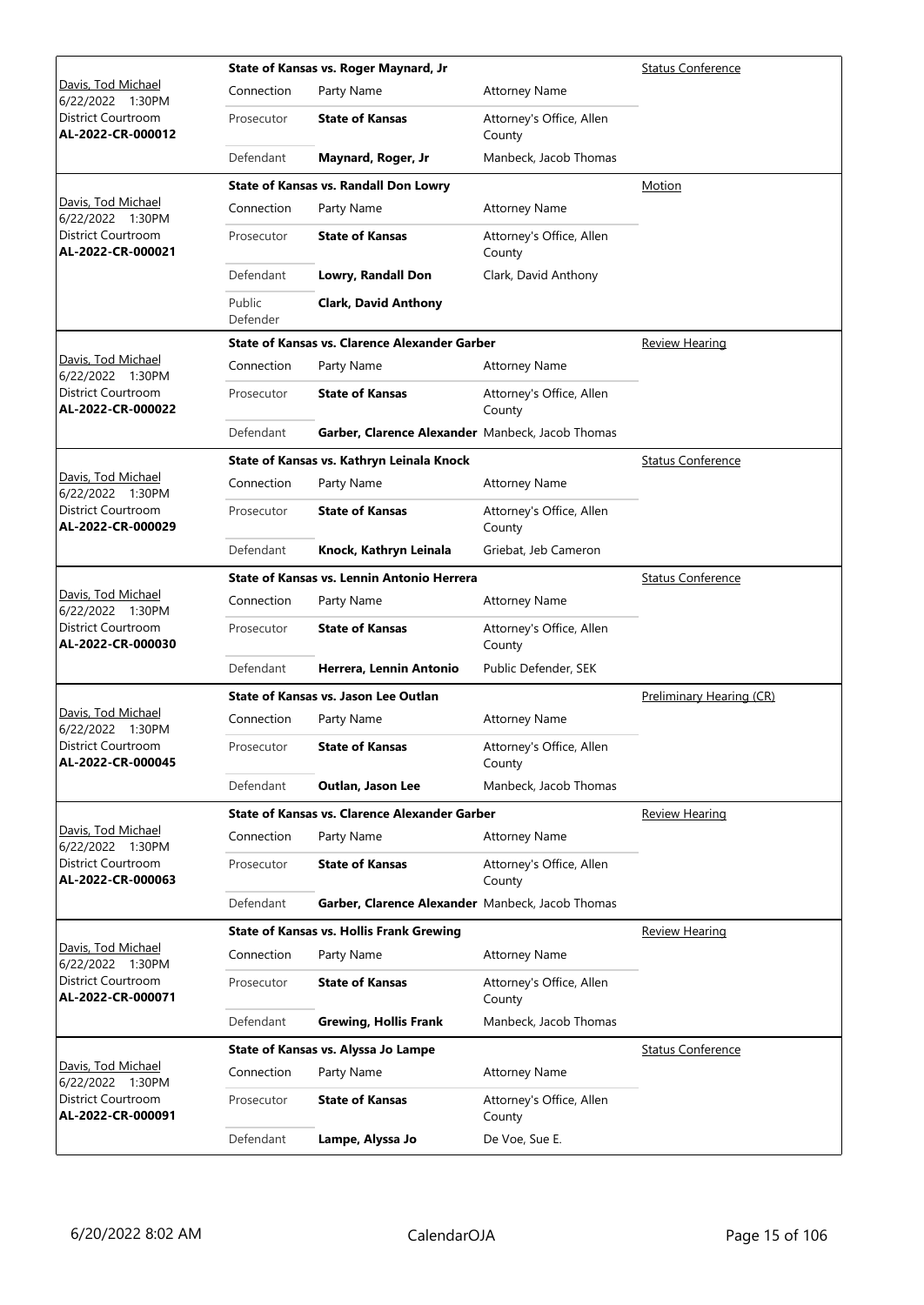|                                                |            | State of Kansas vs. Tacey Lynn Womelsdorf           | Hearing                            |                          |
|------------------------------------------------|------------|-----------------------------------------------------|------------------------------------|--------------------------|
| Davis, Tod Michael<br>6/22/2022 1:30PM         | Connection | Party Name                                          | <b>Attorney Name</b>               |                          |
| District Courtroom<br>AL-2022-CR-000115        | Prosecutor | <b>State of Kansas</b>                              | Attorney's Office, Allen<br>County |                          |
|                                                | Defendant  | <b>Womelsdorf, Tacey Lynn</b>                       | Manbeck, Jacob Thomas              |                          |
|                                                |            | <b>State of Kansas vs. Austin EarnHardt Bradley</b> |                                    | <b>Status Conference</b> |
| Davis, Tod Michael<br>6/22/2022 1:30PM         | Connection | Party Name                                          | <b>Attorney Name</b>               |                          |
| District Courtroom<br>AL-2022-CR-000119        | Prosecutor | <b>State of Kansas</b>                              | Attorney's Office, Allen<br>County |                          |
|                                                | Defendant  | <b>Bradley, Austin EarnHardt</b>                    | De Voe, Sue E.                     |                          |
|                                                |            | State of Kansas vs. Kathryn Leinala Knock           |                                    | <b>Status Conference</b> |
| Davis, Tod Michael<br>6/22/2022 1:30PM         | Connection | Party Name                                          | <b>Attorney Name</b>               |                          |
| District Courtroom<br>AL-2022-CR-000125        | Prosecutor | <b>State of Kansas</b>                              | Attorney's Office, Allen<br>County |                          |
|                                                | Defendant  | Knock, Kathryn Leinala                              | Griebat, Jeb Cameron               |                          |
|                                                |            | State of Kansas vs. Cassidy Lynann Rayburn          |                                    | <b>Status Conference</b> |
| Davis, Tod Michael<br>6/22/2022 1:30PM         | Connection | Party Name                                          | <b>Attorney Name</b>               |                          |
| District Courtroom<br>AL-2022-CR-000141        | Prosecutor | <b>State of Kansas</b>                              | Attorney's Office, Allen<br>County |                          |
|                                                | Defendant  | Rayburn, Cassidy Lynann                             | De Voe, Sue E.                     |                          |
|                                                |            | State of Kansas vs. Slater Christopher Lee          |                                    | <b>Status Conference</b> |
| Davis, Tod Michael<br>6/22/2022 1:30PM         | Connection | Party Name                                          | <b>Attorney Name</b>               |                          |
| District Courtroom<br>AL-2022-CR-000146        | Prosecutor | <b>State of Kansas</b>                              | Attorney's Office, Allen<br>County |                          |
|                                                | Defendant  | Lee, Slater Christopher                             | Witt, Jay Dee                      |                          |
|                                                |            | State of Kansas vs. Dillon Jordan Knavel            |                                    | <b>Status Conference</b> |
| Davis, Tod Michael<br>6/22/2022 1:30PM         | Connection | Party Name                                          | <b>Attorney Name</b>               |                          |
| District Courtroom<br>AL-2022-CR-000151        | Prosecutor | <b>State of Kansas</b>                              | Attorney's Office, Allen<br>County |                          |
|                                                | Defendant  | Knavel, Dillon Jordan                               | Witt, Jay Dee                      |                          |
|                                                |            | State of Kansas vs. Eric Michael Reep               |                                    | <b>Status Conference</b> |
| Davis, Tod Michael<br>6/22/2022 1:30PM         | Connection | Party Name                                          | <b>Attorney Name</b>               |                          |
| <b>District Courtroom</b><br>AL-2022-CR-000152 | Prosecutor | <b>State of Kansas</b>                              | Attorney's Office, Allen<br>County |                          |
|                                                | Defendant  | <b>Reep, Eric Michael</b>                           | Staker, Steven Charles             |                          |
|                                                |            | State of Kansas vs. Tyler Ray Fowler                |                                    | <b>Status Conference</b> |
| Davis, Tod Michael<br>6/22/2022 1:30PM         | Connection | Party Name                                          | <b>Attorney Name</b>               |                          |
| District Courtroom<br>AL-2022-CR-000153        | Prosecutor | <b>State of Kansas</b>                              | Attorney's Office, Allen<br>County |                          |
|                                                | Defendant  | Fowler, Tyler Ray                                   | Manbeck, Jacob Thomas              |                          |
|                                                |            | <b>State of Kansas vs. Cory Lee Matlock</b>         |                                    | <b>Status Conference</b> |
| Davis, Tod Michael<br>6/22/2022 1:30PM         | Connection | Party Name                                          | <b>Attorney Name</b>               |                          |
| District Courtroom<br>AL-2022-CR-000158        | Prosecutor | <b>State of Kansas</b>                              | Attorney's Office, Allen<br>County |                          |
|                                                | Defendant  | <b>Matlock, Cory Lee</b>                            | Manbeck, Jacob Thomas              |                          |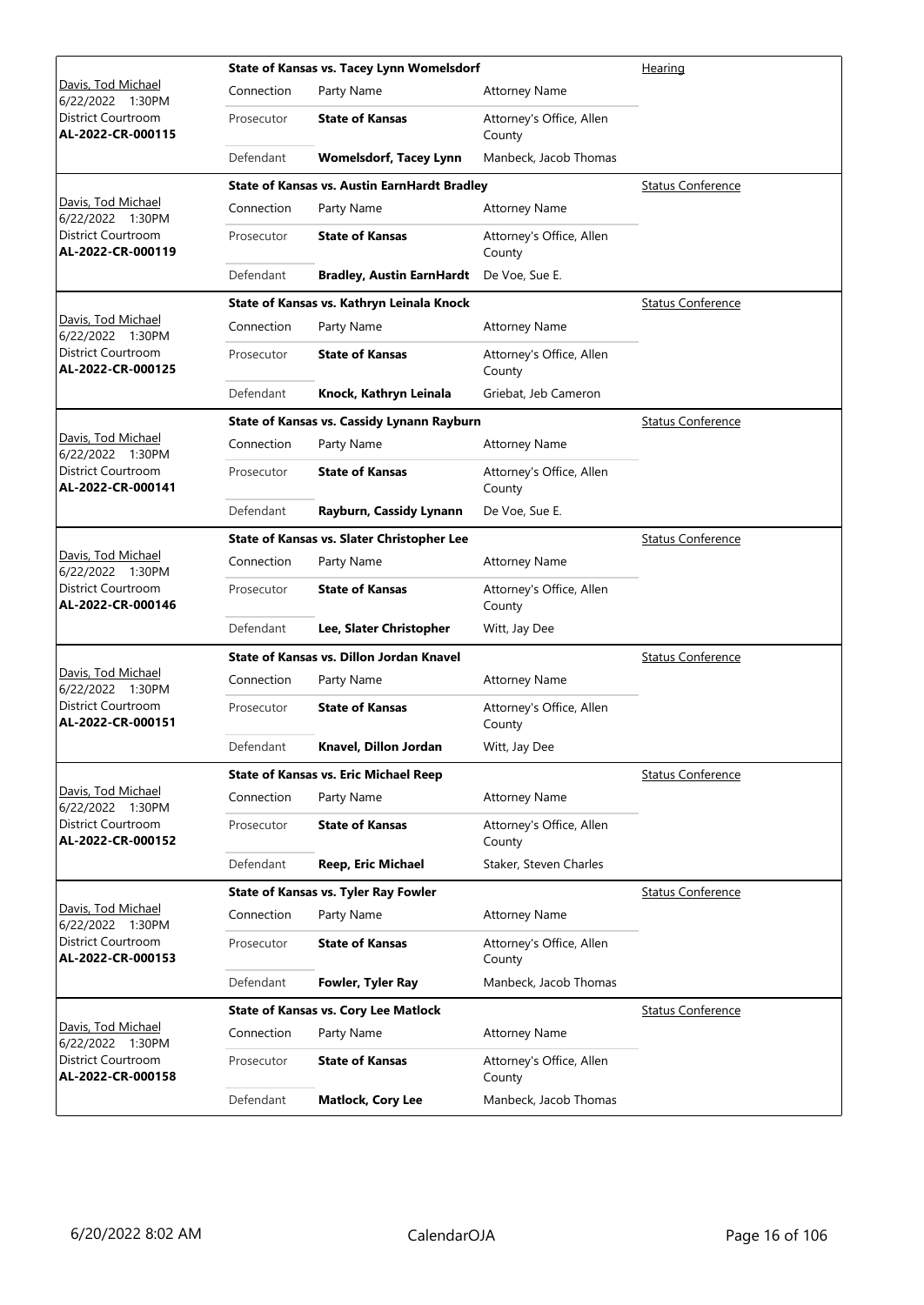|                                                             |                                   | <b>State of Kansas vs. Michael Blake Williams</b>   |                                    | <b>Status Conference</b> |
|-------------------------------------------------------------|-----------------------------------|-----------------------------------------------------|------------------------------------|--------------------------|
| Davis, Tod Michael<br>6/22/2022 1:30PM                      | Connection                        | Party Name                                          | Attorney Name                      |                          |
| District Courtroom<br>AL-2022-CR-000163                     | Prosecutor                        | <b>State of Kansas</b>                              | Attorney's Office, Allen<br>County |                          |
|                                                             | Defendant                         | <b>Williams, Michael Blake</b>                      | Clark, David Anthony               |                          |
|                                                             | Sealed ********* Sealed ********* |                                                     |                                    | Status Conference        |
| <u>Davis, Tod Michael</u>                                   | Connection                        | Party Name                                          | <b>Attorney Name</b>               |                          |
| 6/22/2022 1:30PM<br>District Courtroom<br>AL-2022-MR-000111 | Prosecutor                        | <b>Sealed</b>                                       | Attorney's Office, Allen<br>County |                          |
|                                                             | Defendant                         | <b>Sealed</b>                                       | Manbeck, Jacob Thomas              |                          |
|                                                             | Sealed ********* Sealed ********* |                                                     |                                    | <b>Review Hearing</b>    |
| Davis, Tod Michael                                          | Connection                        | Party Name                                          | <b>Attorney Name</b>               |                          |
| 6/22/2022 1:30PM<br>District Courtroom<br>AL-2022-MR-000115 | Prosecutor                        | <b>Sealed</b>                                       | Attorney's Office, Allen<br>County |                          |
|                                                             | Defendant                         | <b>Sealed</b>                                       | Manbeck, Jacob Thomas              |                          |
|                                                             | Sealed ********* Sealed ********* |                                                     |                                    | <b>Status Conference</b> |
| Davis, Tod Michael<br>6/22/2022 1:30PM                      | Connection                        | Party Name                                          | <b>Attorney Name</b>               |                          |
| District Courtroom<br>AL-2022-MR-000193                     | Prosecutor                        | <b>Sealed</b>                                       | Attorney's Office, Allen<br>County |                          |
|                                                             | Defendant                         | <b>Sealed</b>                                       | De Voe, Sue E.                     |                          |
|                                                             | Sealed ********* Sealed ********* |                                                     |                                    | <b>Status Conference</b> |
| <u>Davis, Tod Michael</u><br>6/22/2022 1:30PM               | Connection                        | Party Name                                          | <b>Attorney Name</b>               |                          |
| District Courtroom<br>AL-2022-MR-000207                     | Prosecutor                        | <b>Sealed</b>                                       | Attorney's Office, Allen<br>County |                          |
|                                                             | Defendant                         | <b>Sealed</b>                                       | Manbeck, Jacob Thomas              |                          |
|                                                             | Sealed ********* Sealed ********* |                                                     |                                    | <b>Status Conference</b> |
| Davis, Tod Michael<br>6/22/2022 1:30PM                      | Connection                        | Party Name                                          | <b>Attorney Name</b>               |                          |
| <b>District Courtroom</b><br>AL-2022-MR-000255              | Prosecutor                        | Sealed                                              | Attorney's Office, Allen<br>County |                          |
|                                                             | Defendant                         | Sealed                                              | De Voe, Sue E.                     |                          |
|                                                             | Sealed ********* Sealed ********* |                                                     |                                    | <b>Status Conference</b> |
| Davis, Tod Michael<br>6/22/2022 1:30PM                      | Connection                        | Party Name                                          | <b>Attorney Name</b>               |                          |
| District Courtroom<br>AL-2022-MR-000263                     | Prosecutor                        | <b>Sealed</b>                                       | Attorney's Office, Allen<br>County |                          |
|                                                             | Defendant                         | <b>Sealed</b>                                       | Manbeck, Jacob Thomas              |                          |
|                                                             |                                   | <b>State of Kansas vs. Austin EarnHardt Bradley</b> |                                    | <b>Status Conference</b> |
| Davis, Tod Michael<br>6/22/2022 1:30PM                      | Connection                        | Party Name                                          | <b>Attorney Name</b>               |                          |
| District Courtroom<br>AL-2022-TR-000261                     | Prosecutor                        | <b>State of Kansas</b>                              | Attorney's Office, Allen<br>County |                          |
|                                                             | Defendant                         | <b>Bradley, Austin EarnHardt</b>                    | De Voe, Sue E.                     |                          |
|                                                             | Sealed ********* Sealed ********* |                                                     |                                    | Drug Court               |
| Creitz, Daniel D<br>6/23/2022 2:30PM                        | Connection                        | Party Name                                          | <b>Attorney Name</b>               | Zoom                     |
| District Courtroom                                          | Prosecutor                        | <b>Sealed</b>                                       |                                    |                          |
| AL-2021-MR-000107                                           | Defendant                         | <b>Sealed</b>                                       |                                    |                          |
|                                                             | Sealed ********* Sealed ********* |                                                     |                                    | Drug Court               |
| Creitz, Daniel D<br>6/23/2022 2:30PM                        | Connection                        | Party Name                                          | <b>Attorney Name</b>               | Zoom                     |
| District Courtroom                                          | Prosecutor                        | <b>Sealed</b>                                       |                                    |                          |
| AL-2021-MR-000288                                           | Defendant                         | <b>Sealed</b>                                       | Manbeck, Jacob Thomas              |                          |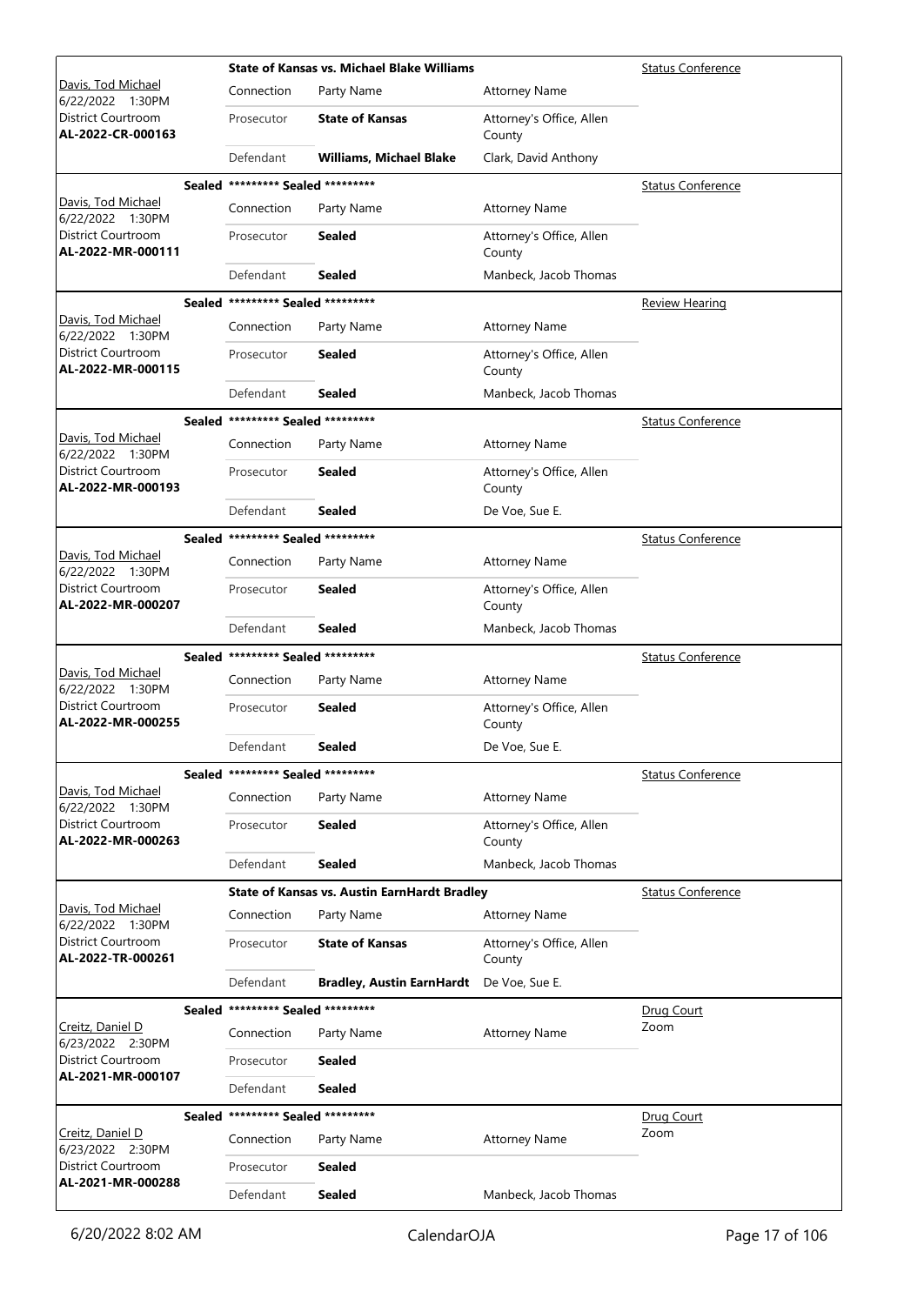|                                                | Sealed ********* Sealed ********* |                                                 |                         | Drug Court       |
|------------------------------------------------|-----------------------------------|-------------------------------------------------|-------------------------|------------------|
| Creitz, Daniel D<br>6/23/2022 2:30PM           | Connection                        | Party Name                                      | <b>Attorney Name</b>    | Zoom             |
| District Courtroom                             | Prosecutor                        | Sealed                                          |                         |                  |
| AL-2021-MR-000490                              | Defendant                         | Sealed                                          | Manbeck, Jacob Thomas   |                  |
|                                                | Sealed ********* Sealed ********* |                                                 |                         | Drug Court       |
| Creitz, Daniel D<br>6/23/2022 2:30PM           | Connection                        | Party Name                                      | <b>Attorney Name</b>    |                  |
| District Courtroom<br>AL-2022-MR-000098        | Prosecutor                        | Sealed                                          |                         |                  |
|                                                | Defendant                         | Sealed                                          |                         |                  |
|                                                | Sealed ********* Sealed ********* |                                                 |                         | Drug Court       |
| Creitz, Daniel D<br>6/23/2022 2:30PM           | Connection                        | Party Name                                      | <b>Attorney Name</b>    |                  |
| District Courtroom<br>AL-2022-MR-000099        | Prosecutor                        | <b>Sealed</b>                                   |                         |                  |
|                                                | Defendant                         | <b>Sealed</b>                                   |                         |                  |
|                                                |                                   | <b>State of Kansas vs. Benton Cavaness</b>      |                         | Drug Court       |
| Creitz, Daniel D<br>6/23/2022 2:30PM           | Connection                        | Party Name                                      | <b>Attorney Name</b>    |                  |
| <b>District Courtroom</b><br>AL-2022-MR-000231 | Prosecutor                        | <b>State of Kansas</b>                          |                         |                  |
|                                                | Defendant                         | <b>Cavaness, Benton</b>                         |                         |                  |
|                                                | Sealed ********* Sealed ********* |                                                 |                         | Drug Court       |
| Creitz, Daniel D<br>6/23/2022 2:30PM           | Connection                        | Party Name                                      | <b>Attorney Name</b>    |                  |
| District Courtroom<br>AL-2022-MR-000249        | Prosecutor                        | <b>Sealed</b>                                   |                         |                  |
|                                                | Defendant                         | <b>Sealed</b>                                   |                         |                  |
|                                                | Sealed ********* Sealed ********* |                                                 |                         | Drug Court       |
| Creitz, Daniel D<br>6/23/2022 2:30PM           | Connection                        | Party Name                                      | <b>Attorney Name</b>    |                  |
| <b>District Courtroom</b><br>AL-2022-MR-000250 | Prosecutor                        | Sealed                                          |                         |                  |
|                                                | Defendant                         | <b>Sealed</b>                                   |                         |                  |
|                                                |                                   | In the Matter of the Estate of Vincent A Gehlen |                         | Hearing          |
| Davis, Tod Michael<br>6/24/2022 8:30AM         | Connection                        | Party Name                                      | <b>Attorney Name</b>    |                  |
| District Courtroom<br>2017-PR-000048           | Other Party                       | Gehlen, Gary                                    | Heim, Bret Alan         |                  |
|                                                |                                   | <b>Kansas Estate Recovery</b>                   | Brake, David S.         |                  |
|                                                | Decedent                          | <b>Gehlen, Vincent A</b>                        |                         |                  |
|                                                |                                   | In the Matter of the Estate of Jane L Dunlap    |                         | Dismissal        |
| Davis, Tod Michael<br>6/24/2022 8:30AM         | Connection                        | Party Name                                      | <b>Attorney Name</b>    |                  |
| <b>District Courtroom</b><br>AL-2020-PR-000046 | Petitioner                        | <b>Shetlar, Kenneth R</b>                       | Works, Frederick Jerome |                  |
|                                                | Decedent                          | Dunlap, Jane L                                  |                         |                  |
|                                                |                                   | In the Matter of the Estate of Sydney H Koon    |                         | Dismissal        |
| Davis, Tod Michael<br>6/24/2022 8:30AM         | Connection                        | Party Name                                      | <b>Attorney Name</b>    |                  |
| District Courtroom<br>AL-2021-PR-000032        | Petitioner                        | <b>Works, Frederick J</b>                       | Works, Frederick Jerome |                  |
|                                                | Decedent                          | Koon, Sydney H                                  |                         |                  |
|                                                |                                   | In the Matter of GAREN SAGER                    |                         | <u>Dismissal</u> |
| Davis, Tod Michael<br>6/24/2022 8:30AM         | Connection                        | Party Name                                      | <b>Attorney Name</b>    |                  |
| District Courtroom<br>AL-2021-PR-000043        | Subject                           | SAGER, GAREN                                    |                         |                  |
|                                                | Petitioner                        | SAGER, KAREN                                    | Manbeck, Jacob Thomas   |                  |
|                                                |                                   | <b>SAGER, ROBERT</b>                            | Manbeck, Jacob Thomas   |                  |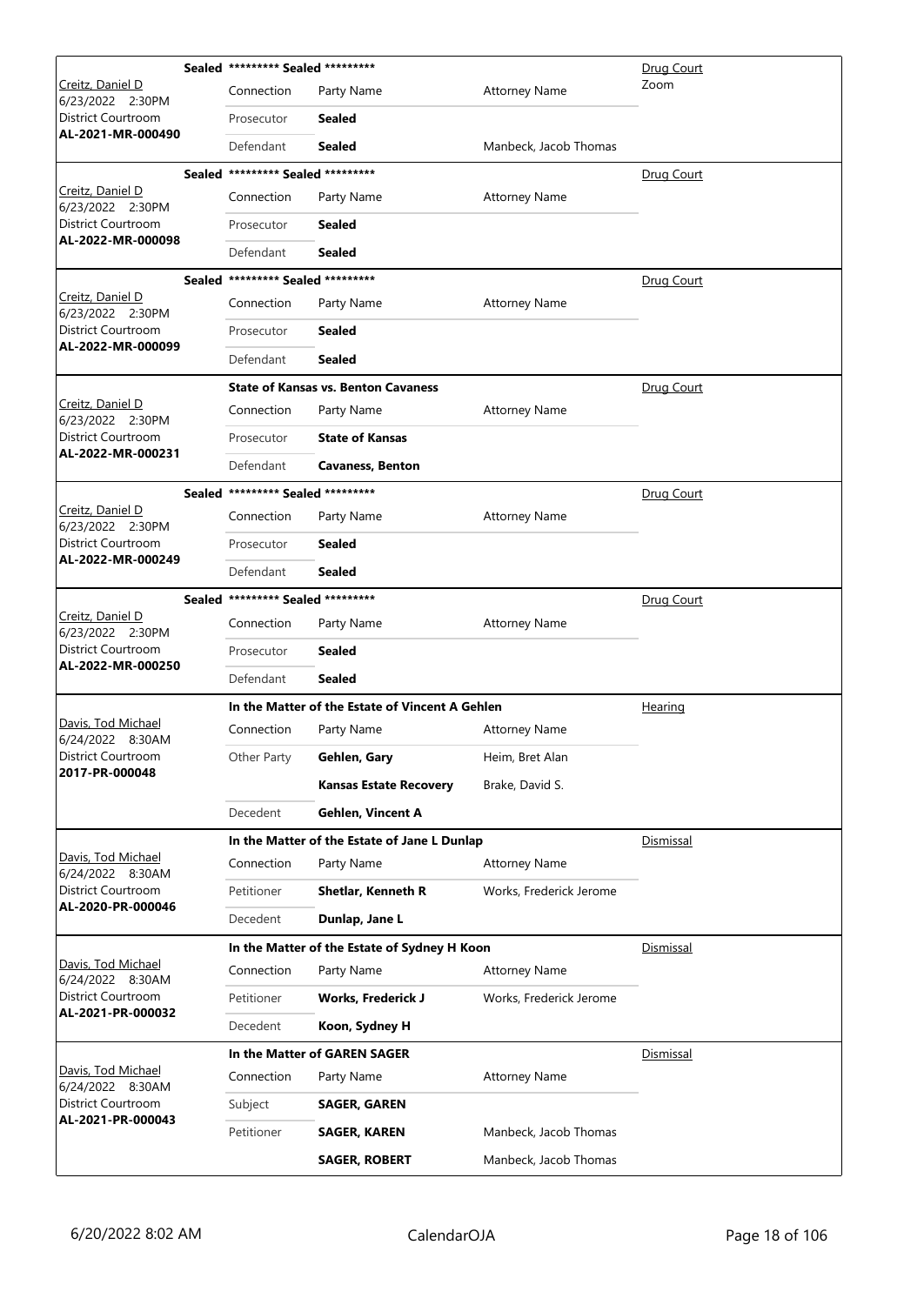|                                                |                                 | In the Matter of the Estate of Wanda Carleen Brooks      | Review Hearing          |                                           |
|------------------------------------------------|---------------------------------|----------------------------------------------------------|-------------------------|-------------------------------------------|
| Davis, Tod Michael<br>6/24/2022 8:30AM         | Connection                      | Party Name                                               | <b>Attorney Name</b>    |                                           |
| District Courtroom                             | Petitioner                      | <b>Brooks, Teresa R</b>                                  | Heim, Bret Alan         |                                           |
| AL-2022-PR-000033                              | Decedent                        | <b>Brooks, Wanda Carleen</b>                             |                         |                                           |
|                                                |                                 | In the Matter of the Estate of Marion Charles Sponseller |                         | Hearing                                   |
| Davis, Tod Michael<br>6/24/2022 8:30AM         | Connection                      | Party Name                                               | <b>Attorney Name</b>    |                                           |
| District Courtroom<br>AL-2022-PR-000042        | Petitioner                      | Sponseller, Melissa K                                    | Heim, Bret Alan         |                                           |
|                                                |                                 | Ferguson, Melinda S                                      | Heim, Bret Alan         |                                           |
|                                                | Decedent                        | <b>Sponseller, Marion Charles</b>                        |                         |                                           |
|                                                |                                 | MIMG CXXII Cherry Hills Sub LLC vs. Joseph Melugin       |                         | Contempt - Direct                         |
| Davis, Tod Michael<br>6/24/2022 9:00AM         | Connection                      | Party Name                                               | <b>Attorney Name</b>    |                                           |
| District Courtroom<br>AL-2021-LM-000172        | Plaintiff                       | <b>MIMG CXXII Cherry Hills</b><br>Sub LLC                | Burns, Marian M.        |                                           |
|                                                | Defendant                       | Melugin, Joseph                                          |                         |                                           |
|                                                |                                 | City of Iola vs. Charles S Harnett, JR, et al            |                         | <b>Answer Hearing</b>                     |
| Davis, Tod Michael<br>6/24/2022 9:00AM         | Connection                      | Party Name                                               | <b>Attorney Name</b>    |                                           |
| District Courtroom<br>AL-2021-LM-000276        | Plaintiff                       | City of Iola                                             | Mc Vay, Kendall Moran   |                                           |
|                                                | Defendant                       | Harnett, Charles S, Jr                                   |                         |                                           |
|                                                |                                 | Harnett, Brandi L                                        |                         |                                           |
|                                                |                                 | Johnson Schowengerdt PA vs. Austin Odell                 |                         | Contempt - Direct                         |
| Davis, Tod Michael<br>6/24/2022 9:00AM         | Connection                      | Party Name                                               | <b>Attorney Name</b>    |                                           |
| <b>District Courtroom</b><br>AL-2021-LM-000283 | Plaintiff                       | Johnson Schowengerdt PA Schowengerdt, Daniel J.          |                         |                                           |
|                                                | Defendant                       | <b>Odell, Austin</b>                                     |                         |                                           |
|                                                | <b>UHG I LLC vs. Lavon Kent</b> |                                                          |                         | Answer Hearing                            |
| Davis, Tod Michael<br>6/24/2022 9:00AM         | Connection                      | Party Name                                               | <b>Attorney Name</b>    |                                           |
| District Courtroom<br>AL-2022-LM-000081        | Plaintiff                       | UHG I LLC                                                | Milien, Christina Marie |                                           |
|                                                | Defendant                       | Kent, Lavon                                              |                         |                                           |
|                                                |                                 | City of Iola vs. Michael Wayne Craig                     |                         | <b>Answer Hearing</b>                     |
| Davis, Tod Michael<br>6/24/2022 9:00AM         | Connection                      | Party Name                                               | <b>Attorney Name</b>    |                                           |
| <b>District Courtroom</b><br>AL-2022-LM-000084 | Plaintiff                       | City of Iola                                             | Mc Vay, Kendall Moran   |                                           |
|                                                | Defendant                       | <b>Craig, Michael Wayne</b>                              |                         |                                           |
|                                                |                                 | <b>UHG I LLC vs. Henry Mcfadden</b>                      |                         | <b>Answer Hearing</b>                     |
| Davis, Tod Michael<br>6/24/2022 9:00AM         | Connection                      | Party Name                                               | <b>Attorney Name</b>    |                                           |
| District Courtroom<br>AL-2022-LM-000087        | Plaintiff                       | <b>UHG I LLC</b>                                         | Milien, Christina Marie |                                           |
|                                                | Defendant                       | <b>Mcfadden, Henry</b>                                   |                         |                                           |
|                                                |                                 | <b>Matthew Kerr vs. Darrell Harris</b>                   |                         | <b>Answer Hearing - Forcible Detainer</b> |
| Davis, Tod Michael<br>6/24/2022 9:00AM         | Connection                      | Party Name                                               | <b>Attorney Name</b>    |                                           |
| District Courtroom<br>AL-2022-LM-000128        | Plaintiff                       | Kerr, Matthew                                            | Pro Se                  |                                           |
|                                                | Defendant                       | Harris, Darrell                                          |                         |                                           |
|                                                |                                 | <b>JW Auto Cars vs. Frances L Furbeck</b>                |                         | <b>Answer Hearing</b>                     |
| Davis, Tod Michael<br>6/24/2022 9:00AM         | Connection                      | Party Name                                               | <b>Attorney Name</b>    |                                           |
| District Courtroom<br>AL-2022-SC-000003        | Plaintiff                       | <b>JW Auto Cars</b>                                      | Pro Se                  |                                           |
|                                                | Defendant                       | <b>Furbeck, Frances L</b>                                |                         |                                           |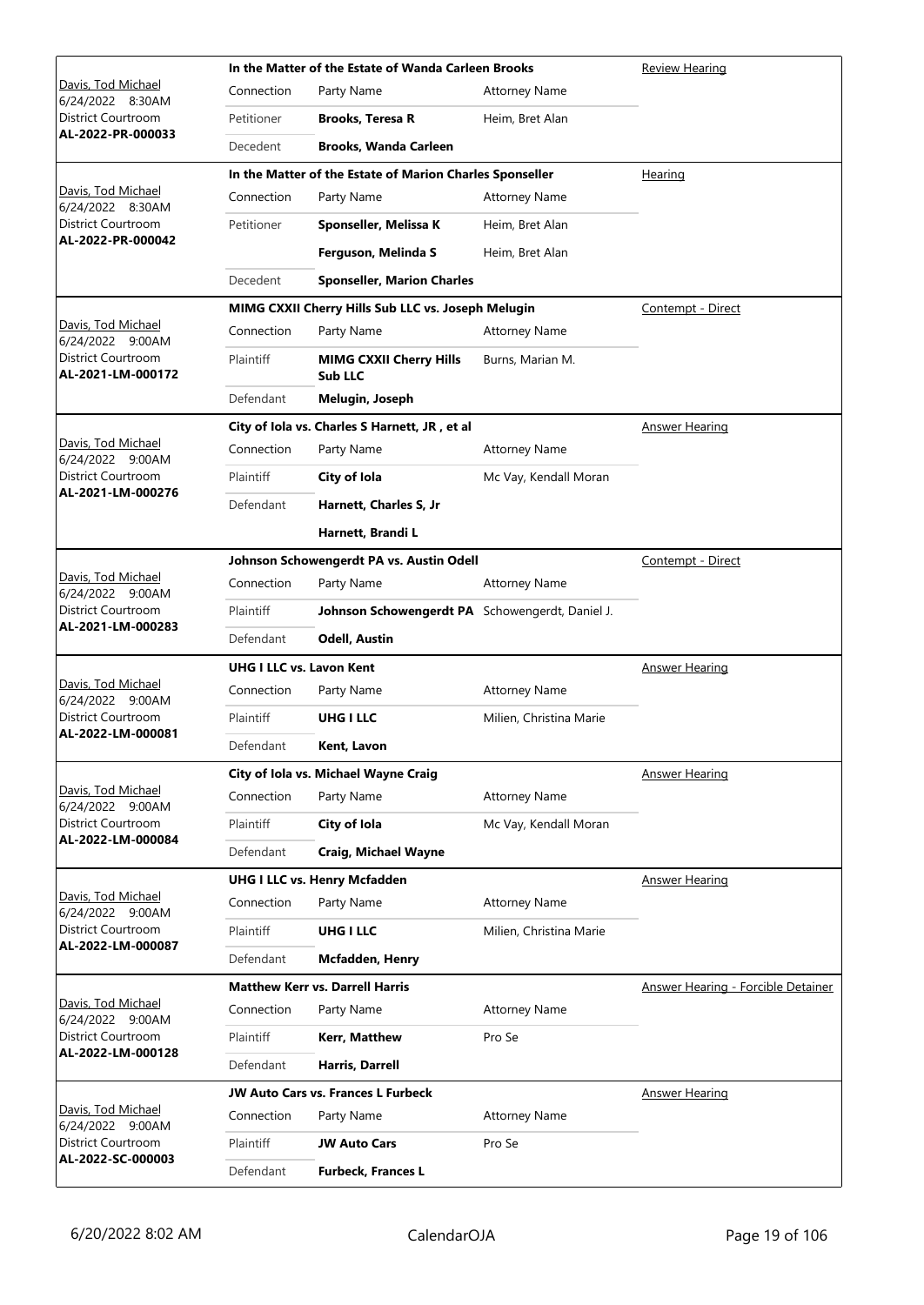|                                                |             | John Wallace, Jr vs. Troy A Bland            |                                    | <b>Answer Hearing</b>    |
|------------------------------------------------|-------------|----------------------------------------------|------------------------------------|--------------------------|
| Davis, Tod Michael<br>6/24/2022 9:00AM         | Connection  | Party Name                                   | <b>Attorney Name</b>               |                          |
| District Courtroom                             | Plaintiff   | Wallace, John                                | Pro Se                             |                          |
| AL-2022-SC-000004                              | Defendant   | <b>Bland, Troy A</b>                         |                                    |                          |
|                                                |             | JW Auto Cars vs. Mark Waggoner               |                                    | <b>Answer Hearing</b>    |
| Davis, Tod Michael<br>6/24/2022 9:00AM         | Connection  | Party Name                                   | <b>Attorney Name</b>               |                          |
| <b>District Courtroom</b>                      | Plaintiff   | <b>JW Auto Cars</b>                          | Pro Se                             |                          |
| AL-2022-SC-000005                              | Defendant   | <b>Waggoner, Marc</b>                        |                                    |                          |
|                                                |             | <b>JW Auto Cars vs. Marc Waggoner</b>        |                                    | <b>Answer Hearing</b>    |
| Davis, Tod Michael<br>6/24/2022 9:00AM         | Connection  | Party Name                                   | <b>Attorney Name</b>               |                          |
| District Courtroom                             | Plaintiff   | <b>JW Auto Cars</b>                          | Pro Se                             |                          |
| AL-2022-SC-000006                              | Defendant   | <b>Waggoner, Marc</b>                        |                                    |                          |
|                                                |             | JW Auto Cars vs. David McKinstry             |                                    | <b>Answer Hearing</b>    |
| Davis, Tod Michael<br>6/24/2022 9:00AM         | Connection  | Party Name                                   | <b>Attorney Name</b>               |                          |
| District Courtroom                             | Plaintiff   | <b>JW Auto Cars</b>                          | Pro Se                             |                          |
| AL-2022-SC-000007                              | Defendant   | <b>McKinstry, David</b>                      |                                    |                          |
|                                                |             | City of Iola vs. Dustie Lynn Miller          |                                    | <b>Status Conference</b> |
| Davis, Tod Michael<br>6/24/2022 9:30AM         | Connection  | Party Name                                   | <b>Attorney Name</b>               |                          |
| District Courtroom                             | Plaintiff   | City of Iola                                 | Mc Vay, Kendall Moran              |                          |
| AL-2021-LM-000231                              | Defendant   | Miller, Dustie Lynn                          |                                    |                          |
|                                                |             | State of Kansas vs. Michael Eugene Scott Jr  |                                    | Overdue Hold             |
| Davis, Tod Michael<br>6/25/2022 9:00AM         | Connection  | Party Name                                   | <b>Attorney Name</b>               |                          |
| 2014-CR-000200                                 | Other Party | <b>Collection Bureau of</b><br><b>Kansas</b> | Mc Vay, Kendall Moran              |                          |
|                                                | Prosecutor  | <b>State of Kansas</b>                       | Attorney's Office, Allen<br>County |                          |
|                                                | Defendant   | Scott, Michael E, Jr                         | Manbeck, Jacob Thomas              |                          |
|                                                |             | State of Kansas vs. Michael Eugene Scott Jr  |                                    | Overdue Hold             |
| <u> Davis, Tod Michael</u><br>6/25/2022 9:00AM | Connection  | Party Name                                   | <b>Attorney Name</b>               |                          |
| 2015-CR-000371                                 | Other Party | <b>Collection Bureau of</b><br>Kansas        | Mc Vay, Kendall Moran              |                          |
|                                                | Prosecutor  | <b>State of Kansas</b>                       | Attorney's Office, Allen<br>County |                          |
|                                                | Defendant   | Scott, Michael E, Jr                         | Manbeck, Jacob Thomas              |                          |
|                                                |             | State of Kansas vs. Michael Eugene Scott Jr. |                                    | Overdue Hold             |
| Davis, Tod Michael<br>6/25/2022 9:00AM         | Connection  | Party Name                                   | <b>Attorney Name</b>               |                          |
| 2016-CR-000381                                 | Other Party | <b>Collection Bureau of</b><br>Kansas        | Mc Vay, Kendall Moran              |                          |
|                                                | Prosecutor  | <b>State of Kansas</b>                       | Attorney's Office, Allen<br>County |                          |
|                                                | Defendant   | Scott, Michael E, Jr                         | Manbeck, Jacob Thomas              |                          |
|                                                |             | State of Kansas vs. Michael Eugene Scott Jr. |                                    | Overdue Hold             |
| <u> Davis, Tod Michael</u><br>6/25/2022 9:00AM | Connection  | Party Name                                   | <b>Attorney Name</b>               |                          |
| 2018-CR-000290                                 | Other Party | <b>Collection Bureau of</b><br><b>Kansas</b> | Mc Vay, Kendall Moran              |                          |
|                                                | Prosecutor  | <b>State of Kansas</b>                       | Attorney's Office, Allen<br>County |                          |
|                                                | Defendant   | Scott, Michael E, Jr                         | Manbeck, Jacob Thomas              |                          |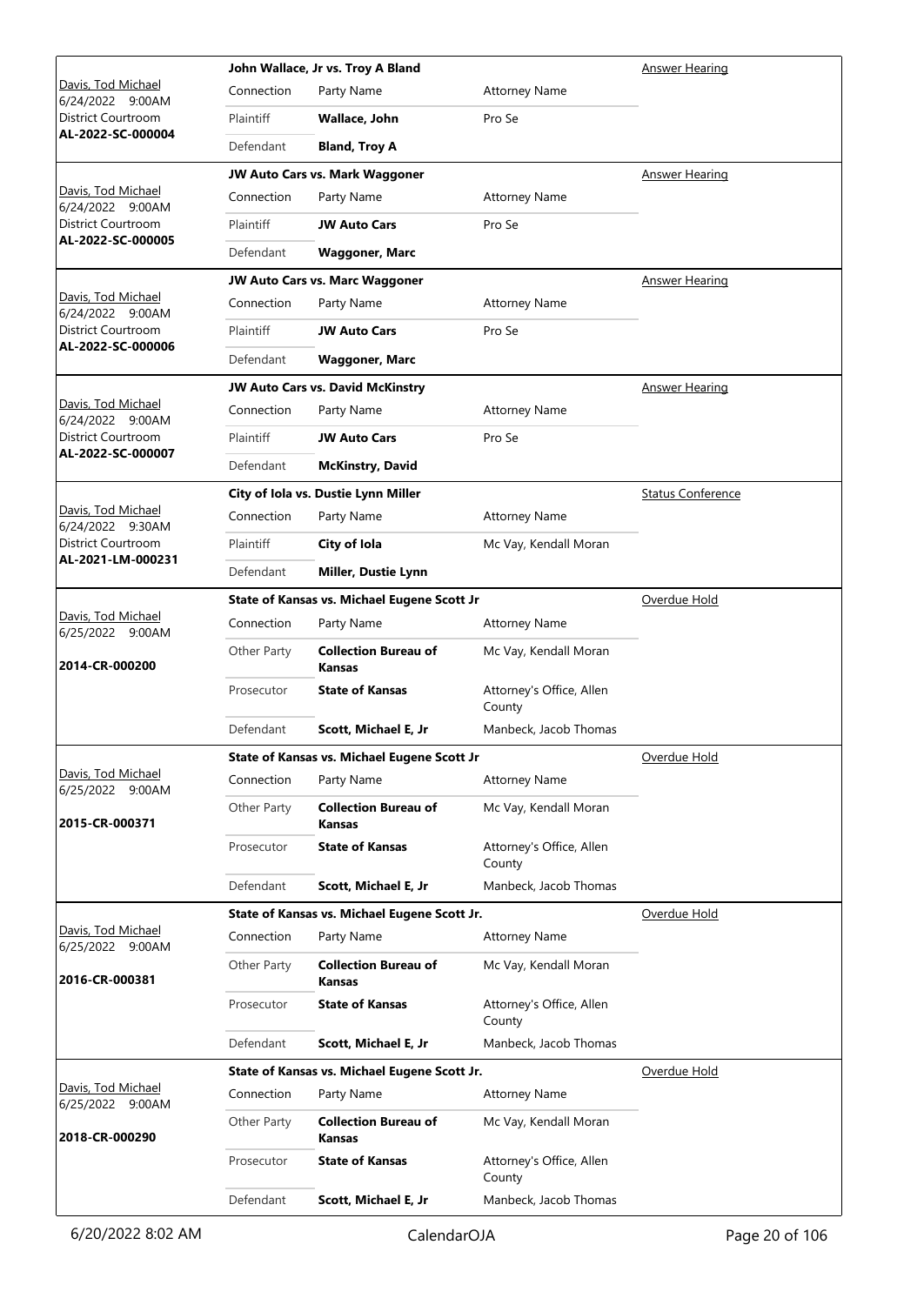|                                        |             | State of Kansas vs. Deja Markayla Hopkins          | Overdue Hold                       |                                |
|----------------------------------------|-------------|----------------------------------------------------|------------------------------------|--------------------------------|
| Davis, Tod Michael<br>6/25/2022 9:00AM | Connection  | Party Name                                         | <b>Attorney Name</b>               |                                |
| 2019-CR-000178                         | Prosecutor  | <b>State of Kansas</b>                             | Attorney's Office, Allen<br>County |                                |
|                                        | Defendant   | Hopkins, Deja M                                    | Apt, Charles H., III               |                                |
|                                        |             | <b>State of Kansas vs. Candice Leigh Loane</b>     |                                    | Overdue Hold                   |
| Davis, Tod Michael<br>6/25/2022 9:00AM | Connection  | Party Name                                         | <b>Attorney Name</b>               |                                |
| AL-2021-CR-000172                      | Prosecutor  | <b>State of Kansas</b>                             | Attorney's Office, Allen<br>County |                                |
|                                        | Defendant   | Loane, Candice Leigh                               | Manbeck, Jacob Thomas              |                                |
|                                        |             | <b>State of Kansas vs. Tristan Edward Fraker</b>   |                                    | Overdue Hold                   |
| Davis, Tod Michael<br>6/25/2022 9:00AM | Connection  | Party Name                                         | <b>Attorney Name</b>               |                                |
| AL-2021-CR-000198                      | Prosecutor  | <b>State of Kansas</b>                             | Attorney's Office, Allen<br>County |                                |
|                                        | Defendant   | Fraker, Tristan Edward                             | Manbeck, Jacob Thomas              |                                |
|                                        |             | <b>State of Kansas vs. Tristan Edward Fraker</b>   |                                    | Overdue Hold                   |
| Davis, Tod Michael<br>6/25/2022 9:00AM | Connection  | Party Name                                         | <b>Attorney Name</b>               |                                |
| AL-2021-CR-000221                      | Prosecutor  | <b>State of Kansas</b>                             | Attorney's Office, Allen<br>County |                                |
|                                        | Defendant   | Fraker, Tristan Edward                             | Manbeck, Jacob Thomas              |                                |
|                                        |             | State of Kansas vs. Michael Ray Croghan            |                                    | Overdue Hold                   |
| Davis, Tod Michael<br>6/25/2022 9:00AM | Connection  | Party Name                                         | <b>Attorney Name</b>               |                                |
| AL-2021-CR-000405                      | Prosecutor  | <b>State of Kansas</b>                             | Attorney's Office, Allen<br>County |                                |
|                                        | Defendant   | Croghan, Michael Ray                               | Witt, Jay Dee                      |                                |
|                                        |             | State of Kansas vs. Keith Levesque                 |                                    | Probation - Violation - Status |
| Creitz, Daniel D<br>6/27/2022 9:30AM   | Connection  | Party Name                                         | <b>Attorney Name</b>               |                                |
| District Courtroom<br>2018-CR-000416   | Other Party | <b>Collection Bureau of</b><br>Kansas              | Mc Vay, Kendall Moran              |                                |
|                                        | Prosecutor  | <b>State of Kansas</b>                             | Attorney's Office, Allen<br>County |                                |
|                                        | Defendant   | Levesque, Keith                                    | De Voe, Sue E.                     |                                |
|                                        |             | <b>State of Kansas vs. Wendy Ann Ballinger</b>     |                                    | <b>Probation - Violation</b>   |
| Creitz, Daniel D<br>6/27/2022 9:30AM   | Connection  | Party Name                                         | <b>Attorney Name</b>               |                                |
| District Courtroom<br>2019-CR-000023   | Prosecutor  | <b>State of Kansas</b>                             | Attorney's Office, Allen<br>County |                                |
|                                        | Defendant   | <b>Ballinger, Wendy Ann</b>                        | De Voe, Sue E.                     |                                |
|                                        |             | <b>State of Kansas vs. Chadley Michael Mueller</b> |                                    | <b>Status Conference</b>       |
| Creitz, Daniel D<br>6/27/2022 9:30AM   | Connection  | Party Name                                         | <b>Attorney Name</b>               |                                |
| District Courtroom<br>2019-CR-000074   | Prosecutor  | <b>State of Kansas</b>                             | Attorney's Office, Allen<br>County |                                |
|                                        | Defendant   | <b>Mueller, Chadley Michael</b>                    | Smith, Daniel Caleb                |                                |
|                                        |             | <b>State of Kansas vs. Joshua David Martin</b>     |                                    | <b>Dismissal</b>               |
| Creitz, Daniel D<br>6/27/2022 9:30AM   | Connection  | Party Name                                         | <b>Attorney Name</b>               |                                |
| District Courtroom<br>2019-CR-000415   | Prosecutor  | <b>State of Kansas</b>                             | Attorney's Office, Allen<br>County |                                |
|                                        | Defendant   | Martin, Joshua David                               | Manbeck, Jacob Thomas              |                                |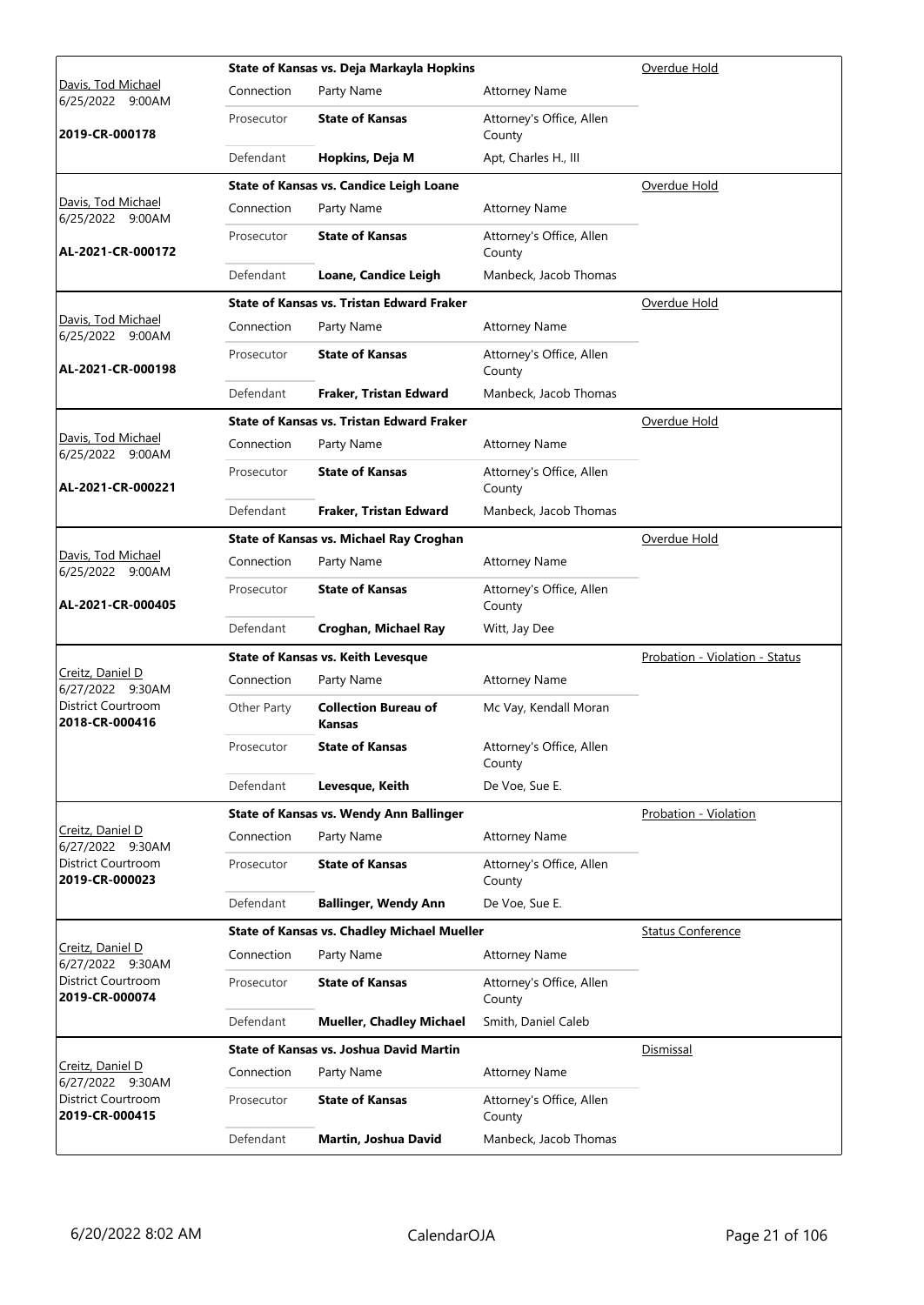|                                             |                    | State of Kansas vs. Joshua David Martin          | Dismissal                          |                     |
|---------------------------------------------|--------------------|--------------------------------------------------|------------------------------------|---------------------|
| Creitz, Daniel D<br>6/27/2022<br>9:30AM     | Connection         | Party Name                                       | <b>Attorney Name</b>               |                     |
| District Courtroom<br>2019-CR-000424        | Prosecutor         | <b>State of Kansas</b>                           | Attorney's Office, Allen<br>County |                     |
|                                             | Defendant          | Martin, Joshua David                             | Manbeck, Jacob Thomas              |                     |
|                                             |                    | <b>State of Kansas vs. Katrina A Beatty</b>      |                                    | Sentencing          |
| Creitz, Daniel D<br>6/27/2022 9:30AM        | Connection         | Party Name                                       | <b>Attorney Name</b>               |                     |
| District Courtroom<br>2019-CR-000425        | Prosecutor         | <b>State of Kansas</b>                           | Attorney's Office, Allen<br>County |                     |
|                                             | Defendant          | Beatty, Katrina A                                | De Voe, Sue E.                     |                     |
|                                             | Public<br>Defender | <b>AL Public Defender</b>                        |                                    |                     |
|                                             |                    | <b>State of Kansas vs. Katrina A Beatty</b>      |                                    | Dismissal           |
| Creitz, Daniel D<br>6/27/2022 9:30AM        | Connection         | Party Name                                       | <b>Attorney Name</b>               |                     |
| District Courtroom<br>2019-CR-000438        | Prosecutor         | <b>State of Kansas</b>                           | Attorney's Office, Allen<br>County |                     |
|                                             | Defendant          | <b>Beatty, Katrina A</b>                         | De Voe, Sue E.                     |                     |
|                                             | Public<br>Defender | <b>AL Public Defender</b>                        |                                    |                     |
|                                             |                    | <b>State of Kansas vs. Joshua David Martin</b>   |                                    | Dismissal           |
| Creitz, Daniel D<br>6/27/2022 9:30AM        | Connection         | Party Name                                       | <b>Attorney Name</b>               |                     |
| District Courtroom<br>2019-TR-001237        | Prosecutor         | <b>State of Kansas</b>                           | Attorney's Office, Allen<br>County |                     |
|                                             | Defendant          | Martin, Joshua David                             | Manbeck, Jacob Thomas              |                     |
|                                             |                    | <b>State of Kansas vs. Garry Eugene Bradley</b>  |                                    | <u>Plea Hearing</u> |
| Creitz, Daniel D<br>6/27/2022 9:30AM        | Connection         | Party Name                                       | <b>Attorney Name</b>               |                     |
| District Courtroom<br>2019-TR-001836        | Prosecutor         | <b>State of Kansas</b>                           | Attorney's Office, Allen<br>County |                     |
|                                             | Defendant          | <b>Bradley, Garry Eugene</b>                     | Manbeck, Jacob Thomas              |                     |
|                                             |                    | <b>State of Kansas vs. Katrina A Beatty</b>      |                                    | <u>Sentencing</u>   |
| Creitz, Daniel D<br>6/27/2022 9:30AM        | Connection         | Party Name                                       | <b>Attorney Name</b>               |                     |
| District Courtroom<br>2020-CR-000032        | Prosecutor         | <b>State of Kansas</b>                           | Attorney's Office, Allen<br>County |                     |
|                                             | Defendant          | <b>Beatty, Katrina A</b>                         | De Voe, Sue E.                     |                     |
|                                             |                    | <b>State of Kansas vs. Kaitlyn Marie Mcmurry</b> |                                    | Plea Hearing        |
| Creitz, Daniel D<br>6/27/2022 9:30AM        | Connection         | Party Name                                       | <b>Attorney Name</b>               |                     |
| District Courtroom<br>2020-CR-000079        | Prosecutor         | <b>State of Kansas</b>                           | Attorney's Office, Allen<br>County |                     |
|                                             | Defendant          | <b>Mcmurry, Kaitlyn Marie</b>                    | De Voe, Sue E.                     |                     |
|                                             |                    | State of Kansas vs. Brady Allen Jack             |                                    | Plea Hearing        |
| Creitz, Daniel D<br>6/27/2022 9:30AM        | Connection         | Party Name                                       | <b>Attorney Name</b>               |                     |
| District Courtroom<br>2020-CR-000126        | Prosecutor         | <b>State of Kansas</b>                           | Attorney's Office, Allen<br>County |                     |
|                                             | Defendant          | Jack, Brady Allen                                | De Voe, Sue E.                     |                     |
|                                             |                    | State of Kansas vs. Jose Oswaldo Lopez           |                                    | Plea Hearing        |
| Creitz, Daniel D<br>6/27/2022 9:30AM        | Connection         | Party Name                                       | <b>Attorney Name</b>               |                     |
| <b>District Courtroom</b><br>2020-CR-000275 | Prosecutor         | <b>State of Kansas</b>                           | Attorney's Office, Allen<br>County |                     |
|                                             | Defendant          | Lopez, Jose Oswaldo                              | Duncan, Brian Piccolo              |                     |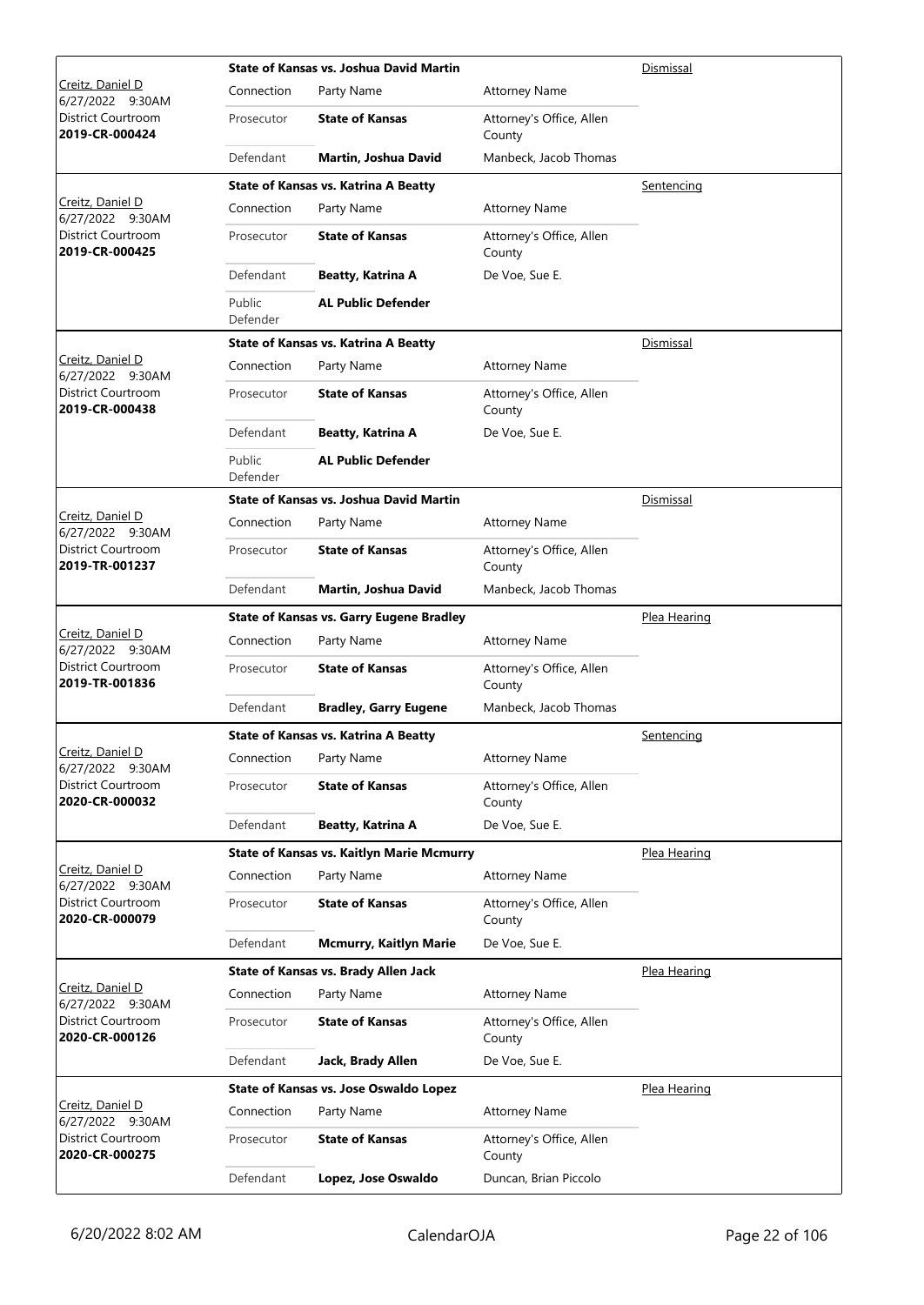|                                                |            | <b>State of Kansas vs. Garry Eugene Bradley</b> | Plea Hearing                       |                       |
|------------------------------------------------|------------|-------------------------------------------------|------------------------------------|-----------------------|
| Creitz, Daniel D<br>6/27/2022 9:30AM           | Connection | Party Name                                      | <b>Attorney Name</b>               |                       |
| District Courtroom<br>2020-CR-000283           | Prosecutor | <b>State of Kansas</b>                          | Attorney's Office, Allen<br>County |                       |
|                                                | Defendant  | <b>Bradley, Garry Eugene</b>                    | Manbeck, Jacob Thomas              |                       |
|                                                |            | <b>State of Kansas vs. Garry Eugene Bradley</b> |                                    | Plea Hearing          |
| Creitz, Daniel D<br>6/27/2022 9:30AM           | Connection | Party Name                                      | <b>Attorney Name</b>               |                       |
| District Courtroom<br>2020-CR-000315           | Prosecutor | <b>State of Kansas</b>                          | Attorney's Office, Allen<br>County |                       |
|                                                | Defendant  | <b>Bradley, Garry Eugene</b>                    | Manbeck, Jacob Thomas              |                       |
|                                                |            | State of Kansas vs. Ryan Culler                 |                                    | Probation - Violation |
| Creitz, Daniel D<br>6/27/2022 9:30AM           | Connection | Party Name                                      | <b>Attorney Name</b>               |                       |
| District Courtroom<br>2020-CR-000348           | Prosecutor | <b>State of Kansas</b>                          | Attorney's Office, Allen<br>County |                       |
|                                                | Defendant  | Culler, Ryan                                    | De Voe, Sue E.                     |                       |
|                                                |            | <b>State of Kansas vs. Garry Eugene Bradley</b> |                                    | Plea Hearing          |
| Creitz, Daniel D<br>6/27/2022 9:30AM           | Connection | Party Name                                      | <b>Attorney Name</b>               |                       |
| District Courtroom<br>2020-TR-000530           | Prosecutor | <b>State of Kansas</b>                          | Attorney's Office, Allen<br>County |                       |
|                                                | Defendant  | <b>Bradley, Garry Eugene</b>                    | Manbeck, Jacob Thomas              |                       |
|                                                |            | <b>State of Kansas vs. Garry Eugene Bradley</b> |                                    | Plea Hearing          |
| Creitz, Daniel D<br>6/27/2022 9:30AM           | Connection | Party Name                                      | <b>Attorney Name</b>               |                       |
| District Courtroom<br>2020-TR-000978           | Prosecutor | <b>State of Kansas</b>                          | Attorney's Office, Allen<br>County |                       |
|                                                | Defendant  | <b>Bradley, Garry Eugene</b>                    | Manbeck, Jacob Thomas              |                       |
|                                                |            | <b>State of Kansas vs. Wendy Ann Ballinger</b>  |                                    | Plea Hearing          |
| Creitz, Daniel D<br>6/27/2022 9:30AM           | Connection | Party Name                                      | <b>Attorney Name</b>               |                       |
| <b>District Courtroom</b><br>AL-2020-CR-000381 | Prosecutor | <b>State of Kansas</b>                          | Attorney's Office, Allen<br>County |                       |
|                                                | Defendant  | <b>Ballinger, Wendy Ann</b>                     | De Voe, Sue E.                     |                       |
|                                                |            | State of Kansas vs. Joshua David Martin         |                                    | Sentencing            |
| Creitz, Daniel D<br>6/27/2022 9:30AM           | Connection | Party Name                                      | <b>Attorney Name</b>               |                       |
| District Courtroom<br>AL-2020-CR-000385        | Prosecutor | <b>State of Kansas</b>                          | Attorney's Office, Allen<br>County |                       |
|                                                | Defendant  | Martin, Joshua David                            | Manbeck, Jacob Thomas              |                       |
|                                                |            | <b>State of Kansas vs. Garry Eugene Bradley</b> |                                    | Plea Hearing          |
| Creitz, Daniel D<br>6/27/2022 9:30AM           | Connection | Party Name                                      | <b>Attorney Name</b>               |                       |
| District Courtroom<br>AL-2020-TR-001690        | Prosecutor | <b>State of Kansas</b>                          | Attorney's Office, Allen<br>County |                       |
|                                                | Defendant  | <b>Bradley, Garry Eugene</b>                    | Manbeck, Jacob Thomas              |                       |
|                                                |            | <b>State of Kansas vs. Wendy Ann Ballinger</b>  |                                    | Plea Hearing          |
| <u>Creitz, Daniel D</u><br>6/27/2022 9:30AM    | Connection | Party Name                                      | <b>Attorney Name</b>               |                       |
| District Courtroom<br>AL-2021-CR-000006        | Prosecutor | <b>State of Kansas</b>                          | Attorney's Office, Allen<br>County |                       |
|                                                | Defendant  | <b>Ballinger, Wendy Ann</b>                     | De Voe, Sue E.                     |                       |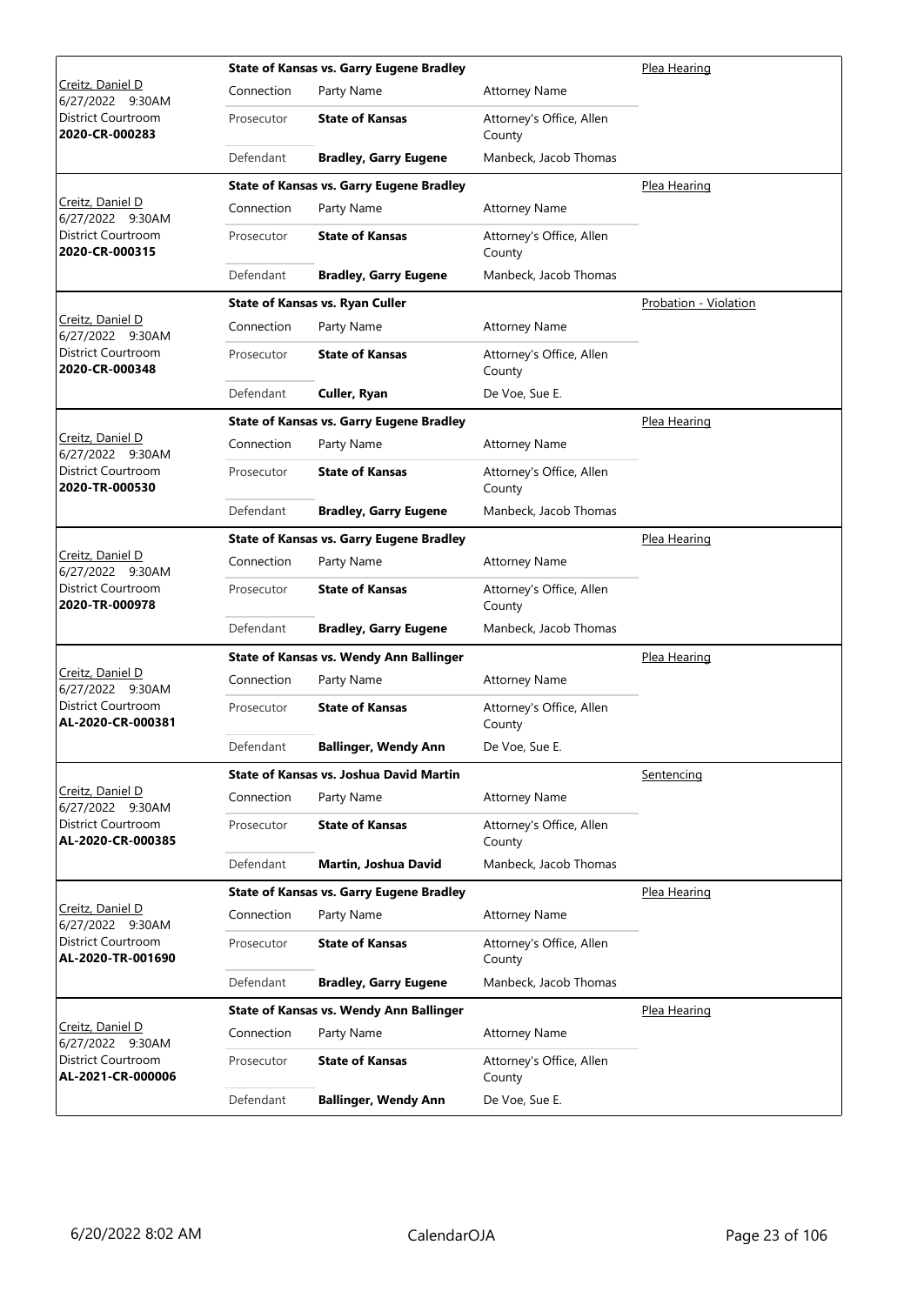|                                         |            | State of Kansas vs. Russell W. Ware             | Sentencing                         |                          |
|-----------------------------------------|------------|-------------------------------------------------|------------------------------------|--------------------------|
| Creitz, Daniel D<br>6/27/2022 9:30AM    | Connection | Party Name                                      | <b>Attorney Name</b>               |                          |
| District Courtroom<br>AL-2021-CR-000101 | Prosecutor | <b>State of Kansas</b>                          | Attorney's Office, Allen<br>County |                          |
|                                         | Defendant  | Ware, Russell W.                                | De Voe, Sue E.                     |                          |
|                                         |            | <b>State of Kansas vs. Joshua David Martin</b>  |                                    | Dismissal                |
| Creitz, Daniel D<br>6/27/2022 9:30AM    | Connection | Party Name                                      | <b>Attorney Name</b>               |                          |
| District Courtroom<br>AL-2021-CR-000119 | Prosecutor | <b>State of Kansas</b>                          | Attorney's Office, Allen<br>County |                          |
|                                         | Defendant  | Martin, Joshua David                            | Manbeck, Jacob Thomas              |                          |
|                                         |            | State of Kansas vs. Karissa Dawn Brown          |                                    | <b>Status Conference</b> |
| Creitz, Daniel D<br>6/27/2022 9:30AM    | Connection | Party Name                                      | <b>Attorney Name</b>               |                          |
| District Courtroom<br>AL-2021-CR-000154 | Prosecutor | <b>State of Kansas</b>                          | Attorney's Office, Allen<br>County |                          |
|                                         | Defendant  | Brown, Karissa Dawn                             | De Voe, Sue E.                     |                          |
|                                         |            | <b>State of Kansas vs. Timothy Scott Zempel</b> |                                    | <b>Status Conference</b> |
| Creitz, Daniel D<br>6/27/2022 9:30AM    | Connection | Party Name                                      | <b>Attorney Name</b>               |                          |
| District Courtroom<br>AL-2021-CR-000165 | Prosecutor | <b>State of Kansas</b>                          | Attorney's Office, Allen<br>County |                          |
|                                         | Defendant  | <b>Zempel, Timothy Scott</b>                    | Manbeck, Jacob Thomas              |                          |
|                                         |            | State of Kansas vs. Logan Taylor Wolfe          |                                    | <b>Status Conference</b> |
| Creitz, Daniel D<br>6/27/2022 9:30AM    | Connection | Party Name                                      | <b>Attorney Name</b>               |                          |
| District Courtroom<br>AL-2021-CR-000208 | Prosecutor | <b>State of Kansas</b>                          | Attorney's Office, Allen<br>County |                          |
|                                         | Defendant  | Wolfe, Logan Taylor                             | De Voe, Sue E.                     |                          |
|                                         |            | <b>State of Kansas vs. Timothy Scott Zempel</b> |                                    | <b>Status Conference</b> |
| Creitz, Daniel D<br>6/27/2022 9:30AM    | Connection | Party Name                                      | <b>Attorney Name</b>               |                          |
| District Courtroom<br>AL-2021-CR-000242 | Prosecutor | <b>State of Kansas</b>                          | Attorney's Office, Allen<br>County |                          |
|                                         | Defendant  | <b>Zempel, Timothy Scott</b>                    | Manbeck, Jacob Thomas              |                          |
|                                         |            | <b>State of Kansas vs. Logan Taylor Wolfe</b>   |                                    | <b>Status Conference</b> |
| Creitz, Daniel D<br>6/27/2022 9:30AM    | Connection | Party Name                                      | <b>Attorney Name</b>               |                          |
| District Courtroom<br>AL-2021-CR-000245 | Prosecutor | <b>State of Kansas</b>                          | Attorney's Office, Allen<br>County |                          |
|                                         | Defendant  | Wolfe, Logan Taylor                             | De Voe, Sue E.                     |                          |
|                                         |            | State of Kansas vs. Logan Taylor Wolfe          |                                    | <b>Status Conference</b> |
| Creitz, Daniel D<br>6/27/2022 9:30AM    | Connection | Party Name                                      | <b>Attorney Name</b>               |                          |
| District Courtroom<br>AL-2021-CR-000306 | Prosecutor | <b>State of Kansas</b>                          | Attorney's Office, Allen<br>County |                          |
|                                         | Defendant  | Wolfe, Logan Taylor                             | De Voe, Sue E.                     |                          |
|                                         |            | <b>State of Kansas vs. Steven Blake Osborn</b>  |                                    | <b>Status Conference</b> |
| Creitz, Daniel D<br>6/27/2022 9:30AM    | Connection | Party Name                                      | <b>Attorney Name</b>               |                          |
| District Courtroom<br>AL-2021-CR-000332 | Prosecutor | <b>State of Kansas</b>                          | Attorney's Office, Allen<br>County |                          |
|                                         | Defendant  | <b>Osborn, Steven Blake</b>                     | Manbeck, Jacob Thomas              |                          |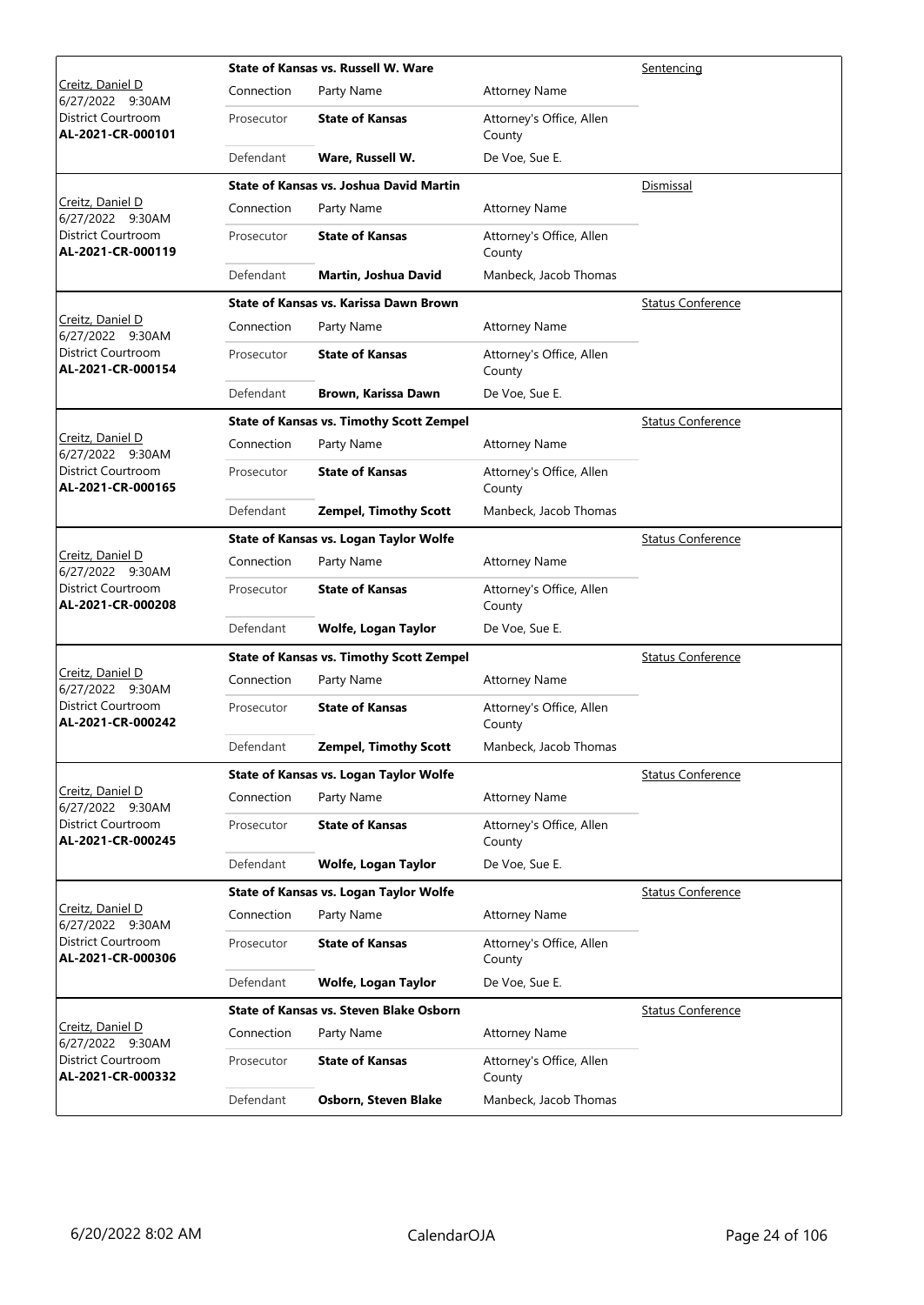|                                                |            | State of Kansas vs. Wendy Ann Ballinger            | Plea Hearing                       |                          |
|------------------------------------------------|------------|----------------------------------------------------|------------------------------------|--------------------------|
| Creitz, Daniel D<br>6/27/2022 9:30AM           | Connection | Party Name                                         | <b>Attorney Name</b>               |                          |
| District Courtroom<br>AL-2021-CR-000355        | Prosecutor | <b>State of Kansas</b>                             | Attorney's Office, Allen<br>County |                          |
|                                                | Defendant  | <b>Ballinger, Wendy Ann</b>                        | De Voe, Sue E.                     |                          |
|                                                |            | <b>State of Kansas vs. Virgil Glenn Wertz</b>      |                                    | <b>Status Conference</b> |
| Creitz, Daniel D<br>6/27/2022 9:30AM           | Connection | Party Name                                         | <b>Attorney Name</b>               |                          |
| District Courtroom<br>AL-2021-CR-000360        | Prosecutor | <b>State of Kansas</b>                             | Attorney's Office, Allen<br>County |                          |
|                                                | Defendant  | Wertz, Virgil Glenn                                | De Voe, Sue E.                     |                          |
|                                                |            | <b>State of Kansas vs. Steven Blake Osborn</b>     |                                    | <b>Status Conference</b> |
| Creitz, Daniel D<br>6/27/2022 9:30AM           | Connection | Party Name                                         | <b>Attorney Name</b>               |                          |
| District Courtroom<br>AL-2021-CR-000362        | Prosecutor | <b>State of Kansas</b>                             | Attorney's Office, Allen<br>County |                          |
|                                                | Defendant  | Osborn, Steven Blake                               | Manbeck, Jacob Thomas              |                          |
|                                                |            | State of Kansas vs. Logan Taylor Wolfe             |                                    | <b>Status Conference</b> |
| Creitz, Daniel D<br>6/27/2022 9:30AM           | Connection | Party Name                                         | <b>Attorney Name</b>               |                          |
| District Courtroom<br>AL-2021-CR-000371        | Prosecutor | <b>State of Kansas</b>                             | Attorney's Office, Allen<br>County |                          |
|                                                | Defendant  | Wolfe, Logan Taylor                                | De Voe, Sue E.                     |                          |
|                                                |            | <b>State of Kansas vs. Katrina Ann Beatty</b>      |                                    | <b>Dismissal</b>         |
| Creitz, Daniel D<br>6/27/2022 9:30AM           | Connection | Party Name                                         | <b>Attorney Name</b>               |                          |
| District Courtroom<br>AL-2021-CR-000372        | Prosecutor | <b>State of Kansas</b>                             | Attorney's Office, Allen<br>County |                          |
|                                                | Defendant  | <b>Beatty, Katrina Ann</b>                         | De Voe, Sue E.                     |                          |
|                                                |            | State of Kansas vs. Logan Taylor Wolfe             |                                    | <b>Status Conference</b> |
| Creitz, Daniel D<br>6/27/2022 9:30AM           | Connection | Party Name                                         | <b>Attorney Name</b>               |                          |
| <b>District Courtroom</b><br>AL-2021-CR-000379 | Prosecutor | <b>State of Kansas</b>                             | Attorney's Office, Allen<br>County |                          |
|                                                | Defendant  | Wolfe, Logan Taylor                                | De Voe, Sue E.                     |                          |
|                                                |            | <b>State of Kansas vs. Chadley Michael Mueller</b> |                                    | <b>Status Conference</b> |
| Creitz, Daniel D<br>6/27/2022 9:30AM           | Connection | Party Name                                         | <b>Attorney Name</b>               |                          |
| District Courtroom<br>AL-2021-CR-000441        | Prosecutor | <b>State of Kansas</b>                             | Attorney's Office, Allen<br>County |                          |
|                                                | Defendant  | <b>Mueller, Chadley Michael</b>                    | Smith, Daniel Caleb                |                          |
|                                                |            | <b>State of Kansas vs. Chadley Michael Mueller</b> |                                    | <b>Status Conference</b> |
| Creitz, Daniel D<br>6/27/2022 9:30AM           | Connection | Party Name                                         | <b>Attorney Name</b>               |                          |
| District Courtroom<br>AL-2021-CR-000481        | Prosecutor | <b>State of Kansas</b>                             | Attorney's Office, Allen<br>County |                          |
|                                                | Defendant  | <b>Mueller, Chadley Michael</b>                    | Smith, Daniel Caleb                |                          |
|                                                |            | State of Kansas vs. Amanda Lynn Sharp              |                                    | Sentencing               |
| Creitz, Daniel D<br>6/27/2022 9:30AM           | Connection | Party Name                                         | <b>Attorney Name</b>               |                          |
| District Courtroom<br>AL-2021-CR-000497        | Prosecutor | <b>State of Kansas</b>                             | Attorney's Office, Allen<br>County |                          |
|                                                | Defendant  | Sharp, Amanda Lynn                                 | De Voe, Sue E.                     |                          |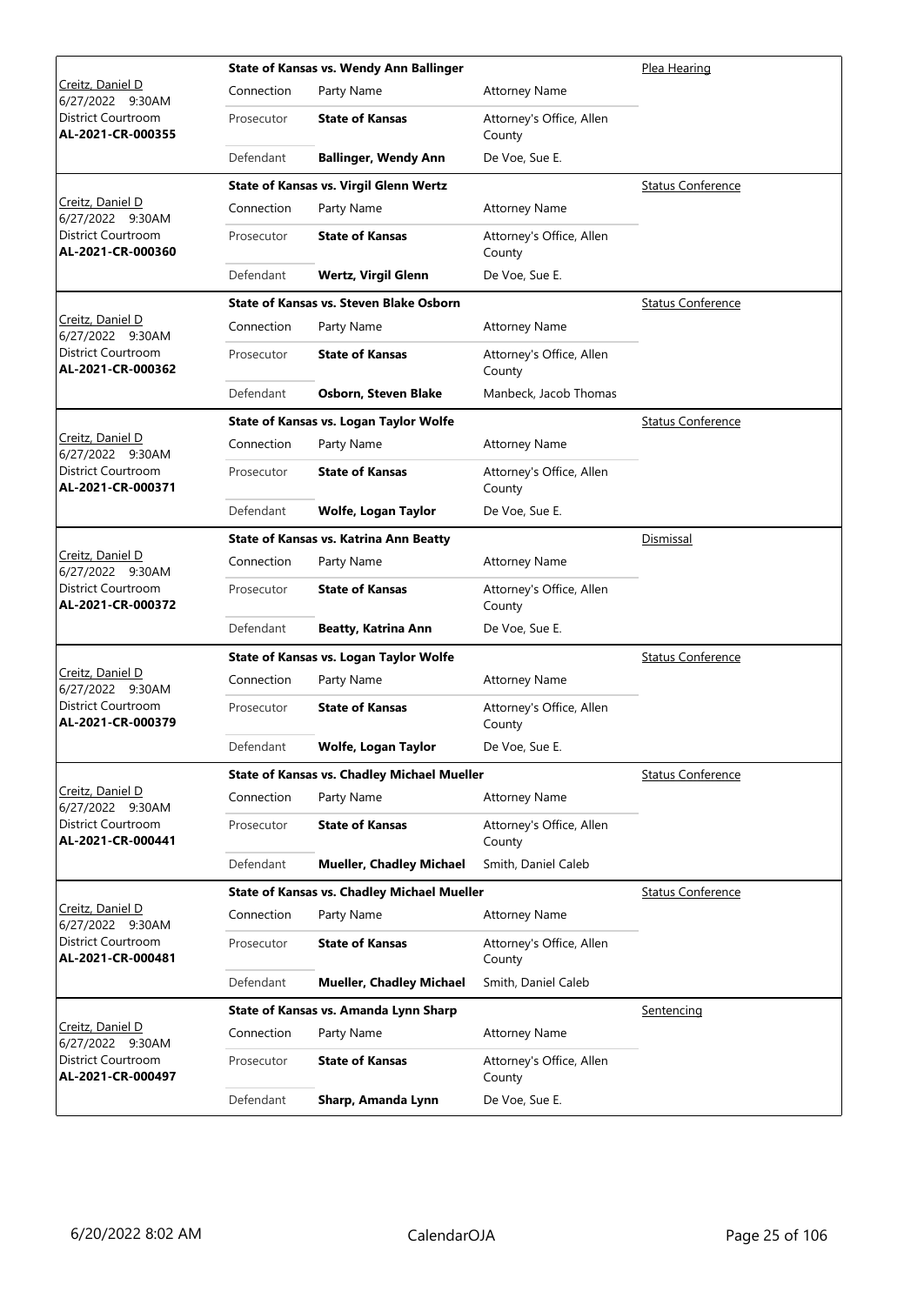|                                                |                    | State of Kansas vs. Amanda Lynn Sharp              | Dismissal                          |                           |
|------------------------------------------------|--------------------|----------------------------------------------------|------------------------------------|---------------------------|
| Creitz, Daniel D<br>6/27/2022 9:30AM           | Connection         | Party Name                                         | <b>Attorney Name</b>               |                           |
| District Courtroom<br>AL-2021-CR-000505        | Prosecutor         | <b>State of Kansas</b>                             | Attorney's Office, Allen<br>County |                           |
|                                                | Defendant          | Sharp, Amanda Lynn                                 | De Voe, Sue E.                     |                           |
|                                                |                    | State of Kansas vs. Ryan Ervin Culler              |                                    | <b>Status Conference</b>  |
| Creitz, Daniel D<br>6/27/2022 9:30AM           | Connection         | Party Name                                         | <b>Attorney Name</b>               |                           |
| District Courtroom<br>AL-2021-CR-000526        | Prosecutor         | <b>State of Kansas</b>                             | Attorney's Office, Allen<br>County |                           |
|                                                | Defendant          | Culler, Ryan Ervin                                 | De Voe, Sue E.                     |                           |
|                                                |                    | State of Kansas vs. Logan Taylor Wolfe             |                                    | <b>Status Conference</b>  |
| Creitz, Daniel D<br>6/27/2022 9:30AM           | Connection         | Party Name                                         | <b>Attorney Name</b>               |                           |
| District Courtroom<br>AL-2021-CR-000543        | Prosecutor         | <b>State of Kansas</b>                             | Attorney's Office, Allen<br>County |                           |
|                                                | Defendant          | Wolfe, Logan Taylor                                | De Voe, Sue E.                     |                           |
|                                                |                    | <b>State of Kansas vs. Garry Eugene Bradley</b>    |                                    | Plea Hearing              |
| Creitz, Daniel D<br>6/27/2022 9:30AM           | Connection         | Party Name                                         | <b>Attorney Name</b>               |                           |
| District Courtroom<br>AL-2021-CR-000548        | Prosecutor         | <b>State of Kansas</b>                             | Attorney's Office, Allen<br>County |                           |
|                                                | Defendant          | <b>Bradley, Garry Eugene</b>                       | Manbeck, Jacob Thomas              |                           |
|                                                |                    | <b>State of Kansas vs. Chadley Michael Mueller</b> |                                    | <b>Status Conference</b>  |
| Creitz, Daniel D<br>6/27/2022 9:30AM           | Connection         | Party Name                                         | <b>Attorney Name</b>               |                           |
| District Courtroom<br>AL-2021-CR-000587        | Prosecutor         | <b>State of Kansas</b>                             | Attorney's Office, Allen<br>County |                           |
|                                                | Defendant          | <b>Mueller, Chadley Michael</b>                    | Smith, Daniel Caleb                |                           |
|                                                |                    | <b>State of Kansas vs. Garry Eugene Bradley</b>    |                                    | <b>Status Conference</b>  |
| Creitz, Daniel D<br>6/27/2022 9:30AM           | Connection         | Party Name                                         | <b>Attorney Name</b>               |                           |
| <b>District Courtroom</b><br>AL-2021-TR-000028 | Prosecutor         | <b>State of Kansas</b>                             | Attorney's Office, Allen<br>County |                           |
|                                                | Defendant          | <b>Bradley, Garry Eugene</b>                       | Manbeck, Jacob Thomas              |                           |
|                                                |                    | State of Kansas vs. Logan Taylor Wolfe             |                                    | <b>Status Conference</b>  |
| Creitz, Daniel D<br>6/27/2022 9:30AM           | Connection         | Party Name                                         | <b>Attorney Name</b>               |                           |
| District Courtroom<br>AL-2021-TR-001713        | Prosecutor         | <b>State of Kansas</b>                             | Attorney's Office, Allen<br>County |                           |
|                                                | Defendant          | Wolfe, Logan Taylor                                | De Voe, Sue E.                     |                           |
|                                                |                    | <b>State of Kansas vs. REBECCA ANN DOBBS</b>       |                                    | <b>Competency Hearing</b> |
| Creitz, Daniel D<br>6/27/2022 9:30AM           | Connection         | Party Name                                         | <b>Attorney Name</b>               |                           |
| District Courtroom<br>AL-2022-CR-000031        | Prosecutor         | <b>State of Kansas</b>                             | Attorney's Office, Allen<br>County |                           |
|                                                | Defendant          | <b>DOBBS, REBECCA ANN</b>                          | Clark, David Anthony               |                           |
|                                                | Public<br>Defender | <b>Public Defender, SEK</b>                        |                                    |                           |
|                                                |                    | State of Kansas vs. Karissa Dawn Brown             |                                    | <b>Status Conference</b>  |
| Creitz, Daniel D<br>6/27/2022 9:30AM           | Connection         | Party Name                                         | <b>Attorney Name</b>               |                           |
| District Courtroom<br>AL-2022-CR-000043        | Prosecutor         | <b>State of Kansas</b>                             | Attorney's Office, Allen<br>County |                           |
|                                                | Defendant          | Brown, Karissa Dawn                                | De Voe, Sue E.                     |                           |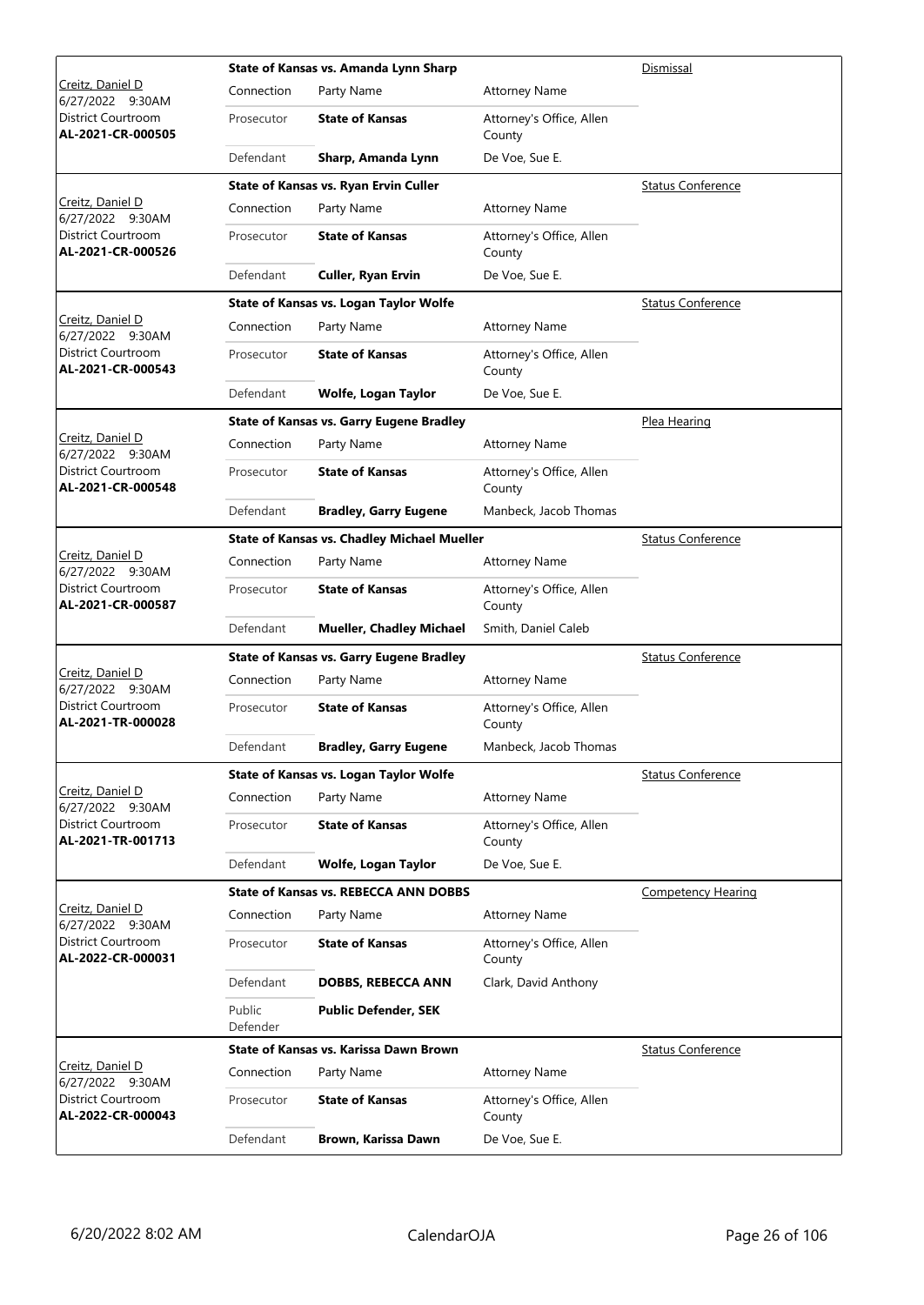|                                                                                 |             | <b>State of Kansas vs. REBECCA ANN DOBBS</b>                | <b>Competency Hearing</b>          |                          |
|---------------------------------------------------------------------------------|-------------|-------------------------------------------------------------|------------------------------------|--------------------------|
| Creitz, Daniel D<br>6/27/2022 9:30AM                                            | Connection  | Party Name                                                  | <b>Attorney Name</b>               |                          |
| District Courtroom<br>AL-2022-CR-000059                                         | Prosecutor  | <b>State of Kansas</b>                                      | Attorney's Office, Allen<br>County |                          |
|                                                                                 | Defendant   | <b>DOBBS, REBECCA ANN</b>                                   | Clark, David Anthony               |                          |
|                                                                                 |             | State of Kansas vs. Logan Taylor Wolfe                      |                                    | <b>Status Conference</b> |
| Creitz, Daniel D<br>6/27/2022 9:30AM                                            | Connection  | Party Name                                                  | <b>Attorney Name</b>               |                          |
| <b>District Courtroom</b><br>AL-2022-CR-000070                                  | Prosecutor  | <b>State of Kansas</b>                                      | Attorney's Office, Allen<br>County |                          |
|                                                                                 | Defendant   | Wolfe, Logan Taylor                                         | De Voe, Sue E.                     |                          |
|                                                                                 |             | State of Kansas vs. Logan Taylor Wolfe-Fewins               |                                    | <b>First Appearance</b>  |
| Creitz, Daniel D<br>6/27/2022 9:30AM                                            | Connection  | Party Name                                                  | <b>Attorney Name</b>               |                          |
| District Courtroom<br>AL-2022-CR-000077                                         | Prosecutor  | <b>State of Kansas</b>                                      | Attorney's Office, Allen<br>County |                          |
|                                                                                 | Defendant   | <b>Wolfe-Fewins, Logan</b><br><b>Taylor</b>                 |                                    |                          |
|                                                                                 |             | <b>State of Kansas vs. Logan Taylor Wolfe-Fewins</b>        |                                    | <b>First Appearance</b>  |
| Creitz, Daniel D<br>6/27/2022 9:30AM                                            | Connection  | Party Name                                                  | <b>Attorney Name</b>               |                          |
| District Courtroom<br>AL-2022-CR-000079                                         | Prosecutor  | <b>State of Kansas</b>                                      | Attorney's Office, Allen<br>County |                          |
|                                                                                 | Defendant   | <b>Wolfe-Fewins, Logan</b><br><b>Taylor</b>                 |                                    |                          |
|                                                                                 |             | State of Kansas vs. Logan Taylor Wolfe-Fewins               |                                    | <b>Status Conference</b> |
| Creitz, Daniel D<br>6/27/2022 9:30AM<br>District Courtroom<br>AL-2022-CR-000095 | Connection  | Party Name                                                  | <b>Attorney Name</b>               |                          |
|                                                                                 | Prosecutor  | <b>State of Kansas</b>                                      | Attorney's Office, Allen<br>County |                          |
|                                                                                 | Defendant   | <b>Wolfe-Fewins, Logan</b><br><b>Taylor</b>                 | De Voe, Sue E.                     |                          |
|                                                                                 |             | Kansas, State of (SRS), etal., Petitioner vs. Mark A Lewis, | Contempt - Direct                  |                          |
| Creitz, Daniel D<br>6/27/2022 1:20PM                                            | Respondent  |                                                             |                                    |                          |
| Downstairs Assembly Room                                                        | Connection  | Party Name                                                  | <b>Attorney Name</b>               |                          |
| 2009-DM-000040                                                                  | Other Party | <b>State of Kansas</b>                                      | Hollins, H. Kent                   |                          |
|                                                                                 | Petitioner  | Lewis, Nora C                                               |                                    |                          |
|                                                                                 |             | State of Kansas, ex rel, DCF Schlotterbeck, Zelda Fay       |                                    |                          |
|                                                                                 |             | Lewis, Sean P                                               |                                    |                          |
|                                                                                 |             | Lewis, Elizabeth C                                          |                                    |                          |
|                                                                                 |             | Lewis, Alyssa Deborah                                       |                                    |                          |
|                                                                                 | Respondent  | Lewis, Mark A                                               |                                    |                          |
|                                                                                 |             | Shaylin Robb, Petitioner vs. Joshua Paul Robb, Respondent   |                                    | Hearing                  |
| Creitz, Daniel D<br>6/27/2022 1:20PM                                            | Connection  | Party Name                                                  | <b>Attorney Name</b>               |                          |
| Downstairs Assembly Room                                                        | Petitioner  | Robb, Shaylin                                               | Cole, Craig Everett                |                          |
| 2013-DM-000034                                                                  | Respondent  | Robb, Joshua Paul                                           |                                    |                          |
|                                                                                 |             | State of Kansas, ex rel, DCF vs. CHRISTINA D BOEHLE         |                                    | <b>Hearing</b>           |
| Creitz, Daniel D<br>6/27/2022 1:20PM                                            | Connection  | Party Name                                                  | Attorney Name                      |                          |
| Downstairs Assembly Room                                                        | Dependent   | <b>Sealed</b>                                               |                                    |                          |
| AL-2022-DM-000017                                                               |             | Sealed                                                      |                                    |                          |
|                                                                                 | Petitioner  | <b>State of Kansas, ex rel, DCF</b> 14 & 31, Young Williams |                                    |                          |
|                                                                                 |             |                                                             |                                    |                          |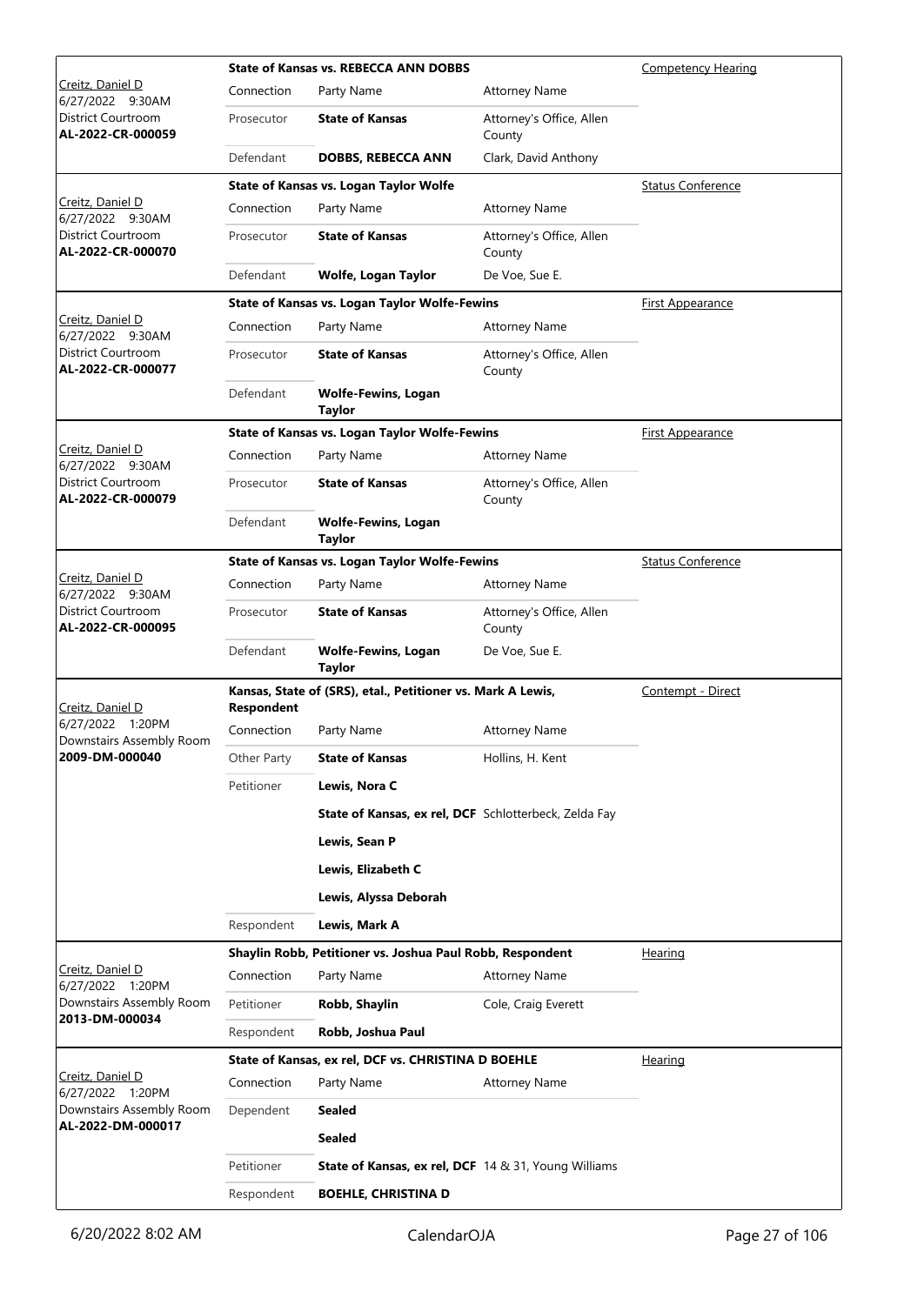|                                         |                |                                   | Christopher Vargo vs. Nakaelea Wyatt                              | Motion                     |                             |
|-----------------------------------------|----------------|-----------------------------------|-------------------------------------------------------------------|----------------------------|-----------------------------|
| Creitz, Daniel D<br>6/27/2022 1:30PM    |                | Connection                        | Party Name                                                        | <b>Attorney Name</b>       |                             |
| District Courtroom                      | 2020-DM-000005 | Petitioner                        | Vargo, Christopher                                                | Manbeck, Jacob Thomas      |                             |
|                                         |                | Respondent                        | Wyatt, Nakaelea                                                   |                            |                             |
|                                         |                |                                   | In the Matter of the Marriage of Dixie Collins vs. Robert Collins |                            | <b>Status Conference</b>    |
| Creitz, Daniel D<br>6/27/2022 1:30PM    |                | Connection                        | Party Name                                                        | <b>Attorney Name</b>       |                             |
| District Courtroom                      |                | Petitioner                        | <b>Collins, Dixie</b>                                             | Johnson, Robert Edward, II |                             |
| AL-2021-DM-000190                       |                | Respondent                        | <b>Collins, Robert</b>                                            | Cole, Craig Everett        |                             |
|                                         |                |                                   | Alisha Dawn Hesse vs. Bradley Vernon Hesse Jr                     |                            | <b>Status Conference</b>    |
| Creitz, Daniel D<br>6/27/2022 1:30PM    |                | Connection                        | Party Name                                                        | <b>Attorney Name</b>       | Kimmell to appear via Zoom. |
| District Courtroom                      |                | Dependent                         | <b>Sealed</b>                                                     | Heim, Bret Alan            |                             |
| AL-2022-DM-000002                       |                |                                   | <b>Sealed</b>                                                     | Heim, Bret Alan            |                             |
|                                         |                | Petitioner                        | Hesse, Alisha Dawn                                                | Kimmell, Rustin J.         |                             |
|                                         |                | Respondent                        | Hesse, Bradley Vernon, Jr                                         | Johnson, Robert Edward, II |                             |
|                                         |                | Guardian Ad                       | Heim, Bret Alan                                                   |                            |                             |
|                                         |                | Litem                             | Heim, Bret Alan                                                   |                            |                             |
|                                         |                | Sealed ********* Sealed ********* |                                                                   |                            | <b>Status Conference</b>    |
| Creitz, Daniel D<br>6/27/2022 1:30PM    |                | Connection                        | Party Name                                                        | <b>Attorney Name</b>       |                             |
| District Courtroom<br>AL-2022-DM-000013 |                | Petitioner                        | <b>Sealed</b>                                                     | Pro Se                     |                             |
|                                         |                | Respondent                        | <b>Sealed</b>                                                     | Johnson, Robert Edward, II |                             |
|                                         |                | Sealed ********* Sealed ********* |                                                                   | PFA/PFS Hearing            |                             |
| Creitz, Daniel D<br>6/27/2022 1:30PM    |                | Connection                        | Party Name                                                        | <b>Attorney Name</b>       | PFS                         |
| District Courtroom<br>AL-2022-DM-000046 |                | Petitioner                        | <b>Sealed</b>                                                     | Pro Se                     |                             |
|                                         |                | Respondent                        | <b>Sealed</b>                                                     |                            |                             |
|                                         |                | Sealed ********* Sealed ********* |                                                                   |                            | PFA/PFS Hearing             |
| Creitz, Daniel D<br>6/27/2022 1:30PM    |                | Connection                        | Party Name                                                        | <b>Attorney Name</b>       |                             |
| District Courtroom<br>AL-2022-DM-000050 |                | Petitioner                        | <b>Sealed</b>                                                     | Pro Se                     |                             |
|                                         |                | Respondent                        | <b>Sealed</b>                                                     |                            |                             |
|                                         |                | Sealed ********* Sealed ********* |                                                                   |                            | PFA/PFS Hearing             |
| Creitz, Daniel D<br>6/27/2022 1:30PM    |                | Connection                        | Party Name                                                        | <b>Attorney Name</b>       |                             |
| District Courtroom<br>AL-2022-DM-000053 |                | Petitioner                        | <b>Sealed</b>                                                     | Pro Se                     |                             |
|                                         |                | Respondent                        | <b>Sealed</b>                                                     |                            |                             |
|                                         |                | Sealed ********* Sealed ********* |                                                                   |                            | PFA/PFS Hearing             |
|                                         |                |                                   |                                                                   |                            |                             |
| Creitz, Daniel D<br>6/27/2022 1:30PM    |                | Connection                        | Party Name                                                        | <b>Attorney Name</b>       |                             |
| District Courtroom                      |                | Petitioner                        | <b>Sealed</b>                                                     | Pro Se                     |                             |
| AL-2022-DM-000066                       |                | Respondent                        | <b>Sealed</b>                                                     |                            |                             |
|                                         |                | Sealed ********* Sealed ********* |                                                                   |                            | PFA/PFS Hearing             |
| Creitz, Daniel D<br>6/27/2022 1:30PM    |                | Connection                        | Party Name                                                        | <b>Attorney Name</b>       |                             |
| District Courtroom<br>AL-2022-DM-000067 |                | Petitioner                        | <b>Sealed</b>                                                     | Pro Se                     |                             |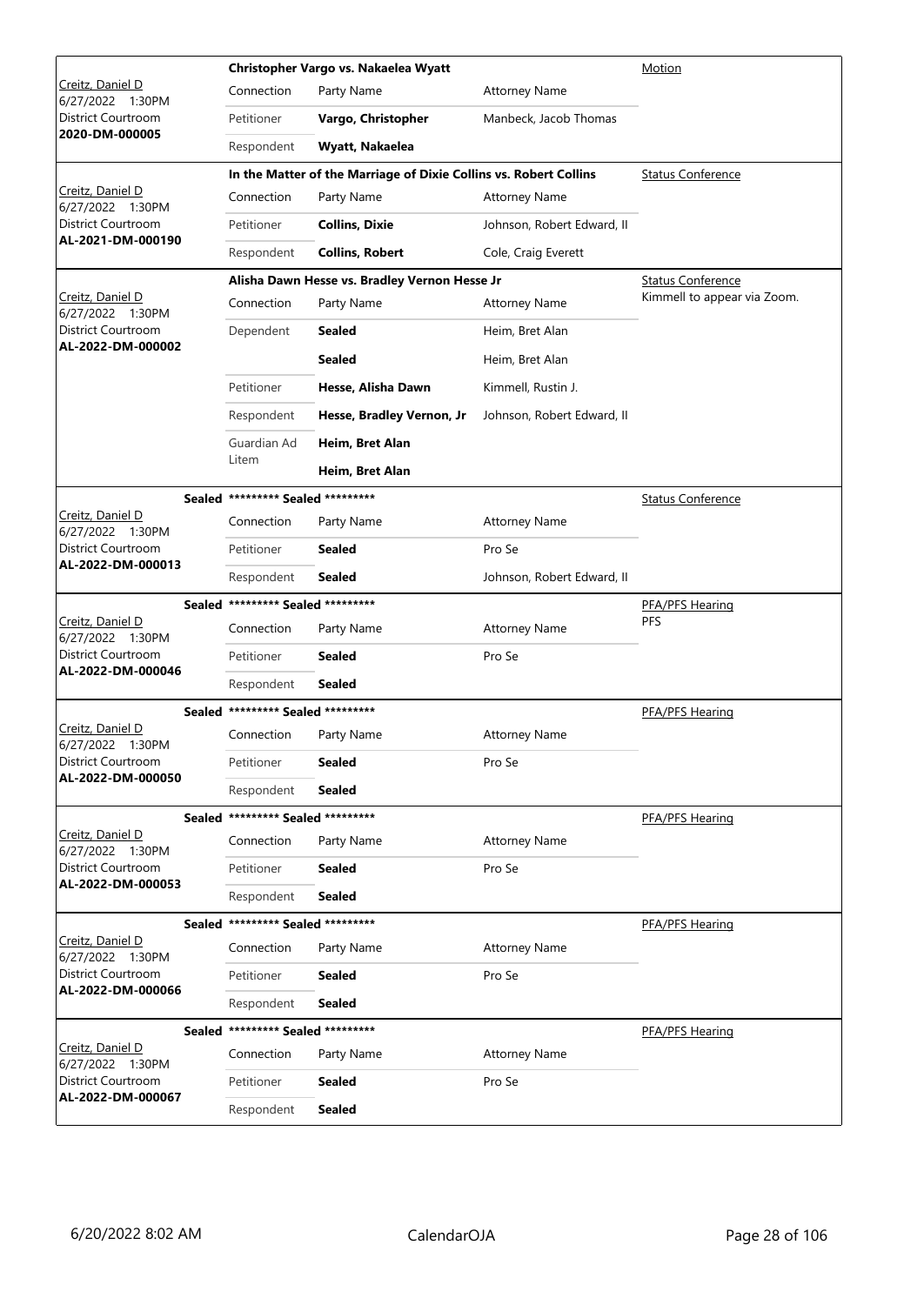|                                         |               | Sealed ********* Sealed ********* |                                                                     |                                    | PFA/PFS Hearing       |
|-----------------------------------------|---------------|-----------------------------------|---------------------------------------------------------------------|------------------------------------|-----------------------|
| Creitz, Daniel D<br>6/27/2022<br>1:30PM |               | Connection                        | Party Name                                                          | <b>Attorney Name</b>               |                       |
| District Courtroom                      |               | Other Party                       | <b>Sealed</b>                                                       |                                    |                       |
| AL-2022-DM-000069                       |               | Petitioner                        | <b>Sealed</b>                                                       | Pro Se                             |                       |
|                                         |               | Respondent                        | <b>Sealed</b>                                                       |                                    |                       |
|                                         |               |                                   | Kansas, State of (SRS), Petitioner vs. James R Stiffler, Respondent |                                    | Contempt - Direct     |
| Creitz, Daniel D<br>6/27/2022 3:00PM    |               | Connection                        | Party Name                                                          | <b>Attorney Name</b>               |                       |
| District Courtroom<br>2002-DM-000207    |               | Dependent                         | <b>Sealed</b>                                                       |                                    |                       |
|                                         |               | Petitioner                        | State of Kansas, ex rel, DCF Schlotterbeck, Zelda Fay               |                                    |                       |
|                                         |               |                                   | Sirota, Mary Jane                                                   | Smith, Daniel Caleb                |                       |
|                                         |               | Respondent                        | <b>Stiffler, James Ryan</b>                                         |                                    |                       |
|                                         |               |                                   | Angela M Huff, Petitioner vs. Dustin N Huff, Respondent             |                                    | Motion                |
| Creitz, Daniel D<br>6/27/2022 3:00PM    |               | Connection                        | Party Name                                                          | <b>Attorney Name</b>               |                       |
| District Courtroom                      |               | Petitioner                        | Huff, Angela M                                                      | Johnson, Robert Edward, II         |                       |
| 2015-DM-000138                          |               | Respondent                        | <b>Huff, Dustin Nichols</b>                                         |                                    |                       |
|                                         |               |                                   | In the Matter of Jonathan Basher, Jr                                |                                    | Hearing               |
| Davis, Tod Michael<br>6/28/2022 8:30AM  |               | Connection                        | Party Name                                                          | <b>Attorney Name</b>               |                       |
| District Courtroom                      |               | Subject                           | Basher, Jonathan, Jr                                                | Meyer, Angela Marie                |                       |
| AL-2022-PR-000029                       |               | Petitioner                        | <b>Basher, James</b>                                                | Rosenblad, Eric L.                 |                       |
|                                         |               | Guardian Ad<br>Litem              | Meyer, Angela Marie                                                 |                                    |                       |
|                                         |               |                                   | In the Matter of Ryder Rayburn                                      | Hearing                            |                       |
| Davis, Tod Michael<br>6/28/2022 8:30AM  |               | Connection                        | Party Name                                                          | <b>Attorney Name</b>               |                       |
| District Courtroom<br>AL-2022-PR-000036 |               | Subject                           | Rayburn, Ryder                                                      | Meyer, Angela Marie                |                       |
|                                         |               | Petitioner                        | <b>Cole, Annette</b>                                                | Rosenblad, Eric L.                 |                       |
|                                         |               | Guardian Ad<br>Litem              | Meyer, Angela Marie                                                 |                                    |                       |
|                                         |               |                                   | In the Matter of Axle Rayburn                                       |                                    | Hearing               |
| Davis, Tod Michael<br>6/28/2022 8:30AM  |               | Connection                        | Party Name                                                          | <b>Attorney Name</b>               |                       |
| District Courtroom<br>AL-2022-PR-000037 |               | Subject                           | Rayburn, Axle                                                       | Meyer, Angela Marie                |                       |
|                                         |               | Petitioner                        | <b>Cole, Annette</b>                                                | Rosenblad, Eric L.                 |                       |
|                                         |               | Guardian Ad<br>Litem              | Meyer, Angela Marie                                                 |                                    |                       |
|                                         |               |                                   | In the Matter of Brayden Smith                                      |                                    | Hearing               |
| Davis, Tod Michael<br>6/28/2022 8:30AM  |               | Connection                        | Party Name                                                          | <b>Attorney Name</b>               |                       |
| District Courtroom<br>AL-2022-PR-000038 |               | Subject                           | Smith, Brayden                                                      | Meyer, Angela Marie                |                       |
|                                         |               | Petitioner                        | <b>Smith, Leslie</b>                                                | Rosenblad, Eric L.                 |                       |
|                                         |               | Guardian Ad<br>Litem              | Meyer, Angela Marie                                                 |                                    |                       |
|                                         | <b>Sealed</b> | ********* Sealed *********        |                                                                     |                                    | <b>Review Hearing</b> |
| Davis, Tod Michael<br>6/28/2022 9:00AM  |               | Connection                        | Party Name                                                          | <b>Attorney Name</b>               |                       |
| District Courtroom<br>AL-2021-JC-000031 |               | Child in Need<br>of Care          | <b>Sealed</b>                                                       | Apt, Charles H., III               |                       |
|                                         |               | Petitioner                        | <b>Sealed</b>                                                       | Attorney's Office, Allen<br>County |                       |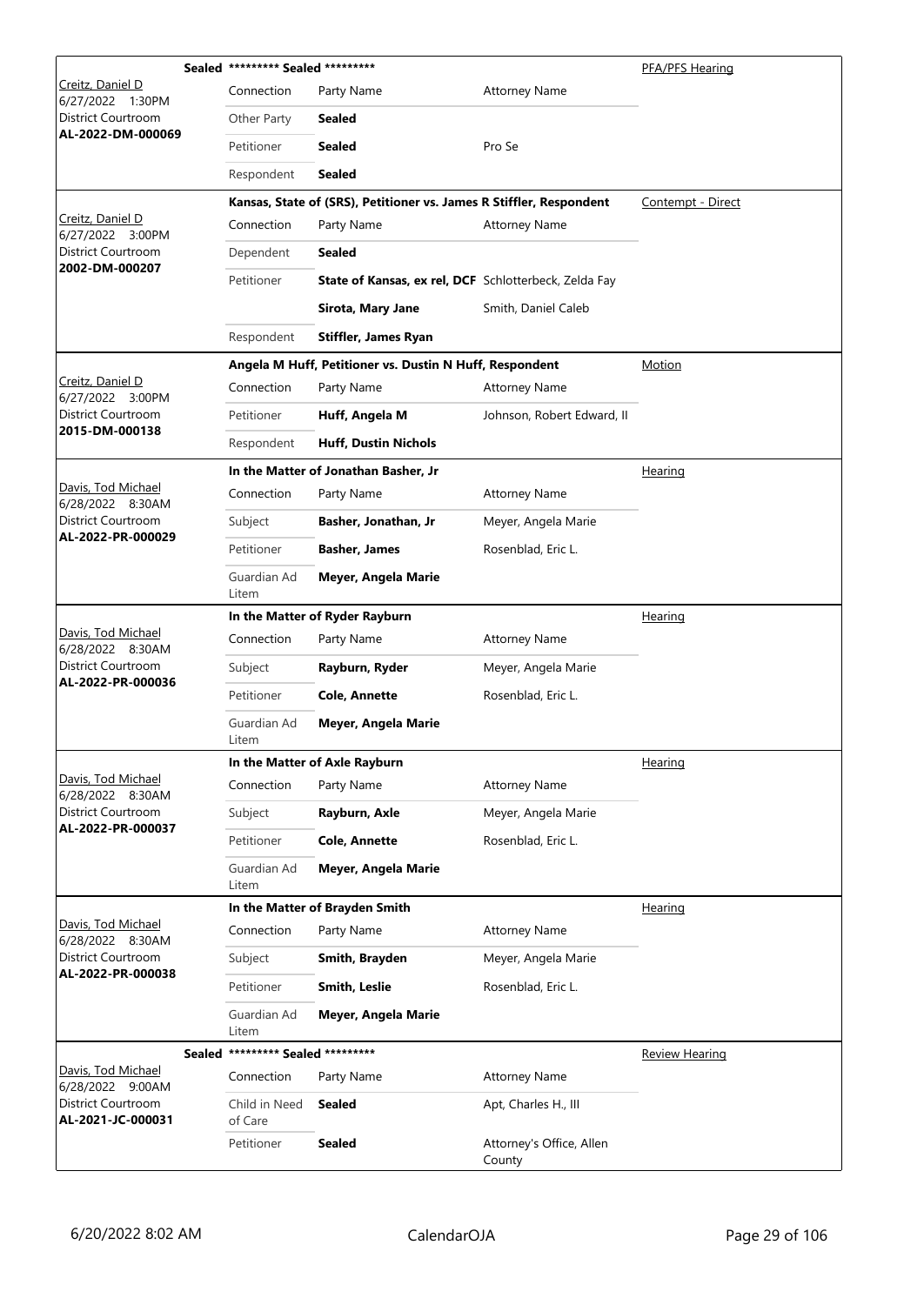|                                         |            | <b>State of Kansas vs. Eric James Brock</b>         | <b>Status Conference</b>           |                          |
|-----------------------------------------|------------|-----------------------------------------------------|------------------------------------|--------------------------|
| Davis, Tod Michael<br>6/29/2022 8:30AM  | Connection | Party Name                                          | <b>Attorney Name</b>               |                          |
| District Courtroom<br>2020-CR-000101    | Prosecutor | <b>State of Kansas</b>                              | Attorney's Office, Allen<br>County |                          |
|                                         | Defendant  | <b>Brock, Eric James</b>                            | Apt, Charles H., III               |                          |
|                                         |            | State of Kansas vs. Phelan Michael Borjas           |                                    | <b>Status Conference</b> |
| Davis, Tod Michael<br>6/29/2022 8:30AM  | Connection | Party Name                                          | <b>Attorney Name</b>               |                          |
| District Courtroom<br>2020-TR-001271    | Prosecutor | <b>State of Kansas</b>                              | Attorney's Office, Allen<br>County |                          |
|                                         | Defendant  | <b>Borjas, Phelan Michael</b>                       | Apt, Charles H., III               |                          |
|                                         |            | <b>State of Kansas vs. Tarryn Suzanne Young</b>     |                                    | <b>Status Conference</b> |
| Davis, Tod Michael<br>6/29/2022 8:30AM  | Connection | Party Name                                          | <b>Attorney Name</b>               |                          |
| District Courtroom<br>AL-2021-CR-000247 | Prosecutor | <b>State of Kansas</b>                              | Attorney's Office, Allen<br>County |                          |
|                                         | Defendant  | Young, Tarryn Suzanne                               | Apt, Charles H., III               |                          |
|                                         |            | <b>State of Kansas vs. Micah Travis Sneed</b>       |                                    | Review Hearing           |
| Davis, Tod Michael<br>6/29/2022 8:30AM  | Connection | Party Name                                          | <b>Attorney Name</b>               |                          |
| District Courtroom<br>AL-2021-CR-000340 | Prosecutor | <b>State of Kansas</b>                              | Attorney's Office, Allen<br>County |                          |
|                                         | Defendant  | <b>Sneed, Micah Travis</b>                          | Apt, Charles H., III               |                          |
|                                         |            | <b>State of Kansas vs. Scott Andrew Coulter</b>     |                                    | <b>Status Conference</b> |
| Davis, Tod Michael<br>6/29/2022 8:30AM  | Connection | Party Name                                          | <b>Attorney Name</b>               |                          |
| District Courtroom<br>AL-2021-CR-000354 | Prosecutor | <b>State of Kansas</b>                              | Attorney's Office, Allen<br>County |                          |
|                                         | Defendant  | <b>Coulter, Scott Andrew</b>                        | Apt, Charles H., III               |                          |
|                                         |            | <b>State of Kansas vs. Jacobee Michael Burtnett</b> |                                    | Disposition              |
| Davis, Tod Michael<br>6/29/2022 8:30AM  | Connection | Party Name                                          | <b>Attorney Name</b>               |                          |
| District Courtroom<br>AL-2021-CR-000363 | Prosecutor | <b>State of Kansas</b>                              | Attorney's Office, Allen<br>County |                          |
|                                         | Defendant  | <b>Burtnett, Jacobee Michael</b>                    | Apt, Charles H., III               |                          |
|                                         |            | <b>State of Kansas vs. Micah T. Sneed</b>           |                                    | Review Hearing           |
| Davis, Tod Michael<br>6/29/2022 8:30AM  | Connection | Party Name                                          | <b>Attorney Name</b>               |                          |
| District Courtroom<br>AL-2021-CR-000418 | Prosecutor | <b>State of Kansas</b>                              | Attorney's Office, Allen<br>County |                          |
|                                         | Defendant  | Sneed, Micah T.                                     | Apt, Charles H., III               |                          |
|                                         |            | <b>State of Kansas vs. Micah T. Sneed</b>           |                                    | <b>Review Hearing</b>    |
| Davis, Tod Michael<br>6/29/2022 8:30AM  | Connection | Party Name                                          | <b>Attorney Name</b>               |                          |
| District Courtroom<br>AL-2021-CR-000423 | Prosecutor | <b>State of Kansas</b>                              | Attorney's Office, Allen<br>County |                          |
|                                         | Defendant  | Sneed, Micah T.                                     | Apt, Charles H., III               |                          |
|                                         |            | State of Kansas vs. Jacquelyn Rosalie Mason         |                                    | <b>Status Conference</b> |
| Davis, Tod Michael<br>6/29/2022 8:30AM  | Connection | Party Name                                          | <b>Attorney Name</b>               |                          |
| District Courtroom<br>AL-2021-CR-000519 | Prosecutor | <b>State of Kansas</b>                              | Attorney's Office, Allen<br>County |                          |
|                                         | Defendant  | Mason, Jacquelyn Rosalie                            | Apt, Charles H., III               |                          |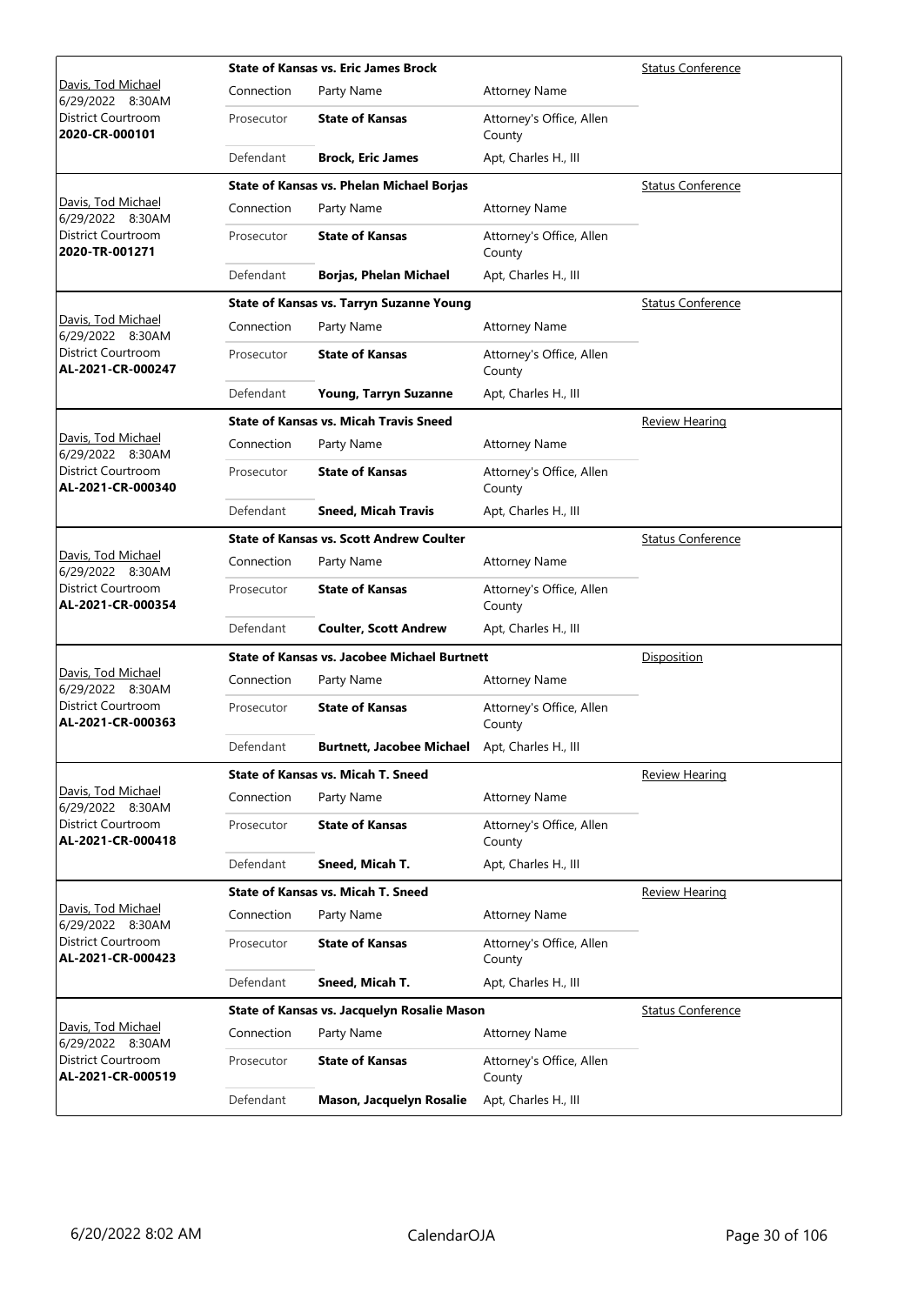|                                                |            | <b>State of Kansas vs. Micah T Sneed</b>      | Review Hearing                     |                          |
|------------------------------------------------|------------|-----------------------------------------------|------------------------------------|--------------------------|
| Davis, Tod Michael<br>6/29/2022 8:30AM         | Connection | Party Name                                    | <b>Attorney Name</b>               |                          |
| District Courtroom<br>AL-2021-TR-000724        | Prosecutor | <b>State of Kansas</b>                        | Attorney's Office, Allen<br>County |                          |
|                                                | Defendant  | Sneed, Micah T                                | Apt, Charles H., III               |                          |
|                                                |            | <b>State of Kansas vs. Andrew W Watts</b>     |                                    | Hearing                  |
| Davis, Tod Michael<br>6/29/2022 8:30AM         | Connection | Party Name                                    | <b>Attorney Name</b>               |                          |
| District Courtroom<br>AL-2021-TR-000738        | Prosecutor | <b>State of Kansas</b>                        | Attorney's Office, Allen<br>County |                          |
|                                                | Defendant  | <b>Watts, Andrew W</b>                        | Apt, Charles H., III               |                          |
|                                                |            | State of Kansas vs. Deanna Lynn Stoll         |                                    | Hearing                  |
| Davis, Tod Michael<br>6/29/2022 8:30AM         | Connection | Party Name                                    | <b>Attorney Name</b>               |                          |
| District Courtroom<br>AL-2021-TR-000782        | Prosecutor | <b>State of Kansas</b>                        | Attorney's Office, Allen<br>County |                          |
|                                                | Defendant  | Stoll, Deanna Lynn                            | Apt, Charles H., III               |                          |
|                                                |            | <b>State of Kansas vs. Micah T. Sneed</b>     |                                    | Review Hearing           |
| Davis, Tod Michael<br>6/29/2022 8:30AM         | Connection | Party Name                                    | <b>Attorney Name</b>               |                          |
| District Courtroom<br>AL-2021-TR-001060        | Prosecutor | <b>State of Kansas</b>                        | Attorney's Office, Allen<br>County |                          |
|                                                | Defendant  | Sneed, Micah T.                               | Apt, Charles H., III               |                          |
|                                                |            | <b>State of Kansas vs. Lisa Dawn Tice</b>     |                                    | <b>Status Conference</b> |
| Davis, Tod Michael<br>6/29/2022 8:30AM         | Connection | Party Name                                    | <b>Attorney Name</b>               |                          |
| District Courtroom<br>AL-2021-TR-001200        | Prosecutor | <b>State of Kansas</b>                        | Attorney's Office, Allen<br>County |                          |
|                                                | Defendant  | Tice, Lisa Dawn                               | Apt, Charles H., III               |                          |
|                                                |            | <b>State of Kansas vs. Ruth A Lamb</b>        |                                    | <b>Status Conference</b> |
| Davis, Tod Michael<br>6/29/2022 8:30AM         | Connection | Party Name                                    | <b>Attorney Name</b>               |                          |
| <b>District Courtroom</b><br>AL-2021-TR-001431 | Prosecutor | <b>State of Kansas</b>                        | Attorney's Office, Allen<br>County |                          |
|                                                | Defendant  | Lamb, Ruth A                                  | Apt, Charles H., III               |                          |
|                                                |            | State of Kansas vs. Brendan Lloyd Ellis       |                                    | <b>Status Conference</b> |
| Davis, Tod Michael<br>6/29/2022 8:30AM         | Connection | Party Name                                    | <b>Attorney Name</b>               |                          |
| District Courtroom<br>AL-2021-TR-001467        | Prosecutor | <b>State of Kansas</b>                        | Attorney's Office, Allen<br>County |                          |
|                                                | Defendant  | Ellis, Brendan Lloyd                          | Apt, Charles H., III               |                          |
|                                                |            | <b>State of Kansas vs. Deana L Stoll</b>      |                                    | Hearing                  |
| Davis, Tod Michael<br>6/29/2022 8:30AM         | Connection | Party Name                                    | <b>Attorney Name</b>               |                          |
| District Courtroom<br>AL-2021-TR-001536        | Prosecutor | <b>State of Kansas</b>                        | Attorney's Office, Allen<br>County |                          |
|                                                | Defendant  | Stoll, Deana L                                | Apt, Charles H., III               |                          |
|                                                |            | <b>State of Kansas vs. Jerad Walker White</b> |                                    | <b>Status Conference</b> |
| Davis, Tod Michael<br>6/29/2022 8:30AM         | Connection | Party Name                                    | <b>Attorney Name</b>               |                          |
| District Courtroom<br>AL-2021-TR-001580        | Prosecutor | <b>State of Kansas</b>                        | Attorney's Office, Allen<br>County |                          |
|                                                | Defendant  | <b>White, Jerad Walker</b>                    | Apt, Charles H., III               |                          |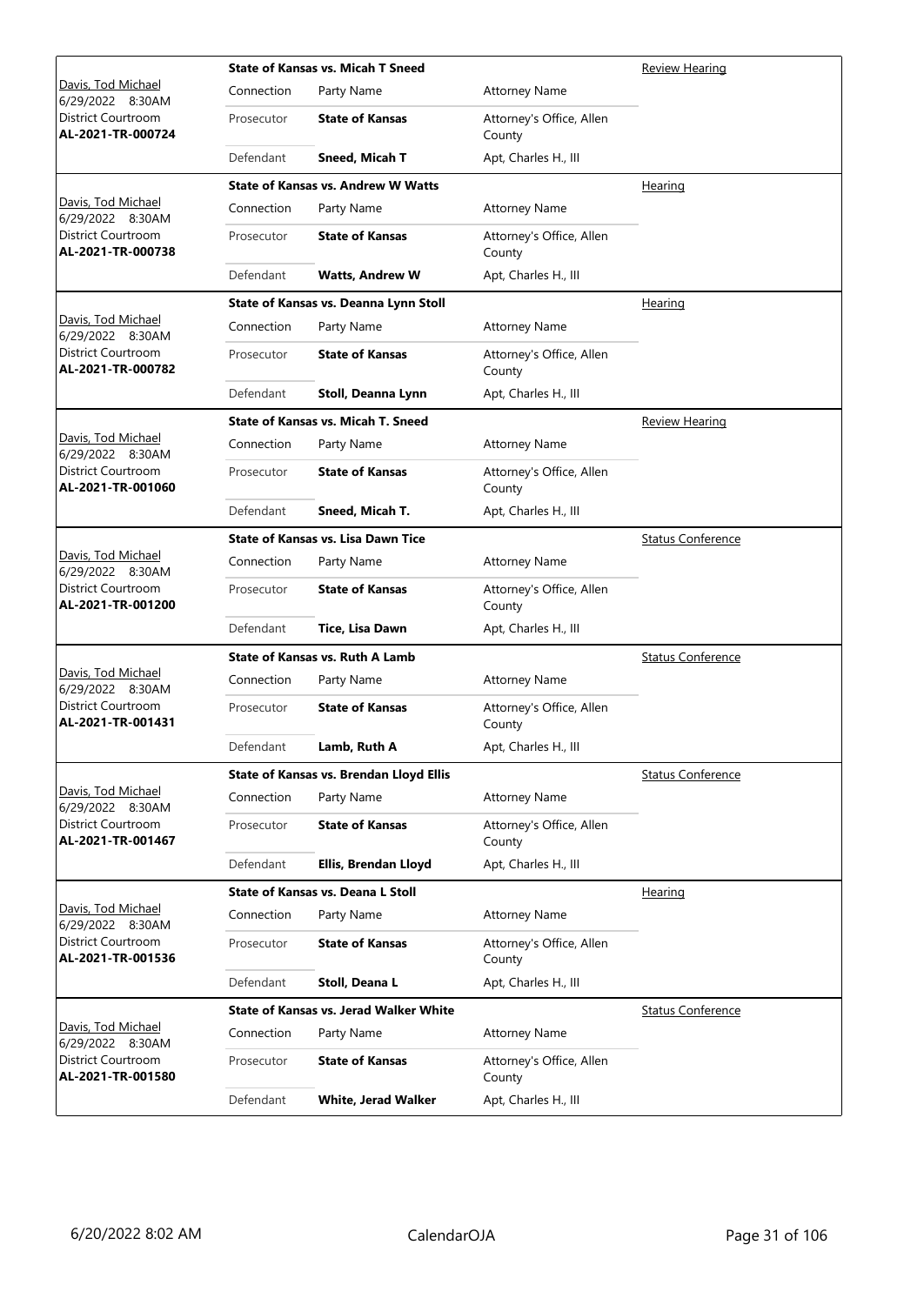|                                         |            | <b>State of Kansas vs. Christopher James Shields</b> | <b>Status Conference</b>           |                          |
|-----------------------------------------|------------|------------------------------------------------------|------------------------------------|--------------------------|
| Davis, Tod Michael<br>6/29/2022 8:30AM  | Connection | Party Name                                           | <b>Attorney Name</b>               |                          |
| District Courtroom<br>AL-2021-TR-001588 | Prosecutor | <b>State of Kansas</b>                               | Attorney's Office, Allen<br>County |                          |
|                                         | Defendant  | Shields, Christopher James Apt, Charles H., III      |                                    |                          |
|                                         |            | <b>State of Kansas vs. AMY RENEE DOZIER</b>          |                                    | <b>Status Conference</b> |
| Davis, Tod Michael<br>6/29/2022 8:30AM  | Connection | Party Name                                           | <b>Attorney Name</b>               | <b>OTA</b>               |
| District Courtroom<br>AL-2021-TR-001770 | Prosecutor | <b>State of Kansas</b>                               | Attorney's Office, Allen<br>County |                          |
|                                         | Defendant  | <b>DOZIER, AMY RENEE</b>                             | Apt, Charles H., III               |                          |
|                                         |            | State of Kansas vs. Amanda Marie Johnston            |                                    | Disposition              |
| Davis, Tod Michael<br>6/29/2022 8:30AM  | Connection | Party Name                                           | <b>Attorney Name</b>               |                          |
| District Courtroom<br>AL-2021-TR-001834 | Prosecutor | <b>State of Kansas</b>                               | Attorney's Office, Allen<br>County |                          |
|                                         | Defendant  | Johnston, Amanda Marie                               | Apt, Charles H., III               |                          |
|                                         |            | State of Kansas vs. Harlie Dakota Isaula             |                                    | Review Hearing           |
| Davis, Tod Michael<br>6/29/2022 8:30AM  | Connection | Party Name                                           | <b>Attorney Name</b>               |                          |
| District Courtroom<br>AL-2022-CR-000025 | Prosecutor | <b>State of Kansas</b>                               | Attorney's Office, Allen<br>County |                          |
|                                         | Defendant  | Isaula, Harlie Dakota                                | Apt, Charles H., III               |                          |
|                                         |            | <b>State of Kansas vs. Richard Dewayne Potts</b>     |                                    | <b>Review Hearing</b>    |
| Davis, Tod Michael<br>6/29/2022 8:30AM  | Connection | Party Name                                           | <b>Attorney Name</b>               |                          |
| District Courtroom<br>AL-2022-CR-000066 | Prosecutor | <b>State of Kansas</b>                               | Attorney's Office, Allen<br>County |                          |
|                                         | Defendant  | <b>Potts, Richard Dewayne</b>                        | Apt, Charles H., III               |                          |
|                                         |            | <b>State of Kansas vs. Richard Dewayne Potts</b>     |                                    | <b>Review Hearing</b>    |
| Davis, Tod Michael<br>6/29/2022 8:30AM  | Connection | Party Name                                           | <b>Attorney Name</b>               |                          |
| District Courtroom<br>AL-2022-CR-000067 | Prosecutor | <b>State of Kansas</b>                               | Attorney's Office, Allen<br>County |                          |
|                                         | Defendant  | <b>Potts, Richard Dewayne</b>                        | Apt, Charles H., III               |                          |
|                                         |            | <b>State of Kansas vs. Richard Dewayne Potts</b>     |                                    | Review Hearing           |
| Davis, Tod Michael<br>6/29/2022 8:30AM  | Connection | Party Name                                           | <b>Attorney Name</b>               |                          |
| District Courtroom<br>AL-2022-CR-000068 | Prosecutor | <b>State of Kansas</b>                               | Attorney's Office, Allen<br>County |                          |
|                                         | Defendant  | <b>Potts, Richard Dewayne</b>                        | Apt, Charles H., III               |                          |
|                                         |            | <b>State of Kansas vs. Tayland Marie French</b>      |                                    | <b>Status Conference</b> |
| Davis, Tod Michael<br>6/29/2022 8:30AM  | Connection | Party Name                                           | <b>Attorney Name</b>               |                          |
| District Courtroom<br>AL-2022-CR-000076 | Prosecutor | <b>State of Kansas</b>                               | Attorney's Office, Allen<br>County |                          |
|                                         | Defendant  | French, Tayland Marie                                | Apt, Charles H., III               |                          |
|                                         |            | <b>State of Kansas vs. Richard Dewayne Potts</b>     |                                    | <u>Review Hearing</u>    |
| Davis, Tod Michael<br>6/29/2022 8:30AM  | Connection | Party Name                                           | <b>Attorney Name</b>               |                          |
| District Courtroom<br>AL-2022-CR-000082 | Prosecutor | <b>State of Kansas</b>                               | Attorney's Office, Allen<br>County |                          |
|                                         | Defendant  | <b>Potts, Richard Dewayne</b>                        | Apt, Charles H., III               |                          |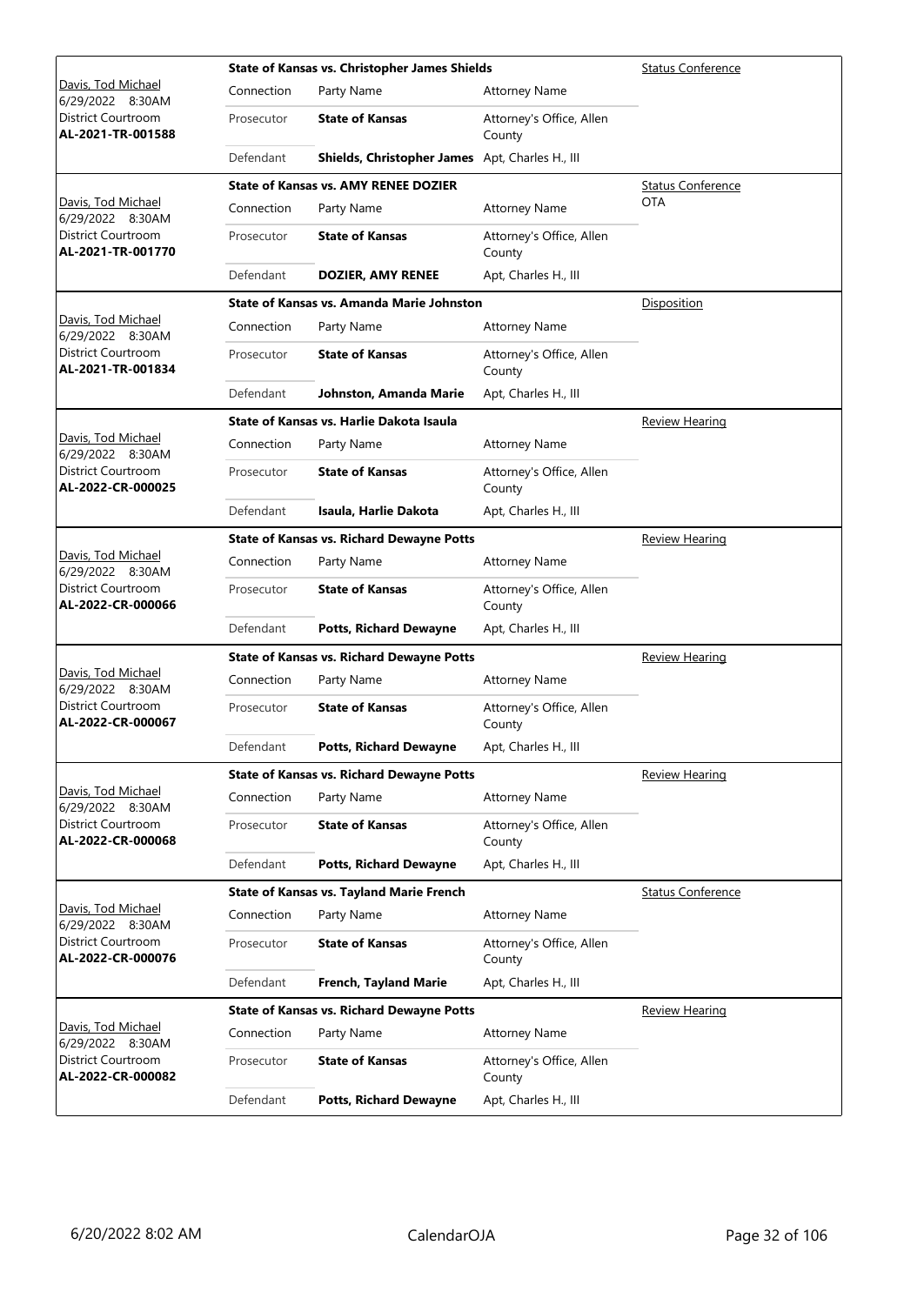|                                                          |            | State of Kansas vs. Rikae Orlanda Juanita Pulley     | <b>Status Conference</b>           |                          |
|----------------------------------------------------------|------------|------------------------------------------------------|------------------------------------|--------------------------|
| Davis, Tod Michael<br>6/29/2022 8:30AM                   | Connection | Party Name                                           | <b>Attorney Name</b>               |                          |
| District Courtroom<br>AL-2022-CR-000083                  | Prosecutor | <b>State of Kansas</b>                               | Attorney's Office, Allen<br>County |                          |
|                                                          | Defendant  | Pulley, Rikae Orlanda<br>Juanita                     | Apt, Charles H., III               |                          |
|                                                          |            | <b>State of Kansas vs. Richard Dewayne Potts</b>     |                                    | <b>Review Hearing</b>    |
| Davis, Tod Michael<br>6/29/2022 8:30AM                   | Connection | Party Name                                           | <b>Attorney Name</b>               |                          |
| District Courtroom<br>AL-2022-CR-000106                  | Prosecutor | <b>State of Kansas</b>                               | Attorney's Office, Allen<br>County |                          |
|                                                          | Defendant  | <b>Potts, Richard Dewayne</b>                        | Apt, Charles H., III               |                          |
|                                                          |            | <b>State of Kansas vs. Shane William Maier</b>       |                                    | <b>Status Conference</b> |
| Davis, Tod Michael<br>6/29/2022 8:30AM                   | Connection | Party Name                                           | <b>Attorney Name</b>               |                          |
| <b>District Courtroom</b><br>AL-2022-TR-000122           | Prosecutor | <b>State of Kansas</b>                               | Attorney's Office, Allen<br>County |                          |
|                                                          | Defendant  | <b>Maier, Shane William</b>                          | Apt, Charles H., III               |                          |
|                                                          |            | <b>State of Kansas vs. Richard Dewayne Potts</b>     |                                    | <b>Review Hearing</b>    |
| Davis, Tod Michael<br>6/29/2022 8:30AM                   | Connection | Party Name                                           | <b>Attorney Name</b>               |                          |
| District Courtroom<br>AL-2022-TR-000246                  | Prosecutor | <b>State of Kansas</b>                               | Attorney's Office, Allen<br>County |                          |
|                                                          | Defendant  | <b>Potts, Richard Dewayne</b>                        | Apt, Charles H., III               |                          |
|                                                          |            | <b>State of Kansas vs. Richard Dewayne Potts</b>     |                                    | <b>Review Hearing</b>    |
| Davis, Tod Michael<br>6/29/2022 8:30AM                   | Connection | Party Name                                           | <b>Attorney Name</b>               |                          |
| District Courtroom<br>AL-2022-TR-000247                  | Prosecutor | <b>State of Kansas</b>                               | Attorney's Office, Allen<br>County |                          |
|                                                          | Defendant  | <b>Potts, Richard Dewayne</b>                        | Apt, Charles H., III               |                          |
|                                                          |            | <b>State of Kansas vs. Christopher James Shields</b> |                                    | <b>Status Conference</b> |
| Davis, Tod Michael<br>6/29/2022 8:30AM                   | Connection | Party Name                                           | <b>Attorney Name</b>               |                          |
| <b>District Courtroom</b><br>AL-2022-TR-000271           | Prosecutor | <b>State of Kansas</b>                               | Attorney's Office, Allen<br>County |                          |
|                                                          | Defendant  | Shields, Christopher James Apt, Charles H., III      |                                    |                          |
|                                                          |            | <b>State of Kansas vs. Destiny Lechelle Foshee</b>   |                                    | <u>Hearing</u>           |
| Davis, Tod Michael<br>6/29/2022 8:45AM                   | Connection | Party Name                                           | <b>Attorney Name</b>               | Pay Or Appear            |
| District Courtroom<br>AL-2021-CR-000415                  | Prosecutor | <b>State of Kansas</b>                               | Attorney's Office, Allen<br>County |                          |
|                                                          | Defendant  | <b>Foshee, Destiny Lechelle</b>                      |                                    |                          |
|                                                          |            | State of Kansas vs. Jeremy Jay Neal                  |                                    | <b>Status Conference</b> |
| Davis, Tod Michael                                       | Connection | Party Name                                           | <b>Attorney Name</b>               |                          |
| 6/29/2022 9:00AM<br>District Courtroom<br>2020-CR-000025 | Prosecutor | <b>State of Kansas</b>                               | Attorney's Office, Allen<br>County |                          |
|                                                          | Defendant  | Neal, Jeremy Jay                                     | Smith, Daniel Caleb                |                          |
|                                                          |            | State of Kansas vs. Joshua Brian Mann                |                                    | <b>Status Conference</b> |
| Davis, Tod Michael                                       | Connection | Party Name                                           | <b>Attorney Name</b>               |                          |
| 6/29/2022 9:00AM<br>District Courtroom<br>2020-CR-000122 | Prosecutor | <b>State of Kansas</b>                               | Attorney's Office, Allen<br>County |                          |
|                                                          | Defendant  | Mann, Joshua Brian                                   | Duncan, Brian Piccolo              |                          |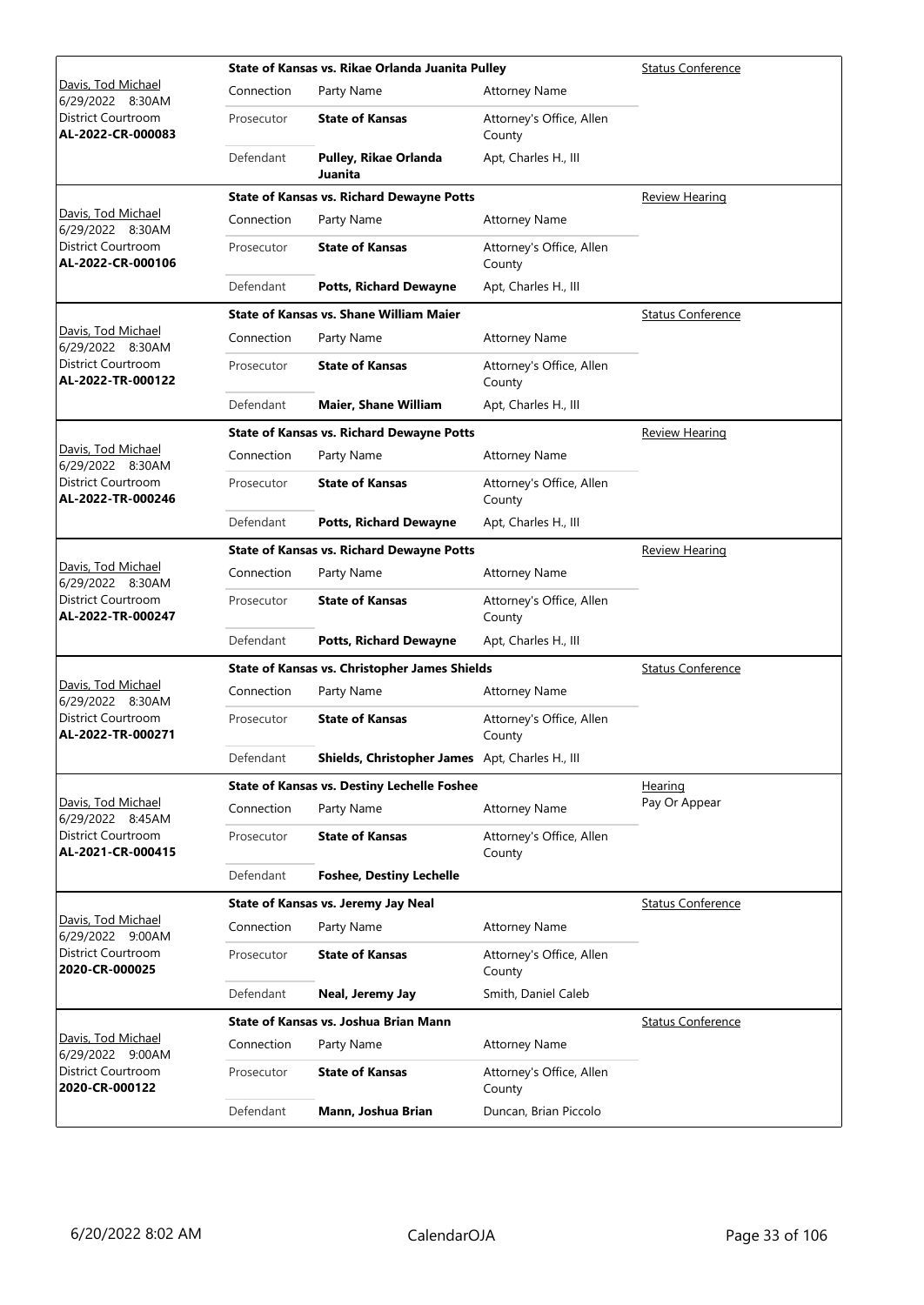|                                                |            | <b>State of Kansas vs. Tanner Chase Vansickle</b> | <b>Status Conference</b>           |                          |
|------------------------------------------------|------------|---------------------------------------------------|------------------------------------|--------------------------|
| Davis, Tod Michael<br>6/29/2022 9:00AM         | Connection | Party Name                                        | <b>Attorney Name</b>               |                          |
| District Courtroom<br>2020-CR-000331           | Prosecutor | <b>State of Kansas</b>                            | Attorney's Office, Allen<br>County |                          |
|                                                | Defendant  | <b>VanSickle, Tanner Chase</b>                    | De Voe, Sue E.                     |                          |
|                                                |            | State of Kansas vs. Hannah D. Hathaway            |                                    | <b>Review Hearing</b>    |
| Davis, Tod Michael<br>6/29/2022 9:00AM         | Connection | Party Name                                        | <b>Attorney Name</b>               |                          |
| District Courtroom<br>AL-2020-CR-000434        | Prosecutor | <b>State of Kansas</b>                            | Attorney's Office, Allen<br>County |                          |
|                                                | Defendant  | Hathaway, Hannah D.                               |                                    |                          |
|                                                |            | <b>State of Kansas vs. Shawn Melvin Randall</b>   |                                    | Diversion - Status       |
| Davis, Tod Michael<br>6/29/2022 9:00AM         | Connection | Party Name                                        | <b>Attorney Name</b>               |                          |
| District Courtroom<br>AL-2020-CR-000435        | Prosecutor | <b>State of Kansas</b>                            | Attorney's Office, Allen<br>County |                          |
|                                                | Defendant  | Randall, Shawn Melvin                             | Duncan, Brian Piccolo              |                          |
|                                                |            | <b>State of Kansas vs. Jereden Wayne Brooks</b>   |                                    | <b>Status Conference</b> |
| Davis, Tod Michael<br>6/29/2022 9:00AM         | Connection | Party Name                                        | <b>Attorney Name</b>               |                          |
| District Courtroom<br>AL-2021-CR-000052        | Prosecutor | <b>State of Kansas</b>                            | Attorney's Office, Allen<br>County |                          |
|                                                | Defendant  | <b>Brooks, Jereden Wayne</b>                      | Manbeck, Jacob Thomas              |                          |
|                                                |            | State of Kansas vs. Danielle Victoria Hyer        |                                    | Diversion - Status       |
| Davis, Tod Michael<br>6/29/2022 9:00AM         | Connection | Party Name                                        | <b>Attorney Name</b>               | <b>Final Review</b>      |
| District Courtroom<br>AL-2021-CR-000059        | Prosecutor | <b>State of Kansas</b>                            | Attorney's Office, Allen<br>County |                          |
|                                                | Defendant  | Hyer, Danielle Victoria                           |                                    |                          |
|                                                |            | <b>State of Kansas vs. Scott Allen Patton</b>     |                                    | <b>Status Conference</b> |
| Davis, Tod Michael<br>6/29/2022 9:00AM         | Connection | Party Name                                        | <b>Attorney Name</b>               |                          |
| <b>District Courtroom</b><br>AL-2021-CR-000081 | Prosecutor | <b>State of Kansas</b>                            | Attorney's Office, Allen<br>County |                          |
|                                                | Defendant  | <b>Patton, Scott Allen</b>                        | Duncan, Brian Piccolo              |                          |
|                                                |            | <b>State of Kansas vs. Scott Allen Patton</b>     |                                    | <b>Status Conference</b> |
| Davis, Tod Michael<br>6/29/2022 9:00AM         | Connection | Party Name                                        | <b>Attorney Name</b>               |                          |
| District Courtroom<br>AL-2021-CR-000128        | Prosecutor | <b>State of Kansas</b>                            | Attorney's Office, Allen<br>County |                          |
|                                                | Defendant  | <b>Patton, Scott Allen</b>                        | Duncan, Brian Piccolo              |                          |
|                                                |            | State of Kansas vs. Joshua Brian Mann             |                                    | <b>Status Conference</b> |
| Davis, Tod Michael<br>6/29/2022 9:00AM         | Connection | Party Name                                        | <b>Attorney Name</b>               |                          |
| District Courtroom<br>AL-2021-CR-000141        | Prosecutor | <b>State of Kansas</b>                            | Attorney's Office, Allen<br>County |                          |
|                                                | Defendant  | Mann, Joshua Brian                                | Duncan, Brian Piccolo              |                          |
|                                                |            | State of Kansas vs. Joshua Brian Mann             |                                    | <b>Status Conference</b> |
| Davis, Tod Michael<br>6/29/2022 9:00AM         | Connection | Party Name                                        | <b>Attorney Name</b>               |                          |
| District Courtroom<br>AL-2021-CR-000142        | Prosecutor | <b>State of Kansas</b>                            | Attorney's Office, Allen<br>County |                          |
|                                                | Defendant  | Mann, Joshua Brian                                | Duncan, Brian Piccolo              |                          |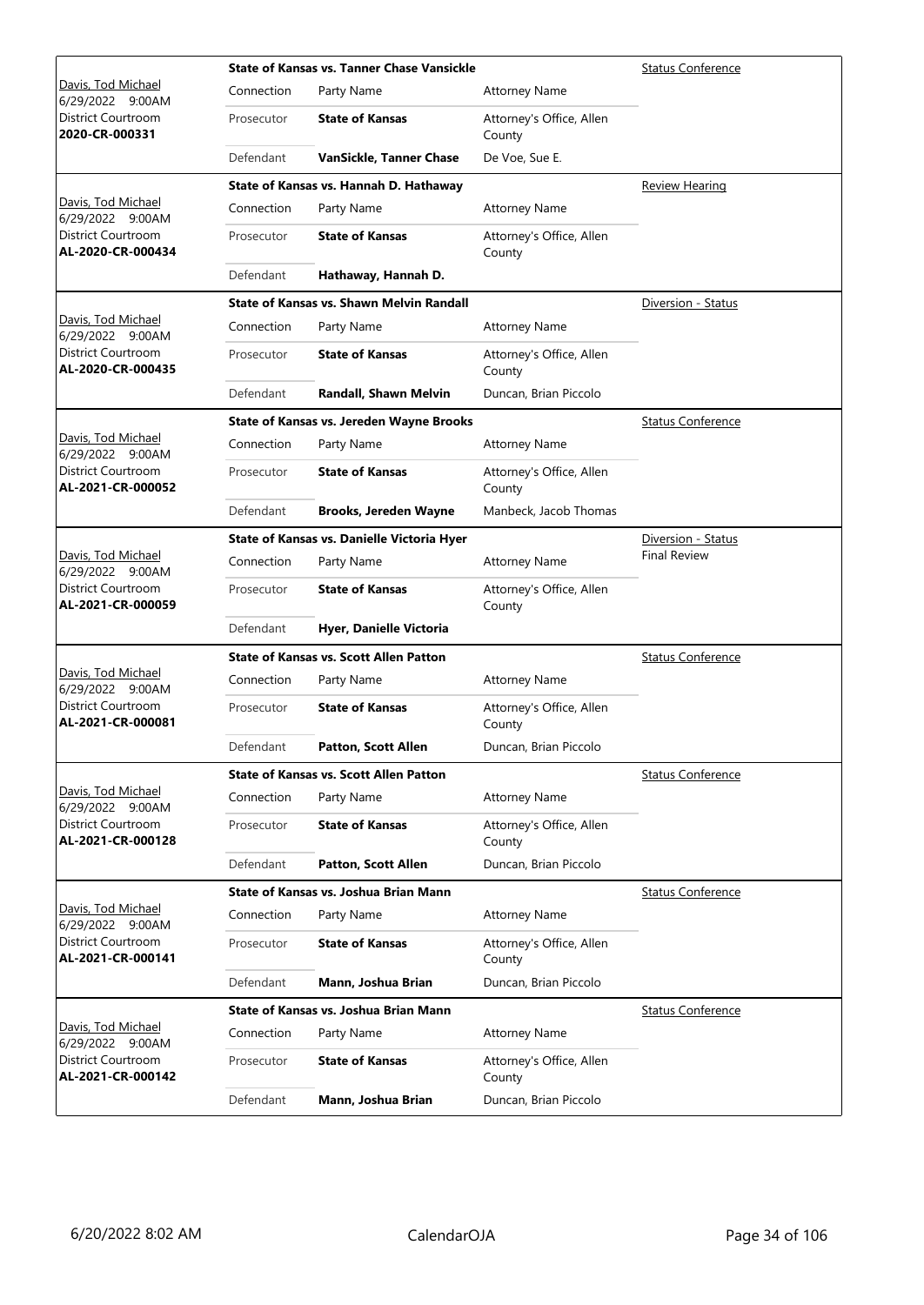|                                                |            | <b>State of Kansas vs. Nicholas Lee Fritch</b> | <b>Status Conference</b>           |                          |
|------------------------------------------------|------------|------------------------------------------------|------------------------------------|--------------------------|
| Davis, Tod Michael<br>6/29/2022 9:00AM         | Connection | Party Name                                     | <b>Attorney Name</b>               |                          |
| District Courtroom<br>AL-2021-CR-000401        | Prosecutor | <b>State of Kansas</b>                         | Attorney's Office, Allen<br>County |                          |
|                                                | Defendant  | Fritch, Nicholas Lee                           | Williams, Brian Lynn               |                          |
|                                                |            | <b>State of Kansas vs. Olivia Rayne Serl</b>   |                                    | Hearing                  |
| Davis, Tod Michael<br>6/29/2022 9:00AM         | Connection | Party Name                                     | <b>Attorney Name</b>               |                          |
| District Courtroom<br>AL-2021-CR-000476        | Prosecutor | <b>State of Kansas</b>                         | Attorney's Office, Allen<br>County |                          |
|                                                | Defendant  | Serl, Olivia Rayne                             | De Voe, Sue E.                     |                          |
|                                                |            | <b>State of Kansas vs. Scott Allen Patton</b>  |                                    | <b>Status Conference</b> |
| Davis, Tod Michael<br>6/29/2022 9:00AM         | Connection | Party Name                                     | <b>Attorney Name</b>               |                          |
| District Courtroom<br>AL-2021-CR-000493        | Prosecutor | <b>State of Kansas</b>                         | Attorney's Office, Allen<br>County |                          |
|                                                | Defendant  | <b>Patton, Scott Allen</b>                     | Duncan, Brian Piccolo              |                          |
|                                                |            | <b>State of Kansas vs. Scott Allen Patton</b>  |                                    | <b>Status Conference</b> |
| Davis, Tod Michael<br>6/29/2022 9:00AM         | Connection | Party Name                                     | <b>Attorney Name</b>               |                          |
| District Courtroom<br>AL-2021-CR-000496        | Prosecutor | <b>State of Kansas</b>                         | Attorney's Office, Allen<br>County |                          |
|                                                | Defendant  | <b>Patton, Scott Allen</b>                     | Duncan, Brian Piccolo              |                          |
|                                                |            | <b>State of Kansas vs. Scott Allen Patton</b>  |                                    | <b>Status Conference</b> |
| Davis, Tod Michael<br>6/29/2022 9:00AM         | Connection | Party Name                                     | <b>Attorney Name</b>               |                          |
| <b>District Courtroom</b><br>AL-2021-CR-000503 | Prosecutor | <b>State of Kansas</b>                         | Attorney's Office, Allen<br>County |                          |
|                                                | Defendant  | <b>Patton, Scott Allen</b>                     | Duncan, Brian Piccolo              |                          |
|                                                |            | State of Kansas vs. Jeremy Jay Neal            |                                    | <b>Status Conference</b> |
| Davis, Tod Michael<br>6/29/2022 9:00AM         | Connection | Party Name                                     | <b>Attorney Name</b>               |                          |
| <b>District Courtroom</b><br>AL-2021-TR-000589 | Prosecutor | <b>State of Kansas</b>                         | Attorney's Office, Allen<br>County |                          |
|                                                | Defendant  | Neal, Jeremy Jay                               | Smith, Daniel Caleb                |                          |
|                                                |            | <b>State of Kansas vs. Tessa Laree Pogue</b>   |                                    | Hearing                  |
| Davis, Tod Michael<br>6/29/2022 9:00AM         | Connection | Party Name                                     | <b>Attorney Name</b>               | <b>OTA</b>               |
| District Courtroom<br>AL-2022-CR-000003        | Prosecutor | <b>State of Kansas</b>                         | Attorney's Office, Allen<br>County |                          |
|                                                | Defendant  | Pogue, Tessa Laree                             | Smith, Daniel Caleb                |                          |
|                                                |            | State of Kansas vs. Ronald John Vyhlidal, Jr   |                                    | Bond - Appearance        |
| Davis, Tod Michael<br>6/29/2022 9:00AM         | Connection | Party Name                                     | <b>Attorney Name</b>               |                          |
| District Courtroom<br>AL-2022-CR-000019        | Prosecutor | <b>State of Kansas</b>                         | Attorney's Office, Allen<br>County |                          |
|                                                | Defendant  | Vyhlidal, Ronald John, Jr                      | Duncan, Brian Piccolo              |                          |
|                                                |            | State of Kansas vs. Shannon Renae Snoddy       |                                    | <u>Review Hearing</u>    |
| Davis, Tod Michael<br>6/29/2022 9:00AM         | Connection | Party Name                                     | <b>Attorney Name</b>               |                          |
| District Courtroom<br>AL-2022-CR-000065        | Prosecutor | <b>State of Kansas</b>                         | Attorney's Office, Allen<br>County |                          |
|                                                | Defendant  | <b>Snoddy, Shannon Renae</b>                   | Smith, Daniel Caleb                |                          |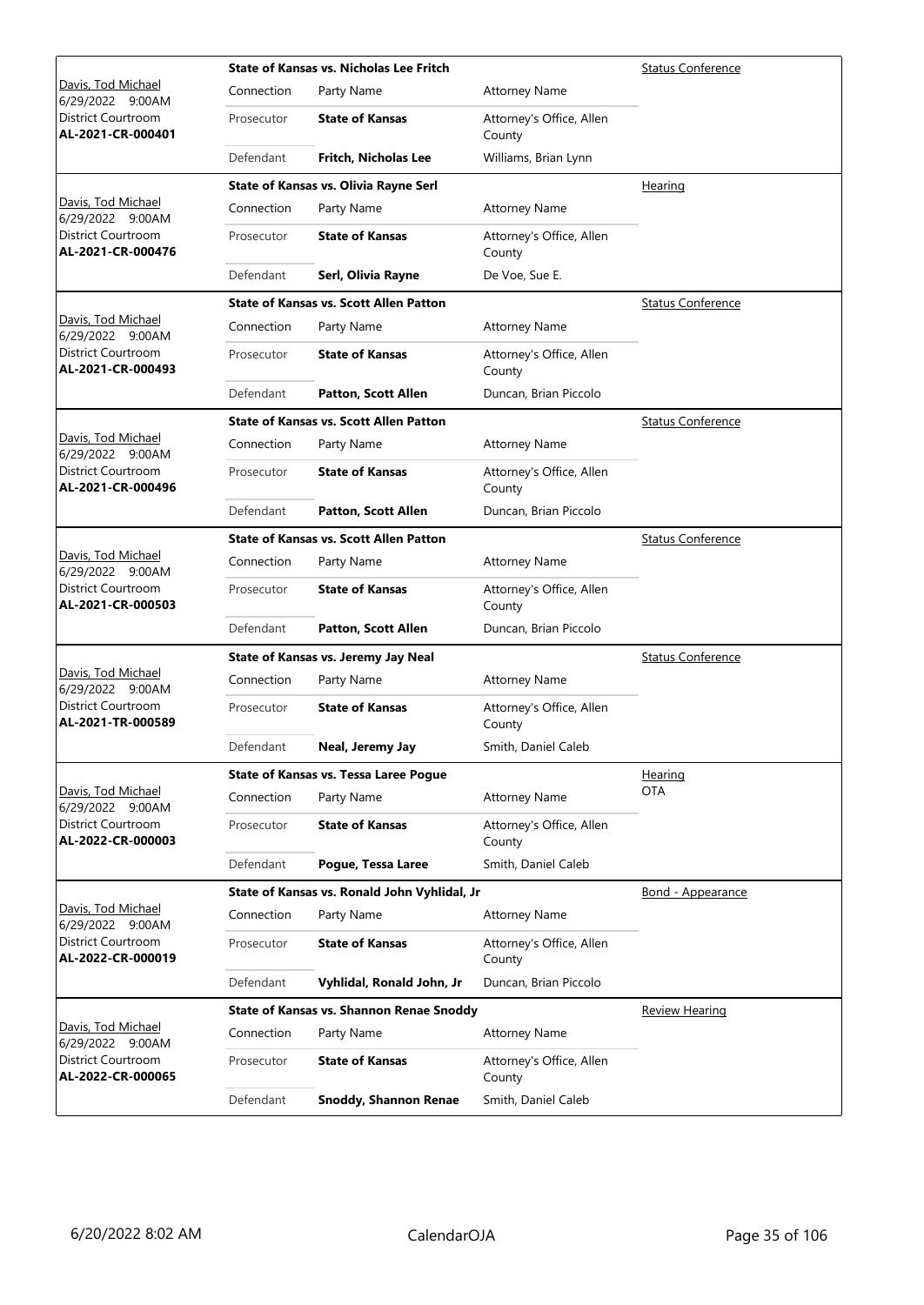|                                                |                                   | State of Kansas vs. Benjamin Perry Kamish        | Diversion - Status                 |                          |
|------------------------------------------------|-----------------------------------|--------------------------------------------------|------------------------------------|--------------------------|
| Davis, Tod Michael<br>6/29/2022 9:00AM         | Connection                        | Party Name                                       | <b>Attorney Name</b>               |                          |
| District Courtroom<br>AL-2022-CR-000075        | Prosecutor                        | <b>State of Kansas</b>                           | Attorney's Office, Allen<br>County |                          |
|                                                | Defendant                         | Kamish, Benjamin Perry                           |                                    |                          |
|                                                |                                   | <b>State of Kansas vs. Darin Lee Harclerode</b>  |                                    | <b>Status Conference</b> |
| Davis, Tod Michael<br>6/29/2022 9:00AM         | Connection                        | Party Name                                       | <b>Attorney Name</b>               |                          |
| District Courtroom<br>AL-2022-CR-000107        | Prosecutor                        | <b>State of Kansas</b>                           | Attorney's Office, Allen<br>County |                          |
|                                                | Defendant                         | Harclerode, Darin Lee                            | Smith, Daniel Caleb                |                          |
|                                                |                                   | <b>State of Kansas vs. Ethan Douglas Gambill</b> |                                    | Diversion - Status       |
| Davis, Tod Michael<br>6/29/2022 9:00AM         | Connection                        | Party Name                                       | <b>Attorney Name</b>               |                          |
| District Courtroom<br>AL-2022-CR-000111        | Prosecutor                        | <b>State of Kansas</b>                           | Attorney's Office, Allen<br>County |                          |
|                                                | Defendant                         | <b>Gambill, Ethan Douglas</b>                    |                                    |                          |
|                                                |                                   | State of Kansas vs. Isaac Hale Vanhouden         |                                    | Diversion - Status       |
| Davis, Tod Michael<br>6/29/2022 9:00AM         | Connection                        | Party Name                                       | <b>Attorney Name</b>               |                          |
| <b>District Courtroom</b><br>AL-2022-CR-000112 | Prosecutor                        | <b>State of Kansas</b>                           | Attorney's Office, Allen<br>County |                          |
|                                                | Defendant                         | Vanhouden, Isaac Hale                            |                                    |                          |
|                                                |                                   | <b>State of Kansas vs. Jeffrey Allen Daniels</b> |                                    | <b>Status Conference</b> |
| Davis, Tod Michael<br>6/29/2022 9:00AM         | Connection                        | Party Name                                       | <b>Attorney Name</b>               |                          |
| District Courtroom<br>AL-2022-CR-000114        | Prosecutor                        | <b>State of Kansas</b>                           | Attorney's Office, Allen<br>County |                          |
|                                                | Defendant                         | Daniels, Jeffrey Allen                           | De Voe, Sue E.                     |                          |
|                                                |                                   | State of Kansas vs. Hope Dawn Coble              |                                    | <b>Status Conference</b> |
| Davis, Tod Michael<br>6/29/2022 9:00AM         | Connection                        | Party Name                                       | <b>Attorney Name</b>               |                          |
| District Courtroom<br>AL-2022-CR-000118        | Prosecutor                        | <b>State of Kansas</b>                           | Attorney's Office, Allen<br>County |                          |
|                                                | Defendant                         | Coble, Hope Dawn                                 |                                    |                          |
|                                                |                                   | <b>State of Kansas vs. Chad Curtis Kalousek</b>  |                                    | <b>Status Conference</b> |
| Davis, Tod Michael<br>6/29/2022 9:00AM         | Connection                        | Party Name                                       | <b>Attorney Name</b>               |                          |
| District Courtroom<br>AL-2022-CR-000165        | Prosecutor                        | <b>State of Kansas</b>                           | Attorney's Office, Allen<br>County |                          |
|                                                | Defendant                         | <b>Kalousek, Chad Curtis</b>                     | Smith, Daniel Caleb                |                          |
|                                                | Sealed ********* Sealed ********* |                                                  |                                    | <b>Status Conference</b> |
| Davis, Tod Michael<br>6/29/2022 9:00AM         | Connection                        | Party Name                                       | <b>Attorney Name</b>               |                          |
| District Courtroom                             | Prosecutor                        | <b>Sealed</b>                                    |                                    |                          |
| AL-2022-MR-000248                              | Defendant                         | <b>Sealed</b>                                    | Manbeck, Jacob Thomas              |                          |
|                                                |                                   | <b>State of Kansas vs. TAYLOR JORDAN EDDINGS</b> |                                    | <b>Review Hearing</b>    |
| Davis, Tod Michael<br>6/29/2022 9:00AM         | Connection                        | Party Name                                       | <b>Attorney Name</b>               |                          |
| District Courtroom<br>AL-2022-TR-000024        | Prosecutor                        | <b>State of Kansas</b>                           | Attorney's Office, Allen<br>County |                          |
|                                                | Defendant                         | <b>Eddings, Taylor Jordan</b>                    |                                    |                          |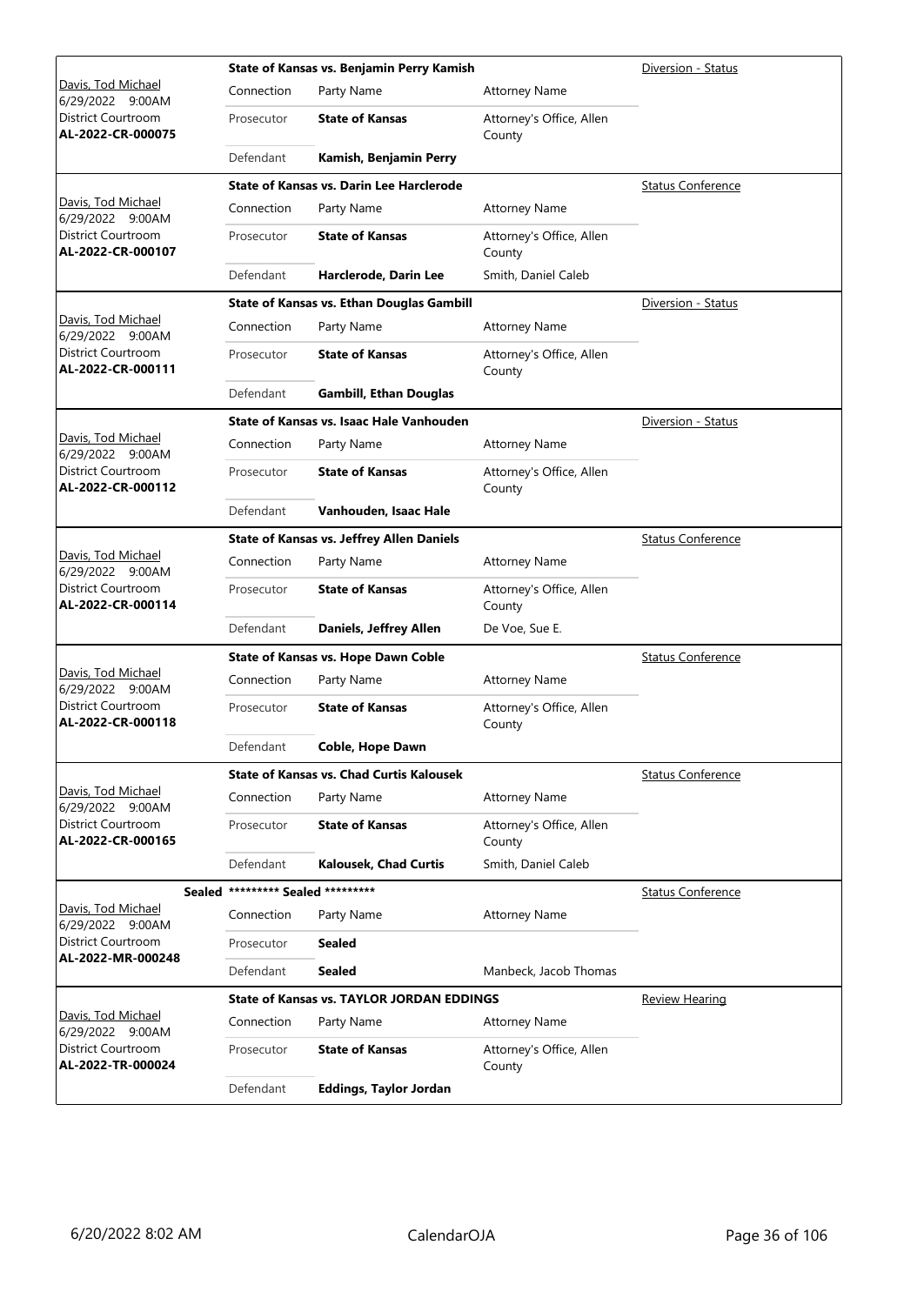|                                                |                                                | <b>State of Kansas vs. LUKE MATTHEW GRAVES</b>   |                                    | <b>Status Conference</b> |
|------------------------------------------------|------------------------------------------------|--------------------------------------------------|------------------------------------|--------------------------|
| Davis, Tod Michael<br>6/29/2022 9:00AM         | Connection                                     | Party Name                                       | <b>Attorney Name</b>               |                          |
| District Courtroom<br>AL-2022-TR-000095        | Prosecutor                                     | <b>State of Kansas</b>                           | Attorney's Office, Allen<br>County |                          |
|                                                | Defendant                                      | <b>GRAVES, LUKE MATTHEW</b>                      | Smith, Daniel Caleb                |                          |
|                                                |                                                | <b>State of Kansas vs. Cassie Lea Leftwich</b>   |                                    | Diversion - Status       |
| Davis, Tod Michael<br>6/29/2022 9:00AM         | Connection                                     | Party Name                                       | <b>Attorney Name</b>               |                          |
| District Courtroom<br>AL-2022-TR-000248        | Prosecutor                                     | <b>State of Kansas</b>                           | Attorney's Office, Allen<br>County |                          |
|                                                | Defendant                                      | Leftwich, Cassie Lea                             |                                    |                          |
|                                                |                                                | <b>State of Kansas vs. LORRAINE P BUCHANAN</b>   |                                    | Diversion - Revocation   |
| Davis, Tod Michael<br>6/29/2022 9:00AM         | Connection                                     | Party Name                                       | <b>Attorney Name</b>               |                          |
| District Courtroom<br>AL-2022-TR-000314        | Prosecutor                                     | <b>State of Kansas</b>                           | Attorney's Office, Allen<br>County |                          |
|                                                | Defendant                                      | <b>BUCHANAN, LORRAINE P</b>                      | Odo, Lyle Louis                    |                          |
|                                                |                                                | <b>State of Kansas vs. CHRISTIAN JAMES ARNDT</b> |                                    | <b>Status Conference</b> |
| Davis, Tod Michael<br>6/29/2022 9:00AM         | Connection                                     | Party Name                                       | <b>Attorney Name</b>               |                          |
| <b>District Courtroom</b><br>AL-2022-TR-000360 | Prosecutor                                     | <b>State of Kansas</b>                           | Attorney's Office, Allen<br>County |                          |
|                                                | Defendant                                      | <b>ARNDT, CHRISTIAN JAMES</b>                    |                                    |                          |
|                                                |                                                | <b>State of Kansas vs. Svlekv Dniqo McKinney</b> |                                    | <b>Status Conference</b> |
| Davis, Tod Michael<br>6/29/2022 9:00AM         | Connection                                     | Party Name                                       | <b>Attorney Name</b>               |                          |
| District Courtroom<br>AL-2022-TR-000366        | Prosecutor                                     | <b>State of Kansas</b>                           | Attorney's Office, Allen<br>County |                          |
|                                                | Defendant                                      | <b>McKinney, Svlekv Dniqo</b>                    |                                    |                          |
|                                                | <b>State of Kansas vs. LUKE MATTHEW GRAVES</b> |                                                  |                                    | <b>Status Conference</b> |
| Davis, Tod Michael<br>6/29/2022 9:00AM         | Connection                                     | Party Name                                       | <b>Attorney Name</b>               |                          |
| <b>District Courtroom</b><br>AL-2022-TR-000539 | Prosecutor                                     | <b>State of Kansas</b>                           | Attorney's Office, Allen<br>County |                          |
|                                                | Defendant                                      | <b>GRAVES, LUKE MATTHEW</b>                      | Smith, Daniel Caleb                |                          |
|                                                |                                                | <b>State of Kansas vs. Joel William Curry</b>    |                                    | <b>Bench Trial</b>       |
| Davis, Tod Michael<br>6/29/2022 10:00AM        | Connection                                     | Party Name                                       | <b>Attorney Name</b>               |                          |
| District Courtroom<br>2019-CR-000360           | Prosecutor                                     | <b>State of Kansas</b>                           | Attorney's Office, Allen<br>County |                          |
|                                                | Defendant                                      | Curry, Joel William                              | Jones, Seth Austin                 |                          |
|                                                |                                                | <b>State of Kansas vs. Joel William Curry</b>    |                                    | <b>Bench Trial</b>       |
| Davis, Tod Michael<br>6/29/2022 10:00AM        | Connection                                     | Party Name                                       | <b>Attorney Name</b>               |                          |
| District Courtroom<br>2020-CR-000009           | Prosecutor                                     | <b>State of Kansas</b>                           | Attorney's Office, Allen<br>County |                          |
|                                                | Defendant                                      | Curry, Joel William                              | Jones, Seth Austin                 |                          |
|                                                |                                                | <b>State of Kansas vs. Cody Allen Bogart</b>     |                                    | Probation - Violation    |
| Davis, Tod Michael<br>6/29/2022 10:00AM        | Connection                                     | Party Name                                       | <b>Attorney Name</b>               |                          |
| District Courtroom<br>2020-CR-000291           | Prosecutor                                     | <b>State of Kansas</b>                           | Attorney's Office, Allen<br>County |                          |
|                                                | Defendant                                      | <b>Bogart, Cody Allen</b>                        | Apt, Charles H., III               |                          |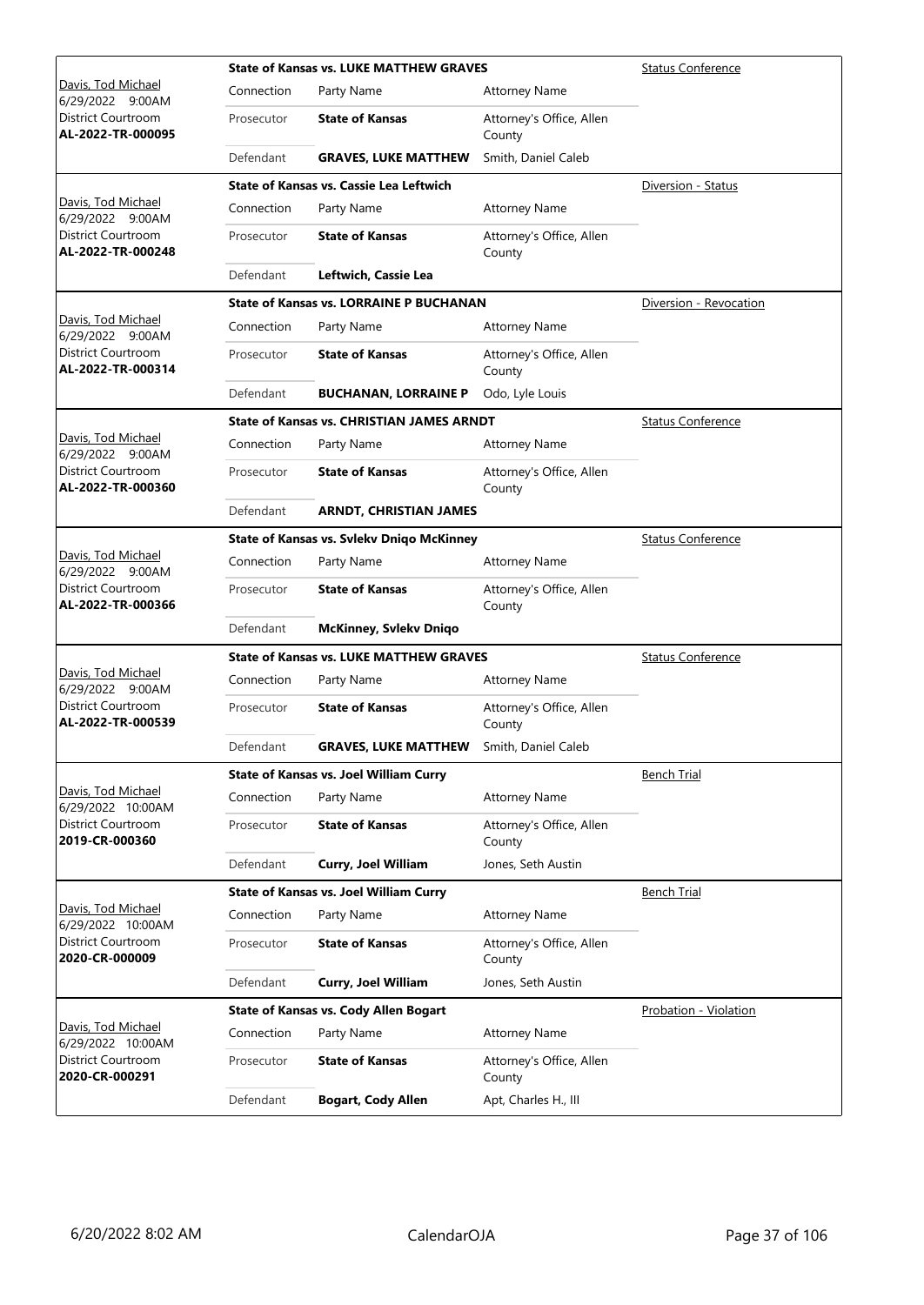|                                                | State of Kansas vs. Andre John Mclean | Bench Trial                                        |                                    |                         |
|------------------------------------------------|---------------------------------------|----------------------------------------------------|------------------------------------|-------------------------|
| Davis, Tod Michael<br>6/29/2022 10:00AM        | Connection                            | Party Name                                         | <b>Attorney Name</b>               |                         |
| District Courtroom<br>AL-2021-CR-000257        | Prosecutor                            | <b>State of Kansas</b>                             | Attorney's Office, Allen<br>County |                         |
|                                                | Defendant                             | Mclean, Andre John                                 | Apt, Charles H., III               |                         |
|                                                |                                       | <b>State of Kansas vs. Paul Felix Barras</b>       |                                    | <b>Bench Trial</b>      |
| Davis, Tod Michael<br>6/29/2022 10:00AM        | Connection                            | Party Name                                         | <b>Attorney Name</b>               |                         |
| <b>District Courtroom</b><br>AL-2021-CR-000336 | Prosecutor                            | <b>State of Kansas</b>                             | Attorney's Office, Allen<br>County |                         |
|                                                | Defendant                             | <b>Barras, Paul Felix</b>                          | Apt, Charles H., III               |                         |
|                                                |                                       | <b>State of Kansas vs. David Adam Burns</b>        |                                    | <b>Bench Trial</b>      |
| Davis, Tod Michael<br>6/29/2022 10:00AM        | Connection                            | Party Name                                         | <b>Attorney Name</b>               |                         |
| District Courtroom<br>AL-2021-TR-000414        | Prosecutor                            | <b>State of Kansas</b>                             | Attorney's Office, Allen<br>County |                         |
|                                                | Defendant                             | <b>Burns, David Adam</b>                           | Apt, Charles H., III               |                         |
|                                                |                                       | <b>State of Kansas vs. Paul Felix Barras</b>       |                                    | <b>Bench Trial</b>      |
| Davis, Tod Michael<br>6/29/2022 10:00AM        | Connection                            | Party Name                                         | <b>Attorney Name</b>               |                         |
| District Courtroom<br>AL-2021-TR-000620        | Prosecutor                            | <b>State of Kansas</b>                             | Attorney's Office, Allen<br>County |                         |
|                                                | Defendant                             | <b>Barras, Paul Felix</b>                          | Apt, Charles H., III               |                         |
|                                                |                                       | <b>State of Kansas vs. Paul Felix Barras</b>       |                                    | <b>Bench Trial</b>      |
| Davis, Tod Michael<br>6/29/2022 10:00AM        | Connection                            | Party Name                                         | <b>Attorney Name</b>               |                         |
| District Courtroom<br>AL-2021-TR-000794        | Prosecutor                            | <b>State of Kansas</b>                             | Attorney's Office, Allen<br>County |                         |
|                                                | Defendant                             | <b>Barras, Paul Felix</b>                          | Apt, Charles H., III               |                         |
|                                                |                                       | State of Kansas vs. Melissa Ann Wilson             |                                    | Bench Trial             |
| Davis, Tod Michael<br>6/29/2022 10:00AM        | Connection                            | Party Name                                         | <b>Attorney Name</b>               |                         |
| District Courtroom<br>AL-2021-TR-001104        | Prosecutor                            | <b>State of Kansas</b>                             | Attorney's Office, Allen<br>County |                         |
|                                                | Defendant                             | Wilson, Melissa Ann                                | Apt, Charles H., III               |                         |
|                                                |                                       | <b>State of Kansas vs. Ernest Jay Newton</b>       |                                    | <b>Bench Trial</b>      |
| Davis, Tod Michael<br>6/29/2022 10:00AM        | Connection                            | Party Name                                         | <b>Attorney Name</b>               |                         |
| District Courtroom<br>AL-2021-TR-001166        | Prosecutor                            | <b>State of Kansas</b>                             | Attorney's Office, Allen<br>County |                         |
|                                                | Defendant                             | Newton, Ernest Jay                                 | Manbeck, Jacob Thomas              |                         |
|                                                |                                       | <b>State of Kansas vs. Adrienne Lorraine Walls</b> |                                    | <b>Bench Trial</b>      |
| Davis, Tod Michael<br>6/29/2022 10:00AM        | Connection                            | Party Name                                         | <b>Attorney Name</b>               |                         |
| District Courtroom<br>AL-2022-TR-000136        | Prosecutor                            | <b>State of Kansas</b>                             | Attorney's Office, Allen<br>County |                         |
|                                                | Defendant                             | <b>Walls, Adrienne Lorraine</b>                    |                                    |                         |
|                                                |                                       | <b>State of Kansas vs. Silas Ian Roberts</b>       |                                    | <b>First Appearance</b> |
| Davis, Tod Michael<br>6/29/2022 11:00AM        | Connection                            | Party Name                                         | <b>Attorney Name</b>               |                         |
| District Courtroom<br>AL-2022-CR-000137        | Prosecutor                            | <b>State of Kansas</b>                             | Attorney's Office, Allen<br>County |                         |
|                                                | Defendant                             | Roberts, Silas Ian                                 |                                    |                         |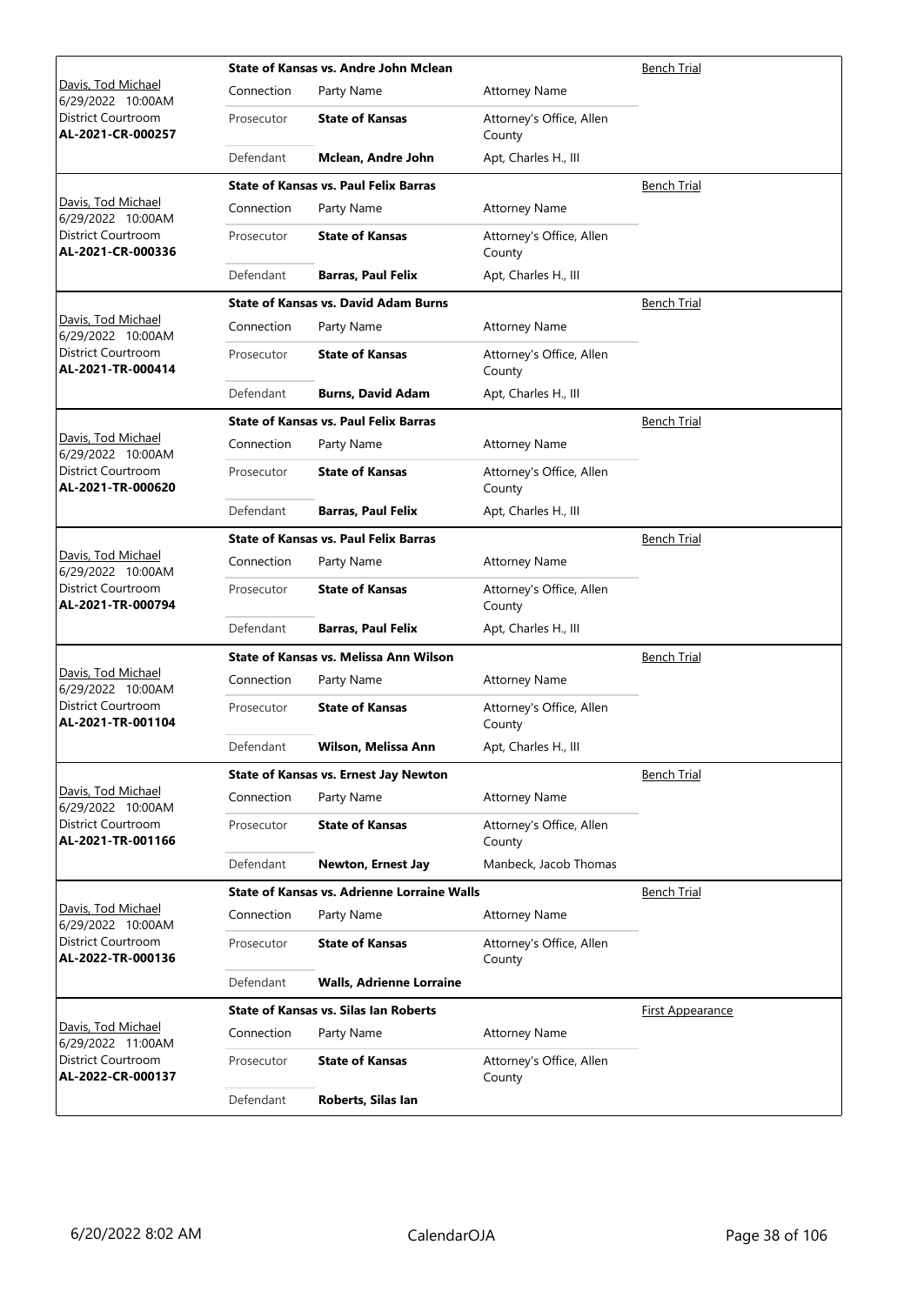|                                                |            | State of Kansas vs. Melinda Ann Lewis<br><b>First Appearance</b> |                                    |                          |
|------------------------------------------------|------------|------------------------------------------------------------------|------------------------------------|--------------------------|
| Davis, Tod Michael<br>6/29/2022 11:00AM        | Connection | Party Name                                                       | <b>Attorney Name</b>               |                          |
| District Courtroom<br>AL-2022-CR-000138        | Prosecutor | <b>State of Kansas</b>                                           | Attorney's Office, Allen<br>County |                          |
|                                                | Defendant  | Lewis, Melinda Ann                                               |                                    |                          |
|                                                |            | <b>State of Kansas vs. EDWARD MONROE JR SARGENT</b>              |                                    | <b>First Appearance</b>  |
| Davis, Tod Michael<br>6/29/2022 11:00AM        | Connection | Party Name                                                       | <b>Attorney Name</b>               |                          |
| <b>District Courtroom</b><br>AL-2022-TR-000480 | Prosecutor | <b>State of Kansas</b>                                           | Attorney's Office, Allen<br>County |                          |
|                                                | Defendant  | <b>SARGENT, EDWARD</b><br><b>MONROE JR</b>                       |                                    |                          |
|                                                |            | <b>State of Kansas vs. RONALD LEE SPLECHTER</b>                  |                                    | First Appearance         |
| Davis, Tod Michael<br>6/29/2022 11:00AM        | Connection | Party Name                                                       | <b>Attorney Name</b>               |                          |
| District Courtroom<br>AL-2022-TR-000483        | Prosecutor | <b>State of Kansas</b>                                           | Attorney's Office, Allen<br>County |                          |
|                                                | Defendant  | <b>Splechter, Ronald Lee</b>                                     |                                    |                          |
|                                                |            | <b>State of Kansas vs. Steven Ross Sinclair</b>                  |                                    | <b>Status Conference</b> |
| Davis, Tod Michael<br>6/29/2022 1:30PM         | Connection | Party Name                                                       | <b>Attorney Name</b>               |                          |
| District Courtroom<br>2020-CR-000172           | Prosecutor | <b>State of Kansas</b>                                           | Attorney's Office, Allen<br>County |                          |
|                                                | Defendant  | <b>Sinclair, Steven Ross</b>                                     | De Voe, Sue E.                     |                          |
|                                                |            | State of Kansas vs. Joshua Edward Lohff                          |                                    | <b>Status Conference</b> |
| Davis, Tod Michael<br>6/29/2022 1:30PM         | Connection | Party Name                                                       | <b>Attorney Name</b>               |                          |
| District Courtroom<br>2020-CR-000187           | Prosecutor | <b>State of Kansas</b>                                           | Attorney's Office, Allen<br>County |                          |
|                                                | Defendant  | Lohff, Joshua Edward                                             | Manbeck, Jacob Thomas              |                          |
|                                                |            | State of Kansas vs. Joseph William Heubach                       |                                    | <b>Status Conference</b> |
| Davis, Tod Michael<br>6/29/2022 1:30PM         | Connection | Party Name                                                       | <b>Attorney Name</b>               |                          |
| District Courtroom<br>2020-CR-000288           | Prosecutor | <b>State of Kansas</b>                                           | Attorney's Office, Allen<br>County |                          |
|                                                | Defendant  | Heubach, Joseph William                                          | Public Defender, SEK               |                          |
|                                                |            | State of Kansas vs. Joseph William Heubach                       |                                    | <b>Status Conference</b> |
| Davis, Tod Michael<br>6/29/2022 1:30PM         | Connection | Party Name                                                       | <b>Attorney Name</b>               |                          |
| <b>District Courtroom</b><br>2020-CR-000297    | Prosecutor | <b>State of Kansas</b>                                           | Attorney's Office, Allen<br>County |                          |
|                                                | Defendant  | Heubach, Joseph William                                          | Public Defender, SEK               |                          |
|                                                |            | <b>State of Kansas vs. Steven Ross Sinclair</b>                  |                                    | <b>Status Conference</b> |
| Davis, Tod Michael<br>6/29/2022 1:30PM         | Connection | Party Name                                                       | <b>Attorney Name</b>               |                          |
| District Courtroom<br>AL-2021-CR-000062        | Prosecutor | <b>State of Kansas</b>                                           | Attorney's Office, Allen<br>County |                          |
|                                                | Defendant  | Sinclair, Steven Ross                                            | De Voe, Sue E.                     |                          |
|                                                |            | State of Kansas vs. Jacob Edward Grzybowski                      |                                    | <u>Hearing</u>           |
| Davis, Tod Michael<br>6/29/2022 1:30PM         | Connection | Party Name                                                       | <b>Attorney Name</b>               | <b>OTA</b>               |
| District Courtroom<br>AL-2021-CR-000151        | Prosecutor | <b>State of Kansas</b>                                           | Attorney's Office, Allen<br>County |                          |
|                                                | Defendant  | Grzybowski, Jacob Edward Campbell, James R.                      |                                    |                          |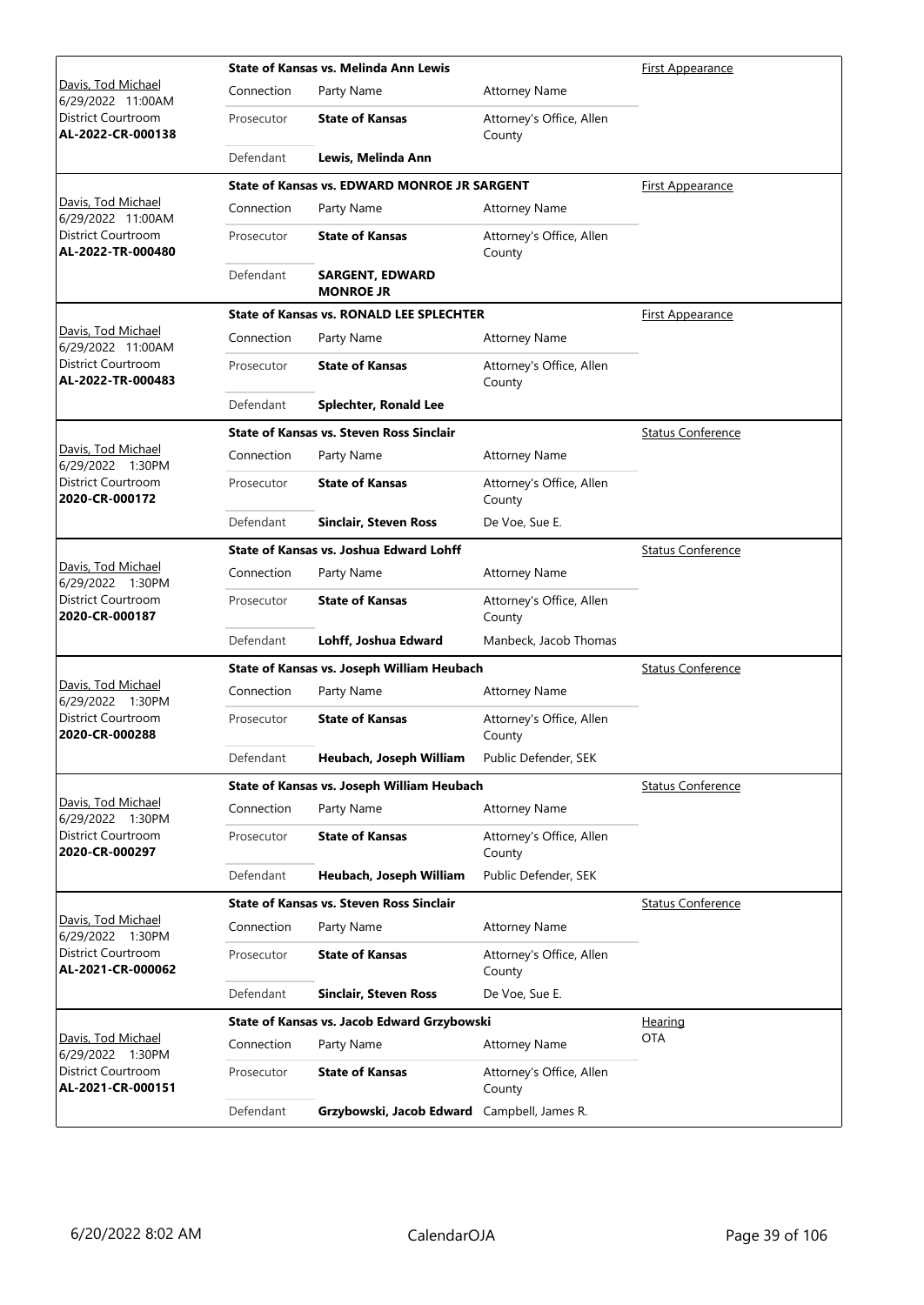|                                                |                     | <b>State of Kansas vs. Steven Ross Sinclair</b>  |                                    | <b>Status Conference</b> |
|------------------------------------------------|---------------------|--------------------------------------------------|------------------------------------|--------------------------|
| Davis, Tod Michael<br>6/29/2022 1:30PM         | Connection          | Party Name                                       | <b>Attorney Name</b>               |                          |
| District Courtroom<br>AL-2021-CR-000176        | Prosecutor          | <b>State of Kansas</b>                           | Attorney's Office, Allen<br>County |                          |
|                                                | Defendant           | Sinclair, Steven Ross                            | De Voe, Sue E.                     |                          |
|                                                |                     | State of Kansas vs. James Allen Alumbaugh        |                                    | <b>Status Conference</b> |
| Davis, Tod Michael<br>6/29/2022 1:30PM         | Connection          | Party Name                                       | <b>Attorney Name</b>               |                          |
| District Courtroom<br>AL-2021-CR-000227        | Prosecutor          | <b>State of Kansas</b>                           | Attorney's Office, Allen<br>County |                          |
|                                                | Defendant           | Alumbaugh, James Allen                           | Clark, Geoffrey William<br>Lewis   |                          |
|                                                |                     | <b>State of Kansas vs. Steven Ross Sinclair</b>  |                                    | <b>Status Conference</b> |
| Davis, Tod Michael<br>6/29/2022 1:30PM         | Connection          | Party Name                                       | <b>Attorney Name</b>               |                          |
| District Courtroom<br>AL-2021-CR-000243        | Prosecutor          | <b>State of Kansas</b>                           | Attorney's Office, Allen<br>County |                          |
|                                                | Defendant           | <b>Sinclair, Steven Ross</b>                     | De Voe, Sue E.                     |                          |
|                                                |                     | <b>State of Kansas vs. Jarred Michael Holman</b> |                                    | <b>Status Conference</b> |
| Davis, Tod Michael<br>6/29/2022 1:30PM         | Connection          | Party Name                                       | <b>Attorney Name</b>               |                          |
| <b>District Courtroom</b><br>AL-2021-CR-000289 | Prosecutor          | <b>State of Kansas</b>                           | Attorney's Office, Allen<br>County |                          |
|                                                | Defendant           | Holman, Jarred Michael                           | Jones, Seth Austin                 |                          |
|                                                |                     | State of Kansas vs. Jacob Edward Grzybowski      |                                    | <u>Hearing</u>           |
| Davis, Tod Michael<br>6/29/2022 1:30PM         | Connection          | Party Name                                       | <b>Attorney Name</b>               | <b>OTA</b>               |
| District Courtroom<br>AL-2021-CR-000301        | Prosecutor          | <b>State of Kansas</b>                           | Attorney's Office, Allen<br>County |                          |
|                                                | Defendant           | Grzybowski, Jacob Edward                         | Campbell, James R.                 |                          |
|                                                |                     | <b>State of Kansas vs. Steven James Yates</b>    |                                    | <b>Status Conference</b> |
| Davis, Tod Michael<br>6/29/2022 1:30PM         | Connection          | Party Name                                       | <b>Attorney Name</b>               |                          |
| District Courtroom<br>AL-2021-CR-000529        | Prosecutor          | <b>State of Kansas</b>                           | Attorney's Office, Allen<br>County |                          |
|                                                | Defendant           | <b>Yates, Steven James</b>                       | Harding, Burton M.                 |                          |
|                                                |                     | <b>State of Kansas vs. Steven James Yates</b>    |                                    | <b>Status Conference</b> |
| Davis, Tod Michael<br>6/29/2022 1:30PM         | Connection          | Party Name                                       | <b>Attorney Name</b>               |                          |
| District Courtroom<br>AL-2021-CR-000550        | Prosecutor          | <b>State of Kansas</b>                           | Attorney's Office, Allen<br>County |                          |
|                                                | Defendant           | <b>Yates, Steven James</b>                       | Harding, Burton M.                 |                          |
|                                                |                     | State of Kansas vs. Dylan John Rindahl           |                                    | <b>Status Conference</b> |
| Davis, Tod Michael<br>6/29/2022 1:30PM         | Connection          | Party Name                                       | <b>Attorney Name</b>               |                          |
| District Courtroom<br>AL-2021-CR-000551        | Prosecutor          | <b>State of Kansas</b>                           | Attorney's Office, Allen<br>County |                          |
|                                                | Defendant           | Rindahl, Dylan John                              | Witt, Jay Dee                      |                          |
|                                                | Attorney<br>General | Witt, Jay Dee                                    |                                    |                          |
|                                                |                     | State of Kansas vs. Dylan John Rindahl           |                                    | <b>Status Conference</b> |
| Davis, Tod Michael<br>6/29/2022 1:30PM         | Connection          | Party Name                                       | <b>Attorney Name</b>               |                          |
| District Courtroom<br>AL-2021-CR-000560        | Prosecutor          | <b>State of Kansas</b>                           | Attorney's Office, Allen<br>County |                          |
|                                                | Defendant           | Rindahl, Dylan John                              | Witt, Jay Dee                      |                          |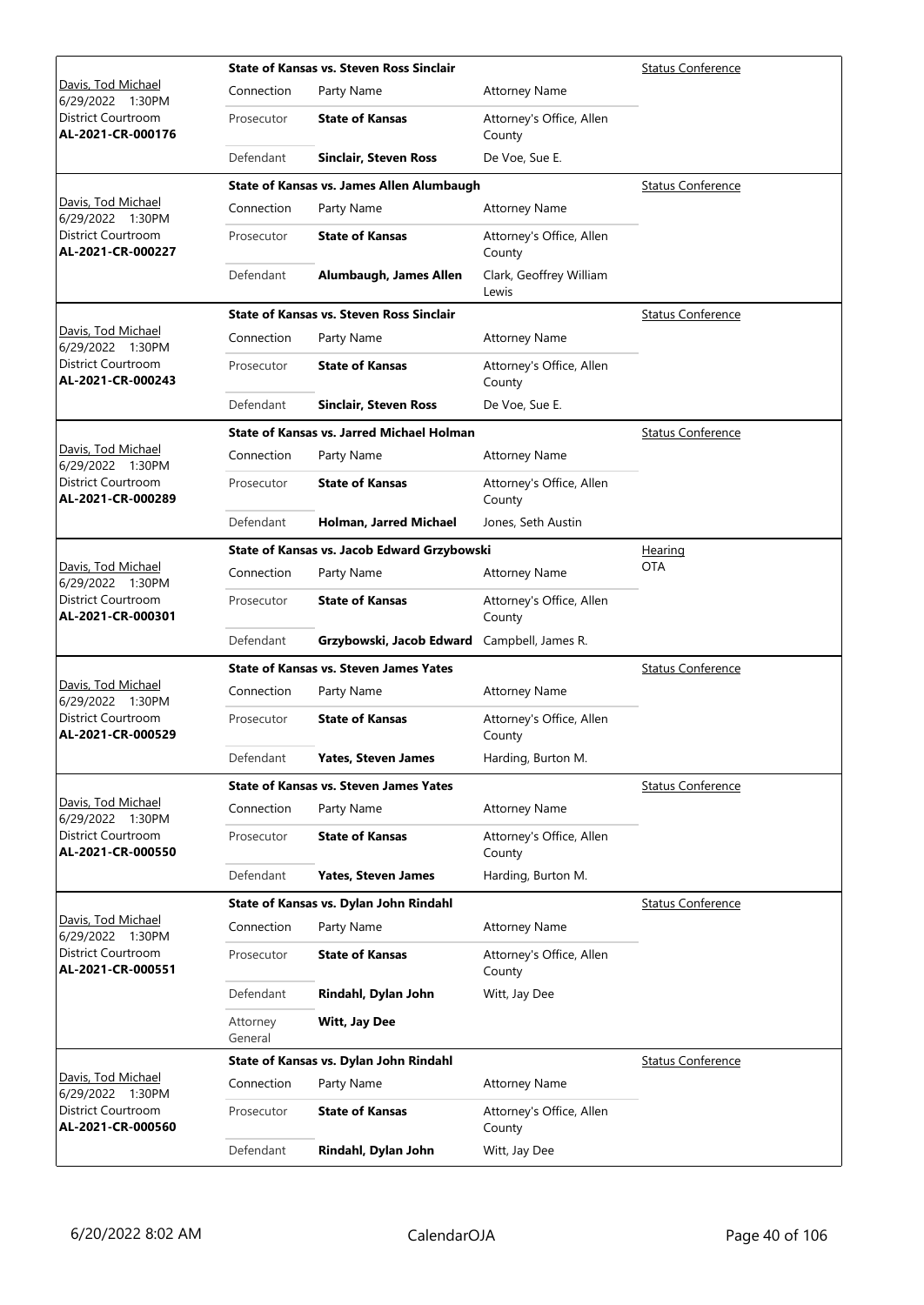|                                                |                            | <b>State of Kansas vs. Steven Ross Sinclair</b>    |                                    | <b>Status Conference</b> |
|------------------------------------------------|----------------------------|----------------------------------------------------|------------------------------------|--------------------------|
| Davis, Tod Michael<br>6/29/2022 1:30PM         | Connection                 | Party Name                                         | <b>Attorney Name</b>               |                          |
| District Courtroom<br>AL-2021-CR-000592        | Prosecutor                 | <b>State of Kansas</b>                             | Attorney's Office, Allen<br>County |                          |
|                                                | Defendant                  | Sinclair, Steven Ross                              | De Voe, Sue E.                     |                          |
|                                                |                            | <b>State of Kansas vs. Justin Cameron Roberts</b>  |                                    | <b>Status Conference</b> |
| Davis, Tod Michael<br>6/29/2022 1:30PM         | Connection                 | Party Name                                         | <b>Attorney Name</b>               |                          |
| <b>District Courtroom</b><br>AL-2022-CR-000078 | Prosecutor                 | <b>State of Kansas</b>                             | Attorney's Office, Allen<br>County |                          |
|                                                | Defendant                  | <b>Roberts, Justin Cameron</b>                     | De Voe, Sue E.                     |                          |
|                                                |                            | <b>State of Kansas vs. Candace Erin Elbrader</b>   |                                    | <b>Status Conference</b> |
| Davis, Tod Michael<br>6/29/2022 1:30PM         | Connection                 | Party Name                                         | <b>Attorney Name</b>               |                          |
| District Courtroom<br>AL-2022-CR-000088        | Prosecutor                 | <b>State of Kansas</b>                             | Attorney's Office, Allen<br>County |                          |
|                                                | Defendant                  | <b>Elbrader, Candace Erin</b>                      | Manbeck, Jacob Thomas              |                          |
|                                                |                            | <b>State of Kansas vs. Steven Ross Sinclair</b>    |                                    | <b>Status Conference</b> |
| Davis, Tod Michael<br>6/29/2022 1:30PM         | Connection                 | Party Name                                         | <b>Attorney Name</b>               |                          |
| District Courtroom<br>AL-2022-CR-000099        | Prosecutor                 | <b>State of Kansas</b>                             | Attorney's Office, Allen<br>County |                          |
|                                                | Defendant                  | Sinclair, Steven Ross                              | De Voe, Sue E.                     |                          |
|                                                |                            | <b>State of Kansas vs. April Dawn Morrison</b>     |                                    | <b>Status Conference</b> |
| Davis, Tod Michael<br>6/29/2022 1:30PM         | Connection                 | Party Name                                         | <b>Attorney Name</b>               |                          |
| District Courtroom<br>AL-2022-CR-000100        | Prosecutor                 | <b>State of Kansas</b>                             | Attorney's Office, Allen<br>County |                          |
|                                                | Defendant                  | <b>Morrison, April Dawn</b>                        | Public Defender, SEK               |                          |
|                                                |                            | <b>State of Kansas vs. Amanda Elizabeth Rogers</b> |                                    | <b>Status Conference</b> |
| Davis, Tod Michael<br>6/29/2022 1:30PM         | Connection                 | Party Name                                         | <b>Attorney Name</b>               |                          |
| <b>District Courtroom</b><br>AL-2022-CR-000104 | Prosecutor                 | <b>State of Kansas</b>                             | Attorney's Office, Allen<br>County |                          |
|                                                | Defendant                  | Rogers, Amanda Elizabeth                           | Public Defender, SEK               |                          |
|                                                |                            | <b>State of Kansas vs. Steven James Yates</b>      |                                    | <b>Status Conference</b> |
| Davis, Tod Michael<br>6/29/2022 1:30PM         | Connection                 | Party Name                                         | <b>Attorney Name</b>               |                          |
| District Courtroom<br>AL-2022-CR-000122        | Prosecutor                 | <b>State of Kansas</b>                             | Attorney's Office, Allen<br>County |                          |
|                                                | Defendant                  | <b>Yates, Steven James</b>                         | Harding, Burton M.                 |                          |
|                                                |                            | <b>State of Kansas vs. Raymond Dale Maloney</b>    |                                    | <b>Status Conference</b> |
| Davis, Tod Michael<br>6/29/2022 1:30PM         | Connection                 | Party Name                                         | <b>Attorney Name</b>               |                          |
| District Courtroom<br>AL-2022-CR-000126        | Prosecutor                 | <b>State of Kansas</b>                             | Attorney's Office, Allen<br>County |                          |
|                                                | Defendant                  | <b>Maloney, Raymond Dale</b>                       | Schowengerdt, Daniel J.            |                          |
| Sealed                                         | ********* Sealed ********* |                                                    |                                    | <b>Status Conference</b> |
| Davis, Tod Michael<br>6/29/2022 1:30PM         | Connection                 | Party Name                                         | <b>Attorney Name</b>               |                          |
| District Courtroom<br>AL-2022-MR-000226        | Prosecutor                 | <b>Sealed</b>                                      | Attorney's Office, Allen<br>County |                          |
|                                                | Defendant                  | <b>Sealed</b>                                      | Chard, Jill Elaine                 |                          |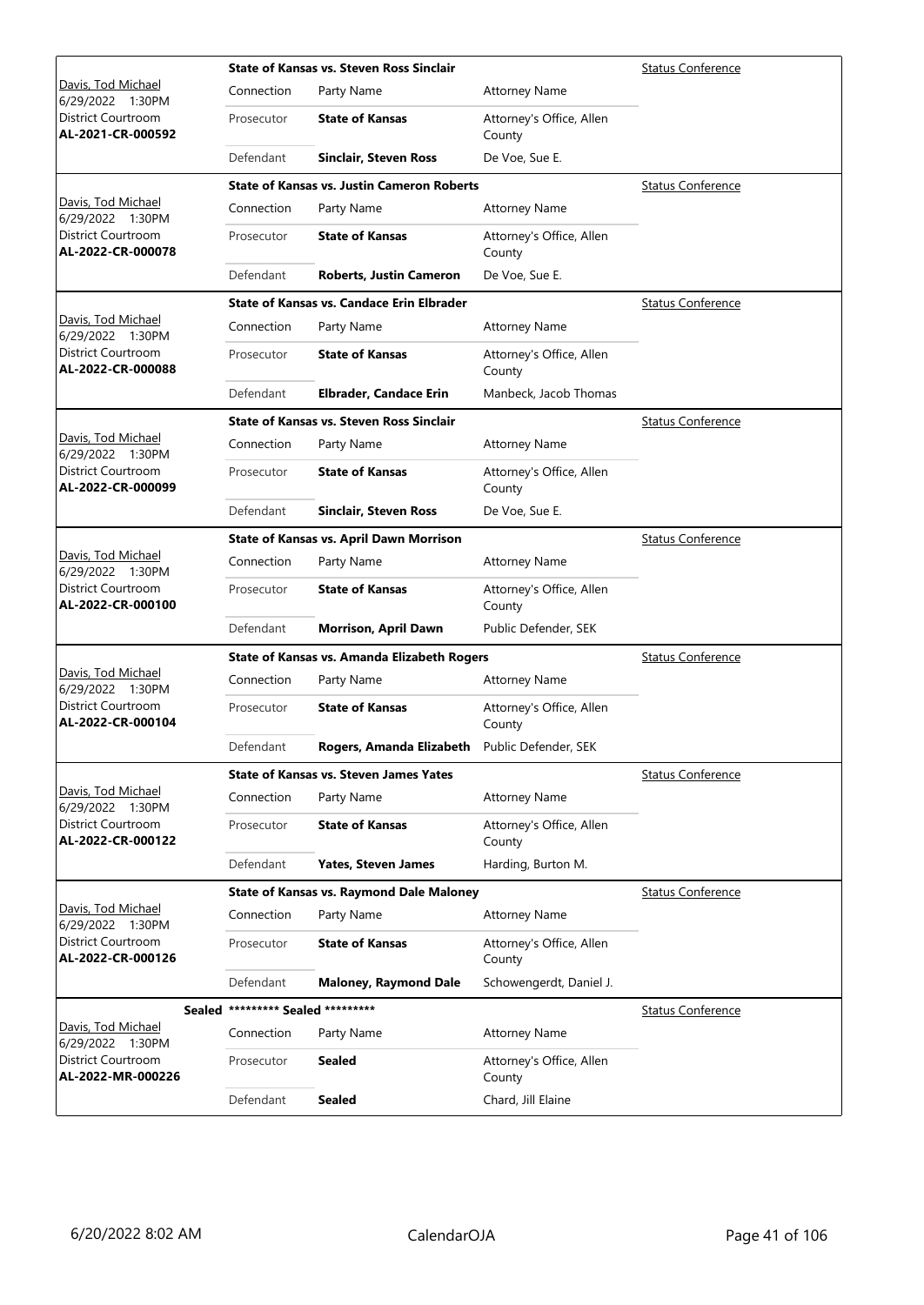|                                                | Sealed ********* Sealed ********* |                                                 |                                    | <b>Status Conference</b> |
|------------------------------------------------|-----------------------------------|-------------------------------------------------|------------------------------------|--------------------------|
| Davis, Tod Michael<br>6/29/2022 1:30PM         | Connection                        | Party Name                                      | <b>Attorney Name</b>               |                          |
| District Courtroom<br>AL-2022-MR-000246        | Prosecutor                        | Sealed                                          |                                    |                          |
|                                                | Defendant                         | <b>Sealed</b>                                   | Public Defender, SEK               |                          |
|                                                |                                   | <b>State of Kansas vs. Steven Ross Sinclair</b> |                                    | <b>Status Conference</b> |
| Davis, Tod Michael<br>6/29/2022 1:30PM         | Connection                        | Party Name                                      | <b>Attorney Name</b>               |                          |
| District Courtroom<br>AL-2022-TR-000546        | Prosecutor                        | <b>State of Kansas</b>                          | Attorney's Office, Allen<br>County |                          |
|                                                | Defendant                         | <b>Sinclair, Steven Ross</b>                    | De Voe, Sue E.                     |                          |
|                                                |                                   | Amanda Hunter vs. Britain Webb                  |                                    | <b>Final Hearing</b>     |
| Creitz, Daniel D<br>6/30/2022 9:30AM           | Connection                        | Party Name                                      | <b>Attorney Name</b>               |                          |
| Magistrate Courtroom<br>2018-DM-000067         | Dependent                         | <b>Sealed</b>                                   |                                    |                          |
|                                                |                                   | <b>Sealed</b>                                   |                                    |                          |
|                                                | Petitioner                        | Hunter, Amanda                                  | Pingel, Mandee Rowen               |                          |
|                                                | Respondent                        | Webb, Britain                                   | Beezley, Sara S.                   |                          |
|                                                |                                   | In the Matter of the Estate of Todd Jay Brandon |                                    | Hearing                  |
| Davis, Tod Michael<br>7/1/2022 8:30AM          | Connection                        | Party Name                                      | <b>Attorney Name</b>               |                          |
| District Courtroom                             | Petitioner                        | Borjas, Jackie                                  | Johnson, Robert Edward, II         |                          |
| AL-2022-PR-000045                              | Decedent                          | <b>Brandon, Todd Jay</b>                        |                                    |                          |
|                                                |                                   | City of Iola vs. Jasyen D Barnes, et al         |                                    | <b>Answer Hearing</b>    |
| Davis, Tod Michael<br>7/1/2022 9:00AM          | Connection                        | Party Name                                      | <b>Attorney Name</b>               |                          |
| <b>District Courtroom</b><br>AL-2021-LM-000235 | Plaintiff                         | City of Iola                                    | Mc Vay, Kendall Moran              |                          |
|                                                | Defendant                         | Barnes, Jasyen D                                |                                    |                          |
|                                                |                                   | <b>Barnes, Constance M</b>                      |                                    |                          |
|                                                |                                   | City of Iola vs. Terry J Purvis, et al          |                                    | <b>Answer Hearing</b>    |
| Davis, Tod Michael<br>7/1/2022 9:00AM          | Connection                        | Party Name                                      | <b>Attorney Name</b>               |                          |
| District Courtroom<br>AL-2021-LM-000273        | Plaintiff                         | City of Iola                                    | Mc Vay, Kendall Moran              |                          |
|                                                | Defendant                         | <b>Purvis, Terry J</b>                          |                                    |                          |
|                                                |                                   | Shelby, Elizabeth C                             |                                    |                          |
|                                                |                                   | Discover Bank vs. Madilyn D Vyhlidal            |                                    | <b>Answer Hearing</b>    |
| Davis, Tod Michael<br>7/1/2022 9:00AM          | Connection                        | Party Name                                      | <b>Attorney Name</b>               |                          |
| <b>District Courtroom</b><br>AL-2022-LM-000078 | Plaintiff                         | <b>Discover Bank</b>                            | Westberg, Joshua Ryan              |                          |
|                                                | Defendant                         | Vyhlidal, Madilyn D                             |                                    |                          |
|                                                |                                   | City of Iola vs. James Joseph Andres            |                                    | <b>Answer Hearing</b>    |
| Davis, Tod Michael<br>7/1/2022 9:00AM          | Connection                        | Party Name                                      | <b>Attorney Name</b>               |                          |
| District Courtroom<br>AL-2022-LM-000088        | Plaintiff                         | City of Iola                                    | Mc Vay, Kendall Moran              |                          |
|                                                | Defendant                         | Andres, James Joseph                            |                                    |                          |
|                                                |                                   | City of Iola vs. Anissa Y Nixon                 |                                    | <b>Answer Hearing</b>    |
| Davis, Tod Michael<br>7/1/2022 9:00AM          | Connection                        | Party Name                                      | <b>Attorney Name</b>               |                          |
| District Courtroom<br>AL-2022-LM-000090        | Plaintiff                         | City of Iola                                    | Mc Vay, Kendall Moran              |                          |
|                                                | Defendant                         | Nixon, Anissa Y                                 |                                    |                          |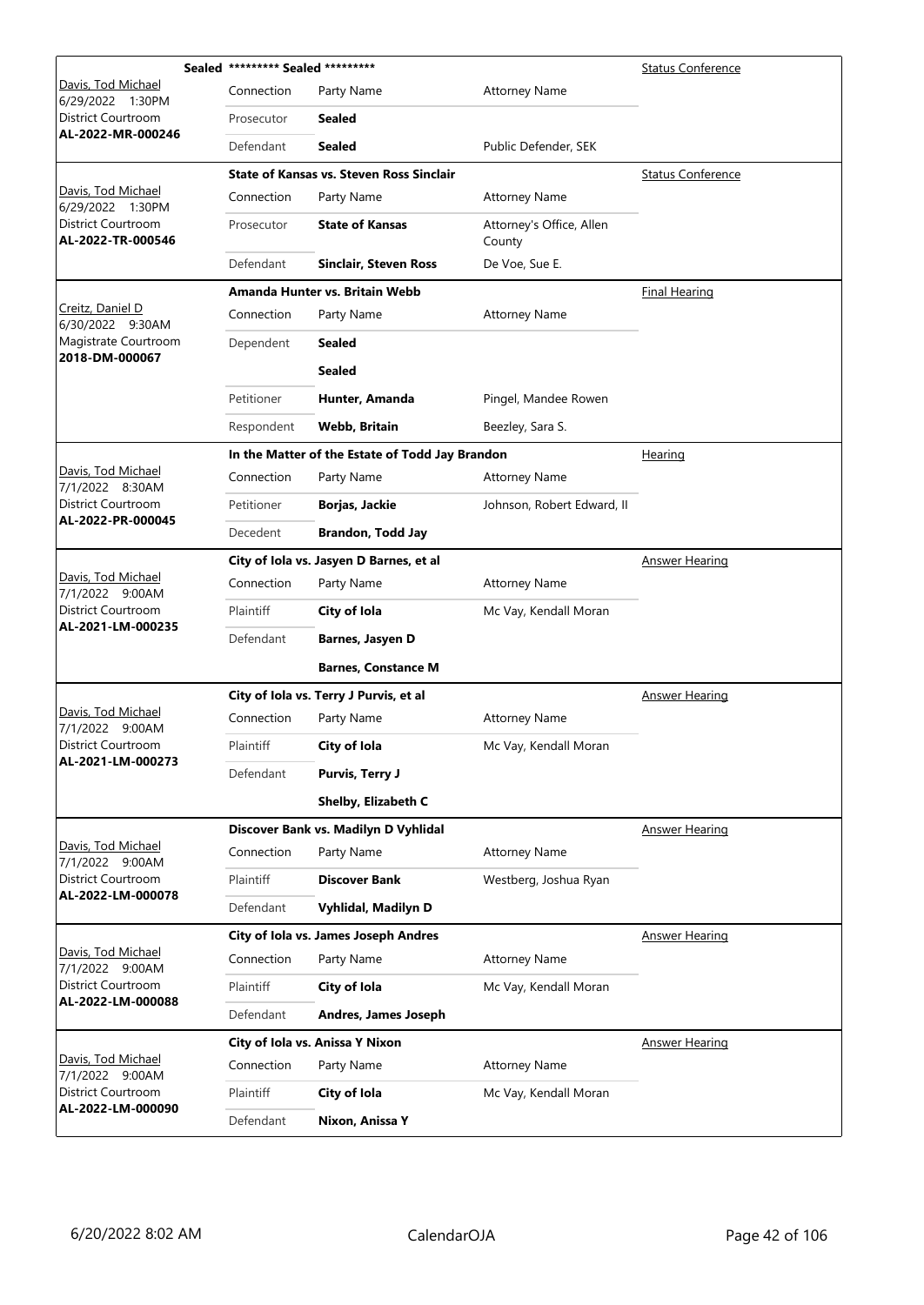|                                                |            | City of Iola vs. Trena M Jacobs, et al       | Answer Hearing        |                       |
|------------------------------------------------|------------|----------------------------------------------|-----------------------|-----------------------|
| Davis, Tod Michael<br>7/1/2022 9:00AM          | Connection | Party Name                                   | <b>Attorney Name</b>  |                       |
| District Courtroom                             | Plaintiff  | City of Iola                                 | Mc Vay, Kendall Moran |                       |
| AL-2022-LM-000091                              | Defendant  | Jacobs, Trena M                              |                       |                       |
|                                                |            | Jacobs, James D                              |                       |                       |
|                                                |            | City of Iola vs. Amanda Bain                 |                       | Answer Hearing        |
| Davis, Tod Michael<br>7/1/2022 9:00AM          | Connection | Party Name                                   | <b>Attorney Name</b>  |                       |
| <b>District Courtroom</b><br>AL-2022-LM-000092 | Plaintiff  | City of Iola                                 | Mc Vay, Kendall Moran |                       |
|                                                | Defendant  | Bain, Amanda                                 |                       |                       |
|                                                |            | City of Iola vs. Jennifer Herman             |                       | <b>Answer Hearing</b> |
| Davis, Tod Michael<br>7/1/2022 9:00AM          | Connection | Party Name                                   | <b>Attorney Name</b>  |                       |
| <b>District Courtroom</b><br>AL-2022-LM-000093 | Plaintiff  | City of Iola                                 | Mc Vay, Kendall Moran |                       |
|                                                | Defendant  | Herman, Jennifer                             |                       |                       |
|                                                |            | City of Iola vs. Anthony W Campbell          |                       | <u>Answer Hearing</u> |
| Davis, Tod Michael<br>7/1/2022 9:00AM          | Connection | Party Name                                   | <b>Attorney Name</b>  |                       |
| District Courtroom<br>AL-2022-LM-000094        | Plaintiff  | City of Iola                                 | Mc Vay, Kendall Moran |                       |
|                                                | Defendant  | <b>Campbell, Anthony W</b>                   |                       |                       |
|                                                |            | City of Iola vs. Sarah Elizabeth Flynn       |                       | <b>Answer Hearing</b> |
| Davis, Tod Michael<br>7/1/2022 9:00AM          | Connection | Party Name                                   | <b>Attorney Name</b>  |                       |
| District Courtroom                             | Plaintiff  | City of Iola                                 | Mc Vay, Kendall Moran |                       |
| AL-2022-LM-000095                              | Defendant  | Flynn, Sarah Elizabeth                       |                       |                       |
|                                                |            | City of Iola vs. Toshaqua A Deeley           |                       | <b>Answer Hearing</b> |
|                                                |            |                                              |                       |                       |
| Davis, Tod Michael<br>7/1/2022 9:00AM          | Connection | Party Name                                   | <b>Attorney Name</b>  |                       |
| District Courtroom                             | Plaintiff  | City of Iola                                 | Mc Vay, Kendall Moran |                       |
| AL-2022-LM-000096                              | Defendant  | Deeley, Toshaqua A                           |                       |                       |
|                                                |            | City of Iola vs. Dayne Patrick Deaver, et al |                       | <b>Answer Hearing</b> |
| Davis, Tod Michael<br>7/1/2022 9:00AM          | Connection | Party Name                                   | <b>Attorney Name</b>  |                       |
| District Courtroom                             | Plaintiff  | City of Iola                                 | Mc Vay, Kendall Moran |                       |
| AL-2022-LM-000100                              | Defendant  | <b>Deaver, Dayne Patrick</b>                 |                       |                       |
|                                                |            | <b>Schurle, Cheyanne Marie</b>               |                       |                       |
|                                                |            | City of Iola vs. Terri Yokum                 |                       | <b>Answer Hearing</b> |
| Davis, Tod Michael<br>7/1/2022 9:00AM          | Connection | Party Name                                   | <b>Attorney Name</b>  |                       |
| District Courtroom                             | Plaintiff  | City of Iola                                 | Mc Vay, Kendall Moran |                       |
| AL-2022-LM-000112                              | Defendant  | Yokum, Terri                                 |                       |                       |
|                                                |            | City of Iola vs. Krystal M Carnell           |                       | <b>Answer Hearing</b> |
| Davis, Tod Michael<br>7/1/2022 9:00AM          | Connection | Party Name                                   | <b>Attorney Name</b>  |                       |
| District Courtroom                             | Plaintiff  | City of Iola                                 | Mc Vay, Kendall Moran |                       |
| AL-2022-LM-000113                              | Defendant  | Carnell, Krystal M                           |                       |                       |
|                                                |            | City of Iola vs. Mikayla Lynn Jackson        |                       | <b>Answer Hearing</b> |
| Davis, Tod Michael<br>7/1/2022 9:00AM          | Connection | Party Name                                   | <b>Attorney Name</b>  |                       |
| District Courtroom<br>AL-2022-LM-000115        | Plaintiff  | City of Iola                                 | Mc Vay, Kendall Moran |                       |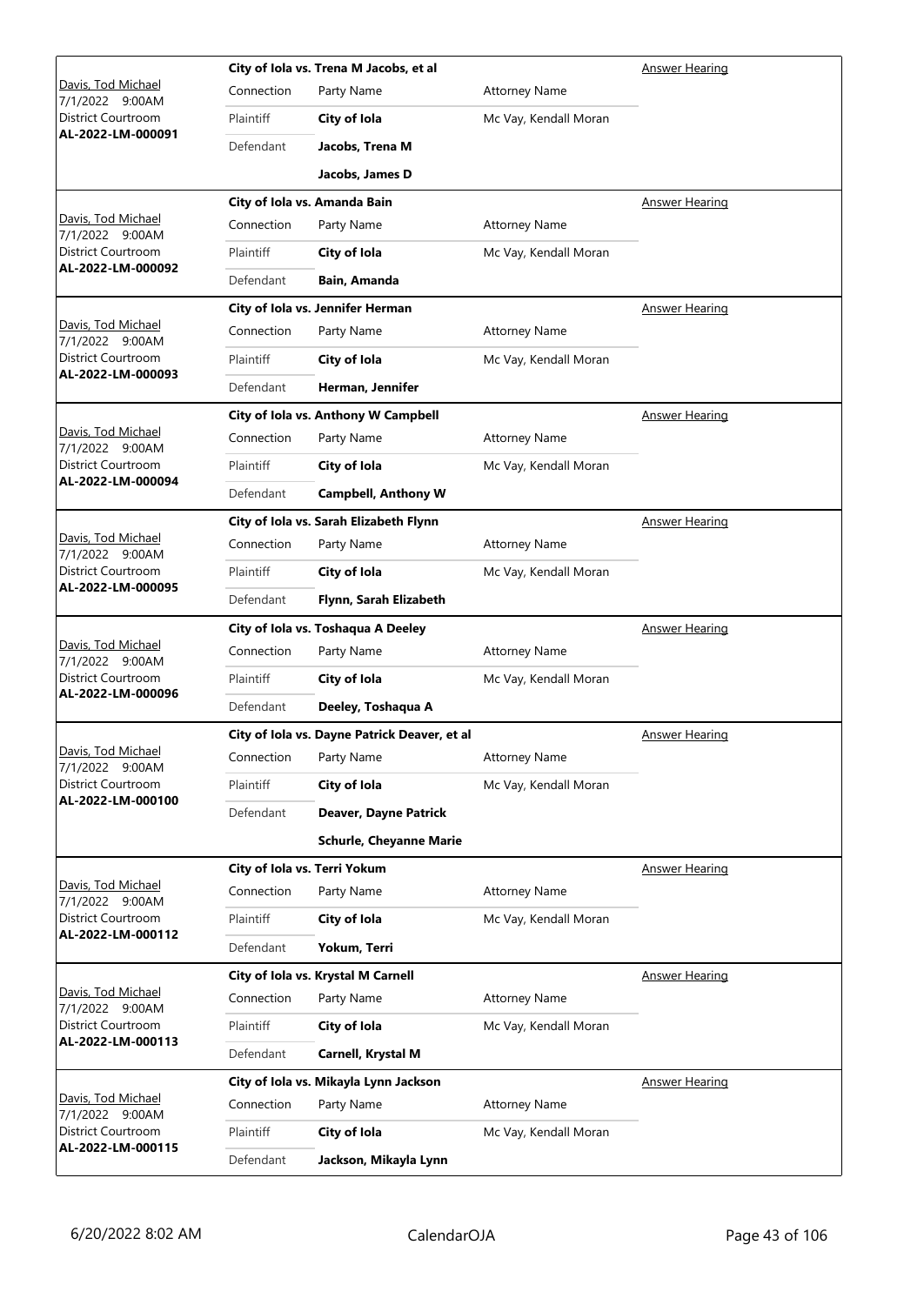|                                                |            | City of Iola vs. Kaitlyn E Lieurance                           | Answer Hearing             |                       |
|------------------------------------------------|------------|----------------------------------------------------------------|----------------------------|-----------------------|
| Davis, Tod Michael<br>7/1/2022 9:00AM          | Connection | Party Name                                                     | <b>Attorney Name</b>       |                       |
| District Courtroom                             | Plaintiff  | City of Iola                                                   | Mc Vay, Kendall Moran      |                       |
| AL-2022-LM-000116                              | Defendant  | Lieurance, Kaitlyn E                                           |                            |                       |
|                                                |            | City of Iola vs. Daniel Mann                                   |                            | Answer Hearing        |
| Davis, Tod Michael<br>7/1/2022 9:00AM          | Connection | Party Name                                                     | <b>Attorney Name</b>       |                       |
| District Courtroom                             | Plaintiff  | City of Iola                                                   | Mc Vay, Kendall Moran      |                       |
| AL-2022-LM-000117                              | Defendant  | Mann, Daniel                                                   |                            |                       |
|                                                |            | Sigg Financial Services, LLC vs. Joshua Daniel Lawrence, et al |                            | <b>Answer Hearing</b> |
| Davis, Tod Michael<br>7/1/2022 9:00AM          | Connection | Party Name                                                     | <b>Attorney Name</b>       |                       |
| District Courtroom                             | Plaintiff  | Sigg Financial Services, LLC Thuston, Linus Augustus           |                            |                       |
| AL-2022-LM-000119                              | Defendant  | Lawrence, Joshua Daniel                                        |                            |                       |
|                                                |            | Lawrence, Melissa Ann                                          |                            |                       |
|                                                |            | Sigg Financial Services, LLC vs. Bobby Martin Steinert         |                            | <u>Answer Hearing</u> |
| Davis, Tod Michael<br>7/1/2022 9:00AM          | Connection | Party Name                                                     | <b>Attorney Name</b>       |                       |
| District Courtroom<br>AL-2022-LM-000120        | Plaintiff  | Sigg Financial Services, LLC Thuston, Linus Augustus           |                            |                       |
|                                                | Defendant  | <b>Steinert, Bobby Martin</b>                                  |                            |                       |
|                                                |            | Sigg Financial Services, LLC vs. Christopher Lee Trautloff     |                            | <b>Answer Hearing</b> |
| Davis, Tod Michael<br>7/1/2022 9:00AM          | Connection | Party Name                                                     | <b>Attorney Name</b>       |                       |
| District Courtroom<br>AL-2022-LM-000121        | Plaintiff  | Sigg Financial Services, LLC Thuston, Linus Augustus           |                            |                       |
|                                                | Defendant  | <b>Trautloff, Christopher Lee</b>                              |                            |                       |
|                                                |            | Green Environmental Services vs. Jennifer Rousselo, et al      |                            | <b>Answer Hearing</b> |
| Davis, Tod Michael<br>7/1/2022 9:00AM          | Connection | Party Name                                                     | <b>Attorney Name</b>       |                       |
| <b>District Courtroom</b><br>AL-2022-SC-000008 | Plaintiff  | <b>Green Environmental</b><br><b>Services</b>                  | Pro Se                     |                       |
|                                                | Defendant  | Rousselo, Jennifer                                             |                            |                       |
|                                                |            | Larrabee, Mike                                                 |                            |                       |
|                                                |            | <b>Green Enviromental Services vs. Kim Michael Duft</b>        |                            | <b>Answer Hearing</b> |
| Davis, Tod Michael<br>7/1/2022 9:00AM          | Connection | Party Name                                                     | <b>Attorney Name</b>       |                       |
| District Courtroom<br>AL-2022-SC-000009        | Plaintiff  | <b>Green Enviromental</b><br><b>Services</b>                   | Pro Se                     |                       |
|                                                | Defendant  | Duft, Kim Michael                                              |                            |                       |
|                                                |            | Green Environmental Services vs. Grayson Earl Pearish          |                            | <b>Answer Hearing</b> |
| Davis, Tod Michael<br>7/1/2022 9:00AM          | Connection | Party Name                                                     | <b>Attorney Name</b>       |                       |
| District Courtroom<br>AL-2022-SC-000010        | Plaintiff  | <b>Green Environmental</b><br><b>Services</b>                  | Pro Se                     |                       |
|                                                | Defendant  | Pearish, Grayson Earl                                          |                            |                       |
|                                                |            | Matthew Lee Duddeck vs. Ashley Lynn Pendergrass                |                            | <b>Final Hearing</b>  |
| Creitz, Daniel D<br>7/1/2022 9:30AM            | Connection | Party Name                                                     | <b>Attorney Name</b>       |                       |
| District Courtroom<br>AL-2021-DM-000182        | Dependent  | <b>Sealed</b>                                                  |                            |                       |
|                                                | Petitioner | <b>Duddeck, Matthew Lee</b>                                    | Richards, Melissa Dawn     |                       |
|                                                | Respondent | Pendergrass, Ashley Lynn                                       | Johnson, Robert Edward, II |                       |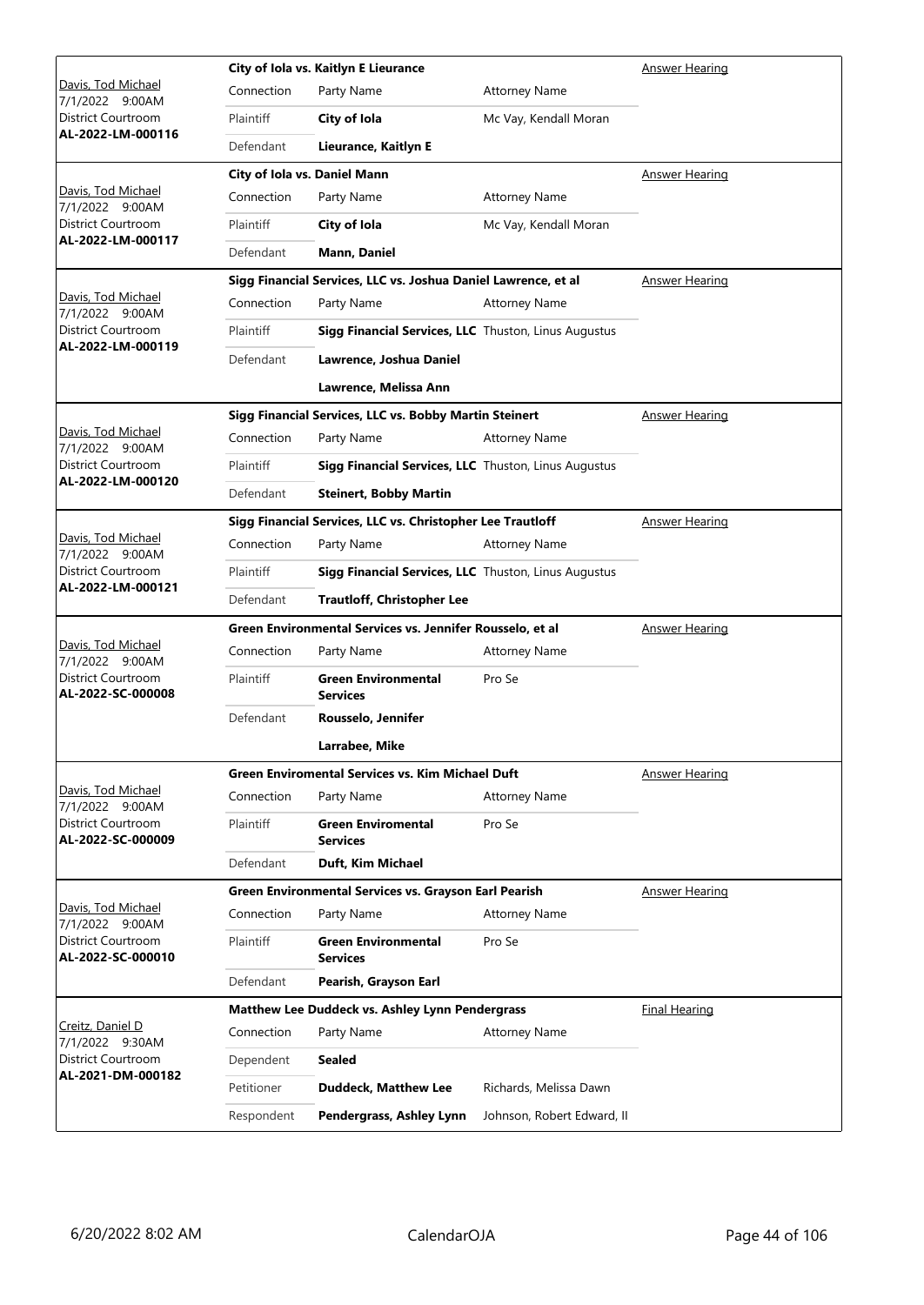| Creitz, Daniel D                        | Magdalena Ellen Glover, Petitioner vs. Matthew T Glover,<br><b>Respondent</b> |                                                                      |                                    | <b>Show Cause Hearing</b>    |
|-----------------------------------------|-------------------------------------------------------------------------------|----------------------------------------------------------------------|------------------------------------|------------------------------|
| 7/6/2022 1:30PM<br>District Courtroom   | Connection                                                                    | Party Name                                                           | <b>Attorney Name</b>               |                              |
| 2015-DM-000193                          | Dependent                                                                     | <b>Sealed</b>                                                        |                                    |                              |
|                                         | Petitioner                                                                    | Glover, Magdalena                                                    | Schowengerdt, Daniel J.            |                              |
|                                         | Respondent                                                                    | <b>Glover, Matthew T</b>                                             | Mathews, Joshua T.                 |                              |
|                                         |                                                                               | In the Matter of the Marriage of Catherine R Ingle vs. Dale V Smith, |                                    | <b>Final Hearing</b>         |
| Creitz, Daniel D<br>7/7/2022 9:30AM     | Jr                                                                            |                                                                      |                                    |                              |
| District Courtroom<br>AL-2021-DM-000143 | Connection                                                                    | Party Name                                                           | <b>Attorney Name</b>               |                              |
|                                         | Petitioner                                                                    | Ingle, Catherine R                                                   | Rosenblad, Eric L.                 |                              |
|                                         | Respondent                                                                    | Smith, Dale V, Jr                                                    | Long, Jerald R.                    |                              |
| Creitz, Daniel D                        | Sealed ********* Sealed *********<br>Connection                               | Party Name                                                           | <b>Attorney Name</b>               | Drug Court                   |
| 7/7/2022 2:30PM<br>District Courtroom   |                                                                               |                                                                      |                                    |                              |
| AL-2021-MR-000664                       | Prosecutor                                                                    | <b>Sealed</b>                                                        |                                    |                              |
|                                         | Defendant                                                                     | <b>Sealed</b>                                                        | Manbeck, Jacob Thomas              |                              |
| Creitz, Daniel D                        |                                                                               | State of Kansas vs. Hayden Taylor White                              |                                    | Probation - Violation        |
| 7/11/2022 9:30AM                        | Connection                                                                    | Party Name                                                           | <b>Attorney Name</b>               |                              |
| District Courtroom<br>2019-CR-000251    | Other Party                                                                   | <b>Collection Bureau of</b><br>Kansas                                | Mc Vay, Kendall Moran              |                              |
|                                         | Prosecutor                                                                    | <b>State of Kansas</b>                                               | Attorney's Office, Allen<br>County |                              |
|                                         | Defendant                                                                     | White, Hayden Taylor                                                 | Witt, Jay Dee                      |                              |
|                                         |                                                                               | <b>State of Kansas vs. Annie Janae Tush</b>                          |                                    | Probation - Violation        |
| Creitz, Daniel D<br>7/11/2022 9:30AM    | Connection                                                                    | Party Name                                                           | <b>Attorney Name</b>               |                              |
| District Courtroom<br>2020-CR-000195    | Prosecutor                                                                    | <b>State of Kansas</b>                                               | Attorney's Office, Allen<br>County |                              |
|                                         | Defendant                                                                     | Tush, Annie Janae                                                    | Manbeck, Jacob Thomas              |                              |
|                                         |                                                                               | State of Kansas vs. Blade Taylor Marmon                              |                                    | Plea Hearing                 |
| Creitz, Daniel D<br>7/11/2022 9:30AM    | Connection                                                                    | Party Name                                                           | <b>Attorney Name</b>               |                              |
| District Courtroom<br>2020-CR-000251    | Prosecutor                                                                    | <b>State of Kansas</b>                                               | Attorney's Office, Allen<br>County |                              |
|                                         | Defendant                                                                     | Marmon, Blade Taylor                                                 | Harding, Burton M.                 |                              |
|                                         |                                                                               | State of Kansas vs. Hayden Taylor White                              |                                    | <b>Probation - Violation</b> |
| Creitz, Daniel D<br>7/11/2022 9:30AM    | Connection                                                                    | Party Name                                                           | <b>Attorney Name</b>               |                              |
| District Courtroom<br>2020-CR-000277    | Prosecutor                                                                    | <b>State of Kansas</b>                                               | Attorney's Office, Allen<br>County |                              |
|                                         | Defendant                                                                     | White, Hayden Taylor                                                 | Witt, Jay Dee                      |                              |
|                                         |                                                                               | <b>State of Kansas vs. Annie Janae Tush</b>                          |                                    | Probation - Violation        |
| Creitz, Daniel D<br>7/11/2022 9:30AM    | Connection                                                                    | Party Name                                                           | <b>Attorney Name</b>               |                              |
| District Courtroom<br>2020-CR-000281    | Prosecutor                                                                    | <b>State of Kansas</b>                                               | Attorney's Office, Allen<br>County |                              |
|                                         | Defendant                                                                     | Tush, Annie Janae                                                    | Manbeck, Jacob Thomas              |                              |
|                                         |                                                                               | <b>State of Kansas vs. Blade Taylor Marmon</b>                       |                                    | Plea Hearing                 |
| Creitz, Daniel D<br>7/11/2022 9:30AM    | Connection                                                                    | Party Name                                                           | <b>Attorney Name</b>               |                              |
| District Courtroom<br>AL-2020-CR-000383 | Prosecutor                                                                    | <b>State of Kansas</b>                                               | Attorney's Office, Allen<br>County |                              |
|                                         | Defendant                                                                     | Marmon, Blade Taylor                                                 | Harding, Burton M.                 |                              |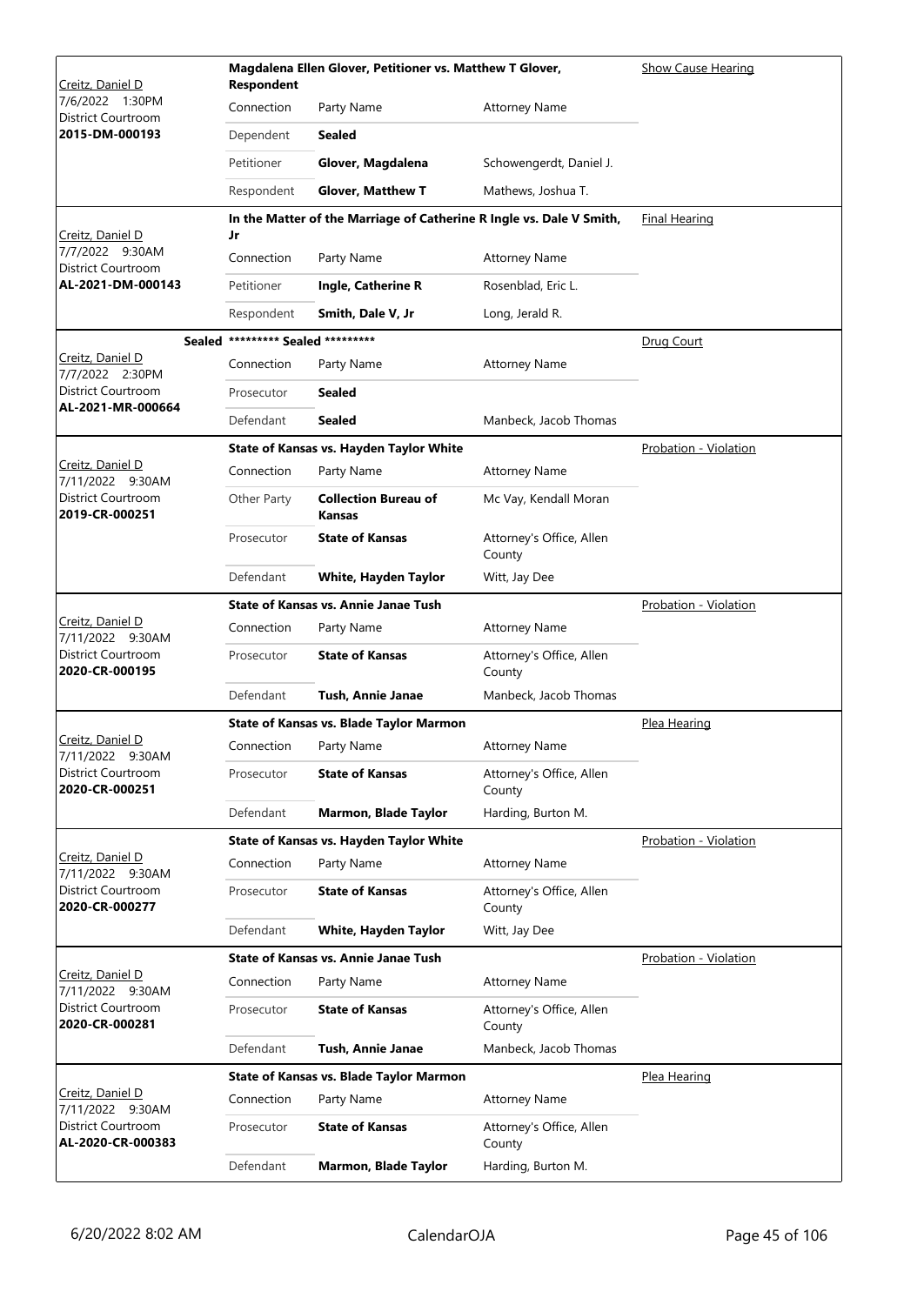|                                                |            | <b>State of Kansas vs. Timothy Virgil Wills</b> |                                    | Plea Hearing             |
|------------------------------------------------|------------|-------------------------------------------------|------------------------------------|--------------------------|
| Creitz, Daniel D<br>7/11/2022 9:30AM           | Connection | Party Name                                      | <b>Attorney Name</b>               |                          |
| District Courtroom<br>AL-2020-CR-000398        | Prosecutor | <b>State of Kansas</b>                          | Attorney's Office, Allen<br>County |                          |
|                                                | Defendant  | <b>Wills, Timothy Virgil</b>                    | Harding, Burton M.                 |                          |
|                                                |            | <b>State of Kansas vs. Matthew John Wilson</b>  |                                    | <b>Status Conference</b> |
| Creitz, Daniel D<br>7/11/2022 9:30AM           | Connection | Party Name                                      | <b>Attorney Name</b>               |                          |
| <b>District Courtroom</b><br>AL-2021-CR-000019 | Prosecutor | <b>State of Kansas</b>                          | Attorney's Office, Allen<br>County |                          |
|                                                | Defendant  | <b>Wilson, Matthew John</b>                     | Harding, Burton M.                 |                          |
|                                                |            | State of Kansas vs. Blade Taylor Marmon         |                                    | Plea Hearing             |
| Creitz, Daniel D<br>7/11/2022 9:30AM           | Connection | Party Name                                      | <b>Attorney Name</b>               |                          |
| District Courtroom<br>AL-2021-CR-000137        | Prosecutor | <b>State of Kansas</b>                          | Attorney's Office, Allen<br>County |                          |
|                                                | Defendant  | Marmon, Blade Taylor                            | Harding, Burton M.                 |                          |
|                                                |            | <b>State of Kansas vs. Timothy Virgil Wills</b> |                                    | Plea Hearing             |
| Creitz, Daniel D<br>7/11/2022 9:30AM           | Connection | Party Name                                      | <b>Attorney Name</b>               |                          |
| District Courtroom<br>AL-2021-CR-000272        | Prosecutor | <b>State of Kansas</b>                          | Attorney's Office, Allen<br>County |                          |
|                                                | Defendant  | <b>Wills, Timothy Virgil</b>                    | Harding, Burton M.                 |                          |
|                                                |            | State of Kansas vs. Amber Lynn Black            |                                    | Plea Hearing             |
| Creitz, Daniel D<br>7/11/2022 9:30AM           | Connection | Party Name                                      | <b>Attorney Name</b>               |                          |
| District Courtroom<br>AL-2021-CR-000478        | Prosecutor | <b>State of Kansas</b>                          | Attorney's Office, Allen<br>County |                          |
|                                                | Defendant  | <b>Black, Amber Lynn</b>                        | Harding, Burton M.                 |                          |
|                                                |            | State of Kansas vs. Blade Taylor Marmon         |                                    | Plea Hearing             |
| Creitz, Daniel D<br>7/11/2022 9:30AM           | Connection | Party Name                                      | <b>Attorney Name</b>               |                          |
| District Courtroom<br>AL-2021-CR-000509        | Prosecutor | <b>State of Kansas</b>                          | Attorney's Office, Allen<br>County |                          |
|                                                | Defendant  | Marmon, Blade Taylor                            | Harding, Burton M.                 |                          |
|                                                |            | <b>State of Kansas vs. Matthew John Wilson</b>  |                                    | <b>Status Conference</b> |
| Creitz, Daniel D<br>7/11/2022 9:30AM           | Connection | Party Name                                      | <b>Attorney Name</b>               |                          |
| District Courtroom<br>AL-2021-CR-000553        | Prosecutor | <b>State of Kansas</b>                          | Attorney's Office, Allen<br>County |                          |
|                                                | Defendant  | Wilson, Matthew John                            | Harding, Burton M.                 |                          |
|                                                |            | State of Kansas vs. Blade Taylor Marmon         |                                    | Plea Hearing             |
| Creitz, Daniel D<br>7/11/2022 9:30AM           | Connection | Party Name                                      | <b>Attorney Name</b>               |                          |
| District Courtroom<br>AL-2021-CR-000554        | Prosecutor | <b>State of Kansas</b>                          | Attorney's Office, Allen<br>County |                          |
|                                                | Defendant  | Marmon, Blade Taylor                            | Harding, Burton M.                 |                          |
|                                                |            | State of Kansas vs. Amber Lynn Black            |                                    | Plea Hearing             |
| Creitz, Daniel D<br>7/11/2022 9:30AM           | Connection | Party Name                                      | <b>Attorney Name</b>               |                          |
| District Courtroom<br>AL-2021-CR-000559        | Prosecutor | <b>State of Kansas</b>                          | Attorney's Office, Allen<br>County |                          |
|                                                | Defendant  | <b>Black, Amber Lynn</b>                        | Harding, Burton M.                 |                          |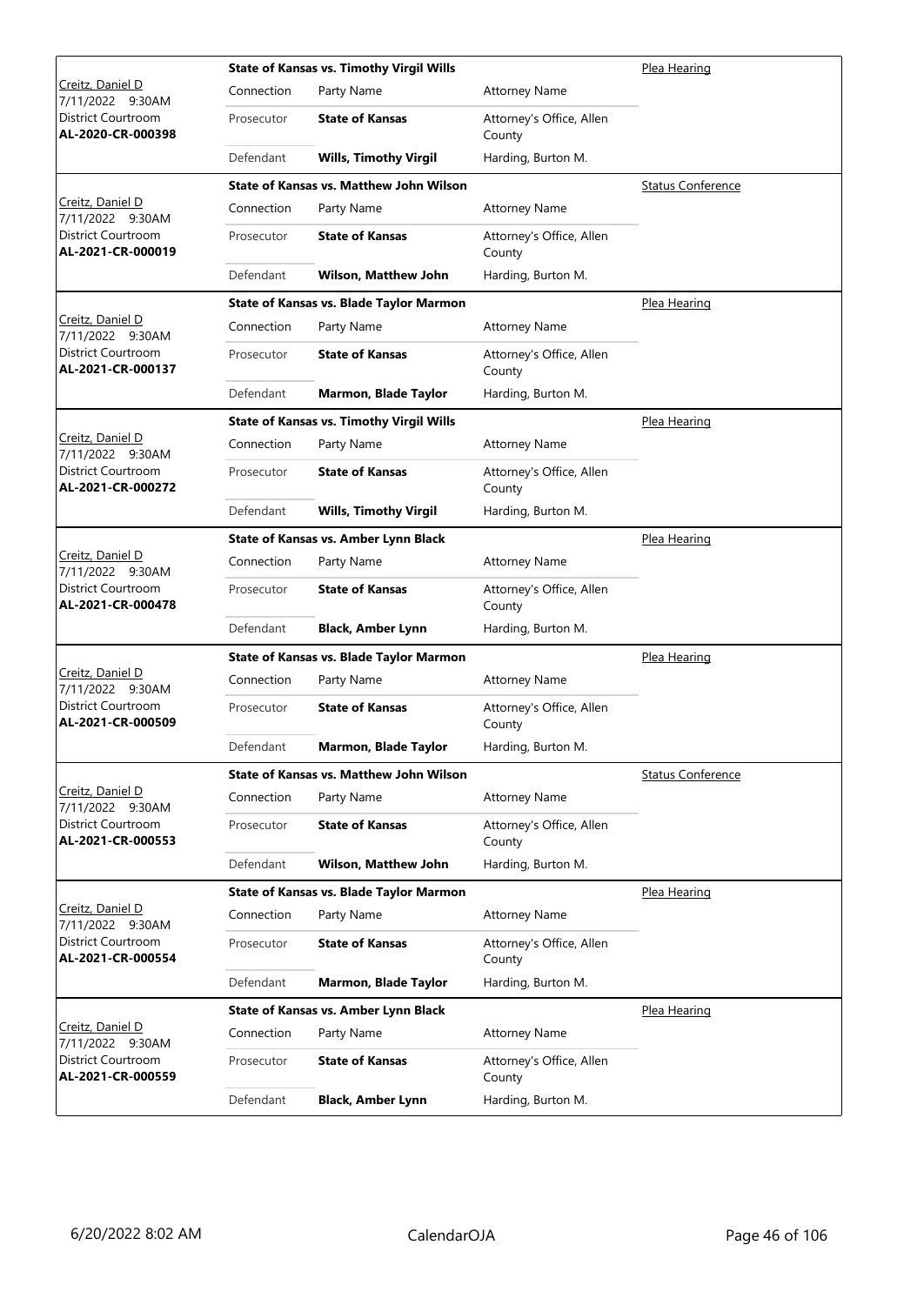|                                         |            | State of Kansas vs. Blade Taylor Marmon         |                                    | Plea Hearing                 |
|-----------------------------------------|------------|-------------------------------------------------|------------------------------------|------------------------------|
| Creitz, Daniel D<br>7/11/2022 9:30AM    | Connection | Party Name                                      | <b>Attorney Name</b>               |                              |
| District Courtroom<br>AL-2021-CR-000562 | Prosecutor | <b>State of Kansas</b>                          | Attorney's Office, Allen<br>County |                              |
|                                         | Defendant  | <b>Marmon, Blade Taylor</b>                     | Harding, Burton M.                 |                              |
|                                         |            | State of Kansas vs. Hayden Taylor White         |                                    | <b>Status Conference</b>     |
| Creitz, Daniel D<br>7/11/2022 9:30AM    | Connection | Party Name                                      | <b>Attorney Name</b>               |                              |
| District Courtroom<br>AL-2022-CR-000002 | Prosecutor | <b>State of Kansas</b>                          | Attorney's Office, Allen<br>County |                              |
|                                         | Defendant  | White, Hayden Taylor                            | Witt, Jay Dee                      |                              |
|                                         |            | State of Kansas vs. Crystal Dawn Barley         |                                    | <u>Plea Hearing</u>          |
| Creitz, Daniel D<br>7/11/2022 9:30AM    | Connection | Party Name                                      | <b>Attorney Name</b>               |                              |
| District Courtroom<br>AL-2022-CR-000014 | Prosecutor | <b>State of Kansas</b>                          | Attorney's Office, Allen<br>County |                              |
|                                         | Defendant  | <b>Barley, Crystal Dawn</b>                     | De Voe, Sue E.                     |                              |
|                                         |            | State of Kansas vs. Crystal Dawn Barley         |                                    | <u>Hearing</u>               |
| Creitz, Daniel D<br>7/11/2022 9:30AM    | Connection | Party Name                                      | <b>Attorney Name</b>               |                              |
| District Courtroom<br>AL-2022-CR-000046 | Prosecutor | <b>State of Kansas</b>                          | Attorney's Office, Allen<br>County |                              |
|                                         | Defendant  | <b>Barley, Crystal Dawn</b>                     | De Voe, Sue E.                     |                              |
|                                         |            | State of Kansas vs. Amber Lynn Black            |                                    | Plea Hearing                 |
| Creitz, Daniel D<br>7/11/2022 9:30AM    | Connection | Party Name                                      | <b>Attorney Name</b>               |                              |
| District Courtroom<br>AL-2022-CR-000049 | Prosecutor | <b>State of Kansas</b>                          | Attorney's Office, Allen<br>County |                              |
|                                         | Defendant  | <b>Black, Amber Lynn</b>                        | Harding, Burton M.                 |                              |
|                                         |            | State of Kansas vs. Joseph Franklin Casalinuovo |                                    | Plea Hearing                 |
| Creitz, Daniel D<br>7/11/2022 9:30AM    | Connection | Party Name                                      | <b>Attorney Name</b>               |                              |
| District Courtroom<br>AL-2022-CR-000060 | Prosecutor | <b>State of Kansas</b>                          | Attorney's Office, Allen<br>County |                              |
|                                         | Defendant  | Casalinuovo, Joseph<br><b>Franklin</b>          | Garretson, Tyler Powell            |                              |
| Creitz, Daniel D                        |            | State of Kansas vs. Joseph Franklin Casalinuovo |                                    | Plea Hearing                 |
| 7/11/2022 9:30AM                        | Connection | Party Name                                      | <b>Attorney Name</b>               |                              |
| District Courtroom<br>AL-2022-CR-000062 | Prosecutor | <b>State of Kansas</b>                          | Attorney's Office, Allen<br>County |                              |
|                                         | Defendant  | Casalinuovo, Joseph<br>Franklin                 | Garretson, Tyler Powell            |                              |
| Creitz, Daniel D                        |            | In the Matter of Matthew John Wilson            |                                    | <b>Extradition - Hearing</b> |
| 7/11/2022 9:30AM                        | Connection | Party Name                                      | <b>Attorney Name</b>               |                              |
| District Courtroom<br>AL-2022-MR-000240 | Prosecutor | <b>State of Kansas</b>                          | Attorney's Office, Allen<br>County |                              |
|                                         | Defendant  | <b>Wilson, Matthew John</b>                     | Harding, Burton M.                 |                              |
|                                         |            | State of Kansas vs. Joseph Franklin Casalinuovo |                                    | Plea Hearing                 |
| Creitz, Daniel D<br>7/11/2022 9:30AM    | Connection | Party Name                                      | <b>Attorney Name</b>               |                              |
| District Courtroom<br>AL-2022-TR-000232 | Prosecutor | <b>State of Kansas</b>                          | Attorney's Office, Allen<br>County |                              |
|                                         | Defendant  | Casalinuovo, Joseph<br>Franklin                 | Garretson, Tyler Powell            |                              |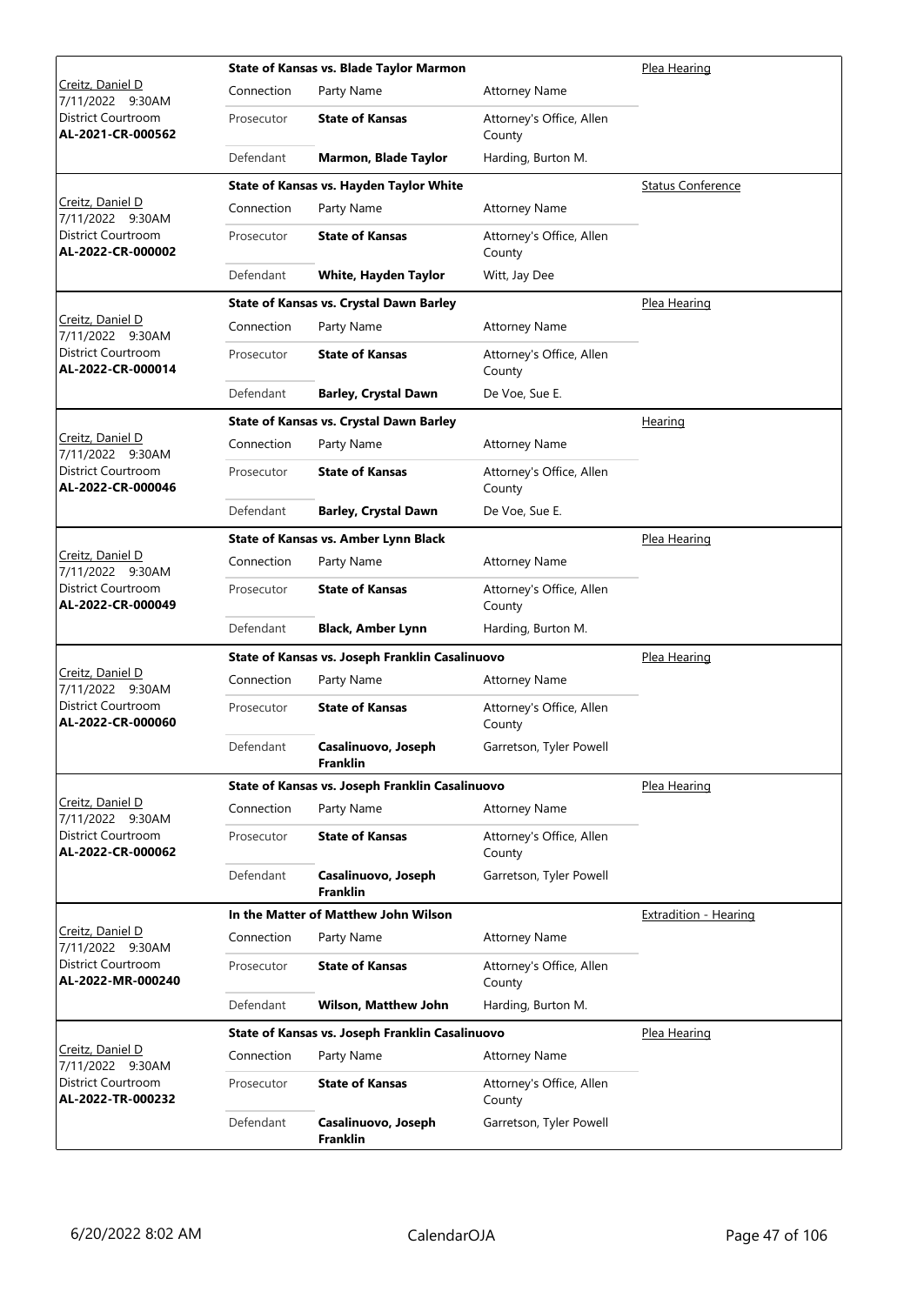|                                                |            | <b>State of Kansas vs. Levi K Martin</b>            |                                    | Probation - Violation - Status                              |
|------------------------------------------------|------------|-----------------------------------------------------|------------------------------------|-------------------------------------------------------------|
| Creitz, Daniel D<br>7/11/2022 1:30PM           | Connection | Party Name                                          | <b>Attorney Name</b>               |                                                             |
| District Courtroom<br>2019-CR-000201           | Prosecutor | <b>State of Kansas</b>                              | Attorney's Office, Allen<br>County |                                                             |
|                                                | Defendant  | Martin, Levi K                                      | Witt, Jay Dee                      |                                                             |
|                                                |            | <b>State of Kansas vs. Justin Dewayne Connolly</b>  |                                    | Competency Hearing                                          |
| Creitz, Daniel D<br>7/11/2022 1:30PM           | Connection | Party Name                                          | <b>Attorney Name</b>               |                                                             |
| <b>District Courtroom</b><br>2019-CR-000293    | Prosecutor | <b>State of Kansas</b>                              | Attorney's Office, Allen<br>County |                                                             |
|                                                | Defendant  | <b>Connolly, Justin Dewayne</b>                     | Chard, Jill Elaine                 |                                                             |
|                                                |            | State of Kansas vs. Jesse James Belsher             |                                    | Probation - Violation - Status                              |
| Creitz, Daniel D<br>7/11/2022 1:30PM           | Connection | Party Name                                          | <b>Attorney Name</b>               |                                                             |
| District Courtroom<br>2019-CR-000316           | Prosecutor | <b>State of Kansas</b>                              | Attorney's Office, Allen<br>County |                                                             |
|                                                | Defendant  | <b>Belsher, Jesse James</b>                         | Campbell, James R.                 |                                                             |
|                                                |            | <b>State of Kansas vs. Jesse James Belsher</b>      |                                    | Probation - Violation - Status                              |
| Creitz, Daniel D<br>7/11/2022 1:30PM           | Connection | Party Name                                          | <b>Attorney Name</b>               |                                                             |
| District Courtroom<br>2019-CR-000320           | Prosecutor | <b>State of Kansas</b>                              | Attorney's Office, Allen<br>County |                                                             |
|                                                | Defendant  | <b>Belsher, Jesse James</b>                         | Campbell, James R.                 |                                                             |
|                                                |            | <b>State of Kansas vs. William Theadore Patton</b>  |                                    | Arraignment                                                 |
| Creitz, Daniel D<br>7/11/2022 1:30PM           | Connection | Party Name                                          | <b>Attorney Name</b>               | Mr. Patton to appear via Zoom from<br>the Crawford Co. Jail |
| District Courtroom<br>2020-CR-000078           | Prosecutor | <b>State of Kansas</b>                              | Attorney's Office, Allen<br>County |                                                             |
|                                                | Defendant  | <b>Patton, William Theadore</b>                     | Campbell, James R.                 |                                                             |
|                                                |            | State of Kansas vs. Martin Alejandro Tarango, Jr    |                                    | <b>Status Conference</b>                                    |
| <u>Creitz, Daniel D</u><br>7/11/2022 1:30PM    | Connection | Party Name                                          | <b>Attorney Name</b>               |                                                             |
| <b>District Courtroom</b><br>AL-2021-CR-000429 | Prosecutor | <b>State of Kansas</b>                              | Attorney's Office, Allen<br>County |                                                             |
|                                                | Defendant  | Tarango, Martin Alejandro, Campbell, James R.<br>Jr |                                    |                                                             |
|                                                |            | State of Kansas vs. Martin Alejandro Tarango, Jr    | <b>Status Conference</b>           |                                                             |
| Creitz, Daniel D<br>7/11/2022 1:30PM           | Connection | Party Name                                          | <b>Attorney Name</b>               |                                                             |
| District Courtroom<br>AL-2021-CR-000430        | Prosecutor | <b>State of Kansas</b>                              | Attorney's Office, Allen<br>County |                                                             |
|                                                | Defendant  | Tarango, Martin Alejandro, Campbell, James R.<br>Jr |                                    |                                                             |
|                                                |            | State of Kansas vs. Martin Alejandro Tarango, Jr    |                                    | <b>Status Conference</b>                                    |
| Creitz, Daniel D<br>7/11/2022 1:30PM           | Connection | Party Name                                          | <b>Attorney Name</b>               |                                                             |
| District Courtroom<br>AL-2021-CR-000431        | Prosecutor | <b>State of Kansas</b>                              | Attorney's Office, Allen<br>County |                                                             |
|                                                | Defendant  | Tarango, Martin Alejandro, Campbell, James R.<br>Jr |                                    |                                                             |
|                                                |            | State of Kansas vs. Martin Alejandro Tarango, Jr    |                                    | <b>Status Conference</b>                                    |
| Creitz, Daniel D<br>7/11/2022 1:30PM           | Connection | Party Name                                          | <b>Attorney Name</b>               |                                                             |
| District Courtroom<br>AL-2021-CR-000432        | Prosecutor | <b>State of Kansas</b>                              | Attorney's Office, Allen<br>County |                                                             |
|                                                | Defendant  | Tarango, Martin Alejandro, Campbell, James R.<br>Jr |                                    |                                                             |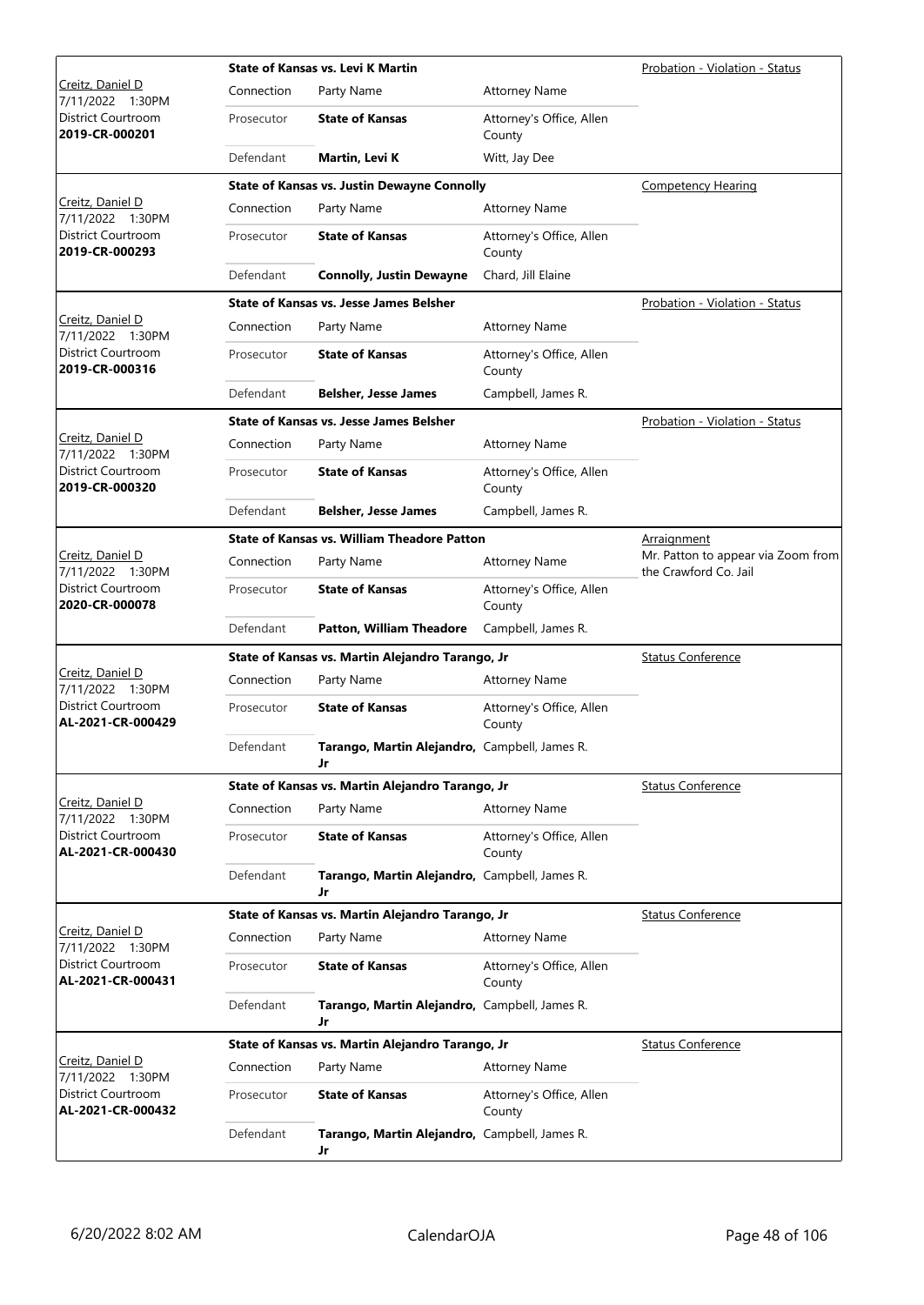|                                                |                     | State of Kansas vs. William Cody Gillespie          |                                    | <b>Status Conference</b> |
|------------------------------------------------|---------------------|-----------------------------------------------------|------------------------------------|--------------------------|
| Creitz, Daniel D<br>7/11/2022 1:30PM           | Connection          | Party Name                                          | <b>Attorney Name</b>               |                          |
| District Courtroom<br>AL-2021-CR-000433        | Prosecutor          | <b>State of Kansas</b>                              | Attorney's Office, Allen<br>County |                          |
|                                                | Defendant           | Gillespie, William Cody                             | Smith, Daniel Caleb                |                          |
|                                                | Attorney<br>General | <b>Smith, Daniel Caleb</b>                          |                                    |                          |
|                                                |                     | State of Kansas vs. William Cody Gillespie          |                                    | <b>Status Conference</b> |
| Creitz, Daniel D<br>7/11/2022 1:30PM           | Connection          | Party Name                                          | <b>Attorney Name</b>               |                          |
| District Courtroom<br>AL-2021-CR-000437        | Prosecutor          | <b>State of Kansas</b>                              | Attorney's Office, Allen<br>County |                          |
|                                                | Defendant           | Gillespie, William Cody                             | Smith, Daniel Caleb                |                          |
|                                                |                     | State of Kansas vs. William Cody Gillespie          |                                    | <b>Status Conference</b> |
| Creitz, Daniel D<br>7/11/2022 1:30PM           | Connection          | Party Name                                          | <b>Attorney Name</b>               |                          |
| District Courtroom<br>AL-2021-CR-000438        | Prosecutor          | <b>State of Kansas</b>                              | Attorney's Office, Allen<br>County |                          |
|                                                | Defendant           | Gillespie, William Cody                             | Smith, Daniel Caleb                |                          |
|                                                |                     | State of Kansas vs. William Cody Gillespie          |                                    | <b>Status Conference</b> |
| Creitz, Daniel D<br>7/11/2022 1:30PM           | Connection          | Party Name                                          | <b>Attorney Name</b>               |                          |
| <b>District Courtroom</b><br>AL-2021-CR-000439 | Prosecutor          | <b>State of Kansas</b>                              | Attorney's Office, Allen<br>County |                          |
|                                                | Defendant           | Gillespie, William Cody                             | Smith, Daniel Caleb                |                          |
|                                                |                     | State of Kansas vs. William Cody Gillespie          |                                    | <b>Status Conference</b> |
| Creitz, Daniel D<br>7/11/2022 1:30PM           | Connection          | Party Name                                          | <b>Attorney Name</b>               |                          |
| District Courtroom<br>AL-2021-CR-000454        | Prosecutor          | <b>State of Kansas</b>                              | Attorney's Office, Allen<br>County |                          |
|                                                | Defendant           | Gillespie, William Cody                             | Smith, Daniel Caleb                |                          |
|                                                |                     | State of Kansas vs. William Cody Gillespie          |                                    | <b>Status Conference</b> |
| Creitz, Daniel D<br>7/11/2022 1:30PM           | Connection          | Party Name                                          | <b>Attorney Name</b>               |                          |
| District Courtroom<br>AL-2021-CR-000455        | Prosecutor          | <b>State of Kansas</b>                              | Attorney's Office, Allen<br>County |                          |
|                                                | Defendant           | Gillespie, William Cody                             | Smith, Daniel Caleb                |                          |
|                                                |                     | State of Kansas vs. Martin Alejandro Tarango, Jr    |                                    | <b>Status Conference</b> |
| Creitz, Daniel D<br>7/11/2022 1:30PM           | Connection          | Party Name                                          | <b>Attorney Name</b>               |                          |
| <b>District Courtroom</b><br>AL-2021-CR-000456 | Prosecutor          | <b>State of Kansas</b>                              | Attorney's Office, Allen<br>County |                          |
|                                                | Defendant           | Tarango, Martin Alejandro, Campbell, James R.<br>Jr |                                    |                          |
|                                                |                     | State of Kansas vs. Martin Alejandro Tarango, Jr    |                                    | <b>Status Conference</b> |
| Creitz, Daniel D<br>7/11/2022 1:30PM           | Connection          | Party Name                                          | <b>Attorney Name</b>               |                          |
| District Courtroom<br>AL-2021-CR-000457        | Prosecutor          | <b>State of Kansas</b>                              | Attorney's Office, Allen<br>County |                          |
|                                                | Defendant           | Tarango, Martin Alejandro, Campbell, James R.<br>Jr |                                    |                          |
|                                                |                     | <b>State of Kansas vs. Levi Keith Martin</b>        |                                    | <b>Status Conference</b> |
| Creitz, Daniel D<br>7/11/2022 1:30PM           | Connection          | Party Name                                          | <b>Attorney Name</b>               |                          |
| District Courtroom<br>AL-2022-TR-000294        | Prosecutor          | <b>State of Kansas</b>                              | Attorney's Office, Allen<br>County |                          |
|                                                | Defendant           | Martin, Levi Keith                                  | Witt, Jay Dee                      |                          |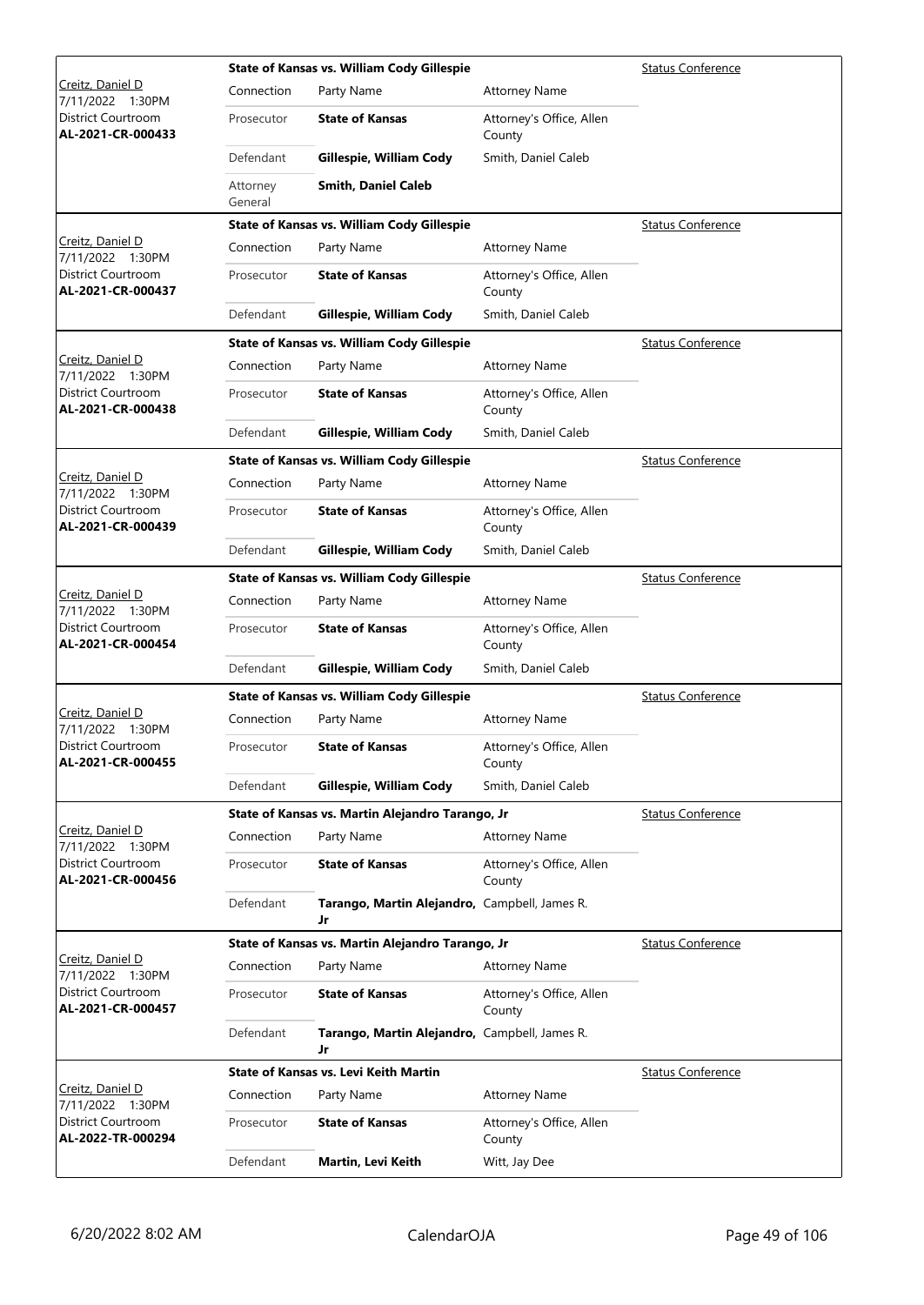|                                         |                                   | <b>State of Kansas vs. Levi Keith Martin</b>        |                                    | <b>Status Conference</b>         |
|-----------------------------------------|-----------------------------------|-----------------------------------------------------|------------------------------------|----------------------------------|
| Creitz, Daniel D<br>7/11/2022 1:30PM    | Connection                        | Party Name                                          | <b>Attorney Name</b>               |                                  |
| District Courtroom<br>AL-2022-TR-000303 | Prosecutor                        | <b>State of Kansas</b>                              | Attorney's Office, Allen<br>County |                                  |
|                                         | Defendant                         | Martin, Levi Keith                                  | Witt, Jay Dee                      |                                  |
|                                         |                                   | In the Matter of the Estate of Kenneth Dale Wallace |                                    | Hearing                          |
| Davis, Tod Michael<br>7/12/2022 8:30AM  | Connection                        | Party Name                                          | <b>Attorney Name</b>               |                                  |
| District Courtroom                      | Petitioner                        | Wallace, Dale O.                                    | Apt, Charles H., III               |                                  |
| AL-2021-PR-000030                       | Decedent                          | <b>Wallace, Kenneth Dale</b>                        |                                    |                                  |
|                                         |                                   | In the Matter of the Estate of Robert S Hyden       |                                    | <u>Hearing</u>                   |
| Davis, Tod Michael<br>7/12/2022 8:30AM  | Connection                        | Party Name                                          | <b>Attorney Name</b>               |                                  |
| District Courtroom                      | Petitioner                        | Hyden, Christopher A                                | Schowengerdt, Daniel J.            |                                  |
| AL-2022-PR-000046                       | Decedent                          | Hyden, Robert S                                     |                                    |                                  |
|                                         | Sealed ********* Sealed ********* |                                                     |                                    | <b>Review Hearing</b>            |
| Davis, Tod Michael<br>7/12/2022 9:00AM  | Connection                        | Party Name                                          | <b>Attorney Name</b>               |                                  |
| District Courtroom<br>2018-JC-000013    | Child in Need<br>of Care          | <b>Sealed</b>                                       | Apt, Charles H., III               |                                  |
|                                         | Other Party                       | <b>Sealed</b>                                       |                                    |                                  |
|                                         |                                   | <b>Sealed</b>                                       | De Voe, Sue E.                     |                                  |
|                                         |                                   | <b>Sealed</b>                                       |                                    |                                  |
|                                         | Petitioner                        | <b>Sealed</b>                                       | Attorney's Office, Allen<br>County |                                  |
|                                         | Sealed ********* Sealed ********* |                                                     |                                    | Permanency - 1                   |
| Davis, Tod Michael<br>7/12/2022 9:00AM  | Connection                        | Party Name                                          | <b>Attorney Name</b>               |                                  |
| District Courtroom<br>2018-JC-000014    | Child in Need<br>of Care          | <b>Sealed</b>                                       | Apt, Charles H., III               |                                  |
|                                         | Other Party                       | Sealed                                              | Manbeck, Jacob Thomas              |                                  |
|                                         |                                   | <b>Sealed</b>                                       | Smith, Daniel Caleb                |                                  |
|                                         | Petitioner                        | <b>Sealed</b>                                       | Attorney's Office, Allen<br>County |                                  |
|                                         | Sealed ********* Sealed ********* |                                                     |                                    | <b>Review Hearing</b>            |
| Davis, Tod Michael<br>7/12/2022 9:00AM  | Connection                        | Party Name                                          | <b>Attorney Name</b>               |                                  |
| District Courtroom<br>AL-2022-JC-000019 | Child in Need<br>of Care          | <b>Sealed</b>                                       | Apt, Charles H., III               |                                  |
|                                         | Petitioner                        | <b>Sealed</b>                                       | Attorney's Office, Allen<br>County |                                  |
| Davis, Tod Michael                      |                                   | In the Matter of Anniee Rose Hill                   |                                    | Hearing                          |
| 7/12/2022 9:00AM                        | Connection                        | Party Name                                          | <b>Attorney Name</b>               |                                  |
| District Courtroom<br>AL-2022-PR-000031 | Subject                           | Hill, Annlee Rose                                   | Heim, Bret Alan                    |                                  |
|                                         | Petitioner                        | <b>ADAMS, ALICE</b>                                 | Manbeck, Jacob Thomas              |                                  |
|                                         | Guardian Ad<br>Litem              | Heim, Bret Alan                                     |                                    |                                  |
|                                         |                                   | <b>State of Kansas vs. Ray Anthony Russell</b>      |                                    | <b>Review Hearing</b>            |
| Creitz, Daniel D<br>7/12/2022 9:30AM    | Connection                        | Party Name                                          | <b>Attorney Name</b>               | Set to follow along with AL22CV5 |
| District Courtroom<br>2020-CR-000119    | Prosecutor                        | <b>State of Kansas</b>                              | Attorney's Office, Allen<br>County |                                  |
|                                         | Defendant                         | <b>Russell, Ray Anthony</b>                         | Witt, Jay Dee                      |                                  |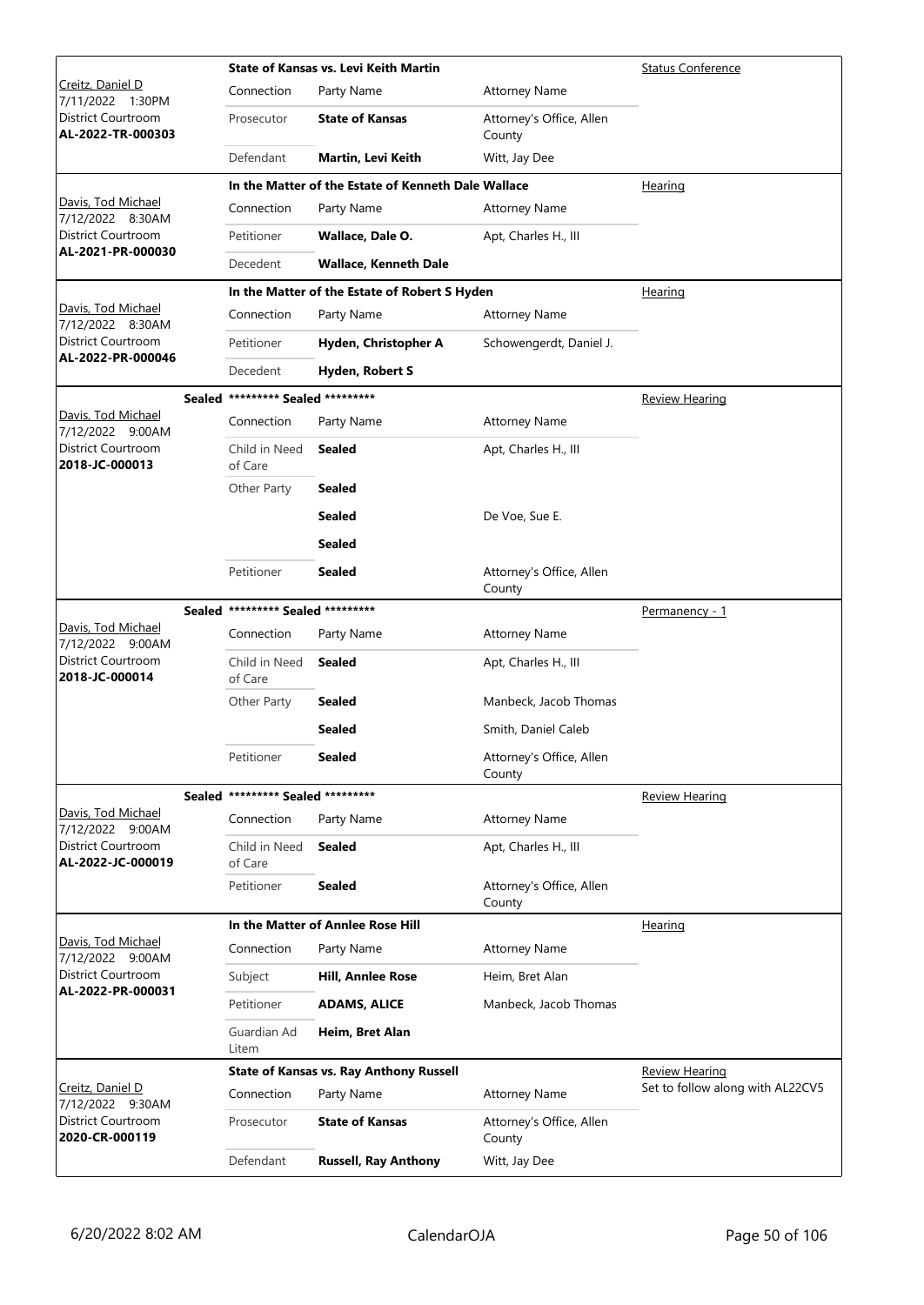|                                             |                   | Tammy R Holliday vs. Melvin Dale Stewart, et al                                                       | <b>Status Conference</b>           |                          |
|---------------------------------------------|-------------------|-------------------------------------------------------------------------------------------------------|------------------------------------|--------------------------|
| Creitz, Daniel D<br>7/12/2022 9:30AM        | Connection        | Party Name                                                                                            | <b>Attorney Name</b>               | Zoom Status              |
| District Courtroom                          | Plaintiff         | <b>Holliday, Tammy R</b>                                                                              | Phalen, William Lawrence           |                          |
| AL-2021-CV-000010                           | Defendant         | <b>Stewart, Melvin Dale</b>                                                                           | Mayes, Kacey Scott                 |                          |
|                                             |                   | <b>Nelson Quarries, Inc.</b>                                                                          | Mayes, Kacey Scott                 |                          |
|                                             |                   | Nelson Motors, Inc.                                                                                   | Mayes, Kacey Scott                 |                          |
|                                             |                   | Ray Anthony Russell vs. State of Kansas                                                               |                                    | <b>Bench Trial</b>       |
| Creitz, Daniel D<br>7/12/2022 9:30AM        | Connection        | Party Name                                                                                            | <b>Attorney Name</b>               |                          |
| District Courtroom                          | Plaintiff         | <b>Russell, Ray Anthony</b>                                                                           | Campbell, James R.                 |                          |
| AL-2022-CV-000005                           | Defendant         | <b>State of Kansas</b>                                                                                | Attorney's Office, Allen<br>County |                          |
|                                             |                   | State of Kansas, ex rel, DCF vs. April A Dunlap                                                       |                                    | Motion                   |
| <u>Creitz, Daniel D</u><br>7/12/2022 1:20PM | Connection        | Party Name                                                                                            | <b>Attorney Name</b>               |                          |
| Downstairs Assembly Room                    | Dependent         | <b>Sealed</b>                                                                                         |                                    |                          |
| 2019-DM-000207                              | Other Party       | Dixon, Richard E                                                                                      |                                    |                          |
|                                             | Petitioner        | <b>State of Kansas, ex rel, DCF</b> 14 & 31, Young Williams                                           |                                    |                          |
|                                             | Respondent        | Dunlap, April A                                                                                       |                                    |                          |
|                                             |                   | Tyler Kenrich Landess, Petitioner vs. Jessica M Trester, Respondent                                   |                                    | <b>Status Conference</b> |
| Creitz, Daniel D<br>7/12/2022 1:30PM        | Connection        | Party Name                                                                                            | <b>Attorney Name</b>               | Pet to appear via Zoom   |
| District Courtroom                          | Dependent         | Sealed                                                                                                |                                    |                          |
| 2016-DM-000137                              | Petitioner        | Landess, Tyler Kenrich                                                                                | Cole, Craig Everett                |                          |
|                                             | Respondent        | Trester, Jessica                                                                                      | Dugan, Melissa Rene                |                          |
| Creitz, Daniel D                            | Dawayne Henderson | In the Matter of the Marriage of Shannan Lee Henderson vs Eddie                                       | <u>Hearing</u>                     |                          |
| 7/12/2022 1:30PM<br>District Courtroom      | Connection        | Party Name                                                                                            | <b>Attorney Name</b>               |                          |
| 2019-DM-000097                              | Other Party       | <b>State of Kansas, ex rel, DCF</b> 14 & 31, Young Williams                                           |                                    |                          |
|                                             |                   | <b>Department of Children</b><br>and Families                                                         | 14 & 31, Young Williams            |                          |
|                                             | Petitioner        | Henderson, Shannan Lee                                                                                | Long, Jerald R.                    |                          |
|                                             | Respondent        | Henderson, Eddie<br><b>Dawayne</b>                                                                    | Schowengerdt, Daniel J.            |                          |
|                                             |                   | Mellisa Santoyo-Pettey vs. Sacharey Jackson, et al                                                    |                                    | <b>Status Conference</b> |
| Creitz, Daniel D<br>7/12/2022 1:30PM        | Connection        | Party Name                                                                                            | <b>Attorney Name</b>               |                          |
| District Courtroom                          | Dependent         | <b>Sealed</b>                                                                                         |                                    |                          |
| AL-2021-DM-000033                           | Petitioner        | Santoyo-Pettey, Mellisa                                                                               | Schowengerdt, Daniel J.            |                          |
|                                             | Respondent        | Jackson, Sacharey                                                                                     |                                    |                          |
|                                             |                   | Shepard, Savannah                                                                                     |                                    |                          |
| <u>Creitz, Daniel D</u>                     |                   | In the Matter of the Marriage of Bethany Kyla Michelle<br>Kindelsperger vs. Michael Jon Kindelsperger |                                    | <b>Final Hearing</b>     |
| 7/12/2022 1:30PM                            | Connection        | Party Name                                                                                            | <b>Attorney Name</b>               |                          |
| District Courtroom<br>AL-2022-DM-000026     |                   |                                                                                                       |                                    |                          |
|                                             | Petitioner        | Kindelsperger, Bethany<br>Kyla Michelle                                                               | Long, Jerald R.                    |                          |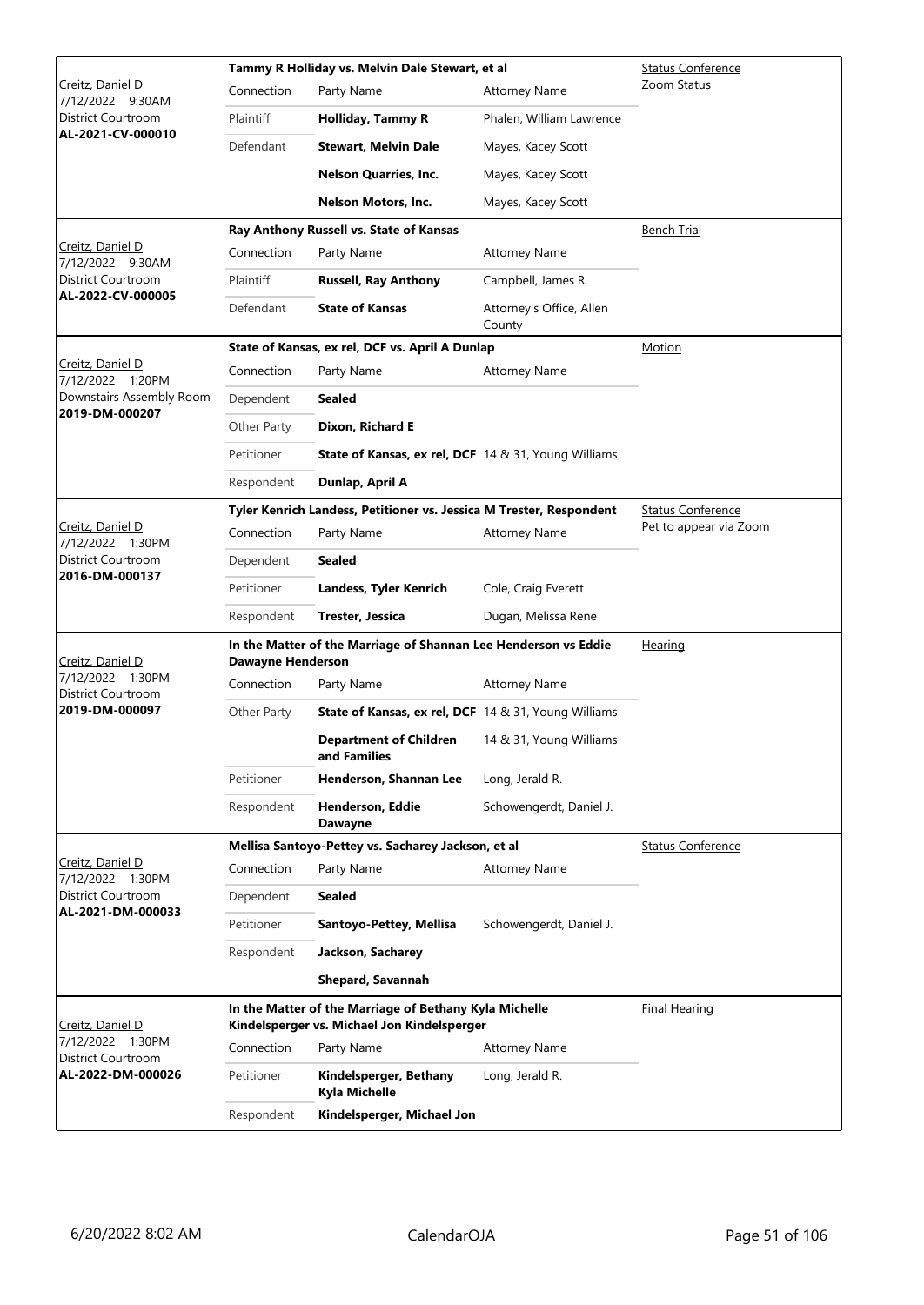|                                         | Sealed ********* Sealed ********* |                                                                                              |                            | PFA/PFS Hearing          |
|-----------------------------------------|-----------------------------------|----------------------------------------------------------------------------------------------|----------------------------|--------------------------|
| Creitz, Daniel D<br>7/12/2022<br>1:30PM | Connection                        | Party Name                                                                                   | <b>Attorney Name</b>       |                          |
| District Courtroom                      | Petitioner                        | <b>Sealed</b>                                                                                | Rosenblad, Eric L.         |                          |
| AL-2022-DM-000068                       | Respondent                        | <b>Sealed</b>                                                                                |                            |                          |
|                                         |                                   | Billy Doolittle, etal., Petitioner vs. Kristiana Doolittle, Respondent                       |                            | <b>Status Conference</b> |
| Creitz, Daniel D<br>7/12/2022 3:00PM    | Connection                        | Party Name                                                                                   | <b>Attorney Name</b>       |                          |
| District Courtroom                      | Other Party                       | State of Kansas, ex rel, DCF Schlotterbeck, Zelda Fay                                        |                            |                          |
| 1993-DM-000105                          | Petitioner                        | Doolittle, William Allen                                                                     | Griebat, Jeb Cameron       |                          |
|                                         | Respondent                        | Doolittle, Kristiana                                                                         | Thompson, Kenley Jay       |                          |
| Creitz, Daniel D                        | <b>Respondent</b>                 | State of Kansas (SRS), etal., Petitioner vs. William A Doolittle,                            |                            | <b>Status Conference</b> |
| 7/12/2022 3:00PM<br>District Courtroom  | Connection                        | Party Name                                                                                   | <b>Attorney Name</b>       |                          |
| 2001-DM-000153                          | Dependent                         | <b>Sealed</b>                                                                                |                            |                          |
|                                         |                                   | <b>Sealed</b>                                                                                |                            |                          |
|                                         |                                   | <b>Sealed</b>                                                                                |                            |                          |
|                                         | Petitioner                        | Doolittle, Tabitha D                                                                         | Thompson, Kenley Jay       |                          |
|                                         |                                   | State of Kansas, ex rel, DCF Schlotterbeck, Zelda Fay                                        |                            |                          |
|                                         | Respondent                        | Doolittle, William Allen                                                                     | Griebat, Jeb Cameron       |                          |
|                                         |                                   | Richard E Huston Jr, Petitioner vs. Michelle Huston, Respondent                              |                            | Contempt - Direct        |
| Creitz, Daniel D<br>7/12/2022 3:00PM    | Connection                        | Party Name                                                                                   | <b>Attorney Name</b>       |                          |
| District Courtroom                      | Dependent                         | <b>Sealed</b>                                                                                |                            |                          |
| 2003-DM-000157                          |                                   | <b>Sealed</b>                                                                                |                            |                          |
|                                         | Other Party                       | State of Kansas, ex rel, DCF Schlotterbeck, Zelda Fay                                        |                            |                          |
|                                         | Petitioner                        | Huston, Richard E, Jr                                                                        | Apt, Charles H., III       |                          |
|                                         | Respondent                        | Huston, Michelle                                                                             | Griebat, Jeb Cameron       |                          |
|                                         |                                   | Felicia Greathouse, Petitioner vs. David Greathouse, Respondent                              |                            | Contempt - Direct        |
| Creitz, Daniel D<br>7/12/2022 3:00PM    | Connection                        | Party Name                                                                                   | <b>Attorney Name</b>       |                          |
| District Courtroom<br>2006-DM-000147    | Dependent                         | <b>Sealed</b>                                                                                |                            |                          |
|                                         | Other Party                       | <b>Department of Children</b><br>and Families                                                | Schlotterbeck, Zelda Fay   |                          |
|                                         | Petitioner                        | Greathouse, Felicia                                                                          | Johnson, Robert Edward, II |                          |
|                                         | Respondent                        | <b>Greathouse, David Wayne</b>                                                               | Griebat, Jeb Cameron       |                          |
| Creitz, Daniel D                        |                                   | Kansas, State of (SRS), etal., Petitioner vs. Adrian Michael<br>Westerman, etal., Respondent |                            | Contempt - Direct        |
| 7/12/2022 3:00PM<br>District Courtroom  | Connection                        | Party Name                                                                                   | <b>Attorney Name</b>       |                          |
| 2008-DM-000127                          | Petitioner                        | Westerman, Brandon<br>Michael                                                                |                            |                          |
|                                         |                                   | State of Kansas, ex rel, DCF Schlotterbeck, Zelda Fay                                        |                            |                          |
|                                         |                                   | Hancock, Roxanna Melissa Griebat, Jeb Cameron                                                |                            |                          |
|                                         | Respondent                        | Jenkins, Joseph G                                                                            | Johnson, Robert Edward, II |                          |
|                                         |                                   | Westerman, Adrian<br>Michael                                                                 |                            |                          |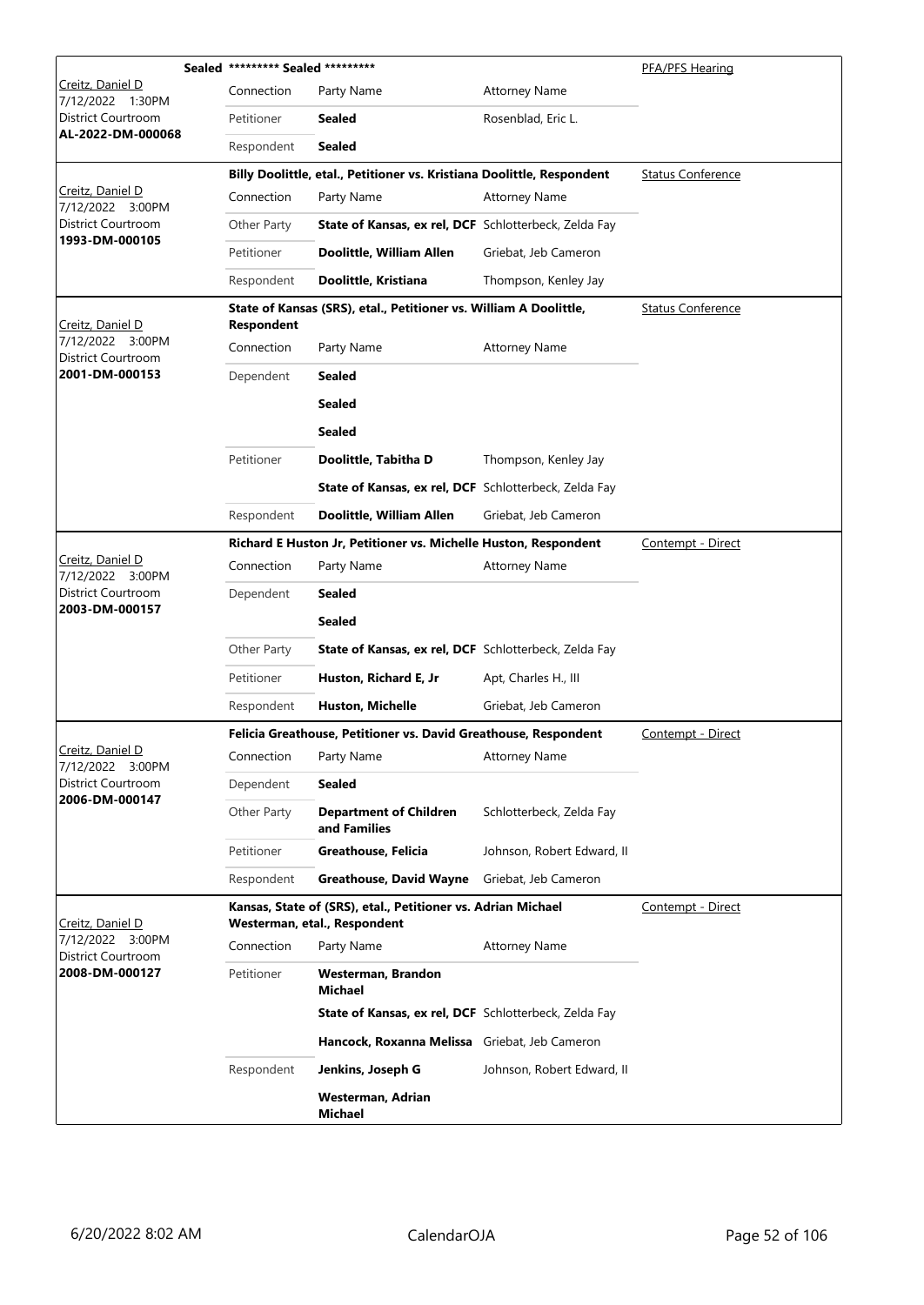|                                             | Contempt - Direct    |                                                                 |                                    |                          |
|---------------------------------------------|----------------------|-----------------------------------------------------------------|------------------------------------|--------------------------|
| Creitz, Daniel D<br>7/12/2022<br>3:00PM     | Connection           | Party Name                                                      | <b>Attorney Name</b>               |                          |
| District Courtroom                          | Other Party          | State of Kansas, ex rel, DCF Schlotterbeck, Zelda Fay           |                                    |                          |
| 2010-DM-000070                              | Petitioner           | Adair, Jamie Alan                                               | Martin, Patricia Lea               |                          |
|                                             | Respondent           | Adair, Jessica Lynn                                             | Griebat, Jeb Cameron               |                          |
| Creitz, Daniel D                            | <b>Respondent</b>    | Kansas, State of (SRS), Petitioner vs. John Hadley Stranghoner, |                                    | Contempt - Direct        |
| 7/12/2022 3:00PM                            | Connection           | Party Name                                                      | <b>Attorney Name</b>               |                          |
| District Courtroom<br>2012-DM-000006        | Other Party          | Hutton, Jennifer C                                              | Griebat, Jeb Cameron               |                          |
|                                             |                      |                                                                 |                                    |                          |
|                                             | Petitioner           | State of Kansas, ex rel, DCF Schlotterbeck, Zelda Fay           |                                    |                          |
|                                             | Respondent           | Stranghoner, John H                                             | Gillett, John J.                   |                          |
| Creitz, Daniel D                            |                      | State of Kansas, ex rel, DCF vs. Amy Reel                       |                                    | Contempt - Direct        |
| 7/12/2022 3:00PM                            | Connection           | Party Name                                                      | <b>Attorney Name</b>               |                          |
| District Courtroom<br>2016-DM-000004        | Dependent            | Sealed                                                          |                                    |                          |
|                                             | Other Party          | Kansas, State of                                                |                                    |                          |
|                                             | Petitioner           | State of Kansas, ex rel, DCF Schlotterbeck, Zelda Fay           |                                    |                          |
|                                             | Respondent           | Reel, Amy                                                       | Griebat, Jeb Cameron               |                          |
|                                             |                      | State of Kansas, ex rel, DCF vs. William Allen Doolittle        |                                    | <b>Status Conference</b> |
| <u>Creitz, Daniel D</u><br>7/12/2022 3:00PM | Connection           | Party Name                                                      | <b>Attorney Name</b>               |                          |
| District Courtroom                          | Dependent            | Sealed                                                          |                                    |                          |
| 2017-DM-000033                              | Other Party          | Lampe, Alyssa J                                                 |                                    |                          |
|                                             |                      | <b>State of Kansas</b>                                          | Hollins, H. Kent                   |                          |
|                                             | Petitioner           | State of Kansas, ex rel, DCF Schlotterbeck, Zelda Fay           |                                    |                          |
|                                             | Respondent           | Doolittle, William Allen                                        | Griebat, Jeb Cameron               |                          |
|                                             |                      | In the Matter of the Estate of Joseph H Elmenhorst              |                                    | Hearing                  |
| Davis, Tod Michael<br>7/13/2022 8:30AM      | Connection           | Party Name                                                      | <b>Attorney Name</b>               |                          |
| District Courtroom                          | Petitioner           | <b>Elmenhorst, Chris</b>                                        | Johnson, Robert Edward, II         |                          |
| AL-2022-PR-000047                           | Decedent             | Elmenhorst, Joseph H                                            |                                    |                          |
|                                             |                      | In the Matter of the Estate of Norma Gertrude Roberts           |                                    | Hearing                  |
| Davis, Tod Michael<br>7/13/2022 8:30AM      | Connection           | Party Name                                                      | <b>Attorney Name</b>               |                          |
| District Courtroom                          | Petitioner           | <b>Wilson, Denise D</b>                                         | Johnson, Robert Edward, II         |                          |
| AL-2022-PR-000048                           | Decedent             | Roberts, Norma Gertrude                                         |                                    |                          |
|                                             |                      | In the Matter of Ethan Andrew Weide                             |                                    | <b>Hearing</b>           |
| Davis, Tod Michael<br>7/13/2022 8:45AM      | Connection           | Party Name                                                      | <b>Attorney Name</b>               | Pay Or Appear            |
| District Courtroom<br>AL-2021-JV-000011     | Prosecutor           | <b>State of Kansas</b>                                          | Attorney's Office, Allen<br>County |                          |
|                                             | Juvenile<br>Offender | Weide, Ethan Andrew                                             | Apt, Charles H., III               |                          |
|                                             |                      | <b>State of Kansas vs. Tori M Higgins</b>                       |                                    | <u>Bond - Appearance</u> |
| Davis, Tod Michael<br>7/13/2022 9:00AM      | Connection           | Party Name                                                      | <b>Attorney Name</b>               |                          |
| District Courtroom<br>2019-CR-000465        | Prosecutor           | <b>State of Kansas</b>                                          | Attorney's Office, Allen<br>County |                          |
|                                             | Defendant            | <b>Higgins, Tori M</b>                                          | Smith, Daniel Caleb                |                          |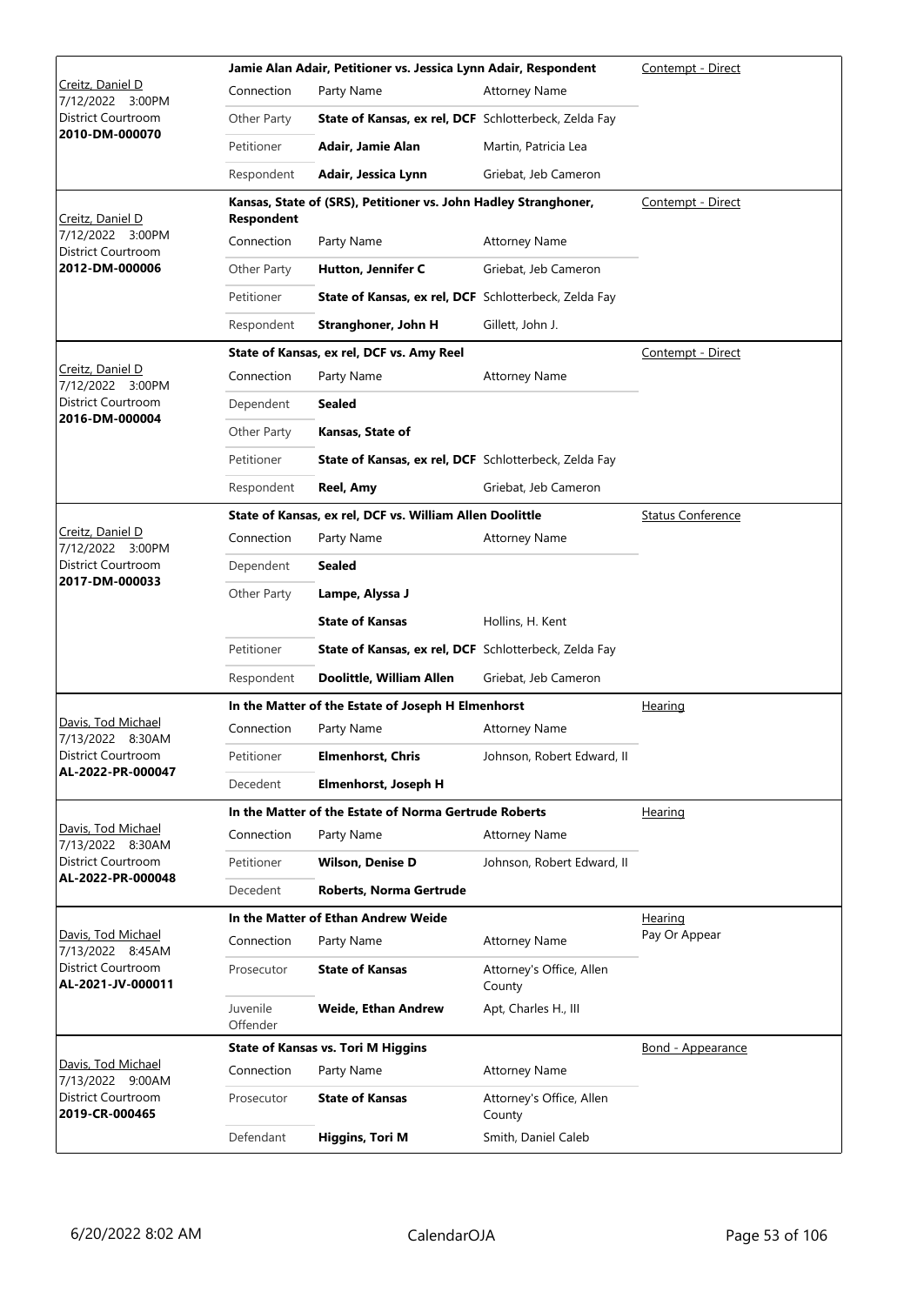|                                                |            | <b>State of Kansas vs. Steven Michael Ford</b>        | <b>Final Hearing</b>               |                          |
|------------------------------------------------|------------|-------------------------------------------------------|------------------------------------|--------------------------|
| Davis, Tod Michael<br>7/13/2022 9:00AM         | Connection | Party Name                                            | <b>Attorney Name</b>               |                          |
| District Courtroom<br>2019-TR-001259           | Prosecutor | <b>State of Kansas</b>                                | Attorney's Office, Allen<br>County |                          |
|                                                | Defendant  | <b>Ford, Steven Michael</b>                           | Schowengerdt, Daniel J.            |                          |
|                                                |            | <b>State of Kansas vs. Roy Carl Carllson</b>          |                                    | <b>Review Hearing</b>    |
| Davis, Tod Michael<br>7/13/2022 9:00AM         | Connection | Party Name                                            | <b>Attorney Name</b>               |                          |
| District Courtroom<br>2020-CR-000346           | Prosecutor | <b>State of Kansas</b>                                | Attorney's Office, Allen<br>County |                          |
|                                                | Defendant  | Carllson, Roy Carl                                    |                                    |                          |
|                                                |            | <b>State of Kansas vs. Cory Daniel Culler</b>         |                                    | Diversion - Status       |
| Davis, Tod Michael<br>7/13/2022 9:00AM         | Connection | Party Name                                            | <b>Attorney Name</b>               |                          |
| District Courtroom<br>2020-TR-000188           | Prosecutor | <b>State of Kansas</b>                                | Attorney's Office, Allen<br>County |                          |
|                                                | Defendant  | <b>Culler, Cory Daniel</b>                            | Schowengerdt, Daniel J.            |                          |
|                                                |            | <b>State of Kansas vs. Robert Anthony Celia</b>       |                                    | <b>Status Conference</b> |
| Davis, Tod Michael<br>7/13/2022 9:00AM         | Connection | Party Name                                            | <b>Attorney Name</b>               |                          |
| District Courtroom<br>AL-2021-CR-000160        | Prosecutor | <b>State of Kansas</b>                                | Attorney's Office, Allen<br>County |                          |
|                                                | Defendant  | <b>Celia, Robert Anthony</b>                          | Schowengerdt, Daniel J.            |                          |
|                                                |            | State of Kansas vs. Katy Lynn Hill                    |                                    | <b>Status Conference</b> |
| Davis, Tod Michael<br>7/13/2022 9:00AM         | Connection | Party Name                                            | <b>Attorney Name</b>               |                          |
| District Courtroom<br>AL-2021-CR-000189        | Prosecutor | <b>State of Kansas</b>                                | Attorney's Office, Allen<br>County |                          |
|                                                | Defendant  | Hill, Katy Lynn                                       |                                    |                          |
|                                                |            | State of Kansas vs. Nolan Leon Tisdale                |                                    | <b>Status Conference</b> |
| Davis, Tod Michael<br>7/13/2022 9:00AM         | Connection | Party Name                                            | <b>Attorney Name</b>               |                          |
| <b>District Courtroom</b><br>AL-2021-CR-000318 | Prosecutor | <b>State of Kansas</b>                                | Attorney's Office, Allen<br>County |                          |
|                                                | Defendant  | Tisdale, Nolan Leon                                   | Schowengerdt, Daniel J.            |                          |
|                                                |            | <b>State of Kansas vs. Amber Michelle Tisdale</b>     |                                    | <b>Status Conference</b> |
| Davis, Tod Michael<br>7/13/2022 9:00AM         | Connection | Party Name                                            | <b>Attorney Name</b>               |                          |
| District Courtroom<br>AL-2021-CR-000324        | Prosecutor | <b>State of Kansas</b>                                | Attorney's Office, Allen<br>County |                          |
|                                                | Defendant  | <b>Tisdale, Amber Michelle</b>                        | Schowengerdt, Daniel J.            |                          |
|                                                |            | <b>State of Kansas vs. Gregory Charles McCullough</b> |                                    | <b>Review Hearing</b>    |
| Davis, Tod Michael<br>7/13/2022 9:00AM         | Connection | Party Name                                            | <b>Attorney Name</b>               |                          |
| District Courtroom<br>AL-2021-CR-000344        | Prosecutor | <b>State of Kansas</b>                                | Attorney's Office, Allen<br>County |                          |
|                                                | Defendant  | <b>McCullough, Gregory</b><br><b>Charles</b>          | Smith, Daniel Caleb                |                          |
|                                                |            | <b>State of Kansas vs. James Wendell Greathouse</b>   |                                    | <b>Review Hearing</b>    |
| Davis, Tod Michael<br>7/13/2022 9:00AM         | Connection | Party Name                                            | <b>Attorney Name</b>               |                          |
| District Courtroom<br>AL-2021-CR-000392        | Prosecutor | <b>State of Kansas</b>                                | Attorney's Office, Allen<br>County |                          |
|                                                | Defendant  | Greathouse, James<br>Wendell                          | Manbeck, Jacob Thomas              |                          |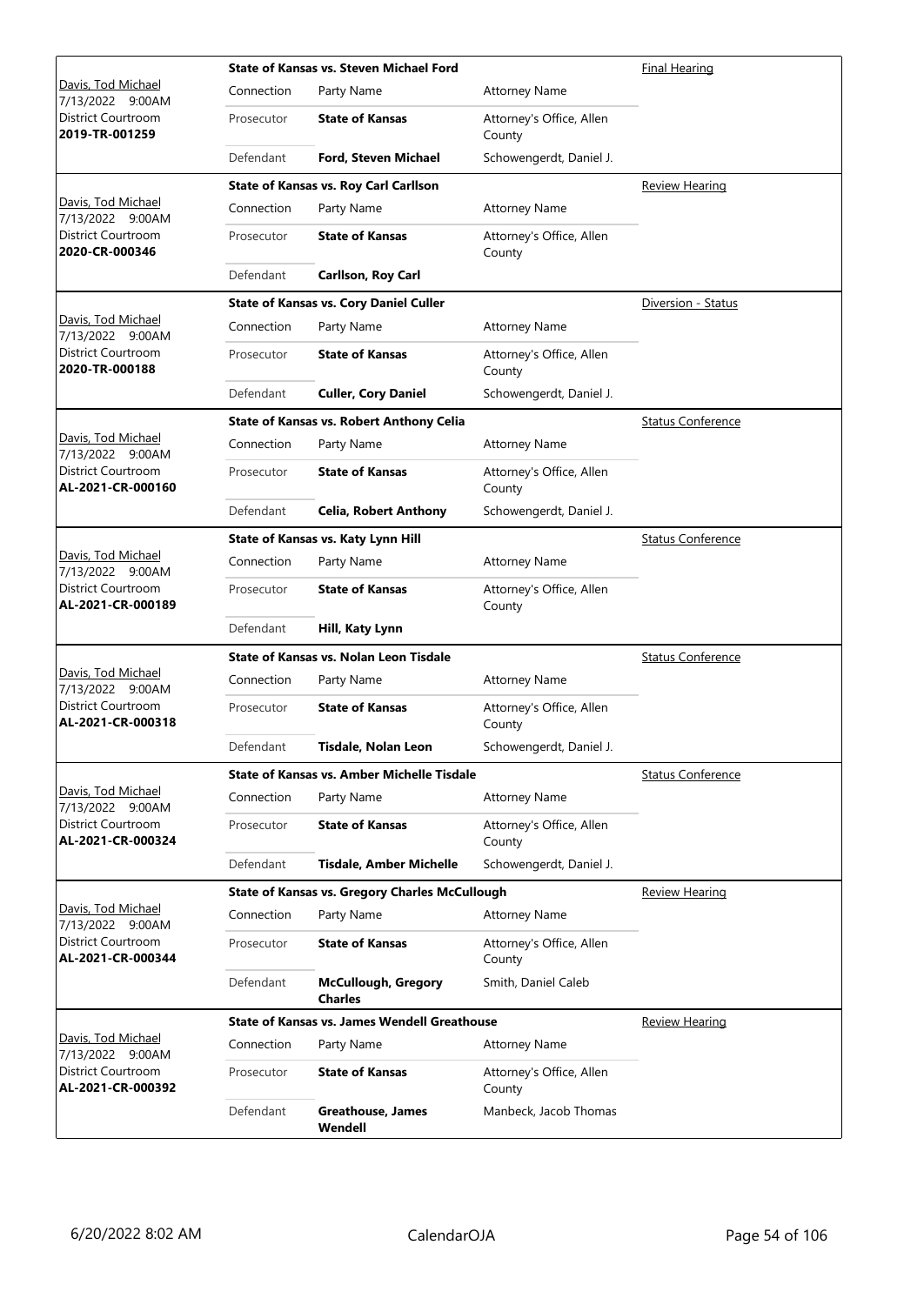|                                         |            | State of Kansas vs. Nolan Leon Tisdale        | <b>Status Conference</b>           |                          |
|-----------------------------------------|------------|-----------------------------------------------|------------------------------------|--------------------------|
| Davis, Tod Michael<br>7/13/2022 9:00AM  | Connection | Party Name                                    | <b>Attorney Name</b>               |                          |
| District Courtroom<br>AL-2021-CR-000417 | Prosecutor | <b>State of Kansas</b>                        | Attorney's Office, Allen<br>County |                          |
|                                         | Defendant  | Tisdale, Nolan Leon                           | Schowengerdt, Daniel J.            |                          |
|                                         |            | State of Kansas vs. Jeremy Michael Johnston   |                                    | Hearing                  |
| Davis, Tod Michael<br>7/13/2022 9:00AM  | Connection | Party Name                                    | <b>Attorney Name</b>               | <b>OTA</b>               |
| District Courtroom<br>AL-2021-CR-000510 | Prosecutor | <b>State of Kansas</b>                        | Attorney's Office, Allen<br>County |                          |
|                                         | Defendant  | Johnston, Jeremy Michael                      | Smith, Daniel Caleb                |                          |
|                                         |            | <b>State of Kansas vs. Gage Michael Leedy</b> |                                    | <b>Review Hearing</b>    |
| Davis, Tod Michael<br>7/13/2022 9:00AM  | Connection | Party Name                                    | <b>Attorney Name</b>               |                          |
| District Courtroom<br>AL-2021-CR-000513 | Prosecutor | <b>State of Kansas</b>                        | Attorney's Office, Allen<br>County |                          |
|                                         | Defendant  | Leedy, Gage Michael                           | Smith, Daniel Caleb                |                          |
|                                         |            | State of Kansas vs. Anslee Joele White        |                                    | Diversion - Revocation   |
| Davis, Tod Michael<br>7/13/2022 9:00AM  | Connection | Party Name                                    | <b>Attorney Name</b>               |                          |
| District Courtroom<br>AL-2021-TR-000345 | Prosecutor | <b>State of Kansas</b>                        | Attorney's Office, Allen<br>County |                          |
|                                         | Defendant  | <b>White, Anslee Joele</b>                    | Manbeck, Jacob Thomas              |                          |
|                                         |            | State of Kansas vs. Roy Lee Poffenbarger      |                                    | Diversion - Status       |
| Davis, Tod Michael<br>7/13/2022 9:00AM  | Connection | Party Name                                    | <b>Attorney Name</b>               |                          |
| District Courtroom<br>AL-2021-TR-001274 | Prosecutor | <b>State of Kansas</b>                        | Attorney's Office, Allen<br>County |                          |
|                                         | Defendant  | Poffenbarger, Roy Lee                         | Schowengerdt, Daniel J.            |                          |
|                                         |            | State of Kansas vs. CARL ROBERT PARRY, Jr     |                                    | Diversion - Status       |
| Davis, Tod Michael<br>7/13/2022 9:00AM  | Connection | Party Name                                    | <b>Attorney Name</b>               |                          |
| District Courtroom<br>AL-2021-TR-001412 | Prosecutor | <b>State of Kansas</b>                        | Attorney's Office, Allen<br>County |                          |
|                                         | Defendant  | PARRY, CARL ROBERT, Jr                        | Schowengerdt, Daniel J.            |                          |
|                                         |            | State of Kansas vs. Nolan Leon Tisdale        |                                    | <b>Status Conference</b> |
| Davis, Tod Michael<br>7/13/2022 9:00AM  | Connection | Party Name                                    | <b>Attorney Name</b>               |                          |
| District Courtroom<br>AL-2021-TR-001439 | Prosecutor | <b>State of Kansas</b>                        | Attorney's Office, Allen<br>County |                          |
|                                         | Defendant  | Tisdale, Nolan Leon                           | Schowengerdt, Daniel J.            |                          |
|                                         |            | State of Kansas vs. Nolan Leon Tisdale        |                                    | <b>Status Conference</b> |
| Davis, Tod Michael<br>7/13/2022 9:00AM  | Connection | Party Name                                    | <b>Attorney Name</b>               |                          |
| District Courtroom<br>AL-2021-TR-001440 | Prosecutor | <b>State of Kansas</b>                        | Attorney's Office, Allen<br>County |                          |
|                                         | Defendant  | Tisdale, Nolan Leon                           | Schowengerdt, Daniel J.            |                          |
|                                         |            | <b>State of Kansas vs. Dale A. Hurst</b>      |                                    | <b>Status Conference</b> |
| Davis, Tod Michael<br>7/13/2022 9:00AM  | Connection | Party Name                                    | <b>Attorney Name</b>               |                          |
| District Courtroom<br>AL-2021-TR-001441 | Prosecutor | <b>State of Kansas</b>                        | Attorney's Office, Allen<br>County |                          |
|                                         | Defendant  | Hurst, Dale A.                                | Johnson, Robert Edward, II         |                          |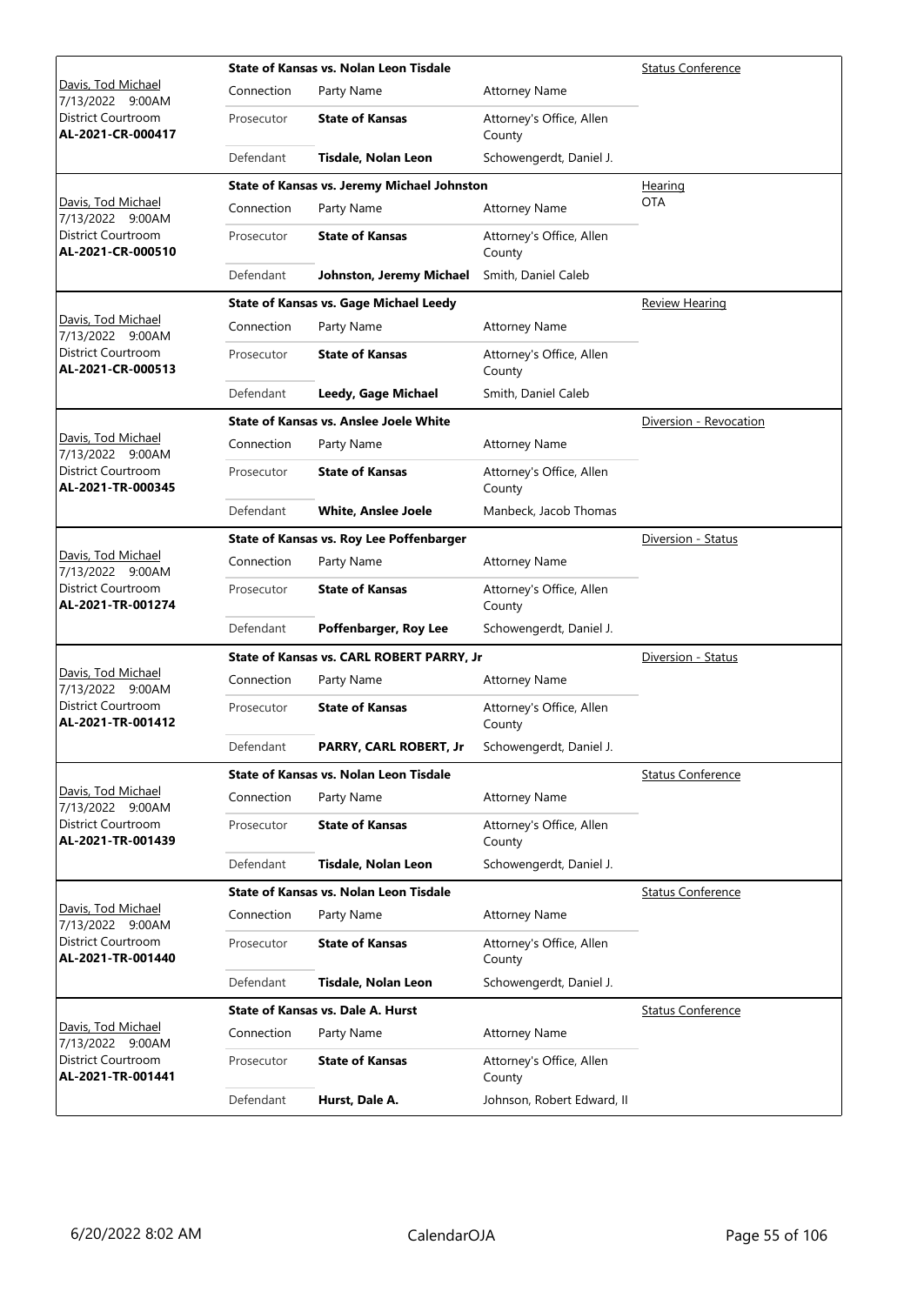|                                                | State of Kansas vs. Johnathon Sky Kilpatrick |                                                       |                                    |                              |  |
|------------------------------------------------|----------------------------------------------|-------------------------------------------------------|------------------------------------|------------------------------|--|
| Davis, Tod Michael<br>7/13/2022 9:00AM         | Connection                                   | Party Name                                            | <b>Attorney Name</b>               |                              |  |
| District Courtroom<br>AL-2021-TR-001528        | Prosecutor                                   | <b>State of Kansas</b>                                | Attorney's Office, Allen<br>County |                              |  |
|                                                | Defendant                                    | Kilpatrick, Johnathon Sky                             | Manbeck, Jacob Thomas              |                              |  |
|                                                |                                              | <b>State of Kansas vs. Gregory Charles McCullough</b> |                                    | <b>Review Hearing</b>        |  |
| Davis, Tod Michael<br>7/13/2022 9:00AM         | Connection                                   | Party Name                                            | <b>Attorney Name</b>               |                              |  |
| District Courtroom<br>AL-2021-TR-001530        | Prosecutor                                   | <b>State of Kansas</b>                                | Attorney's Office, Allen<br>County |                              |  |
|                                                | Defendant                                    | <b>McCullough, Gregory</b><br><b>Charles</b>          | Smith, Daniel Caleb                |                              |  |
|                                                |                                              | State of Kansas vs. Nicole Lynn Likes                 |                                    | <b>Status Conference</b>     |  |
| Davis, Tod Michael<br>7/13/2022 9:00AM         | Connection                                   | Party Name                                            | <b>Attorney Name</b>               |                              |  |
| District Courtroom<br>AL-2022-CR-000087        | Prosecutor                                   | <b>State of Kansas</b>                                | Attorney's Office, Allen<br>County |                              |  |
|                                                | Defendant                                    | Likes, Nicole Lynn                                    | Manbeck, Jacob Thomas              |                              |  |
|                                                |                                              | State of Kansas vs. Jeremy Allan Mitchell             |                                    | <b>Status Conference</b>     |  |
| Davis, Tod Michael<br>7/13/2022 9:00AM         | Connection                                   | Party Name                                            | <b>Attorney Name</b>               |                              |  |
| <b>District Courtroom</b><br>AL-2022-CR-000120 | Prosecutor                                   | <b>State of Kansas</b>                                | Attorney's Office, Allen<br>County |                              |  |
|                                                | Defendant                                    | Mitchell, Jeremy Allan                                | Manbeck, Jacob Thomas              |                              |  |
|                                                |                                              | State of Kansas vs. Kaytlin Dawn Johnson              |                                    | <b>Status Conference</b>     |  |
| Davis, Tod Michael<br>7/13/2022 9:00AM         | Connection                                   | Party Name                                            | <b>Attorney Name</b>               |                              |  |
| District Courtroom<br>AL-2022-CR-000148        | Prosecutor                                   | <b>State of Kansas</b>                                | Attorney's Office, Allen<br>County |                              |  |
|                                                | Defendant                                    | Johnson, Kaytlin Dawn                                 | Manbeck, Jacob Thomas              |                              |  |
|                                                |                                              | State of Kansas vs. Kaytlin Dawn Johnson              |                                    | <b>Status Conference</b>     |  |
| Davis, Tod Michael<br>7/13/2022 9:00AM         | Connection                                   | Party Name                                            | <b>Attorney Name</b>               |                              |  |
| District Courtroom<br>AL-2022-CR-000161        | Prosecutor                                   | <b>State of Kansas</b>                                | Attorney's Office, Allen<br>County |                              |  |
|                                                | Defendant                                    | Johnson, Kaytlin Dawn                                 | Manbeck, Jacob Thomas              |                              |  |
|                                                |                                              | <b>State of Kansas vs. Eric Keith Spurgeon</b>        |                                    | <b>Probation - Violation</b> |  |
| Davis, Tod Michael<br>7/13/2022 9:00AM         | Connection                                   | Party Name                                            | <b>Attorney Name</b>               |                              |  |
| District Courtroom<br>AL-2022-TR-000142        | Prosecutor                                   | <b>State of Kansas</b>                                | Attorney's Office, Allen<br>County |                              |  |
|                                                | Defendant                                    | Spurgeon, Eric Keith                                  | Apt, Charles H., III               |                              |  |
|                                                |                                              | <b>State of Kansas vs. Jacob D Brown</b>              |                                    | Disposition                  |  |
| Davis, Tod Michael<br>7/13/2022 10:00AM        | Connection                                   | Party Name                                            | <b>Attorney Name</b>               |                              |  |
| District Courtroom<br>2019-CR-000183           | Other Party                                  | <b>Collection Bureau of</b><br>Kansas                 | Mc Vay, Kendall Moran              |                              |  |
|                                                | Prosecutor                                   | <b>State of Kansas</b>                                | Attorney's Office, Allen<br>County |                              |  |
|                                                | Defendant                                    | Brown, Jacob D                                        | De Voe, Sue E.                     |                              |  |
|                                                |                                              | <b>State of Kansas vs. Jennifer Mcswane</b>           |                                    | Probation - Violation        |  |
| Davis, Tod Michael<br>7/13/2022 10:00AM        | Connection                                   | Party Name                                            | <b>Attorney Name</b>               |                              |  |
| District Courtroom<br>2019-CR-000226           | Prosecutor                                   | <b>State of Kansas</b>                                | Attorney's Office, Allen<br>County |                              |  |
|                                                | Defendant                                    | Mcswane, Jennifer                                     | Smith, Daniel Caleb                |                              |  |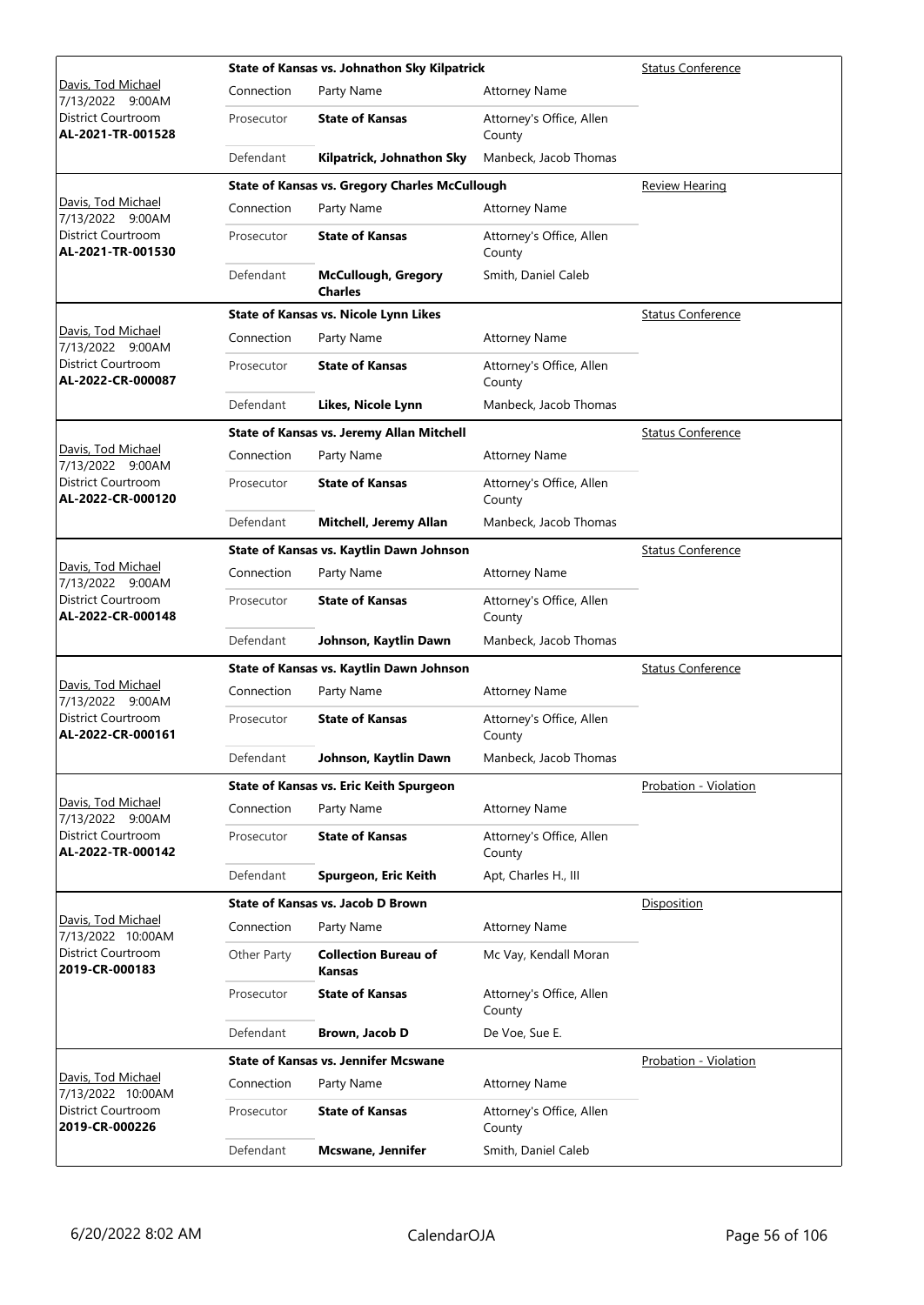|                                                |                                   | <b>State of Kansas vs. Crispin Anderson</b>         | <b>Bench Trial</b>                 |                          |
|------------------------------------------------|-----------------------------------|-----------------------------------------------------|------------------------------------|--------------------------|
| Davis, Tod Michael<br>7/13/2022 10:00AM        | Connection                        | Party Name                                          | <b>Attorney Name</b>               |                          |
| District Courtroom<br>AL-2021-CR-000179        | Prosecutor                        | <b>State of Kansas</b>                              | Attorney's Office, Allen<br>County |                          |
|                                                | Defendant                         | Anderson, Crispin                                   | Manbeck, Jacob Thomas              |                          |
|                                                |                                   | <b>State of Kansas vs. Crispin Anderson</b>         |                                    | <b>Bench Trial</b>       |
| Davis, Tod Michael<br>7/13/2022 10:00AM        | Connection                        | Party Name                                          | <b>Attorney Name</b>               |                          |
| <b>District Courtroom</b><br>AL-2021-CR-000214 | Prosecutor                        | <b>State of Kansas</b>                              | Attorney's Office, Allen<br>County |                          |
|                                                | Defendant                         | Anderson, Crispin                                   | Manbeck, Jacob Thomas              |                          |
|                                                |                                   | <b>State of Kansas vs. Garrett Lee True</b>         |                                    | <u>Bond - Appearance</u> |
| Davis, Tod Michael<br>7/13/2022 11:00AM        | Connection                        | Party Name                                          | <b>Attorney Name</b>               |                          |
| District Courtroom<br>2020-TR-000062           | Prosecutor                        | <b>State of Kansas</b>                              | Attorney's Office, Allen<br>County |                          |
|                                                | Defendant                         | <b>True, Garrett Lee</b>                            | Apt, Charles H., III               |                          |
|                                                |                                   | State of Kansas vs. Guy Randall Donovan             |                                    | Bond - Appearance        |
| Davis, Tod Michael<br>7/13/2022 11:00AM        | Connection                        | Party Name                                          | <b>Attorney Name</b>               |                          |
| District Courtroom<br>AL-2022-CR-000081        | Prosecutor                        | <b>State of Kansas</b>                              | Attorney's Office, Allen<br>County |                          |
|                                                | Defendant                         | Donovan, Guy Randall                                |                                    |                          |
|                                                |                                   | <b>State of Kansas vs. Samantha Belle Stover</b>    |                                    | <u>Bond - Appearance</u> |
| Davis, Tod Michael<br>7/13/2022 11:00AM        | Connection                        | Party Name                                          | <b>Attorney Name</b>               |                          |
| District Courtroom<br>AL-2022-CR-000166        | Prosecutor                        | <b>State of Kansas</b>                              | Attorney's Office, Allen<br>County |                          |
|                                                | Defendant                         | <b>Stover, Samantha Belle</b>                       |                                    |                          |
|                                                | Sealed ********* Sealed ********* |                                                     |                                    | Bond - Appearance        |
| Davis, Tod Michael<br>7/13/2022 11:00AM        | Connection                        | Party Name                                          | <b>Attorney Name</b>               |                          |
| District Courtroom<br>AL-2022-MR-000241        | Prosecutor                        | Sealed                                              | Attorney's Office, Allen<br>County |                          |
|                                                | Defendant                         | Sealed                                              |                                    |                          |
|                                                |                                   | State of Kansas vs. Holam Hernandez-Olascoaqaisreal |                                    | First Appearance         |
| Davis, Tod Michael<br>7/13/2022 11:00AM        | Connection                        | Party Name                                          | <b>Attorney Name</b>               |                          |
| District Courtroom<br>AL-2022-TR-000408        | Prosecutor                        | <b>State of Kansas</b>                              | Attorney's Office, Allen<br>County |                          |
|                                                | Defendant                         | Hernandez-<br><b>Olascoaqaisreal, Holam</b>         | Conard, James P.                   |                          |
|                                                |                                   | State of Kansas vs. Shelly Ann Dunn                 |                                    | First Appearance         |
| Davis, Tod Michael<br>7/13/2022 11:00AM        | Connection                        | Party Name                                          | <b>Attorney Name</b>               |                          |
| District Courtroom<br>AL-2022-TR-000455        | Prosecutor                        | <b>State of Kansas</b>                              | Attorney's Office, Allen<br>County |                          |
|                                                | Defendant                         | Dunn, Shelly Ann                                    |                                    |                          |
|                                                |                                   | State of Kansas vs. Katrina Danielle Johnson        |                                    | <b>First Appearance</b>  |
| Davis, Tod Michael<br>7/13/2022 11:00AM        | Connection                        | Party Name                                          | <b>Attorney Name</b>               |                          |
| District Courtroom<br>AL-2022-TR-000456        | Prosecutor                        | <b>State of Kansas</b>                              | Attorney's Office, Allen<br>County |                          |
|                                                | Defendant                         | Johnson, Katrina Danielle                           |                                    |                          |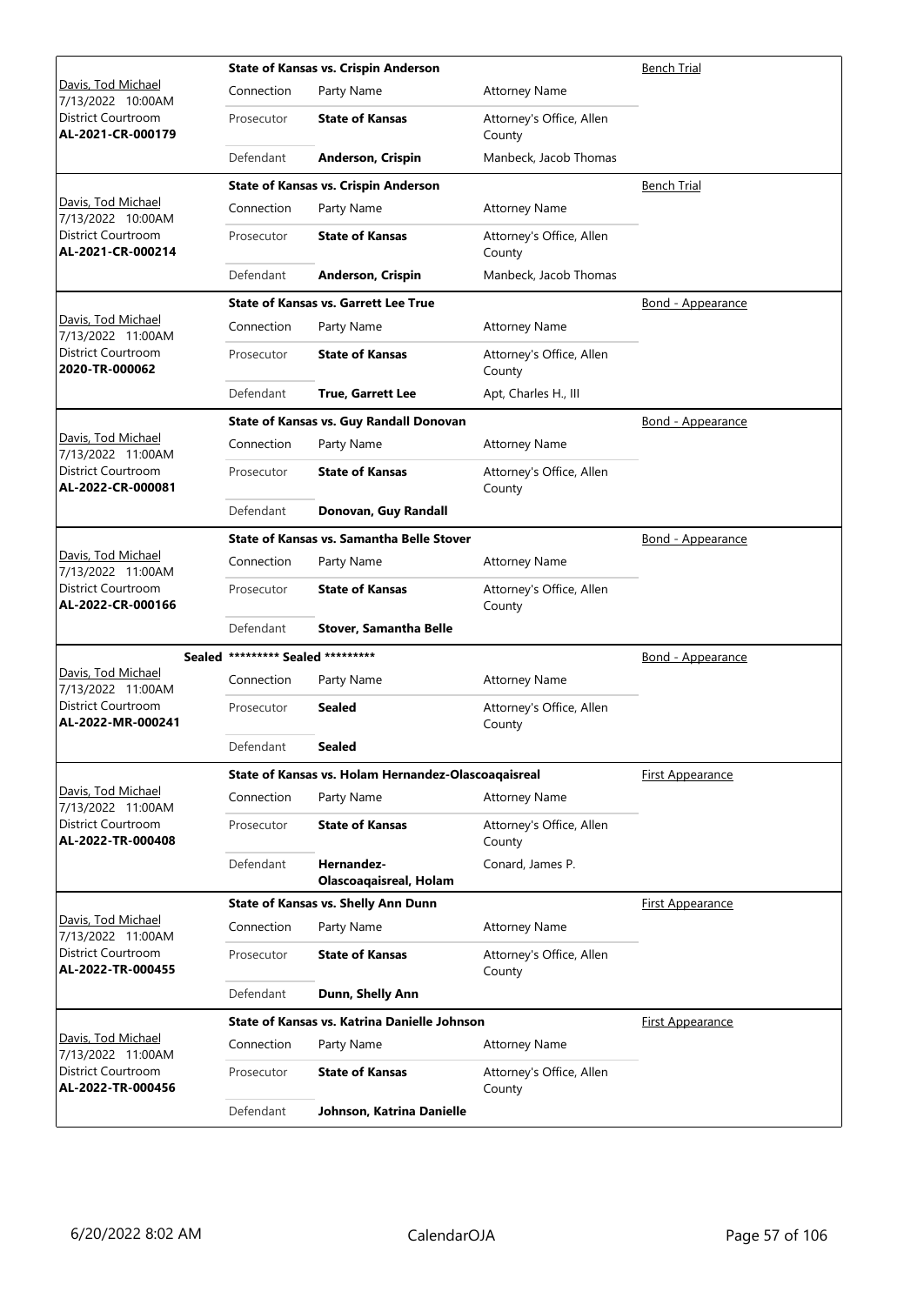|                                                |                                   | <b>State of Kansas vs. Timothy Fisher</b>     |                                    | Bond - Appearance        |
|------------------------------------------------|-----------------------------------|-----------------------------------------------|------------------------------------|--------------------------|
| Davis, Tod Michael<br>7/13/2022 11:00AM        | Connection                        | Party Name                                    | <b>Attorney Name</b>               |                          |
| District Courtroom<br>AL-2022-TR-000463        | Prosecutor                        | <b>State of Kansas</b>                        | Attorney's Office, Allen<br>County |                          |
|                                                | Defendant                         | <b>Fisher, Timothy</b>                        |                                    |                          |
|                                                |                                   | <b>State of Kansas vs. ERIN NICOLE MILLER</b> |                                    | First Appearance         |
| Davis, Tod Michael<br>7/13/2022 11:00AM        | Connection                        | Party Name                                    | <b>Attorney Name</b>               |                          |
| <b>District Courtroom</b><br>AL-2022-TR-000543 | Prosecutor                        | <b>State of Kansas</b>                        | Attorney's Office, Allen<br>County |                          |
|                                                | Defendant                         | <b>MILLER, ERIN NICOLE</b>                    |                                    |                          |
|                                                | Sealed ********* Sealed ********* |                                               |                                    | <b>Review Hearing</b>    |
| Davis, Tod Michael<br>7/13/2022 1:30PM         | Connection                        | Party Name                                    | <b>Attorney Name</b>               |                          |
| District Courtroom                             | Other Party                       | <b>Sealed</b>                                 |                                    |                          |
| 2017-JV-000028                                 |                                   | <b>Sealed</b>                                 |                                    |                          |
|                                                |                                   | <b>Sealed</b>                                 |                                    |                          |
|                                                |                                   | <b>Sealed</b>                                 |                                    |                          |
|                                                | Prosecutor                        | <b>Sealed</b>                                 | Attorney's Office, Allen<br>County |                          |
|                                                | Juvenile<br>Offender              | <b>Sealed</b>                                 | De Voe, Sue E.                     |                          |
|                                                |                                   | <b>State of Kansas vs. Tyler Wilson</b>       |                                    | <b>Status Conference</b> |
| Davis, Tod Michael<br>7/13/2022 1:30PM         | Connection                        | Party Name                                    | <b>Attorney Name</b>               |                          |
| District Courtroom<br>2017-TR-000321           | Prosecutor                        | <b>State of Kansas</b>                        | Attorney's Office, Allen<br>County |                          |
|                                                | Defendant                         | <b>Wilson, Tyler F</b>                        | Smith, Daniel Caleb                |                          |
|                                                |                                   | <b>State of Kansas vs. Joseph R Griffiths</b> |                                    | <b>Status Conference</b> |
| Davis, Tod Michael<br>7/13/2022 1:30PM         | Connection                        | Party Name                                    | <b>Attorney Name</b>               |                          |
| <b>District Courtroom</b><br>2018-CR-000064    | Prosecutor                        | <b>State of Kansas</b>                        | Attorney's Office, Allen<br>County |                          |
|                                                | Defendant                         | Griffiths, Joseph Ray                         | Clark, David Anthony               |                          |
|                                                |                                   | <b>State of Kansas vs. Damien E Wertz</b>     |                                    | <b>Status Conference</b> |
| Davis, Tod Michael<br>7/13/2022 1:30PM         | Connection                        | Party Name                                    | <b>Attorney Name</b>               |                          |
| District Courtroom<br>2018-CR-000246           | Other Party                       | <b>Collection Bureau of</b><br><b>Kansas</b>  | Mc Vay, Kendall Moran              |                          |
|                                                | Prosecutor                        | <b>State of Kansas</b>                        | Attorney's Office, Allen<br>County |                          |
|                                                | Defendant                         | <b>Wertz, Damien Elisha</b>                   | De Voe, Sue E.                     |                          |
|                                                |                                   | <b>State of Kansas vs. Cindy L Reynolds</b>   |                                    | <b>Status Conference</b> |
| Davis, Tod Michael<br>7/13/2022 1:30PM         | Connection                        | Party Name                                    | <b>Attorney Name</b>               |                          |
| District Courtroom<br>2019-CR-000349           | Prosecutor                        | <b>State of Kansas</b>                        | Attorney's Office, Allen<br>County |                          |
|                                                | Defendant                         | Reynolds, Cindy L                             | De Voe, Sue E.                     |                          |
|                                                |                                   | <b>State of Kansas vs. Kimberly L Gregg</b>   |                                    | <b>Status Conference</b> |
| Davis, Tod Michael<br>7/13/2022 1:30PM         | Connection                        | Party Name                                    | <b>Attorney Name</b>               |                          |
| District Courtroom<br>2019-CR-000371           | Prosecutor                        | <b>State of Kansas</b>                        | Attorney's Office, Allen<br>County |                          |
|                                                | Defendant                         | Gregg, Kimberly L                             | De Voe, Sue E.                     |                          |
|                                                | Public<br>Defender                | Chard, Jill Elaine                            |                                    |                          |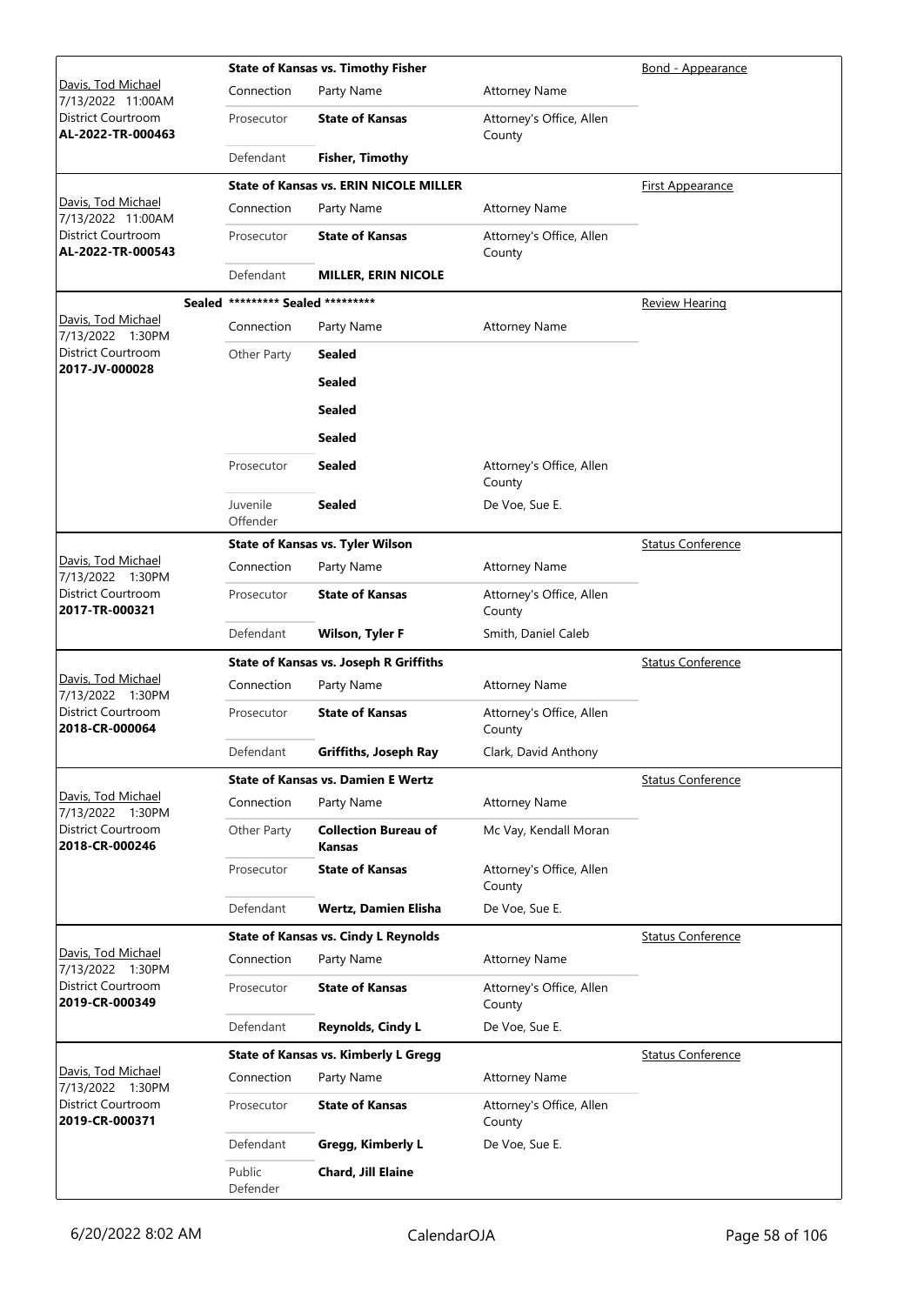|                                                |            | State of Kansas vs. Aubrey Michelle Naff        | Review Hearing                     |                          |
|------------------------------------------------|------------|-------------------------------------------------|------------------------------------|--------------------------|
| Davis, Tod Michael<br>7/13/2022 1:30PM         | Connection | Party Name                                      | <b>Attorney Name</b>               | JE Review                |
| District Courtroom<br>2019-CR-000412           | Prosecutor | <b>State of Kansas</b>                          | Attorney's Office, Allen<br>County |                          |
|                                                | Defendant  | Naff, Aubrey Michelle                           | De Voe, Sue E.                     |                          |
|                                                |            | State of Kansas vs. Dylan Blake Guinn           |                                    | <b>Status Conference</b> |
| Davis, Tod Michael<br>7/13/2022 1:30PM         | Connection | Party Name                                      | <b>Attorney Name</b>               |                          |
| District Courtroom<br>2019-TR-001513           | Prosecutor | <b>State of Kansas</b>                          | Attorney's Office, Allen<br>County |                          |
|                                                | Defendant  | Guinn, Dylan Blake                              | Witt, Jay Dee                      |                          |
|                                                |            | <b>State of Kansas vs. Joseph Ray Griffiths</b> |                                    | <b>Status Conference</b> |
| Davis, Tod Michael<br>7/13/2022 1:30PM         | Connection | Party Name                                      | <b>Attorney Name</b>               |                          |
| District Courtroom<br>2020-CR-000214           | Prosecutor | <b>State of Kansas</b>                          | Attorney's Office, Allen<br>County |                          |
|                                                | Defendant  | Griffiths, Joseph Ray                           | Public Defender, SEK               |                          |
|                                                |            | <b>State of Kansas vs. Laura May Myers</b>      |                                    | Preliminary Hearing (CR) |
| Davis, Tod Michael<br>7/13/2022 1:30PM         | Connection | Party Name                                      | <b>Attorney Name</b>               |                          |
| District Courtroom<br>2020-CR-000226           | Prosecutor | <b>State of Kansas</b>                          | Attorney's Office, Allen<br>County |                          |
|                                                | Defendant  | Myers, Laura May                                | De Voe, Sue E.                     |                          |
|                                                |            | State of Kansas vs. Damien Elisha Wertz         |                                    | <b>Status Conference</b> |
| Davis, Tod Michael<br>7/13/2022 1:30PM         | Connection | Party Name                                      | <b>Attorney Name</b>               |                          |
| District Courtroom<br>2020-CR-000362           | Prosecutor | <b>State of Kansas</b>                          | Attorney's Office, Allen<br>County |                          |
|                                                | Defendant  | <b>Wertz, Damien Elisha</b>                     | De Voe, Sue E.                     |                          |
|                                                |            | State of Kansas vs. Kimberly L. Gregg           |                                    | <b>Status Conference</b> |
| Davis, Tod Michael<br>7/13/2022 1:30PM         | Connection | Party Name                                      | <b>Attorney Name</b>               |                          |
| <b>District Courtroom</b><br>AL-2021-CR-000017 | Prosecutor | <b>State of Kansas</b>                          | Attorney's Office, Allen<br>County |                          |
|                                                | Defendant  | Gregg, Kimberly L.                              | De Voe, Sue E.                     |                          |
|                                                |            | State of Kansas vs. Tyler Franklin Wilson       |                                    | <b>Status Conference</b> |
| Davis, Tod Michael<br>7/13/2022 1:30PM         | Connection | Party Name                                      | <b>Attorney Name</b>               |                          |
| District Courtroom<br>AL-2021-CR-000029        | Prosecutor | <b>State of Kansas</b>                          | Attorney's Office, Allen<br>County |                          |
|                                                | Defendant  | Wilson, Tyler Franklin                          | Johnson, Robert Edward, II         |                          |
|                                                |            | <b>State of Kansas vs. Gina Louise Perez</b>    |                                    | <b>Status Conference</b> |
| Davis, Tod Michael<br>7/13/2022 1:30PM         | Connection | Party Name                                      | <b>Attorney Name</b>               |                          |
| District Courtroom<br>AL-2021-CR-000075        | Prosecutor | <b>State of Kansas</b>                          | Attorney's Office, Allen<br>County |                          |
|                                                | Defendant  | Perez, Gina Louise                              | De Voe, Sue E.                     |                          |
|                                                |            | <b>State of Kansas vs. Gina Louise Perez</b>    |                                    | <b>Status Conference</b> |
| Davis, Tod Michael<br>7/13/2022 1:30PM         | Connection | Party Name                                      | <b>Attorney Name</b>               |                          |
| District Courtroom<br>AL-2021-CR-000077        | Prosecutor | <b>State of Kansas</b>                          | Attorney's Office, Allen<br>County |                          |
|                                                | Defendant  | Perez, Gina Louise                              | De Voe, Sue E.                     |                          |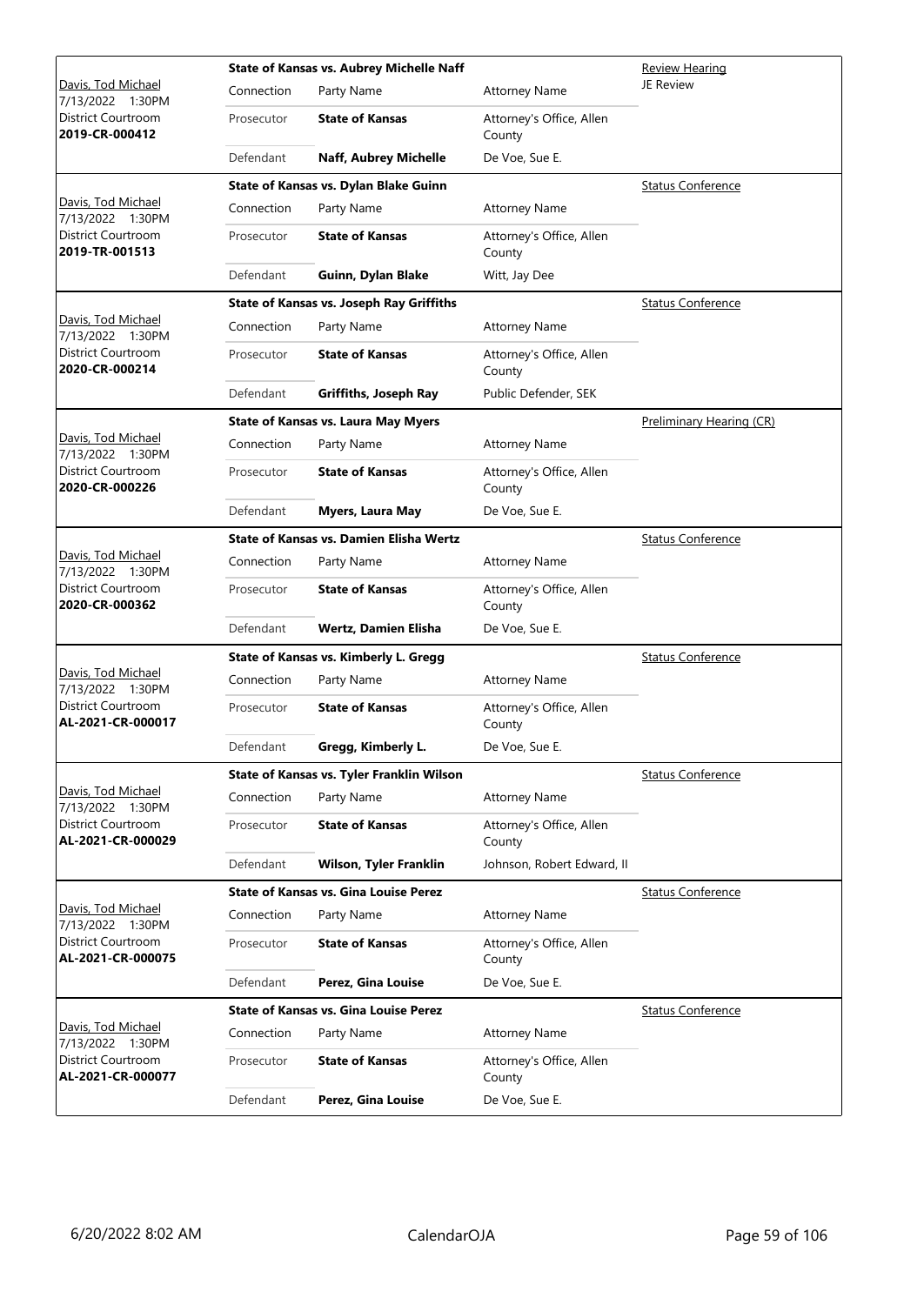|                                         |            | <b>State of Kansas vs. Jennifer Camille Tobin</b> | <b>Status Conference</b>           |                          |
|-----------------------------------------|------------|---------------------------------------------------|------------------------------------|--------------------------|
| Davis, Tod Michael<br>7/13/2022 1:30PM  | Connection | Party Name                                        | <b>Attorney Name</b>               |                          |
| District Courtroom<br>AL-2021-CR-000079 | Prosecutor | <b>State of Kansas</b>                            | Attorney's Office, Allen<br>County |                          |
|                                         | Defendant  | <b>Tobin, Jennifer Camille</b>                    | De Voe, Sue E.                     |                          |
|                                         |            | <b>State of Kansas vs. Jennifer Camille Tobin</b> |                                    | <b>Status Conference</b> |
| Davis, Tod Michael<br>7/13/2022 1:30PM  | Connection | Party Name                                        | <b>Attorney Name</b>               |                          |
| District Courtroom<br>AL-2021-CR-000126 | Prosecutor | <b>State of Kansas</b>                            | Attorney's Office, Allen<br>County |                          |
|                                         | Defendant  | <b>Tobin, Jennifer Camille</b>                    | De Voe, Sue E.                     |                          |
|                                         |            | <b>State of Kansas vs. Jennifer Camille Tobin</b> |                                    | <b>Status Conference</b> |
| Davis, Tod Michael<br>7/13/2022 1:30PM  | Connection | Party Name                                        | <b>Attorney Name</b>               |                          |
| District Courtroom<br>AL-2021-CR-000204 | Prosecutor | <b>State of Kansas</b>                            | Attorney's Office, Allen<br>County |                          |
|                                         | Defendant  | <b>Tobin, Jennifer Camille</b>                    | De Voe, Sue E.                     |                          |
|                                         |            | <b>State of Kansas vs. Jennifer Camille Tobin</b> |                                    | <b>Status Conference</b> |
| Davis, Tod Michael<br>7/13/2022 1:30PM  | Connection | Party Name                                        | <b>Attorney Name</b>               |                          |
| District Courtroom<br>AL-2021-CR-000313 | Prosecutor | <b>State of Kansas</b>                            | Attorney's Office, Allen<br>County |                          |
|                                         | Defendant  | <b>Tobin, Jennifer Camille</b>                    | De Voe, Sue E.                     |                          |
|                                         |            | <b>State of Kansas vs. Cindy L. Reynolds</b>      |                                    | Preliminary Hearing (CR) |
| Davis, Tod Michael<br>7/13/2022 1:30PM  | Connection | Party Name                                        | <b>Attorney Name</b>               |                          |
| District Courtroom<br>AL-2021-CR-000328 | Prosecutor | <b>State of Kansas</b>                            | Attorney's Office, Allen<br>County |                          |
|                                         | Defendant  | Reynolds, Cindy L.                                | De Voe, Sue E.                     |                          |
|                                         |            | State of Kansas vs. John Wesley Enloe             |                                    | Preliminary Hearing (CR) |
| Davis, Tod Michael<br>7/13/2022 1:30PM  | Connection | Party Name                                        | <b>Attorney Name</b>               |                          |
| District Courtroom<br>AL-2021-CR-000329 | Prosecutor | <b>State of Kansas</b>                            | Attorney's Office, Allen<br>County |                          |
|                                         | Defendant  | <b>Enloe, John Wesley</b>                         | Manbeck, Jacob Thomas              |                          |
|                                         |            | State of Kansas vs. James William Joseph Waggoner |                                    | <b>Status Conference</b> |
| Davis, Tod Michael<br>7/13/2022 1:30PM  | Connection | Party Name                                        | <b>Attorney Name</b>               |                          |
| District Courtroom<br>AL-2021-CR-000409 | Prosecutor | <b>State of Kansas</b>                            | Attorney's Office, Allen<br>County |                          |
|                                         | Defendant  | <b>Waggoner, James William</b><br>Joseph          | Griebat, Jeb Cameron               |                          |
|                                         |            | State of Kansas vs. Shelia Kay Elmore             |                                    | Review Hearing           |
| Davis, Tod Michael<br>7/13/2022 1:30PM  | Connection | Party Name                                        | <b>Attorney Name</b>               |                          |
| District Courtroom<br>AL-2021-CR-000424 | Prosecutor | <b>State of Kansas</b>                            | Attorney's Office, Allen<br>County |                          |
|                                         | Defendant  | Elmore, Shelia Kay                                | De Voe, Sue E.                     |                          |
|                                         |            | State of Kansas vs. Shelia Kay Elmore             |                                    | <b>Review Hearing</b>    |
| Davis, Tod Michael<br>7/13/2022 1:30PM  | Connection | Party Name                                        | <b>Attorney Name</b>               |                          |
| District Courtroom<br>AL-2021-CR-000425 | Prosecutor | <b>State of Kansas</b>                            | Attorney's Office, Allen<br>County |                          |
|                                         | Defendant  | Elmore, Shelia Kay                                | De Voe, Sue E.                     |                          |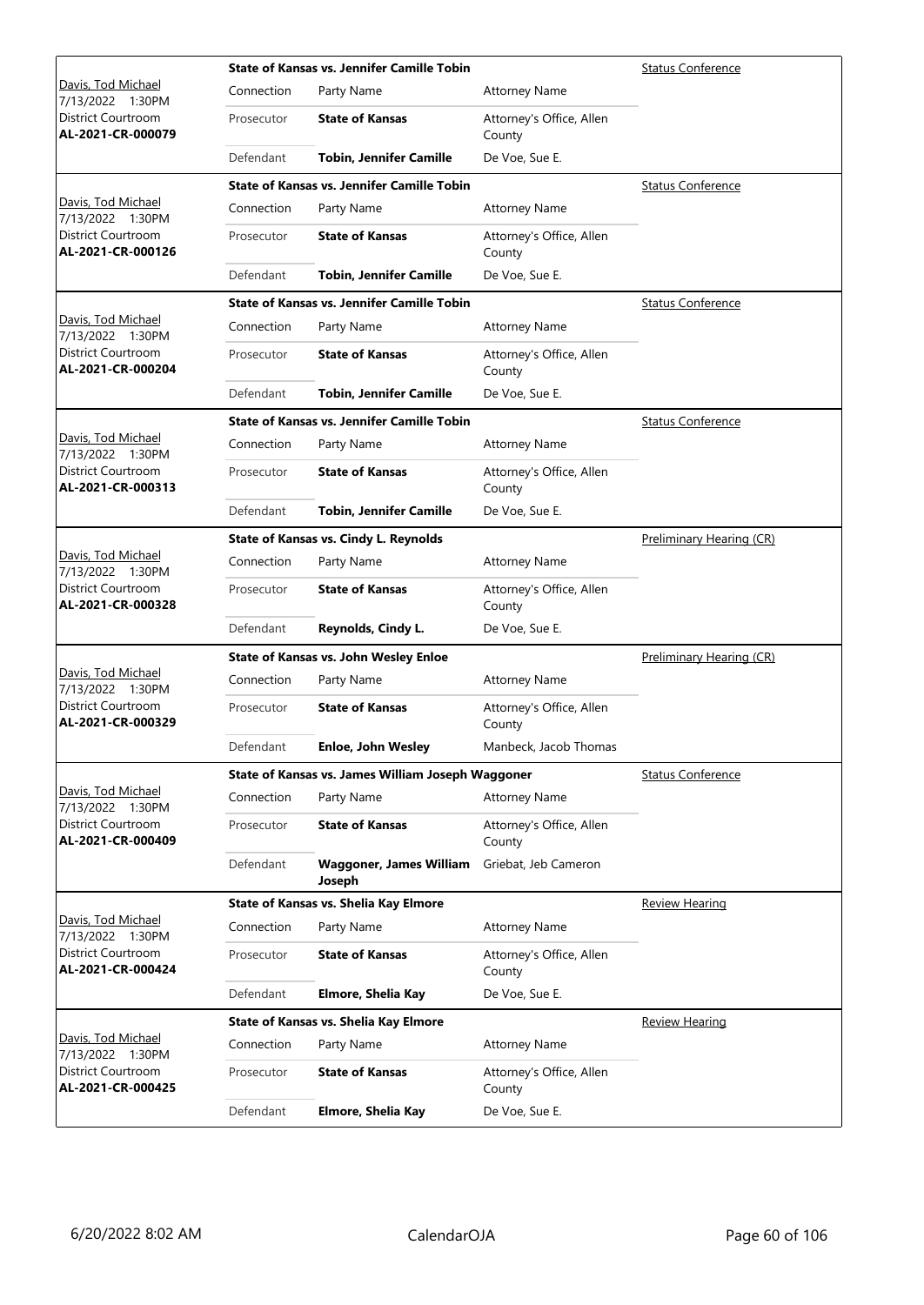|                                         |            | <b>State of Kansas vs. Shelia Kay Elmore</b>      |                                    | <b>Review Hearing</b>    |
|-----------------------------------------|------------|---------------------------------------------------|------------------------------------|--------------------------|
| Davis, Tod Michael<br>7/13/2022 1:30PM  | Connection | Party Name                                        | <b>Attorney Name</b>               |                          |
| District Courtroom<br>AL-2021-CR-000426 | Prosecutor | <b>State of Kansas</b>                            | Attorney's Office, Allen<br>County |                          |
|                                         | Defendant  | Elmore, Shelia Kay                                | De Voe, Sue E.                     |                          |
|                                         |            | State of Kansas vs. Shelia Kay Elmore             |                                    | <b>Review Hearing</b>    |
| Davis, Tod Michael<br>7/13/2022 1:30PM  | Connection | Party Name                                        | <b>Attorney Name</b>               |                          |
| District Courtroom<br>AL-2021-CR-000427 | Prosecutor | <b>State of Kansas</b>                            | Attorney's Office, Allen<br>County |                          |
|                                         | Defendant  | Elmore, Shelia Kay                                | De Voe, Sue E.                     |                          |
|                                         |            | <b>State of Kansas vs. Scott Alan Gesaman</b>     |                                    | <b>Review Hearing</b>    |
| Davis, Tod Michael<br>7/13/2022 1:30PM  | Connection | Party Name                                        | <b>Attorney Name</b>               | Final JE                 |
| District Courtroom<br>AL-2021-CR-000428 | Prosecutor | <b>State of Kansas</b>                            | Attorney's Office, Allen<br>County |                          |
|                                         | Defendant  | Gesaman, Scott Alan                               | Griebat, Jeb Cameron               |                          |
|                                         |            | State of Kansas vs. Scott Alan Gesaman            |                                    | <b>Review Hearing</b>    |
| Davis, Tod Michael<br>7/13/2022 1:30PM  | Connection | Party Name                                        | <b>Attorney Name</b>               |                          |
| District Courtroom<br>AL-2021-CR-000434 | Prosecutor | <b>State of Kansas</b>                            | Attorney's Office, Allen<br>County |                          |
|                                         | Defendant  | Gesaman, Scott Alan                               | Griebat, Jeb Cameron               |                          |
|                                         |            | <b>State of Kansas vs. Scott Alan Gesaman</b>     |                                    | <b>Review Hearing</b>    |
| Davis, Tod Michael<br>7/13/2022 1:30PM  | Connection | Party Name                                        | <b>Attorney Name</b>               | Final JE                 |
| District Courtroom<br>AL-2021-CR-000435 | Prosecutor | <b>State of Kansas</b>                            | Attorney's Office, Allen<br>County |                          |
|                                         | Defendant  | Gesaman, Scott Alan                               | Griebat, Jeb Cameron               |                          |
|                                         |            | <b>State of Kansas vs. Scott Alan Gesaman</b>     | <b>Review Hearing</b>              |                          |
| Davis, Tod Michael<br>7/13/2022 1:30PM  | Connection | Party Name                                        | <b>Attorney Name</b>               | Final JE                 |
| District Courtroom<br>AL-2021-CR-000436 | Prosecutor | <b>State of Kansas</b>                            | Attorney's Office, Allen<br>County |                          |
|                                         | Defendant  | Gesaman, Scott Alan                               | Griebat, Jeb Cameron               |                          |
|                                         |            | State of Kansas vs. Braden Dakota Allison         |                                    | <b>Status Conference</b> |
| Davis, Tod Michael<br>7/13/2022 1:30PM  | Connection | Party Name                                        | <b>Attorney Name</b>               |                          |
| District Courtroom<br>AL-2021-CR-000444 | Prosecutor | <b>State of Kansas</b>                            | Attorney's Office, Allen<br>County |                          |
|                                         | Defendant  | Allison, Braden Dakota                            | Johnson, Robert Edward, II         |                          |
|                                         |            | <b>State of Kansas vs. Jennifer Camille Tobin</b> |                                    | <b>Status Conference</b> |
| Davis, Tod Michael<br>7/13/2022 1:30PM  | Connection | Party Name                                        | <b>Attorney Name</b>               |                          |
| District Courtroom<br>AL-2021-CR-000446 | Prosecutor | <b>State of Kansas</b>                            | Attorney's Office, Allen<br>County |                          |
|                                         | Defendant  | <b>Tobin, Jennifer Camille</b>                    | De Voe, Sue E.                     |                          |
|                                         |            | State of Kansas vs. Brandy Lynn Davis             |                                    | <b>Review Hearing</b>    |
| Davis, Tod Michael<br>7/13/2022 1:30PM  | Connection | Party Name                                        | <b>Attorney Name</b>               |                          |
| District Courtroom<br>AL-2021-CR-000447 | Prosecutor | <b>State of Kansas</b>                            | Attorney's Office, Allen<br>County |                          |
|                                         | Defendant  | Davis, Brandy Lynn                                | Griebat, Jeb Cameron               |                          |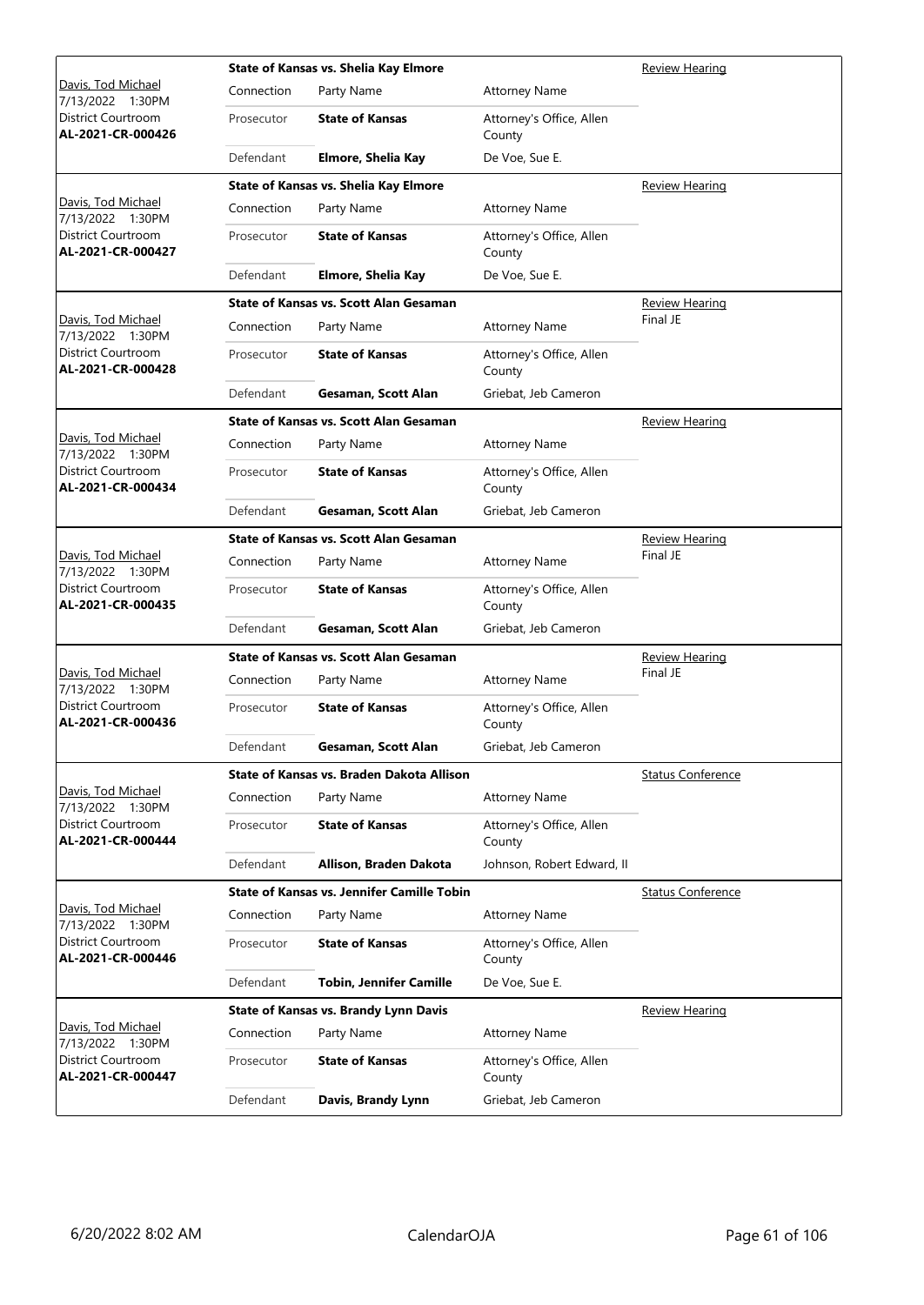|                                         |            | <b>State of Kansas vs. Shelia Kay Elmore</b>  |                                    | <b>Review Hearing</b>    |
|-----------------------------------------|------------|-----------------------------------------------|------------------------------------|--------------------------|
| Davis, Tod Michael<br>7/13/2022 1:30PM  | Connection | Party Name                                    | <b>Attorney Name</b>               |                          |
| District Courtroom<br>AL-2021-CR-000450 | Prosecutor | <b>State of Kansas</b>                        | Attorney's Office, Allen<br>County |                          |
|                                         | Defendant  | Elmore, Shelia Kay                            | De Voe, Sue E.                     |                          |
|                                         |            | State of Kansas vs. Shelia Kay Elmore         |                                    | <b>Review Hearing</b>    |
| Davis, Tod Michael<br>7/13/2022 1:30PM  | Connection | Party Name                                    | <b>Attorney Name</b>               |                          |
| District Courtroom<br>AL-2021-CR-000451 | Prosecutor | <b>State of Kansas</b>                        | Attorney's Office, Allen<br>County |                          |
|                                         | Defendant  | Elmore, Shelia Kay                            | De Voe, Sue E.                     |                          |
|                                         |            | <b>State of Kansas vs. Scott Alan Gesaman</b> |                                    | <b>Review Hearing</b>    |
| Davis, Tod Michael<br>7/13/2022 1:30PM  | Connection | Party Name                                    | <b>Attorney Name</b>               | Final JE                 |
| District Courtroom<br>AL-2021-CR-000452 | Prosecutor | <b>State of Kansas</b>                        | Attorney's Office, Allen<br>County |                          |
|                                         | Defendant  | Gesaman, Scott Alan                           | Griebat, Jeb Cameron               |                          |
|                                         |            | <b>State of Kansas vs. Scott Alan Gesaman</b> |                                    | Review Hearing           |
| Davis, Tod Michael<br>7/13/2022 1:30PM  | Connection | Party Name                                    | <b>Attorney Name</b>               | Final JE                 |
| District Courtroom<br>AL-2021-CR-000453 | Prosecutor | <b>State of Kansas</b>                        | Attorney's Office, Allen<br>County |                          |
|                                         | Defendant  | Gesaman, Scott Alan                           | Griebat, Jeb Cameron               |                          |
|                                         |            | State of Kansas vs. Allison Marie Ikehorn     |                                    | <b>Status Conference</b> |
| Davis, Tod Michael<br>7/13/2022 1:30PM  | Connection | Party Name                                    | <b>Attorney Name</b>               |                          |
| District Courtroom<br>AL-2021-CR-000465 | Prosecutor | <b>State of Kansas</b>                        | Attorney's Office, Allen<br>County |                          |
|                                         | Defendant  | Ikehorn, Allison Marie                        | De Voe, Sue E.                     |                          |
|                                         |            | <b>State of Kansas vs. Sarrah Jane Hasch</b>  |                                    | <b>Status Conference</b> |
| Davis, Tod Michael<br>7/13/2022 1:30PM  | Connection | Party Name                                    | <b>Attorney Name</b>               |                          |
| District Courtroom<br>AL-2021-CR-000470 | Prosecutor | <b>State of Kansas</b>                        | Attorney's Office, Allen<br>County |                          |
|                                         | Defendant  | Hasch, Sarrah Jane                            | De Voe, Sue E.                     |                          |
|                                         |            | State of Kansas vs. Johnny Mac Brown, Jr      |                                    | <b>Status Conference</b> |
| Davis, Tod Michael<br>7/13/2022 1:30PM  | Connection | Party Name                                    | <b>Attorney Name</b>               |                          |
| District Courtroom<br>AL-2021-CR-000489 | Prosecutor | <b>State of Kansas</b>                        | Attorney's Office, Allen<br>County |                          |
|                                         | Defendant  | Brown, Johnny Mac, Jr                         | De Voe, Sue E.                     |                          |
|                                         |            | State of Kansas vs. James Andrew Hosack, Jr   |                                    | <b>Status Conference</b> |
| Davis, Tod Michael<br>7/13/2022 1:30PM  | Connection | Party Name                                    | <b>Attorney Name</b>               |                          |
| District Courtroom<br>AL-2021-CR-000508 | Prosecutor | <b>State of Kansas</b>                        | Attorney's Office, Allen<br>County |                          |
|                                         | Defendant  | Hosack, James Andrew, Jr                      | De Voe, Sue E.                     |                          |
|                                         |            | State of Kansas vs. Peggie A. Long            |                                    | <b>Status Conference</b> |
| Davis, Tod Michael<br>7/13/2022 1:30PM  | Connection | Party Name                                    | <b>Attorney Name</b>               |                          |
| District Courtroom<br>AL-2021-CR-000514 | Prosecutor | <b>State of Kansas</b>                        | Attorney's Office, Allen<br>County |                          |
|                                         | Defendant  | Long, Peggie A.                               | De Voe, Sue E.                     |                          |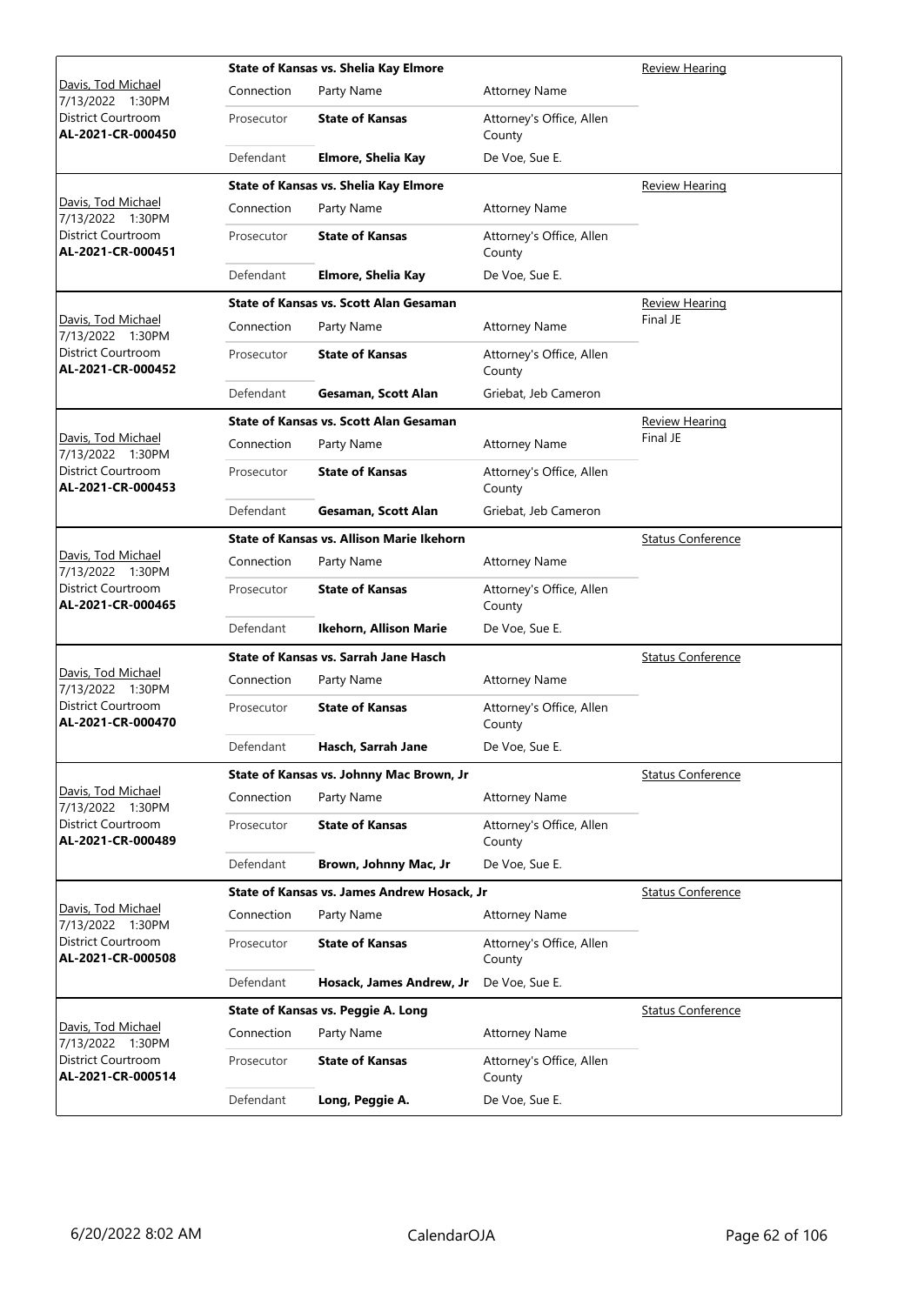|                                                |            | <b>State of Kansas vs. Garrette Layne Neighbors</b> |                                    | <b>Status Conference</b> |
|------------------------------------------------|------------|-----------------------------------------------------|------------------------------------|--------------------------|
| Davis, Tod Michael<br>7/13/2022 1:30PM         | Connection | Party Name                                          | <b>Attorney Name</b>               |                          |
| District Courtroom<br>AL-2021-CR-000534        | Prosecutor | <b>State of Kansas</b>                              | Attorney's Office, Allen<br>County |                          |
|                                                | Defendant  | Neighbors, Garrette Layne Campbell, James R.        |                                    |                          |
|                                                |            | State of Kansas vs. James William Joseph Waggoner   |                                    | <b>Status Conference</b> |
| Davis, Tod Michael<br>7/13/2022 1:30PM         | Connection | Party Name                                          | <b>Attorney Name</b>               |                          |
| <b>District Courtroom</b><br>AL-2021-CR-000545 | Prosecutor | <b>State of Kansas</b>                              | Attorney's Office, Allen<br>County |                          |
|                                                | Defendant  | <b>Waggoner, James William</b><br>Joseph            | Griebat, Jeb Cameron               |                          |
|                                                |            | <b>State of Kansas vs. Macy Elizabeth Bennett</b>   |                                    | <b>Status Conference</b> |
| Davis, Tod Michael<br>7/13/2022 1:30PM         | Connection | Party Name                                          | <b>Attorney Name</b>               |                          |
| District Courtroom<br>AL-2021-CR-000555        | Prosecutor | <b>State of Kansas</b>                              | Attorney's Office, Allen<br>County |                          |
|                                                | Defendant  | <b>Bennett, Macy Elizabeth</b>                      | De Voe, Sue E.                     |                          |
|                                                |            | State of Kansas vs. Sharaa Lyn Sweat                |                                    | <b>Status Conference</b> |
| Davis, Tod Michael<br>7/13/2022 1:30PM         | Connection | Party Name                                          | <b>Attorney Name</b>               |                          |
| <b>District Courtroom</b><br>AL-2021-CR-000557 | Prosecutor | <b>State of Kansas</b>                              | Attorney's Office, Allen<br>County |                          |
|                                                | Defendant  | Sweat, Sharaa Lyn                                   | De Voe, Sue E.                     |                          |
|                                                |            | <b>State of Kansas vs. Macy Elizabeth Bennett</b>   |                                    | <b>Status Conference</b> |
| Davis, Tod Michael<br>7/13/2022 1:30PM         | Connection | Party Name                                          | <b>Attorney Name</b>               |                          |
| District Courtroom<br>AL-2021-CR-000561        | Prosecutor | <b>State of Kansas</b>                              | Attorney's Office, Allen<br>County |                          |
|                                                | Defendant  | <b>Bennett, Macy Elizabeth</b>                      | De Voe, Sue E.                     |                          |
|                                                |            | State of Kansas vs. Jennifer Camille Tobin          |                                    | <b>Status Conference</b> |
| Davis, Tod Michael<br>7/13/2022 1:30PM         | Connection | Party Name                                          | <b>Attorney Name</b>               |                          |
| District Courtroom<br>AL-2021-CR-000564        | Prosecutor | <b>State of Kansas</b>                              | Attorney's Office, Allen<br>County |                          |
|                                                | Defendant  | <b>Tobin, Jennifer Camille</b>                      | De Voe, Sue E.                     |                          |
|                                                |            | State of Kansas vs. Jacob W. Garber                 |                                    | Review Hearing           |
| Davis, Tod Michael<br>7/13/2022 1:30PM         | Connection | Party Name                                          | <b>Attorney Name</b>               |                          |
| District Courtroom<br>AL-2021-CR-000567        | Prosecutor | <b>State of Kansas</b>                              | Attorney's Office, Allen<br>County |                          |
|                                                | Defendant  | Garber, Jacob W.                                    | De Voe, Sue E.                     |                          |
|                                                |            | State of Kansas vs. James William Joseph Waggoner   |                                    | <b>Status Conference</b> |
| Davis, Tod Michael<br>7/13/2022 1:30PM         | Connection | Party Name                                          | <b>Attorney Name</b>               |                          |
| District Courtroom<br>AL-2021-CR-000577        | Prosecutor | <b>State of Kansas</b>                              | Attorney's Office, Allen<br>County |                          |
|                                                | Defendant  | <b>Waggoner, James William</b><br>Joseph            | Griebat, Jeb Cameron               |                          |
|                                                |            | State of Kansas vs. James William Joseph Waggoner   |                                    | <b>Status Conference</b> |
| Davis, Tod Michael<br>7/13/2022 1:30PM         | Connection | Party Name                                          | <b>Attorney Name</b>               |                          |
| District Courtroom<br>AL-2021-CR-000590        | Prosecutor | <b>State of Kansas</b>                              | Attorney's Office, Allen<br>County |                          |
|                                                | Defendant  | Waggoner, James William<br>Joseph                   | Griebat, Jeb Cameron               |                          |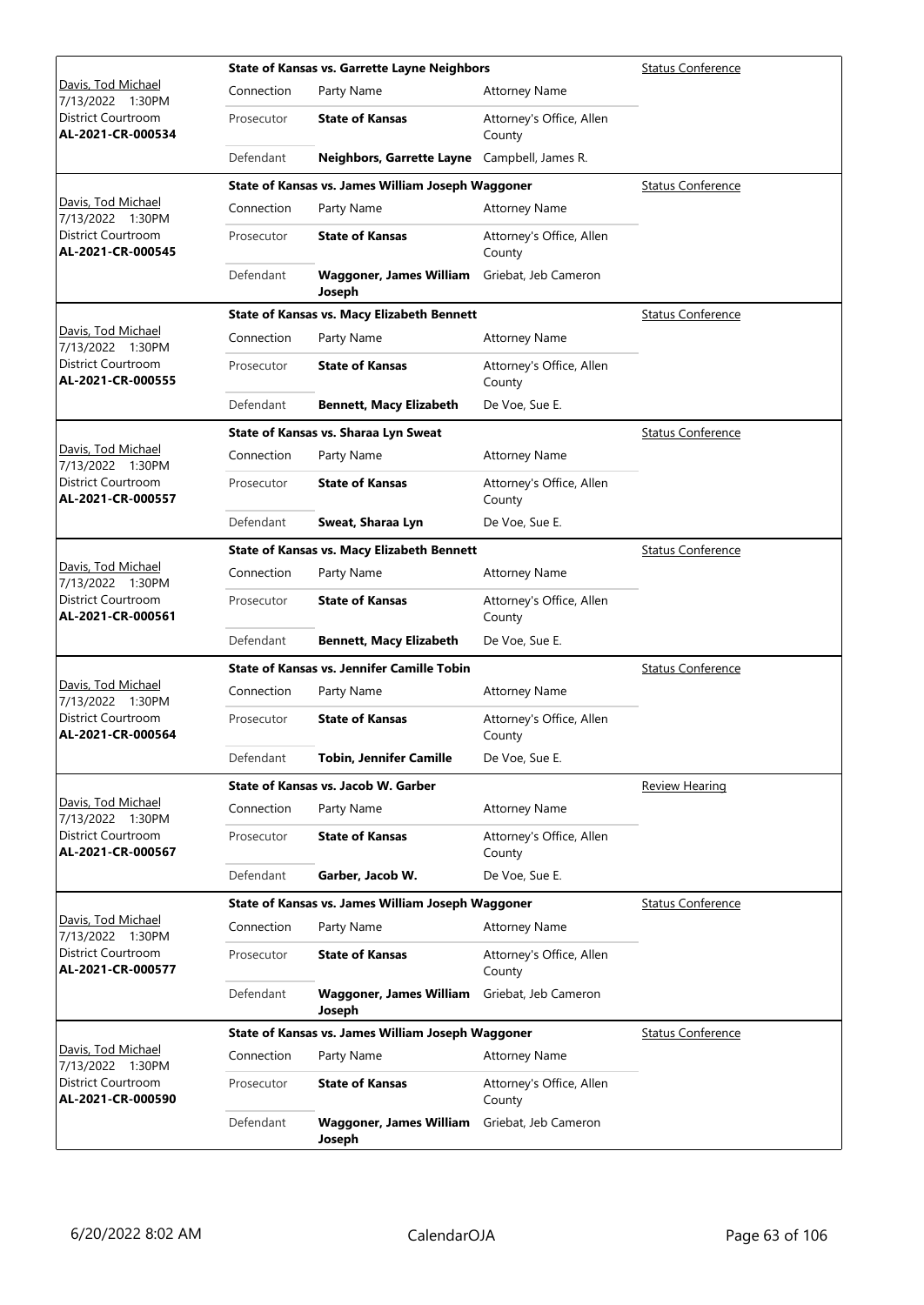|                                                |                      | <b>State of Kansas vs. Judith Elaine Pace</b>  |                                    | <b>Status Conference</b> |
|------------------------------------------------|----------------------|------------------------------------------------|------------------------------------|--------------------------|
| Davis, Tod Michael<br>7/13/2022 1:30PM         | Connection           | Party Name                                     | <b>Attorney Name</b>               |                          |
| District Courtroom<br>AL-2021-CR-000595        | Prosecutor           | <b>State of Kansas</b>                         | Attorney's Office, Allen<br>County |                          |
|                                                | Defendant            | Pace, Judith Elaine                            | Griebat, Jeb Cameron               |                          |
|                                                |                      | In the Matter of Jacob Wayne Garber            |                                    | <b>Review Hearing</b>    |
| Davis, Tod Michael<br>7/13/2022 1:30PM         | Connection           | Party Name                                     | <b>Attorney Name</b>               |                          |
| <b>District Courtroom</b><br>AL-2021-JV-000004 | Prosecutor           | <b>State of Kansas</b>                         | Attorney's Office, Allen<br>County |                          |
|                                                | Juvenile<br>Offender | Garber, Jacob Wayne                            | De Voe, Sue E.                     |                          |
|                                                |                      | In the Matter of Jacob Wayne Garber            |                                    | <b>Review Hearing</b>    |
| Davis, Tod Michael<br>7/13/2022 1:30PM         | Connection           | Party Name                                     | <b>Attorney Name</b>               |                          |
| <b>District Courtroom</b><br>AL-2021-JV-000005 | Prosecutor           | <b>State of Kansas</b>                         | Attorney's Office, Allen<br>County |                          |
|                                                | Juvenile<br>Offender | Garber, Jacob Wayne                            | De Voe, Sue E.                     |                          |
|                                                |                      | <b>State of Kansas vs. Damien Elisha Wertz</b> |                                    | <b>Status Conference</b> |
| Davis, Tod Michael<br>7/13/2022 1:30PM         | Connection           | Party Name                                     | <b>Attorney Name</b>               |                          |
| <b>District Courtroom</b><br>AL-2021-TR-000405 | Prosecutor           | <b>State of Kansas</b>                         | Attorney's Office, Allen<br>County |                          |
|                                                | Defendant            | <b>Wertz, Damien Elisha</b>                    | De Voe, Sue E.                     |                          |
|                                                |                      | <b>State of Kansas vs. Damien Elisha Wertz</b> |                                    | <b>Status Conference</b> |
| Davis, Tod Michael<br>7/13/2022 1:30PM         | Connection           | Party Name                                     | <b>Attorney Name</b>               |                          |
| District Courtroom<br>AL-2021-TR-000412        | Prosecutor           | <b>State of Kansas</b>                         | Attorney's Office, Allen<br>County |                          |
|                                                | Defendant            | <b>Wertz, Damien Elisha</b>                    | De Voe, Sue E.                     |                          |
|                                                |                      | <b>State of Kansas vs. Isaac B Cheney</b>      |                                    | Review Hearing           |
| Davis, Tod Michael<br>7/13/2022 1:30PM         | Connection           | Party Name                                     | <b>Attorney Name</b>               |                          |
| District Courtroom<br>AL-2021-TR-000519        | Prosecutor           | <b>State of Kansas</b>                         | Attorney's Office, Allen<br>County |                          |
|                                                | Defendant            | Cheney, Isaac B                                | De Voe, Sue E.                     |                          |
|                                                |                      | State of Kansas vs. Lukas Andrew Gallagher     |                                    | <b>Status Conference</b> |
| Davis, Tod Michael<br>7/13/2022 1:30PM         | Connection           | Party Name                                     | <b>Attorney Name</b>               |                          |
| <b>District Courtroom</b><br>AL-2021-TR-001597 | Prosecutor           | <b>State of Kansas</b>                         | Attorney's Office, Allen<br>County |                          |
|                                                | Defendant            | Gallagher, Lukas Andrew                        | Griebat, Jeb Cameron               |                          |
|                                                |                      | State of Kansas vs. Brandy Lynn Davis          |                                    | <b>Review Hearing</b>    |
| Davis, Tod Michael<br>7/13/2022 1:30PM         | Connection           | Party Name                                     | <b>Attorney Name</b>               |                          |
| District Courtroom<br>AL-2021-TR-001757        | Prosecutor           | <b>State of Kansas</b>                         | Attorney's Office, Allen<br>County |                          |
|                                                | Defendant            | Davis, Brandy Lynn                             | Griebat, Jeb Cameron               |                          |
|                                                |                      | State of Kansas vs. Johnny Mac Brown           |                                    | Preliminary Hearing (CR) |
| Davis, Tod Michael<br>7/13/2022 1:30PM         | Connection           | Party Name                                     | <b>Attorney Name</b>               |                          |
| District Courtroom<br>AL-2022-CR-000036        | Prosecutor           | <b>State of Kansas</b>                         | Attorney's Office, Allen<br>County |                          |
|                                                | Defendant            | <b>Brown, Johnny Mac</b>                       | De Voe, Sue E.                     |                          |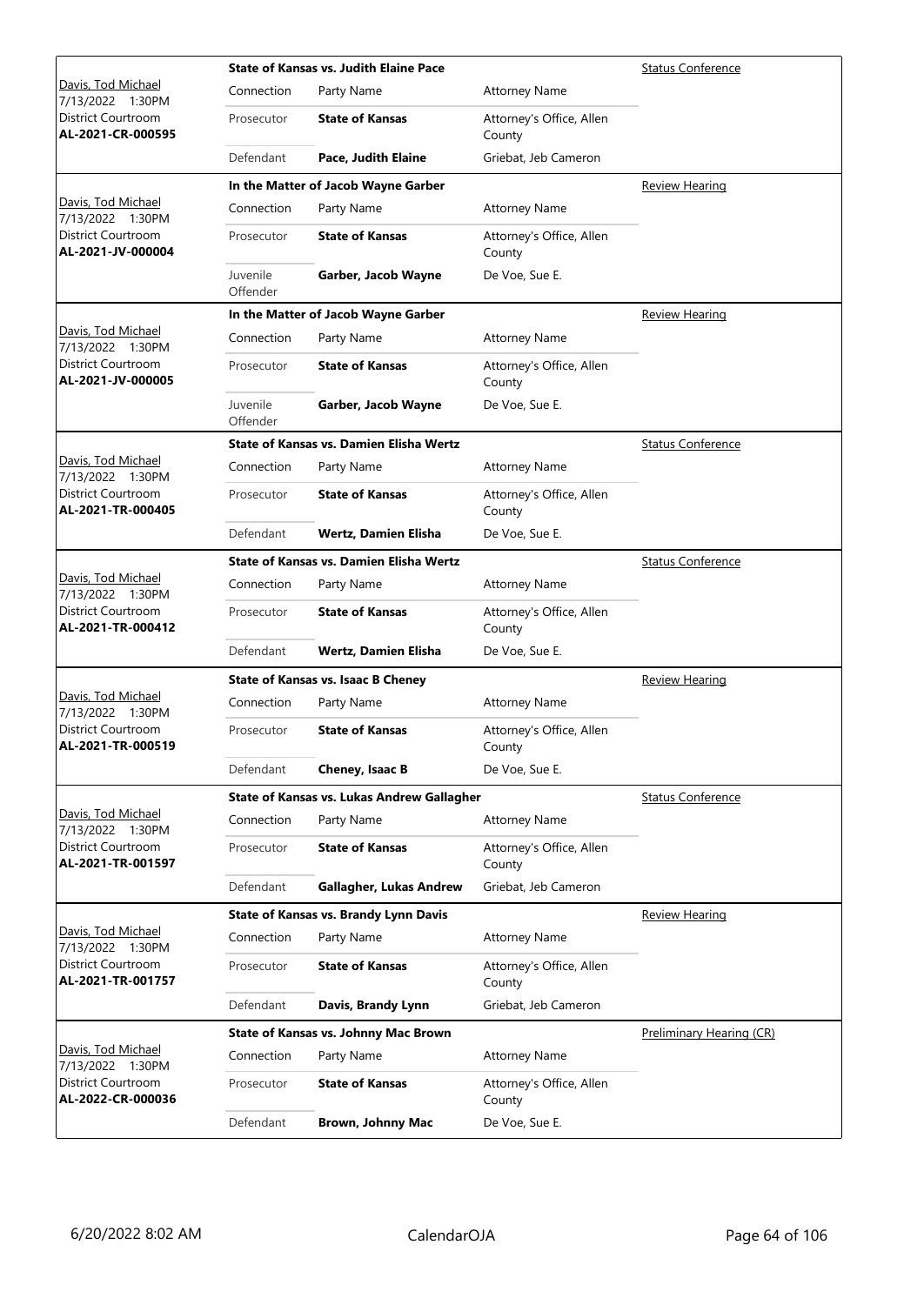|                                         |                    | <b>State of Kansas vs. Johnny Mac Brown</b>      |                                    | <b>Status Conference</b> |
|-----------------------------------------|--------------------|--------------------------------------------------|------------------------------------|--------------------------|
| Davis, Tod Michael<br>7/13/2022 1:30PM  | Connection         | Party Name                                       | <b>Attorney Name</b>               |                          |
| District Courtroom<br>AL-2022-CR-000037 | Prosecutor         | <b>State of Kansas</b>                           | Attorney's Office, Allen<br>County |                          |
|                                         | Defendant          | <b>Brown, Johnny Mac</b>                         | De Voe, Sue E.                     |                          |
|                                         |                    | <b>State of Kansas vs. Kevin Wayne Ewing</b>     |                                    | <b>Status Conference</b> |
| Davis, Tod Michael<br>7/13/2022 1:30PM  | Connection         | Party Name                                       | <b>Attorney Name</b>               |                          |
| District Courtroom<br>AL-2022-CR-000038 | Prosecutor         | <b>State of Kansas</b>                           | Attorney's Office, Allen<br>County |                          |
|                                         | Defendant          | <b>Ewing, Kevin Wayne</b>                        | Manbeck, Jacob Thomas              |                          |
|                                         |                    | <b>State of Kansas vs. Joseph Ray Griffiths</b>  |                                    | <b>Status Conference</b> |
| Davis, Tod Michael<br>7/13/2022 1:30PM  | Connection         | Party Name                                       | <b>Attorney Name</b>               |                          |
| District Courtroom<br>AL-2022-CR-000040 | Prosecutor         | <b>State of Kansas</b>                           | Attorney's Office, Allen<br>County |                          |
|                                         | Defendant          | Griffiths, Joseph Ray                            | Clark, David Anthony               |                          |
|                                         |                    | State of Kansas vs. Barbara Danielle Smith       |                                    | <b>Status Conference</b> |
| Davis, Tod Michael<br>7/13/2022 1:30PM  | Connection         | Party Name                                       | <b>Attorney Name</b>               |                          |
| District Courtroom<br>AL-2022-CR-000041 | Prosecutor         | <b>State of Kansas</b>                           | Attorney's Office, Allen<br>County |                          |
|                                         | Defendant          | Smith, Barbara Danielle                          | De Voe, Sue E.                     |                          |
|                                         |                    | <b>State of Kansas vs. Travis Wayne Leftwich</b> |                                    | <b>Status Conference</b> |
| Davis, Tod Michael<br>7/13/2022 1:30PM  | Connection         | Party Name                                       | <b>Attorney Name</b>               |                          |
| District Courtroom<br>AL-2022-CR-000053 | Prosecutor         | <b>State of Kansas</b>                           | Attorney's Office, Allen<br>County |                          |
|                                         | Defendant          | Leftwich, Travis Wayne                           | Clark, David Anthony               |                          |
|                                         | Public<br>Defender | <b>Clark, David Anthony</b>                      |                                    |                          |
|                                         |                    | <b>State of Kansas vs. Travis Wayne Leftwich</b> |                                    | <b>Status Conference</b> |
| Davis, Tod Michael<br>7/13/2022 1:30PM  | Connection         | Party Name                                       | <b>Attorney Name</b>               |                          |
| District Courtroom<br>AL-2022-CR-000055 | Prosecutor         | <b>State of Kansas</b>                           | Attorney's Office, Allen<br>County |                          |
|                                         | Defendant          | Leftwich, Travis Wayne                           | Public Defender, SEK               |                          |
|                                         |                    | State of Kansas vs. Johnny Mac Brown             |                                    | <b>Status Conference</b> |
| Davis, Tod Michael<br>7/13/2022 1:30PM  | Connection         | Party Name                                       | <b>Attorney Name</b>               |                          |
| District Courtroom<br>AL-2022-CR-000056 | Prosecutor         | <b>State of Kansas</b>                           | Attorney's Office, Allen<br>County |                          |
|                                         | Defendant          | <b>Brown, Johnny Mac</b>                         | De Voe, Sue E.                     |                          |
|                                         |                    | State of Kansas vs. Joseph Henry Kreuser         |                                    | <b>Status Conference</b> |
| Davis, Tod Michael<br>7/13/2022 1:30PM  | Connection         | Party Name                                       | <b>Attorney Name</b>               |                          |
| District Courtroom<br>AL-2022-CR-000073 | Prosecutor         | <b>State of Kansas</b>                           | Attorney's Office, Allen<br>County |                          |
|                                         | Defendant          | Kreuser, Joseph Henry                            | Clark, David Anthony               |                          |
|                                         |                    | <b>State of Kansas vs. Michael Brian Odom</b>    |                                    | <b>Status Conference</b> |
| Davis, Tod Michael<br>7/13/2022 1:30PM  | Connection         | Party Name                                       | <b>Attorney Name</b>               |                          |
| District Courtroom<br>AL-2022-CR-000080 | Prosecutor         | <b>State of Kansas</b>                           | Attorney's Office, Allen<br>County |                          |
|                                         | Defendant          | Odom, Michael Brian                              | Campbell, James R.                 |                          |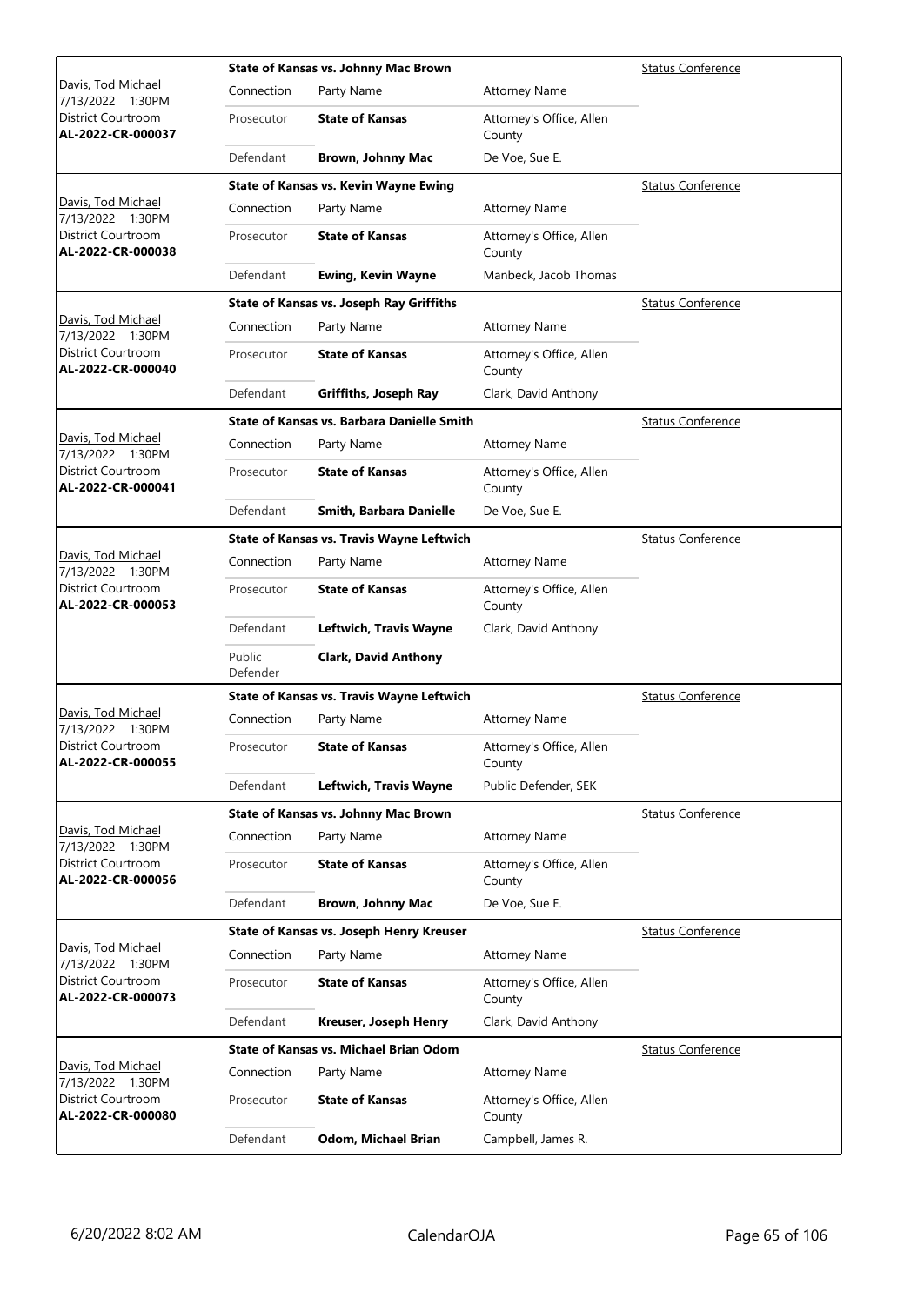|                                                                    |                                   | State of Kansas vs. Marc Johnathan Waggoner, Jr |                                    | <b>Status Conference</b> |
|--------------------------------------------------------------------|-----------------------------------|-------------------------------------------------|------------------------------------|--------------------------|
| Davis, Tod Michael<br>7/13/2022 1:30PM                             | Connection                        | Party Name                                      | <b>Attorney Name</b>               |                          |
| District Courtroom<br>AL-2022-CR-000086                            | Prosecutor                        | <b>State of Kansas</b>                          | Attorney's Office, Allen<br>County |                          |
|                                                                    | Defendant                         | <b>Waggoner, Marc</b><br>Johnathan, Jr          | Clark, David Anthony               |                          |
|                                                                    |                                   | State of Kansas vs. Damien Elisha Wertz         |                                    | <b>Status Conference</b> |
| Davis, Tod Michael<br>7/13/2022 1:30PM                             | Connection                        | Party Name                                      | <b>Attorney Name</b>               |                          |
| <b>District Courtroom</b><br>AL-2022-CR-000094                     | Prosecutor                        | <b>State of Kansas</b>                          | Attorney's Office, Allen<br>County |                          |
|                                                                    | Defendant                         | Wertz, Damien Elisha                            | De Voe, Sue E.                     |                          |
|                                                                    |                                   | <b>State of Kansas vs. Carl Wesley Seeley</b>   |                                    | <b>Status Conference</b> |
| Davis, Tod Michael<br>7/13/2022 1:30PM                             | Connection                        | Party Name                                      | <b>Attorney Name</b>               |                          |
| District Courtroom<br>AL-2022-CR-000102                            | Prosecutor                        | <b>State of Kansas</b>                          | Attorney's Office, Allen<br>County |                          |
|                                                                    | Defendant                         | <b>Seeley, Carl Wesley</b>                      | De Voe, Sue E.                     |                          |
|                                                                    |                                   | State of Kansas vs. Riley Irwin Ridout          |                                    | <b>Status Conference</b> |
| Davis, Tod Michael                                                 | Connection                        | Party Name                                      | <b>Attorney Name</b>               |                          |
| 7/13/2022 1:30PM<br><b>District Courtroom</b><br>AL-2022-CR-000103 | Prosecutor                        | <b>State of Kansas</b>                          | Attorney's Office, Allen<br>County |                          |
|                                                                    | Defendant                         | <b>Ridout, Riley Irwin</b>                      | Campbell, James R.                 |                          |
|                                                                    |                                   | <b>State of Kansas vs. Michael Brian Odom</b>   |                                    | <b>Status Conference</b> |
| Davis, Tod Michael                                                 | Connection                        | Party Name                                      | <b>Attorney Name</b>               |                          |
| 7/13/2022 1:30PM<br>District Courtroom<br>AL-2022-CR-000150        | Prosecutor                        | <b>State of Kansas</b>                          | Attorney's Office, Allen<br>County |                          |
|                                                                    | Defendant                         | Odom, Michael Brian                             | Campbell, James R.                 |                          |
|                                                                    |                                   | State of Kansas vs. Lukas Andrew Gallagher      |                                    | <b>Status Conference</b> |
| Davis, Tod Michael                                                 | Connection                        | Party Name                                      | <b>Attorney Name</b>               |                          |
| 7/13/2022 1:30PM<br>District Courtroom<br>AL-2022-CR-000156        | Prosecutor                        | <b>State of Kansas</b>                          | Attorney's Office, Allen<br>County |                          |
|                                                                    | Defendant                         | Gallagher, Lukas Andrew                         |                                    |                          |
|                                                                    |                                   | State of Kansas vs. Brandy Lynn Davis           |                                    | <b>Review Hearing</b>    |
| Davis, Tod Michael                                                 | Connection                        | Party Name                                      | <b>Attorney Name</b>               |                          |
| 7/13/2022 1:30PM<br>District Courtroom<br>AL-2022-CR-000164        | Prosecutor                        | <b>State of Kansas</b>                          | Attorney's Office, Allen<br>County |                          |
|                                                                    | Defendant                         | Davis, Brandy Lynn                              | Griebat, Jeb Cameron               |                          |
|                                                                    |                                   | State of Kansas vs. Lukas Andrew Gallagher      |                                    | <b>First Appearance</b>  |
| Davis, Tod Michael                                                 | Connection                        | Party Name                                      | <b>Attorney Name</b>               |                          |
| 7/13/2022 1:30PM<br>District Courtroom<br>AL-2022-CR-000170        | Prosecutor                        | <b>State of Kansas</b>                          | Attorney's Office, Allen<br>County |                          |
|                                                                    | Defendant                         | Gallagher, Lukas Andrew                         |                                    |                          |
|                                                                    | Sealed ********* Sealed ********* |                                                 |                                    | <b>Status Conference</b> |
| Davis, Tod Michael<br>7/13/2022 1:30PM                             | Connection                        | Party Name                                      | <b>Attorney Name</b>               |                          |
| District Courtroom<br>AL-2022-MR-000064                            | Prosecutor                        | Sealed                                          | Attorney's Office, Allen<br>County |                          |
|                                                                    | Defendant                         | <b>Sealed</b>                                   | De Voe, Sue E.                     |                          |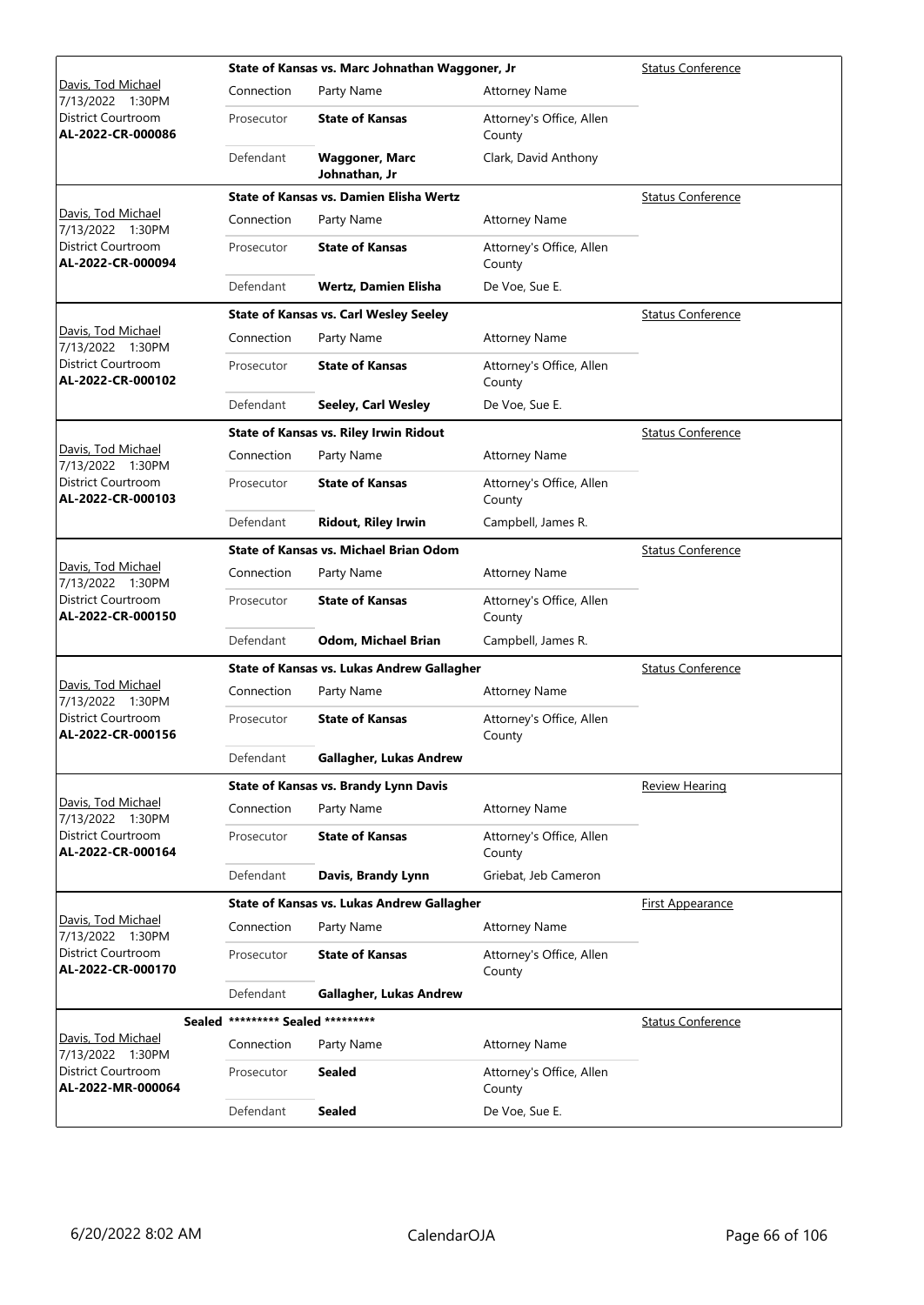|                                              |            | N & B Enterprises, Inc vs. Winona C English, et al.      |                                    | <b>Bench Trial</b> |
|----------------------------------------------|------------|----------------------------------------------------------|------------------------------------|--------------------|
| <u> Creitz, Daniel D</u><br>7/14/2022 9:30AM | Connection | Party Name                                               | <b>Attorney Name</b>               |                    |
| District Courtroom                           | Plaintiff  | N & B Enterprises, Inc.                                  | Johnson, Robert Edward, II         |                    |
| 2020-CV-000046                               | Defendant  | <b>Murrell, Stacey Carol</b>                             | Brock, Keith Alan                  |                    |
|                                              |            | The Jack G. and Winona C.<br><b>English Living Trust</b> | Brock, Keith Alan                  |                    |
|                                              |            | English, Winona C                                        | Brock, Keith Alan                  |                    |
|                                              |            | Noland Trustee, Sonya S.                                 |                                    |                    |
|                                              |            | <b>Burris Trustee, J. R.</b>                             |                                    |                    |
|                                              |            | <b>Burris Trustee, Lois J.</b>                           |                                    |                    |
|                                              |            | Noland Trustee, Edsel E.                                 |                                    |                    |
|                                              |            | <b>Burris, Deanne K.</b>                                 | Johnson, Robert Edward, II         |                    |
|                                              |            | N & B Enterprises, Inc vs. Winona C English, et al.      |                                    | <b>Bench Trial</b> |
| Creitz, Daniel D<br>7/15/2022 9:30AM         | Connection | Party Name                                               | <b>Attorney Name</b>               |                    |
| District Courtroom                           | Plaintiff  | N & B Enterprises, Inc.                                  | Johnson, Robert Edward, II         |                    |
| 2020-CV-000046                               | Defendant  | <b>Murrell, Stacey Carol</b>                             | Brock, Keith Alan                  |                    |
|                                              |            | The Jack G. and Winona C.<br><b>English Living Trust</b> | Brock, Keith Alan                  |                    |
|                                              |            | English, Winona C                                        | Brock, Keith Alan                  |                    |
|                                              |            | Noland Trustee, Sonya S.                                 |                                    |                    |
|                                              |            | <b>Burris Trustee, J. R.</b>                             |                                    |                    |
|                                              |            | <b>Burris Trustee, Lois J.</b>                           |                                    |                    |
|                                              |            | <b>Noland Trustee, Edsel E.</b>                          |                                    |                    |
|                                              |            | <b>Burris, Deanne K.</b>                                 | Johnson, Robert Edward, II         |                    |
|                                              |            | <b>State of Kansas vs. Candice Leigh Loane</b>           |                                    | Overdue Hold       |
| Davis, Tod Michael<br>7/16/2022 9:00AM       | Connection | Party Name                                               | <b>Attorney Name</b>               |                    |
| 2018-TR-001575                               | Prosecutor | <b>State of Kansas</b>                                   | Attorney's Office, Allen<br>County |                    |
|                                              | Defendant  | Loane, Candice Leigh                                     | Manbeck, Jacob Thomas              |                    |
|                                              |            | <b>State of Kansas vs. Candice Leigh Loane</b>           |                                    | Overdue Hold       |
| Davis, Tod Michael<br>7/16/2022 9:00AM       | Connection | Party Name                                               | <b>Attorney Name</b>               |                    |
| 2018-TR-001612                               | Prosecutor | <b>State of Kansas</b>                                   | Attorney's Office, Allen<br>County |                    |
|                                              | Defendant  | Loane, Candice Leigh                                     | Manbeck, Jacob Thomas              |                    |
|                                              |            | State of Kansas vs. Michael Eugene Scott, Jr             |                                    | Overdue Hold       |
| Davis, Tod Michael<br>7/16/2022 9:00AM       | Connection | Party Name                                               | <b>Attorney Name</b>               |                    |
| AL-2021-TR-000511                            | Prosecutor | <b>State of Kansas</b>                                   | Attorney's Office, Allen<br>County |                    |
|                                              | Defendant  | Scott, Michael Eugene, Jr                                | Manbeck, Jacob Thomas              |                    |
|                                              |            | <b>State of Kansas vs. Jacob Lloyd Carpenter</b>         |                                    | Overdue Hold       |
| Davis, Tod Michael<br>7/16/2022 9:00AM       | Connection | Party Name                                               | <b>Attorney Name</b>               |                    |
| AL-2021-TR-000841                            | Prosecutor | <b>State of Kansas</b>                                   | Attorney's Office, Allen<br>County |                    |
|                                              | Defendant  | Carpenter, Jacob Lloyd                                   | Manbeck, Jacob Thomas              |                    |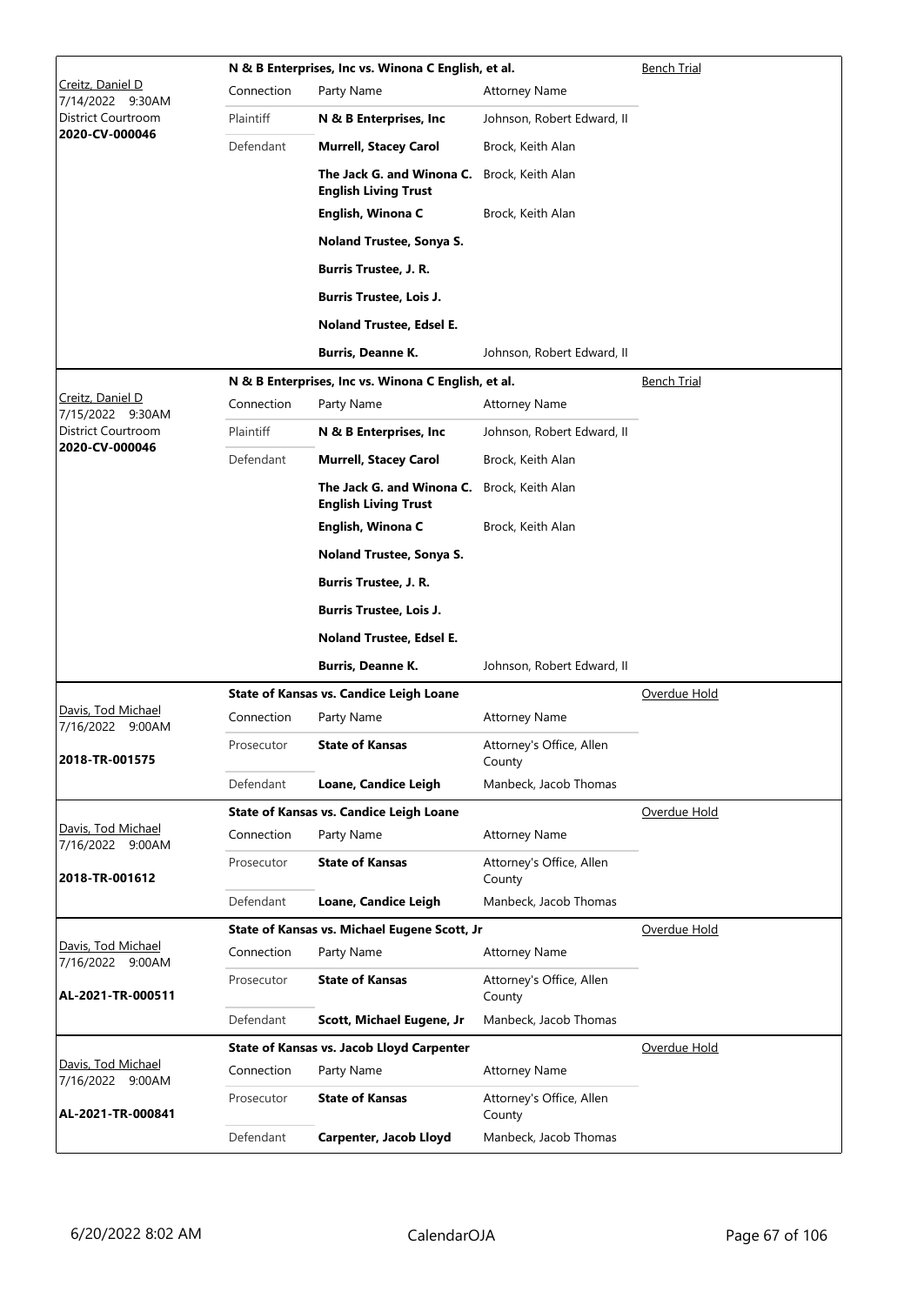|                                             |            | <b>State of Kansas vs. Darrell B Maylone</b>       |                                    | Overdue Hold      |
|---------------------------------------------|------------|----------------------------------------------------|------------------------------------|-------------------|
| Davis, Tod Michael<br>7/16/2022 9:00AM      | Connection | Party Name                                         | <b>Attorney Name</b>               |                   |
| AL-2021-TR-001851                           | Prosecutor | <b>State of Kansas</b>                             | Attorney's Office, Allen<br>County |                   |
|                                             | Defendant  | <b>Maylone, Darrell B</b>                          | Apt, Charles H., III               |                   |
|                                             |            | <b>State of Kansas vs. Olivia Marie McCullough</b> |                                    | Hearing           |
| Creitz, Daniel D<br>7/18/2022 9:30AM        | Connection | Party Name                                         | <b>Attorney Name</b>               |                   |
| <b>District Courtroom</b><br>2018-CR-000396 | Prosecutor | <b>State of Kansas</b>                             | Attorney's Office, Allen<br>County |                   |
|                                             | Defendant  | McCullough, Olivia                                 | Manbeck, Jacob Thomas              |                   |
|                                             |            | <b>State of Kansas vs. Olivia McCullough</b>       |                                    | <u>Hearing</u>    |
| Creitz, Daniel D<br>7/18/2022 9:30AM        | Connection | Party Name                                         | <b>Attorney Name</b>               |                   |
| District Courtroom<br>2019-CR-000064        | Prosecutor | <b>State of Kansas</b>                             | Attorney's Office, Allen<br>County |                   |
|                                             | Defendant  | McCullough, Olivia                                 | Manbeck, Jacob Thomas              |                   |
|                                             |            | <b>State of Kansas vs. Madison Rose Witchley</b>   |                                    | Dismissal         |
| Creitz, Daniel D<br>7/18/2022 9:30AM        | Connection | Party Name                                         | <b>Attorney Name</b>               |                   |
| District Courtroom<br>2019-TR-001858        | Prosecutor | <b>State of Kansas</b>                             | Attorney's Office, Allen<br>County |                   |
|                                             | Defendant  | <b>Witchley, Madison Rose</b>                      | Harding, Burton M.                 |                   |
|                                             |            | <b>State of Kansas vs. Madison Rose Witchley</b>   |                                    | Dismissal         |
| Creitz, Daniel D<br>7/18/2022 9:30AM        | Connection | Party Name                                         | <b>Attorney Name</b>               |                   |
| District Courtroom<br>2020-CR-000066        | Prosecutor | <b>State of Kansas</b>                             | Attorney's Office, Allen<br>County |                   |
|                                             | Defendant  | <b>Witchley, Madison Rose</b>                      | Harding, Burton M.                 |                   |
|                                             |            | <b>State of Kansas vs. Madison Rose Witchley</b>   |                                    | Sentencing        |
| Creitz, Daniel D<br>7/18/2022 9:30AM        | Connection | Party Name                                         | <b>Attorney Name</b>               |                   |
| District Courtroom<br>2020-CR-000073        | Prosecutor | <b>State of Kansas</b>                             | Attorney's Office, Allen<br>County |                   |
|                                             | Defendant  | <b>Witchley, Madison Rose</b>                      | Harding, Burton M.                 |                   |
|                                             |            | <b>State of Kansas vs. Madison Rose Witchley</b>   |                                    | Sentencing        |
| Creitz, Daniel D<br>7/18/2022 9:30AM        | Connection | Party Name                                         | <b>Attorney Name</b>               |                   |
| District Courtroom<br>2020-CR-000111        | Prosecutor | <b>State of Kansas</b>                             | Attorney's Office, Allen<br>County |                   |
|                                             | Defendant  | <b>Witchley, Madison Rose</b>                      | Harding, Burton M.                 |                   |
|                                             |            | <b>State of Kansas vs. Madison Rose Witchley</b>   |                                    | <u>Dismissal</u>  |
| Creitz, Daniel D<br>7/18/2022 9:30AM        | Connection | Party Name                                         | <b>Attorney Name</b>               |                   |
| District Courtroom<br>2020-CR-000141        | Prosecutor | <b>State of Kansas</b>                             | Attorney's Office, Allen<br>County |                   |
|                                             | Defendant  | <b>Witchley, Madison Rose</b>                      | Harding, Burton M.                 |                   |
|                                             |            | <b>State of Kansas vs. Madison Rose Witchley</b>   |                                    | <u>Sentencing</u> |
| <u>Creitz, Daniel D</u><br>7/18/2022 9:30AM | Connection | Party Name                                         | <b>Attorney Name</b>               |                   |
| District Courtroom<br>2020-CR-000151        | Prosecutor | <b>State of Kansas</b>                             | Attorney's Office, Allen<br>County |                   |
|                                             | Defendant  | <b>Witchley, Madison Rose</b>                      | Harding, Burton M.                 |                   |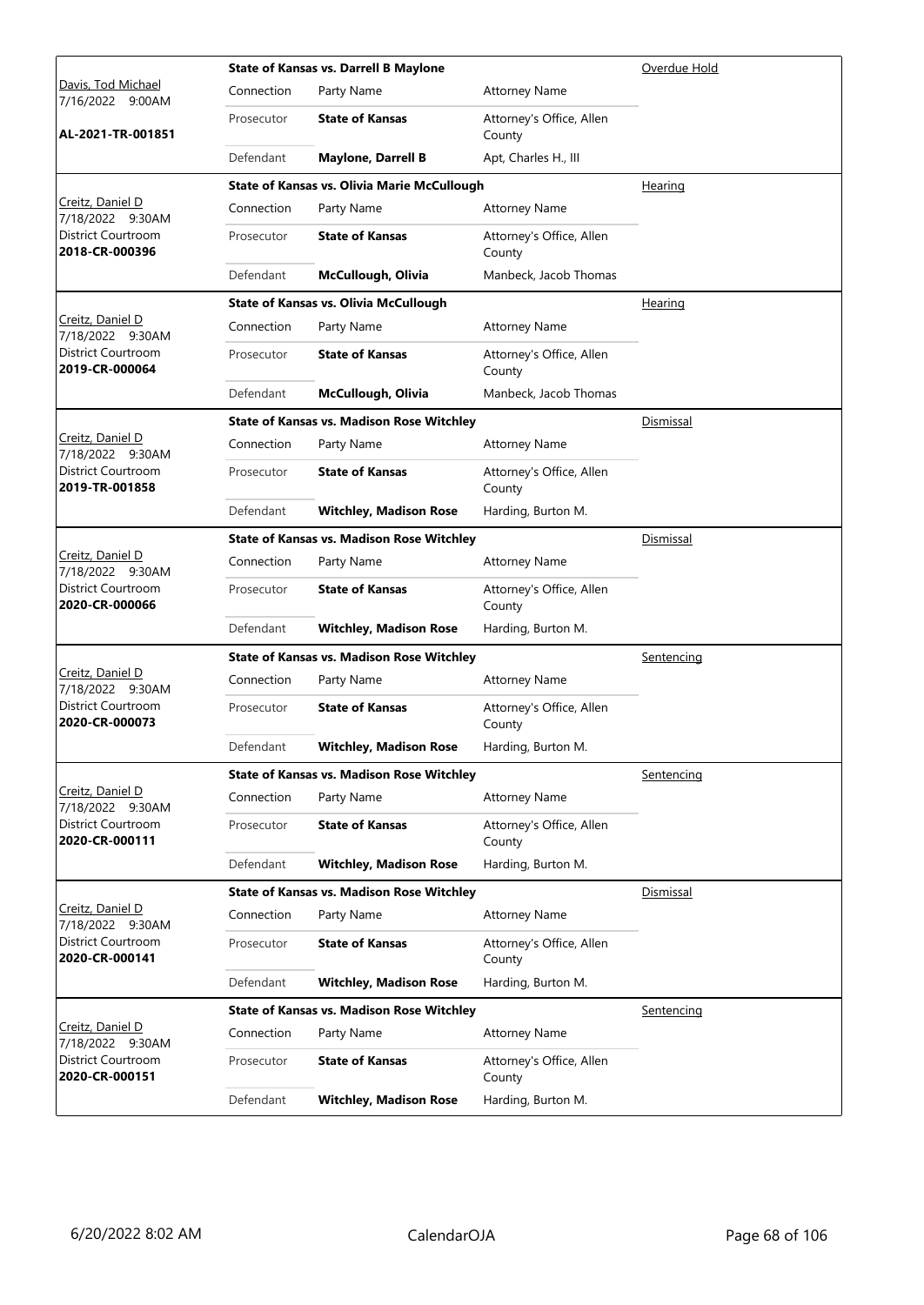|                                             |            | State of Kansas vs. Heather Don Wiehe            | Sentencing                         |                          |  |
|---------------------------------------------|------------|--------------------------------------------------|------------------------------------|--------------------------|--|
| Creitz, Daniel D<br>7/18/2022 9:30AM        | Connection | Party Name                                       | <b>Attorney Name</b>               |                          |  |
| District Courtroom<br>2020-CR-000193        | Prosecutor | <b>State of Kansas</b>                           | Attorney's Office, Allen<br>County |                          |  |
|                                             | Defendant  | Wiehe, Heather Don                               | Ivan, John                         |                          |  |
|                                             |            | <b>State of Kansas vs. Heather Don Wiehe</b>     |                                    | Sentencing               |  |
| Creitz, Daniel D<br>7/18/2022 9:30AM        | Connection | Party Name                                       | <b>Attorney Name</b>               |                          |  |
| District Courtroom<br>2020-CR-000194        | Prosecutor | <b>State of Kansas</b>                           | Attorney's Office, Allen<br>County |                          |  |
|                                             | Defendant  | Wiehe, Heather Don                               | Ivan, John                         |                          |  |
|                                             |            | <b>State of Kansas vs. Sheri Lynn Gagne</b>      |                                    | <b>Arraignment</b>       |  |
| Creitz, Daniel D<br>7/18/2022 9:30AM        | Connection | Party Name                                       | <b>Attorney Name</b>               |                          |  |
| <b>District Courtroom</b><br>2020-CR-000211 | Prosecutor | <b>State of Kansas</b>                           | Attorney's Office, Allen<br>County |                          |  |
|                                             | Defendant  | Gagne, Sheri Lynn                                | De Voe, Sue E.                     |                          |  |
|                                             |            | <b>State of Kansas vs. Madison Rose Witchley</b> |                                    | Sentencing               |  |
| Creitz, Daniel D<br>7/18/2022 9:30AM        | Connection | Party Name                                       | <b>Attorney Name</b>               |                          |  |
| District Courtroom<br>2020-CR-000268        | Prosecutor | <b>State of Kansas</b>                           | Attorney's Office, Allen<br>County |                          |  |
|                                             | Defendant  | <b>Witchley, Madison Rose</b>                    | Harding, Burton M.                 |                          |  |
|                                             |            | <b>State of Kansas vs. Learoy Pinkston</b>       |                                    | Sentencing               |  |
| Creitz, Daniel D<br>7/18/2022 9:30AM        | Connection | Party Name                                       | <b>Attorney Name</b>               |                          |  |
| District Courtroom<br>2020-CR-000368        | Prosecutor | <b>State of Kansas</b>                           | Attorney's Office, Allen<br>County |                          |  |
|                                             | Defendant  | Pinkston, Learoy                                 | Manbeck, Jacob Thomas              |                          |  |
|                                             |            | <b>State of Kansas vs. Learoy Pinkston</b>       |                                    | <b>Status Conference</b> |  |
| Creitz, Daniel D<br>7/18/2022 9:30AM        | Connection | Party Name                                       | <b>Attorney Name</b>               |                          |  |
| District Courtroom<br>2020-TR-000190        | Prosecutor | <b>State of Kansas</b>                           | Attorney's Office, Allen<br>County |                          |  |
|                                             | Defendant  | Pinkston, Learoy                                 | Manbeck, Jacob Thomas              |                          |  |
|                                             |            | <b>State of Kansas vs. Madison Rose Witchley</b> |                                    | Dismissal                |  |
| Creitz, Daniel D<br>7/18/2022 9:30AM        | Connection | Party Name                                       | <b>Attorney Name</b>               |                          |  |
| District Courtroom<br>2020-TR-000605        | Prosecutor | <b>State of Kansas</b>                           | Attorney's Office, Allen<br>County |                          |  |
|                                             | Defendant  | <b>Witchley, Madison Rose</b>                    | Harding, Burton M.                 |                          |  |
|                                             |            | <b>State of Kansas vs. Learoy Pinkston</b>       |                                    | <b>Status Conference</b> |  |
| Creitz, Daniel D<br>7/18/2022 9:30AM        | Connection | Party Name                                       | <b>Attorney Name</b>               |                          |  |
| <b>District Courtroom</b><br>2020-TR-001405 | Prosecutor | <b>State of Kansas</b>                           | Attorney's Office, Allen<br>County |                          |  |
|                                             | Defendant  | Pinkston, Learoy                                 | Manbeck, Jacob Thomas              |                          |  |
|                                             |            | <b>State of Kansas vs. Madison Rose Witchley</b> |                                    | Sentencing               |  |
| Creitz, Daniel D<br>7/18/2022 9:30AM        | Connection | Party Name                                       | <b>Attorney Name</b>               |                          |  |
| District Courtroom<br>AL-2020-CR-000395     | Prosecutor | <b>State of Kansas</b>                           | Attorney's Office, Allen<br>County |                          |  |
|                                             | Defendant  | <b>Witchley, Madison Rose</b>                    | Harding, Burton M.                 |                          |  |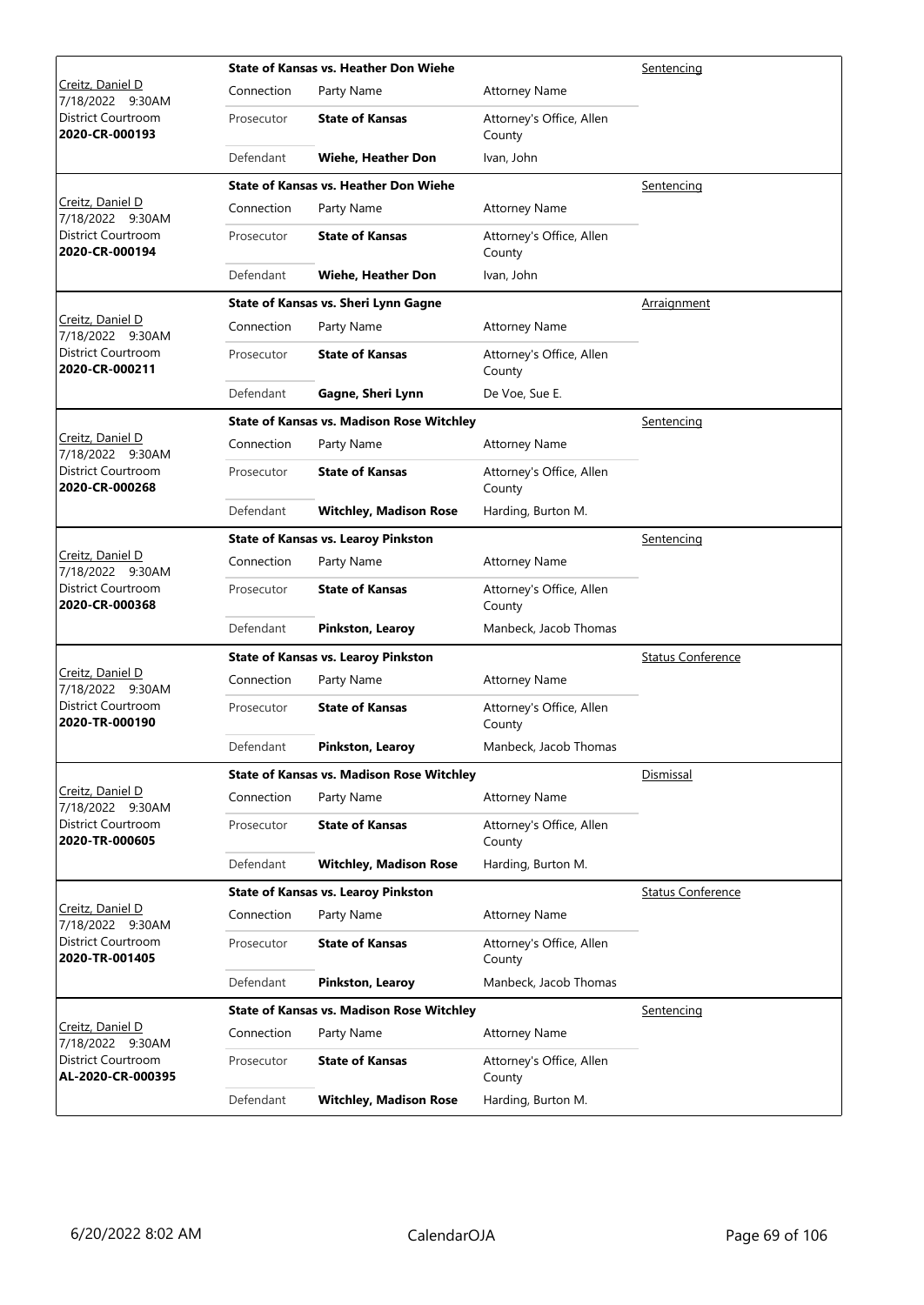|                                         |            | <b>State of Kansas vs. Brandon Dean Brown</b>          |                                    | <b>Status Conference</b> |
|-----------------------------------------|------------|--------------------------------------------------------|------------------------------------|--------------------------|
| Creitz, Daniel D<br>7/18/2022 9:30AM    | Connection | Party Name                                             | <b>Attorney Name</b>               |                          |
| District Courtroom<br>AL-2021-CR-000023 | Prosecutor | <b>State of Kansas</b>                                 | Attorney's Office, Allen<br>County |                          |
|                                         | Defendant  | Brown, Brandon Dean                                    | Maslen, David R.                   |                          |
|                                         |            | <b>State of Kansas vs. Dustin Earl Schaffer</b>        |                                    | Sentencing               |
| Creitz, Daniel D<br>7/18/2022 9:30AM    | Connection | Party Name                                             | <b>Attorney Name</b>               |                          |
| District Courtroom<br>AL-2021-CR-000091 | Prosecutor | <b>State of Kansas</b>                                 | Attorney's Office, Allen<br>County |                          |
|                                         | Defendant  | <b>Schaffer, Dustin Earl</b>                           | Maslen, David R.                   |                          |
|                                         |            | State of Kansas vs. Stephanie Jo Russell               |                                    | Plea Hearing             |
| Creitz, Daniel D<br>7/18/2022 9:30AM    | Connection | Party Name                                             | <b>Attorney Name</b>               |                          |
| District Courtroom<br>AL-2021-CR-000156 | Prosecutor | <b>State of Kansas</b>                                 | Attorney's Office, Allen<br>County |                          |
|                                         | Defendant  | Russell, Stephanie Jo                                  | Manbeck, Jacob Thomas              |                          |
|                                         |            | <b>State of Kansas vs. Madison Rose Witchley</b>       |                                    | <u>Sentencing</u>        |
| Creitz, Daniel D<br>7/18/2022 9:30AM    | Connection | Party Name                                             | <b>Attorney Name</b>               |                          |
| District Courtroom<br>AL-2021-CR-000241 | Prosecutor | <b>State of Kansas</b>                                 | Attorney's Office, Allen<br>County |                          |
|                                         | Defendant  | <b>Witchley, Madison Rose</b>                          | Harding, Burton M.                 |                          |
|                                         |            | State of Kansas vs. Stephanie Jo Russell               |                                    | Plea Hearing             |
| Creitz, Daniel D<br>7/18/2022 9:30AM    | Connection | Party Name                                             | <b>Attorney Name</b>               |                          |
| District Courtroom<br>AL-2021-CR-000266 | Prosecutor | <b>State of Kansas</b>                                 | Attorney's Office, Allen<br>County |                          |
|                                         | Defendant  | Russell, Stephanie Jo                                  | Manbeck, Jacob Thomas              |                          |
|                                         |            | State of Kansas vs. Lucas Brandon Delaughder           | Plea Hearing                       |                          |
| Creitz, Daniel D<br>7/18/2022 9:30AM    | Connection | Party Name                                             | <b>Attorney Name</b>               |                          |
| District Courtroom<br>AL-2021-CR-000279 | Prosecutor | <b>State of Kansas</b>                                 | Attorney's Office, Allen<br>County |                          |
|                                         | Defendant  | <b>Delaughder, Lucas Brandon</b> Manbeck, Jacob Thomas |                                    |                          |
|                                         |            | State of Kansas vs. Sheri Lynn Gagne                   |                                    | Arraignment              |
| Creitz, Daniel D<br>7/18/2022 9:30AM    | Connection | Party Name                                             | <b>Attorney Name</b>               |                          |
| District Courtroom<br>AL-2021-CR-000349 | Prosecutor | <b>State of Kansas</b>                                 | Attorney's Office, Allen<br>County |                          |
|                                         | Defendant  | Gagne, Sheri Lynn                                      | De Voe, Sue E.                     |                          |
|                                         |            | <b>State of Kansas vs. George Lucas Hannum</b>         |                                    | Plea Hearing             |
| Creitz, Daniel D<br>7/18/2022 9:30AM    | Connection | Party Name                                             | <b>Attorney Name</b>               |                          |
| District Courtroom<br>AL-2021-CR-000381 | Prosecutor | <b>State of Kansas</b>                                 | Attorney's Office, Allen<br>County |                          |
|                                         | Defendant  | Hannum, George Lucas                                   | Manbeck, Jacob Thomas              |                          |
|                                         |            | <b>State of Kansas vs. Gage Allen Hartley</b>          |                                    | Arraignment              |
| Creitz, Daniel D<br>7/18/2022 9:30AM    | Connection | Party Name                                             | <b>Attorney Name</b>               |                          |
| District Courtroom<br>AL-2021-CR-000494 | Prosecutor | <b>State of Kansas</b>                                 | Attorney's Office, Allen<br>County |                          |
|                                         | Defendant  | <b>Hartley, Gage Allen</b>                             | Manbeck, Jacob Thomas              |                          |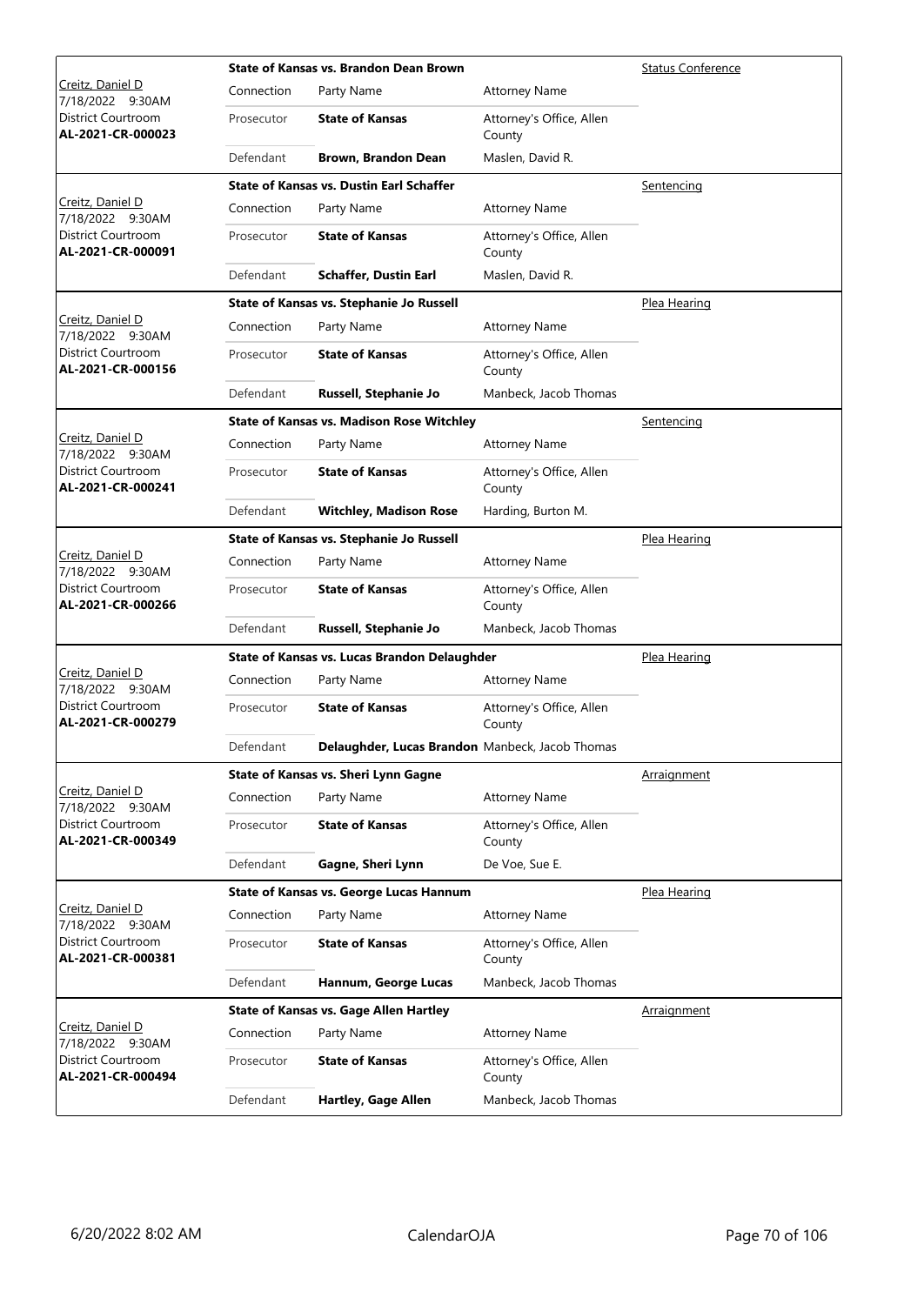|                                                | <b>State of Kansas vs. Gage Allen Hartley</b> |                                                                     |                                    | Arraignment              |
|------------------------------------------------|-----------------------------------------------|---------------------------------------------------------------------|------------------------------------|--------------------------|
| Creitz, Daniel D<br>7/18/2022 9:30AM           | Connection                                    | Party Name                                                          | <b>Attorney Name</b>               |                          |
| District Courtroom<br>AL-2021-CR-000501        | Prosecutor                                    | <b>State of Kansas</b>                                              | Attorney's Office, Allen<br>County |                          |
|                                                | Defendant                                     | <b>Hartley, Gage Allen</b>                                          | Manbeck, Jacob Thomas              |                          |
|                                                |                                               | State of Kansas vs. Stephanie Jo Russell                            |                                    | Plea Hearing             |
| Creitz, Daniel D<br>7/18/2022 9:30AM           | Connection                                    | Party Name                                                          | <b>Attorney Name</b>               |                          |
| District Courtroom<br>AL-2021-TR-000039        | Prosecutor                                    | <b>State of Kansas</b>                                              | Attorney's Office, Allen<br>County |                          |
|                                                | Defendant                                     | Russell, Stephanie Jo                                               | Manbeck, Jacob Thomas              |                          |
|                                                |                                               | <b>State of Kansas vs. Marcus Vincent Kobold</b>                    |                                    | <b>Status Conference</b> |
| Creitz, Daniel D<br>7/18/2022 9:30AM           | Connection                                    | Party Name                                                          | <b>Attorney Name</b>               |                          |
| District Courtroom<br>AL-2021-TR-000679        | Prosecutor                                    | <b>State of Kansas</b>                                              | Attorney's Office, Allen<br>County |                          |
|                                                | Defendant                                     | <b>Kobold, Marcus Vincent</b>                                       | Manbeck, Jacob Thomas              |                          |
|                                                |                                               | <b>State of Kansas vs. Marcus Vincent Kobold</b>                    |                                    | <u>Plea Hearing</u>      |
| Creitz, Daniel D<br>7/18/2022 9:30AM           | Connection                                    | Party Name                                                          | <b>Attorney Name</b>               |                          |
| District Courtroom<br>AL-2021-TR-000836        | Prosecutor                                    | <b>State of Kansas</b>                                              | Attorney's Office, Allen<br>County |                          |
|                                                | Defendant                                     | <b>Kobold, Marcus Vincent</b>                                       | Manbeck, Jacob Thomas              |                          |
|                                                |                                               | <b>State of Kansas vs. Madison Rose Witchley</b>                    |                                    | Dismissal                |
| Creitz, Daniel D<br>7/18/2022 9:30AM           | Connection                                    | Party Name                                                          | <b>Attorney Name</b>               |                          |
| District Courtroom<br>AL-2021-TR-001546        | Prosecutor                                    | <b>State of Kansas</b>                                              | Attorney's Office, Allen<br>County |                          |
|                                                | Defendant                                     | <b>Witchley, Madison Rose</b>                                       | Harding, Burton M.                 |                          |
|                                                |                                               | State of Kansas vs. Sheri Lynn Gagne                                |                                    | <b>Status Conference</b> |
| Creitz, Daniel D<br>7/18/2022 9:30AM           | Connection                                    | Party Name                                                          | <b>Attorney Name</b>               |                          |
| <b>District Courtroom</b><br>AL-2022-CR-000072 | Prosecutor                                    | <b>State of Kansas</b>                                              | Attorney's Office, Allen<br>County |                          |
|                                                | Defendant                                     | Gagne, Sheri Lynn                                                   | De Voe, Sue E.                     |                          |
|                                                |                                               | Leslie Jill Beaman, Petitioner vs. Daryl Wade Beaman, Respondent    |                                    | Contempt - Direct        |
| Creitz, Daniel D<br>7/18/2022 1:20PM           | Connection                                    | Party Name                                                          | <b>Attorney Name</b>               |                          |
| Downstairs Assembly Room                       | Dependent                                     | Sealed                                                              |                                    |                          |
| 2003-DM-000122                                 |                                               | Sealed                                                              |                                    |                          |
|                                                | Other Party                                   | <b>State of Kansas, ex rel, DCF</b> 14 & 31, Young Williams         |                                    |                          |
|                                                | Petitioner                                    | Beaman, Leslie Jill                                                 | Schlotterbeck, Zelda Fay           |                          |
|                                                | Respondent                                    | Beaman, Daryl Wade                                                  | Duncan, Brian Piccolo              |                          |
|                                                |                                               | Christine L Burris, Petitioner vs. Harvey Lee Burris Jr, Respondent |                                    | Contempt - Direct        |
| Creitz, Daniel D<br>7/18/2022 1:20PM           | Connection                                    | Party Name                                                          | Attorney Name                      |                          |
| Downstairs Assembly Room                       | Dependent                                     | <b>Sealed</b>                                                       |                                    |                          |
| 2004-DM-000141                                 | Other Party                                   | State of Kansas, ex rel, DCF Schlotterbeck, Zelda Fay               |                                    |                          |
|                                                | Petitioner                                    | <b>Burris, Christine L</b>                                          | Pro Se, Party                      |                          |
|                                                | Respondent                                    | <b>Burris, Harvey Lee, Jr</b>                                       | Duncan, Brian Piccolo              |                          |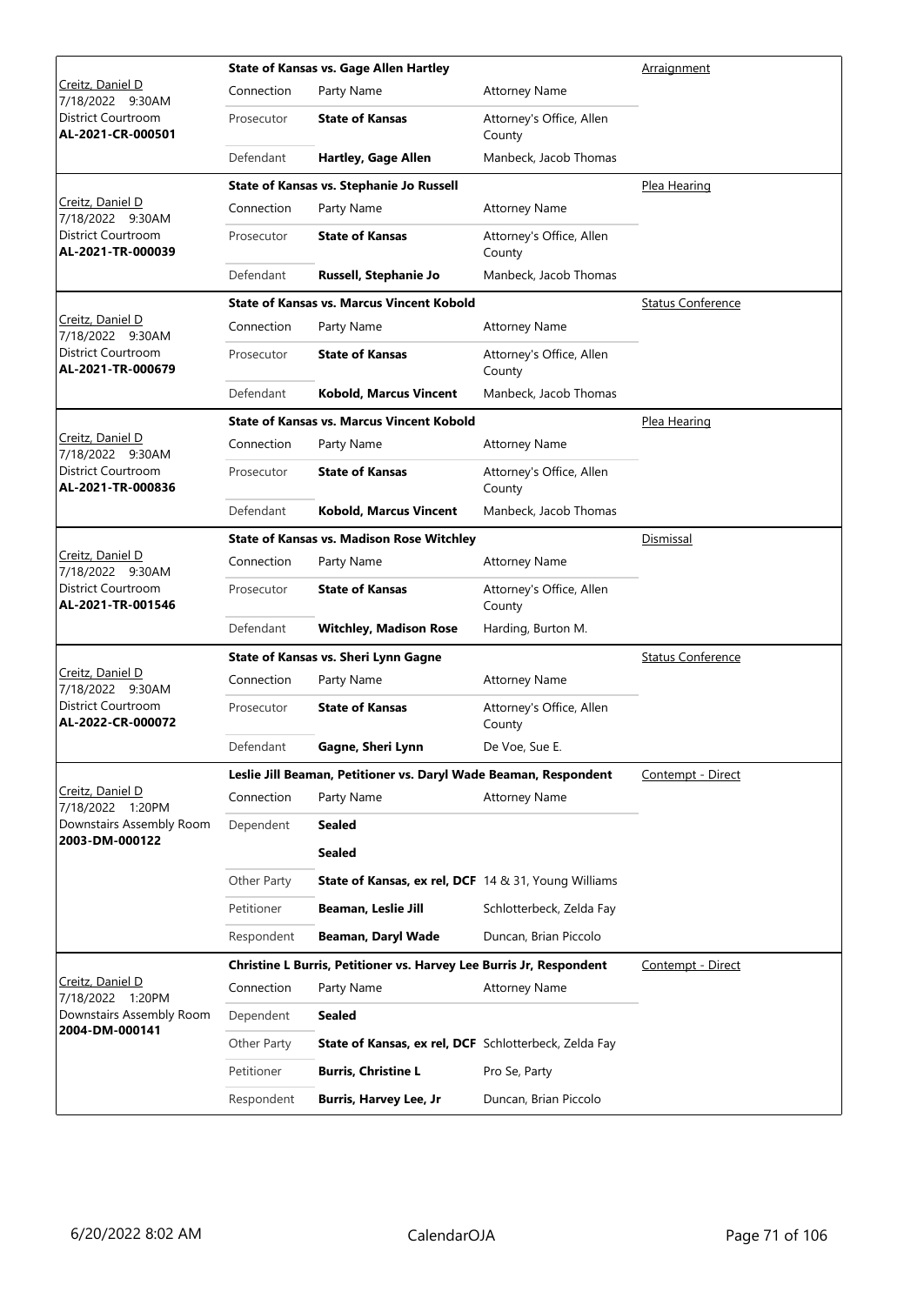| <u>Creitz, Daniel D</u>                         | <b>Respondent</b>                 | Kansas, State of (SRS), etal., Petitioner vs. Tammy J Coble,     | Contempt - Direct                  |                          |
|-------------------------------------------------|-----------------------------------|------------------------------------------------------------------|------------------------------------|--------------------------|
| 1:20PM<br>7/18/2022<br>Downstairs Assembly Room | Connection                        | Party Name                                                       | <b>Attorney Name</b>               |                          |
| 2009-DM-000128                                  | Other Party                       | <b>State of Kansas</b>                                           |                                    |                          |
|                                                 | Petitioner                        | State of Kansas, ex rel, DCF Schlotterbeck, Zelda Fay            |                                    |                          |
|                                                 |                                   | Coble, Robert C                                                  |                                    |                          |
|                                                 |                                   | Williams, Angel M                                                |                                    |                          |
|                                                 | Respondent                        | Coble, Tammy J                                                   | Duncan, Brian Piccolo              |                          |
|                                                 |                                   | State of Kansas, DCF, Petitioner vs. Kristin Barclay, Respondent |                                    | Contempt - Direct        |
| Creitz, Daniel D<br>7/18/2022 1:20PM            | Connection                        | Party Name                                                       | Attorney Name                      |                          |
| Downstairs Assembly Room                        | Other Party                       | <b>State of Kansas</b>                                           |                                    |                          |
| 2014-DM-000041                                  | Petitioner                        | <b>State of Kansas, ex rel, DCF</b> 14 & 31, Young Williams      |                                    |                          |
|                                                 | Respondent                        | <b>Barclay, Kristin L</b>                                        | Duncan, Brian Piccolo              |                          |
| Creitz, Daniel D                                | Cooper                            | In the Matter of the Marriage of Anthony L Cooper vs. Kimberlynn |                                    | <b>Status Conference</b> |
| 7/18/2022 1:30PM<br>District Courtroom          | Connection                        | Party Name                                                       | <b>Attorney Name</b>               |                          |
| 2017-DM-000168                                  | Dependent                         | Sealed                                                           | Meyer, Angela Marie                |                          |
|                                                 |                                   | Sealed                                                           | Meyer, Angela Marie                |                          |
|                                                 | Other Party                       | <b>Department for Children</b><br>and Families                   | Schlotterbeck, Zelda Fay           |                          |
|                                                 | Petitioner                        | Cooper, Anthony L                                                | Duncan, Brian Piccolo              |                          |
|                                                 | Respondent                        | Cooper, Kimberlynn                                               | Pro Se                             |                          |
|                                                 |                                   | Levi M Seilonen vs. Sarah Bell                                   |                                    | <b>Final Hearing</b>     |
| <u>Creitz, Daniel D</u><br>7/18/2022 1:30PM     | Connection                        | Party Name                                                       | <b>Attorney Name</b>               |                          |
| District Courtroom<br>2020-DM-000059            | Petitioner                        | Seilonen, Levi M                                                 | Long, Jerald R.                    |                          |
|                                                 | Respondent                        | Bell, Sarah                                                      |                                    |                          |
|                                                 | Sealed ********* Sealed ********* |                                                                  |                                    | <b>Status Conference</b> |
| Creitz, Daniel D<br>7/18/2022 1:30PM            | Connection                        | Party Name                                                       | <b>Attorney Name</b>               |                          |
| District Courtroom<br>AL-2021-DM-000013         | Dependent                         | <b>Sealed</b>                                                    | Meyer, Angela Marie                |                          |
|                                                 |                                   | <b>Sealed</b>                                                    | Meyer, Angela Marie                |                          |
|                                                 | Petitioner                        | <b>Sealed</b>                                                    | Duncan, Brian Piccolo              |                          |
|                                                 | Respondent                        | <b>Sealed</b>                                                    | Pro Se                             |                          |
|                                                 | Sealed ********* Sealed ********* |                                                                  |                                    | PFA/PFS Hearing          |
| Creitz, Daniel D<br>7/18/2022 1:30PM            | Connection                        | Party Name                                                       | <b>Attorney Name</b>               |                          |
| District Courtroom                              | Petitioner                        | <b>Sealed</b>                                                    | Pro Se                             |                          |
| AL-2022-DM-000060                               | Respondent                        | <b>Sealed</b>                                                    | Long, Jerald R.                    |                          |
|                                                 | Sealed ********* Sealed ********* |                                                                  |                                    | <b>Review Hearing</b>    |
| Davis, Tod Michael<br>7/19/2022 8:30AM          | Connection                        | Party Name                                                       | <b>Attorney Name</b>               |                          |
| District Courtroom<br>AL-2021-JC-000001         | Child in Need<br>of Care          | <b>Sealed</b>                                                    | Apt, Charles H., III               |                          |
|                                                 | Petitioner                        | <b>Sealed</b>                                                    | Attorney's Office, Allen<br>County |                          |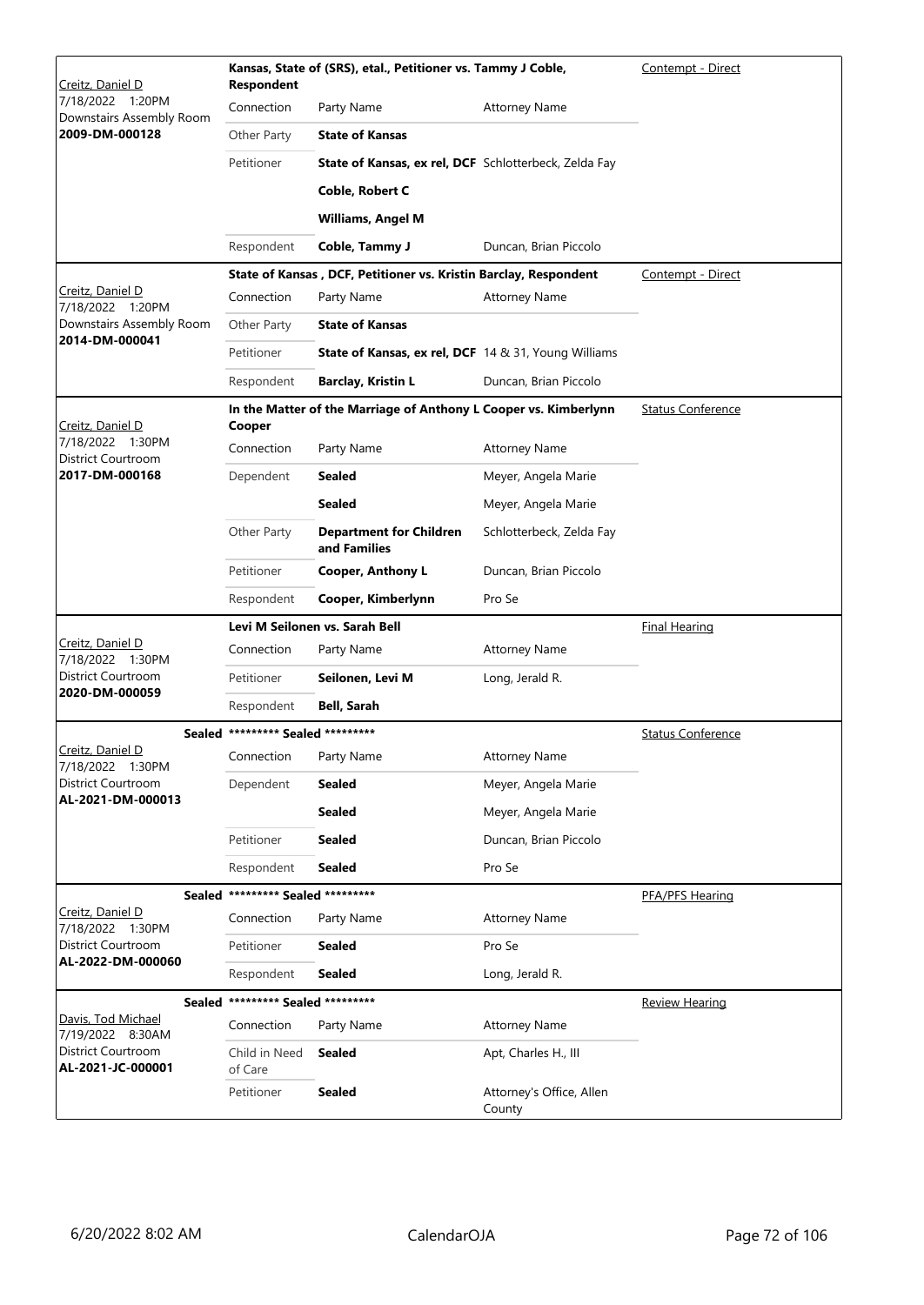|                                                | Sealed ********* Sealed ********* |                                     |                                    | <b>Review Hearing</b> |
|------------------------------------------------|-----------------------------------|-------------------------------------|------------------------------------|-----------------------|
| Davis, Tod Michael<br>7/19/2022 8:30AM         | Connection                        | Party Name                          | <b>Attorney Name</b>               |                       |
| District Courtroom<br>AL-2022-JC-000002        | Child in Need<br>of Care          | Sealed                              | Apt, Charles H., III               |                       |
|                                                | Petitioner                        | <b>Sealed</b>                       | Attorney's Office, Allen<br>County |                       |
|                                                | Sealed ********* Sealed ********* |                                     |                                    | Review Hearing        |
| Davis, Tod Michael<br>7/19/2022 8:30AM         | Connection                        | Party Name                          | <b>Attorney Name</b>               |                       |
| <b>District Courtroom</b><br>AL-2022-JC-000008 | Child in Need<br>of Care          | <b>Sealed</b>                       | Apt, Charles H., III               |                       |
|                                                | Petitioner                        | <b>Sealed</b>                       | Attorney's Office, Allen<br>County |                       |
|                                                |                                   | In the Matter of Lyndon McEnaney    |                                    | <b>Review Hearing</b> |
| Davis, Tod Michael<br>7/19/2022 8:30AM         | Connection                        | Party Name                          | <b>Attorney Name</b>               |                       |
| District Courtroom<br>AL-2022-JV-000010        | Prosecutor                        | <b>State of Kansas</b>              | Attorney's Office, Allen<br>County |                       |
|                                                | Juvenile<br>Offender              | <b>McEnaney, Lyndon</b>             | Apt, Charles H., III               |                       |
|                                                |                                   | In the Matter of Andrew Wayne Watts |                                    | <b>Review Hearing</b> |
| Davis, Tod Michael<br>7/19/2022 8:30AM         | Connection                        | Party Name                          | <b>Attorney Name</b>               |                       |
| District Courtroom<br>AL-2022-JV-000011        | Prosecutor                        | <b>State of Kansas</b>              | Attorney's Office, Allen<br>County |                       |
|                                                | Juvenile<br>Offender              | <b>Watts, Andrew Wayne</b>          | Apt, Charles H., III               |                       |
|                                                |                                   | In the Matter of Brantlee Brown     |                                    | Hearing               |
| Davis, Tod Michael<br>7/19/2022 8:30AM         | Connection                        | Party Name                          | <b>Attorney Name</b>               |                       |
| District Courtroom<br>AL-2022-PR-000027        | Subject                           | <b>Brown, Brantlee</b>              | Meyer, Angela Marie                |                       |
|                                                | Petitioner                        | Genbole, Cinnamon                   | Rosenblad, Eric L.                 |                       |
|                                                | Sealed ********* Sealed ********* |                                     |                                    | <b>Review Hearing</b> |
| Davis, Tod Michael<br>7/19/2022 9:00AM         | Connection                        | Party Name                          | <b>Attorney Name</b>               |                       |
| <b>District Courtroom</b><br>2012-JC-000028    | Child in Need<br>of Care          | Sealed                              | Apt, Charles H., III               |                       |
|                                                | Other Party                       | <b>Sealed</b>                       | Gillett, Jill Ranee                |                       |
|                                                |                                   | <b>Sealed</b>                       | Schowengerdt, Daniel J.            |                       |
|                                                |                                   | <b>Sealed</b>                       |                                    |                       |
|                                                |                                   | <b>Sealed</b>                       |                                    |                       |
|                                                | Petitioner                        | <b>Sealed</b>                       | Attorney's Office, Allen<br>County |                       |
|                                                | Sealed ********* Sealed ********* |                                     |                                    | Review Hearing        |
| Davis, Tod Michael<br>7/19/2022 9:00AM         | Connection                        | Party Name                          | <b>Attorney Name</b>               |                       |
| District Courtroom<br>2015-JC-000010           | Child in Need<br>of Care          | Sealed                              | Heim, Bret Alan                    |                       |
|                                                | Petitioner                        | <b>Sealed</b>                       | Attorney's Office, Allen<br>County |                       |
|                                                | Sealed ********* Sealed ********* |                                     |                                    | <b>Review Hearing</b> |
| Davis, Tod Michael<br>7/19/2022 9:00AM         | Connection                        | Party Name                          | <b>Attorney Name</b>               |                       |
| District Courtroom<br>2015-JC-000011           | Child in Need<br>of Care          | <b>Sealed</b>                       | Heim, Bret Alan                    |                       |
|                                                | Petitioner                        | <b>Sealed</b>                       | Attorney's Office, Allen<br>County |                       |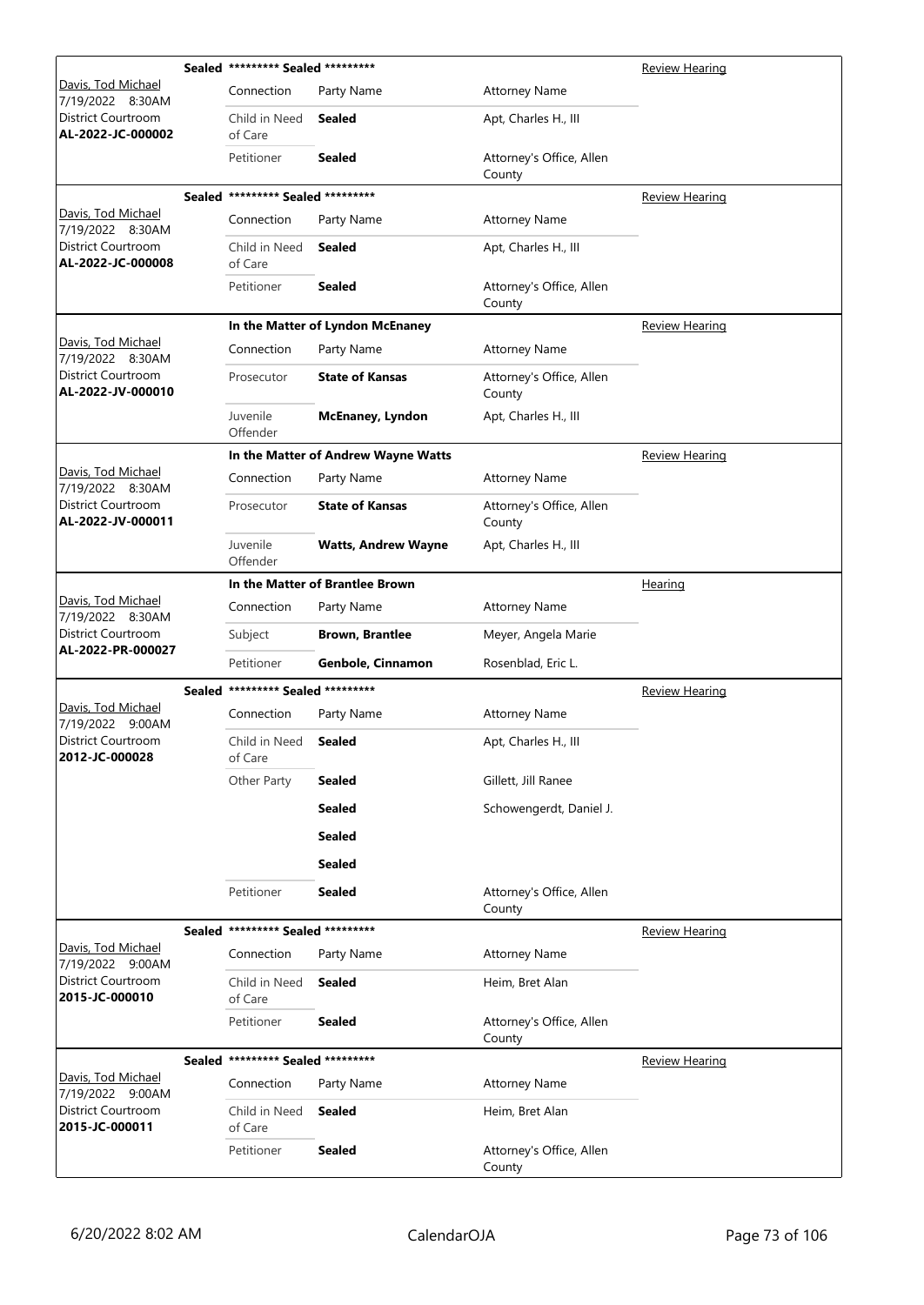|                                        | Sealed ********* Sealed ********* |               |                                        | <b>Review Hearing</b> |
|----------------------------------------|-----------------------------------|---------------|----------------------------------------|-----------------------|
| Davis, Tod Michael<br>7/19/2022 9:00AM | Connection                        | Party Name    | <b>Attorney Name</b>                   |                       |
| District Courtroom<br>2015-JC-000012   | Child in Need<br>of Care          | <b>Sealed</b> | Heim, Bret Alan                        |                       |
|                                        | Petitioner                        | <b>Sealed</b> | Attorney's Office, Allen<br>County     |                       |
|                                        | Sealed ********* Sealed ********* |               |                                        | <b>Review Hearing</b> |
| Davis, Tod Michael<br>7/19/2022 9:00AM | Connection                        | Party Name    | <b>Attorney Name</b>                   |                       |
| District Courtroom<br>2018-JC-000063   | Child in Need<br>of Care          | <b>Sealed</b> | Johnson, Robert Edward, II             |                       |
|                                        | Other Party                       | <b>Sealed</b> |                                        |                       |
|                                        |                                   | <b>Sealed</b> |                                        |                       |
|                                        | Petitioner                        | <b>Sealed</b> | Attorney's Office, Allen<br>County     |                       |
|                                        | Sealed ********* Sealed ********* |               |                                        | <b>Review Hearing</b> |
| Davis, Tod Michael<br>7/19/2022 9:00AM | Connection                        | Party Name    | <b>Attorney Name</b>                   |                       |
| District Courtroom<br>2018-JC-000070   | Child in Need<br>of Care          | <b>Sealed</b> | Heim, Bret Alan                        |                       |
|                                        | Other Party                       | <b>Sealed</b> |                                        |                       |
|                                        |                                   | <b>Sealed</b> |                                        |                       |
|                                        | Petitioner                        | <b>Sealed</b> | Attorney's Office, Allen<br>County     |                       |
|                                        | Sealed ********* Sealed ********* |               |                                        | <b>Review Hearing</b> |
| Davis, Tod Michael<br>7/19/2022 9:00AM | Connection                        | Party Name    | <b>Attorney Name</b>                   |                       |
| District Courtroom<br>2019-JC-000060   | Child in Need<br>of Care          | <b>Sealed</b> | Apt, Charles H., III                   |                       |
|                                        | Other Party                       | Sealed        |                                        |                       |
|                                        | Petitioner                        | <b>Sealed</b> | Attorney's Office, Allen<br>County     |                       |
|                                        | Sealed ********* Sealed ********* |               |                                        | <b>Review Hearing</b> |
| Davis, Tod Michael<br>7/19/2022 9:00AM | Connection                        | Party Name    | <b>Attorney Name</b>                   |                       |
| District Courtroom<br>2019-JC-000061   | Child in Need<br>of Care          | Sealed        | Manbeck, Jacob Thomas                  |                       |
|                                        | Other Party                       | <b>Sealed</b> |                                        |                       |
|                                        |                                   | <b>Sealed</b> | Jones, Seth Austin                     |                       |
|                                        |                                   | <b>Sealed</b> | Bideau-Kepley, Kenna<br><b>Breanne</b> |                       |
|                                        |                                   | <b>Sealed</b> |                                        |                       |
|                                        | Petitioner                        | <b>Sealed</b> | Attorney's Office, Allen<br>County     |                       |
|                                        | Sealed ********* Sealed ********* |               |                                        | <b>Review Hearing</b> |
| Davis, Tod Michael<br>7/19/2022 9:00AM | Connection                        | Party Name    | <b>Attorney Name</b>                   |                       |
| District Courtroom<br>2019-JC-000073   | Child in Need<br>of Care          | Sealed        | Manbeck, Jacob Thomas                  |                       |
|                                        | Other Party                       | Sealed        | Bideau-Kepley, Kenna<br><b>Breanne</b> |                       |
|                                        |                                   | <b>Sealed</b> | Heim, Bret Alan                        |                       |
|                                        |                                   | <b>Sealed</b> |                                        |                       |
|                                        | Petitioner                        | <b>Sealed</b> | Attorney's Office, Allen<br>County     |                       |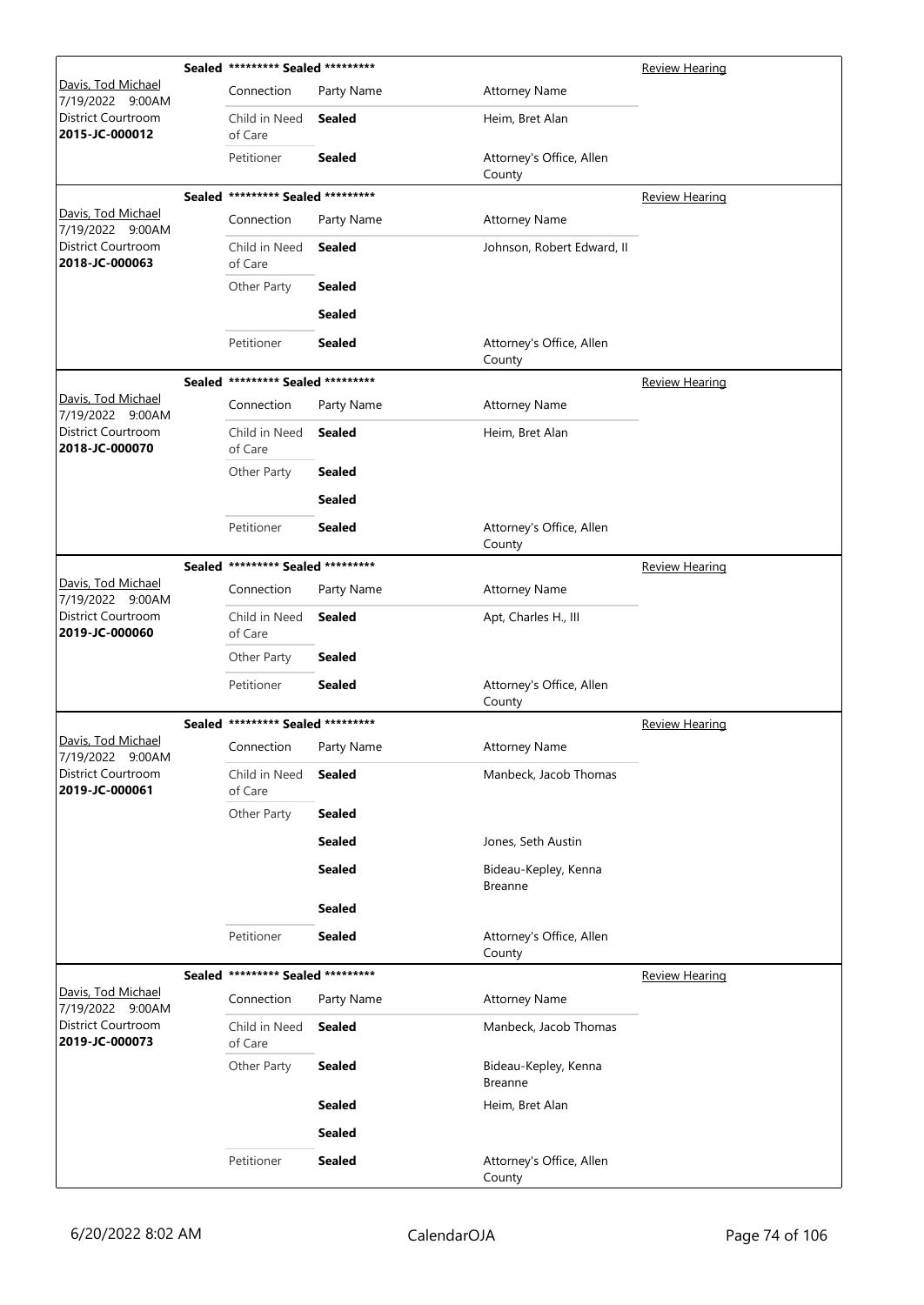|                                                |               | Sealed ********* Sealed ********* |                                                 |                                    | <b>Review Hearing</b>       |
|------------------------------------------------|---------------|-----------------------------------|-------------------------------------------------|------------------------------------|-----------------------------|
| Davis, Tod Michael<br>7/19/2022 9:00AM         |               | Connection                        | Party Name                                      | <b>Attorney Name</b>               |                             |
| District Courtroom<br>2020-JC-000012           |               | Child in Need<br>of Care          | <b>Sealed</b>                                   | Apt, Charles H., III               |                             |
|                                                |               | Other Party                       | <b>Sealed</b>                                   | Smith, Daniel Caleb                |                             |
|                                                |               |                                   | <b>Sealed</b>                                   | Manbeck, Jacob Thomas              |                             |
|                                                |               |                                   | <b>Sealed</b>                                   |                                    |                             |
|                                                |               |                                   | <b>Sealed</b>                                   |                                    |                             |
|                                                |               | Petitioner                        | Sealed                                          | Attorney's Office, Allen<br>County |                             |
|                                                |               | Sealed ********* Sealed ********* |                                                 |                                    | Adjudication - Court        |
| Davis, Tod Michael<br>7/19/2022 9:00AM         |               | Connection                        | Party Name                                      | <b>Attorney Name</b>               |                             |
| <b>District Courtroom</b><br>AL-2021-JC-000002 |               | Child in Need<br>of Care          | <b>Sealed</b>                                   | Apt, Charles H., III               |                             |
|                                                |               | Petitioner                        | <b>Sealed</b>                                   | Attorney's Office, Allen<br>County |                             |
|                                                |               | Sealed ********* Sealed ********* |                                                 |                                    | <b>Review Hearing</b>       |
| Davis, Tod Michael<br>7/19/2022 9:00AM         |               | Connection                        | Party Name                                      | <b>Attorney Name</b>               |                             |
| District Courtroom<br>AL-2021-JC-000018        |               | Child in Need<br>of Care          | <b>Sealed</b>                                   | Apt, Charles H., III               |                             |
|                                                |               | Petitioner                        | <b>Sealed</b>                                   | Attorney's Office, Allen<br>County |                             |
|                                                |               | Sealed ********* Sealed ********* |                                                 |                                    | <u>Permanency - 1</u>       |
| Davis, Tod Michael<br>7/19/2022 9:00AM         |               | Connection                        | Party Name                                      | <b>Attorney Name</b>               |                             |
| District Courtroom<br>AL-2021-JC-000030        |               | Child in Need<br>of Care          | <b>Sealed</b>                                   | Apt, Charles H., III               |                             |
|                                                |               | Petitioner                        | <b>Sealed</b>                                   | Attorney's Office, Allen<br>County |                             |
|                                                |               |                                   | In the Matter of Xaiviyan Jacob Charles Channel |                                    | <b>Review Hearing</b>       |
| Davis, Tod Michael<br>7/19/2022 9:00AM         |               | Connection                        | Party Name                                      | <b>Attorney Name</b>               |                             |
| District Courtroom<br>AL-2021-JV-000003        |               | Prosecutor                        | <b>State of Kansas</b>                          | Attorney's Office, Allen<br>County |                             |
|                                                |               | Juvenile<br>Offender              | Channel, Xaiviyan Jacob<br><b>Charles</b>       | Manbeck, Jacob Thomas              |                             |
|                                                |               |                                   | In the Matter of Ashten Brian Beerbower         |                                    | Diversion - Status          |
| Davis, Tod Michael<br>7/19/2022 9:00AM         |               | Connection                        | Party Name                                      | <b>Attorney Name</b>               |                             |
| District Courtroom<br>AL-2021-JV-000016        |               | Prosecutor                        | <b>State of Kansas</b>                          | Attorney's Office, Allen<br>County |                             |
|                                                |               | Juvenile<br>Offender              | Beerbower, Ashten Brian                         | Manbeck, Jacob Thomas              |                             |
|                                                |               |                                   | In the Matter of Samuel Lee Holding             |                                    | Diversion - Status          |
| Davis, Tod Michael<br>7/19/2022 9:00AM         |               | Connection                        | Party Name                                      | <b>Attorney Name</b>               |                             |
| District Courtroom<br>AL-2021-JV-000017        |               | Prosecutor                        | <b>State of Kansas</b>                          | Attorney's Office, Allen<br>County |                             |
|                                                |               | Juvenile<br>Offender              | <b>Holding, Samuel Lee</b>                      | Bideau-Kepley, Kenna<br>Breanne    |                             |
|                                                | <b>Sealed</b> | ********* Sealed *********        |                                                 |                                    | <b>Adjudication - Court</b> |
| <u> Davis, Tod Michael</u><br>7/19/2022 9:00AM |               | Connection                        | Party Name                                      | <b>Attorney Name</b>               |                             |
| District Courtroom<br>AL-2022-JC-000003        |               | Child in Need<br>of Care          | <b>Sealed</b>                                   | Apt, Charles H., III               |                             |
|                                                |               | Petitioner                        | <b>Sealed</b>                                   | Attorney's Office, Allen<br>County |                             |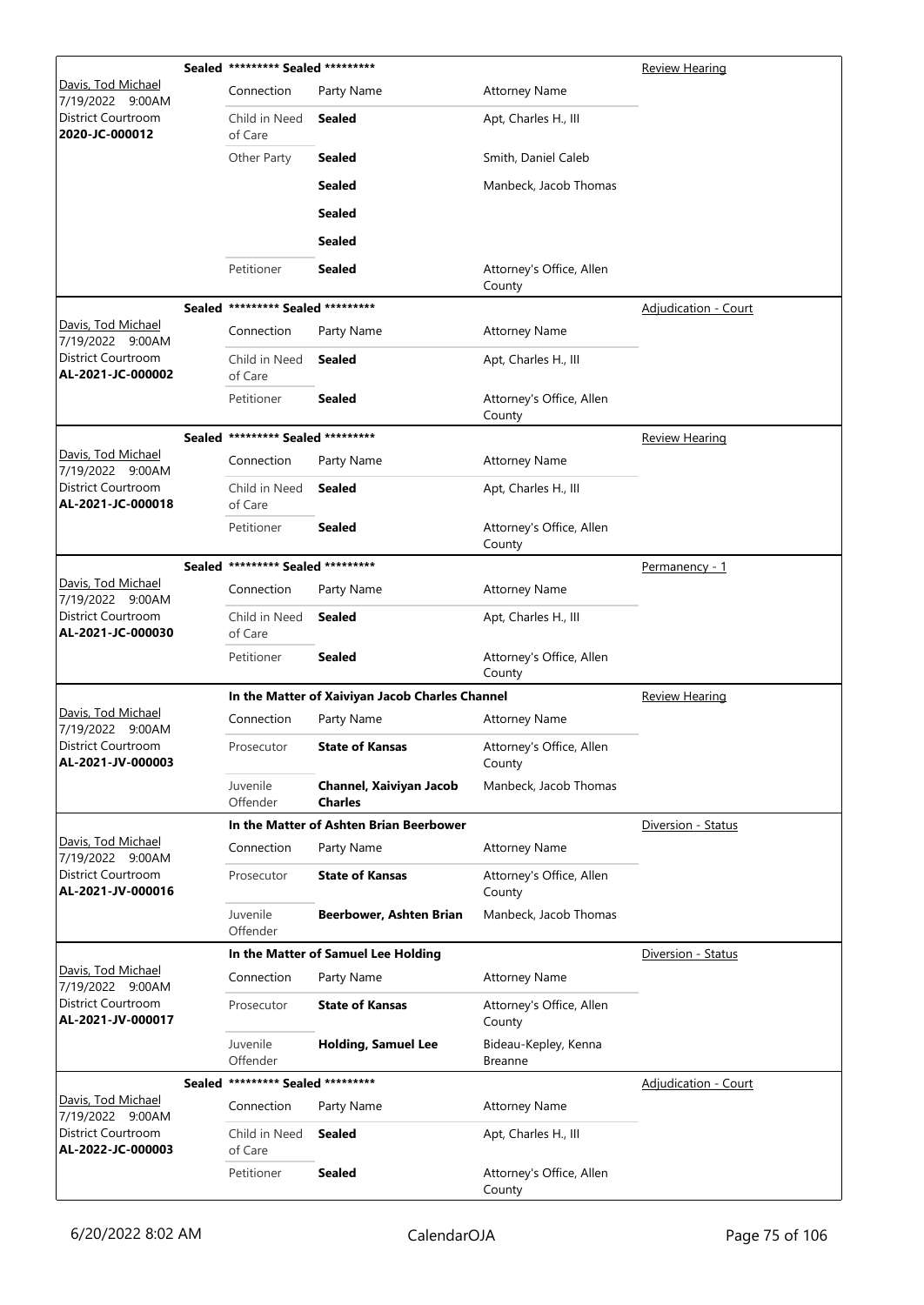|                                                |               | Sealed ********* Sealed ********* |                                           |                                    | Adjudication - Court     |
|------------------------------------------------|---------------|-----------------------------------|-------------------------------------------|------------------------------------|--------------------------|
| <u> Davis, Tod Michael</u><br>7/19/2022 9:00AM |               | Connection                        | Party Name                                | <b>Attorney Name</b>               |                          |
| District Courtroom<br>AL-2022-JC-000004        |               | Child in Need<br>of Care          | <b>Sealed</b>                             | Apt, Charles H., III               |                          |
|                                                |               | Petitioner                        | <b>Sealed</b>                             | Attorney's Office, Allen<br>County |                          |
|                                                |               | Sealed ********* Sealed ********* |                                           |                                    | <b>Review Hearing</b>    |
| <u> Davis, Tod Michael</u><br>7/19/2022 9:00AM |               | Connection                        | Party Name                                | <b>Attorney Name</b>               |                          |
| District Courtroom<br>AL-2022-JC-000014        |               | Child in Need<br>of Care          | Sealed                                    | Apt, Charles H., III               |                          |
|                                                |               | Petitioner                        | <b>Sealed</b>                             | Attorney's Office, Allen<br>County |                          |
|                                                |               | Sealed ********* Sealed ********* |                                           |                                    | <b>Review Hearing</b>    |
| Davis, Tod Michael<br>7/19/2022 9:00AM         |               | Connection                        | Party Name                                | <b>Attorney Name</b>               |                          |
| District Courtroom<br>AL-2022-JC-000015        |               | Child in Need<br>of Care          | <b>Sealed</b>                             | Apt, Charles H., III               |                          |
|                                                |               | Petitioner                        | <b>Sealed</b>                             | Attorney's Office, Allen<br>County |                          |
|                                                |               | Sealed ********* Sealed ********* |                                           |                                    | <b>Review Hearing</b>    |
| Davis, Tod Michael<br>7/19/2022 9:00AM         |               | Connection                        | Party Name                                | <b>Attorney Name</b>               |                          |
| District Courtroom<br>AL-2022-JC-000016        |               | Child in Need<br>of Care          | Sealed                                    | Apt, Charles H., III               |                          |
|                                                |               | Petitioner                        | <b>Sealed</b>                             | Attorney's Office, Allen<br>County |                          |
|                                                |               | Sealed ********* Sealed ********* |                                           |                                    | <b>Review Hearing</b>    |
| Davis, Tod Michael<br>7/19/2022 9:00AM         |               | Connection                        | Party Name                                | <b>Attorney Name</b>               |                          |
| District Courtroom<br>AL-2022-JC-000017        |               | Child in Need<br>of Care          | <b>Sealed</b>                             | Apt, Charles H., III               |                          |
|                                                |               | Petitioner                        | <b>Sealed</b>                             | Attorney's Office, Allen<br>County |                          |
|                                                |               | Sealed ********* Sealed ********* |                                           |                                    | Review Hearing           |
| Davis, Tod Michael<br>7/19/2022 9:00AM         |               | Connection                        | Party Name                                | <b>Attorney Name</b>               |                          |
| District Courtroom<br>AL-2022-JC-000018        |               | Child in Need<br>of Care          | <b>Sealed</b>                             | Apt, Charles H., III               |                          |
|                                                |               | Petitioner                        | <b>Sealed</b>                             | Attorney's Office, Allen<br>County |                          |
|                                                |               |                                   | In the Matter of Indira Madralynn Trester |                                    | Diversion - Status       |
| <u> Davis, Tod Michael</u><br>7/19/2022 9:00AM |               | Connection                        | Party Name                                | <b>Attorney Name</b>               |                          |
| District Courtroom<br>AL-2022-JV-000002        |               | Prosecutor                        | <b>State of Kansas</b>                    | Attorney's Office, Allen<br>County |                          |
|                                                |               | Juvenile<br>Offender              | Trester, Indira Madralynn                 | Manbeck, Jacob Thomas              |                          |
|                                                |               |                                   | In the Matter of Indira Madralynn Trester |                                    | Diversion - Status       |
| Davis, Tod Michael<br>7/19/2022 9:00AM         |               | Connection                        | Party Name                                | <b>Attorney Name</b>               |                          |
| District Courtroom<br>AL-2022-JV-000003        |               | Prosecutor                        | <b>State of Kansas</b>                    | Attorney's Office, Allen<br>County |                          |
|                                                |               | Juvenile<br>Offender              | Trester, Indira Madralynn                 | Manbeck, Jacob Thomas              |                          |
|                                                | <b>Sealed</b> | ********* Sealed *********        |                                           |                                    | <b>Status Conference</b> |
| Davis, Tod Michael<br>7/19/2022 1:30PM         |               | Connection                        | Party Name                                | <b>Attorney Name</b>               |                          |
| District Courtroom<br>AL-2020-JC-000032        |               | Child in Need<br>of Care          | <b>Sealed</b>                             | Apt, Charles H., III               |                          |
|                                                |               | Petitioner                        | Sealed                                    | Attorney's Office, Allen<br>County |                          |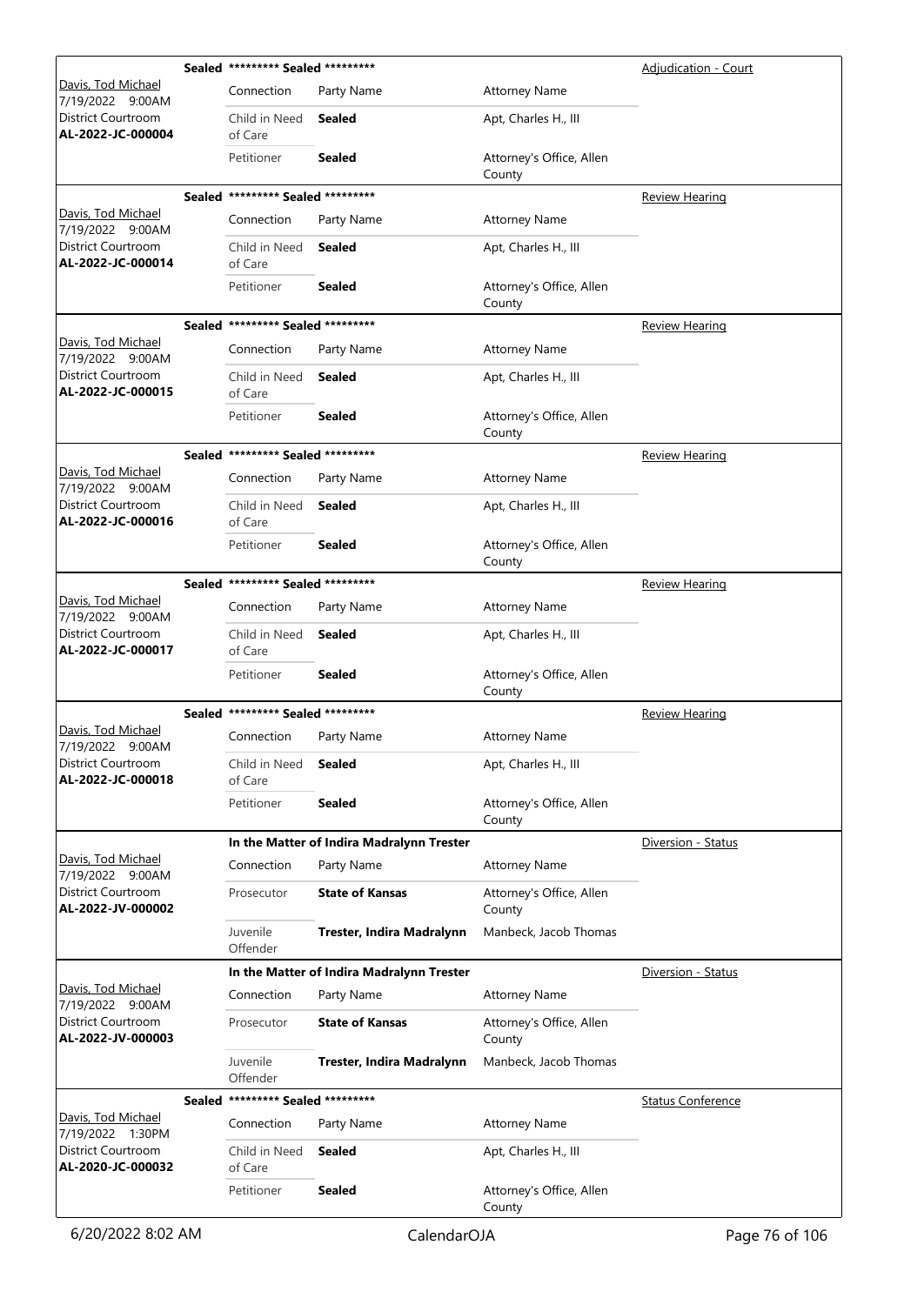|                                                | Sealed ********* Sealed ********* |                                               | <b>Status Conference</b>           |                          |
|------------------------------------------------|-----------------------------------|-----------------------------------------------|------------------------------------|--------------------------|
| <u> Davis, Tod Michael</u><br>7/19/2022 1:30PM | Connection                        | Party Name                                    | <b>Attorney Name</b>               |                          |
| District Courtroom<br>AL-2020-JC-000033        | Child in Need<br>of Care          | Sealed                                        | Apt, Charles H., III               |                          |
|                                                | Petitioner                        | <b>Sealed</b>                                 | Attorney's Office, Allen<br>County |                          |
|                                                |                                   | In the Matter of Karen Elizabeth Glukowsky    |                                    | Review Hearing           |
| Davis, Tod Michael<br>7/19/2022 1:30PM         | Connection                        | Party Name                                    | <b>Attorney Name</b>               |                          |
| District Courtroom<br>AL-2022-JV-000009        | Prosecutor                        | <b>State of Kansas</b>                        | Attorney's Office, Allen<br>County |                          |
|                                                | Juvenile<br>Offender              | Glukowsky, Karen<br><b>Elizabeth</b>          | Smith, Daniel Caleb                |                          |
|                                                |                                   | State of Kansas vs. Ashley Dawn Rose          |                                    | <b>Status Conference</b> |
| Davis, Tod Michael<br>7/20/2022 8:30AM         | Connection                        | Party Name                                    | <b>Attorney Name</b>               |                          |
| District Courtroom<br>AL-2021-TR-001289        | Prosecutor                        | <b>State of Kansas</b>                        | Attorney's Office, Allen<br>County |                          |
|                                                | Defendant                         | Rose, Ashley Dawn                             | Apt, Charles H., III               |                          |
|                                                |                                   | <b>State of Kansas vs. Kelley Lynn Tindel</b> |                                    | Disposition              |
| Davis, Tod Michael<br>7/20/2022 8:30AM         | Connection                        | Party Name                                    | <b>Attorney Name</b>               |                          |
| District Courtroom<br>AL-2021-TR-001341        | Prosecutor                        | <b>State of Kansas</b>                        | Attorney's Office, Allen<br>County |                          |
|                                                | Defendant                         | <b>Tindel, Kelley Lynn</b>                    | Apt, Charles H., III               |                          |
|                                                | Public<br>Defender                | Apt, Charles H., III                          |                                    |                          |
|                                                |                                   | <b>State of Kansas vs. Damien John Warner</b> |                                    | <b>Status Conference</b> |
| Davis, Tod Michael<br>7/20/2022 8:30AM         | Connection                        | Party Name                                    | <b>Attorney Name</b>               |                          |
| District Courtroom<br>AL-2021-TR-001623        | Prosecutor                        | <b>State of Kansas</b>                        | Attorney's Office, Allen<br>County |                          |
|                                                | Defendant                         | Warner, Damien John                           | Apt, Charles H., III               |                          |
|                                                |                                   | State of Kansas vs. Damien John Warner        |                                    | <b>Status Conference</b> |
| Davis, Tod Michael<br>7/20/2022 8:30AM         | Connection                        | Party Name                                    | <b>Attorney Name</b>               |                          |
| <b>District Courtroom</b><br>AL-2021-TR-001847 | Prosecutor                        | <b>State of Kansas</b>                        | Attorney's Office, Allen<br>County |                          |
|                                                | Defendant                         | Warner, Damien John                           | Apt, Charles H., III               |                          |
|                                                |                                   | State of Kansas vs. Heaven Leigh-Lynn Wagner  |                                    | <b>Status Conference</b> |
| Davis, Tod Michael<br>7/20/2022 8:30AM         | Connection                        | Party Name                                    | <b>Attorney Name</b>               |                          |
| District Courtroom<br>AL-2022-CR-000136        | Prosecutor                        | <b>State of Kansas</b>                        | Attorney's Office, Allen<br>County |                          |
|                                                | Defendant                         | Wagner, Heaven Leigh-<br>Lynn                 | Apt, Charles H., III               |                          |
|                                                |                                   | State of Kansas vs. Heaven Leigh-Lynn Wagner  |                                    | <b>Status Conference</b> |
| Davis, Tod Michael<br>7/20/2022 8:30AM         | Connection                        | Party Name                                    | <b>Attorney Name</b>               |                          |
| District Courtroom<br>AL-2022-CR-000147        | Prosecutor                        | <b>State of Kansas</b>                        | Attorney's Office, Allen<br>County |                          |
|                                                | Defendant                         | Wagner, Heaven Leigh-<br>Lynn                 | Apt, Charles H., III               |                          |
|                                                |                                   | <b>State of Kansas vs. Albert Bruce Carr</b>  |                                    | <b>Status Conference</b> |
| Davis, Tod Michael<br>7/20/2022 8:30AM         | Connection                        | Party Name                                    | <b>Attorney Name</b>               |                          |
| District Courtroom<br>AL-2022-CR-000149        | Prosecutor                        | <b>State of Kansas</b>                        | Attorney's Office, Allen<br>County |                          |
|                                                | Defendant                         | <b>Carr, Albert Bruce</b>                     | Apt, Charles H., III               |                          |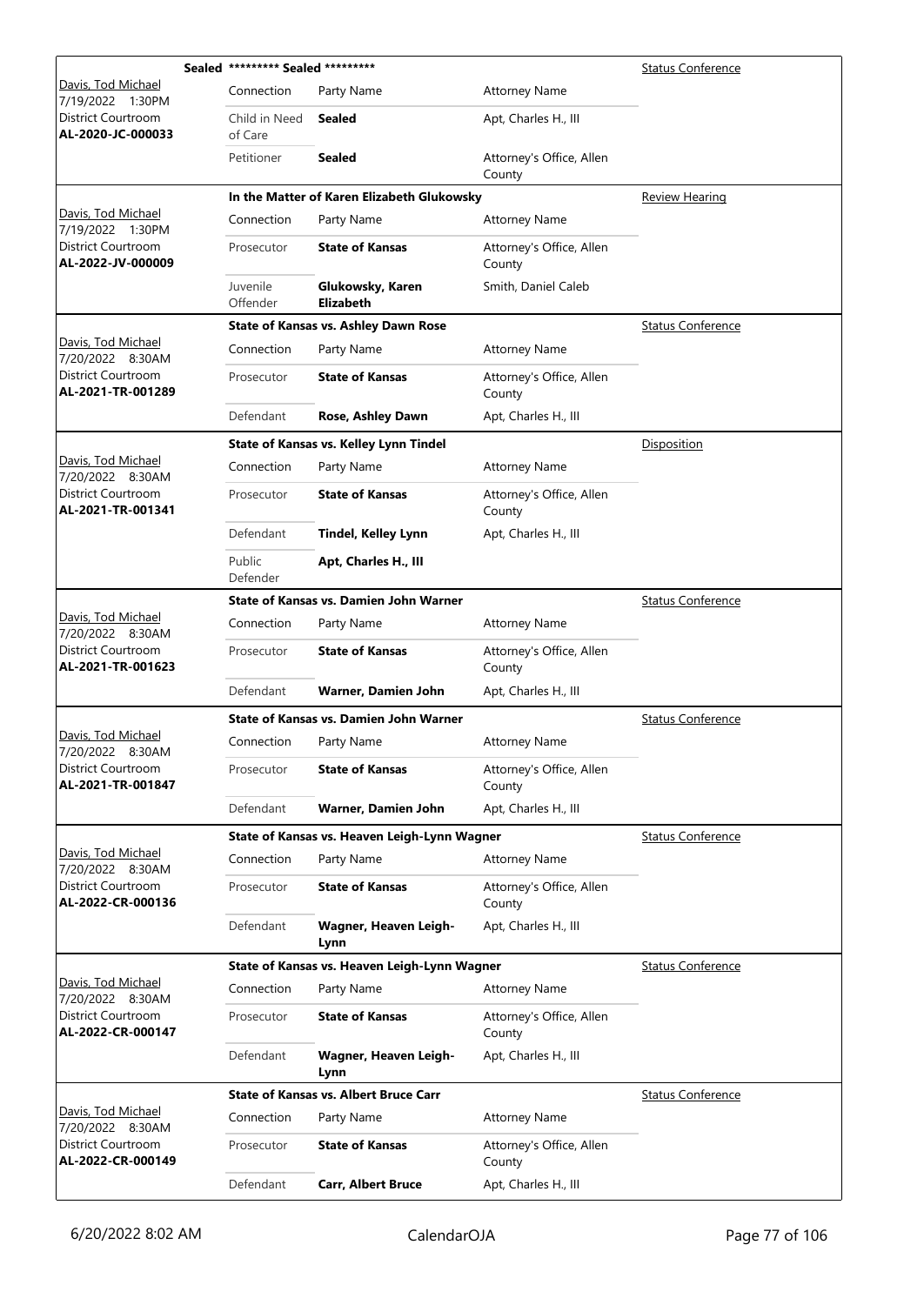|                                               |            | <b>State of Kansas vs. Jenifer Rose Cain</b>   | Diversion - Status                 |                          |
|-----------------------------------------------|------------|------------------------------------------------|------------------------------------|--------------------------|
| Davis, Tod Michael<br>7/20/2022 8:30AM        | Connection | Party Name                                     | <b>Attorney Name</b>               |                          |
| District Courtroom<br>AL-2022-TR-000302       | Prosecutor | <b>State of Kansas</b>                         | Attorney's Office, Allen<br>County |                          |
|                                               | Defendant  | <b>Cain, Jenifer Rose</b>                      | Apt, Charles H., III               |                          |
|                                               |            | State of Kansas vs. Berlin Daniella Franco     |                                    | <b>Review Hearing</b>    |
| Davis, Tod Michael<br>7/20/2022 9:00AM        | Connection | Party Name                                     | <b>Attorney Name</b>               |                          |
| District Courtroom<br>2016-TR-000726          | Prosecutor | <b>State of Kansas</b>                         | Hathaway, Jerold Benton, III       |                          |
|                                               | Defendant  | Franco, Berlin Daniella                        | Grummon, David James               |                          |
|                                               |            | <b>State of Kansas vs. Teresa Irene Blazek</b> |                                    | <b>Status Conference</b> |
| <u>Davis, Tod Michael</u><br>7/20/2022 9:00AM | Connection | Party Name                                     | <b>Attorney Name</b>               |                          |
| District Courtroom<br>AL-2020-CR-000410       | Prosecutor | <b>State of Kansas</b>                         | Attorney's Office, Allen<br>County |                          |
|                                               | Defendant  | <b>Blazek, Teresa Irene</b>                    | Smith, Daniel Caleb                |                          |
|                                               |            | <b>State of Kansas vs. Jeremy Wayne Hill</b>   |                                    | Hearing                  |
| Davis, Tod Michael<br>7/20/2022 9:00AM        | Connection | Party Name                                     | <b>Attorney Name</b>               |                          |
| District Courtroom<br>AL-2022-TR-000522       | Prosecutor | <b>State of Kansas</b>                         | Attorney's Office, Allen<br>County |                          |
|                                               | Defendant  | Hill, Jeremy Wayne                             |                                    |                          |
|                                               |            | <b>State of Kansas vs. Nicholas Herrera</b>    |                                    | Hearing                  |
| Davis, Tod Michael<br>7/20/2022 10:00AM       | Connection | Party Name                                     | <b>Attorney Name</b>               | <b>OTA</b>               |
| District Courtroom<br>2019-CR-000396          | Prosecutor | <b>State of Kansas</b>                         | Attorney's Office, Allen<br>County |                          |
|                                               | Defendant  | Herrera, Nicholas                              | Manbeck, Jacob Thomas              |                          |
|                                               |            | <b>State of Kansas vs. Amber Lee Mcdaniel</b>  |                                    | <b>Bench Trial</b>       |
| Davis, Tod Michael<br>7/20/2022 10:00AM       | Connection | Party Name                                     | <b>Attorney Name</b>               |                          |
| District Courtroom<br>2019-TR-000881          | Prosecutor | <b>State of Kansas</b>                         | Attorney's Office, Allen<br>County |                          |
|                                               | Defendant  | <b>Mcdaniel, Amber Lee</b>                     | Apt, Charles H., III               |                          |
|                                               |            | <b>State of Kansas vs. Duane Lee Couchman</b>  |                                    | Diversion - Revocation   |
| Davis, Tod Michael<br>7/20/2022 10:00AM       | Connection | Party Name                                     | <b>Attorney Name</b>               |                          |
| District Courtroom<br>2019-TR-001696          | Prosecutor | <b>State of Kansas</b>                         | Attorney's Office, Allen<br>County |                          |
|                                               | Defendant  | Couchman, Duane Lee                            | Manbeck, Jacob Thomas              |                          |
|                                               |            | State of Kansas vs. Jacob Sammual Shaw         |                                    | <b>Bond - Appearance</b> |
| Davis, Tod Michael<br>7/20/2022 11:00AM       | Connection | Party Name                                     | <b>Attorney Name</b>               |                          |
| <b>District Courtroom</b><br>2019-TR-001260   | Prosecutor | <b>State of Kansas</b>                         | Attorney's Office, Allen<br>County |                          |
|                                               | Defendant  | Shaw, Jacob Sammual                            | Apt, Charles H., III               |                          |
|                                               |            | <b>State of Kansas vs. Amber Lynn Black</b>    |                                    | <b>First Appearance</b>  |
| Davis, Tod Michael<br>7/20/2022 11:00AM       | Connection | Party Name                                     | <b>Attorney Name</b>               |                          |
| District Courtroom<br>AL-2022-CR-000154       | Prosecutor | <b>State of Kansas</b>                         | Attorney's Office, Allen<br>County |                          |
|                                               | Defendant  | <b>Black, Amber Lynn</b>                       |                                    |                          |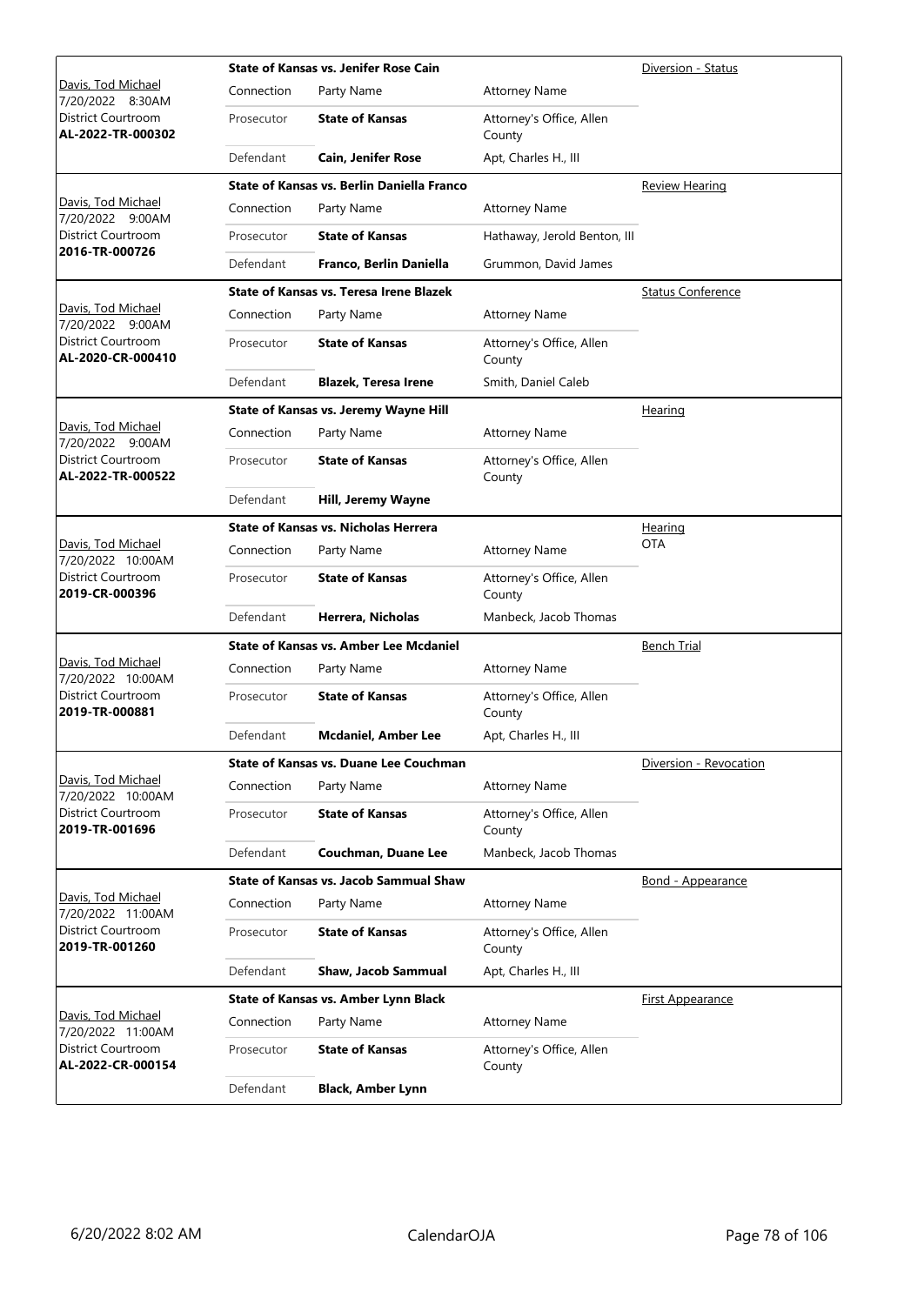|                                                |                                   | <b>State of Kansas vs. Brian Ray Silcox</b>       | First Appearance                   |                          |
|------------------------------------------------|-----------------------------------|---------------------------------------------------|------------------------------------|--------------------------|
| Davis, Tod Michael<br>7/20/2022 11:00AM        | Connection                        | Party Name                                        | <b>Attorney Name</b>               |                          |
| District Courtroom<br>AL-2022-CR-000155        | Prosecutor                        | <b>State of Kansas</b>                            | Attorney's Office, Allen<br>County |                          |
|                                                | Defendant                         | Silcox, Brian Ray                                 |                                    |                          |
|                                                |                                   | <b>State of Kansas vs. Stacy Marie Andres</b>     |                                    | <u>First Appearance</u>  |
| Davis, Tod Michael<br>7/20/2022 11:00AM        | Connection                        | Party Name                                        | <b>Attorney Name</b>               |                          |
| District Courtroom<br>AL-2022-CR-000160        | Prosecutor                        | <b>State of Kansas</b>                            | Attorney's Office, Allen<br>County |                          |
|                                                | Defendant                         | <b>Andres, Stacy Marie</b>                        |                                    |                          |
|                                                | Sealed ********* Sealed ********* |                                                   |                                    | Bond - Appearance        |
| Davis, Tod Michael<br>7/20/2022 11:00AM        | Connection                        | Party Name                                        | <b>Attorney Name</b>               |                          |
| <b>District Courtroom</b><br>AL-2022-MR-000245 | Prosecutor                        | Sealed                                            | Attorney's Office, Allen<br>County |                          |
|                                                | Defendant                         | Sealed                                            | Manbeck, Jacob Thomas              |                          |
|                                                | Sealed ********* Sealed ********* |                                                   |                                    | <b>Bond - Appearance</b> |
| Davis, Tod Michael<br>7/20/2022 11:00AM        | Connection                        | Party Name                                        | <b>Attorney Name</b>               |                          |
| District Courtroom<br>AL-2022-MR-000251        | Prosecutor                        | Sealed                                            | Attorney's Office, Allen<br>County |                          |
|                                                | Defendant                         | Sealed                                            |                                    |                          |
|                                                | Sealed ********* Sealed ********* |                                                   |                                    | <u>Bond - Appearance</u> |
| Davis, Tod Michael<br>7/20/2022 11:00AM        | Connection                        | Party Name                                        | <b>Attorney Name</b>               |                          |
| District Courtroom<br>AL-2022-MR-000252        | Prosecutor                        | Sealed                                            | Attorney's Office, Allen<br>County |                          |
|                                                | Defendant                         | Sealed                                            |                                    |                          |
|                                                | Sealed ********* Sealed ********* |                                                   |                                    | Bond - Appearance        |
| Davis, Tod Michael<br>7/20/2022 11:00AM        | Connection                        | Party Name                                        | <b>Attorney Name</b>               |                          |
| <b>District Courtroom</b><br>AL-2022-MR-000253 | Prosecutor                        | Sealed                                            | Attorney's Office, Allen<br>County |                          |
|                                                | Defendant                         | Sealed                                            |                                    |                          |
|                                                | Sealed ********* Sealed ********* |                                                   |                                    | Bond - Appearance        |
| Davis, Tod Michael<br>7/20/2022 11:00AM        | Connection                        | Party Name                                        | <b>Attorney Name</b>               |                          |
| District Courtroom<br>AL-2022-MR-000254        | Prosecutor                        | Sealed                                            | Attorney's Office, Allen<br>County |                          |
|                                                | Defendant                         | <b>Sealed</b>                                     |                                    |                          |
|                                                |                                   | State of Kansas vs. JORGE ENRIQUE NAVARRO GUEVARA |                                    | <b>Bond - Appearance</b> |
| Davis, Tod Michael<br>7/20/2022 11:00AM        | Connection                        | Party Name                                        | <b>Attorney Name</b>               |                          |
| District Courtroom<br>AL-2022-TR-000340        | Prosecutor                        | <b>State of Kansas</b>                            | Attorney's Office, Allen<br>County |                          |
|                                                | Defendant                         | NAVARRO GUEVARA,<br><b>JORGE ENRIQUE</b>          |                                    |                          |
|                                                |                                   | <b>State of Kansas vs. Samuel Lee Holding</b>     |                                    | <b>First Appearance</b>  |
| Davis, Tod Michael<br>7/20/2022 11:00AM        | Connection                        | Party Name                                        | <b>Attorney Name</b>               |                          |
| District Courtroom<br>AL-2022-TR-000401        | Prosecutor                        | <b>State of Kansas</b>                            | Attorney's Office, Allen<br>County |                          |
|                                                | Defendant                         | <b>Holding, Samuel Lee</b>                        |                                    |                          |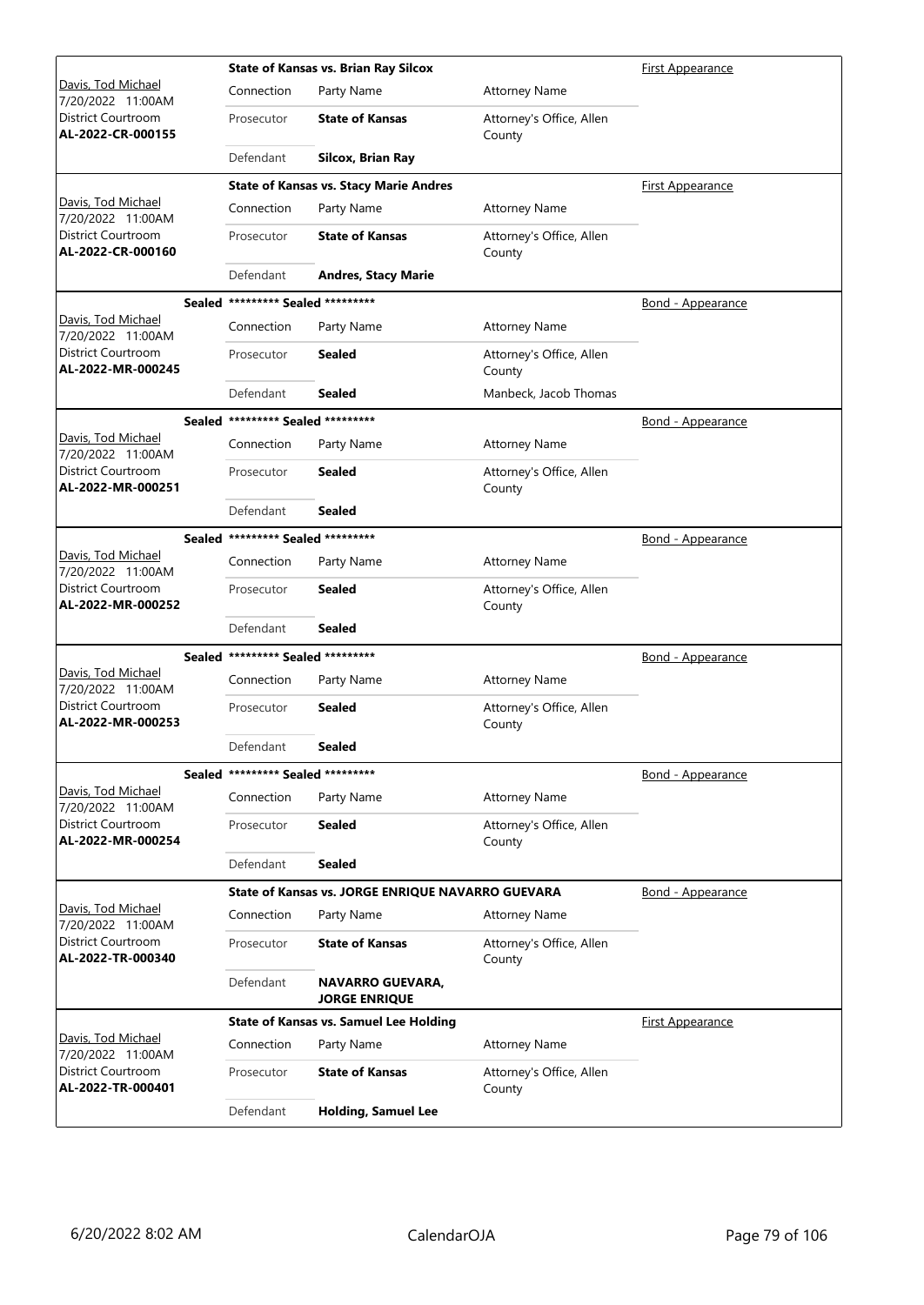|                                         |            | State of Kansas vs. Pamela Susan Wash                 | First Appearance                   |                          |
|-----------------------------------------|------------|-------------------------------------------------------|------------------------------------|--------------------------|
| Davis, Tod Michael<br>7/20/2022 11:00AM | Connection | Party Name                                            | <b>Attorney Name</b>               |                          |
| District Courtroom<br>AL-2022-TR-000434 | Prosecutor | <b>State of Kansas</b>                                | Attorney's Office, Allen<br>County |                          |
|                                         | Defendant  | Wash, Pamela Susan                                    |                                    |                          |
|                                         |            | <b>State of Kansas vs. Guillermo Portilla-Fuentes</b> |                                    | <b>First Appearance</b>  |
| Davis, Tod Michael<br>7/20/2022 11:00AM | Connection | Party Name                                            | <b>Attorney Name</b>               |                          |
| District Courtroom<br>AL-2022-TR-000451 | Prosecutor | <b>State of Kansas</b>                                | Attorney's Office, Allen<br>County |                          |
|                                         | Defendant  | Portilla-Fuentes, Guillermo                           |                                    |                          |
|                                         |            | State of Kansas vs. George Lucas Hannum               |                                    | <b>First Appearance</b>  |
| Davis, Tod Michael<br>7/20/2022 11:00AM | Connection | Party Name                                            | <b>Attorney Name</b>               |                          |
| District Courtroom<br>AL-2022-TR-000457 | Prosecutor | <b>State of Kansas</b>                                | Attorney's Office, Allen<br>County |                          |
|                                         | Defendant  | Hannum, George Lucas                                  |                                    |                          |
|                                         |            | <b>State of Kansas vs. Scott Alan Mueller</b>         |                                    | <u>First Appearance</u>  |
| Davis, Tod Michael<br>7/20/2022 11:00AM | Connection | Party Name                                            | <b>Attorney Name</b>               |                          |
| District Courtroom<br>AL-2022-TR-000487 | Prosecutor | <b>State of Kansas</b>                                | Attorney's Office, Allen<br>County |                          |
|                                         | Defendant  | <b>Mueller, Scott Alan</b>                            |                                    |                          |
|                                         |            | <b>State of Kansas vs. Isaac Jacob Hopkins</b>        |                                    | <b>First Appearance</b>  |
| Davis, Tod Michael<br>7/20/2022 11:00AM | Connection | Party Name                                            | <b>Attorney Name</b>               |                          |
| District Courtroom<br>AL-2022-TR-000489 | Prosecutor | <b>State of Kansas</b>                                | Attorney's Office, Allen<br>County |                          |
|                                         | Defendant  | Hopkins, Isaac Jacob                                  |                                    |                          |
|                                         |            | State of Kansas vs. Marvin Orlando Lara Diaz          | <b>First Appearance</b>            |                          |
| Davis, Tod Michael<br>7/20/2022 11:00AM | Connection | Party Name                                            | <b>Attorney Name</b>               |                          |
| District Courtroom<br>AL-2022-TR-000511 | Prosecutor | <b>State of Kansas</b>                                | Attorney's Office, Allen<br>County |                          |
|                                         | Defendant  | Lara Diaz, Marvin Orlando                             | Grummon, David James               |                          |
|                                         |            | State of Kansas vs. Hernandez Herrera Julio Adrian    |                                    | First Appearance         |
| Davis, Tod Michael<br>7/20/2022 11:00AM | Connection | Party Name                                            | <b>Attorney Name</b>               |                          |
| District Courtroom<br>AL-2022-TR-000512 | Prosecutor | <b>State of Kansas</b>                                | Attorney's Office, Allen<br>County |                          |
|                                         | Defendant  | Julio Adrian, Hernandez<br>Herrera                    |                                    |                          |
|                                         |            | <b>State of Kansas vs. Bradley Lee Haas</b>           |                                    | <b>Bond - Appearance</b> |
| Davis, Tod Michael<br>7/20/2022 11:00AM | Connection | Party Name                                            | <b>Attorney Name</b>               |                          |
| District Courtroom<br>AL-2022-TR-000521 | Prosecutor | <b>State of Kansas</b>                                | Attorney's Office, Allen<br>County |                          |
|                                         | Defendant  | Haas, Bradley Lee                                     |                                    |                          |
|                                         |            | State of Kansas vs. Hannah Nicole Fleming             |                                    | <b>First Appearance</b>  |
| Davis, Tod Michael<br>7/20/2022 11:00AM | Connection | Party Name                                            | <b>Attorney Name</b>               |                          |
| District Courtroom<br>AL-2022-TR-000538 | Prosecutor | <b>State of Kansas</b>                                | Attorney's Office, Allen<br>County |                          |
|                                         | Defendant  | <b>Fleming, Hannah Nicole</b>                         |                                    |                          |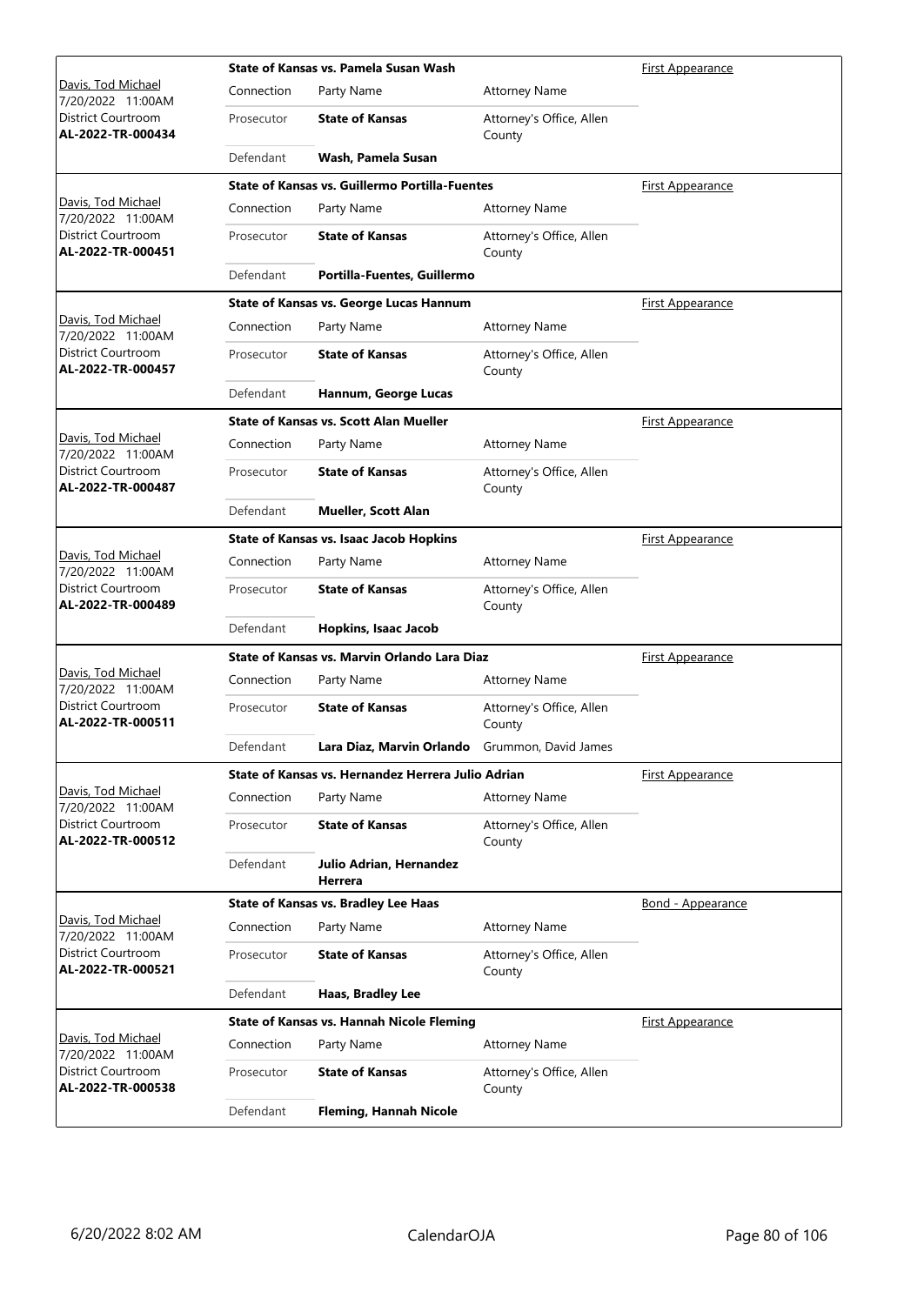|                                                |            | <b>State of Kansas vs. Lori Baylor</b>                  |                                    | <b>First Appearance</b>        |
|------------------------------------------------|------------|---------------------------------------------------------|------------------------------------|--------------------------------|
| Davis, Tod Michael<br>7/20/2022 11:00AM        | Connection | Party Name                                              | <b>Attorney Name</b>               |                                |
| District Courtroom<br>AL-2022-TR-000554        | Prosecutor | <b>State of Kansas</b>                                  | Attorney's Office, Allen<br>County |                                |
|                                                | Defendant  | <b>Baylor, Lori</b>                                     |                                    |                                |
|                                                |            | <b>State of Kansas vs. Nicholas Cade Wanner</b>         |                                    | <b>Status Conference</b>       |
| Davis, Tod Michael<br>7/20/2022 1:30PM         | Connection | Party Name                                              | <b>Attorney Name</b>               | Final                          |
| District Courtroom<br>2019-CR-000329           | Prosecutor | <b>State of Kansas</b>                                  | Attorney's Office, Allen<br>County |                                |
|                                                | Defendant  | <b>Wanner, Nicholas Cade</b>                            | Witt, Jay Dee                      |                                |
|                                                |            | <b>State of Kansas vs. Nicholas Cade Wanner</b>         |                                    | <b>Status Conference</b>       |
| Davis, Tod Michael<br>7/20/2022 1:30PM         | Connection | Party Name                                              | <b>Attorney Name</b>               | Final                          |
| District Courtroom<br>2020-CR-000015           | Prosecutor | <b>State of Kansas</b>                                  | Attorney's Office, Allen<br>County |                                |
|                                                | Defendant  | <b>Wanner, Nicholas Cade</b>                            | Witt, Jay Dee                      |                                |
|                                                |            | <b>State of Kansas vs. Donald Lynn Gross</b>            |                                    | <b>Status Conference</b>       |
| Davis, Tod Michael<br>7/20/2022 1:30PM         | Connection | Party Name                                              | <b>Attorney Name</b>               |                                |
| <b>District Courtroom</b><br>AL-2021-CR-000182 | Prosecutor | <b>State of Kansas</b>                                  | Attorney's Office, Allen<br>County |                                |
|                                                | Defendant  | Gross, Donald Lynn                                      | Witt, Jay Dee                      |                                |
|                                                |            | State of Kansas vs. Shelby Lynn Brown                   |                                    | <b>Status Conference</b>       |
| Davis, Tod Michael<br>7/20/2022 1:30PM         | Connection | Party Name                                              | <b>Attorney Name</b>               | Final                          |
| District Courtroom<br>AL-2021-CR-000190        | Prosecutor | <b>State of Kansas</b>                                  | Attorney's Office, Allen<br>County |                                |
|                                                | Defendant  | <b>Brown, Shelby Lynn</b>                               | Manbeck, Jacob Thomas              |                                |
|                                                |            | State of Kansas vs. Jeremiah Joshua Zamarippa           |                                    | <b>Status Conference</b>       |
| Davis, Tod Michael<br>7/20/2022 1:30PM         | Connection | Party Name                                              | <b>Attorney Name</b>               |                                |
| <b>District Courtroom</b><br>AL-2021-CR-000499 | Prosecutor | <b>State of Kansas</b>                                  | Attorney's Office, Allen<br>County |                                |
|                                                | Defendant  | Zamarippa, Jeremiah<br>Joshua                           | Harding, Burton M.                 |                                |
|                                                |            | State of Kansas vs. Jeremiah Joshua Zamarippa           |                                    | <b>Status Conference</b>       |
| Davis, Tod Michael<br>7/20/2022 1:30PM         | Connection | Party Name                                              | <b>Attorney Name</b>               |                                |
| <b>District Courtroom</b><br>AL-2021-CR-000523 | Prosecutor | <b>State of Kansas</b>                                  | Attorney's Office, Allen<br>County |                                |
|                                                | Defendant  | Zamarippa, Jeremiah<br>Joshua                           | Harding, Burton M.                 |                                |
|                                                |            | <b>State of Kansas vs. Brett Wayne Williams</b>         |                                    | <b>Status Conference</b>       |
| Davis, Tod Michael<br>7/20/2022 1:30PM         | Connection | Party Name                                              | <b>Attorney Name</b>               |                                |
| <b>District Courtroom</b><br>AL-2021-CR-000538 | Prosecutor | <b>State of Kansas</b>                                  | Attorney's Office, Allen<br>County |                                |
|                                                | Defendant  | <b>Williams, Brett Wayne</b>                            | Harding, Burton M.                 |                                |
|                                                |            | State of Kansas vs. Christopher Kenneth Clark           |                                    | <b>Preliminary Examination</b> |
| Davis, Tod Michael<br>7/20/2022 1:30PM         | Connection | Party Name                                              | <b>Attorney Name</b>               |                                |
| District Courtroom<br>AL-2021-TR-000504        | Prosecutor | <b>State of Kansas</b>                                  | Attorney's Office, Allen<br>County |                                |
|                                                | Defendant  | <b>Clark, Christopher Kenneth</b> Manbeck, Jacob Thomas |                                    |                                |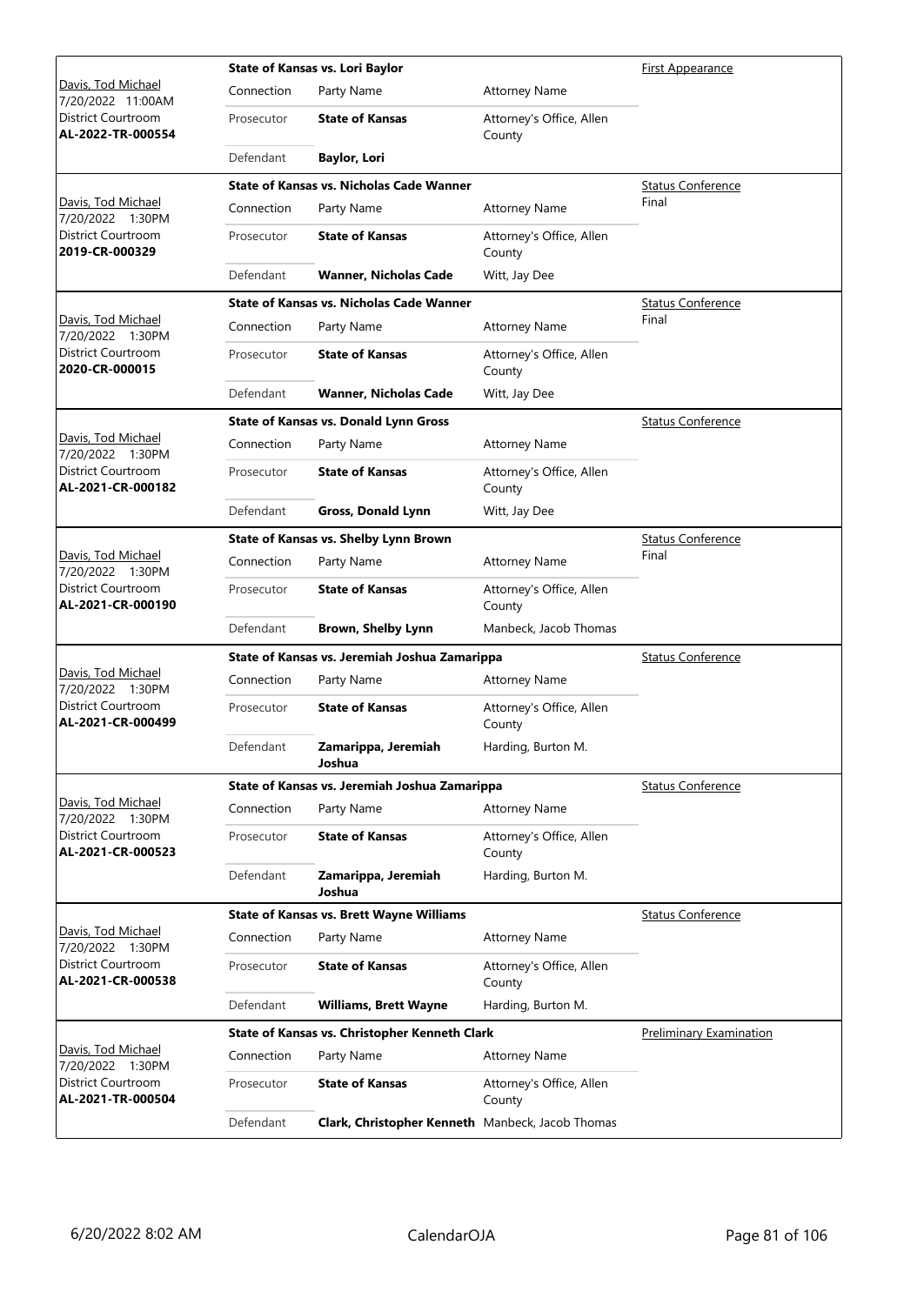|                                                |                                   | <b>State of Kansas vs. SARAH ELIZABETH KOGER</b>       | Review Hearing                     |                          |
|------------------------------------------------|-----------------------------------|--------------------------------------------------------|------------------------------------|--------------------------|
| Davis, Tod Michael<br>7/20/2022 1:30PM         | Connection                        | Party Name                                             | <b>Attorney Name</b>               |                          |
| District Courtroom<br>AL-2021-TR-001508        | Prosecutor                        | <b>State of Kansas</b>                                 | Attorney's Office, Allen<br>County |                          |
|                                                | Defendant                         | Koger, Sarah Elizabeth                                 | De Voe, Sue E.                     |                          |
|                                                |                                   | State of Kansas vs. Lindsey Jane Hintz                 |                                    | <b>Status Conference</b> |
| Davis, Tod Michael<br>7/20/2022 1:30PM         | Connection                        | Party Name                                             | <b>Attorney Name</b>               |                          |
| <b>District Courtroom</b><br>AL-2021-TR-001826 | Prosecutor                        | <b>State of Kansas</b>                                 | Attorney's Office, Allen<br>County |                          |
|                                                | Defendant                         | Hintz, Lindsey Jane                                    | Stein, Philip G.                   |                          |
|                                                |                                   | State of Kansas vs. Nathan Allen Eugene Patton         |                                    | <b>Status Conference</b> |
| Davis, Tod Michael<br>7/20/2022 1:30PM         | Connection                        | Party Name                                             | <b>Attorney Name</b>               |                          |
| District Courtroom<br>AL-2022-CR-000128        | Prosecutor                        | <b>State of Kansas</b>                                 | Attorney's Office, Allen<br>County |                          |
|                                                | Defendant                         | Patton, Nathan Allen<br><b>Eugene</b>                  | Campbell, James R.                 |                          |
|                                                |                                   | State of Kansas vs. Nathan Allen Eugene Patton         |                                    | <b>Status Conference</b> |
| Davis, Tod Michael<br>7/20/2022 1:30PM         | Connection                        | Party Name                                             | <b>Attorney Name</b>               |                          |
| <b>District Courtroom</b><br>AL-2022-CR-000140 | Prosecutor                        | <b>State of Kansas</b>                                 | Attorney's Office, Allen<br>County |                          |
|                                                | Defendant                         | Patton, Nathan Allen<br><b>Eugene</b>                  | Campbell, James R.                 |                          |
|                                                |                                   | State of Kansas vs. Anthony Frank Hurtado              |                                    | <b>Status Conference</b> |
| Davis, Tod Michael<br>7/20/2022 1:30PM         | Connection                        | Party Name                                             | <b>Attorney Name</b>               |                          |
| District Courtroom<br>AL-2022-CR-000157        | Prosecutor                        | <b>State of Kansas</b>                                 | Attorney's Office, Allen<br>County |                          |
|                                                | Defendant                         | Hurtado, Anthony Frank                                 | Witt, Jay Dee                      |                          |
|                                                | Sealed ********* Sealed ********* |                                                        |                                    | <b>Status Conference</b> |
| Davis, Tod Michael<br>7/20/2022 1:30PM         | Connection                        | Party Name                                             | <b>Attorney Name</b>               |                          |
| <b>District Courtroom</b><br>AL-2022-MR-000256 | Prosecutor                        | <b>Sealed</b>                                          | Attorney's Office, Allen<br>County |                          |
|                                                | Defendant                         | <b>Sealed</b>                                          | Manbeck, Jacob Thomas              |                          |
|                                                |                                   | Mika Tyhurst vs. Kristi Hoard, et al.                  |                                    | <b>Summary Judgment</b>  |
| Creitz, Daniel D<br>7/21/2022 9:30AM           | Connection                        | Party Name                                             | <b>Attorney Name</b>               |                          |
| District Courtroom<br>2020-CV-000040           | Plaintiff                         | Tyhurst, Mika                                          | Dickerson, Chelsea<br>Elizabeth    |                          |
|                                                | Defendant                         | Hoard, Kristi                                          | Gunderson, Scott J.                |                          |
|                                                |                                   | KVC Behavioral Healthcare, Gunderson, Scott J.<br>Inc. |                                    |                          |
|                                                |                                   | City of Iola vs. Stephanie Marie Ries, et al.          |                                    | <b>Answer Hearing</b>    |
| Davis, Tod Michael<br>7/22/2022 9:00AM         | Connection                        | Party Name                                             | <b>Attorney Name</b>               |                          |
| District Courtroom<br>2020-LM-000103           | Plaintiff                         | City of Iola                                           | Mc Vay, Kendall Moran              |                          |
|                                                | Defendant                         | <b>Ries, Stephanie Marie</b>                           |                                    |                          |
|                                                |                                   | <b>Slaughter, Derrick D</b>                            |                                    |                          |
|                                                |                                   | Discover Bank vs. Carolyn S Kinzle                     |                                    | <b>Answer Hearing</b>    |
| Davis, Tod Michael<br>7/22/2022 9:00AM         | Connection                        | Party Name                                             | <b>Attorney Name</b>               |                          |
| District Courtroom                             | Plaintiff                         | <b>Discover Bank</b>                                   | Hawkins, Matthew Derek             |                          |
| AL-2022-LM-000049                              | Defendant                         | Kinzle, Carolyn S                                      |                                    |                          |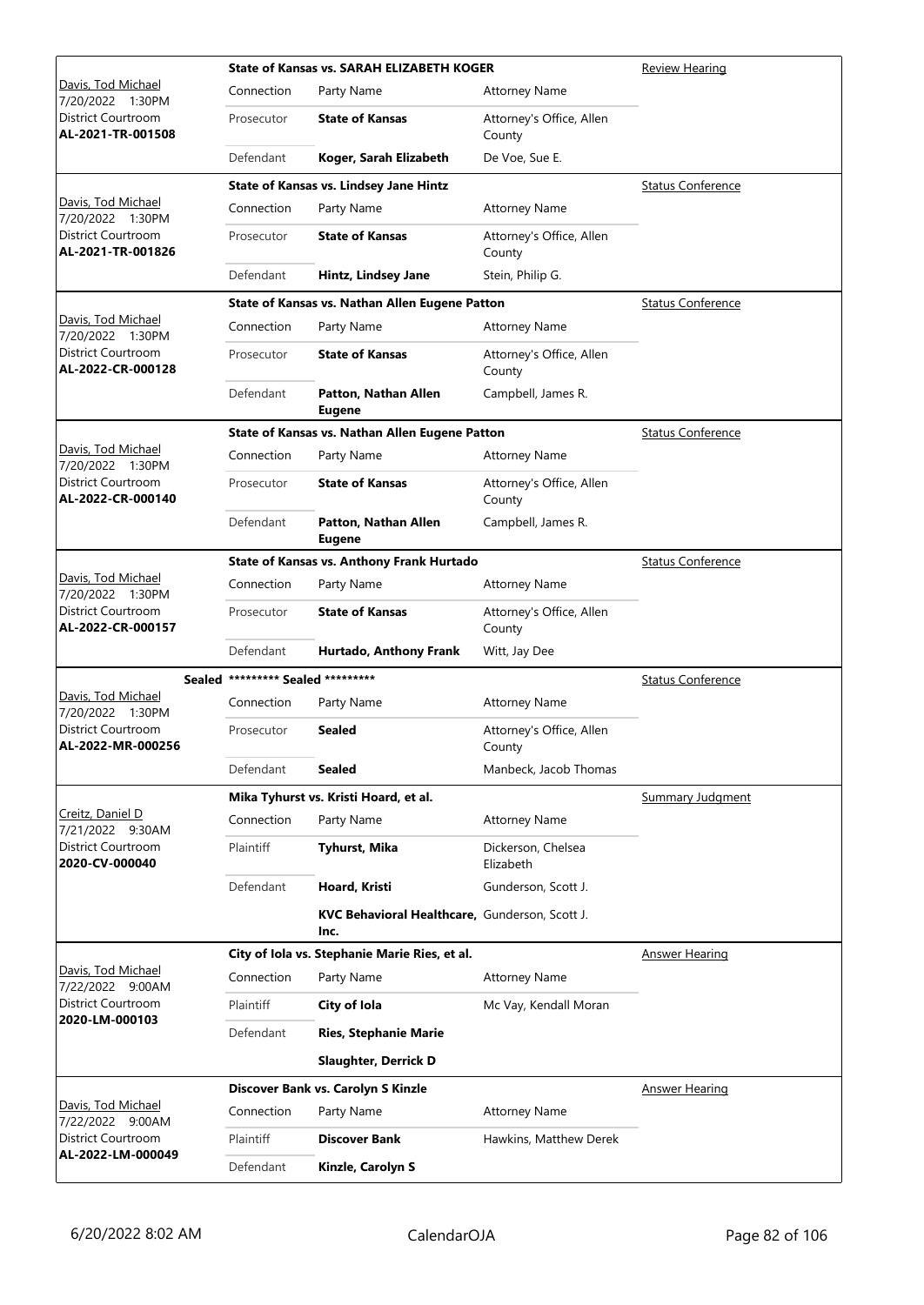|                                         |            | City of Iola vs. Bridgette L Anderson          |                       | <b>Answer Hearing</b> |
|-----------------------------------------|------------|------------------------------------------------|-----------------------|-----------------------|
| Davis, Tod Michael<br>7/22/2022 9:00AM  | Connection | Party Name                                     | <b>Attorney Name</b>  |                       |
| District Courtroom                      | Plaintiff  | City of Iola                                   | Mc Vay, Kendall Moran |                       |
| AL-2022-LM-000099                       | Defendant  | Anderson, Bridgette L                          |                       |                       |
|                                         |            | City of Iola vs. Joseph Thomas Becerra, et al  |                       | <b>Answer Hearing</b> |
| Davis, Tod Michael<br>7/22/2022 9:00AM  | Connection | Party Name                                     | <b>Attorney Name</b>  |                       |
| District Courtroom<br>AL-2022-LM-000101 | Plaintiff  | City of Iola                                   | Mc Vay, Kendall Moran |                       |
|                                         | Defendant  | <b>Becerra, Joseph Thomas</b>                  |                       |                       |
|                                         |            | Rutherford, Sierra J                           |                       |                       |
|                                         |            | City of Iola vs. Mark S Roush                  |                       | <b>Answer Hearing</b> |
| Davis, Tod Michael<br>7/22/2022 9:00AM  | Connection | Party Name                                     | <b>Attorney Name</b>  |                       |
| District Courtroom                      | Plaintiff  | City of Iola                                   | Mc Vay, Kendall Moran |                       |
| AL-2022-LM-000102                       | Defendant  | Roush, Mark S                                  |                       |                       |
|                                         |            | City of Iola vs. Nicholas R Richards           |                       | <b>Answer Hearing</b> |
| Davis, Tod Michael<br>7/22/2022 9:00AM  | Connection | Party Name                                     | <b>Attorney Name</b>  |                       |
| <b>District Courtroom</b>               | Plaintiff  | City of Iola                                   | Mc Vay, Kendall Moran |                       |
| AL-2022-LM-000103                       | Defendant  | <b>Richards, Nicholas R</b>                    |                       |                       |
|                                         |            | City of Iola vs. Shannon R Snoddy, et al       |                       | <b>Answer Hearing</b> |
| Davis, Tod Michael<br>7/22/2022 9:00AM  | Connection | Party Name                                     | <b>Attorney Name</b>  |                       |
| District Courtroom                      | Plaintiff  | City of Iola                                   | Mc Vay, Kendall Moran |                       |
| AL-2022-LM-000105                       | Defendant  | Snoddy, Shannon R                              |                       |                       |
|                                         |            | Smith, Chad Dale                               |                       |                       |
|                                         |            | City of Iola vs. Melissa Sueanne Spease        |                       | <b>Answer Hearing</b> |
| Davis, Tod Michael<br>7/22/2022 9:00AM  | Connection | Party Name                                     | <b>Attorney Name</b>  |                       |
| District Courtroom                      | Plaintiff  | City of Iola                                   | Mc Vay, Kendall Moran |                       |
| AL-2022-LM-000106                       | Defendant  | Spease, Melissa Sueanne                        |                       |                       |
|                                         |            | City of Iola vs. Melissa Sueanne Spease        |                       | <b>Answer Hearing</b> |
| Davis, Tod Michael<br>7/22/2022 9:00AM  | Connection | Party Name                                     | <b>Attorney Name</b>  |                       |
| <b>District Courtroom</b>               | Plaintiff  | City of Iola                                   | Mc Vay, Kendall Moran |                       |
| AL-2022-LM-000107                       | Defendant  | Spease, Melissa Sueanne                        |                       |                       |
|                                         |            | City of Iola vs. Mallory J Staats              |                       | <b>Answer Hearing</b> |
| Davis, Tod Michael<br>7/22/2022 9:00AM  | Connection | Party Name                                     | <b>Attorney Name</b>  |                       |
| District Courtroom                      | Plaintiff  | City of Iola                                   | Mc Vay, Kendall Moran |                       |
| AL-2022-LM-000108                       | Defendant  | <b>Staats, Mallory J</b>                       |                       |                       |
|                                         |            | City of Iola vs. David Allen Warren, et al     |                       | <b>Answer Hearing</b> |
| Davis, Tod Michael<br>7/22/2022 9:00AM  | Connection | Party Name                                     | <b>Attorney Name</b>  |                       |
| District Courtroom<br>AL-2022-LM-000109 | Plaintiff  | City of Iola                                   | Mc Vay, Kendall Moran |                       |
|                                         | Defendant  | <b>Warren, David Allen</b>                     |                       |                       |
|                                         |            | <b>Warren, Sue Ellen</b>                       |                       |                       |
|                                         |            | Countryside Funeral Home, LLC vs. Natasha Boan |                       | <b>Answer Hearing</b> |
| Davis, Tod Michael<br>7/22/2022 9:00AM  | Connection | Party Name                                     | <b>Attorney Name</b>  |                       |
| District Courtroom<br>AL-2022-LM-000122 | Plaintiff  | <b>Countryside Funeral</b><br>Home, LLC        | Fanning, Gary L., Jr  |                       |
|                                         | Defendant  | Boan, Natasha                                  |                       |                       |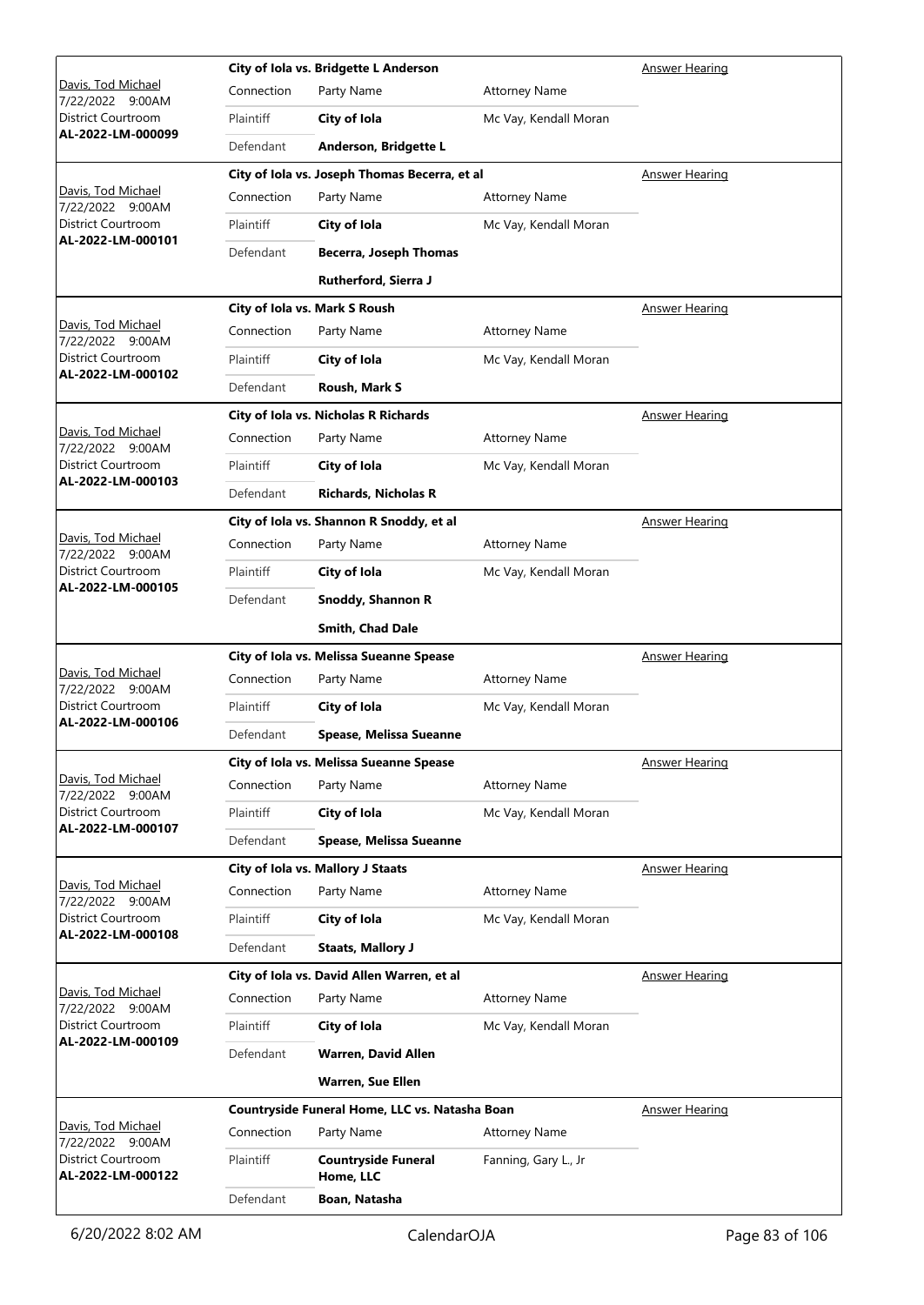|                                                |                              | City of Iola vs. Trent W Goodell            | Answer Hearing                     |                       |
|------------------------------------------------|------------------------------|---------------------------------------------|------------------------------------|-----------------------|
| <u> Davis, Tod Michael</u><br>7/22/2022 9:00AM | Connection                   | Party Name                                  | <b>Attorney Name</b>               |                       |
| District Courtroom                             | Plaintiff                    | City of Iola                                | Mc Vay, Kendall Moran              |                       |
| AL-2022-LM-000124                              | Defendant                    | <b>Goodell, Trent W</b>                     |                                    |                       |
|                                                | City of Iola vs. Gary J Reed |                                             |                                    | Answer Hearing        |
| Davis, Tod Michael<br>7/22/2022 9:00AM         | Connection                   | Party Name                                  | <b>Attorney Name</b>               |                       |
| District Courtroom<br>AL-2022-LM-000125        | Plaintiff                    | City of Iola                                | Mc Vay, Kendall Moran              |                       |
|                                                | Defendant                    | Reed, Gary J                                |                                    |                       |
|                                                |                              | City of Iola vs. Marie L Stroud             |                                    | Answer Hearing        |
| Davis, Tod Michael<br>7/22/2022 9:00AM         | Connection                   | Party Name                                  | <b>Attorney Name</b>               |                       |
| District Courtroom<br>AL-2022-LM-000126        | Plaintiff                    | City of Iola                                | Mc Vay, Kendall Moran              |                       |
|                                                | Defendant                    | <b>Stroud, Marie L</b>                      |                                    |                       |
|                                                |                              | Justin G Eckroat vs. Hannah M Bankston      |                                    | <b>Answer Hearing</b> |
| Davis, Tod Michael<br>7/22/2022 9:00AM         | Connection                   | Party Name                                  | <b>Attorney Name</b>               |                       |
| District Courtroom                             | Plaintiff                    | <b>Eckroat, Justin G</b>                    | Pro Se                             |                       |
| AL-2022-SC-000011                              | Defendant                    | <b>Bankston, Hannah M</b>                   |                                    |                       |
|                                                |                              | In the Matter of Megan Hulett               |                                    | Hearing               |
| Davis, Tod Michael<br>7/26/2022 8:30AM         | Connection                   | Party Name                                  | <b>Attorney Name</b>               | <b>OTA</b>            |
| District Courtroom<br>AL-2021-JV-000006        | Prosecutor                   | <b>State of Kansas</b>                      | Attorney's Office, Allen<br>County |                       |
|                                                | Juvenile<br>Offender         | Hulett, Megan                               | Apt, Charles H., III               |                       |
|                                                |                              | In the Matter of Nathanael Matthew Knight   |                                    | Hearing               |
| Davis, Tod Michael<br>7/26/2022 8:30AM         | Connection                   | Party Name                                  | <b>Attorney Name</b>               | OTA                   |
| District Courtroom<br>AL-2021-JV-000021        | Prosecutor                   | <b>State of Kansas</b>                      | Attorney's Office, Allen<br>County |                       |
|                                                | Juvenile<br>Offender         | Knight, Nathanael<br><b>Matthew</b>         | Apt, Charles H., III               |                       |
|                                                |                              | In the Matter of Daylon Calvin Brown        |                                    | <b>Review Hearing</b> |
| Davis, Tod Michael<br>7/26/2022 8:30AM         | Connection                   | Party Name                                  | <b>Attorney Name</b>               |                       |
| District Courtroom<br>AL-2021-JV-000022        | <b>State Agency</b>          | Lewis, Loresa                               |                                    |                       |
|                                                |                              | Stuhlsatz, Barb                             |                                    |                       |
|                                                | Prosecutor                   | <b>State of Kansas</b>                      | Attorney's Office, Allen<br>County |                       |
|                                                | Juvenile<br>Offender         | <b>Brown, Daylon Calvin</b>                 | Apt, Charles H., III               |                       |
|                                                |                              | In the Matter of Drayk Mickey Allen Farrill |                                    | Hearing               |
| Davis, Tod Michael<br>7/26/2022 8:30AM         | Connection                   | Party Name                                  | <b>Attorney Name</b>               | <b>OTA</b>            |
| District Courtroom<br>AL-2021-JV-000027        | Prosecutor                   | <b>State of Kansas</b>                      | Attorney's Office, Allen<br>County |                       |
|                                                | Juvenile<br>Offender         | Farrill, Drayk Mickey Allen                 | Apt, Charles H., III               |                       |
|                                                |                              | In the Matter of Kandra Christine Warren    |                                    | <u>Hearing</u>        |
| <u> Davis, Tod Michael</u><br>7/26/2022 8:30AM | Connection                   | Party Name                                  | <b>Attorney Name</b>               | <b>OTA</b>            |
| District Courtroom<br>AL-2022-JV-000004        | Prosecutor                   | <b>State of Kansas</b>                      | Attorney's Office, Allen<br>County |                       |
|                                                | Juvenile<br>Offender         | Warren, Kandra Christine                    | Apt, Charles H., III               |                       |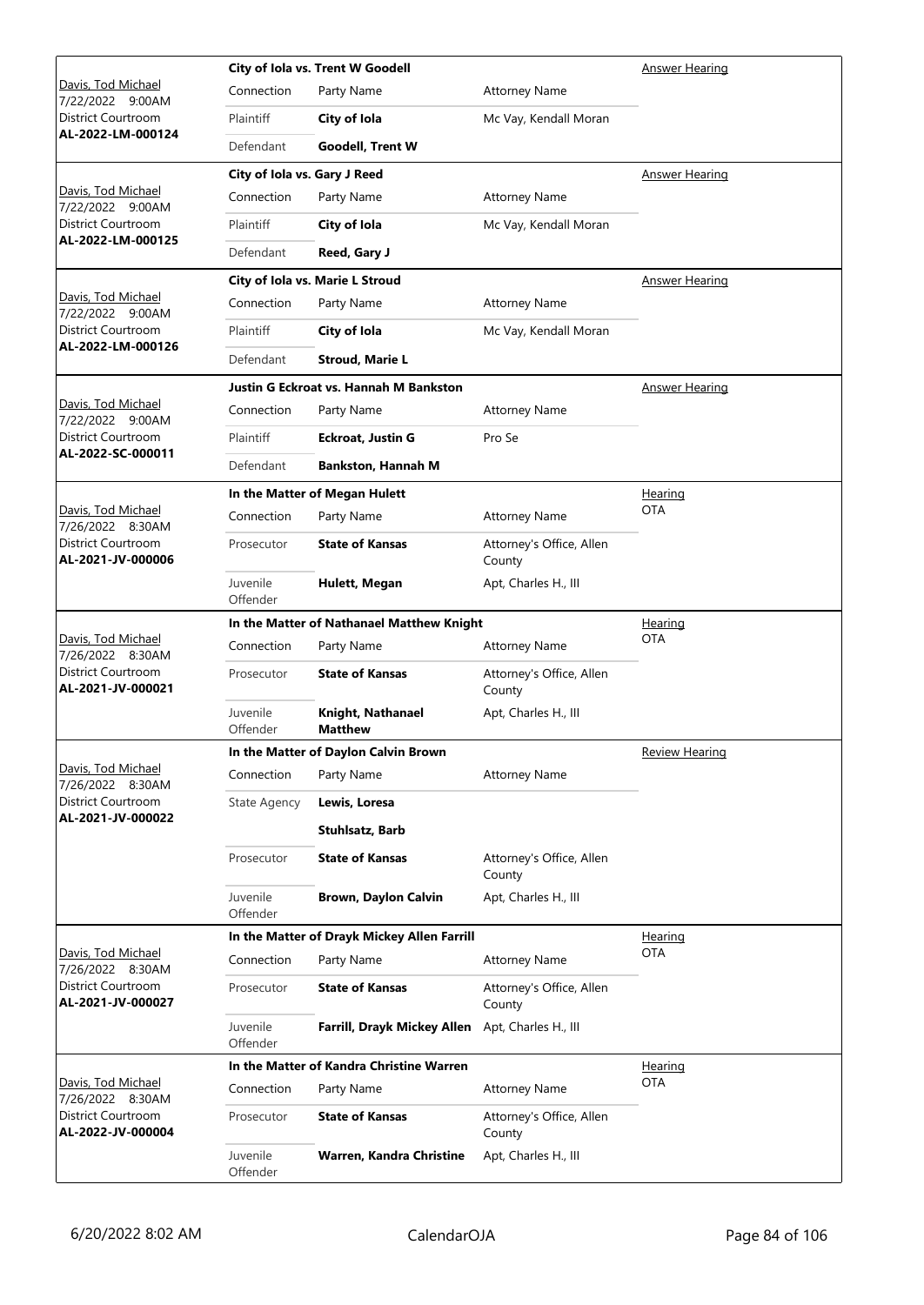|                                                          | Sealed ********* Sealed ********* |                                                |                                    | Review Hearing           |
|----------------------------------------------------------|-----------------------------------|------------------------------------------------|------------------------------------|--------------------------|
| Davis, Tod Michael<br>7/26/2022 9:00AM                   | Connection                        | Party Name                                     | <b>Attorney Name</b>               |                          |
| District Courtroom<br>AL-2022-JC-000025                  | Child in Need<br>of Care          | Sealed                                         | Apt, Charles H., III               |                          |
|                                                          | Petitioner                        | <b>Sealed</b>                                  | Attorney's Office, Allen<br>County |                          |
|                                                          | Sealed ********* Sealed ********* |                                                |                                    | Review Hearing           |
| Davis, Tod Michael<br>7/26/2022 9:00AM                   | Connection                        | Party Name                                     | <b>Attorney Name</b>               |                          |
| District Courtroom<br>AL-2022-JC-000026                  | Child in Need<br>of Care          | Sealed                                         | Apt, Charles H., III               |                          |
|                                                          | Petitioner                        | Sealed                                         | Attorney's Office, Allen<br>County |                          |
|                                                          |                                   | In the Matter of Nathanael Matthew Knight      |                                    | <u>Hearing</u>           |
| Davis, Tod Michael<br>7/27/2022 8:30AM                   | Connection                        | Party Name                                     | <b>Attorney Name</b>               | <b>OTA</b>               |
| District Courtroom<br>AL-2021-JV-000023                  | Prosecutor                        | <b>State of Kansas</b>                         | Attorney's Office, Allen<br>County |                          |
|                                                          | Juvenile<br>Offender              | Knight, Nathanael<br><b>Matthew</b>            | Apt, Charles H., III               |                          |
|                                                          |                                   | State of Kansas vs. Cassandra Rose Ibbetson    |                                    | <b>Status Conference</b> |
| Davis, Tod Michael                                       | Connection                        | Party Name                                     | <b>Attorney Name</b>               |                          |
| 7/27/2022 9:00AM<br>District Courtroom<br>2019-TR-000160 | Prosecutor                        | <b>State of Kansas</b>                         | Attorney's Office, Allen<br>County |                          |
|                                                          | Defendant                         | Ibbetson, Cassandra Rose                       | Apt, Charles H., III               |                          |
|                                                          |                                   | State of Kansas vs. Cassandra Rose Ibbetson    |                                    | <b>Status Conference</b> |
| Davis, Tod Michael                                       | Connection                        | Party Name                                     | <b>Attorney Name</b>               |                          |
| 7/27/2022 9:00AM<br>District Courtroom<br>2019-TR-000452 | Prosecutor                        | <b>State of Kansas</b>                         | Attorney's Office, Allen<br>County |                          |
|                                                          | Defendant                         | Ibbetson, Cassandra Rose                       | Apt, Charles H., III               |                          |
|                                                          |                                   | State of Kansas vs. Edgar David Anaya Alvarez  |                                    | Hearing                  |
| Davis, Tod Michael<br>7/27/2022 9:00AM                   | Connection                        | Party Name                                     | <b>Attorney Name</b>               |                          |
| District Courtroom<br>AL-2020-TR-001621                  | Prosecutor                        | <b>State of Kansas</b>                         | Attorney's Office, Allen<br>County |                          |
|                                                          | Defendant                         | Anaya Alvarez, Edgar<br><b>David</b>           | Loomis, Dakota Thompson            |                          |
|                                                          |                                   | State of Kansas vs. Edgar David Anaya-Alvarez  |                                    | <b>Status Conference</b> |
| Davis, Tod Michael<br>7/27/2022 9:00AM                   | Connection                        | Party Name                                     | <b>Attorney Name</b>               |                          |
| <b>District Courtroom</b><br>AL-2021-CR-000385           | Prosecutor                        | <b>State of Kansas</b>                         | Attorney's Office, Allen<br>County |                          |
|                                                          | Defendant                         | Anaya-Alvarez, Edgar<br><b>David</b>           | Loomis, Dakota Thompson            |                          |
|                                                          |                                   | <b>State of Kansas vs. Monica Gayle Wright</b> |                                    | <b>Status Conference</b> |
| Davis, Tod Michael<br>7/27/2022 9:00AM                   | Connection                        | Party Name                                     | <b>Attorney Name</b>               |                          |
| District Courtroom<br>AL-2021-TR-001759                  | Prosecutor                        | <b>State of Kansas</b>                         | Attorney's Office, Allen<br>County |                          |
|                                                          | Defendant                         | <b>Wright, Monica Gayle</b>                    | Clover, Timothy Dale               |                          |
|                                                          |                                   | State of Kansas vs. Richard D. Womelsdorf, JR  |                                    | <u>First Appearance</u>  |
| Davis, Tod Michael<br>7/27/2022 9:00AM                   | Connection                        | Party Name                                     | <b>Attorney Name</b>               |                          |
| District Courtroom<br>AL-2022-CR-000162                  | Prosecutor                        | <b>State of Kansas</b>                         | Attorney's Office, Allen<br>County |                          |
|                                                          | Defendant                         | Womelsdorf, Richard D., Jr                     |                                    |                          |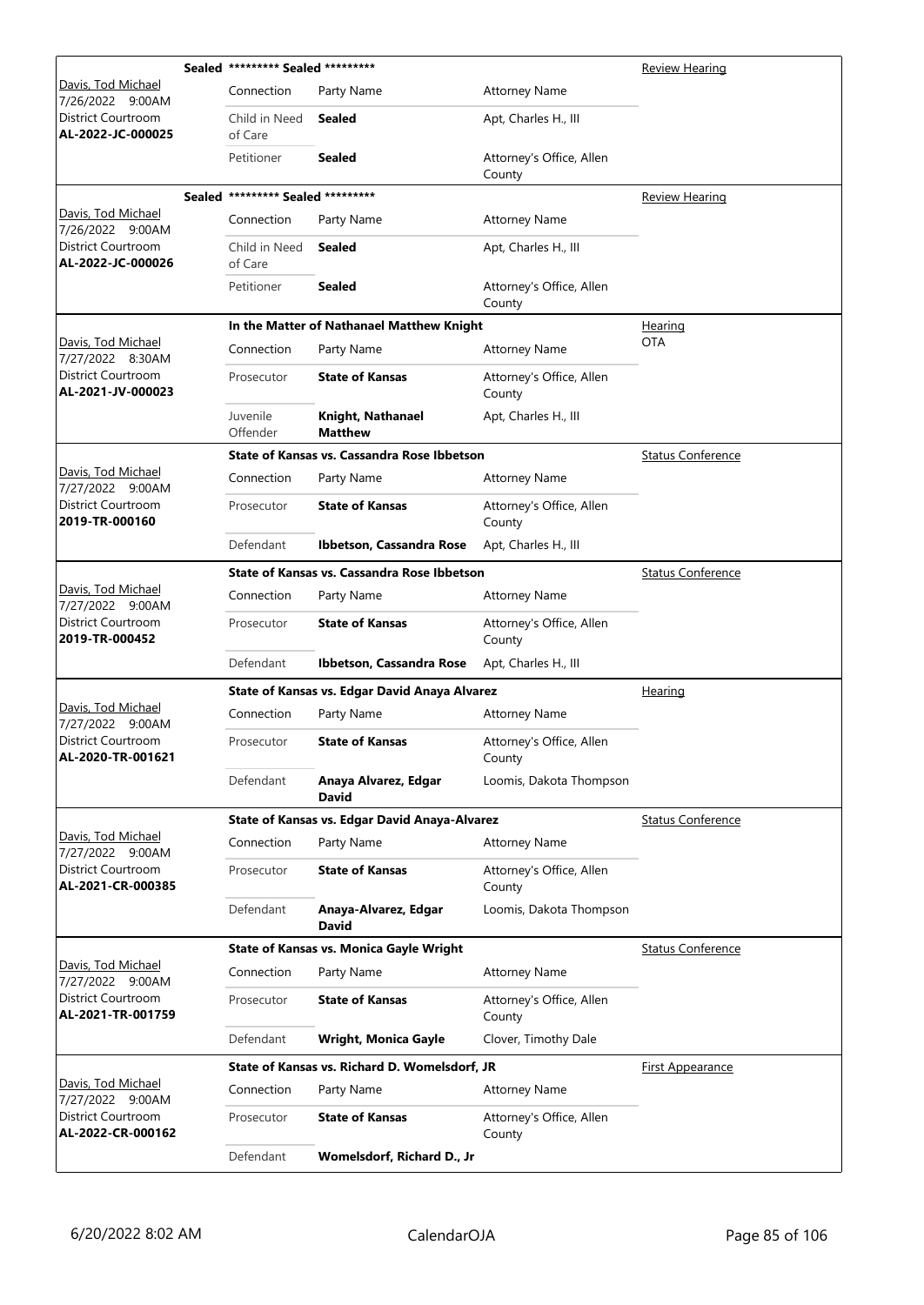|                                             | Sealed ********* Sealed ********* |                                                 |                                    | <b>Status Conference</b> |
|---------------------------------------------|-----------------------------------|-------------------------------------------------|------------------------------------|--------------------------|
| Davis, Tod Michael<br>7/27/2022 9:00AM      | Connection                        | Party Name                                      | <b>Attorney Name</b>               |                          |
| District Courtroom<br>AL-2022-MR-000259     | Prosecutor                        | Sealed                                          | Attorney's Office, Allen<br>County |                          |
|                                             | Defendant                         | <b>Sealed</b>                                   | Manbeck, Jacob Thomas              |                          |
|                                             |                                   | <b>State of Kansas vs. Caleb Lewis Bigpond</b>  |                                    | <b>Status Conference</b> |
| Davis, Tod Michael<br>7/27/2022 9:00AM      | Connection                        | Party Name                                      | <b>Attorney Name</b>               |                          |
| District Courtroom<br>AL-2022-TR-000413     | Prosecutor                        | <b>State of Kansas</b>                          | Attorney's Office, Allen<br>County |                          |
|                                             | Defendant                         | <b>Bigpond, Caleb Lewis</b>                     |                                    |                          |
|                                             |                                   | <b>State of Kansas vs. Brian Dale Beerbower</b> |                                    | <b>First Appearance</b>  |
| Davis, Tod Michael<br>7/27/2022 11:00AM     | Connection                        | Party Name                                      | <b>Attorney Name</b>               |                          |
| District Courtroom<br>AL-2022-CR-000167     | Prosecutor                        | <b>State of Kansas</b>                          | Attorney's Office, Allen<br>County |                          |
|                                             | Defendant                         | <b>Beerbower, Brian Dale</b>                    |                                    |                          |
|                                             |                                   | <b>State of Kansas vs. Bert Everett Evans</b>   |                                    | <u>First Appearance</u>  |
| Davis, Tod Michael<br>7/27/2022 11:00AM     | Connection                        | Party Name                                      | <b>Attorney Name</b>               |                          |
| District Courtroom<br>AL-2022-CR-000168     | Prosecutor                        | <b>State of Kansas</b>                          | Attorney's Office, Allen<br>County |                          |
|                                             | Defendant                         | <b>Evans, Bert Everett</b>                      |                                    |                          |
|                                             |                                   | State of Kansas vs. Anissa Yvonne Nixon         |                                    | <b>First Appearance</b>  |
| Davis, Tod Michael<br>7/27/2022 11:00AM     | Connection                        | Party Name                                      | <b>Attorney Name</b>               |                          |
| District Courtroom<br>AL-2022-CR-000169     | Prosecutor                        | <b>State of Kansas</b>                          | Attorney's Office, Allen<br>County |                          |
|                                             | Defendant                         | Nixon, Anissa Yvonne                            |                                    |                          |
|                                             |                                   | <b>State of Kansas vs. Dominic Lee Tucker</b>   |                                    | <b>First Appearance</b>  |
| Davis, Tod Michael<br>7/27/2022 11:00AM     | Connection                        | Party Name                                      | <b>Attorney Name</b>               |                          |
| District Courtroom<br>AL-2022-TR-000556     | Prosecutor                        | <b>State of Kansas</b>                          | Attorney's Office, Allen<br>County |                          |
|                                             | Defendant                         | Tucker, Dominic Lee                             |                                    |                          |
|                                             |                                   | <b>State of Kansas vs. Jesse Dean Hart</b>      |                                    | <b>Status Conference</b> |
| Davis, Tod Michael<br>7/27/2022 1:30PM      | Connection                        | Party Name                                      | <b>Attorney Name</b>               |                          |
| District Courtroom<br>2018-TR-001114        | Prosecutor                        | <b>State of Kansas</b>                          | Attorney's Office, Allen<br>County |                          |
|                                             | Defendant                         | Hart, Jesse Dean                                | Public Defender, SEK               |                          |
|                                             |                                   | State of Kansas vs. Kory Alan Steele            |                                    | <b>Status Conference</b> |
| Davis, Tod Michael<br>7/27/2022 1:30PM      | Connection                        | Party Name                                      | <b>Attorney Name</b>               |                          |
| <b>District Courtroom</b><br>2020-CR-000061 | Other Party                       | <b>Collection Bureau of</b><br>Kansas           | Mc Vay, Kendall Moran              |                          |
|                                             | Prosecutor                        | <b>State of Kansas</b>                          | Attorney's Office, Allen<br>County |                          |
|                                             | Defendant                         | Steele, Kory Alan                               | Campbell, James R.                 |                          |
|                                             |                                   | <b>State of Kansas vs. Tanner William Adams</b> |                                    | <b>Status Conference</b> |
| Davis, Tod Michael<br>7/27/2022 1:30PM      | Connection                        | Party Name                                      | <b>Attorney Name</b>               |                          |
| District Courtroom<br>2020-CR-000077        | Prosecutor                        | <b>State of Kansas</b>                          | Attorney's Office, Allen<br>County |                          |
|                                             | Defendant                         | <b>Adams, Tanner William</b>                    | Public Defender, SEK               |                          |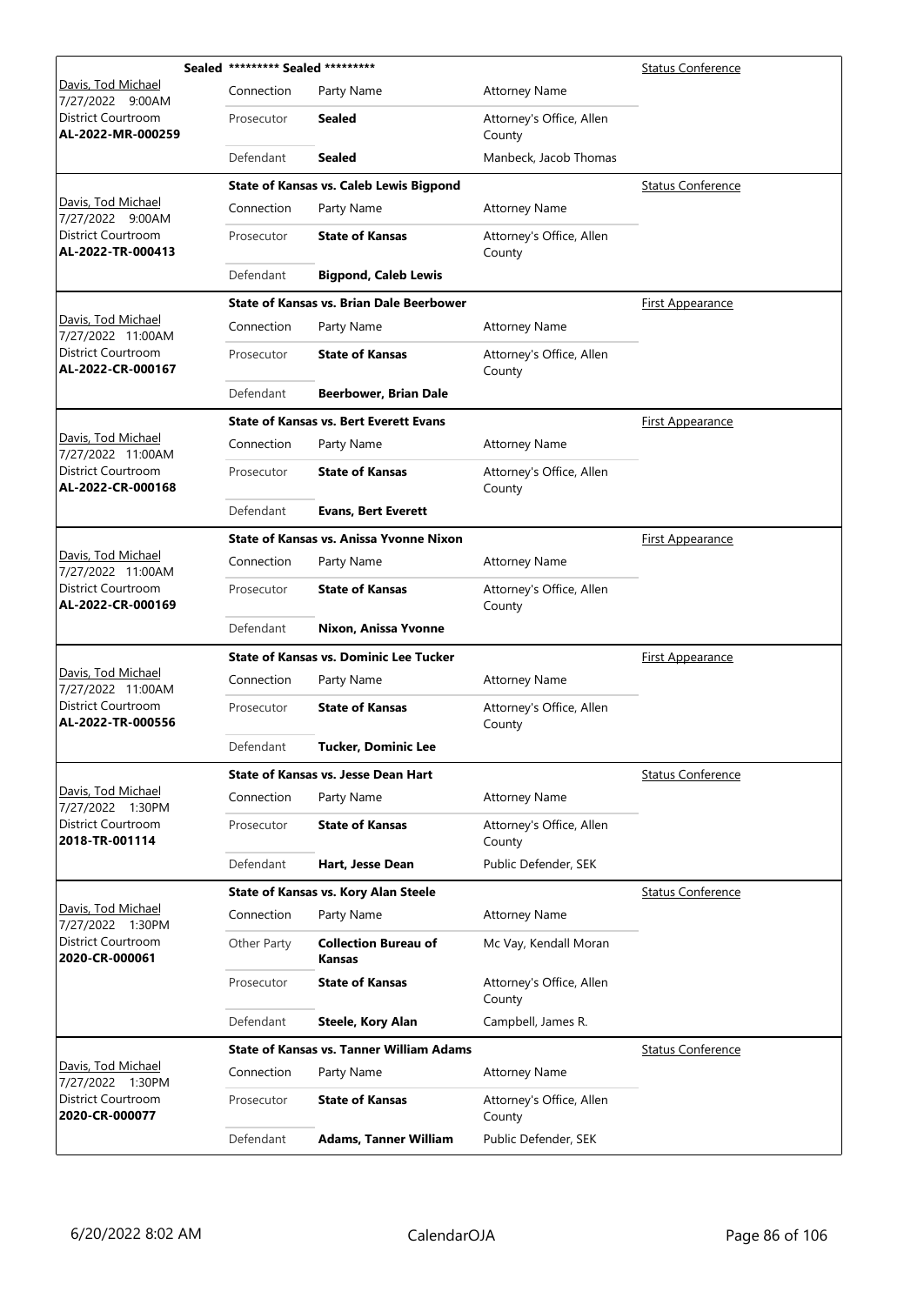|                                                |             | <b>State of Kansas vs. Sheldon Paul Morris</b> |                                    | Status Conference        |
|------------------------------------------------|-------------|------------------------------------------------|------------------------------------|--------------------------|
| Davis, Tod Michael<br>7/27/2022 1:30PM         | Connection  | Party Name                                     | <b>Attorney Name</b>               |                          |
| District Courtroom<br>AL-2020-CR-000442        | Prosecutor  | <b>State of Kansas</b>                         | Attorney's Office, Allen<br>County |                          |
|                                                | Defendant   | <b>Morris, Sheldon Paul</b>                    | Manbeck, Jacob Thomas              |                          |
|                                                |             | <b>State of Kansas vs. Justin Andrew Gomez</b> |                                    | <b>Status Conference</b> |
| Davis, Tod Michael<br>7/27/2022 1:30PM         | Connection  | Party Name                                     | <b>Attorney Name</b>               |                          |
| <b>District Courtroom</b><br>AL-2020-TR-001782 | Prosecutor  | <b>State of Kansas</b>                         | Attorney's Office, Allen<br>County |                          |
|                                                | Defendant   | <b>Gomez, Justin Andrew</b>                    | Manbeck, Jacob Thomas              |                          |
|                                                |             | <b>State of Kansas vs. James Lynn Williams</b> |                                    | <b>Status Conference</b> |
| Davis, Tod Michael<br>7/27/2022 1:30PM         | Connection  | Party Name                                     | <b>Attorney Name</b>               |                          |
| <b>District Courtroom</b><br>AL-2021-CR-000078 | Prosecutor  | <b>State of Kansas</b>                         | Attorney's Office, Allen<br>County |                          |
|                                                | Defendant   | <b>Williams, James Lynn</b>                    | Manbeck, Jacob Thomas              |                          |
|                                                |             | State of Kansas vs. Benjamin Adolf Miller      |                                    | <b>Status Conference</b> |
| Davis, Tod Michael<br>7/27/2022 1:30PM         | Connection  | Party Name                                     | <b>Attorney Name</b>               | Final                    |
| District Courtroom<br>AL-2021-CR-000113        | Other Party | <b>Collection Bureau of</b><br>Kansas          | Mc Vay, Kendall Moran              |                          |
|                                                | Prosecutor  | <b>State of Kansas</b>                         | Attorney's Office, Allen<br>County |                          |
|                                                | Defendant   | Miller, Benjamin Adolf                         | Manbeck, Jacob Thomas              |                          |
|                                                |             | <b>State of Kansas vs. Kyle Scott Eustice</b>  |                                    | <b>Status Conference</b> |
| Davis, Tod Michael<br>7/27/2022 1:30PM         | Connection  | Party Name                                     | <b>Attorney Name</b>               | Final                    |
| District Courtroom<br>AL-2021-CR-000173        | Prosecutor  | <b>State of Kansas</b>                         | Attorney's Office, Allen<br>County |                          |
|                                                | Defendant   | <b>Eustice, Kyle Scott</b>                     | Manbeck, Jacob Thomas              |                          |
|                                                |             | State of Kansas vs. Kory Alan Steele           |                                    | <b>Status Conference</b> |
| Davis, Tod Michael<br>7/27/2022 1:30PM         | Connection  | Party Name                                     | <b>Attorney Name</b>               |                          |
| District Courtroom<br>AL-2021-CR-000212        | Prosecutor  | <b>State of Kansas</b>                         | Attorney's Office, Allen<br>County |                          |
|                                                | Defendant   | Steele, Kory Alan                              | Campbell, James R.                 |                          |
|                                                |             | State of Kansas vs. Leo Albert Wovoka Bass     |                                    | Preliminary Hearing (CR) |
| Davis, Tod Michael<br>7/27/2022 1:30PM         | Connection  | Party Name                                     | <b>Attorney Name</b>               |                          |
| District Courtroom<br>AL-2021-CR-000258        | Prosecutor  | <b>State of Kansas</b>                         | Attorney's Office, Allen<br>County |                          |
|                                                | Defendant   | <b>Bass, Leo Albert Wovoka</b>                 | Clark, David Anthony               |                          |
|                                                |             | <b>State of Kansas vs. John Harrison Maier</b> |                                    | <b>Status Conference</b> |
| Davis, Tod Michael<br>7/27/2022 1:30PM         | Connection  | Party Name                                     | <b>Attorney Name</b>               | Final                    |
| District Courtroom<br>AL-2021-CR-000295        | Prosecutor  | <b>State of Kansas</b>                         | Attorney's Office, Allen<br>County |                          |
|                                                | Defendant   | Maier, John Harrison                           | Clark, David Anthony               |                          |
|                                                |             | State of Kansas vs. Leo Albert Wovoka Bass     |                                    | Preliminary Hearing (CR) |
| Davis, Tod Michael<br>7/27/2022 1:30PM         | Connection  | Party Name                                     | <b>Attorney Name</b>               |                          |
| District Courtroom<br>AL-2021-CR-000307        | Prosecutor  | <b>State of Kansas</b>                         | Attorney's Office, Allen<br>County |                          |
|                                                | Defendant   | <b>Bass, Leo Albert Wovoka</b>                 | Clark, David Anthony               |                          |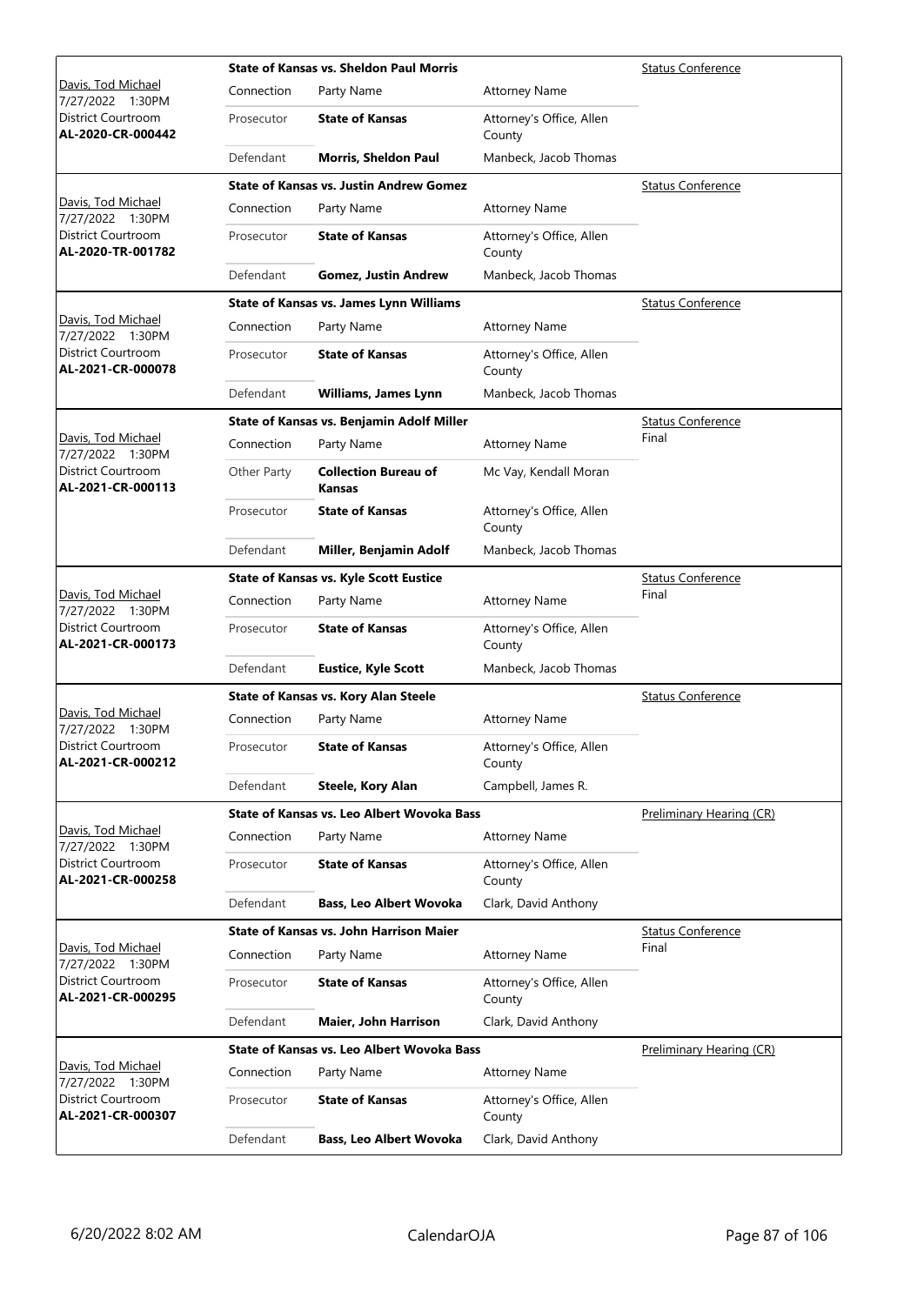|                                                |            | State of Kansas vs. Jeremy Blake Kinzer        |                                    | <b>Review Hearing</b>    |
|------------------------------------------------|------------|------------------------------------------------|------------------------------------|--------------------------|
| Davis, Tod Michael<br>7/27/2022 1:30PM         | Connection | Party Name                                     | <b>Attorney Name</b>               |                          |
| District Courtroom<br>AL-2021-CR-000322        | Prosecutor | <b>State of Kansas</b>                         | Attorney's Office, Allen<br>County |                          |
|                                                | Defendant  | Kinzer, Jeremy Blake                           | Manbeck, Jacob Thomas              |                          |
|                                                |            | <b>State of Kansas vs. Kevin Wade Runer</b>    |                                    | <b>Status Conference</b> |
| Davis, Tod Michael<br>7/27/2022 1:30PM         | Connection | Party Name                                     | <b>Attorney Name</b>               |                          |
| District Courtroom<br>AL-2021-CR-000351        | Prosecutor | <b>State of Kansas</b>                         | Attorney's Office, Allen<br>County |                          |
|                                                | Defendant  | <b>Runer, Kevin Wade</b>                       | Campbell, James R.                 |                          |
|                                                |            | State of Kansas vs. Benjamin Adolph Miller     |                                    | <b>Status Conference</b> |
| Davis, Tod Michael<br>7/27/2022 1:30PM         | Connection | Party Name                                     | <b>Attorney Name</b>               | Final                    |
| District Courtroom<br>AL-2021-CR-000367        | Prosecutor | <b>State of Kansas</b>                         | Attorney's Office, Allen<br>County |                          |
|                                                | Defendant  | Miller, Benjamin Adolph                        | Manbeck, Jacob Thomas              |                          |
|                                                |            | State of Kansas vs. Morgan Kihler Kobel        |                                    | Preliminary Hearing (CR) |
| Davis, Tod Michael<br>7/27/2022 1:30PM         | Connection | Party Name                                     | <b>Attorney Name</b>               |                          |
| District Courtroom<br>AL-2021-CR-000460        | Prosecutor | <b>State of Kansas</b>                         | Attorney's Office, Allen<br>County |                          |
|                                                | Defendant  | Kobel, Morgan Kihler                           | Manske, Robert W.                  |                          |
|                                                |            | <b>State of Kansas vs. Jesse Dean Hart</b>     |                                    | <b>Status Conference</b> |
| Davis, Tod Michael<br>7/27/2022 1:30PM         | Connection | Party Name                                     | <b>Attorney Name</b>               |                          |
| District Courtroom<br>AL-2021-CR-000488        | Prosecutor | <b>State of Kansas</b>                         | Attorney's Office, Allen<br>County |                          |
|                                                | Defendant  | Hart, Jesse Dean                               | Clark, David Anthony               |                          |
|                                                |            | State of Kansas vs. Kory Alan Steele           |                                    | Preliminary Hearing (CR) |
| Davis, Tod Michael<br>7/27/2022 1:30PM         | Connection | Party Name                                     | <b>Attorney Name</b>               |                          |
| <b>District Courtroom</b><br>AL-2021-CR-000556 | Prosecutor | <b>State of Kansas</b>                         | Attorney's Office, Allen<br>County |                          |
|                                                | Defendant  | Steele, Kory Alan                              | Campbell, James R.                 |                          |
|                                                |            | <b>State of Kansas vs. Jesse Dean Hart</b>     |                                    | <b>Status Conference</b> |
| Davis, Tod Michael<br>7/27/2022 1:30PM         | Connection | Party Name                                     | <b>Attorney Name</b>               |                          |
| District Courtroom<br>AL-2021-CR-000563        | Prosecutor | <b>State of Kansas</b>                         | Attorney's Office, Allen<br>County |                          |
|                                                | Defendant  | Hart, Jesse Dean                               | Clark, David Anthony               |                          |
|                                                |            | <b>State of Kansas vs. John Harrison Maier</b> |                                    | <b>Status Conference</b> |
| Davis, Tod Michael<br>7/27/2022 1:30PM         | Connection | Party Name                                     | <b>Attorney Name</b>               | Final                    |
| District Courtroom<br>AL-2021-CR-000570        | Prosecutor | <b>State of Kansas</b>                         | Attorney's Office, Allen<br>County |                          |
|                                                | Defendant  | Maier, John Harrison                           | Clark, David Anthony               |                          |
|                                                |            | State of Kansas vs. Brooklyn Rose Sanchez      |                                    | <b>Status Conference</b> |
| Davis, Tod Michael<br>7/27/2022 1:30PM         | Connection | Party Name                                     | <b>Attorney Name</b>               |                          |
| District Courtroom<br>AL-2021-CR-000593        | Prosecutor | <b>State of Kansas</b>                         | Attorney's Office, Allen<br>County |                          |
|                                                | Defendant  | Sanchez, Brooklyn Rose                         | Clark, David Anthony               |                          |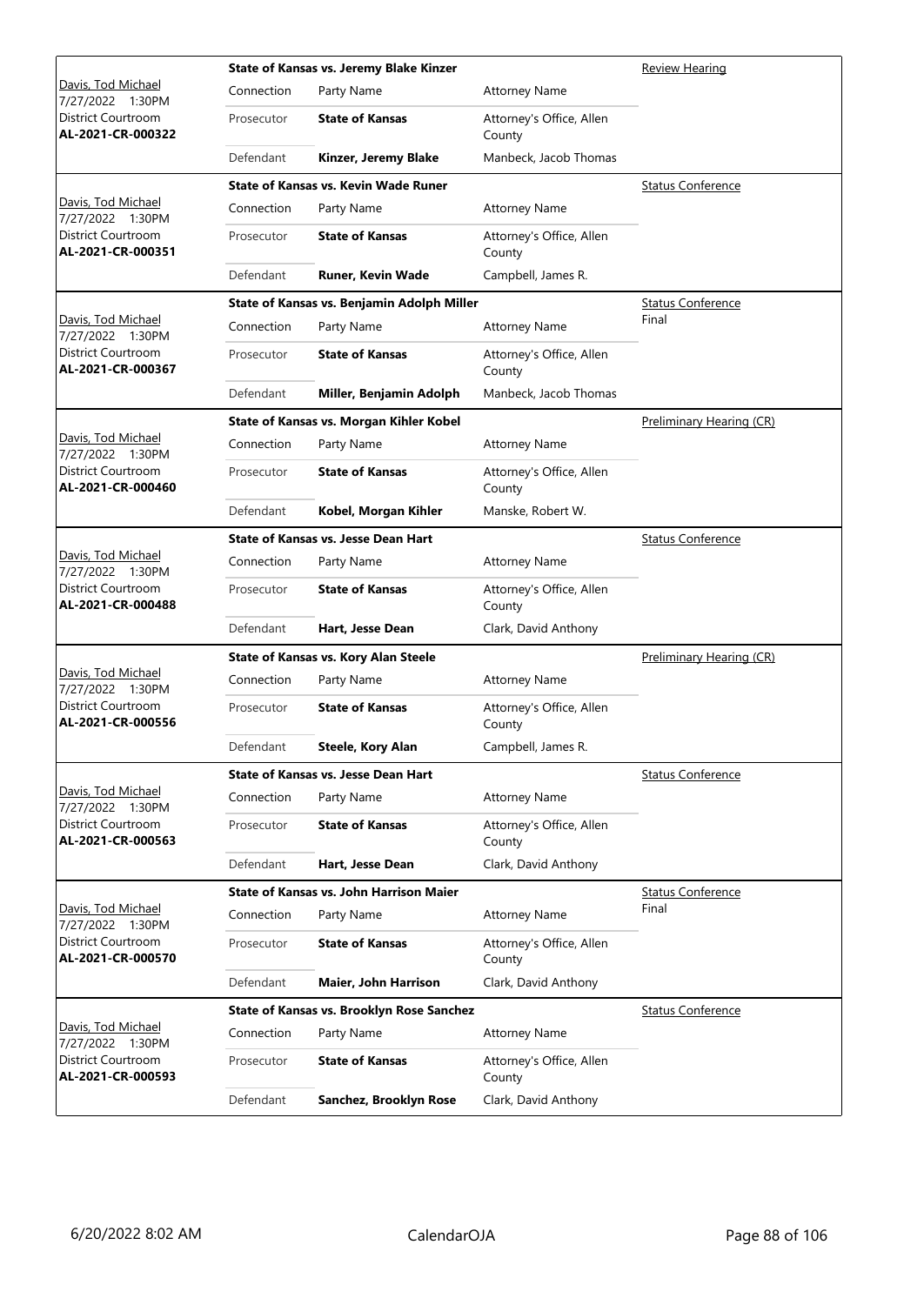|                                                |            | <b>State of Kansas vs. Justin Andrew Gomez</b>     |                                    | Preliminary Examination  |
|------------------------------------------------|------------|----------------------------------------------------|------------------------------------|--------------------------|
| Davis, Tod Michael<br>7/27/2022 1:30PM         | Connection | Party Name                                         | <b>Attorney Name</b>               |                          |
| District Courtroom<br>AL-2021-TR-000093        | Prosecutor | <b>State of Kansas</b>                             | Attorney's Office, Allen<br>County |                          |
|                                                | Defendant  | <b>Gomez, Justin Andrew</b>                        | Manbeck, Jacob Thomas              |                          |
|                                                |            | State of Kansas vs. Leo Albert Wovoka Bass         |                                    | Preliminary Hearing (CR) |
| Davis, Tod Michael<br>7/27/2022 1:30PM         | Connection | Party Name                                         | <b>Attorney Name</b>               |                          |
| District Courtroom<br>AL-2021-TR-000508        | Prosecutor | <b>State of Kansas</b>                             | Attorney's Office, Allen<br>County |                          |
|                                                | Defendant  | <b>Bass, Leo Albert Wovoka</b>                     | Clark, David Anthony               |                          |
|                                                |            | <b>State of Kansas vs. Kory A Steele</b>           |                                    | <b>Status Conference</b> |
| Davis, Tod Michael<br>7/27/2022 1:30PM         | Connection | Party Name                                         | <b>Attorney Name</b>               |                          |
| District Courtroom<br>AL-2021-TR-000883        | Prosecutor | <b>State of Kansas</b>                             | Attorney's Office, Allen<br>County |                          |
|                                                | Defendant  | <b>Steele, Kory A</b>                              | Campbell, James R.                 |                          |
|                                                |            | State of Kansas vs. Benjamin Adolph Miller         |                                    | <b>Status Conference</b> |
| Davis, Tod Michael<br>7/27/2022 1:30PM         | Connection | Party Name                                         | <b>Attorney Name</b>               |                          |
| District Courtroom<br>AL-2021-TR-001276        | Prosecutor | <b>State of Kansas</b>                             | Attorney's Office, Allen<br>County |                          |
|                                                | Defendant  | Miller, Benjamin Adolph                            | Manbeck, Jacob Thomas              |                          |
|                                                |            | <b>State of Kansas vs. Millard George Ferguson</b> |                                    | <b>Status Conference</b> |
| Davis, Tod Michael<br>7/27/2022 1:30PM         | Connection | Party Name                                         | <b>Attorney Name</b>               | Final                    |
| District Courtroom<br>AL-2022-CR-000004        | Prosecutor | <b>State of Kansas</b>                             | Attorney's Office, Allen<br>County |                          |
|                                                | Defendant  | Ferguson, Millard George                           | Clark, David Anthony               |                          |
|                                                |            | State of Kansas vs. Tonya Dawn Linn                | <b>Status Conference</b>           |                          |
| Davis, Tod Michael<br>7/27/2022 1:30PM         | Connection | Party Name                                         | <b>Attorney Name</b>               |                          |
| <b>District Courtroom</b><br>AL-2022-CR-000009 | Prosecutor | <b>State of Kansas</b>                             | Attorney's Office, Allen<br>County |                          |
|                                                | Defendant  | Linn, Tonya Dawn                                   | Clark, David Anthony               |                          |
|                                                |            | <b>State of Kansas vs. Millard George Ferguson</b> |                                    | Status Conference        |
| Davis, Tod Michael<br>7/27/2022 1:30PM         | Connection | Party Name                                         | <b>Attorney Name</b>               | Final                    |
| District Courtroom<br>AL-2022-CR-000010        | Prosecutor | <b>State of Kansas</b>                             | Attorney's Office, Allen<br>County |                          |
|                                                | Defendant  | Ferguson, Millard George                           | Clark, David Anthony               |                          |
|                                                |            | <b>State of Kansas vs. Dulles Diman Land</b>       |                                    | <b>Status Conference</b> |
| Davis, Tod Michael<br>7/27/2022 1:30PM         | Connection | Party Name                                         | <b>Attorney Name</b>               | Final                    |
| District Courtroom<br>AL-2022-CR-000013        | Prosecutor | <b>State of Kansas</b>                             | Attorney's Office, Allen<br>County |                          |
|                                                | Defendant  | <b>Land, Dulles Diman</b>                          | Clark, David Anthony               |                          |
|                                                |            | State of Kansas vs. Jacob Wayne Heubach            |                                    | <b>Status Conference</b> |
| Davis, Tod Michael<br>7/27/2022 1:30PM         | Connection | Party Name                                         | <b>Attorney Name</b>               |                          |
| District Courtroom<br>AL-2022-CR-000023        | Prosecutor | <b>State of Kansas</b>                             | Attorney's Office, Allen<br>County |                          |
|                                                | Defendant  | Heubach, Jacob Wayne                               | Clark, David Anthony               |                          |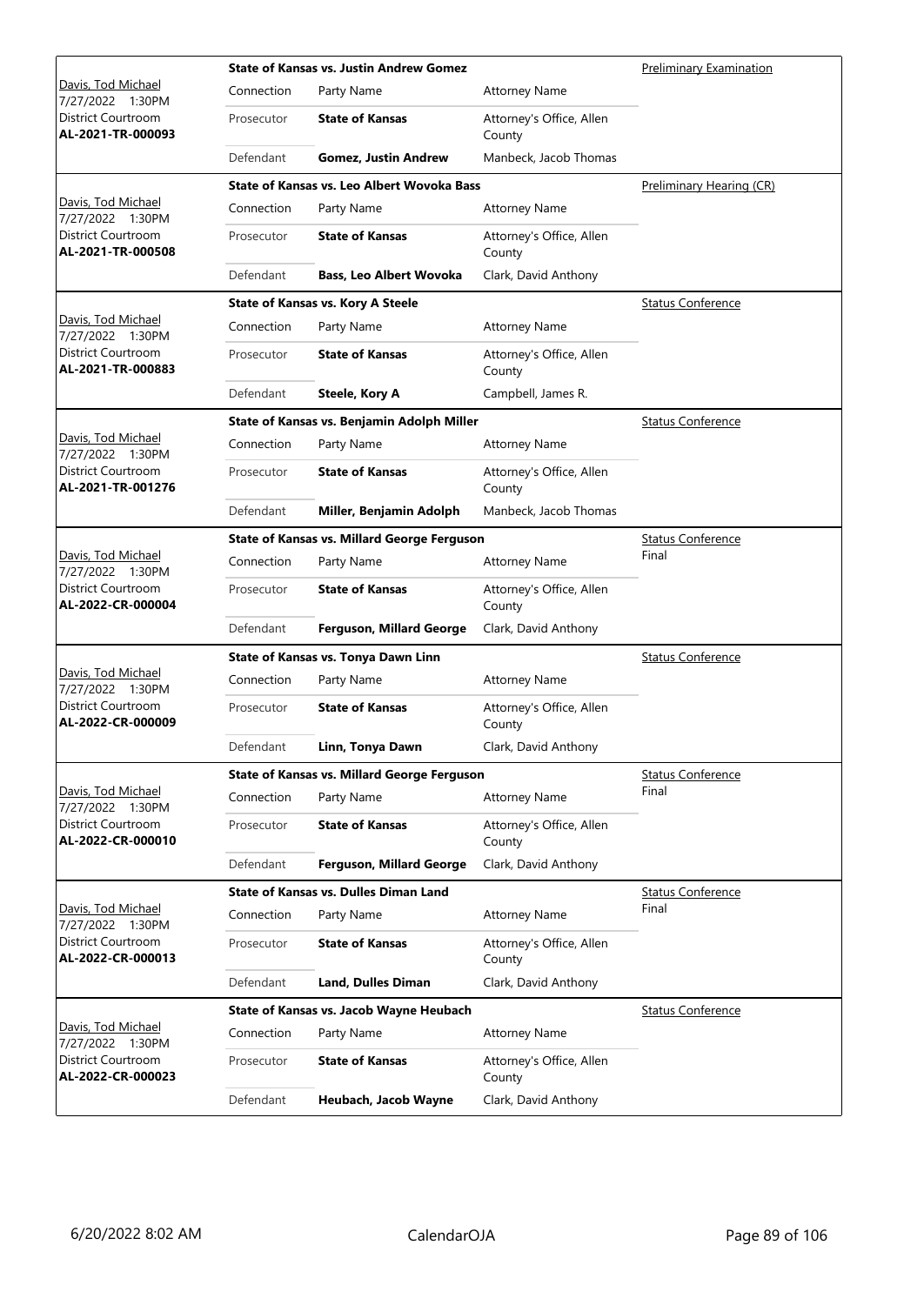|                                         |            | State of Kansas vs. Darrin Lee Hill, Jr            |                                    | <b>Status Conference</b> |
|-----------------------------------------|------------|----------------------------------------------------|------------------------------------|--------------------------|
| Davis, Tod Michael<br>7/27/2022 1:30PM  | Connection | Party Name                                         | <b>Attorney Name</b>               |                          |
| District Courtroom<br>AL-2022-CR-000024 | Prosecutor | <b>State of Kansas</b>                             | Attorney's Office, Allen<br>County |                          |
|                                         | Defendant  | Hill, Darrin Lee, Jr                               | Clark, David Anthony               |                          |
|                                         |            | <b>State of Kansas vs. Millard George Ferguson</b> |                                    | <b>Status Conference</b> |
| Davis, Tod Michael<br>7/27/2022 1:30PM  | Connection | Party Name                                         | <b>Attorney Name</b>               | Final                    |
| District Courtroom<br>AL-2022-CR-000028 | Prosecutor | <b>State of Kansas</b>                             | Attorney's Office, Allen<br>County |                          |
|                                         | Defendant  | Ferguson, Millard George                           | Clark, David Anthony               |                          |
|                                         |            | <b>State of Kansas vs. Jesse Dean Hart</b>         |                                    | <b>Status Conference</b> |
| Davis, Tod Michael<br>7/27/2022 1:30PM  | Connection | Party Name                                         | <b>Attorney Name</b>               |                          |
| District Courtroom<br>AL-2022-CR-000035 | Prosecutor | <b>State of Kansas</b>                             | Attorney's Office, Allen<br>County |                          |
|                                         | Defendant  | Hart, Jesse Dean                                   | Public Defender, SEK               |                          |
|                                         |            | <b>State of Kansas vs. Jesse Dean Hart</b>         |                                    | <b>Status Conference</b> |
| Davis, Tod Michael<br>7/27/2022 1:30PM  | Connection | Party Name                                         | <b>Attorney Name</b>               |                          |
| District Courtroom<br>AL-2022-CR-000052 | Prosecutor | <b>State of Kansas</b>                             | Attorney's Office, Allen<br>County |                          |
|                                         | Defendant  | Hart, Jesse Dean                                   | Public Defender, SEK               |                          |
|                                         |            | State of Kansas vs. Benjamin Adolph Miller         |                                    | <b>Status Conference</b> |
| Davis, Tod Michael<br>7/27/2022 1:30PM  | Connection | Party Name                                         | <b>Attorney Name</b>               | Final                    |
| District Courtroom<br>AL-2022-CR-000116 | Prosecutor | <b>State of Kansas</b>                             | Attorney's Office, Allen<br>County |                          |
|                                         | Defendant  | Miller, Benjamin Adolph                            | Manbeck, Jacob Thomas              |                          |
|                                         |            | <b>State of Kansas vs. Quinton Harley Morrison</b> | <b>Status Conference</b>           |                          |
| Davis, Tod Michael<br>7/27/2022 1:30PM  | Connection | Party Name                                         | <b>Attorney Name</b>               |                          |
| District Courtroom<br>AL-2022-CR-000127 | Prosecutor | <b>State of Kansas</b>                             | Attorney's Office, Allen<br>County |                          |
|                                         | Defendant  | <b>Morrison, Quinton Harley</b>                    | Manbeck, Jacob Thomas              |                          |
|                                         |            | <b>State of Kansas vs. Quinton Harley Morrison</b> |                                    | <b>Status Conference</b> |
| Davis, Tod Michael<br>7/27/2022 1:30PM  | Connection | Party Name                                         | <b>Attorney Name</b>               |                          |
| District Courtroom<br>AL-2022-CR-000130 | Prosecutor | <b>State of Kansas</b>                             | Attorney's Office, Allen<br>County |                          |
|                                         | Defendant  | <b>Morrison, Quinton Harley</b>                    | Manbeck, Jacob Thomas              |                          |
|                                         |            | State of Kansas vs. Kory Alan Steele               |                                    | <b>Status Conference</b> |
| Davis, Tod Michael<br>7/27/2022 1:30PM  | Connection | Party Name                                         | <b>Attorney Name</b>               |                          |
| District Courtroom<br>AL-2022-TR-000123 | Prosecutor | <b>State of Kansas</b>                             | Attorney's Office, Allen<br>County |                          |
|                                         | Defendant  | Steele, Kory Alan                                  | Campbell, James R.                 |                          |
|                                         |            | State of Kansas vs. Jacob Wayne Heubach            |                                    | <b>Status Conference</b> |
| Davis, Tod Michael<br>7/27/2022 1:30PM  | Connection | Party Name                                         | <b>Attorney Name</b>               |                          |
| District Courtroom<br>AL-2022-TR-000272 | Prosecutor | <b>State of Kansas</b>                             | Attorney's Office, Allen<br>County |                          |
|                                         | Defendant  | Heubach, Jacob Wayne                               | Clark, David Anthony               |                          |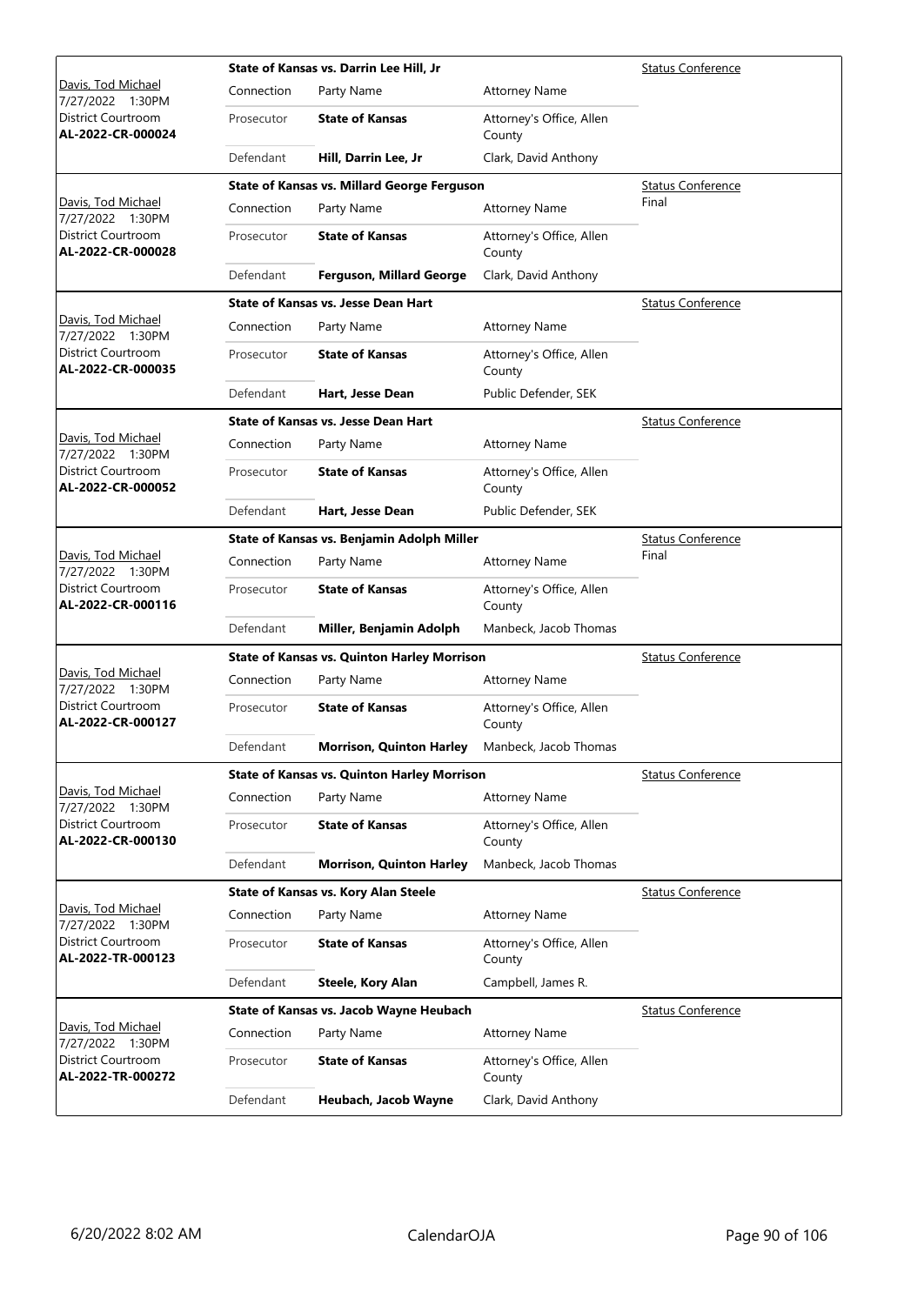|                                         |             | <b>State of Kansas vs. Sheldon Paul Morris</b>         |                                    | <b>Status Conference</b> |
|-----------------------------------------|-------------|--------------------------------------------------------|------------------------------------|--------------------------|
| Davis, Tod Michael<br>7/27/2022 1:30PM  | Connection  | Party Name                                             | <b>Attorney Name</b>               |                          |
| District Courtroom<br>AL-2022-TR-000320 | Prosecutor  | <b>State of Kansas</b>                                 | Attorney's Office, Allen<br>County |                          |
|                                         | Defendant   | <b>Morris, Sheldon Paul</b>                            | Manbeck, Jacob Thomas              |                          |
|                                         |             | <b>State of Kansas vs. Michael Ray Wood</b>            |                                    | <b>Status Conference</b> |
| Davis, Tod Michael<br>7/27/2022 1:30PM  | Connection  | Party Name                                             | <b>Attorney Name</b>               |                          |
| District Courtroom<br>AL-2022-TR-000428 | Prosecutor  | <b>State of Kansas</b>                                 | Attorney's Office, Allen<br>County |                          |
|                                         | Defendant   | <b>Wood, Michael Ray</b>                               | Clark, David Anthony               |                          |
|                                         |             | In the Matter of Tyler D Allen                         |                                    | <b>Review Hearing</b>    |
| Davis, Tod Michael<br>7/29/2022 9:00AM  | Connection  | Party Name                                             | <b>Attorney Name</b>               |                          |
|                                         | Subject     | Anderson, Tyler Allen                                  |                                    |                          |
| 2015-PR-000037                          | Other Party | Anderson, Ashlee D                                     |                                    |                          |
|                                         |             | <b>Anderson, Zachary Scott</b>                         |                                    |                          |
|                                         |             | In the Matter of Harvey L Sanders                      |                                    | <b>Review Hearing</b>    |
| Davis, Tod Michael<br>7/29/2022 9:00AM  | Connection  | Party Name                                             | <b>Attorney Name</b>               |                          |
|                                         | Subject     | Sanders, Harvey L                                      |                                    |                          |
| 2018-PR-000038                          | Other Party | Sanders, Eric A                                        | Heim, Bret Alan                    |                          |
|                                         |             | <b>Sanders, Anne Marie</b>                             |                                    |                          |
|                                         |             | In the Matter of Raylea E Wilson, et al.               |                                    | <b>Review Hearing</b>    |
| Davis, Tod Michael<br>7/29/2022 9:00AM  | Connection  | Party Name                                             | <b>Attorney Name</b>               |                          |
|                                         | Subject     | Wilson, Morgan R                                       |                                    |                          |
| 2019-PR-000009                          |             | <b>Wilson, Devon R</b>                                 |                                    |                          |
|                                         |             | Wilson, Raylea E                                       |                                    |                          |
|                                         | Other Party | <b>Wilson, Charles R</b>                               | Johnson, Robert Edward, II         |                          |
|                                         |             | In the Matter of Ruby Stubbs Shackelford               |                                    | <b>Review Hearing</b>    |
| Davis, Tod Michael<br>7/29/2022 9:00AM  | Connection  | Party Name                                             | <b>Attorney Name</b>               |                          |
|                                         | Subject     | <b>Shackelford, Ruby Stubbs</b>                        | Heim, Bret Alan                    |                          |
| 2020-PR-000018                          | Petitioner  | <b>Farthing, Catherine</b>                             | Schowengerdt, Daniel J.            |                          |
|                                         |             | <b>Farthing, Tiffany</b>                               | Schowengerdt, Daniel J.            |                          |
|                                         |             | In the Matter of Aisha Squires                         |                                    | <b>Review Hearing</b>    |
| Davis, Tod Michael<br>7/29/2022 9:00AM  | Connection  | Party Name                                             | <b>Attorney Name</b>               |                          |
|                                         | Subject     | Squires, Aisha                                         | Heim, Bret Alan                    |                          |
| AL-2021-PR-000012                       | Petitioner  | <b>Squires, Amy</b>                                    | Schowengerdt, Daniel J.            |                          |
|                                         |             | Credit Management Services, Inc. vs. Steven Richardson |                                    | <b>Answer Hearing</b>    |
| Davis, Tod Michael<br>7/29/2022 9:00AM  | Connection  | Party Name                                             | <b>Attorney Name</b>               |                          |
| District Courtroom<br>AL-2022-LM-000082 | Plaintiff   | <b>Credit Management</b><br>Services, Inc.             | Ihle, Danielle Charissa            |                          |
|                                         | Defendant   | <b>Richardson, Steven</b>                              |                                    |                          |
|                                         |             | City of Iola vs. Dayne Patrick Deaver, et al           |                                    | <b>Answer Hearing</b>    |
| Davis, Tod Michael<br>7/29/2022 9:00AM  | Connection  | Party Name                                             | <b>Attorney Name</b>               |                          |
| District Courtroom<br>AL-2022-LM-000100 | Plaintiff   | City of Iola                                           | Mc Vay, Kendall Moran              |                          |
|                                         | Defendant   | Deaver, Dayne Patrick                                  |                                    |                          |
|                                         |             | <b>Schurle, Cheyanne Marie</b>                         |                                    |                          |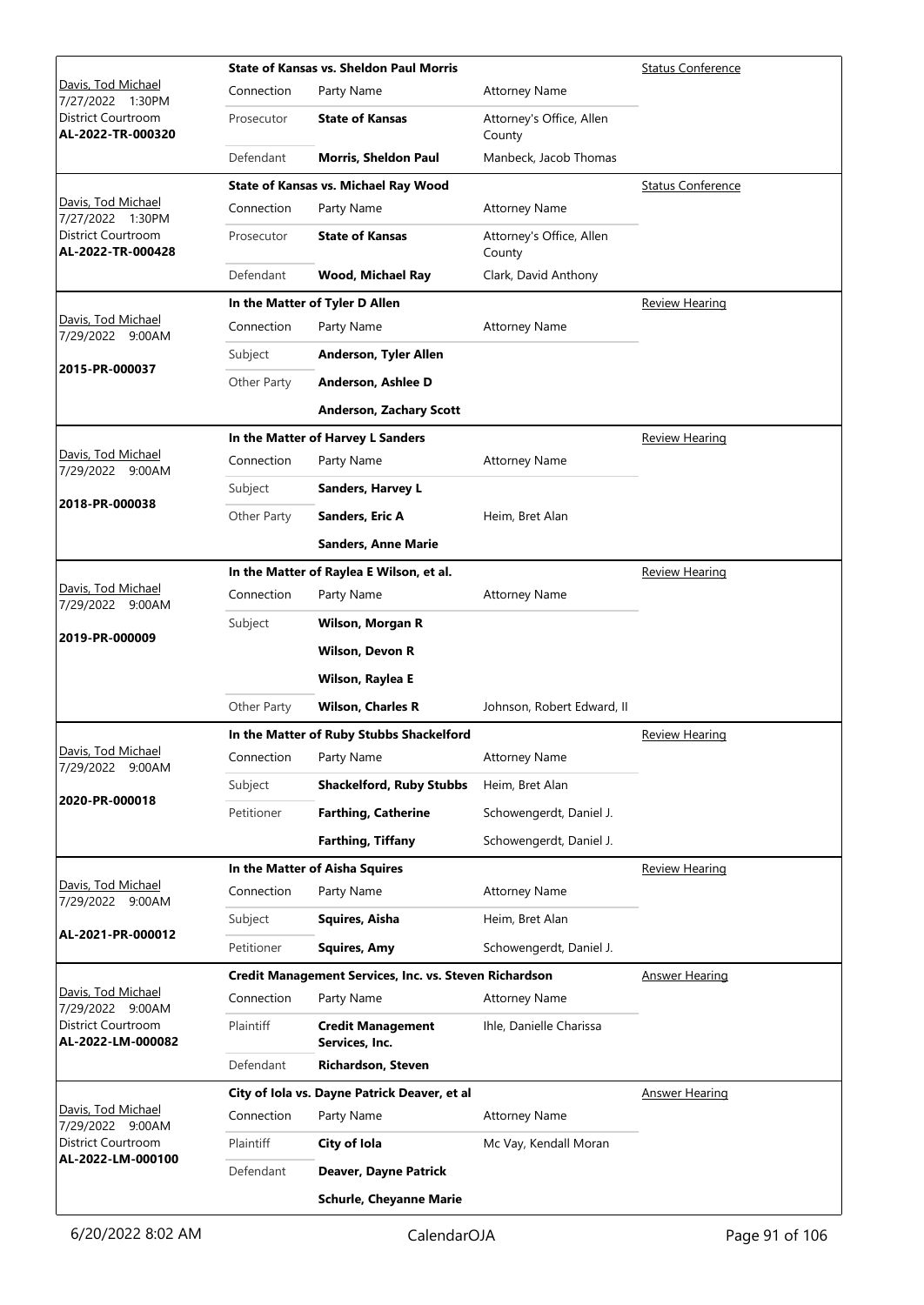|                                                |                                   | City of Iola vs. James K Saufley, JR, et al         | <b>Answer Hearing</b>              |                       |  |
|------------------------------------------------|-----------------------------------|-----------------------------------------------------|------------------------------------|-----------------------|--|
| Davis, Tod Michael<br>7/29/2022 9:00AM         | Connection                        | Party Name                                          | <b>Attorney Name</b>               |                       |  |
| District Courtroom                             | Plaintiff                         | City of Iola                                        | Mc Vay, Kendall Moran              |                       |  |
| AL-2022-LM-000104                              | Defendant                         | Saufley, James K, Jr                                |                                    |                       |  |
|                                                |                                   | <b>Stiner, Amy Michelle</b>                         |                                    |                       |  |
|                                                |                                   | Portfolio Recovery Associates, LLC vs. ERIC BHYMER  |                                    | <b>Answer Hearing</b> |  |
| <u> Davis, Tod Michael</u><br>7/29/2022 9:00AM | Connection                        | Party Name                                          | <b>Attorney Name</b>               |                       |  |
| District Courtroom<br>AL-2022-LM-000127        | Plaintiff                         | <b>Portfolio Recovery</b><br><b>Associates, LLC</b> | Hays, Jennifer Renee               |                       |  |
|                                                | Defendant                         | <b>BHYMER, ERIC</b>                                 |                                    |                       |  |
|                                                |                                   | City of Iola vs. Robert J Nelson                    |                                    | <b>Bench Trial</b>    |  |
| Davis, Tod Michael<br>7/29/2022 9:30AM         | Connection                        | Party Name                                          | <b>Attorney Name</b>               |                       |  |
| <b>District Courtroom</b>                      | Plaintiff                         | City of Iola                                        | Mc Vay, Kendall Moran              |                       |  |
| AL-2021-LM-000215                              | Defendant                         | Nelson, Robert J                                    | Apt, Charles H., III               |                       |  |
|                                                | Sealed ********* Sealed ********* |                                                     |                                    | <b>Review Hearing</b> |  |
| Davis, Tod Michael<br>8/2/2022 9:00AM          | Connection                        | Party Name                                          | <b>Attorney Name</b>               |                       |  |
| District Courtroom<br>2018-JC-000046           | Child in Need<br>of Care          | <b>Sealed</b>                                       | Heim, Bret Alan                    |                       |  |
|                                                | Other Party                       | <b>Sealed</b>                                       | Manbeck, Jacob Thomas              |                       |  |
|                                                |                                   | <b>Sealed</b>                                       |                                    |                       |  |
|                                                | Petitioner                        | <b>Sealed</b>                                       | Attorney's Office, Allen<br>County |                       |  |
|                                                | Sealed ********* Sealed ********* |                                                     |                                    | <b>Review Hearing</b> |  |
| <u> Davis, Tod Michael</u><br>8/2/2022 9:00AM  | Connection                        | Party Name                                          | <b>Attorney Name</b>               |                       |  |
| District Courtroom<br>2018-JC-000060           | Child in Need<br>of Care          | Sealed                                              | Heim, Bret Alan                    |                       |  |
|                                                | Other Party                       | <b>Sealed</b>                                       |                                    |                       |  |
|                                                |                                   | <b>Sealed</b>                                       |                                    |                       |  |
|                                                |                                   | <b>Sealed</b>                                       | Duncan, Brian Piccolo              |                       |  |
|                                                | Petitioner                        | Sealed                                              | Attorney's Office, Allen<br>County |                       |  |
|                                                |                                   | State of Kansas vs. Teresa Lynn Griffeth            |                                    | Diversion - Status    |  |
| Davis, Tod Michael<br>8/3/2022 9:00AM          | Connection                        | Party Name                                          | <b>Attorney Name</b>               |                       |  |
| District Courtroom<br>AL-2021-CR-000358        | Prosecutor                        | <b>State of Kansas</b>                              | Attorney's Office, Allen<br>County |                       |  |
|                                                | Defendant                         | Griffeth, Teresa Lynn                               | De Voe, Sue E.                     |                       |  |
|                                                |                                   | State of Kansas vs. Jason Ryan Cloud                |                                    | First Appearance      |  |
| Davis, Tod Michael<br>8/3/2022 9:00AM          | Connection                        | Party Name                                          | <b>Attorney Name</b>               |                       |  |
| District Courtroom<br>AL-2022-CR-000058        | Prosecutor                        | <b>State of Kansas</b>                              | Attorney's Office, Allen<br>County |                       |  |
|                                                | Defendant                         | Cloud, Jason Ryan                                   | Meyer, Angela Marie                |                       |  |
|                                                |                                   | <b>State of Kansas vs. Casey Daniel McKarnin</b>    |                                    | <b>Bench Trial</b>    |  |
| Davis, Tod Michael<br>8/3/2022 10:00AM         | Connection                        | Party Name                                          | <b>Attorney Name</b>               |                       |  |
| District Courtroom                             | Prosecutor                        | <b>State of Kansas</b>                              | Attorney's Office, Allen           |                       |  |
| AL-2021-TR-001870                              |                                   |                                                     | County                             |                       |  |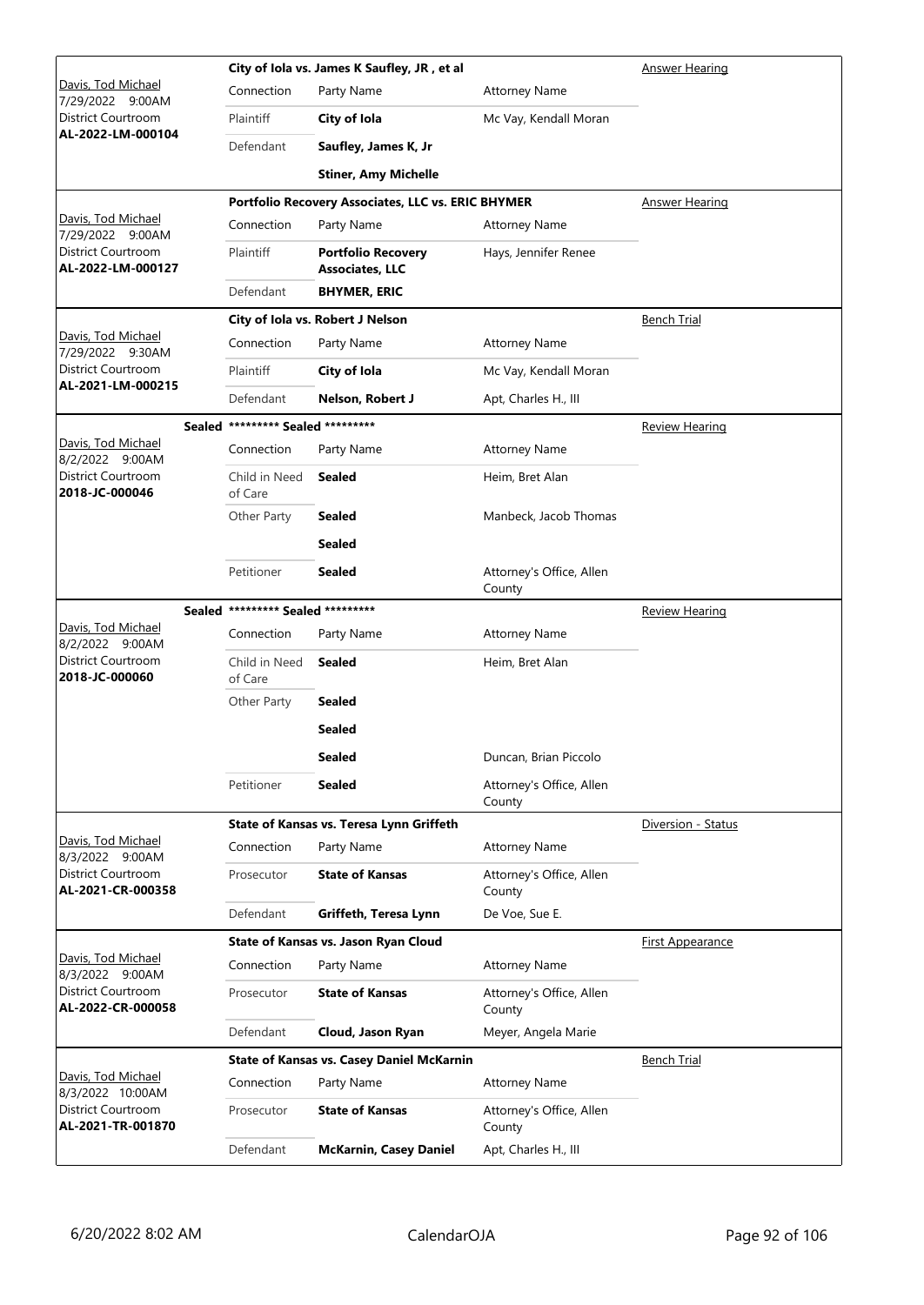|                                                |                    | State of Kansas vs. Arisbei Beyonce Black        |                                    | Bond - Appearance        |
|------------------------------------------------|--------------------|--------------------------------------------------|------------------------------------|--------------------------|
| Davis, Tod Michael<br>8/3/2022 11:00AM         | Connection         | Party Name                                       | <b>Attorney Name</b>               |                          |
| District Courtroom<br>AL-2021-CR-000185        | Prosecutor         | <b>State of Kansas</b>                           | Attorney's Office, Allen<br>County |                          |
|                                                | Defendant          | <b>Black, Arisbei Beyonce</b>                    |                                    |                          |
|                                                |                    | <b>State of Kansas vs. Clinton W Denny</b>       |                                    | First Appearance         |
| Davis, Tod Michael<br>8/3/2022 11:00AM         | Connection         | Party Name                                       | <b>Attorney Name</b>               |                          |
| District Courtroom<br>AL-2022-TR-000505        | Prosecutor         | <b>State of Kansas</b>                           | Attorney's Office, Allen<br>County |                          |
|                                                | Defendant          | Denny, Clinton W                                 |                                    |                          |
|                                                |                    | State of Kansas vs. Kimberly J Hooper            |                                    | <b>First Appearance</b>  |
| Davis, Tod Michael<br>8/3/2022 11:00AM         | Connection         | Party Name                                       | <b>Attorney Name</b>               |                          |
| <b>District Courtroom</b><br>AL-2022-TR-000536 | Prosecutor         | <b>State of Kansas</b>                           | Attorney's Office, Allen<br>County |                          |
|                                                | Defendant          | Hooper, Kimberly J                               |                                    |                          |
|                                                |                    | State of Kansas vs. Joseph L. Myrick             |                                    | <b>Status Conference</b> |
| Davis, Tod Michael<br>8/3/2022 1:30PM          | Connection         | Party Name                                       | <b>Attorney Name</b>               |                          |
| <b>District Courtroom</b><br>2018-CR-000182    | Other Party        | <b>Collection Bureau of</b><br><b>Kansas</b>     | Mc Vay, Kendall Moran              |                          |
|                                                | Prosecutor         | <b>State of Kansas</b>                           | Attorney's Office, Allen<br>County |                          |
|                                                | Defendant          | Myrick, Joseph Lea                               |                                    |                          |
|                                                |                    | <b>State of Kansas vs. Derek Alan Dix</b>        |                                    | <b>Status Conference</b> |
| Davis, Tod Michael<br>8/3/2022 1:30PM          | Connection         | Party Name                                       | <b>Attorney Name</b>               |                          |
| District Courtroom<br>2019-CR-000026           | Prosecutor         | <b>State of Kansas</b>                           | Attorney's Office, Allen<br>County |                          |
|                                                | Defendant          | Dix, Derek Alan                                  | De Voe, Sue E.                     |                          |
|                                                | Public<br>Defender | Chard, Jill Elaine                               |                                    |                          |
|                                                |                    | <b>State of Kansas vs. Jose Madrid-Dominguez</b> |                                    | <b>Status Conference</b> |
| Davis, Tod Michael<br>8/3/2022 1:30PM          | Connection         | Party Name                                       | <b>Attorney Name</b>               |                          |
| District Courtroom<br>2020-CR-000185           | Prosecutor         | <b>State of Kansas</b>                           | Attorney's Office, Allen<br>County |                          |
|                                                | Defendant          | <b>Madrid-Dominguez, Jose</b>                    | De Voe, Sue E.                     |                          |
|                                                |                    | <b>State of Kansas vs. Bradley Lee Haas</b>      |                                    | Preliminary Hearing (CR) |
| Davis, Tod Michael<br>8/3/2022 1:30PM          | Connection         | Party Name                                       | <b>Attorney Name</b>               |                          |
| <b>District Courtroom</b><br>2020-CR-000262    | Prosecutor         | <b>State of Kansas</b>                           | Attorney's Office, Allen<br>County |                          |
|                                                | Defendant          | Haas, Bradley Lee                                | De Voe, Sue E.                     |                          |
|                                                |                    | State of Kansas vs. Jason Lee Poffenbarger       |                                    | <b>Status Conference</b> |
| Davis, Tod Michael<br>8/3/2022 1:30PM          | Connection         | Party Name                                       | <b>Attorney Name</b>               |                          |
| District Courtroom<br>2020-CR-000343           | Prosecutor         | <b>State of Kansas</b>                           | Attorney's Office, Allen<br>County |                          |
|                                                | Defendant          | Poffenbarger, Jason Lee                          | De Voe, Sue E.                     |                          |
|                                                |                    | State of Kansas vs. Jason Lee Poffenbarger       |                                    | <b>Status Conference</b> |
| Davis, Tod Michael<br>8/3/2022 1:30PM          | Connection         | Party Name                                       | <b>Attorney Name</b>               | Final                    |
| District Courtroom<br>2020-CR-000345           | Prosecutor         | <b>State of Kansas</b>                           | Attorney's Office, Allen<br>County |                          |
|                                                | Defendant          | Poffenbarger, Jason Lee                          | De Voe, Sue E.                     |                          |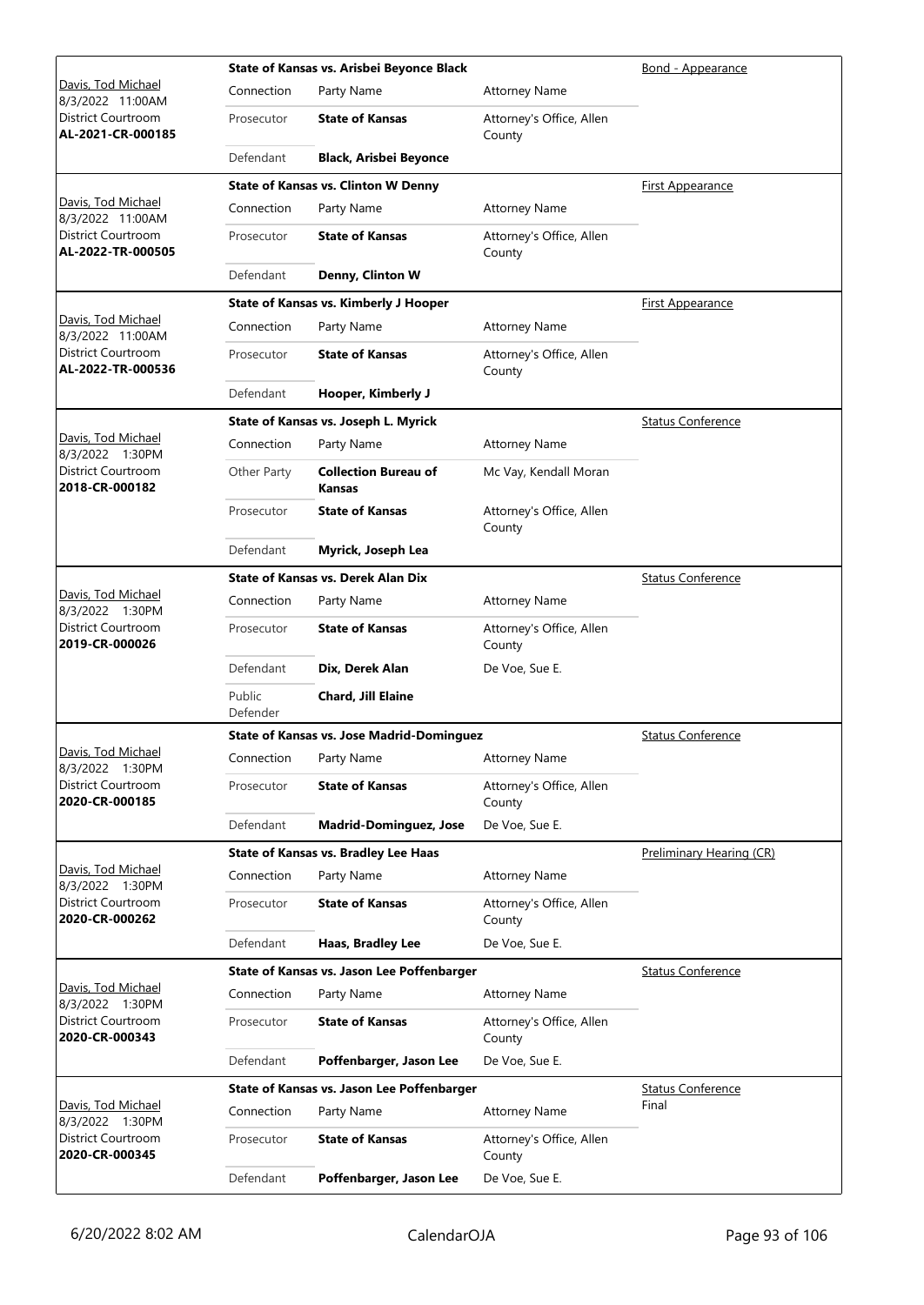|                                         |            | <b>State of Kansas vs. Bradley Lee Haas</b>         |                                    | <b>Status Conference</b> |
|-----------------------------------------|------------|-----------------------------------------------------|------------------------------------|--------------------------|
| Davis, Tod Michael<br>8/3/2022 1:30PM   | Connection | Party Name                                          | <b>Attorney Name</b>               |                          |
| District Courtroom<br>AL-2020-CR-000421 | Prosecutor | <b>State of Kansas</b>                              | Attorney's Office, Allen<br>County |                          |
|                                         | Defendant  | Haas, Bradley Lee                                   | De Voe, Sue E.                     |                          |
|                                         |            | <b>State of Kansas vs. Kevin Michael Pratt</b>      |                                    | <b>Status Conference</b> |
| Davis, Tod Michael<br>8/3/2022 1:30PM   | Connection | Party Name                                          | <b>Attorney Name</b>               |                          |
| District Courtroom<br>AL-2021-CR-000074 | Prosecutor | <b>State of Kansas</b>                              | Attorney's Office, Allen<br>County |                          |
|                                         | Defendant  | Pratt, Kevin Michael                                | Campbell, James R.                 |                          |
|                                         |            | <b>State of Kansas vs. Kevin Michael Pratt</b>      |                                    | <b>Status Conference</b> |
| Davis, Tod Michael<br>8/3/2022 1:30PM   | Connection | Party Name                                          | <b>Attorney Name</b>               |                          |
| District Courtroom<br>AL-2021-CR-000076 | Prosecutor | <b>State of Kansas</b>                              | Attorney's Office, Allen<br>County |                          |
|                                         | Defendant  | Pratt, Kevin Michael                                | Campbell, James R.                 |                          |
|                                         |            | <b>State of Kansas vs. Bradley Lee Haas</b>         |                                    | Preliminary Hearing (CR) |
| Davis, Tod Michael<br>8/3/2022 1:30PM   | Connection | Party Name                                          | <b>Attorney Name</b>               |                          |
| District Courtroom<br>AL-2021-CR-000148 | Prosecutor | <b>State of Kansas</b>                              | Attorney's Office, Allen<br>County |                          |
|                                         | Defendant  | Haas, Bradley Lee                                   | De Voe, Sue E.                     |                          |
|                                         |            | State of Kansas vs. Jason Lee Poffenbarger          |                                    | <b>Status Conference</b> |
| Davis, Tod Michael<br>8/3/2022 1:30PM   | Connection | Party Name                                          | <b>Attorney Name</b>               | Final                    |
| District Courtroom<br>AL-2021-CR-000174 | Prosecutor | <b>State of Kansas</b>                              | Attorney's Office, Allen<br>County |                          |
|                                         | Defendant  | Poffenbarger, Jason Lee                             | De Voe, Sue E.                     |                          |
|                                         |            | <b>State of Kansas vs. Bradley Lee Haas</b>         | Preliminary Hearing (CR)           |                          |
| Davis, Tod Michael<br>8/3/2022 1:30PM   | Connection | Party Name                                          | <b>Attorney Name</b>               |                          |
| District Courtroom<br>AL-2021-CR-000213 | Prosecutor | <b>State of Kansas</b>                              | Attorney's Office, Allen<br>County |                          |
|                                         | Defendant  | Haas, Bradley Lee                                   | De Voe, Sue E.                     |                          |
|                                         |            | <b>State of Kansas vs. Bradley Lee Haas</b>         |                                    | <b>Status Conference</b> |
| Davis, Tod Michael<br>8/3/2022 1:30PM   | Connection | Party Name                                          | <b>Attorney Name</b>               |                          |
| District Courtroom<br>AL-2021-CR-000330 | Prosecutor | <b>State of Kansas</b>                              | Attorney's Office, Allen<br>County |                          |
|                                         | Defendant  | Haas, Bradley Lee                                   | De Voe, Sue E.                     |                          |
|                                         |            | State of Kansas vs. Bradley Lee Haas                |                                    | <b>Status Conference</b> |
| Davis, Tod Michael<br>8/3/2022 1:30PM   | Connection | Party Name                                          | <b>Attorney Name</b>               | <b>Final Status</b>      |
| District Courtroom<br>AL-2021-CR-000380 | Prosecutor | <b>State of Kansas</b>                              | Attorney's Office, Allen<br>County |                          |
|                                         | Defendant  | Haas, Bradley Lee                                   | De Voe, Sue E.                     |                          |
|                                         |            | <b>State of Kansas vs. Chase Kenneth Ponce Cole</b> |                                    | <b>Status Conference</b> |
| Davis, Tod Michael<br>8/3/2022 1:30PM   | Connection | Party Name                                          | <b>Attorney Name</b>               |                          |
| District Courtroom<br>AL-2021-CR-000412 | Prosecutor | <b>State of Kansas</b>                              | Attorney's Office, Allen<br>County |                          |
|                                         | Defendant  | Cole, Chase Kenneth Ponce De Voe, Sue E.            |                                    |                          |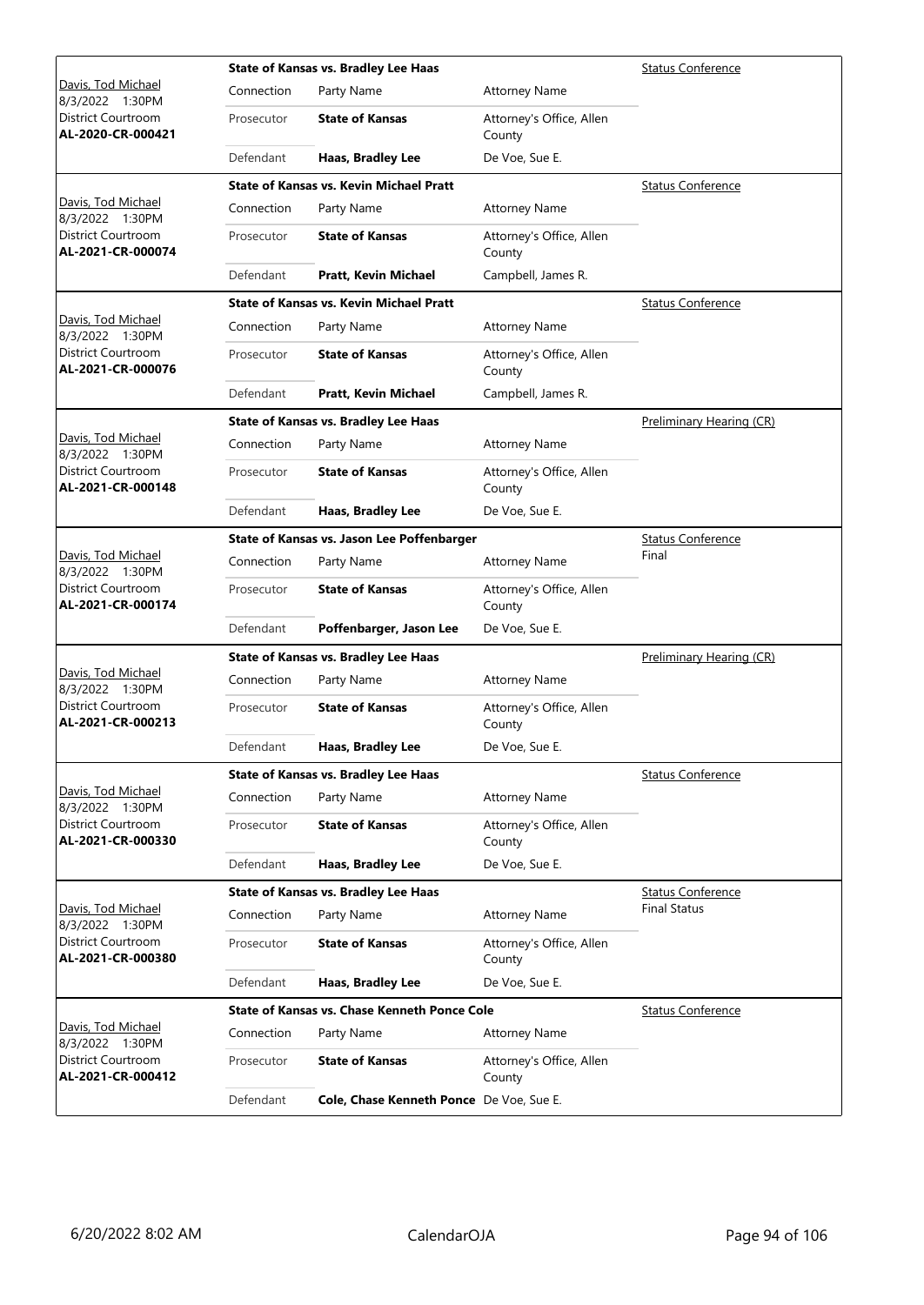|                                                |                                   | <b>State of Kansas vs. Derek Alan Dix</b>    |                                    | <b>Status Conference</b>     |
|------------------------------------------------|-----------------------------------|----------------------------------------------|------------------------------------|------------------------------|
| Davis, Tod Michael<br>8/3/2022 1:30PM          | Connection                        | Party Name                                   | <b>Attorney Name</b>               |                              |
| District Courtroom<br>AL-2021-CR-000459        | Prosecutor                        | <b>State of Kansas</b>                       | Attorney's Office, Allen<br>County |                              |
|                                                | Defendant                         | Dix, Derek Alan                              | De Voe, Sue E.                     |                              |
|                                                |                                   | State of Kansas vs. Melissa Kay Lowry        |                                    | <b>Status Conference</b>     |
| Davis, Tod Michael<br>8/3/2022 1:30PM          | Connection                        | Party Name                                   | <b>Attorney Name</b>               |                              |
| <b>District Courtroom</b><br>AL-2021-CR-000475 | Prosecutor                        | <b>State of Kansas</b>                       | Attorney's Office, Allen<br>County |                              |
|                                                | Defendant                         | Lowry, Melissa Kay                           | De Voe, Sue E.                     |                              |
|                                                |                                   | <b>State of Kansas vs. Randall Don Lowry</b> |                                    | <b>Status Conference</b>     |
| Davis, Tod Michael<br>8/3/2022 1:30PM          | Connection                        | Party Name                                   | <b>Attorney Name</b>               |                              |
| District Courtroom<br>AL-2021-CR-000479        | Prosecutor                        | <b>State of Kansas</b>                       | Attorney's Office, Allen<br>County |                              |
|                                                | Defendant                         | Lowry, Randall Don                           | Clark, David Anthony               |                              |
|                                                |                                   | State of Kansas vs. Joseph Lea Myrick        |                                    | <b>Status Conference</b>     |
| Davis, Tod Michael<br>8/3/2022 1:30PM          | Connection                        | Party Name                                   | <b>Attorney Name</b>               |                              |
| District Courtroom<br>AL-2021-CR-000511        | Prosecutor                        | <b>State of Kansas</b>                       | Attorney's Office, Allen<br>County |                              |
|                                                | Defendant                         | Myrick, Joseph Lea                           | De Voe, Sue E.                     |                              |
|                                                |                                   | <b>State of Kansas vs. Derek Alan Dix</b>    |                                    | <b>Status Conference</b>     |
| Davis, Tod Michael<br>8/3/2022 1:30PM          | Connection                        | Party Name                                   | <b>Attorney Name</b>               |                              |
| <b>District Courtroom</b><br>AL-2021-CR-000558 | Prosecutor                        | <b>State of Kansas</b>                       | Attorney's Office, Allen<br>County |                              |
|                                                | Defendant                         | Dix, Derek Alan                              | De Voe, Sue E.                     |                              |
|                                                |                                   | State of Kansas vs. Derek Alan Dix           |                                    | <b>Status Conference</b>     |
| Davis, Tod Michael<br>8/3/2022 1:30PM          | Connection                        | Party Name                                   | <b>Attorney Name</b>               |                              |
| District Courtroom<br>AL-2021-CR-000584        | Prosecutor                        | <b>State of Kansas</b>                       | Attorney's Office, Allen<br>County |                              |
|                                                | Defendant                         | Dix, Derek Alan                              | De Voe, Sue E.                     |                              |
|                                                | Sealed ********* Sealed ********* |                                              |                                    | <b>Status Conference</b>     |
| Davis, Tod Michael<br>8/3/2022 1:30PM          | Connection                        | Party Name                                   | <b>Attorney Name</b>               |                              |
| District Courtroom<br>AL-2021-MR-000695        | Prosecutor                        | <b>Sealed</b>                                | Attorney's Office, Allen<br>County |                              |
|                                                | Defendant                         | <b>Sealed</b>                                | De Voe, Sue E.                     |                              |
|                                                |                                   | <b>State of Kansas vs. Bradley Lee Haas</b>  |                                    | <b>Status Conference</b>     |
| Davis, Tod Michael<br>8/3/2022 1:30PM          | Connection                        | Party Name                                   | <b>Attorney Name</b>               | <b>Final Status</b>          |
| District Courtroom<br>AL-2021-TR-000092        | Prosecutor                        | <b>State of Kansas</b>                       | Attorney's Office, Allen<br>County |                              |
|                                                | Defendant                         | Haas, Bradley Lee                            | De Voe, Sue E.                     |                              |
|                                                |                                   | <b>State of Kansas vs. Bradley Lee Haas</b>  |                                    | <b>Scheduling Conference</b> |
| Davis, Tod Michael<br>8/3/2022 1:30PM          | Connection                        | Party Name                                   | <b>Attorney Name</b>               | <b>Final Status</b>          |
| District Courtroom<br>AL-2021-TR-000848        | Prosecutor                        | <b>State of Kansas</b>                       | Attorney's Office, Allen<br>County |                              |
|                                                | Defendant                         | Haas, Bradley Lee                            |                                    |                              |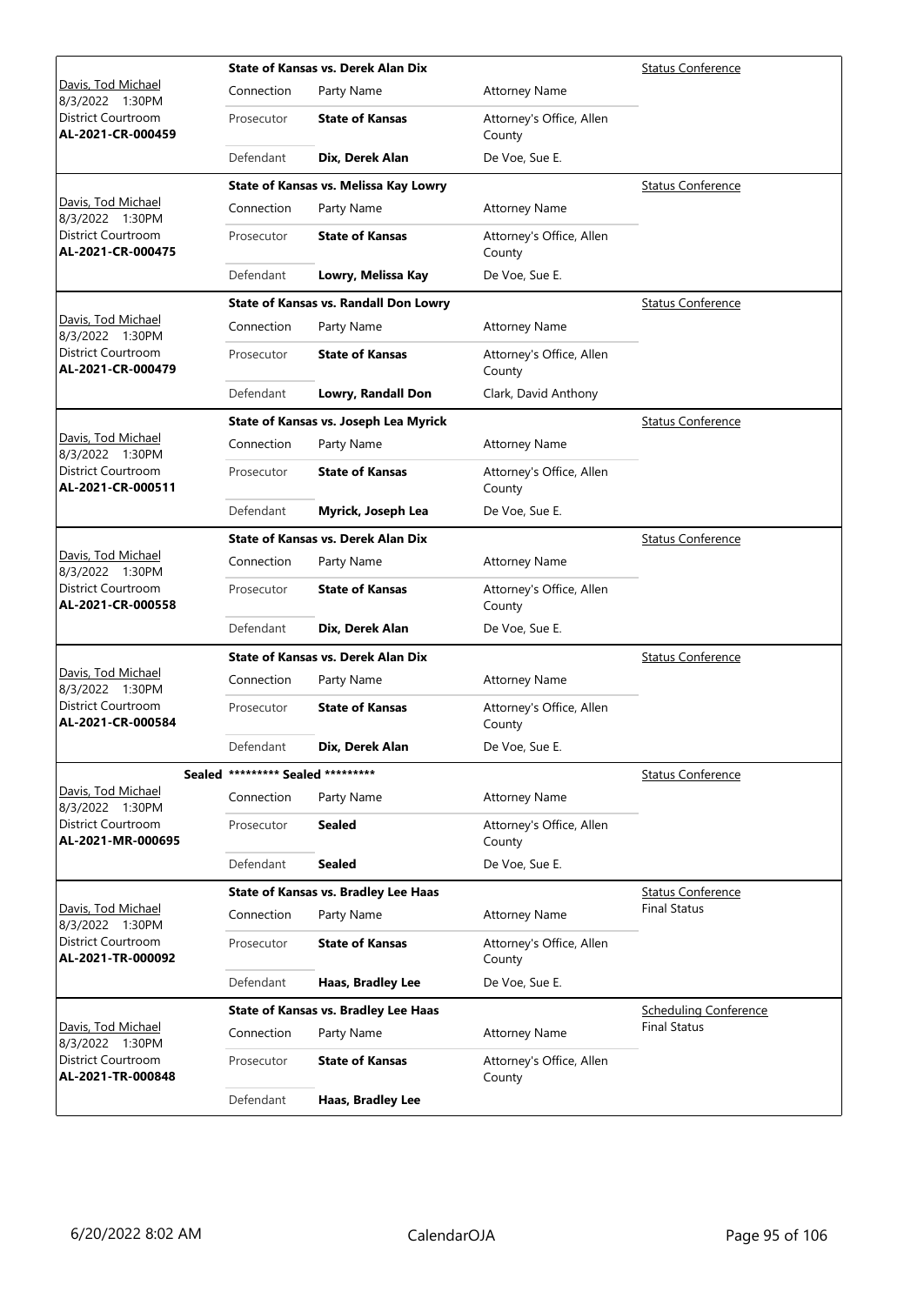|                                                |                    | <b>State of Kansas vs. STEPHEN CLAY CARNAHAN</b> |                                    | <b>Status Conference</b> |
|------------------------------------------------|--------------------|--------------------------------------------------|------------------------------------|--------------------------|
| Davis, Tod Michael<br>8/3/2022 1:30PM          | Connection         | Party Name                                       | <b>Attorney Name</b>               |                          |
| District Courtroom<br>AL-2021-TR-001665        | Prosecutor         | <b>State of Kansas</b>                           | Attorney's Office, Allen<br>County |                          |
|                                                | Defendant          | <b>CARNAHAN, STEPHEN</b><br><b>CLAY</b>          | Witt, Jay Dee                      |                          |
|                                                |                    | <b>State of Kansas vs. Tristan James Andres</b>  |                                    | Diversion - Status       |
| Davis, Tod Michael<br>8/3/2022 1:30PM          | Connection         | Party Name                                       | <b>Attorney Name</b>               |                          |
| <b>District Courtroom</b><br>AL-2022-CR-000006 | Prosecutor         | <b>State of Kansas</b>                           | Attorney's Office, Allen<br>County |                          |
|                                                | Defendant          | <b>Andres, Tristan James</b>                     | Clark, David Anthony               |                          |
|                                                |                    | <b>State of Kansas vs. Christian Del Kalm</b>    |                                    | <b>Status Conference</b> |
| Davis, Tod Michael<br>8/3/2022 1:30PM          | Connection         | Party Name                                       | <b>Attorney Name</b>               |                          |
| District Courtroom<br>AL-2022-CR-000007        | Prosecutor         | <b>State of Kansas</b>                           | Attorney's Office, Allen<br>County |                          |
|                                                | Defendant          | Kalm, Christian Del                              | Clark, David Anthony               |                          |
|                                                |                    | State of Kansas vs. Melissa Kay Lowry            |                                    | <b>Status Conference</b> |
| Davis, Tod Michael<br>8/3/2022 1:30PM          | Connection         | Party Name                                       | <b>Attorney Name</b>               |                          |
| <b>District Courtroom</b><br>AL-2022-CR-000020 | Prosecutor         | <b>State of Kansas</b>                           | Attorney's Office, Allen<br>County |                          |
|                                                | Defendant          | Lowry, Melissa Kay                               | De Voe, Sue E.                     |                          |
|                                                |                    | State of Kansas vs. Randall Don Lowry            |                                    | <b>Status Conference</b> |
| Davis, Tod Michael<br>8/3/2022 1:30PM          | Connection         | Party Name                                       | <b>Attorney Name</b>               |                          |
| District Courtroom<br>AL-2022-CR-000021        | Prosecutor         | <b>State of Kansas</b>                           | Attorney's Office, Allen<br>County |                          |
|                                                | Defendant          | Lowry, Randall Don                               | Clark, David Anthony               |                          |
|                                                | Public<br>Defender | <b>Clark, David Anthony</b>                      |                                    |                          |
|                                                |                    | State of Kansas vs. Eddie Jerry Lee Radford      |                                    | <b>Status Conference</b> |
| Davis, Tod Michael<br>8/3/2022 1:30PM          | Connection         | Party Name                                       | <b>Attorney Name</b>               |                          |
| District Courtroom<br>AL-2022-CR-000061        | Prosecutor         | <b>State of Kansas</b>                           | Attorney's Office, Allen<br>County |                          |
|                                                | Defendant          | Radford, Eddie Jerry Lee                         | Clark, David Anthony               |                          |
|                                                |                    | <b>State of Kansas vs. Sunshine Sue Jones</b>    |                                    | <b>Status Conference</b> |
| Davis, Tod Michael<br>8/3/2022 1:30PM          | Connection         | Party Name                                       | <b>Attorney Name</b>               |                          |
| District Courtroom<br>AL-2022-CR-000074        | Prosecutor         | <b>State of Kansas</b>                           | Attorney's Office, Allen<br>County |                          |
|                                                | Defendant          | Jones, Sunshine Sue                              | De Voe, Sue E.                     |                          |
|                                                |                    | State of Kansas vs. Jason Lee Poffenbarger       |                                    | <b>Status Conference</b> |
| Davis, Tod Michael<br>8/3/2022 1:30PM          | Connection         | Party Name                                       | <b>Attorney Name</b>               |                          |
| District Courtroom<br>AL-2022-CR-000090        | Prosecutor         | <b>State of Kansas</b>                           | Attorney's Office, Allen<br>County |                          |
|                                                | Defendant          | Poffenbarger, Jason Lee                          | De Voe, Sue E.                     |                          |
|                                                |                    | <b>State of Kansas vs. Derek Alan Dix</b>        |                                    | <b>Status Conference</b> |
| Davis, Tod Michael<br>8/3/2022 1:30PM          | Connection         | Party Name                                       | <b>Attorney Name</b>               |                          |
| District Courtroom<br>AL-2022-CR-000092        | Prosecutor         | <b>State of Kansas</b>                           | Attorney's Office, Allen<br>County |                          |
|                                                | Defendant          | Dix, Derek Alan                                  | De Voe, Sue E.                     |                          |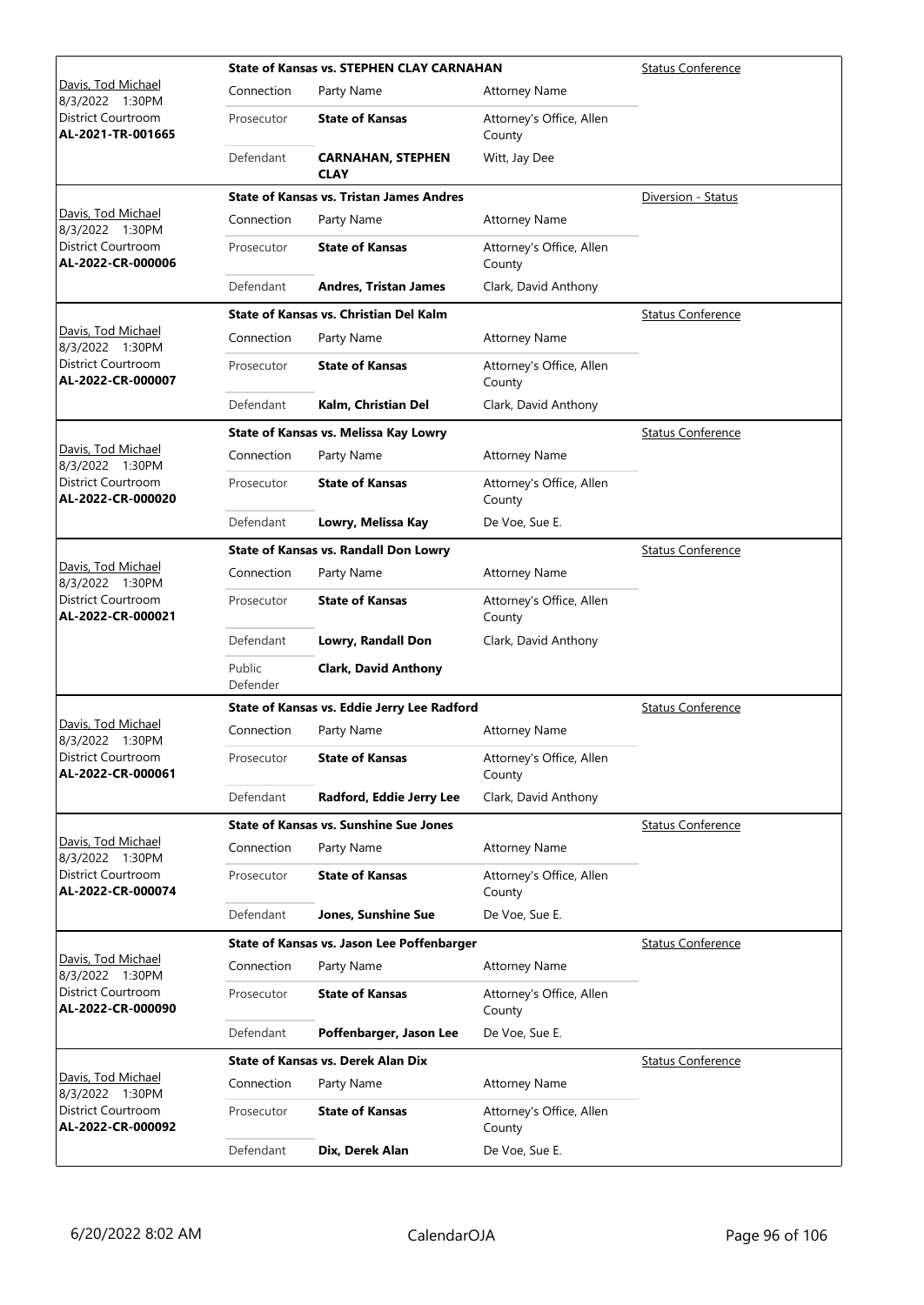|                                                         |                                   | State of Kansas vs. Brodey Franklin Maisen Silcox         | <b>Status Conference</b>           |                          |
|---------------------------------------------------------|-----------------------------------|-----------------------------------------------------------|------------------------------------|--------------------------|
| Davis, Tod Michael<br>8/3/2022 1:30PM                   | Connection                        | Party Name                                                | <b>Attorney Name</b>               |                          |
| District Courtroom<br>AL-2022-CR-000093                 | Prosecutor                        | <b>State of Kansas</b>                                    | Attorney's Office, Allen<br>County |                          |
|                                                         | Defendant                         | Silcox, Brodey Franklin<br>Maisen                         | Clark, David Anthony               |                          |
|                                                         |                                   | <b>State of Kansas vs. STEPHEN CLAY CARNAHAN</b>          |                                    | <b>Status Conference</b> |
| Davis, Tod Michael<br>8/3/2022 1:30PM                   | Connection                        | Party Name                                                | <b>Attorney Name</b>               |                          |
| District Courtroom<br>AL-2022-CR-000101                 | Prosecutor                        | <b>State of Kansas</b>                                    | Attorney's Office, Allen<br>County |                          |
|                                                         | Defendant                         | <b>CARNAHAN, STEPHEN</b><br><b>CLAY</b>                   | Witt, Jay Dee                      |                          |
|                                                         | Sealed ********* Sealed ********* |                                                           |                                    | <b>Status Conference</b> |
| Davis, Tod Michael<br>8/3/2022 1:30PM                   | Connection                        | Party Name                                                | <b>Attorney Name</b>               |                          |
| District Courtroom<br>AL-2022-MR-000130                 | Prosecutor                        | Sealed                                                    | Attorney's Office, Allen<br>County |                          |
|                                                         | Defendant                         | Sealed                                                    | De Voe, Sue E.                     |                          |
|                                                         |                                   | Julie A Smith, Petitioner vs. Kristofor Smith, Respondent |                                    | <b>Final Hearing</b>     |
| Creitz, Daniel D<br>8/4/2022 9:30AM                     | Connection                        | Party Name                                                | <b>Attorney Name</b>               |                          |
|                                                         | Dependent                         | <b>Sealed</b>                                             | Meyer, Angela Marie                |                          |
| 2014-DM-000057                                          | Petitioner                        | Smith, Julie A                                            | Vitt, Sarah Pride                  |                          |
|                                                         | Respondent                        | Smith, Kristofor                                          | Johnson, Robert Edward, II         |                          |
|                                                         | Guardian Ad<br>Litem              | Meyer, Angela Marie                                       |                                    |                          |
|                                                         |                                   | <b>State of Kansas vs. Charles Ryan Smith</b>             |                                    | Overdue Hold             |
|                                                         |                                   |                                                           |                                    | Diversion                |
| Davis, Tod Michael                                      | Connection                        | Party Name                                                | <b>Attorney Name</b>               |                          |
| 8/6/2022 9:00AM<br>AL-2022-TR-000395                    | Prosecutor                        | <b>State of Kansas</b>                                    | Attorney's Office, Allen<br>County |                          |
|                                                         | Defendant                         | Smith, Charles Ryan                                       |                                    |                          |
|                                                         |                                   | State of Kansas vs. Kevin Ray Lacrone                     |                                    | Dismissal                |
| Creitz, Daniel D                                        | Connection                        | Party Name                                                | <b>Attorney Name</b>               |                          |
| 8/8/2022 9:30AM<br>District Courtroom<br>2018-CR-000060 | Other Party                       | <b>Collection Bureau of</b><br>Kansas                     | Mc Vay, Kendall Moran              |                          |
|                                                         | Prosecutor                        | <b>State of Kansas</b>                                    | Attorney's Office, Allen<br>County |                          |
|                                                         | Defendant                         | Lacrone, Kevin Ray                                        | Harding, Burton M.                 |                          |
|                                                         |                                   | <b>State of Kansas vs. Kevin Lacrone</b>                  |                                    | Dismissal                |
| Creitz, Daniel D                                        | Connection                        | Party Name                                                | <b>Attorney Name</b>               |                          |
| 8/8/2022 9:30AM<br>District Courtroom<br>2019-CR-000237 | Prosecutor                        | <b>State of Kansas</b>                                    | Attorney's Office, Allen<br>County |                          |
|                                                         | Defendant                         | Lacrone, Kevin Ray                                        | Harding, Burton M.                 |                          |
|                                                         | Public<br>Defender                | <b>Chard, Jill Elaine</b>                                 |                                    |                          |
|                                                         |                                   | <b>State of Kansas vs. Kevin Ray Lacrone</b>              |                                    | <u>Sentencing</u>        |
| Creitz, Daniel D                                        | Connection                        | Party Name                                                | <b>Attorney Name</b>               |                          |
| 8/8/2022 9:30AM<br>District Courtroom<br>2019-CR-000459 | Prosecutor                        | <b>State of Kansas</b>                                    | Attorney's Office, Allen<br>County |                          |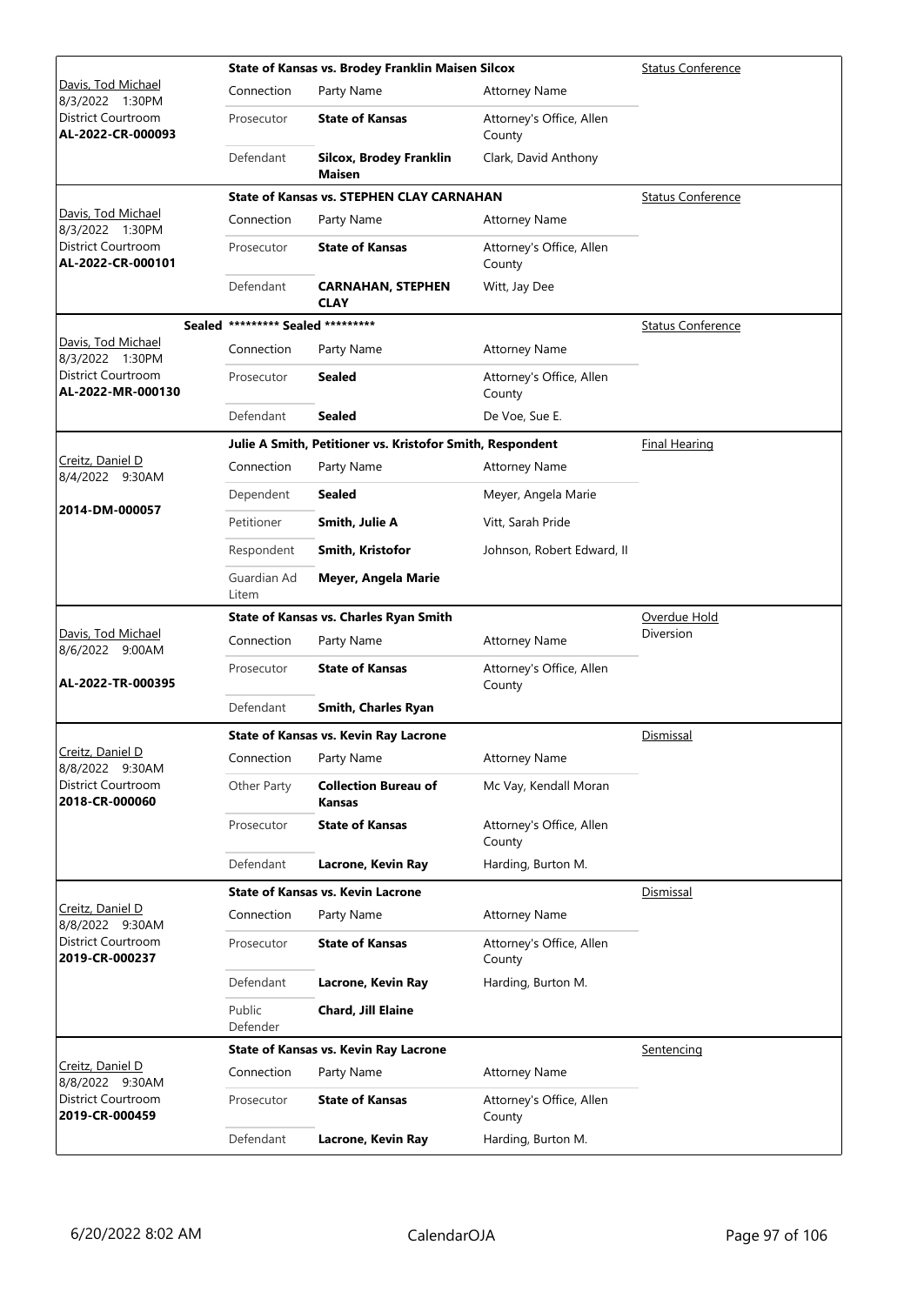|                                             |             | <b>State of Kansas vs. Kevin Ray Lacrone</b>                  | Sentencing                         |                            |
|---------------------------------------------|-------------|---------------------------------------------------------------|------------------------------------|----------------------------|
| Creitz, Daniel D<br>8/8/2022 9:30AM         | Connection  | Party Name                                                    | <b>Attorney Name</b>               |                            |
| District Courtroom<br>2020-CR-000023        | Prosecutor  | <b>State of Kansas</b>                                        | Attorney's Office, Allen<br>County |                            |
|                                             | Defendant   | Lacrone, Kevin Ray                                            | Harding, Burton M.                 |                            |
|                                             |             | State of Kansas vs. Kevin Ray Lacrone                         |                                    | Sentencing                 |
| Creitz, Daniel D<br>8/8/2022 9:30AM         | Connection  | Party Name                                                    | <b>Attorney Name</b>               |                            |
| District Courtroom<br>2020-CR-000160        | Prosecutor  | <b>State of Kansas</b>                                        | Attorney's Office, Allen<br>County |                            |
|                                             | Defendant   | Lacrone, Kevin Ray                                            | Harding, Burton M.                 |                            |
|                                             |             | <b>State of Kansas vs. Kevin Wayne Ewing</b>                  |                                    | Dismissal                  |
| Creitz, Daniel D<br>8/8/2022 9:30AM         | Connection  | Party Name                                                    | <b>Attorney Name</b>               |                            |
| District Courtroom<br>AL-2021-CR-000259     | Prosecutor  | <b>State of Kansas</b>                                        | Attorney's Office, Allen<br>County |                            |
|                                             | Defendant   | <b>Ewing, Kevin Wayne</b>                                     | Manbeck, Jacob Thomas              |                            |
|                                             |             | <b>State of Kansas vs. Kevin Wayne Ewing</b>                  |                                    | Sentencing                 |
| Creitz, Daniel D<br>8/8/2022 9:30AM         | Connection  | Party Name                                                    | <b>Attorney Name</b>               |                            |
| District Courtroom<br>AL-2021-CR-000291     | Prosecutor  | <b>State of Kansas</b>                                        | Attorney's Office, Allen<br>County |                            |
|                                             | Defendant   | <b>Ewing, Kevin Wayne</b>                                     | Manbeck, Jacob Thomas              |                            |
|                                             |             | <b>State of Kansas vs. Garrett Ray Tomlinson</b>              |                                    | Probation - Violation      |
| Creitz, Daniel D<br>8/8/2022 1:30PM         | Connection  | Party Name                                                    | <b>Attorney Name</b>               |                            |
| District Courtroom<br>2017-CR-000121        | Prosecutor  | <b>State of Kansas</b>                                        | Attorney's Office, Allen<br>County |                            |
|                                             | Defendant   | <b>Tomlinson, Garrett Ray</b>                                 | Campbell, James R.                 |                            |
|                                             |             | <b>State of Kansas vs. Garrett Ray Tomlinson</b>              |                                    | Probation - Violation      |
| Creitz, Daniel D<br>8/8/2022 1:30PM         | Connection  | Party Name                                                    | <b>Attorney Name</b>               |                            |
| District Courtroom<br>2020-CR-000076        | Prosecutor  | <b>State of Kansas</b>                                        | Attorney's Office, Allen<br>County |                            |
|                                             | Defendant   | <b>Tomlinson, Garrett Ray</b>                                 | Campbell, James R.                 |                            |
|                                             |             | <b>State of Kansas vs. Garrett Ray Tomlinson</b>              |                                    | Probation - Violation      |
| Creitz, Daniel D<br>8/8/2022 1:30PM         | Connection  | Party Name                                                    | <b>Attorney Name</b>               |                            |
| District Courtroom<br>2020-CR-000084        | Prosecutor  | <b>State of Kansas</b>                                        | Attorney's Office, Allen<br>County |                            |
|                                             | Defendant   | <b>Tomlinson, Garrett Ray</b>                                 | Campbell, James R.                 |                            |
|                                             |             | Joshua Knapp vs. State Of Kansas                              |                                    | <b>Pretrial Conference</b> |
| Creitz, Daniel D<br>8/9/2022 11:00AM        | Connection  | Party Name                                                    | <b>Attorney Name</b>               |                            |
| District Courtroom<br>AL-2022-CV-000002     | Plaintiff   | Knapp, Joshua                                                 | Clark, Geoffrey William<br>Lewis   |                            |
|                                             | Defendant   | <b>State Of Kansas</b>                                        | Attorney's Office, Allen<br>County |                            |
| Creitz, Daniel D                            | Winner      | In the Matter of the Marriage of Kristen A Miller vs Joshua F |                                    | Hearing                    |
| 8/9/2022 1:20PM<br>Downstairs Assembly Room | Connection  | Party Name                                                    | <b>Attorney Name</b>               |                            |
| 2017-DM-000015                              | Other Party | <b>Department for Children</b><br>and Families                | Schlotterbeck, Zelda Fay           |                            |
|                                             | Petitioner  | Miller, Kristen A                                             | Dugan, Melissa Rene                |                            |
|                                             | Respondent  | Winner, Joshua F                                              | Pro Se, Party                      |                            |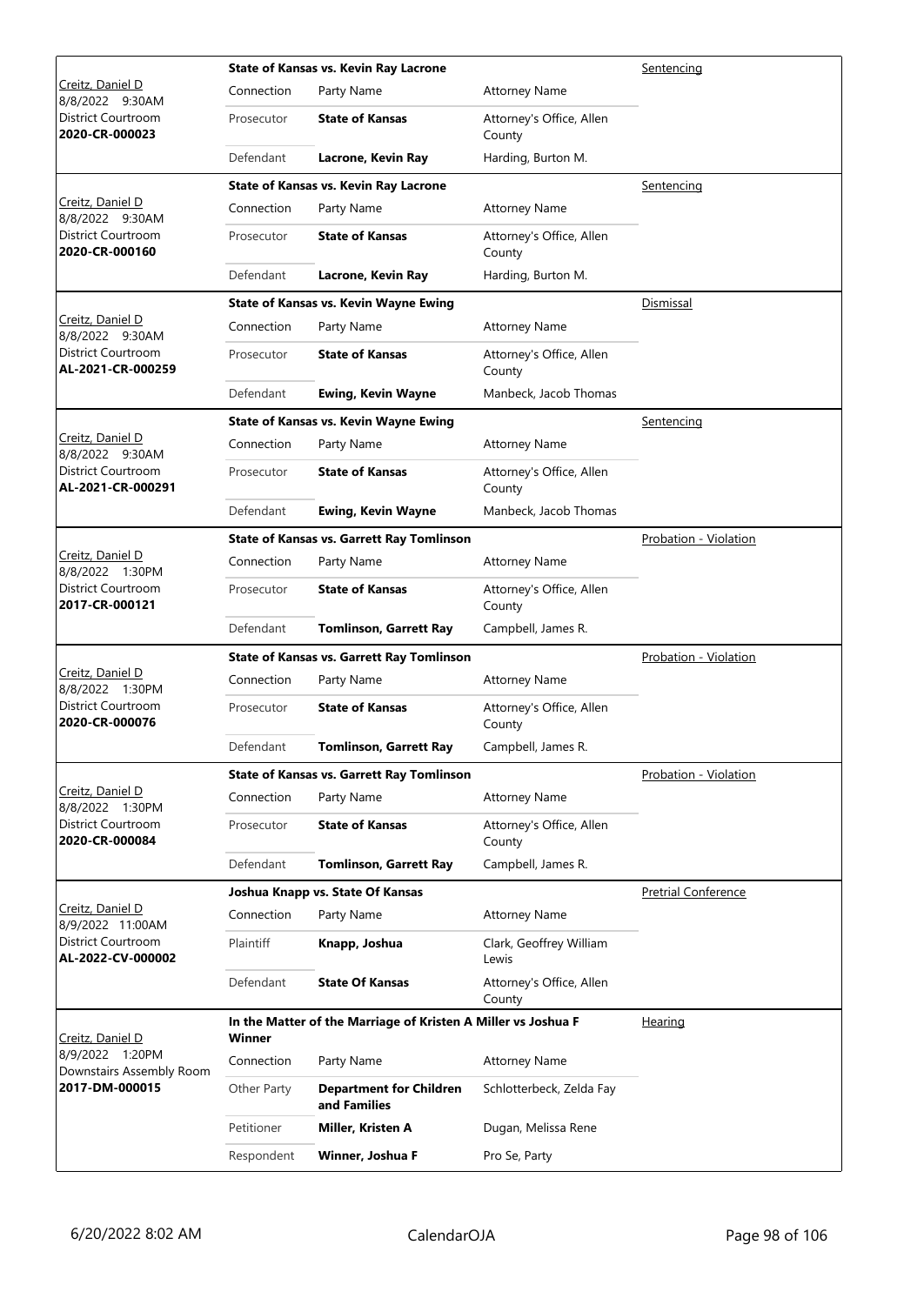|                                         |            | State of Kansas, ex rel, DCF vs. HESS J JEREMY              | Hearing                            |                          |
|-----------------------------------------|------------|-------------------------------------------------------------|------------------------------------|--------------------------|
| Creitz, Daniel D<br>8/9/2022<br>1:20PM  | Connection | Party Name                                                  | <b>Attorney Name</b>               |                          |
| Downstairs Assembly Room                | Dependent  | <b>Sealed</b>                                               |                                    |                          |
| AL-2022-DM-000038                       | Petitioner | <b>State of Kansas, ex rel, DCF</b> 14 & 31, Young Williams |                                    |                          |
|                                         | Respondent | <b>JEREMY, HESS J</b>                                       | Johnson, Robert Edward, II         |                          |
|                                         |            | <b>State of Kansas vs. Johnathan David Peronne</b>          |                                    | <b>Review Hearing</b>    |
| Davis, Tod Michael<br>8/10/2022 8:45AM  | Connection | Party Name                                                  | <b>Attorney Name</b>               | Pay Or Appear            |
| District Courtroom<br>AL-2021-CR-000375 | Prosecutor | <b>State of Kansas</b>                                      | Attorney's Office, Allen<br>County |                          |
|                                         | Defendant  | Peronne, Johnathan David                                    | Smith, Daniel Caleb                |                          |
|                                         |            | <b>State of Kansas vs. Rashion Leroy Walker</b>             |                                    | Diversion                |
| Davis, Tod Michael<br>8/10/2022 9:00AM  | Connection | Party Name                                                  | <b>Attorney Name</b>               |                          |
| District Courtroom<br>2019-CR-000391    | Prosecutor | <b>State of Kansas</b>                                      | Attorney's Office, Allen<br>County |                          |
|                                         | Defendant  | <b>Walker, Rashion Leroy</b>                                | Smith, Daniel Caleb                |                          |
|                                         |            | State of Kansas vs. Rashion Leroy Walker                    |                                    | <b>Diversion</b>         |
| Davis, Tod Michael<br>8/10/2022 9:00AM  | Connection | Party Name                                                  | <b>Attorney Name</b>               | Review                   |
| District Courtroom<br>2019-CR-000392    | Prosecutor | <b>State of Kansas</b>                                      | Attorney's Office, Allen<br>County |                          |
|                                         | Defendant  | <b>Walker, Rashion Leroy</b>                                | Smith, Daniel Caleb                |                          |
|                                         |            | State of Kansas vs. Rashion Leroy Walker                    |                                    | Diversion - Status       |
| Davis, Tod Michael<br>8/10/2022 9:00AM  | Connection | Party Name                                                  | <b>Attorney Name</b>               |                          |
| District Courtroom<br>2019-CR-000393    | Prosecutor | <b>State of Kansas</b>                                      | Attorney's Office, Allen<br>County |                          |
|                                         | Defendant  | <b>Walker, Rashion Leroy</b>                                | Smith, Daniel Caleb                |                          |
|                                         |            | <b>State of Kansas vs. Rashion Leroy Walker</b>             |                                    | Diversion - Status       |
| Davis, Tod Michael<br>8/10/2022 9:00AM  | Connection | Party Name                                                  | <b>Attorney Name</b>               |                          |
| District Courtroom<br>2019-CR-000394    | Prosecutor | <b>State of Kansas</b>                                      | Attorney's Office, Allen<br>County |                          |
|                                         | Defendant  | <b>Walker, Rashion Leroy</b>                                | Smith, Daniel Caleb                |                          |
|                                         |            | <b>State of Kansas vs. ROGELIO CANTU</b>                    |                                    | Hearing                  |
| Davis, Tod Michael<br>8/10/2022 9:00AM  | Connection | Party Name                                                  | <b>Attorney Name</b>               |                          |
| District Courtroom<br>AL-2022-TR-000529 | Prosecutor | <b>State of Kansas</b>                                      | Attorney's Office, Allen<br>County |                          |
|                                         | Defendant  | <b>CANTU, ROGELIO</b>                                       | Zarse, Joshua Thomas               |                          |
|                                         |            | <b>State of Kansas vs. John Talvin Smith</b>                |                                    | <b>Bench Trial</b>       |
| Davis, Tod Michael<br>8/10/2022 10:00AM | Connection | Party Name                                                  | <b>Attorney Name</b>               |                          |
| District Courtroom<br>2020-TR-000885    | Prosecutor | <b>State of Kansas</b>                                      | Attorney's Office, Allen<br>County |                          |
|                                         | Defendant  | Smith, John Talvin                                          | Manbeck, Jacob Thomas              |                          |
|                                         |            | <b>State of Kansas vs. Timothy A Gericke</b>                |                                    | <b>Status Conference</b> |
| Davis, Tod Michael<br>8/10/2022 1:30PM  | Connection | Party Name                                                  | <b>Attorney Name</b>               |                          |
| District Courtroom<br>2020-CR-000033    | Prosecutor | <b>State of Kansas</b>                                      | Attorney's Office, Allen<br>County |                          |
|                                         | Defendant  | <b>Gericke, Timothy A</b>                                   |                                    |                          |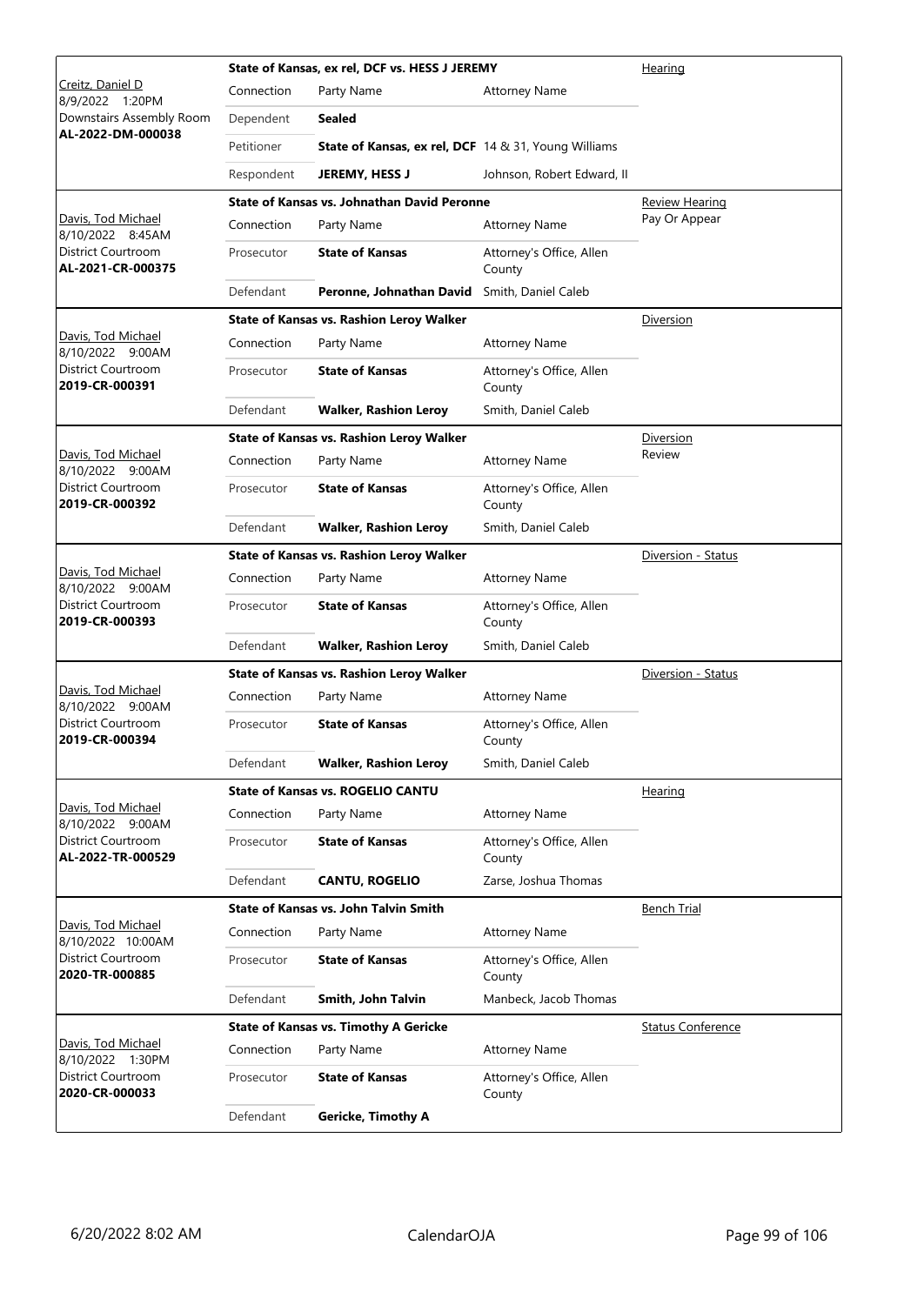|                                                |            | <b>State of Kansas vs. Timothy A Gericke</b>  | <b>Status Conference</b>           |                          |
|------------------------------------------------|------------|-----------------------------------------------|------------------------------------|--------------------------|
| Davis, Tod Michael<br>8/10/2022 1:30PM         | Connection | Party Name                                    | <b>Attorney Name</b>               |                          |
| District Courtroom<br>2020-CR-000034           | Prosecutor | <b>State of Kansas</b>                        | Attorney's Office, Allen<br>County |                          |
|                                                | Defendant  | <b>Gericke, Timothy A</b>                     |                                    |                          |
|                                                |            | <b>State of Kansas vs. Bradley R Griffith</b> |                                    | <b>Status Conference</b> |
| Davis, Tod Michael<br>8/10/2022 1:30PM         | Connection | Party Name                                    | <b>Attorney Name</b>               |                          |
| <b>District Courtroom</b><br>2020-CR-000035    | Prosecutor | <b>State of Kansas</b>                        | Attorney's Office, Allen<br>County |                          |
|                                                | Defendant  | <b>Griffith, Bradley R</b>                    |                                    |                          |
|                                                |            | <b>State of Kansas vs. Bradley R Griffith</b> |                                    | <b>Status Conference</b> |
| Davis, Tod Michael<br>8/10/2022 1:30PM         | Connection | Party Name                                    | <b>Attorney Name</b>               |                          |
| District Courtroom<br>2020-TR-000189           | Prosecutor | <b>State of Kansas</b>                        | Attorney's Office, Allen<br>County |                          |
|                                                | Defendant  | <b>Griffith, Bradley R</b>                    |                                    |                          |
|                                                |            | State of Kansas vs. Bradley Rhea Griffith     |                                    | <b>Status Conference</b> |
| Davis, Tod Michael<br>8/10/2022 1:30PM         | Connection | Party Name                                    | <b>Attorney Name</b>               |                          |
| District Courtroom<br>2020-TR-000620           | Prosecutor | <b>State of Kansas</b>                        | Attorney's Office, Allen<br>County |                          |
|                                                | Defendant  | <b>Griffith, Bradley R</b>                    |                                    |                          |
|                                                |            | State of Kansas vs. Bradley Rhea Griffith     |                                    | <b>Status Conference</b> |
| Davis, Tod Michael<br>8/10/2022 1:30PM         | Connection | Party Name                                    | <b>Attorney Name</b>               |                          |
| District Courtroom<br>AL-2021-CR-000001        | Prosecutor | <b>State of Kansas</b>                        | Attorney's Office, Allen<br>County |                          |
|                                                | Defendant  | <b>Griffith, Bradley Rhea</b>                 | Myers, Robert E.                   |                          |
|                                                |            | <b>State of Kansas vs. Timothy A. Gericke</b> |                                    | <b>Status Conference</b> |
| Davis, Tod Michael<br>8/10/2022 1:30PM         | Connection | Party Name                                    | <b>Attorney Name</b>               |                          |
| <b>District Courtroom</b><br>AL-2021-CR-000166 | Prosecutor | <b>State of Kansas</b>                        | Attorney's Office, Allen<br>County |                          |
|                                                | Defendant  | Gericke, Timothy A.                           | Myers, Robert E.                   |                          |
|                                                |            | State of Kansas vs. Timothy alan Gericke      |                                    | <b>Status Conference</b> |
| Davis, Tod Michael<br>8/10/2022 1:30PM         | Connection | Party Name                                    | <b>Attorney Name</b>               |                          |
| District Courtroom<br>AL-2021-CR-000281        | Prosecutor | <b>State of Kansas</b>                        | Attorney's Office, Allen<br>County |                          |
|                                                | Defendant  | Gericke, Timothy alan                         | Myers, Robert E.                   |                          |
|                                                |            | State of Kansas vs. Jennifer Raelynn Wilson   |                                    | <b>Status Conference</b> |
| Davis, Tod Michael<br>8/10/2022 1:30PM         | Connection | Party Name                                    | <b>Attorney Name</b>               |                          |
| District Courtroom<br>AL-2021-CR-000369        | Prosecutor | <b>State of Kansas</b>                        | Attorney's Office, Allen<br>County |                          |
|                                                | Defendant  | Wilson, Jennifer Raelynn                      | Bideau-Kepley, Kenna<br>Breanne    |                          |
|                                                |            | State of Kansas vs. Bradley Rhea Griffith     |                                    | <b>Status Conference</b> |
| Davis, Tod Michael<br>8/10/2022 1:30PM         | Connection | Party Name                                    | <b>Attorney Name</b>               |                          |
| District Courtroom<br>AL-2021-CR-000413        | Prosecutor | <b>State of Kansas</b>                        | Attorney's Office, Allen<br>County |                          |
|                                                | Defendant  | <b>Griffith, Bradley Rhea</b>                 |                                    |                          |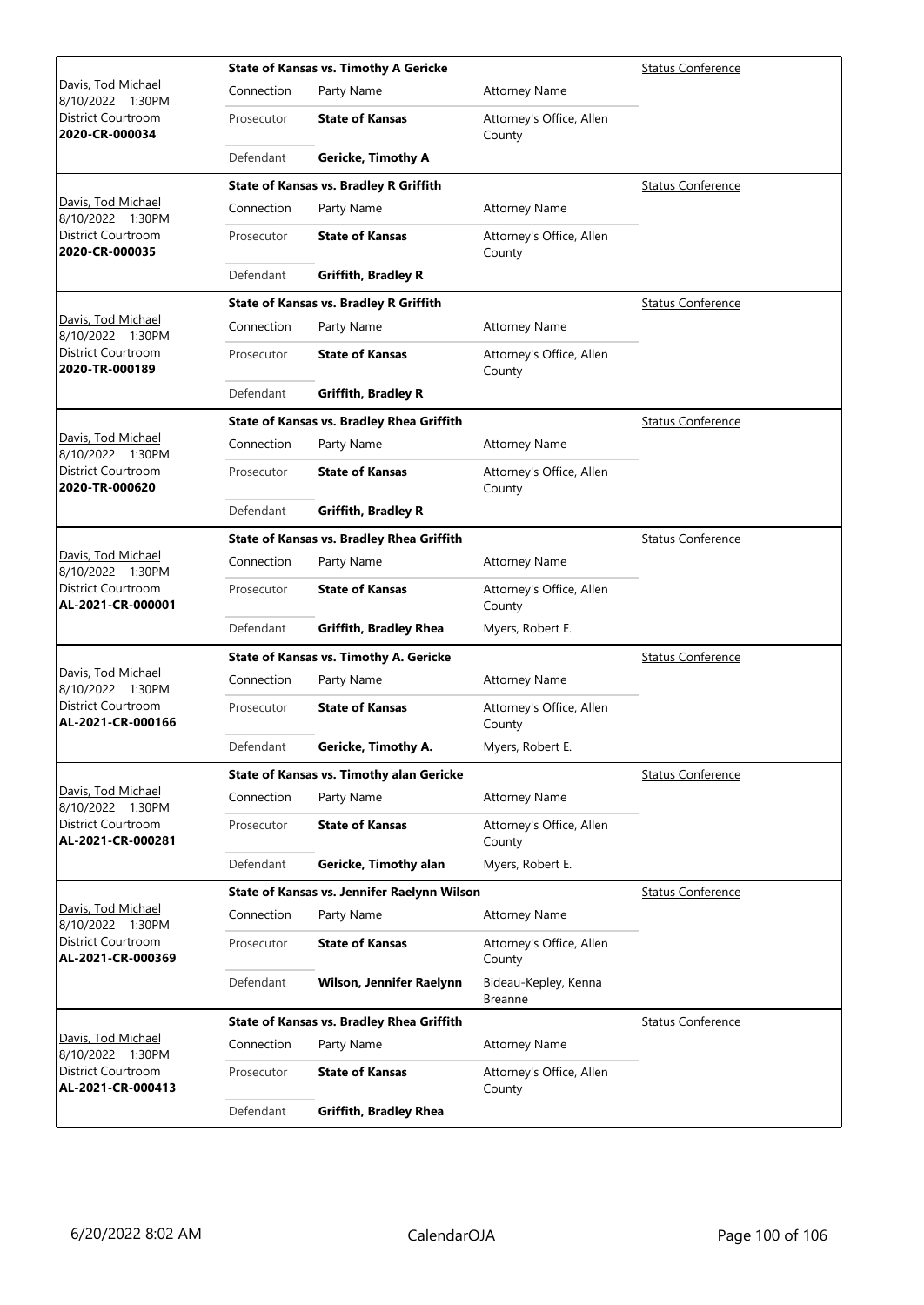|                                                |                                   | <b>State of Kansas vs. Bradley Rhea Griffith</b>                  | <b>Status Conference</b>            |                       |
|------------------------------------------------|-----------------------------------|-------------------------------------------------------------------|-------------------------------------|-----------------------|
| <u> Davis, Tod Michael</u><br>8/10/2022 1:30PM | Connection                        | Party Name                                                        | <b>Attorney Name</b>                |                       |
| District Courtroom<br>AL-2022-CR-000089        | Prosecutor                        | <b>State of Kansas</b>                                            | Attorney's Office, Allen<br>County  |                       |
|                                                | Defendant                         | <b>Griffith, Bradley Rhea</b>                                     |                                     |                       |
|                                                |                                   | Jared C Gant vs. Jenny C Tobin                                    |                                     | <b>Final Hearing</b>  |
| Creitz, Daniel D<br>8/11/2022 9:30AM           | Connection                        | Party Name                                                        | <b>Attorney Name</b>                |                       |
| District Courtroom<br>2019-DM-000015           | Dependent                         | Sealed                                                            | Heim, Bret Alan                     |                       |
|                                                | Petitioner                        | Gant, Jared C                                                     | Johnson, Robert Edward, II          |                       |
|                                                | Respondent                        | Tobin, Jenny C                                                    | Bornstein, Heather Blaire           |                       |
|                                                | Guardian Ad<br>Litem              | Heim, Bret Alan                                                   |                                     |                       |
| Creitz, Daniel D                               | <b>Matthew Strawder</b>           | In the Matter of the Marriage of Angela M Strawder vs Shaun       |                                     | <b>Child Support</b>  |
| 8/12/2022 1:30PM<br>District Courtroom         | Connection                        | Party Name                                                        | <b>Attorney Name</b>                |                       |
| 2016-DM-000050                                 | Other Party                       | Strawder, Keegan                                                  | Heim, Bret Alan                     |                       |
|                                                |                                   | Strawder, Kya                                                     | Heim, Bret Alan                     |                       |
|                                                |                                   | <b>Strawder, Koleston</b>                                         | Heim, Bret Alan                     |                       |
|                                                | Petitioner                        | Strawder, Angela M                                                | Johnson, Robert Edward, II          |                       |
|                                                | Respondent                        | <b>Strawder, Shaun Matthew</b>                                    | Poe, Breanne Christine<br>Hendricks |                       |
|                                                |                                   | <b>State of Kansas vs. NATHAN ELIJAH PAYNE</b>                    |                                     | Overdue Hold          |
| Davis, Tod Michael<br>8/13/2022 9:00AM         | Connection                        | Party Name                                                        | <b>Attorney Name</b>                | Diversion             |
| AL-2022-TR-000399                              | Prosecutor                        | <b>State of Kansas</b>                                            | Attorney's Office, Allen<br>County  |                       |
|                                                | Defendant                         | PAYNE, NATHAN ELIJAH                                              |                                     |                       |
| Creitz, Daniel D                               | Fritch                            | In the Matter of the Marriage of Nicholas L Fritch vs. Christie J |                                     | <b>Final Hearing</b>  |
| 8/15/2022 9:30AM<br>District Courtroom         | Connection                        | Party Name                                                        | <b>Attorney Name</b>                |                       |
| AL-2021-DM-000126                              | Petitioner                        | Fritch, Nicholas L                                                | Williams, Brian Lynn                |                       |
|                                                | Respondent                        | Fritch, Christie J                                                | Apt, Charles H., III                |                       |
|                                                |                                   | In the Matter of Nicholas Kelly                                   |                                     | Diversion - Status    |
| Davis, Tod Michael<br>8/16/2022 8:30AM         | Connection                        | Party Name                                                        | <b>Attorney Name</b>                |                       |
| District Courtroom<br>AL-2022-JV-000001        | Prosecutor                        | <b>State of Kansas</b>                                            | Attorney's Office, Allen<br>County  |                       |
|                                                | Juvenile<br>Offender              | Kelly, Nicholas                                                   |                                     |                       |
|                                                | Sealed ********* Sealed ********* |                                                                   |                                     | <b>Review Hearing</b> |
| Davis, Tod Michael<br>8/16/2022 9:00AM         | Connection                        | Party Name                                                        | <b>Attorney Name</b>                |                       |
| District Courtroom<br>2019-JC-000055           | Child in Need<br>of Care          | <b>Sealed</b>                                                     | Apt, Charles H., III                |                       |
|                                                | Other Party                       | <b>Sealed</b>                                                     | Clover, Timothy Dale                |                       |
|                                                |                                   | <b>Sealed</b>                                                     | De Voe, Sue E.                      |                       |
|                                                | Petitioner                        | <b>Sealed</b>                                                     | Attorney's Office, Allen<br>County  |                       |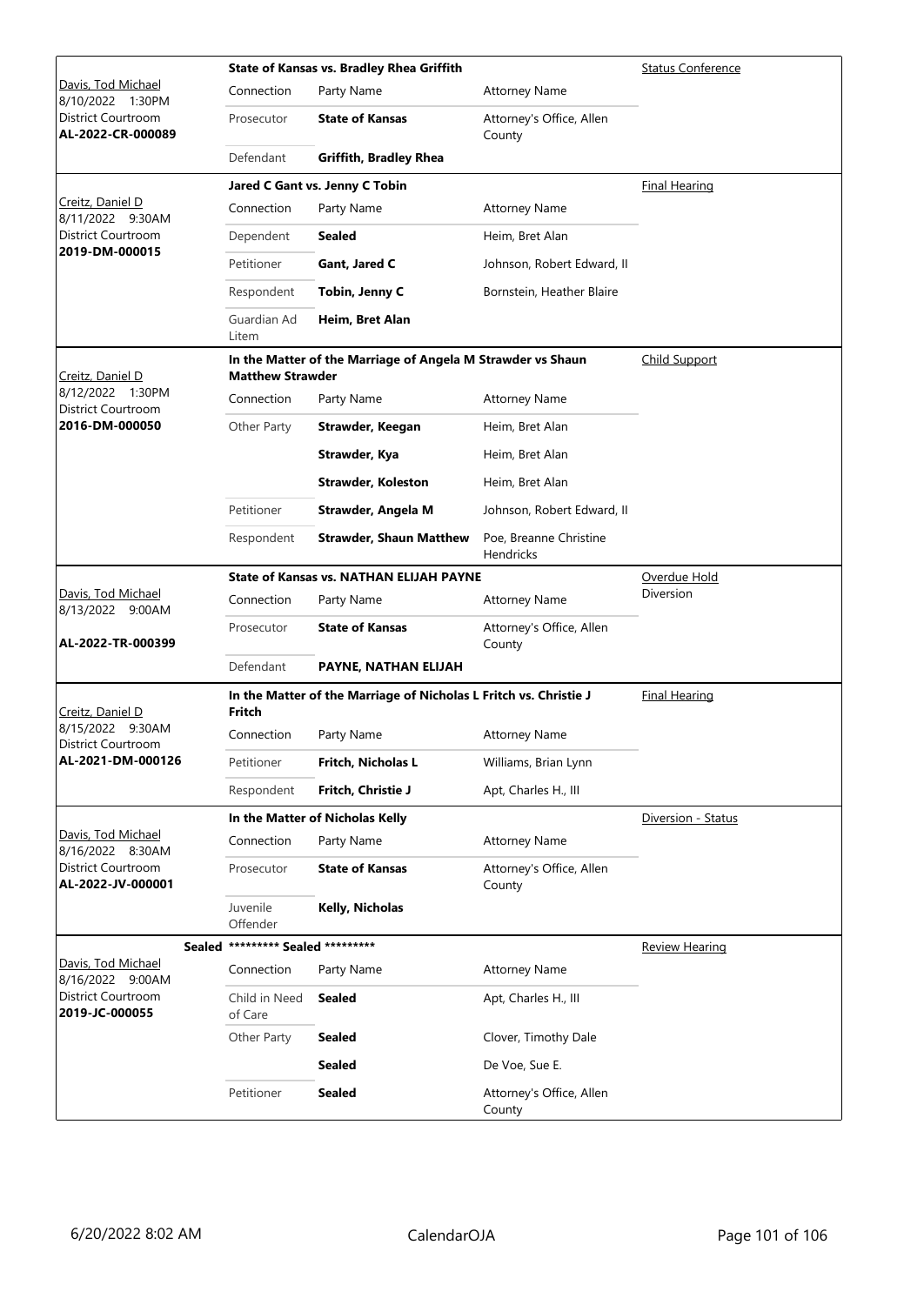|                                             |               | Sealed ********* Sealed ********* |                                         |                                    | <b>Review Hearing</b> |
|---------------------------------------------|---------------|-----------------------------------|-----------------------------------------|------------------------------------|-----------------------|
| Davis, Tod Michael<br>8/16/2022 9:00AM      |               | Connection                        | Party Name                              | <b>Attorney Name</b>               |                       |
| District Courtroom<br>AL-2021-JC-000021     |               | Child in Need<br>of Care          | <b>Sealed</b>                           | De Voe, Sue E.                     |                       |
|                                             |               | Petitioner                        | <b>Sealed</b>                           | Attorney's Office, Allen<br>County |                       |
|                                             |               | Guardian Ad<br>Litem              | <b>Sealed</b>                           |                                    |                       |
|                                             | <b>Sealed</b> | ********* Sealed *********        |                                         |                                    | <b>Review Hearing</b> |
| Davis, Tod Michael<br>8/16/2022 9:00AM      |               | Connection                        | Party Name                              | <b>Attorney Name</b>               |                       |
| District Courtroom<br>AL-2021-JC-000022     |               | Child in Need<br>of Care          | <b>Sealed</b>                           | De Voe, Sue E.                     |                       |
|                                             |               | Petitioner                        | <b>Sealed</b>                           | Attorney's Office, Allen<br>County |                       |
|                                             |               | Guardian Ad<br>Litem              | <b>Sealed</b>                           |                                    |                       |
|                                             | <b>Sealed</b> | ********* Sealed *********        |                                         |                                    | <b>Review Hearing</b> |
| Davis, Tod Michael<br>8/16/2022 9:00AM      |               | Connection                        | Party Name                              | <b>Attorney Name</b>               |                       |
| District Courtroom<br>AL-2021-JC-000023     |               | Child in Need<br>of Care          | <b>Sealed</b>                           | De Voe, Sue E.                     |                       |
|                                             |               | Petitioner                        | <b>Sealed</b>                           | Attorney's Office, Allen<br>County |                       |
|                                             |               | Guardian Ad<br>Litem              | Sealed                                  |                                    |                       |
|                                             | <b>Sealed</b> | ********* Sealed *********        |                                         |                                    | Review Hearing        |
| Davis, Tod Michael<br>8/16/2022 9:00AM      |               | Connection                        | Party Name                              | <b>Attorney Name</b>               |                       |
| District Courtroom<br>AL-2021-JC-000046     |               | Child in Need<br>of Care          | <b>Sealed</b>                           | Apt, Charles H., III               |                       |
|                                             |               | Petitioner                        | <b>Sealed</b>                           | Attorney's Office, Allen<br>County |                       |
|                                             |               |                                   | In the Matter of Andrew Dakota Peterson |                                    | <b>Review Hearing</b> |
| Davis, Tod Michael<br>8/16/2022 9:00AM      |               | Connection                        | Party Name                              | <b>Attorney Name</b>               |                       |
| District Courtroom<br>AL-2021-JV-000010     |               | Prosecutor                        | <b>State of Kansas</b>                  | Attorney's Office, Allen<br>County |                       |
|                                             |               | Juvenile<br>Offender              | Peterson, Andrew Dakota                 | De Voe, Sue E.                     |                       |
|                                             | Sealed        | ********* Sealed *********        |                                         |                                    | <b>Review Hearing</b> |
| Davis, Tod Michael<br>8/16/2022 1:30PM      |               | Connection                        | Party Name                              | <b>Attorney Name</b>               |                       |
| <b>District Courtroom</b><br>2019-JC-000012 |               | Child in Need<br>of Care          | <b>Sealed</b>                           | Apt, Charles H., III               |                       |
|                                             |               | Other Party                       | <b>Sealed</b>                           | Manbeck, Jacob Thomas              |                       |
|                                             |               |                                   | <b>Sealed</b>                           | Smith, Daniel Caleb                |                       |
|                                             |               | Petitioner                        | <b>Sealed</b>                           | Attorney's Office, Allen<br>County |                       |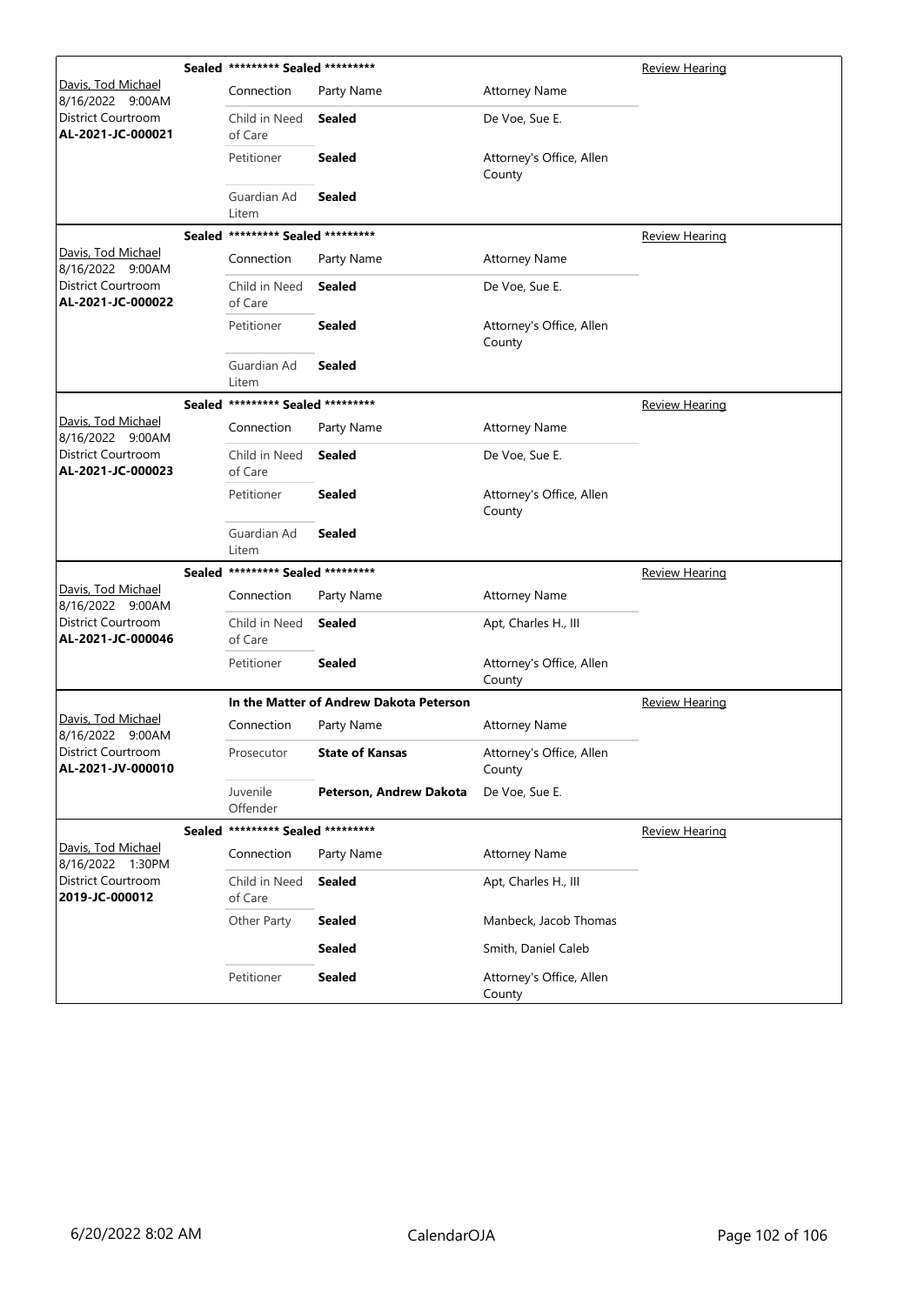|                                                | Sealed ********* Sealed ********* |                                                 |                                        | <b>Review Hearing</b>    |
|------------------------------------------------|-----------------------------------|-------------------------------------------------|----------------------------------------|--------------------------|
| Davis, Tod Michael<br>8/16/2022 1:30PM         | Connection                        | Party Name                                      | <b>Attorney Name</b>                   |                          |
| District Courtroom<br>2019-JC-000051           | Child in Need<br>of Care          | <b>Sealed</b>                                   | Apt, Charles H., III                   |                          |
|                                                | Other Party                       | <b>Sealed</b>                                   |                                        |                          |
|                                                |                                   | <b>Sealed</b>                                   |                                        |                          |
|                                                |                                   | <b>Sealed</b>                                   | Bideau-Kepley, Kenna<br><b>Breanne</b> |                          |
|                                                |                                   | Sealed                                          |                                        |                          |
|                                                | Petitioner                        | Sealed                                          | Attorney's Office, Allen<br>County     |                          |
|                                                | Sealed ********* Sealed ********* |                                                 |                                        | Permanency - 1           |
| <u> Davis, Tod Michael</u><br>8/16/2022 1:30PM | Connection                        | Party Name                                      | <b>Attorney Name</b>                   |                          |
| District Courtroom<br>2019-JC-000052           | Child in Need<br>of Care          | <b>Sealed</b>                                   | Apt, Charles H., III                   |                          |
|                                                | Other Party                       | <b>Sealed</b>                                   |                                        |                          |
|                                                |                                   | <b>Sealed</b>                                   |                                        |                          |
|                                                |                                   | <b>Sealed</b>                                   | Bideau-Kepley, Kenna<br><b>Breanne</b> |                          |
|                                                |                                   | <b>Sealed</b>                                   |                                        |                          |
|                                                | Petitioner                        | Sealed                                          | Attorney's Office, Allen<br>County     |                          |
|                                                |                                   | <b>State of Kansas vs. Michael Lee Garver</b>   |                                        | <b>Status Conference</b> |
| Davis, Tod Michael<br>8/17/2022 9:00AM         | Connection                        | Party Name                                      | <b>Attorney Name</b>                   |                          |
| District Courtroom<br>2019-TR-001586           | Prosecutor                        | <b>State of Kansas</b>                          | Attorney's Office, Allen<br>County     |                          |
|                                                | Defendant                         | <b>Garver, Michael Lee</b>                      | Johnson, Robert Edward, II             |                          |
|                                                |                                   | <b>State of Kansas vs. Melissa Mae Sprague</b>  |                                        | Review Hearing           |
| Davis, Tod Michael<br>8/17/2022 9:00AM         | Connection                        | Party Name                                      | <b>Attorney Name</b>                   |                          |
| <b>District Courtroom</b><br>2020-CR-000255    | Prosecutor                        | <b>State of Kansas</b>                          | Attorney's Office, Allen<br>County     |                          |
|                                                | Defendant                         | Sprague, Melissa Mae                            | Bideau-Kepley, Kenna<br><b>Breanne</b> |                          |
|                                                |                                   | <b>State of Kansas vs. Cory James Eisenbart</b> |                                        | <b>Status Conference</b> |
| Davis, Tod Michael<br>8/17/2022 9:00AM         | Connection                        | Party Name                                      | <b>Attorney Name</b>                   |                          |
| <b>District Courtroom</b><br>2020-TR-000351    | Prosecutor                        | <b>State of Kansas</b>                          | Attorney's Office, Allen<br>County     |                          |
|                                                | Defendant                         | <b>Eisenbart, Cory James</b>                    |                                        |                          |
|                                                |                                   | <b>State of Kansas vs. Michael Herfurth</b>     |                                        | <b>Review Hearing</b>    |
| Davis, Tod Michael<br>8/17/2022 9:00AM         | Connection                        | Party Name                                      | <b>Attorney Name</b>                   | JE Review                |
| District Courtroom<br>2020-TR-000401           | Prosecutor                        | <b>State of Kansas</b>                          | Attorney's Office, Allen<br>County     |                          |
|                                                | Defendant                         | Herfurth, Michael                               | Johnson, Robert Edward, II             |                          |
|                                                |                                   | <b>State of Kansas vs. Melissa Mae Sprague</b>  |                                        | <b>Status Conference</b> |
| Davis, Tod Michael<br>8/17/2022 9:00AM         | Connection                        | Party Name                                      | <b>Attorney Name</b>                   |                          |
| District Courtroom<br>AL-2021-CR-000192        | Prosecutor                        | <b>State of Kansas</b>                          | Attorney's Office, Allen<br>County     |                          |
|                                                | Defendant                         | Sprague, Melissa Mae                            | Johnson, Robert Edward, II             |                          |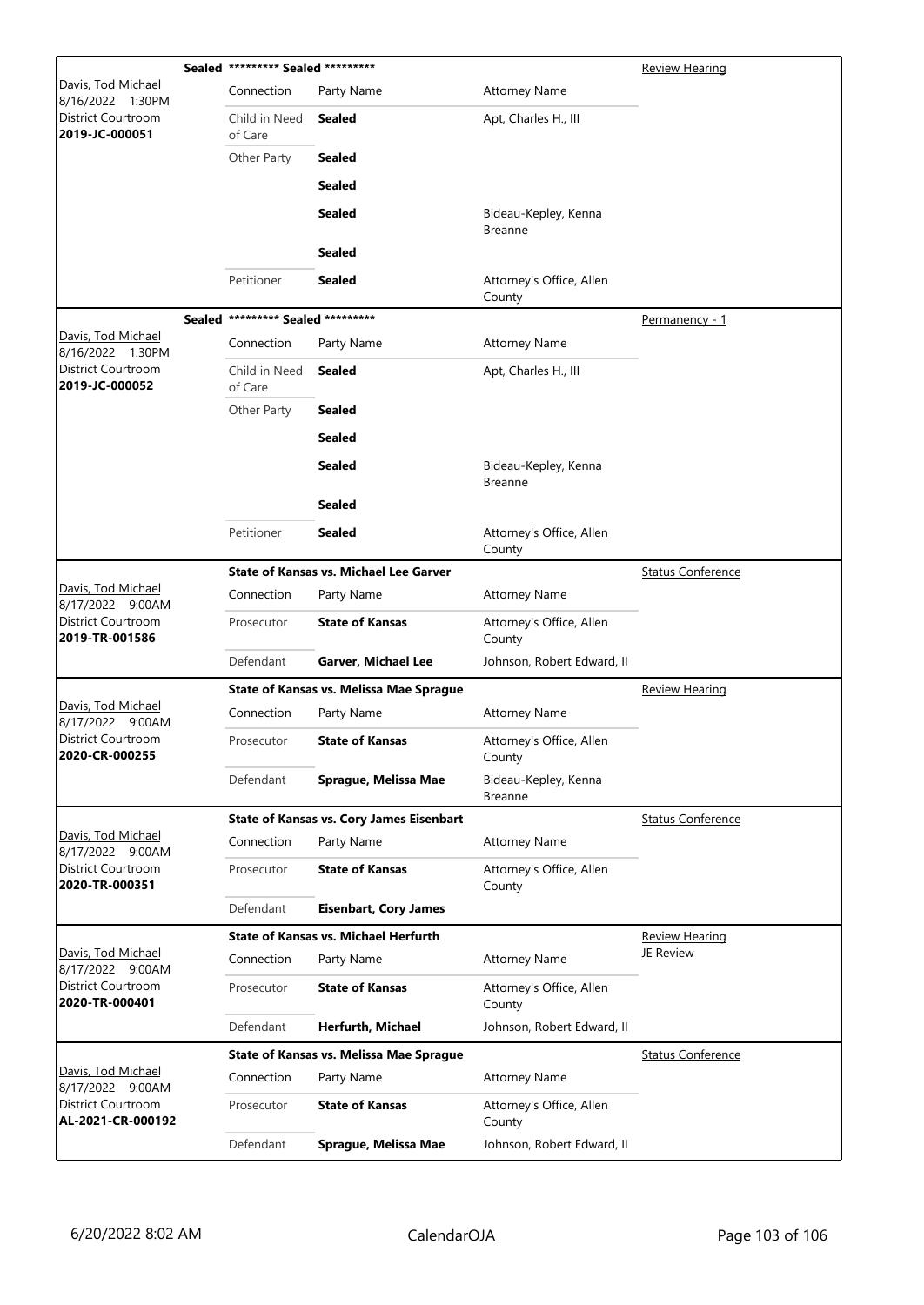|                                                |            | State of Kansas vs. Michael Shane Herfurth                 | <b>Review Hearing</b>              |                          |
|------------------------------------------------|------------|------------------------------------------------------------|------------------------------------|--------------------------|
| Davis, Tod Michael<br>8/17/2022 9:00AM         | Connection | Party Name                                                 | <b>Attorney Name</b>               | JE Review                |
| District Courtroom<br>AL-2021-TR-000195        | Prosecutor | <b>State of Kansas</b>                                     | Attorney's Office, Allen<br>County |                          |
|                                                | Defendant  | <b>Herfurth, Michael Shane</b>                             | Johnson, Robert Edward, II         |                          |
|                                                |            | State of Kansas vs. Glen Alexander Pearson                 |                                    | <b>Bench Trial</b>       |
| Davis, Tod Michael<br>8/17/2022 10:00AM        | Connection | Party Name                                                 | <b>Attorney Name</b>               |                          |
| <b>District Courtroom</b><br>2020-TR-000191    | Prosecutor | <b>State of Kansas</b>                                     | Attorney's Office, Allen<br>County |                          |
|                                                | Defendant  | Pearson, Glen Alexander                                    | Apt, Charles H., III               |                          |
|                                                |            | State of Kansas vs. Barry Lynn Turner                      |                                    | <b>Status Conference</b> |
| Davis, Tod Michael<br>8/17/2022 10:00AM        | Connection | Party Name                                                 | <b>Attorney Name</b>               |                          |
| District Courtroom<br>AL-2021-TR-001509        | Prosecutor | <b>State of Kansas</b>                                     | Attorney's Office, Allen<br>County |                          |
|                                                | Defendant  | Turner, Barry Lynn                                         | Apt, Charles H., III               |                          |
|                                                |            | State of Kansas vs. Andrew William Benjamin                |                                    | <b>Bench Trial</b>       |
| Davis, Tod Michael<br>8/17/2022 10:00AM        | Connection | Party Name                                                 | <b>Attorney Name</b>               |                          |
| District Courtroom<br>AL-2022-TR-000382        | Prosecutor | <b>State of Kansas</b>                                     | Attorney's Office, Allen<br>County |                          |
|                                                | Defendant  | Benjamin, Andrew William Apt, Charles H., III              |                                    |                          |
|                                                |            | State of Kansas vs. Kevin Alfredo Martinez-Gutierrez       |                                    | <b>First Appearance</b>  |
| Davis, Tod Michael<br>8/17/2022 10:00AM        | Connection | Party Name                                                 | <b>Attorney Name</b>               |                          |
| District Courtroom<br>AL-2022-TR-000550        | Prosecutor | <b>State of Kansas</b>                                     | Attorney's Office, Allen<br>County |                          |
|                                                | Defendant  | Martinez-Gutierrez, Kevin<br><b>Alfredo</b>                |                                    |                          |
|                                                |            | <b>State of Kansas vs. Richard Jarvis Smith-Brewington</b> |                                    | <b>First Appearance</b>  |
| Davis, Tod Michael<br>8/17/2022 11:00AM        | Connection | Party Name                                                 | <b>Attorney Name</b>               |                          |
| <b>District Courtroom</b><br>AL-2022-TR-000509 | Prosecutor | <b>State of Kansas</b>                                     | Attorney's Office, Allen<br>County |                          |
|                                                | Defendant  | <b>Smith-Brewington, Richard</b><br>Jarvis                 |                                    |                          |
|                                                |            | <b>State of Kansas vs. Melissa Leanne Buckner</b>          |                                    | <b>Status Conference</b> |
| Davis, Tod Michael<br>8/17/2022 1:30PM         | Connection | Party Name                                                 | <b>Attorney Name</b>               |                          |
| District Courtroom<br>2020-CR-000352           | Prosecutor | <b>State of Kansas</b>                                     | Attorney's Office, Allen<br>County |                          |
|                                                | Defendant  | <b>Buckner, Melissa Leanne</b>                             | Clark, David Anthony               |                          |
|                                                |            | <b>State of Kansas vs. Derrick James Davidson</b>          |                                    | <b>Status Conference</b> |
| Davis, Tod Michael<br>8/17/2022 1:30PM         | Connection | Party Name                                                 | <b>Attorney Name</b>               |                          |
| District Courtroom<br>AL-2021-CR-000310        | Prosecutor | <b>State of Kansas</b>                                     | Attorney's Office, Allen<br>County |                          |
|                                                | Defendant  | Davidson, Derrick James                                    | Clark, David Anthony               |                          |
|                                                |            | State of Kansas vs. Jason Alexander Glukowsky              |                                    | Status Conference        |
| Davis, Tod Michael<br>8/17/2022 1:30PM         | Connection | Party Name                                                 | <b>Attorney Name</b>               |                          |
| District Courtroom<br>AL-2022-CR-000044        | Prosecutor | <b>State of Kansas</b>                                     | Attorney's Office, Allen<br>County |                          |
|                                                | Defendant  | Glukowsky, Jason<br><b>Alexander</b>                       | Witt, Jay Dee                      |                          |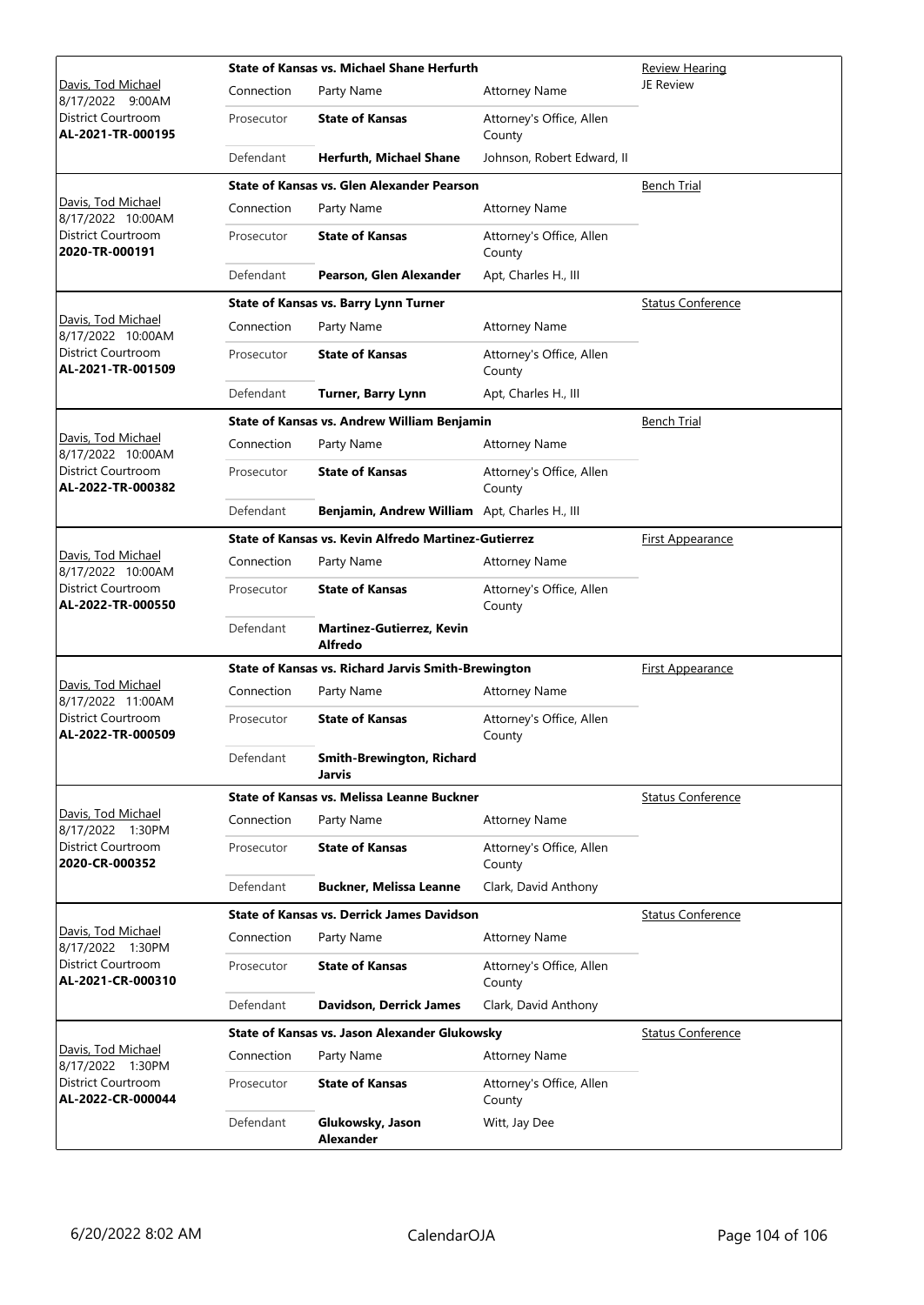|                                         |                                   | State of Kansas vs. Jason Alexander Glukowsky                   | <b>Status Conference</b>           |                          |
|-----------------------------------------|-----------------------------------|-----------------------------------------------------------------|------------------------------------|--------------------------|
| Davis, Tod Michael<br>8/17/2022 1:30PM  | Connection                        | Party Name                                                      | <b>Attorney Name</b>               |                          |
| District Courtroom<br>AL-2022-CR-000097 | Prosecutor                        | <b>State of Kansas</b>                                          | Attorney's Office, Allen<br>County |                          |
|                                         | Defendant                         | Glukowsky, Jason<br><b>Alexander</b>                            | Witt, Jay Dee                      |                          |
|                                         |                                   | State of Kansas vs. Jason Alexander Glukowsky                   |                                    | <b>Status Conference</b> |
| Davis, Tod Michael<br>8/17/2022 1:30PM  | Connection                        | Party Name                                                      | <b>Attorney Name</b>               |                          |
| District Courtroom<br>AL-2022-CR-000098 | Prosecutor                        | <b>State of Kansas</b>                                          | Attorney's Office, Allen<br>County |                          |
|                                         | Defendant                         | Glukowsky, Jason<br><b>Alexander</b>                            | Witt, Jay Dee                      |                          |
|                                         |                                   | <b>State of Kansas vs. Leonel Vargas-Garcia</b>                 |                                    | <b>Status Conference</b> |
| Davis, Tod Michael<br>8/17/2022 1:30PM  | Connection                        | Party Name                                                      | <b>Attorney Name</b>               |                          |
| District Courtroom<br>AL-2022-TR-000435 | Prosecutor                        | <b>State of Kansas</b>                                          | Attorney's Office, Allen<br>County |                          |
|                                         | Defendant                         | Vargas-Garcia, Leonel                                           | Witt, Jay Dee                      |                          |
| Creitz, Daniel D                        | Allen Hamlin                      | In the Matter of the Marriage of Kyleigh Nikole Hamlin vs Jacob |                                    | <b>Status Conference</b> |
| 8/18/2022 9:30AM<br>District Courtroom  | Connection                        | Party Name                                                      | <b>Attorney Name</b>               |                          |
| 2020-DM-000110                          | Dependent                         | <b>Sealed</b>                                                   | Meyer, Angela Marie                |                          |
|                                         | Other Party                       | <b>Kansas Child Support</b>                                     | Schlotterbeck, Zelda Fay           |                          |
|                                         | Petitioner                        | Hamlin, Kyleigh Nikole                                          | Manbeck, Jacob Thomas              |                          |
|                                         | Respondent                        | Hamlin, Jacob Allen                                             | Apt, Charles H., III               |                          |
|                                         | Sealed ********* Sealed ********* |                                                                 |                                    | <b>Status Conference</b> |
| Creitz, Daniel D<br>8/18/2022 9:30AM    | Connection                        | Party Name                                                      | <b>Attorney Name</b>               |                          |
| District Courtroom                      | Petitioner                        | Sealed                                                          | Apt, Charles H., III               |                          |
| 2020-DM-000111                          | Respondent                        | Sealed                                                          | Manbeck, Jacob Thomas              |                          |
|                                         | Sealed ********* Sealed ********* |                                                                 |                                    | <b>Status Conference</b> |
| Creitz, Daniel D<br>8/18/2022 9:30AM    | Connection Party Name             |                                                                 | <b>Attorney Name</b>               |                          |
| District Courtroom                      | Petitioner                        | <b>Sealed</b>                                                   | Pro Se                             |                          |
| AL-2021-DM-000150                       | Respondent                        | <b>Sealed</b>                                                   |                                    |                          |
|                                         | Sealed ********* Sealed ********* |                                                                 |                                    | <b>Status Conference</b> |
| Creitz, Daniel D<br>8/18/2022 9:30AM    | Connection                        | Party Name                                                      | <b>Attorney Name</b>               |                          |
| District Courtroom                      | Petitioner                        | Sealed                                                          | Manbeck, Jacob Thomas              |                          |
| AL-2021-DM-000151                       | Respondent                        | <b>Sealed</b>                                                   |                                    |                          |
|                                         |                                   | <b>State of Kansas vs. Kelly Dean Ewing</b>                     |                                    | Preliminary Hearing (CR) |
| Davis, Tod Michael<br>8/19/2022 10:00AM | Connection                        | Party Name                                                      | <b>Attorney Name</b>               |                          |
| 2016-CR-000121                          | Other Party                       | <b>Collection Bureau of</b><br>Kansas                           | Mc Vay, Kendall Moran              |                          |
|                                         | Prosecutor                        | <b>State of Kansas</b>                                          | Attorney's Office, Allen<br>County |                          |
|                                         | Defendant                         | <b>Ewing, Kelly Dean</b>                                        | Harding, Burton M.                 |                          |
|                                         |                                   | <b>State of Kansas vs. Kelly Dean Ewing</b>                     |                                    | Preliminary Hearing (CR) |
| Davis, Tod Michael<br>8/19/2022 10:00AM | Connection                        | Party Name                                                      | <b>Attorney Name</b>               |                          |
| 2019-CR-000219                          | Prosecutor                        | <b>State of Kansas</b>                                          | Attorney's Office, Allen<br>County |                          |
|                                         | Defendant                         | <b>Ewing, Kelly Dean</b>                                        | Harding, Burton M.                 |                          |